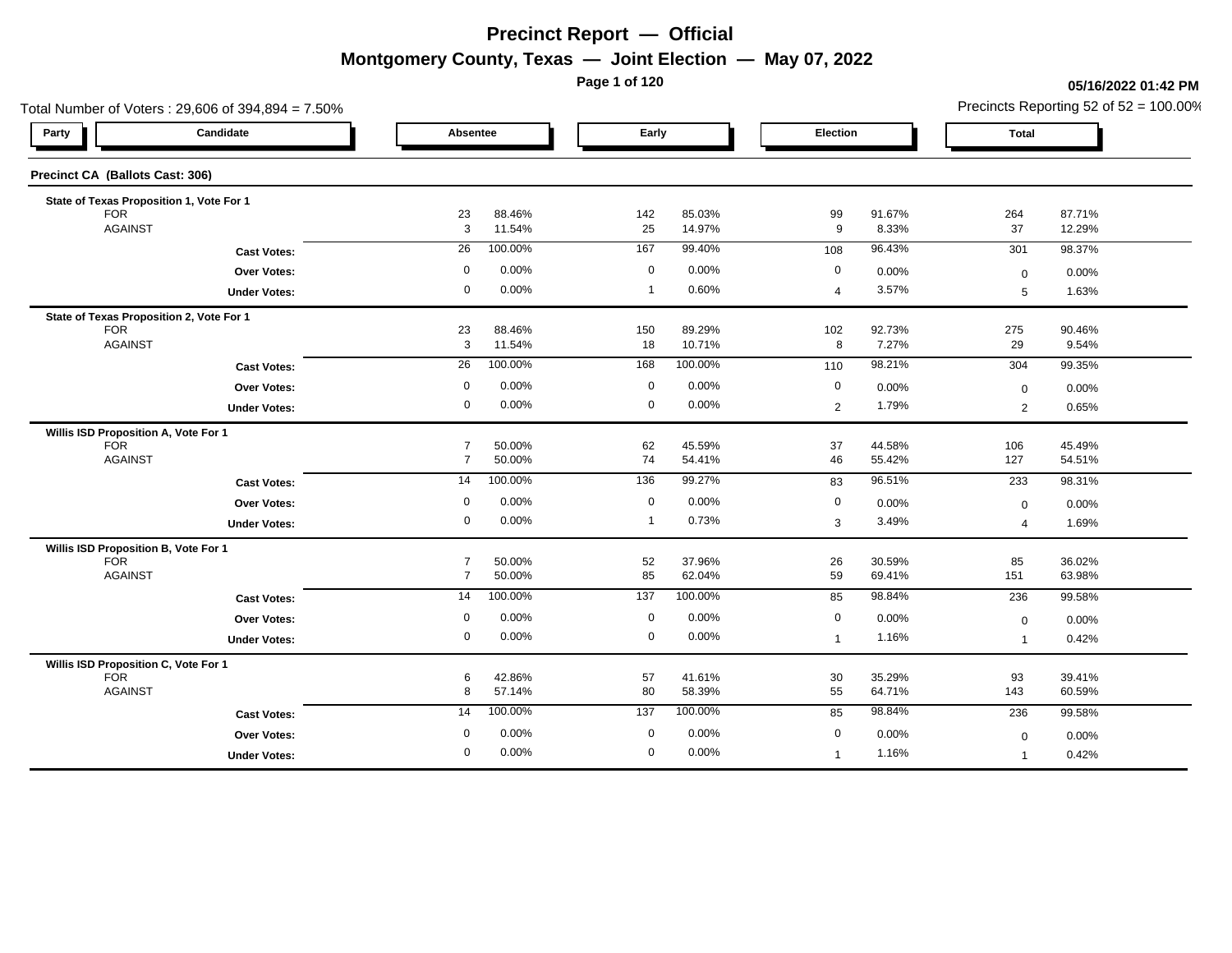**Page 2 of 120**

#### **05/16/2022 01:42 PM**

| Total Number of Voters: 29,606 of 394,894 = 7.50% |                 |                  |              |                  |                      |                  |                | Precincts Reporting 52 of $52 = 100.00\%$ |
|---------------------------------------------------|-----------------|------------------|--------------|------------------|----------------------|------------------|----------------|-------------------------------------------|
| Candidate<br>Party                                | Absentee        |                  | Early        |                  | Election             |                  | <b>Total</b>   |                                           |
| Precinct CB (Ballots Cast: 2,254)                 |                 |                  |              |                  |                      |                  |                |                                           |
| State of Texas Proposition 1, Vote For 1          |                 |                  |              |                  |                      |                  |                |                                           |
| <b>FOR</b>                                        | 175             | 84.13%           | 1,301        | 90.66%           | 475                  | 87.80%           | 1,951          | 89.33%                                    |
| <b>AGAINST</b>                                    | 33              | 15.87%           | 134          | 9.34%            | 66                   | 12.20%           | 233            | 10.67%                                    |
| <b>Cast Votes:</b>                                | 208             | 96.74%           | 1,435        | 96.89%           | 541                  | 96.95%           | 2,184          | 96.89%                                    |
| <b>Over Votes:</b>                                | 0               | 0.00%            | $\mathbf 0$  | 0.00%            | $\mathbf 0$          | 0.00%            | $\mathbf 0$    | 0.00%                                     |
| <b>Under Votes:</b>                               | $\overline{7}$  | 3.26%            | 46           | 3.11%            | 17                   | 3.05%            | 70             | 3.11%                                     |
| State of Texas Proposition 2, Vote For 1          |                 |                  |              |                  |                      |                  |                |                                           |
| <b>FOR</b><br><b>AGAINST</b>                      | 193<br>17       | 91.90%<br>8.10%  | 1,323<br>131 | 90.99%<br>9.01%  | 497                  | 90.69%<br>9.31%  | 2,013<br>199   | 91.00%<br>9.00%                           |
|                                                   |                 |                  |              |                  | 51                   |                  |                |                                           |
| <b>Cast Votes:</b>                                | 210             | 97.67%           | 1,454        | 98.18%           | 548                  | 98.21%           | 2,212          | 98.14%                                    |
| Over Votes:                                       | 0               | 0.00%            | $\mathbf 0$  | 0.00%            | $\mathbf 0$          | 0.00%            | $\mathbf 0$    | 0.00%                                     |
| <b>Under Votes:</b>                               | 5               | 2.33%            | 27           | 1.82%            | 10                   | 1.79%            | 42             | 1.86%                                     |
| Willis ISD Proposition A, Vote For 1              |                 |                  |              |                  |                      |                  |                |                                           |
| <b>FOR</b><br><b>AGAINST</b>                      | 101<br>96       | 51.27%<br>48.73% | 799<br>620   | 56.31%<br>43.69% | 282<br>236           | 54.44%<br>45.56% | 1,182<br>952   | 55.39%<br>44.61%                          |
|                                                   | 197             | 96.57%           | 1,419        | 99.09%           | 518                  | 97.92%           |                | 98.57%                                    |
| <b>Cast Votes:</b>                                |                 |                  |              |                  |                      |                  | 2,134          |                                           |
| Over Votes:                                       | $\mathbf 0$     | 0.00%            | $\mathbf 0$  | 0.00%            | $\mathbf 0$          | 0.00%            | $\mathbf 0$    | 0.00%                                     |
| <b>Under Votes:</b>                               | $\overline{7}$  | 3.43%            | 13           | 0.91%            | 11                   | 2.08%            | 31             | 1.43%                                     |
| Willis ISD Proposition B, Vote For 1              |                 |                  |              |                  |                      |                  |                |                                           |
| <b>FOR</b>                                        | 81              | 40.91%           | 708          | 50.04%           | 250                  | 48.08%           | 1,039          | 48.71%                                    |
| <b>AGAINST</b>                                    | 117             | 59.09%           | 707          | 49.96%           | 270                  | 51.92%           | 1,094          | 51.29%                                    |
| <b>Cast Votes:</b>                                | 198             | 97.06%           | 1,415        | 98.81%           | 520                  | 98.30%           | 2,133          | 98.52%                                    |
| Over Votes:                                       | 0               | 0.00%            | $\mathbf 0$  | 0.00%            | $\mathbf 0$          | 0.00%            | $\mathbf 0$    | 0.00%                                     |
| <b>Under Votes:</b>                               | 6               | 2.94%            | 17           | 1.19%            | 9                    | 1.70%            | 32             | 1.48%                                     |
| Willis ISD Proposition C, Vote For 1              |                 |                  |              |                  |                      |                  |                |                                           |
| <b>FOR</b><br><b>AGAINST</b>                      | 81<br>112       | 41.97%<br>58.03% | 714<br>702   | 50.42%<br>49.58% | 251<br>267           | 48.46%<br>51.54% | 1,046<br>1,081 | 49.18%<br>50.82%                          |
|                                                   |                 |                  |              |                  |                      |                  |                |                                           |
| <b>Cast Votes:</b>                                | 193             | 94.61%           | 1,416        | 98.88%           | 518                  | 97.92%           | 2,127          | 98.24%                                    |
| <b>Over Votes:</b>                                | 0               | 0.00%            | 0            | 0.00%            | $\mathbf 0$          | 0.00%            | $\mathbf 0$    | 0.00%                                     |
| <b>Under Votes:</b>                               | 11              | 5.39%            | 16           | 1.12%            | 11                   | 2.08%            | 38             | 1.76%                                     |
| City of Conroe Council, Place 3, Vote For 1       |                 |                  |              |                  |                      |                  |                |                                           |
| Carl White<br>Harry Hardman                       | -1<br>3         | 20.00%<br>60.00% | 10<br>40     | 11.76%<br>47.06% | $\overline{4}$<br>13 | 12.50%<br>40.63% | 15<br>56       | 12.30%<br>45.90%                          |
| John Hernandez                                    | 0               | 0.00%            | 14           | 16.47%           | 6                    | 18.75%           | 20             | 16.39%                                    |
| Larry Calhoun                                     | $\overline{1}$  | 20.00%           | 10           | 11.76%           | 3                    | 9.38%            | 14             | 11.48%                                    |
| <b>Brandon Polk</b>                               | 0               | 0.00%            | 11           | 12.94%           | 6                    | 18.75%           | 17             | 13.93%                                    |
| <b>Cast Votes:</b>                                | $5\overline{)}$ | 71.43%           | 85           | 75.22%           | 32                   | 84.21%           | 122            | 77.22%                                    |
| Over Votes:                                       | 0               | 0.00%            | 0            | 0.00%            | $\mathbf 0$          | 0.00%            | $\mathbf 0$    | 0.00%                                     |
| <b>Under Votes:</b>                               | $\overline{2}$  | 28.57%           | 28           | 24.78%           | 6                    | 15.79%           | 36             | 22.78%                                    |
|                                                   |                 |                  |              |                  |                      |                  |                |                                           |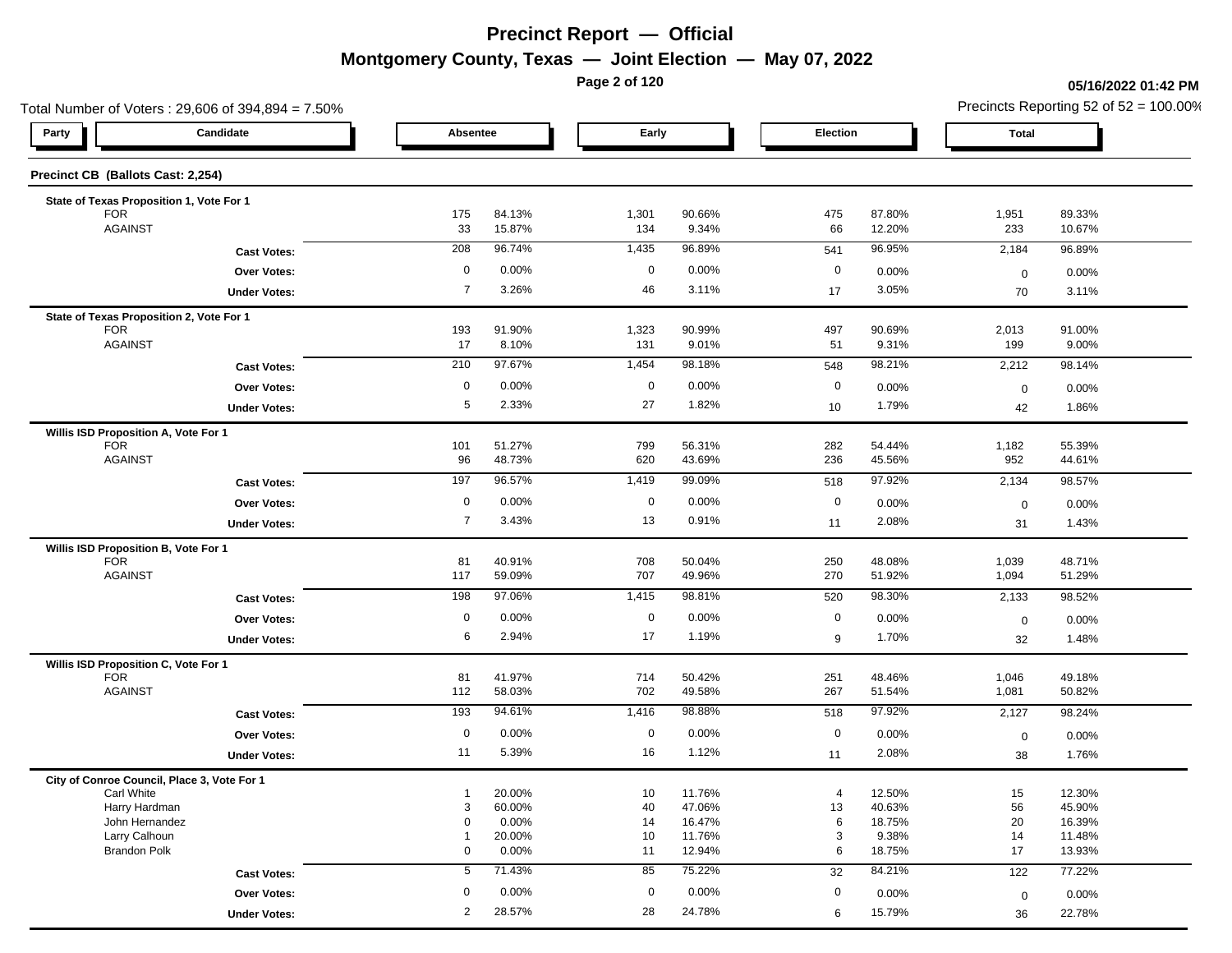**Page 3 of 120**

#### **05/16/2022 01:42 PM**

| Total Number of Voters: 29,606 of 394,894 = 7.50% |                     |        |             |                  |                |                  |             | Precincts Reporting 52 of 52 = 100.00%<br><b>Total</b><br>48<br>36.36%<br>84<br>63.64%<br>83.54%<br>132 |  |  |
|---------------------------------------------------|---------------------|--------|-------------|------------------|----------------|------------------|-------------|---------------------------------------------------------------------------------------------------------|--|--|
| Candidate<br>Party                                | Absentee            |        | Early       |                  | Election       |                  |             |                                                                                                         |  |  |
| Precinct CB (Ballots Cast: 2,254)                 |                     |        |             |                  |                |                  |             |                                                                                                         |  |  |
| City of Conroe Council, Place 4, Vote For 1       |                     |        |             |                  |                |                  |             |                                                                                                         |  |  |
| Raymond McDonald<br>Howard Wood                   | $\overline{2}$<br>3 | 40.00% | 33          | 35.48%<br>64.52% | 13             | 38.24%<br>61.76% |             |                                                                                                         |  |  |
|                                                   |                     | 60.00% | 60          |                  | 21             |                  |             |                                                                                                         |  |  |
| <b>Cast Votes:</b>                                | 5                   | 71.43% | 93          | 82.30%           | 34             | 89.47%           |             |                                                                                                         |  |  |
| <b>Over Votes:</b>                                | 0                   | 0.00%  | $\mathbf 0$ | 0.00%            | 0              | 0.00%            | $\mathbf 0$ | 0.00%                                                                                                   |  |  |
| <b>Under Votes:</b>                               | 2                   | 28.57% | 20          | 17.70%           | 4              | 10.53%           | 26          | 16.46%                                                                                                  |  |  |
| City of Conroe Council, Place 5, Vote For 1       |                     |        |             |                  |                |                  |             |                                                                                                         |  |  |
| Marsha Porter                                     | $\overline{2}$      | 50.00% | 40          | 46.51%           | 18             | 54.55%           | 60          | 48.78%                                                                                                  |  |  |
| Susan Johnson                                     | 2                   | 50.00% | 46          | 53.49%           | 15             | 45.45%           | 63          | 51.22%                                                                                                  |  |  |
| <b>Cast Votes:</b>                                | 4                   | 57.14% | 86          | 76.11%           | 33             | 86.84%           | 123         | 77.85%                                                                                                  |  |  |
| <b>Over Votes:</b>                                | 0                   | 0.00%  | $\mathbf 0$ | 0.00%            | $\mathbf 0$    | 0.00%            | $\mathbf 0$ | 0.00%                                                                                                   |  |  |
| <b>Under Votes:</b>                               | 3                   | 42.86% | 27          | 23.89%           | 5              | 13.16%           | 35          | 22.15%                                                                                                  |  |  |
| City of Conroe Municipal Judge, Vote For 1        |                     |        |             |                  |                |                  |             |                                                                                                         |  |  |
| William Waggoner                                  | $\Omega$            | 0.00%  | 17          | 20.73%           | 9              | 29.03%           | 26          | 22.22%                                                                                                  |  |  |
| <b>Meloney Turner</b>                             | 3                   | 75.00% | 36          | 43.90%           |                | 22.58%           | 46          | 39.32%                                                                                                  |  |  |
| <b>Oscar Sommers</b>                              |                     | 0.00%  | 10          | 12.20%           |                | 12.90%           | 14          | 11.97%                                                                                                  |  |  |
| Kevin M. Kneisley                                 |                     | 25.00% | 11          | 13.41%           | 3              | 9.68%            | 15          | 12.82%                                                                                                  |  |  |
| <b>Michael Valdez</b>                             | $\mathbf{0}$        | 0.00%  | 8           | 9.76%            | 8              | 25.81%           | 16          | 13.68%                                                                                                  |  |  |
| <b>Cast Votes:</b>                                | $\overline{4}$      | 57.14% | 82          | 72.57%           | 31             | 81.58%           | 117         | 74.05%                                                                                                  |  |  |
| <b>Over Votes:</b>                                | $\Omega$            | 0.00%  | $\mathbf 0$ | 0.00%            | $\mathbf 0$    | 0.00%            | $\mathbf 0$ | 0.00%                                                                                                   |  |  |
| <b>Under Votes:</b>                               | 3                   | 42.86% | 31          | 27.43%           | $\overline{7}$ | 18.42%           | 41          | 25.95%                                                                                                  |  |  |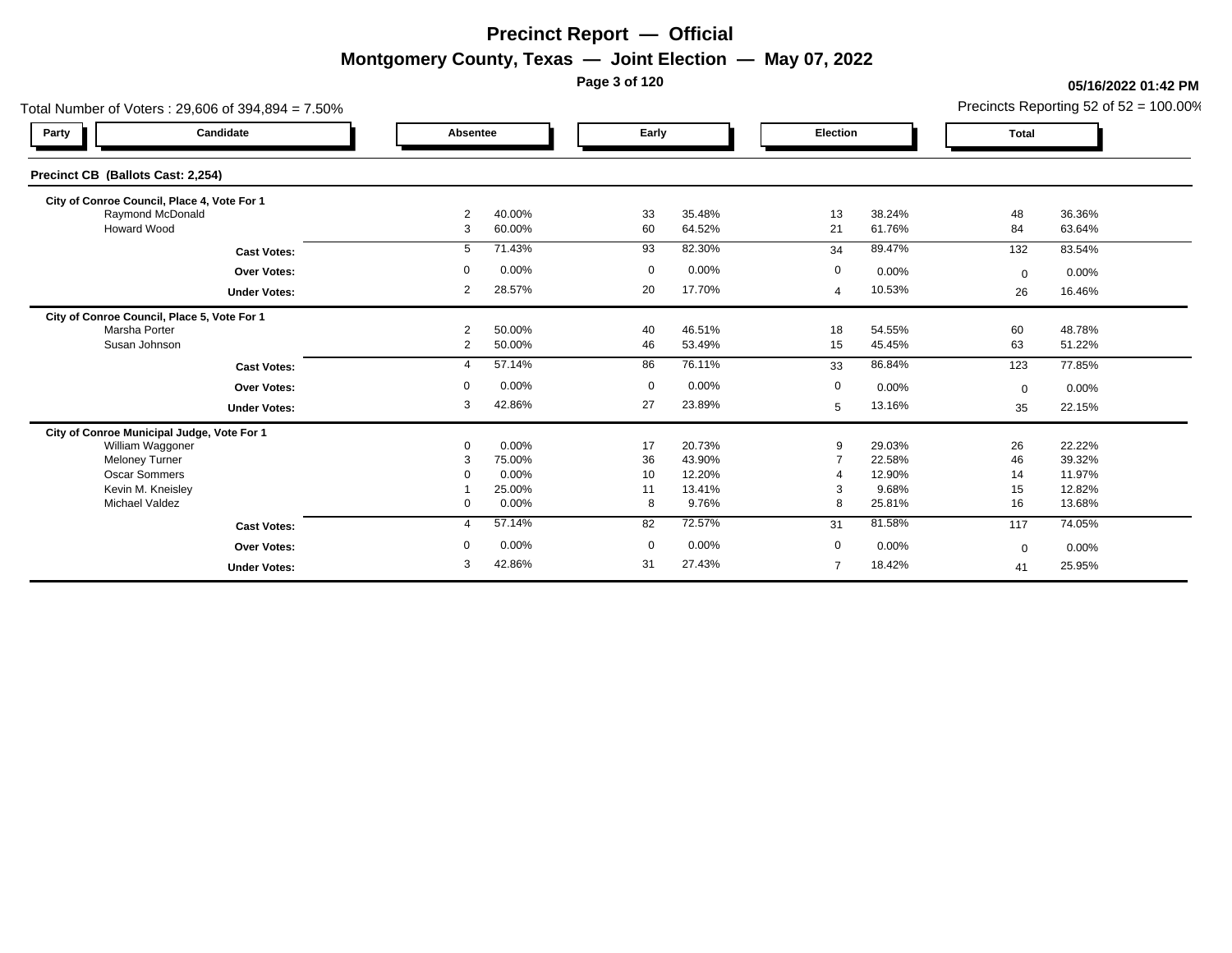**Page 4 of 120**

#### **05/16/2022 01:42 PM**

| Total Number of Voters: 29,606 of 394,894 = 7.50% |                     |                  |                |                  |                      |                  |              | Precincts Reporting 52 of $52 = 100.00\%$ |
|---------------------------------------------------|---------------------|------------------|----------------|------------------|----------------------|------------------|--------------|-------------------------------------------|
| Candidate<br>Party                                | Absentee            |                  | Early          |                  | Election             |                  | <b>Total</b> |                                           |
| Precinct CC (Ballots Cast: 882)                   |                     |                  |                |                  |                      |                  |              |                                           |
| State of Texas Proposition 1, Vote For 1          |                     |                  |                |                  |                      |                  |              |                                           |
| <b>FOR</b>                                        | 44                  | 78.57%           | 381            | 93.15%           | 318                  | 87.12%           | 743          | 89.52%                                    |
| <b>AGAINST</b>                                    | 12                  | 21.43%           | 28             | 6.85%            | 47                   | 12.88%           | 87           | 10.48%                                    |
| <b>Cast Votes:</b>                                | 56                  | 100.00%          | 409            | 95.78%           | 365                  | 91.48%           | 830          | 94.10%                                    |
| <b>Over Votes:</b>                                | 0                   | 0.00%            | 0              | 0.00%            | $\mathbf 0$          | 0.00%            | $\mathbf 0$  | 0.00%                                     |
| <b>Under Votes:</b>                               | 0                   | 0.00%            | 18             | 4.22%            | 34                   | 8.52%            | 52           | 5.90%                                     |
| State of Texas Proposition 2, Vote For 1          |                     |                  |                |                  |                      |                  |              |                                           |
| <b>FOR</b><br><b>AGAINST</b>                      | 51                  | 92.73%           | 380            | 90.48%           | 344                  | 90.05%           | 775          | 90.43%                                    |
|                                                   | 4                   | 7.27%            | 40             | 9.52%            | 38                   | 9.95%            | 82           | 9.57%                                     |
| <b>Cast Votes:</b>                                | 55                  | 98.21%           | 420            | 98.36%           | 382                  | 95.74%           | 857          | 97.17%                                    |
| Over Votes:                                       | $\mathbf 0$         | 0.00%            | $\mathbf 0$    | 0.00%            | $\mathbf 0$          | 0.00%            | $\mathbf 0$  | 0.00%                                     |
| <b>Under Votes:</b>                               | -1                  | 1.79%            | $\overline{7}$ | 1.64%            | 17                   | 4.26%            | 25           | 2.83%                                     |
| Willis ISD Proposition A, Vote For 1              |                     |                  |                |                  |                      |                  |              |                                           |
| <b>FOR</b><br><b>AGAINST</b>                      | 30<br>26            | 53.57%<br>46.43% | 269<br>151     | 64.05%<br>35.95% | 224<br>159           | 58.49%<br>41.51% | 523<br>336   | 60.88%<br>39.12%                          |
|                                                   | 56                  | 100.00%          | 420            | 98.36%           |                      | 95.99%           |              | 97.39%                                    |
| <b>Cast Votes:</b>                                |                     |                  |                |                  | 383                  |                  | 859          |                                           |
| Over Votes:                                       | 0                   | 0.00%            | $\mathbf 0$    | 0.00%            | $\mathbf 0$          | 0.00%            | $\mathbf 0$  | 0.00%                                     |
| <b>Under Votes:</b>                               | 0                   | 0.00%            | $\overline{7}$ | 1.64%            | 16                   | 4.01%            | 23           | 2.61%                                     |
| Willis ISD Proposition B, Vote For 1              |                     |                  |                |                  |                      |                  |              |                                           |
| <b>FOR</b>                                        | 25                  | 44.64%           | 244            | 58.10%           | 190                  | 49.48%           | 459          | 53.37%                                    |
| <b>AGAINST</b>                                    | 31                  | 55.36%           | 176            | 41.90%           | 194                  | 50.52%           | 401          | 46.63%                                    |
| <b>Cast Votes:</b>                                | 56                  | 100.00%          | 420            | 98.36%           | 384                  | 96.24%           | 860          | 97.51%                                    |
| Over Votes:                                       | 0                   | 0.00%            | $\mathbf 0$    | 0.00%            | $\mathbf 0$          | 0.00%            | $\mathbf 0$  | 0.00%                                     |
| <b>Under Votes:</b>                               | 0                   | 0.00%            | $\overline{7}$ | 1.64%            | 15                   | 3.76%            | 22           | 2.49%                                     |
| Willis ISD Proposition C, Vote For 1              |                     |                  |                |                  |                      |                  |              |                                           |
| <b>FOR</b><br><b>AGAINST</b>                      | 28<br>28            | 50.00%<br>50.00% | 248<br>172     | 59.05%<br>40.95% | 187<br>196           | 48.83%<br>51.17% | 463<br>396   | 53.90%<br>46.10%                          |
|                                                   |                     |                  |                |                  |                      |                  |              |                                           |
| <b>Cast Votes:</b>                                | 56                  | 100.00%          | 420            | 98.36%           | 383                  | 95.99%           | 859          | 97.39%                                    |
| <b>Over Votes:</b>                                | 0                   | 0.00%            | 0              | 0.00%            | 0                    | 0.00%            | $\mathbf 0$  | 0.00%                                     |
| <b>Under Votes:</b>                               | 0                   | 0.00%            | $\overline{7}$ | 1.64%            | 16                   | 4.01%            | 23           | 2.61%                                     |
| City of Conroe Council, Place 3, Vote For 1       |                     |                  |                |                  |                      |                  |              |                                           |
| Carl White<br>Harry Hardman                       | 5<br>$\overline{7}$ | 20.83%<br>29.17% | 21<br>57       | 12.65%<br>34.34% | $\overline{7}$<br>30 | 11.29%<br>48.39% | 33<br>94     | 13.10%<br>37.30%                          |
| John Hernandez                                    | 10                  | 41.67%           | 29             | 17.47%           | 14                   | 22.58%           | 53           | 21.03%                                    |
| Larry Calhoun                                     | $\overline{1}$      | 4.17%            | 15             | 9.04%            | $5\phantom{.0}$      | 8.06%            | 21           | 8.33%                                     |
| <b>Brandon Polk</b>                               | $\overline{1}$      | 4.17%            | 44             | 26.51%           | 6                    | 9.68%            | 51           | 20.24%                                    |
| <b>Cast Votes:</b>                                | 24                  | 88.89%           | 166            | 80.19%           | 62                   | 72.09%           | 252          | 78.75%                                    |
| Over Votes:                                       | 0                   | 0.00%            | 0              | 0.00%            | $\mathbf 0$          | 0.00%            | $\mathbf 0$  | 0.00%                                     |
|                                                   |                     |                  |                |                  |                      |                  |              |                                           |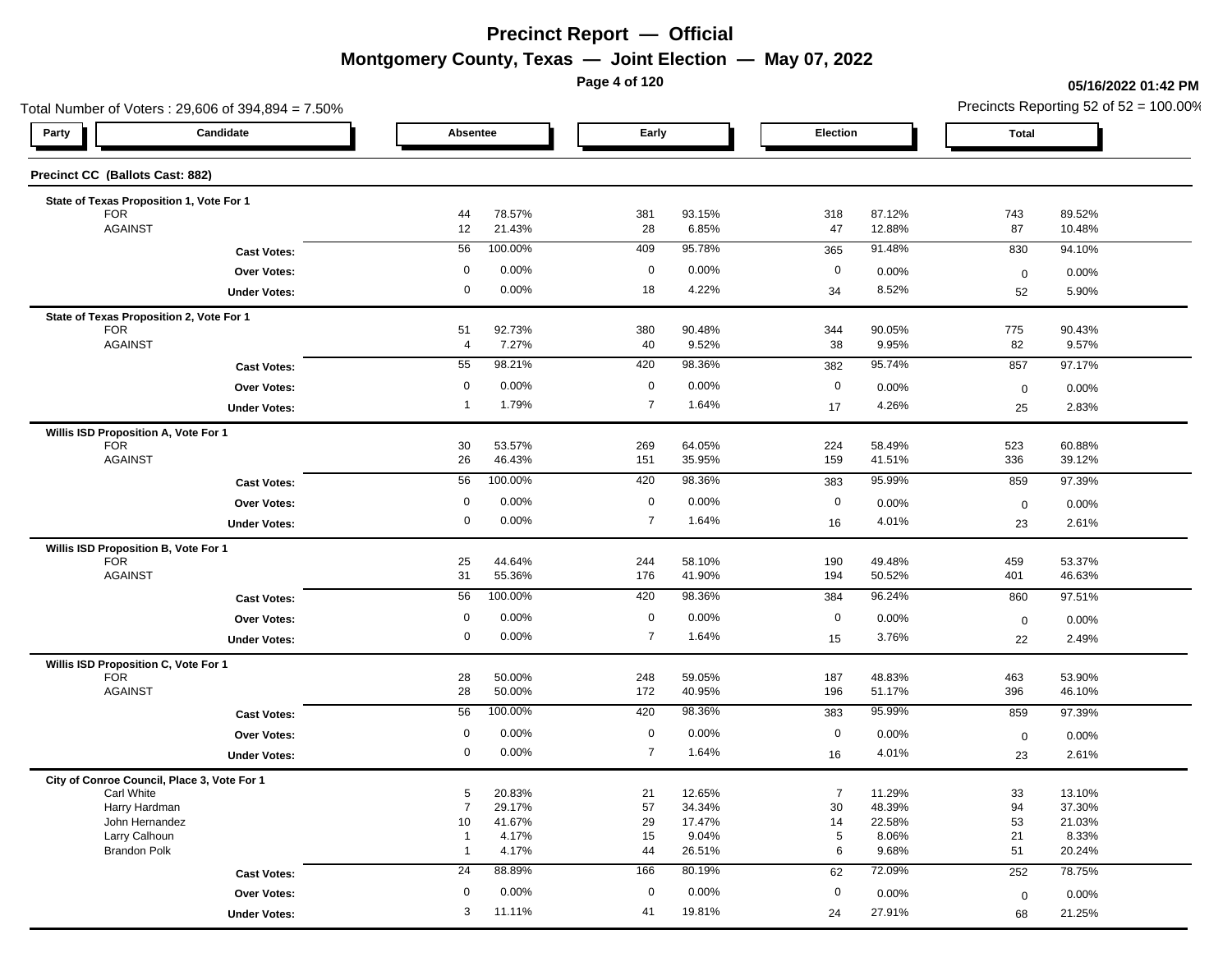**Page 5 of 120**

#### **05/16/2022 01:42 PM**

| Total Number of Voters: 29,606 of 394,894 = 7.50%                                  |                      |                  |             |                  |             |                  |              | Precincts Reporting 52 of $52 = 100.00\%$ |
|------------------------------------------------------------------------------------|----------------------|------------------|-------------|------------------|-------------|------------------|--------------|-------------------------------------------|
| Candidate<br>Party                                                                 | Absentee             |                  | Early       |                  | Election    |                  | <b>Total</b> |                                           |
| Precinct CC (Ballots Cast: 882)                                                    |                      |                  |             |                  |             |                  |              |                                           |
|                                                                                    |                      |                  |             |                  |             |                  |              |                                           |
| City of Conroe Council, Place 4, Vote For 1<br>Raymond McDonald                    | 11                   | 47.83%           | 74          | 40.22%           | 29          | 43.94%           | 114          | 41.76%                                    |
| Howard Wood                                                                        | 12                   | 52.17%           | 110         | 59.78%           | 37          | 56.06%           | 159          | 58.24%                                    |
| <b>Cast Votes:</b>                                                                 | 23                   | 85.19%           | 184         | 88.89%           | 66          | 76.74%           | 273          | 85.31%                                    |
| <b>Over Votes:</b>                                                                 | 0                    | 0.00%            | 0           | 0.00%            | $\mathbf 0$ | 0.00%            | $\mathbf 0$  | 0.00%                                     |
| <b>Under Votes:</b>                                                                | 4                    | 14.81%           | 23          | 11.11%           | 20          | 23.26%           | 47           | 14.69%                                    |
| City of Conroe Council, Place 5, Vote For 1                                        |                      |                  |             |                  |             |                  |              |                                           |
| Marsha Porter                                                                      | 12                   | 52.17%           | 80          | 45.71%           | 32          | 47.06%           | 124          | 46.62%                                    |
| Susan Johnson                                                                      | 11                   | 47.83%           | 95          | 54.29%           | 36          | 52.94%           | 142          | 53.38%                                    |
| <b>Cast Votes:</b>                                                                 | 23                   | 85.19%           | 175         | 84.54%           | 68          | 79.07%           | 266          | 83.13%                                    |
| <b>Over Votes:</b>                                                                 | 0                    | 0.00%            | $\mathbf 0$ | 0.00%            | $\mathbf 0$ | 0.00%            | $\mathbf 0$  | 0.00%                                     |
| <b>Under Votes:</b>                                                                | 4                    | 14.81%           | 32          | 15.46%           | 18          | 20.93%           | 54           | 16.88%                                    |
| City of Conroe Municipal Judge, Vote For 1                                         |                      |                  |             |                  |             |                  |              |                                           |
| William Waggoner<br><b>Meloney Turner</b>                                          | $\overline{4}$<br>13 | 16.67%<br>54.17% | 53<br>45    | 32.32%<br>27.44% | 15<br>18    | 27.27%<br>32.73% | 72<br>76     | 29.63%<br>31.28%                          |
| Oscar Sommers                                                                      | $\overline{2}$       | 8.33%            | 12          | 7.32%            | 3           | 5.45%            | 17           | 7.00%                                     |
| Kevin M. Kneisley                                                                  | $\overline{2}$       | 8.33%            | 19          | 11.59%           | 6           | 10.91%           | 27           | 11.11%                                    |
| Michael Valdez                                                                     | 3                    | 12.50%           | 35          | 21.34%           | 13          | 23.64%           | 51           | 20.99%                                    |
| <b>Cast Votes:</b>                                                                 | $\overline{24}$      | 88.89%           | 164         | 79.23%           | 55          | 63.95%           | 243          | 75.94%                                    |
| <b>Over Votes:</b>                                                                 | $\mathbf 0$          | 0.00%            | $\mathbf 0$ | 0.00%            | $\mathbf 0$ | 0.00%            | $\mathbf 0$  | 0.00%                                     |
| <b>Under Votes:</b>                                                                | 3                    | 11.11%           | 43          | 20.77%           | 31          | 36.05%           | 77           | 24.06%                                    |
| City of Panorama Village City Mayor, Vote For 1                                    |                      |                  |             |                  |             |                  |              |                                           |
| Lynn Scott<br><b>Bill King</b>                                                     | 18<br>10             | 64.29%<br>35.71% | 117<br>91   | 56.25%<br>43.75% | 195<br>99   | 66.33%<br>33.67% | 330<br>200   | 62.26%<br>37.74%                          |
|                                                                                    |                      | 96.55%           |             |                  |             |                  |              |                                           |
| <b>Cast Votes:</b>                                                                 | 28                   |                  | 208         | 96.30%           | 294         | 93.93%           | 530          | 94.98%                                    |
| <b>Over Votes:</b>                                                                 | $\mathbf 0$          | 0.00%            | $\mathbf 0$ | 0.00%            | $\mathbf 0$ | 0.00%            | $\mathbf 0$  | 0.00%                                     |
| <b>Under Votes:</b>                                                                | 1                    | 3.45%            | 8           | 3.70%            | 19          | 6.07%            | 28           | 5.02%                                     |
| City of Panorama Village Council Position No. 2, Vote For 1<br><b>Clint Fowler</b> | 24                   | 100.00%          | 184         | 100.00%          | 261         | 100.00%          | 469          | 100.00%                                   |
| <b>Cast Votes:</b>                                                                 | $\overline{24}$      | 82.76%           | 184         | 85.19%           | 261         | 83.39%           | 469          | 84.05%                                    |
| Over Votes:                                                                        | 0                    | 0.00%            | 0           | 0.00%            | $\mathbf 0$ | 0.00%            | $\mathbf 0$  | 0.00%                                     |
| <b>Under Votes:</b>                                                                | 5                    | 17.24%           | 32          | 14.81%           | 52          | 16.61%           | 89           | 15.95%                                    |
| City of Panorama Village Council Position No. 4, Vote For 1                        |                      |                  |             |                  |             |                  |              |                                           |
| <b>Erskine Hard</b>                                                                | 6                    | 20.69%           | 59          | 28.50%           | 102         | 34.46%           | 167          | 31.39%                                    |
| Joe R. Watson                                                                      | 8                    | 27.59%           | 74          | 35.75%           | 105         | 35.47%           | 187          | 35.15%                                    |
| <b>Bob Lamons</b>                                                                  | 15                   | 51.72%           | 74          | 35.75%           | 89          | 30.07%           | 178          | 33.46%                                    |
| <b>Cast Votes:</b>                                                                 | 29                   | 100.00%          | 207         | 95.83%           | 296         | 94.57%           | 532          | 95.34%                                    |
| Over Votes:                                                                        | 0                    | 0.00%            | 0           | 0.00%            | $\mathbf 0$ | 0.00%            | $\mathbf 0$  | 0.00%                                     |
| <b>Under Votes:</b>                                                                | 0                    | 0.00%            | 9           | 4.17%            | 17          | 5.43%            | 26           | 4.66%                                     |
|                                                                                    |                      |                  |             |                  |             |                  |              |                                           |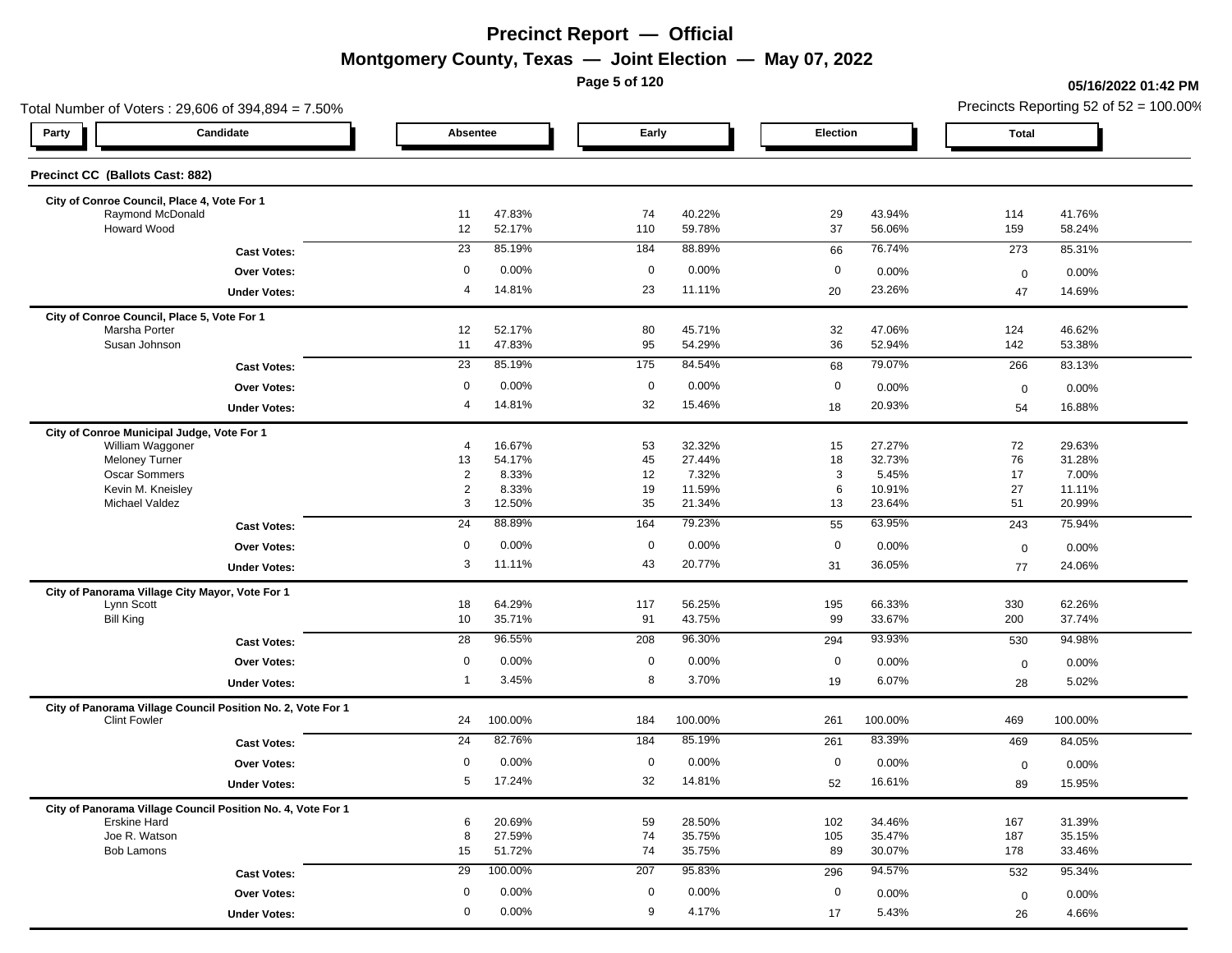**Page 6 of 120**

#### **05/16/2022 01:42 PM**

| Total Number of Voters: 29,606 of 394,894 = 7.50%  |             |                  |                               |                  |                            |                 |                               | Precincts Reporting 52 of $52 = 100.00\%$ |
|----------------------------------------------------|-------------|------------------|-------------------------------|------------------|----------------------------|-----------------|-------------------------------|-------------------------------------------|
| Candidate<br>Party                                 | Absentee    |                  | Early                         |                  | Election                   |                 | <b>Total</b>                  |                                           |
| Precinct CD (Ballots Cast: 765)                    |             |                  |                               |                  |                            |                 |                               |                                           |
| State of Texas Proposition 1, Vote For 1           |             |                  |                               |                  |                            |                 |                               |                                           |
| <b>FOR</b>                                         | 107         | 90.68%           | 370                           | 90.46%           | 186                        | 92.54%          | 663                           | 91.07%                                    |
| <b>AGAINST</b>                                     | 11          | 9.32%            | 39                            | 9.54%            | 15                         | 7.46%           | 65                            | 8.93%                                     |
| <b>Cast Votes:</b>                                 | 118         | 96.72%           | 409                           | 95.56%           | 201                        | 93.49%          | 728                           | 95.16%                                    |
| <b>Over Votes:</b>                                 | 0           | 0.00%            | 0                             | 0.00%            | $\mathbf 0$                | 0.00%           | $\mathbf 0$                   | 0.00%                                     |
| <b>Under Votes:</b>                                | 4           | 3.28%            | 19                            | 4.44%            | 14                         | 6.51%           | 37                            | 4.84%                                     |
| State of Texas Proposition 2, Vote For 1           |             |                  |                               |                  |                            |                 |                               |                                           |
| <b>FOR</b>                                         | 100         | 83.33%           | 362                           | 86.81%           | 194                        | 93.72%          | 656                           | 88.17%                                    |
| <b>AGAINST</b>                                     | 20          | 16.67%           | 55                            | 13.19%           | 13                         | 6.28%           | 88                            | 11.83%                                    |
| <b>Cast Votes:</b>                                 | 120         | 98.36%           | 417                           | 97.43%           | 207                        | 96.28%          | 744                           | 97.25%                                    |
| Over Votes:                                        | 0           | 0.00%            | $\mathbf 0$                   | 0.00%            | $\mathbf 0$                | 0.00%           | $\mathbf 0$                   | 0.00%                                     |
| <b>Under Votes:</b>                                | 2           | 1.64%            | 11                            | 2.57%            | 8                          | 3.72%           | 21                            | 2.75%                                     |
| Willis ISD Proposition A, Vote For 1<br><b>FOR</b> | 0           | 0.00%            | $\mathbf 0$                   |                  | $\pmb{0}$                  |                 | $\mathbf 0$                   |                                           |
| <b>AGAINST</b>                                     | 0           | 0.00%            | $\overline{2}$                | 0.00%<br>100.00% | $\mathbf 0$                | 0.00%<br>0.00%  | $\overline{2}$                | 0.00%<br>100.00%                          |
| <b>Cast Votes:</b>                                 | $\mathbf 0$ | 0.00%            | $\overline{2}$                | 100.00%          | $\mathbf 0$                | 0.00%           | $\overline{2}$                | 100.00%                                   |
|                                                    | 0           | 0.00%            | $\mathbf 0$                   | 0.00%            | $\mathbf 0$                |                 |                               |                                           |
| Over Votes:                                        | 0           | 0.00%            | $\mathbf 0$                   | 0.00%            |                            | 0.00%           | $\mathbf 0$                   | 0.00%                                     |
| <b>Under Votes:</b>                                |             |                  |                               |                  | $\mathbf 0$                | 0.00%           | $\mathbf 0$                   | 0.00%                                     |
| Willis ISD Proposition B, Vote For 1               |             |                  |                               |                  |                            |                 |                               |                                           |
| <b>FOR</b><br><b>AGAINST</b>                       | 0<br>0      | 0.00%<br>0.00%   | $\mathbf 0$<br>$\overline{2}$ | 0.00%<br>100.00% | $\mathbf 0$<br>$\mathbf 0$ | 0.00%<br>0.00%  | $\mathbf 0$<br>$\overline{2}$ | 0.00%<br>100.00%                          |
|                                                    | $\mathbf 0$ | 0.00%            | $\overline{2}$                | 100.00%          |                            | 0.00%           |                               |                                           |
| <b>Cast Votes:</b>                                 |             |                  |                               |                  | $\mathbf 0$                |                 | $\overline{2}$                | 100.00%                                   |
| Over Votes:                                        | 0           | 0.00%            | 0                             | 0.00%            | 0                          | 0.00%           | $\mathbf 0$                   | 0.00%                                     |
| <b>Under Votes:</b>                                | 0           | 0.00%            | $\mathbf 0$                   | 0.00%            | $\mathbf 0$                | 0.00%           | $\mathbf 0$                   | 0.00%                                     |
| Willis ISD Proposition C, Vote For 1               |             |                  |                               |                  |                            |                 |                               |                                           |
| <b>FOR</b><br><b>AGAINST</b>                       | 0<br>0      | 0.00%<br>0.00%   | $\mathbf 0$<br>$\overline{2}$ | 0.00%<br>100.00% | $\mathbf 0$<br>$\mathbf 0$ | 0.00%<br>0.00%  | $\mathbf 0$<br>$\overline{2}$ | 0.00%<br>100.00%                          |
|                                                    |             | 0.00%            |                               | 100.00%          |                            | 0.00%           |                               |                                           |
| <b>Cast Votes:</b>                                 | 0           |                  | $\overline{2}$                |                  | $\mathbf 0$                |                 | $\overline{2}$                | 100.00%                                   |
| Over Votes:                                        | 0           | 0.00%            | 0                             | 0.00%            | 0                          | 0.00%           | $\mathbf 0$                   | 0.00%                                     |
| <b>Under Votes:</b>                                | 0           | 0.00%            | $\mathbf 0$                   | 0.00%            | 0                          | 0.00%           | $\mathbf 0$                   | 0.00%                                     |
| City of Conroe Council, Place 3, Vote For 1        |             |                  |                               |                  |                            |                 |                               |                                           |
| Carl White<br>Harry Hardman                        | 34<br>36    | 32.08%<br>33.96% | 72<br>137                     | 19.10%<br>36.34% | 16<br>80                   | 8.74%<br>43.72% | 122<br>253                    | 18.32%<br>37.99%                          |
| John Hernandez                                     | 15          | 14.15%           | 93                            | 24.67%           | 46                         | 25.14%          | 154                           | 23.12%                                    |
| Larry Calhoun                                      | 10          | 9.43%            | 32                            | 8.49%            | 18                         | 9.84%           | 60                            | 9.01%                                     |
| <b>Brandon Polk</b>                                | 11          | 10.38%           | 43                            | 11.41%           | 23                         | 12.57%          | 77                            | 11.56%                                    |
| <b>Cast Votes:</b>                                 | 106         | 88.33%           | $\overline{377}$              | 90.19%           | 183                        | 86.73%          | 666                           | 88.92%                                    |
| Over Votes:                                        | $\mathbf 0$ | 0.00%            | 0                             | 0.00%            | $\mathbf 0$                | 0.00%           | $\mathbf 0$                   | 0.00%                                     |
| <b>Under Votes:</b>                                | 14          | 11.67%           | 41                            | 9.81%            | 28                         | 13.27%          | 83                            | 11.08%                                    |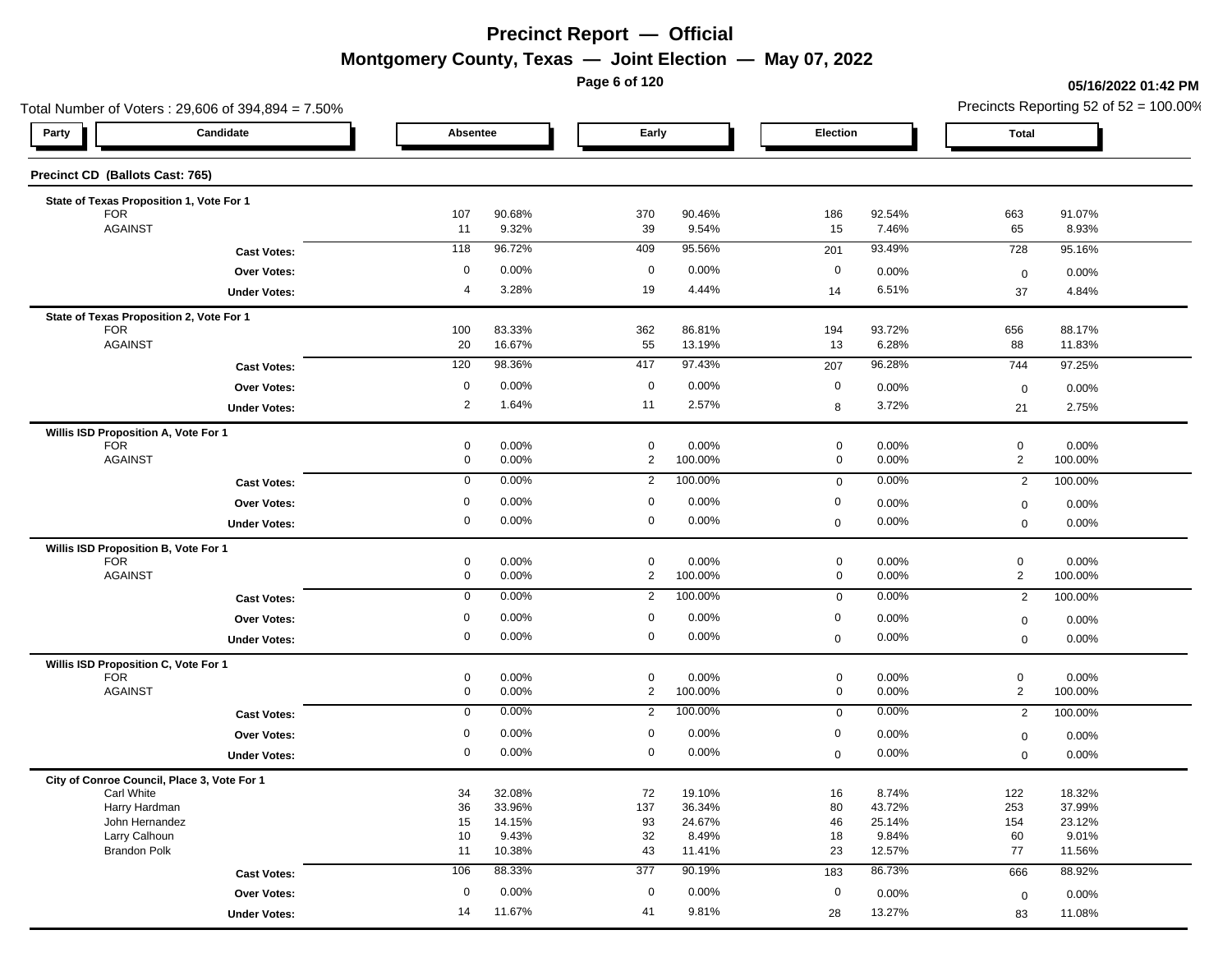**Page 7 of 120**

#### **05/16/2022 01:42 PM**

| Total Number of Voters: 29,606 of 394,894 = 7.50% |                |                  |                                  |                  |                            |                  |                              | Precincts Reporting 52 of $52 = 100.00\%$ |
|---------------------------------------------------|----------------|------------------|----------------------------------|------------------|----------------------------|------------------|------------------------------|-------------------------------------------|
| Candidate<br>Party                                |                | Absentee         |                                  | Early            | Election                   |                  | <b>Total</b>                 |                                           |
| Precinct CD (Ballots Cast: 765)                   |                |                  |                                  |                  |                            |                  |                              |                                           |
| City of Conroe Council, Place 4, Vote For 1       |                |                  |                                  |                  |                            |                  |                              |                                           |
| Raymond McDonald<br><b>Howard Wood</b>            | 50<br>56       | 47.17%<br>52.83% | 162<br>229                       | 41.43%<br>58.57% | 113<br>81                  | 58.25%<br>41.75% | 325<br>366                   | 47.03%<br>52.97%                          |
| <b>Cast Votes:</b>                                | 106            | 88.33%           | 391                              | 93.54%           | 194                        | 91.94%           | 691                          | 92.26%                                    |
| <b>Over Votes:</b>                                | $\mathbf 0$    | 0.00%            | $\mathbf 0$                      | 0.00%            | $\mathbf 0$                | 0.00%            | $\mathbf 0$                  | 0.00%                                     |
| <b>Under Votes:</b>                               | 14             | 11.67%           | 27                               | 6.46%            | 17                         | 8.06%            | 58                           | 7.74%                                     |
| City of Conroe Council, Place 5, Vote For 1       |                |                  |                                  |                  |                            |                  |                              |                                           |
| Marsha Porter                                     | 67             | 61.47%           | 181                              | 46.53%           | 82                         | 42.05%           | 330                          | 47.62%                                    |
| Susan Johnson                                     | 42             | 38.53%           | 208                              | 53.47%           | 113                        | 57.95%           | 363                          | 52.38%                                    |
| <b>Cast Votes:</b>                                | 109            | 90.83%           | 389                              | 93.06%           | 195                        | 92.42%           | 693                          | 92.52%                                    |
| <b>Over Votes:</b>                                | $\mathbf 0$    | 0.00%            | $\mathbf 0$                      | 0.00%            | $\mathbf 0$                | 0.00%            | $\mathbf 0$                  | 0.00%                                     |
| <b>Under Votes:</b>                               | 11             | 9.17%            | 29                               | 6.94%            | 16                         | 7.58%            | 56                           | 7.48%                                     |
| City of Conroe Municipal Judge, Vote For 1        |                |                  |                                  |                  |                            |                  |                              |                                           |
| William Waggoner                                  | 20             | 19.80%           | 108                              | 28.80%           | 73                         | 38.62%           | 201                          | 30.23%                                    |
| <b>Meloney Turner</b>                             | 27             | 26.73%           | 93                               | 24.80%           | 26                         | 13.76%           | 146                          | 21.95%                                    |
| <b>Oscar Sommers</b>                              | 18             | 17.82%           | 46                               | 12.27%           | 20                         | 10.58%           | 84                           | 12.63%                                    |
| Kevin M. Kneisley                                 | 15             | 14.85%           | 47                               | 12.53%           | 29                         | 15.34%           | 91                           | 13.68%                                    |
| <b>Michael Valdez</b>                             | 21             | 20.79%           | 81                               | 21.60%           | 41                         | 21.69%           | 143                          | 21.50%                                    |
| <b>Cast Votes:</b>                                | 101            | 84.17%           | 375                              | 89.71%           | 189                        | 89.57%           | 665                          | 88.79%                                    |
| <b>Over Votes:</b>                                | $\mathbf 0$    | 0.00%            | $\mathbf 0$                      | 0.00%            | $\mathbf 0$                | 0.00%            | $\mathbf 0$                  | 0.00%                                     |
| <b>Under Votes:</b>                               | 19             | 15.83%           | 43                               | 10.29%           | 22                         | 10.43%           | 84                           | 11.21%                                    |
| MC MUD No. 206 Proposition A, Vote For 1          |                |                  |                                  |                  |                            |                  |                              |                                           |
| <b>FOR</b>                                        | 0              | 0.00%            | $\overline{1}$                   | 100.00%          | $\mathbf 0$                | 0.00%            | $\mathbf{1}$                 | 100.00%                                   |
| <b>AGAINST</b>                                    | 0              | 0.00%            | $\mathbf 0$                      | 0.00%            | $\mathbf 0$                | 0.00%            | $\mathbf 0$                  | 0.00%                                     |
| <b>Cast Votes:</b>                                | $\overline{0}$ | 0.00%            | $\mathbf{1}$                     | 100.00%          | $\mathbf 0$                | 0.00%            | $\mathbf{1}$                 | 100.00%                                   |
| Over Votes:                                       | $\mathbf 0$    | 0.00%            | $\mathbf 0$                      | 0.00%            | $\mathbf 0$                | 0.00%            | $\mathbf 0$                  | 0.00%                                     |
| <b>Under Votes:</b>                               | $\mathbf 0$    | 0.00%            | $\mathbf 0$                      | 0.00%            | $\mathbf 0$                | 0.00%            | $\mathbf 0$                  | 0.00%                                     |
| MC MUD No. 206 Director, Vote For 5               |                |                  |                                  |                  |                            |                  |                              |                                           |
| lan Blake                                         | 0              | 0.00%            | $\mathbf 1$                      | 20.00%           | $\mathbf 0$                | 0.00%            | $\overline{1}$               | 20.00%                                    |
| Kristina Early                                    | 0              | 0.00%            | -1                               | 20.00%           | $\mathbf 0$                | 0.00%            | $\mathbf{1}$                 | 20.00%                                    |
| Michael McKennon                                  | 0              | 0.00%            | $\overline{1}$<br>$\overline{1}$ | 20.00%           | $\mathbf 0$<br>$\mathbf 0$ | 0.00%            | $\mathbf{1}$<br>$\mathbf{1}$ | 20.00%                                    |
| <b>Richard Peterson</b><br>Sydney LaPlante        | 0<br>0         | 0.00%<br>0.00%   | $\mathbf{1}$                     | 20.00%<br>20.00% | $\mathbf 0$                | 0.00%<br>0.00%   | $\mathbf{1}$                 | 20.00%<br>20.00%                          |
| <b>Cast Votes:</b>                                | 0              | 0.00%            | 5                                | 100.00%          | $\mathbf 0$                | 0.00%            | 5                            | 100.00%                                   |
| Over Votes:                                       | $\mathbf 0$    | 0.00%            | $\mathbf 0$                      | 0.00%            | 0                          | 0.00%            | $\mathbf 0$                  | 0.00%                                     |
| <b>Under Votes:</b>                               | 0              | 0.00%            | $\mathbf 0$                      | 0.00%            | $\mathbf 0$                | 0.00%            | $\mathbf 0$                  | 0.00%                                     |
|                                                   |                |                  |                                  |                  |                            |                  |                              |                                           |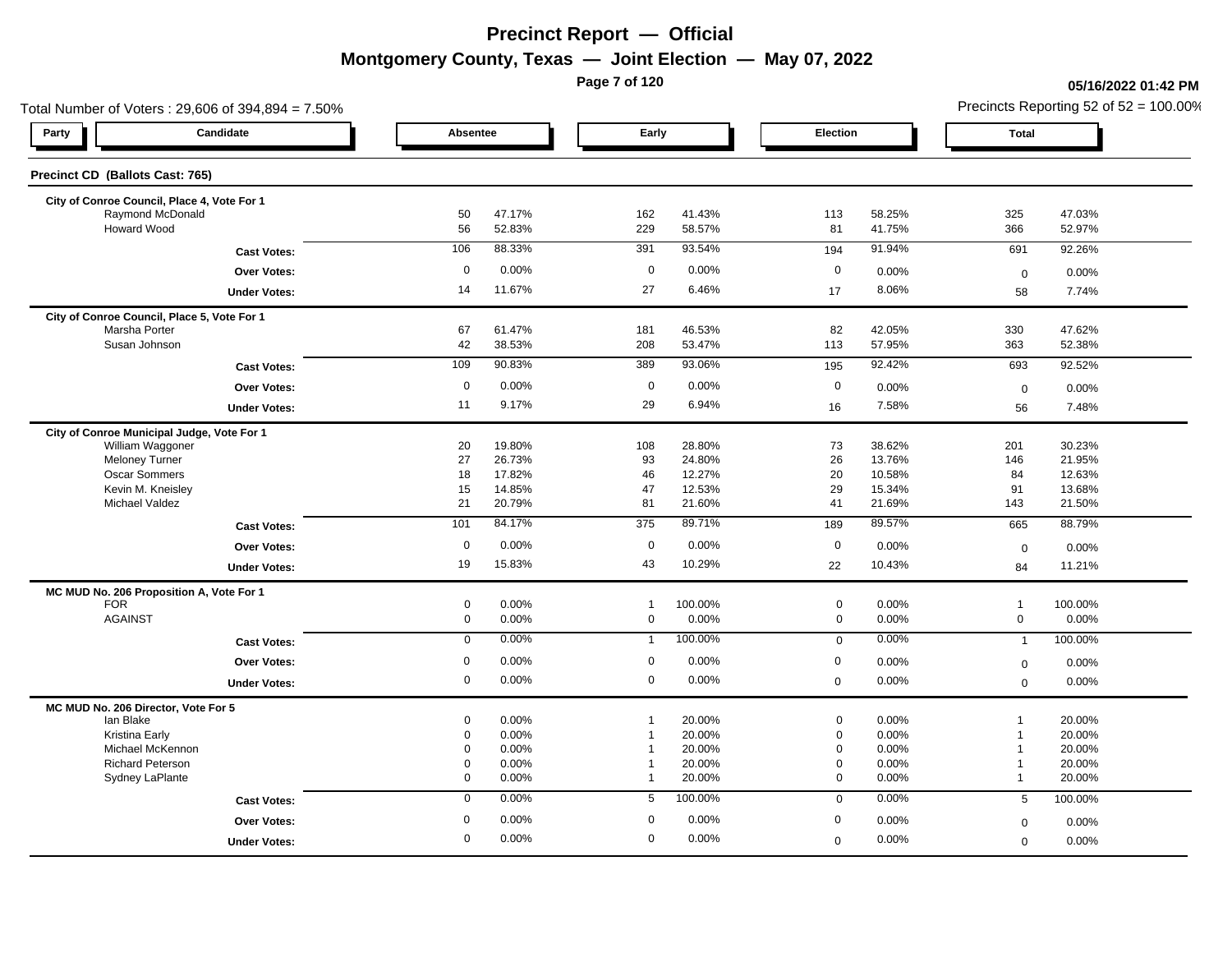**Page 8 of 120**

#### **05/16/2022 01:42 PM**

| Total Number of Voters: 29,606 of 394,894 = 7.50%      |                                    |                |                               |                  |                                    |                | Precincts Reporting 52 of $52 = 100.00\%$               |          |
|--------------------------------------------------------|------------------------------------|----------------|-------------------------------|------------------|------------------------------------|----------------|---------------------------------------------------------|----------|
| Candidate<br>Party                                     | Absentee                           |                | Early                         |                  | Election                           |                | Total                                                   |          |
| Precinct CD (Ballots Cast: 765)                        |                                    |                |                               |                  |                                    |                |                                                         |          |
| MC MUD No. 206 Proposition B, Vote For 1               |                                    |                |                               |                  |                                    |                |                                                         |          |
| <b>FOR</b><br><b>AGAINST</b>                           | $\mathbf 0$<br>$\mathsf{O}\xspace$ | 0.00%<br>0.00% | $\mathbf{1}$<br>$\mathbf 0$   | 100.00%<br>0.00% | $\mathbf 0$<br>$\mathsf{O}\xspace$ | 0.00%<br>0.00% | $\mathbf{1}$<br>100.00%<br>$\mathsf{O}\xspace$<br>0.00% |          |
|                                                        | $\mathbf 0$                        | 0.00%          | $\mathbf{1}$                  | 100.00%          | $\mathbf 0$                        | 0.00%          | 100.00%<br>$\mathbf{1}$                                 |          |
| <b>Cast Votes:</b>                                     | 0                                  | 0.00%          | $\mathbf 0$                   | 0.00%            | $\boldsymbol{0}$                   | 0.00%          |                                                         |          |
| <b>Over Votes:</b>                                     | 0                                  | 0.00%          | $\mathbf 0$                   | 0.00%            |                                    | 0.00%          | $\boldsymbol{0}$                                        | 0.00%    |
| <b>Under Votes:</b>                                    |                                    |                |                               |                  | $\mathbf 0$                        |                | 0.00%<br>$\mathbf 0$                                    |          |
| MC MUD No. 206 Proposition C, Vote For 1<br><b>FOR</b> | 0                                  | 0.00%          | $\mathbf{1}$                  | 100.00%          | $\mathbf 0$                        | 0.00%          | $\overline{1}$<br>100.00%                               |          |
| <b>AGAINST</b>                                         | $\mathsf{O}\xspace$                | 0.00%          | $\mathbf 0$                   | 0.00%            | $\mathsf{O}\xspace$                | 0.00%          | $\mathsf{O}\xspace$<br>0.00%                            |          |
| <b>Cast Votes:</b>                                     | $\mathbf 0$                        | 0.00%          | $\mathbf{1}$                  | 100.00%          | $\mathbf 0$                        | 0.00%          | 100.00%<br>$\overline{1}$                               |          |
| <b>Over Votes:</b>                                     | 0                                  | 0.00%          | $\mathbf 0$                   | 0.00%            | $\boldsymbol{0}$                   | 0.00%          | $\boldsymbol{0}$                                        | 0.00%    |
| <b>Under Votes:</b>                                    | 0                                  | 0.00%          | $\mathbf 0$                   | 0.00%            | $\mathbf 0$                        | 0.00%          | 0.00%<br>$\mathbf 0$                                    |          |
|                                                        |                                    |                |                               |                  |                                    |                |                                                         |          |
| MC MUD No. 206 Proposition D, Vote For 1<br><b>FOR</b> | $\mathbf 0$                        | 0.00%          | $\mathbf{1}$                  | 100.00%          | $\mathbf 0$                        | 0.00%          | $\mathbf{1}$<br>100.00%                                 |          |
| <b>AGAINST</b>                                         | $\mathsf{O}\xspace$                | 0.00%          | $\mathbf 0$                   | 0.00%            | $\mathsf{O}\xspace$                | 0.00%          | $\mathsf{O}\xspace$<br>0.00%                            |          |
| <b>Cast Votes:</b>                                     | $\mathbf 0$                        | 0.00%          | $\mathbf{1}$                  | 100.00%          | $\mathbf 0$                        | 0.00%          | 100.00%<br>$\overline{1}$                               |          |
| <b>Over Votes:</b>                                     | $\mathbf 0$                        | 0.00%          | $\mathbf 0$                   | 0.00%            | $\mathbf 0$                        | 0.00%          | $\boldsymbol{0}$                                        | 0.00%    |
| <b>Under Votes:</b>                                    | 0                                  | 0.00%          | $\mathbf 0$                   | 0.00%            | $\mathbf 0$                        | 0.00%          | $\mathbf 0$                                             | 0.00%    |
| MC MUD No. 206 Proposition E, Vote For 1               |                                    |                |                               |                  |                                    |                |                                                         |          |
| <b>FOR</b>                                             | 0                                  | 0.00%          | $\mathbf{1}$                  | 100.00%          | $\mathbf 0$                        | 0.00%          | $\mathbf{1}$<br>100.00%                                 |          |
| <b>AGAINST</b>                                         | 0                                  | 0.00%          | $\mathbf 0$                   | 0.00%            | $\mathbf 0$                        | 0.00%          | $\mathsf 0$                                             | 0.00%    |
| <b>Cast Votes:</b>                                     | $\mathbf 0$                        | 0.00%          | $\overline{1}$                | 100.00%          | $\mathbf 0$                        | 0.00%          | 100.00%<br>$\overline{1}$                               |          |
| Over Votes:                                            | $\mathbf 0$                        | 0.00%          | $\mathbf 0$                   | 0.00%            | $\mathbf 0$                        | 0.00%          | $\boldsymbol{0}$                                        | 0.00%    |
| <b>Under Votes:</b>                                    | 0                                  | 0.00%          | $\mathbf 0$                   | 0.00%            | $\boldsymbol{0}$                   | 0.00%          | $\mathbf 0$                                             | 0.00%    |
| MC MUD No. 206 Proposition F, Vote For 1               |                                    |                |                               |                  |                                    |                |                                                         |          |
| <b>FOR</b>                                             | $\mathbf 0$                        | 0.00%          | $\mathbf{1}$                  | 100.00%          | $\mathbf 0$                        | 0.00%          | $\mathbf{1}$<br>100.00%                                 |          |
| <b>AGAINST</b>                                         | 0                                  | 0.00%          | $\mathbf 0$                   | 0.00%            | $\mathbf 0$                        | 0.00%          | $\mathsf{O}\xspace$                                     | 0.00%    |
| <b>Cast Votes:</b>                                     | $\mathbf 0$                        | 0.00%          | $\mathbf{1}$                  | 100.00%          | $\mathsf 0$                        | 0.00%          | 100.00%<br>$\overline{1}$                               |          |
| Over Votes:                                            | $\mathbf 0$                        | 0.00%          | $\mathbf 0$                   | 0.00%            | $\mathbf 0$                        | 0.00%          | $\mathbf 0$                                             | 0.00%    |
| <b>Under Votes:</b>                                    | 0                                  | 0.00%          | $\mathbf 0$                   | 0.00%            | $\pmb{0}$                          | 0.00%          | $\mathbf 0$                                             | 0.00%    |
| MC MUD No. 206 Proposition G, Vote For 1               |                                    |                |                               |                  |                                    |                |                                                         |          |
| <b>FOR</b><br><b>AGAINST</b>                           | $\mathbf 0$<br>0                   | 0.00%<br>0.00% | $\overline{1}$<br>$\mathbf 0$ | 100.00%<br>0.00% | $\mathbf 0$<br>$\mathbf 0$         | 0.00%<br>0.00% | $\mathbf{1}$<br>100.00%<br>$\mathsf{O}\xspace$          | 0.00%    |
|                                                        | $\mathbf 0$                        | 0.00%          | $\mathbf{1}$                  | 100.00%          |                                    | 0.00%          | 100.00%                                                 |          |
| <b>Cast Votes:</b>                                     |                                    |                |                               |                  | $\mathbf 0$                        |                | $\overline{1}$                                          |          |
| <b>Over Votes:</b>                                     | 0                                  | 0.00%          | $\mathbf 0$                   | 0.00%            | 0                                  | 0.00%          | $\mathbf 0$                                             | $0.00\%$ |
| <b>Under Votes:</b>                                    | 0                                  | 0.00%          | $\mathbf 0$                   | 0.00%            | $\mathbf 0$                        | 0.00%          | 0.00%<br>$\mathbf 0$                                    |          |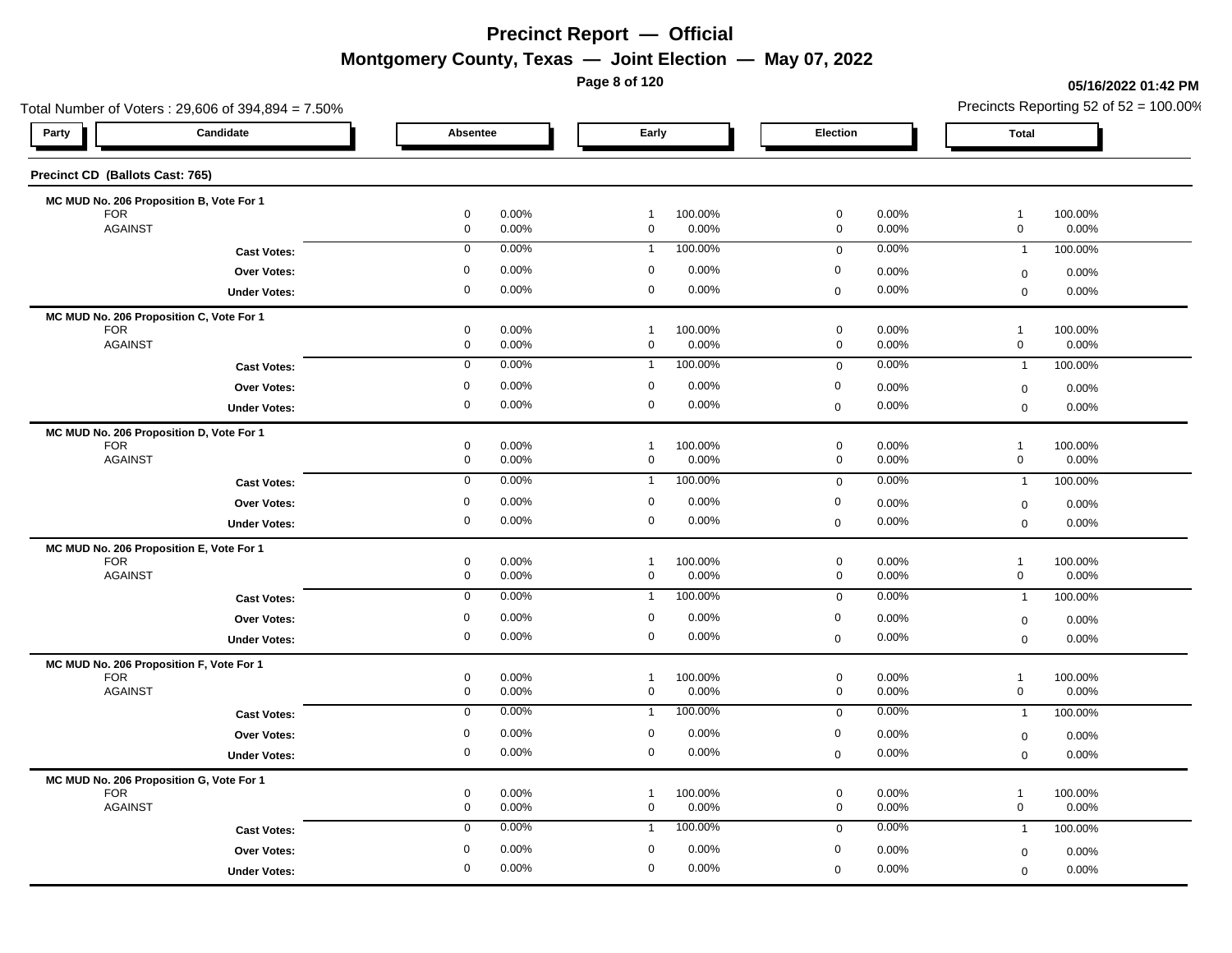**Page 9 of 120**

#### Total Number of Voters : 29,606 of 394,894 = 7.50% **Party Candidate Absentee Early Election Total Precinct CD (Ballots Cast: 765) MC MUD No. 206 Proposition H, Vote For 1** FOR 0 0.00% 1 100.00% 0 0.00% 1 100.00% AGAINST 0 0.00% 0 0.00% 0 0.00% 0 0.00% **Cast Votes:** 0 0.00% 1 100.00% 0 0.00% 1 100.00% **Under Votes: Over Votes:** 0.00% 0.00% 0.00% 0.00% 0.00% 0.00% 0.00% 0.00% 0.00% 0.00% 0.00% 0.00% 0.00% 0.00% 0.00% 0.00% 0.00% 0.00% 0.00% 0.00% 0.00% 0.00% 0.00% 0.00% 0.00% 0.00% 0.00% 0.00% 0.00% 0.00% 0.00% 0.00% 0.00% 0.00% 0.00 0.00% 0 0.00% 0 0.00% 0 0.00% 0 0.00% 0.00% 0 0.00%  $0$  0.00%  $0$  0.00%  $0$  0.00%  $0$  0.00%  $0$  0.00%  $0$  0.00% 0 0.00%  $0.00%$ **MC MUD No. 206 Proposition I, Vote For 1** FOR 0 0.00% 1 100.00% 0 0.00% 1 100.00% AGAINST 0 0.00% 0 0.00% 0 0.00% 0 0.00% **Cast Votes:** 0 0.00% 1 100.00% 0 0.00% 1 100.00% **Under Votes: Over Votes:** 0.00% 0.00% 0.00% 0.00% 0.00% 0.00% 0.00% 0.00% 0.00% 0.00% 0.00% 0.00% 0.00% 0.00% 0.00% 0.00% 0.00% 0.00% 0.00% 0.00% 0.00% 0.00% 0.00% 0.00% 0.00% 0.00% 0.00% 0.00% 0.00% 0.00% 0.00% 0.00% 0.00% 0.00% 0.00 0.00% 0 0.00% 0 0.00% 0.00% 0  $0.00\%$  0.00% 0 0.00%  $0$  0.00%  $0$  0.00%  $0$  0.00%  $0$  0.00%  $0$  0.00%  $0$  0.00% 0 0.00% 0.00% 0

#### **05/16/2022 01:42 PM**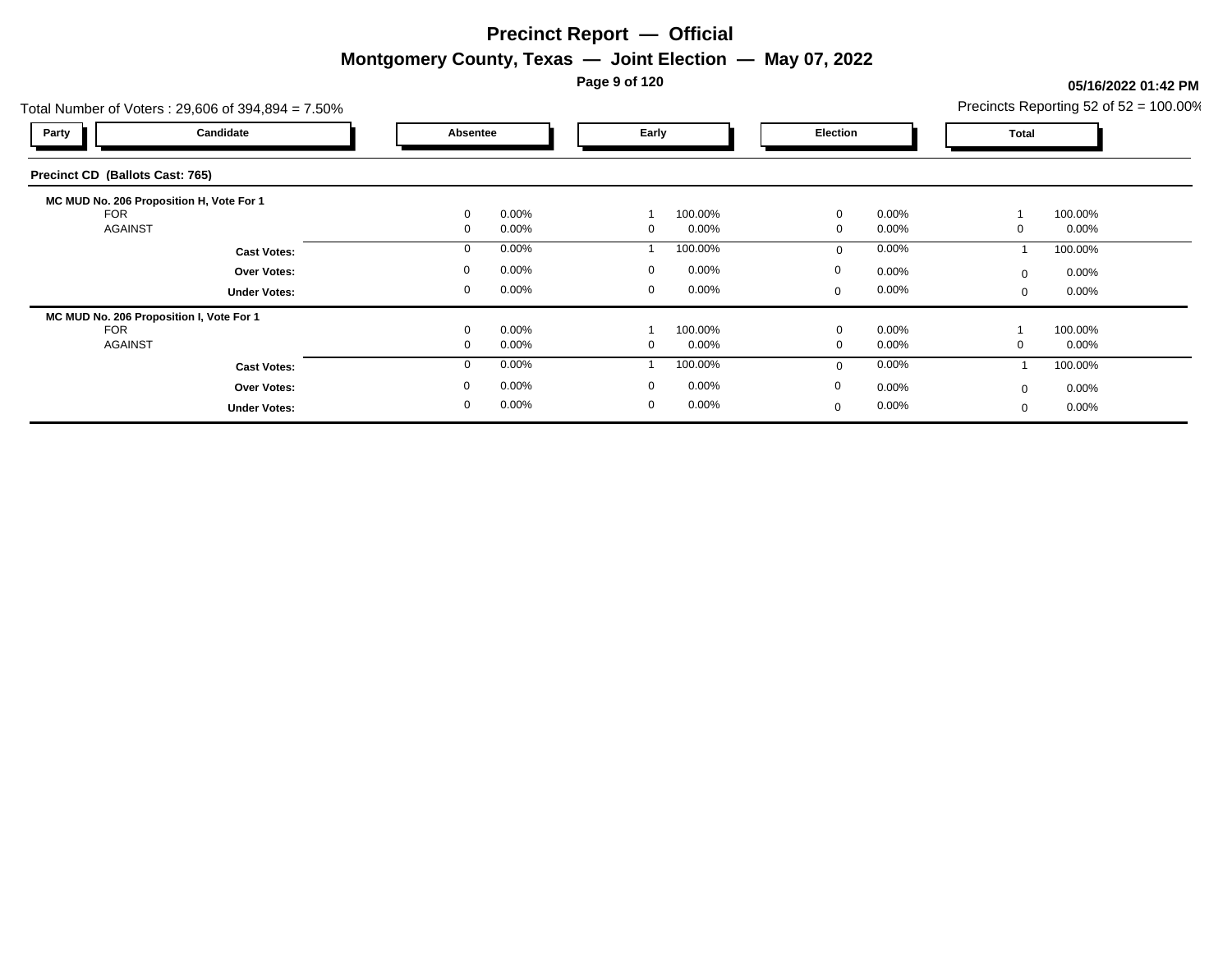**Page 10 of 120**

#### **05/16/2022 01:42 PM**

| Total Number of Voters: 29,606 of 394,894 = 7.50%               |                     |                |                 |             |                 |                |                 |                   | Precincts Reporting 52 of $52 = 100.00\%$ |
|-----------------------------------------------------------------|---------------------|----------------|-----------------|-------------|-----------------|----------------|-----------------|-------------------|-------------------------------------------|
| Party                                                           | Candidate           | Absentee       |                 | Early       |                 | Election       |                 | <b>Total</b>      |                                           |
| Precinct CE (Ballots Cast: 626)                                 |                     |                |                 |             |                 |                |                 |                   |                                           |
| State of Texas Proposition 1, Vote For 1                        |                     |                |                 |             |                 |                |                 |                   |                                           |
| <b>FOR</b>                                                      |                     | 77             | 81.91%          | 295         | 87.02%          | 126            | 88.11%          | 498               | 86.46%                                    |
| <b>AGAINST</b>                                                  |                     | 17             | 18.09%          | 44          | 12.98%          | 17             | 11.89%          | 78                | 13.54%                                    |
|                                                                 | <b>Cast Votes:</b>  | 94             | 95.92%          | 339         | 90.40%          | 143            | 93.46%          | 576               | 92.01%                                    |
|                                                                 | <b>Over Votes:</b>  | $\mathbf 0$    | 0.00%           | $\mathbf 0$ | 0.00%           | $\mathbf 0$    | 0.00%           | $\mathbf 0$       | 0.00%                                     |
|                                                                 | <b>Under Votes:</b> | $\overline{4}$ | 4.08%           | 36          | 9.60%           | 10             | 6.54%           | 50                | 7.99%                                     |
| State of Texas Proposition 2, Vote For 1                        |                     |                |                 |             |                 |                |                 |                   |                                           |
| <b>FOR</b>                                                      |                     | 78             | 82.11%          | 288         | 83.00%          | 117            | 79.59%          | 483               | 82.00%                                    |
| <b>AGAINST</b>                                                  |                     | 17             | 17.89%          | 59          | 17.00%          | 30             | 20.41%          | 106               | 18.00%                                    |
|                                                                 | <b>Cast Votes:</b>  | 95             | 96.94%          | 347         | 92.53%          | 147            | 96.08%          | 589               | 94.09%                                    |
|                                                                 | Over Votes:         | 0              | 0.00%           | $\mathbf 0$ | 0.00%           | $\mathbf 0$    | 0.00%           | $\mathbf 0$       | 0.00%                                     |
|                                                                 | <b>Under Votes:</b> | 3              | 3.06%           | 28          | 7.47%           | $\,6$          | 3.92%           | 37                | 5.91%                                     |
| City of Conroe Council, Place 3, Vote For 1                     |                     |                |                 |             |                 |                |                 |                   |                                           |
| Carl White                                                      |                     | 39             | 41.49%          | 72          | 20.22%          | 38             | 25.85%          | 149               | 24.96%                                    |
| Harry Hardman                                                   |                     | 29             | 30.85%          | 80          | 22.47%          | 30             | 20.41%          | 139               | 23.28%                                    |
| John Hernandez<br>Larry Calhoun                                 |                     | 2<br>13        | 2.13%<br>13.83% | 133<br>23   | 37.36%<br>6.46% | 45<br>9        | 30.61%<br>6.12% | 180<br>45         | 30.15%<br>7.54%                           |
| <b>Brandon Polk</b>                                             |                     | 11             | 11.70%          | 48          | 13.48%          | 25             | 17.01%          | 84                | 14.07%                                    |
|                                                                 | <b>Cast Votes:</b>  | 94             | 95.92%          | 356         | 95.19%          | 147            | 96.08%          | 597               | 95.52%                                    |
|                                                                 | Over Votes:         | $\mathbf 0$    | 0.00%           | $\mathbf 0$ | 0.00%           | $\mathbf 0$    | 0.00%           |                   | 0.00%                                     |
|                                                                 |                     | $\overline{4}$ | 4.08%           | 18          | 4.81%           | 6              | 3.92%           | $\mathbf 0$<br>28 | 4.48%                                     |
|                                                                 | <b>Under Votes:</b> |                |                 |             |                 |                |                 |                   |                                           |
| City of Conroe Council, Place 4, Vote For 1<br>Raymond McDonald |                     | 40             | 44.94%          | 222         | 63.61%          | 92             | 62.16%          | 354               | 60.41%                                    |
| <b>Howard Wood</b>                                              |                     | 49             | 55.06%          | 127         | 36.39%          | 56             | 37.84%          | 232               | 39.59%                                    |
|                                                                 | <b>Cast Votes:</b>  | 89             | 90.82%          | 349         | 93.32%          | 148            | 96.73%          | 586               | 93.76%                                    |
|                                                                 | Over Votes:         | $\mathbf 0$    | 0.00%           | $\mathbf 0$ | 0.00%           | $\mathbf 0$    | 0.00%           | $\mathbf 0$       | 0.00%                                     |
|                                                                 | <b>Under Votes:</b> | 9              | 9.18%           | 25          | 6.68%           | 5              | 3.27%           | 39                | 6.24%                                     |
| City of Conroe Council, Place 5, Vote For 1                     |                     |                |                 |             |                 |                |                 |                   |                                           |
| Marsha Porter                                                   |                     | 60             | 68.18%          | 129         | 36.44%          | 72             | 48.32%          | 261               | 44.16%                                    |
| Susan Johnson                                                   |                     | 28             | 31.82%          | 225         | 63.56%          | 77             | 51.68%          | 330               | 55.84%                                    |
|                                                                 | <b>Cast Votes:</b>  | 88             | 89.80%          | 354         | 94.65%          | 149            | 97.39%          | 591               | 94.56%                                    |
|                                                                 | <b>Over Votes:</b>  | $\mathbf 0$    | 0.00%           | $\mathbf 0$ | 0.00%           | $\mathbf 0$    | 0.00%           | $\mathbf 0$       | 0.00%                                     |
|                                                                 | <b>Under Votes:</b> | 10             | 10.20%          | 20          | 5.35%           | $\overline{4}$ | 2.61%           | 34                | 5.44%                                     |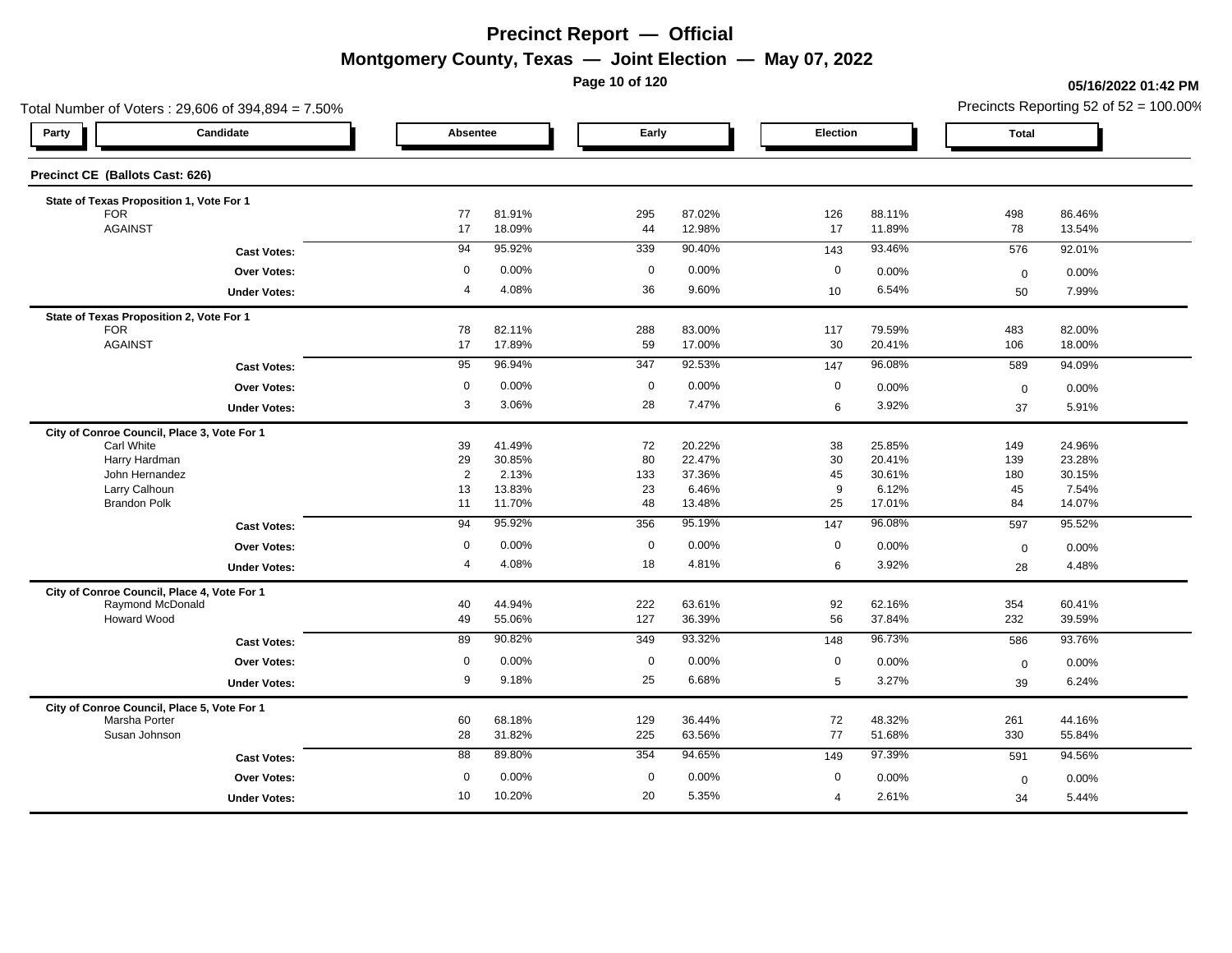**Page 11 of 120**

### **05/16/2022 01:42 PM**

| Total Number of Voters: $29,606$ of $394,894 = 7.50\%$ |             |        |             |          |          |        |          | Precincts Reporting 52 of $52 = 100.00\%$ |
|--------------------------------------------------------|-------------|--------|-------------|----------|----------|--------|----------|-------------------------------------------|
| Candidate<br>Party                                     | Absentee    |        | Early       |          | Election |        | Total    |                                           |
| Precinct CE (Ballots Cast: 626)                        |             |        |             |          |          |        |          |                                           |
| City of Conroe Municipal Judge, Vote For 1             |             |        |             |          |          |        |          |                                           |
| William Waggoner                                       | 20          | 24.69% | 115         | 32.49%   | 17       | 11.97% | 152      | 26.34%                                    |
| <b>Meloney Turner</b>                                  | 28          | 34.57% | 91          | 25.71%   | 35       | 24.65% | 154      | 26.69%                                    |
| <b>Oscar Sommers</b>                                   |             | 2.47%  | 20          | 5.65%    |          | 4.93%  | 29       | 5.03%                                     |
| Kevin M. Kneisley                                      | 19          | 23.46% | 68          | 19.21%   | 46       | 32.39% | 133      | 23.05%                                    |
| Michael Valdez                                         | 12          | 14.81% | 60          | 16.95%   | 37       | 26.06% | 109      | 18.89%                                    |
| <b>Cast Votes:</b>                                     | 81          | 82.65% | 354         | 94.65%   | 142      | 92.81% | 577      | 92.32%                                    |
| <b>Over Votes:</b>                                     | $\mathbf 0$ | 0.00%  | $\mathbf 0$ | $0.00\%$ | 0        | 0.00%  | $\Omega$ | $0.00\%$                                  |
| <b>Under Votes:</b>                                    | 17          | 17.35% | 20          | 5.35%    | 11       | 7.19%  | 48       | 7.68%                                     |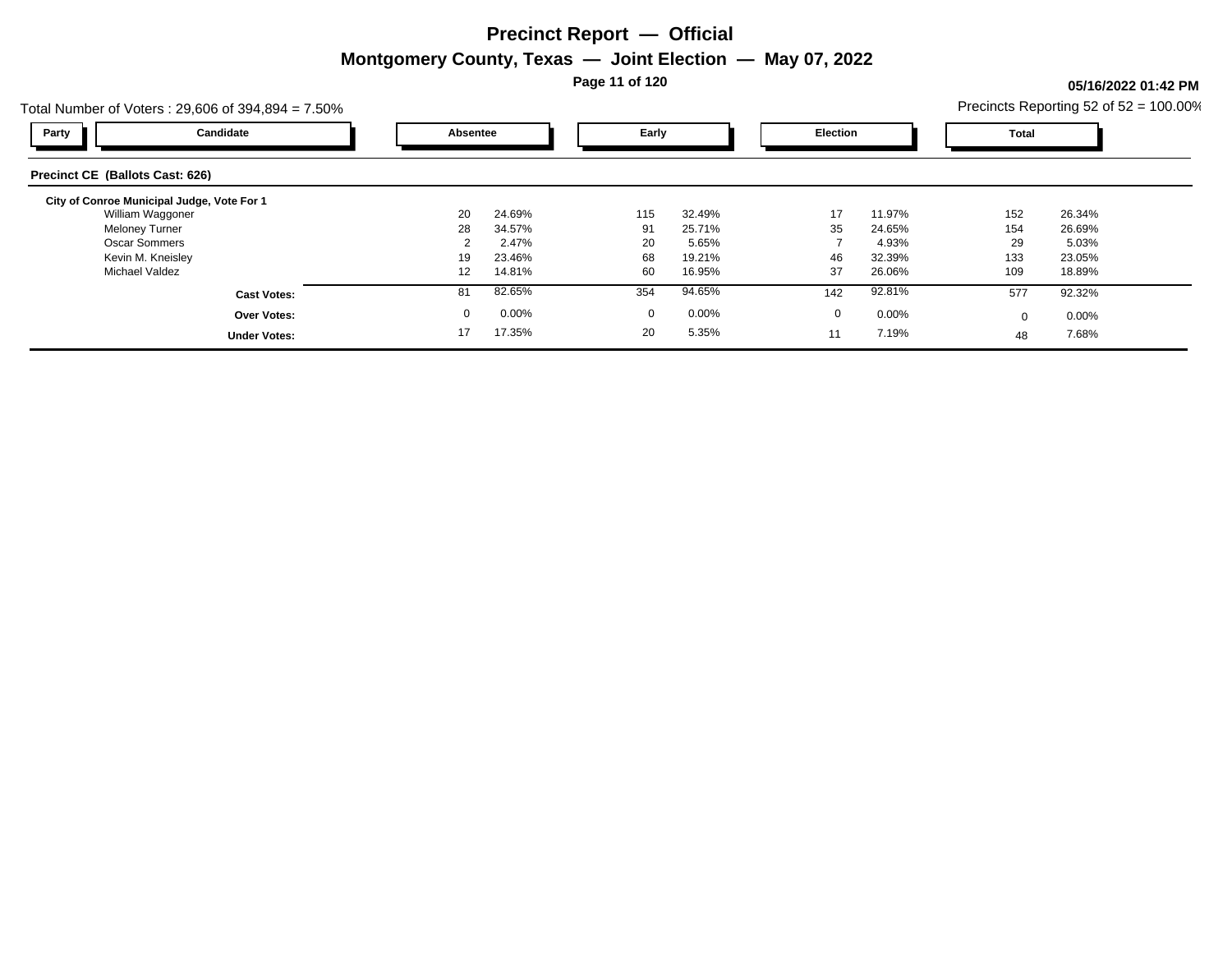**Page 12 of 120**

#### **05/16/2022 01:42 PM**

| Total Number of Voters: 29,606 of 394,894 = 7.50% |                                    |                  |                            |                 |                                    |                  |                                    | Precincts Reporting 52 of $52 = 100.00\%$ |  |  |
|---------------------------------------------------|------------------------------------|------------------|----------------------------|-----------------|------------------------------------|------------------|------------------------------------|-------------------------------------------|--|--|
| Candidate<br>Party                                | Absentee                           |                  | Early                      |                 | Election                           |                  | <b>Total</b>                       |                                           |  |  |
| Precinct CF (Ballots Cast: 2,308)                 |                                    |                  |                            |                 |                                    |                  |                                    |                                           |  |  |
| State of Texas Proposition 1, Vote For 1          |                                    |                  |                            |                 |                                    |                  |                                    |                                           |  |  |
| <b>FOR</b><br><b>AGAINST</b>                      | 237<br>31                          | 88.43%<br>11.57% | 1,301<br>129               | 90.98%<br>9.02% | 452<br>51                          | 89.86%<br>10.14% | 1,990<br>211                       | 90.41%<br>9.59%                           |  |  |
| <b>Cast Votes:</b>                                | 268                                | 95.71%           | 1,430                      | 95.40%          | 503                                | 95.09%           | 2,201                              | 95.36%                                    |  |  |
| Over Votes:                                       | $\mathbf 0$                        | 0.00%            | $\mathbf 0$                | 0.00%           | $\mathbf 0$                        | 0.00%            | $\mathbf 0$                        | 0.00%                                     |  |  |
| <b>Under Votes:</b>                               | 12                                 | 4.29%            | 69                         | 4.60%           | 26                                 | 4.91%            | 107                                | 4.64%                                     |  |  |
| State of Texas Proposition 2, Vote For 1          |                                    |                  |                            |                 |                                    |                  |                                    |                                           |  |  |
| <b>FOR</b><br><b>AGAINST</b>                      | 244<br>$30\,$                      | 89.05%<br>10.95% | 1,330<br>129               | 91.16%<br>8.84% | 452<br>59                          | 88.45%<br>11.55% | 2,026<br>218                       | 90.29%<br>9.71%                           |  |  |
| <b>Cast Votes:</b>                                | 274                                | 97.86%           | 1,459                      | 97.33%          | 511                                | 96.60%           | 2,244                              | 97.23%                                    |  |  |
| <b>Over Votes:</b>                                | $\mathbf 0$                        | 0.00%            | $\mathbf 0$                | 0.00%           | $\mathbf 0$                        | 0.00%            | $\mathbf 0$                        | 0.00%                                     |  |  |
| <b>Under Votes:</b>                               | 6                                  | 2.14%            | 40                         | 2.67%           | 18                                 | 3.40%            | 64                                 | 2.77%                                     |  |  |
| Montgomery ISD Trustee, Position 6, Vote For 1    |                                    |                  |                            |                 |                                    |                  |                                    |                                           |  |  |
| Matt Fuller                                       | 0                                  | 0.00%            | $\mathbf 0$                | 0.00%           | $\mathbf 0$                        | 0.00%            | $\mathbf 0$                        | 0.00%                                     |  |  |
| <b>Cast Votes:</b>                                | $\overline{0}$                     | 0.00%            | $\overline{0}$             | 0.00%           | $\mathsf 0$                        | 0.00%            | $\mathbf 0$                        | 0.00%                                     |  |  |
| <b>Over Votes:</b>                                | $\mathbf 0$                        | 0.00%            | $\mathbf 0$                | 0.00%           | $\mathbf 0$                        | 0.00%            | $\mathbf 0$                        | 0.00%                                     |  |  |
| <b>Under Votes:</b>                               | 0                                  | 0.00%            | $\mathbf 0$                | 0.00%           | $\mathbf 0$                        | 0.00%            | $\mathbf 0$                        | 0.00%                                     |  |  |
| Montgomery ISD Trustee, Position 7, Vote For 1    |                                    |                  |                            |                 |                                    |                  |                                    |                                           |  |  |
| Gary Hammons<br>Nate Robb                         | $\mathbf 0$<br>$\mathsf{O}\xspace$ | 0.00%<br>0.00%   | $\mathbf 0$<br>$\mathbf 0$ | 0.00%<br>0.00%  | $\mathbf 0$<br>$\mathsf{O}\xspace$ | 0.00%<br>0.00%   | $\mathbf 0$<br>$\mathsf{O}\xspace$ | 0.00%<br>0.00%                            |  |  |
| <b>Cast Votes:</b>                                | $\mathbf 0$                        | 0.00%            | $\mathbf 0$                | 0.00%           | $\mathbf 0$                        | 0.00%            | $\mathbf 0$                        | 0.00%                                     |  |  |
| Over Votes:                                       | $\mathbf 0$                        | 0.00%            | $\mathbf 0$                | 0.00%           | $\mathbf 0$                        | 0.00%            | $\boldsymbol{0}$                   | 0.00%                                     |  |  |
| <b>Under Votes:</b>                               | 0                                  | 0.00%            | $\mathbf 0$                | 0.00%           | $\mathbf 0$                        | 0.00%            | $\mathbf 0$                        | 0.00%                                     |  |  |
| Montgomery ISD Proposition A, Vote For 1          |                                    |                  |                            |                 |                                    |                  |                                    |                                           |  |  |
| <b>FOR</b><br><b>AGAINST</b>                      | $\mathbf 0$<br>0                   | 0.00%<br>0.00%   | $\mathbf 0$<br>$\mathbf 0$ | 0.00%<br>0.00%  | $\mathbf 0$<br>$\mathbf 0$         | 0.00%<br>0.00%   | $\mathbf 0$<br>$\mathbf 0$         | 0.00%<br>0.00%                            |  |  |
| <b>Cast Votes:</b>                                | 0                                  | 0.00%            | $\mathbf 0$                | 0.00%           | $\mathsf 0$                        | 0.00%            | $\mathbf 0$                        | 0.00%                                     |  |  |
| <b>Over Votes:</b>                                | $\mathbf 0$                        | 0.00%            | $\mathbf 0$                | 0.00%           | $\mathbf 0$                        | 0.00%            | $\boldsymbol{0}$                   | 0.00%                                     |  |  |
| <b>Under Votes:</b>                               | 0                                  | 0.00%            | $\mathbf 0$                | 0.00%           | $\pmb{0}$                          | 0.00%            | $\mathbf 0$                        | 0.00%                                     |  |  |
| Montgomery ISD Proposition B, Vote For 1          |                                    |                  |                            |                 |                                    |                  |                                    |                                           |  |  |
| <b>FOR</b>                                        | 0                                  | 0.00%            | $\mathbf 0$                | 0.00%           | $\mathbf 0$                        | 0.00%            | $\mathsf{O}\xspace$                | 0.00%                                     |  |  |
| <b>AGAINST</b>                                    | 0                                  | 0.00%            | $\mathbf 0$                | 0.00%           | $\mathbf 0$                        | 0.00%            | $\mathbf 0$                        | 0.00%                                     |  |  |
| <b>Cast Votes:</b>                                | $\mathbf 0$                        | 0.00%            | $\mathbf 0$                | 0.00%           | $\mathbf 0$                        | 0.00%            | $\mathbf 0$                        | 0.00%                                     |  |  |
| Over Votes:                                       | 0                                  | 0.00%            | $\mathbf 0$                | 0.00%           | $\boldsymbol{0}$                   | 0.00%            | $\mathbf 0$                        | 0.00%                                     |  |  |
| <b>Under Votes:</b>                               | $\mathbf 0$                        | 0.00%            | $\mathbf 0$                | 0.00%           | $\mathbf 0$                        | 0.00%            | $\mathbf 0$                        | 0.00%                                     |  |  |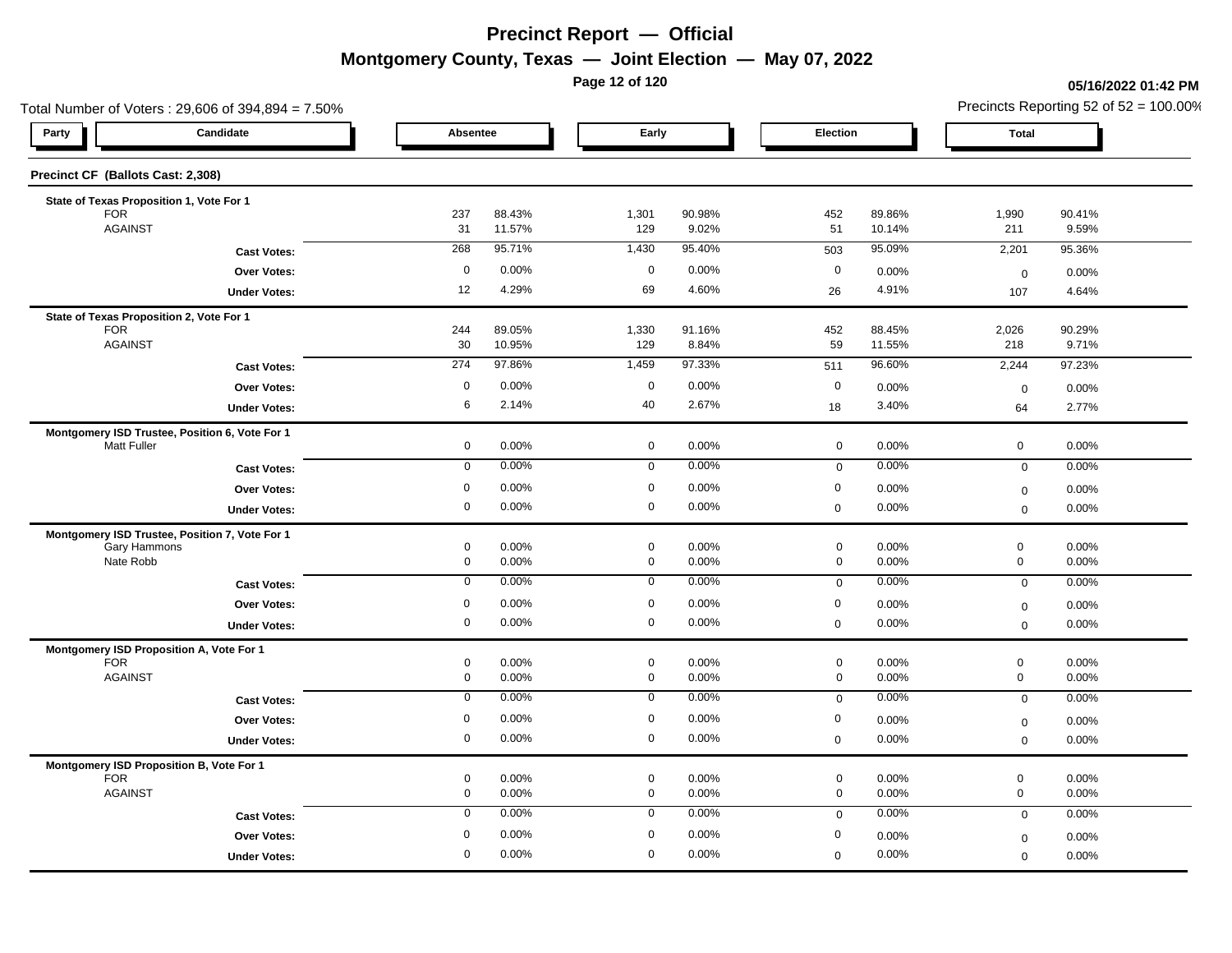**Page 13 of 120**

#### **05/16/2022 01:42 PM**

| Total Number of Voters: 29,606 of 394,894 = 7.50%               |                 |                  |                |                  |             |                  |              | Precincts Reporting 52 of $52 = 100.00\%$ |
|-----------------------------------------------------------------|-----------------|------------------|----------------|------------------|-------------|------------------|--------------|-------------------------------------------|
| Candidate<br>Party                                              | Absentee        |                  | Early          |                  | Election    |                  | <b>Total</b> |                                           |
| Precinct CF (Ballots Cast: 2,308)                               |                 |                  |                |                  |             |                  |              |                                           |
| Montgomery ISD Proposition C, Vote For 1                        |                 |                  |                |                  |             |                  |              |                                           |
| <b>FOR</b>                                                      | 0               | 0.00%            | $\mathbf 0$    | 0.00%            | $\mathbf 0$ | 0.00%            | $\mathbf 0$  | 0.00%                                     |
| <b>AGAINST</b>                                                  | 0               | 0.00%            | $\mathbf 0$    | 0.00%            | $\mathbf 0$ | 0.00%            | $\mathbf 0$  | 0.00%                                     |
| <b>Cast Votes:</b>                                              | 0               | 0.00%            | 0              | 0.00%            | $\mathbf 0$ | 0.00%            | $\mathbf 0$  | 0.00%                                     |
| <b>Over Votes:</b>                                              | 0               | 0.00%            | 0              | 0.00%            | 0           | 0.00%            | $\mathbf 0$  | 0.00%                                     |
| <b>Under Votes:</b>                                             | 0               | 0.00%            | 0              | 0.00%            | $\mathbf 0$ | 0.00%            | $\mathbf 0$  | 0.00%                                     |
| Willis ISD Proposition A, Vote For 1                            |                 |                  |                |                  |             |                  |              |                                           |
| <b>FOR</b><br><b>AGAINST</b>                                    | 27<br>46        | 36.99%<br>63.01% | 267<br>161     | 62.38%<br>37.62% | 71<br>68    | 51.08%<br>48.92% | 365<br>275   | 57.03%<br>42.97%                          |
|                                                                 |                 |                  |                |                  |             |                  |              |                                           |
| <b>Cast Votes:</b>                                              | 73              | 98.65%           | 428            | 98.39%           | 139         | 93.92%           | 640          | 97.41%                                    |
| <b>Over Votes:</b>                                              | 0               | 0.00%            | $\mathbf 0$    | 0.00%            | $\mathbf 0$ | 0.00%            | $\mathbf 0$  | 0.00%                                     |
| <b>Under Votes:</b>                                             | $\overline{1}$  | 1.35%            | $\overline{7}$ | 1.61%            | 9           | 6.08%            | 17           | 2.59%                                     |
| Willis ISD Proposition B, Vote For 1                            |                 |                  |                |                  |             |                  |              |                                           |
| <b>FOR</b><br><b>AGAINST</b>                                    | 23<br>50        | 31.51%<br>68.49% | 226<br>200     | 53.05%<br>46.95% | 62<br>75    | 45.26%<br>54.74% | 311<br>325   | 48.90%<br>51.10%                          |
|                                                                 |                 | 98.65%           |                | 97.93%           |             |                  |              |                                           |
| <b>Cast Votes:</b>                                              | $\overline{73}$ |                  | 426            |                  | 137         | 92.57%           | 636          | 96.80%                                    |
| Over Votes:                                                     | $\mathbf 0$     | 0.00%            | $\mathbf 0$    | 0.00%            | $\mathbf 0$ | 0.00%            | $\mathbf 0$  | 0.00%                                     |
| <b>Under Votes:</b>                                             | 1               | 1.35%            | 9              | 2.07%            | 11          | 7.43%            | 21           | 3.20%                                     |
| Willis ISD Proposition C, Vote For 1                            |                 |                  |                |                  |             |                  |              |                                           |
| <b>FOR</b>                                                      | 29              | 40.28%           | 232            | 54.33%           | 62          | 44.60%           | 323          | 50.63%                                    |
| <b>AGAINST</b>                                                  | 43              | 59.72%           | 195            | 45.67%           | 77          | 55.40%           | 315          | 49.37%                                    |
| <b>Cast Votes:</b>                                              | 72              | 97.30%           | 427            | 98.16%           | 139         | 93.92%           | 638          | 97.11%                                    |
| Over Votes:                                                     | 0               | 0.00%            | $\mathbf 0$    | 0.00%            | $\mathbf 0$ | 0.00%            | $\mathbf 0$  | 0.00%                                     |
| <b>Under Votes:</b>                                             | $\overline{2}$  | 2.70%            | 8              | 1.84%            | 9           | 6.08%            | 19           | 2.89%                                     |
| City of Conroe Council, Place 3, Vote For 1                     |                 |                  |                |                  |             |                  |              |                                           |
| Carl White                                                      | 66              | 29.60%           | 146            | 10.74%           | 44          | 9.46%            | 256          | 12.50%                                    |
| Harry Hardman<br>John Hernandez                                 | 89<br>15        | 39.91%<br>6.73%  | 775<br>192     | 56.99%<br>14.12% | 244<br>95   | 52.47%<br>20.43% | 1,108<br>302 | 54.10%<br>14.75%                          |
| Larry Calhoun                                                   | 28              | 12.56%           | 88             | 6.47%            | 26          | 5.59%            | 142          | 6.93%                                     |
| <b>Brandon Polk</b>                                             | 25              | 11.21%           | 159            | 11.69%           | 56          | 12.04%           | 240          | 11.72%                                    |
| <b>Cast Votes:</b>                                              | 223             | 80.51%           | 1,360          | 93.02%           | 465         | 92.45%           | 2,048        | 91.35%                                    |
| <b>Over Votes:</b>                                              | $\mathbf 0$     | 0.00%            | $\mathbf 0$    | 0.00%            | $\mathbf 0$ | 0.00%            | $\mathbf 0$  | 0.00%                                     |
| <b>Under Votes:</b>                                             | 54              | 19.49%           | 102            | 6.98%            | 38          | 7.55%            | 194          | 8.65%                                     |
|                                                                 |                 |                  |                |                  |             |                  |              |                                           |
| City of Conroe Council, Place 4, Vote For 1<br>Raymond McDonald | 84              | 35.90%           | 477            | 34.22%           | 193         | 40.21%           | 754          | 35.77%                                    |
| Howard Wood                                                     | 150             | 64.10%           | 917            | 65.78%           | 287         | 59.79%           | 1,354        | 64.23%                                    |
| <b>Cast Votes:</b>                                              | 234             | 84.48%           | 1,394          | 95.35%           | 480         | 95.43%           | 2,108        | 94.02%                                    |
| Over Votes:                                                     | $\mathbf 0$     | 0.00%            | 0              | 0.00%            | $\mathbf 0$ | 0.00%            | $\mathbf 0$  | 0.00%                                     |
|                                                                 | 43              | 15.52%           | 68             | 4.65%            |             | 4.57%            |              |                                           |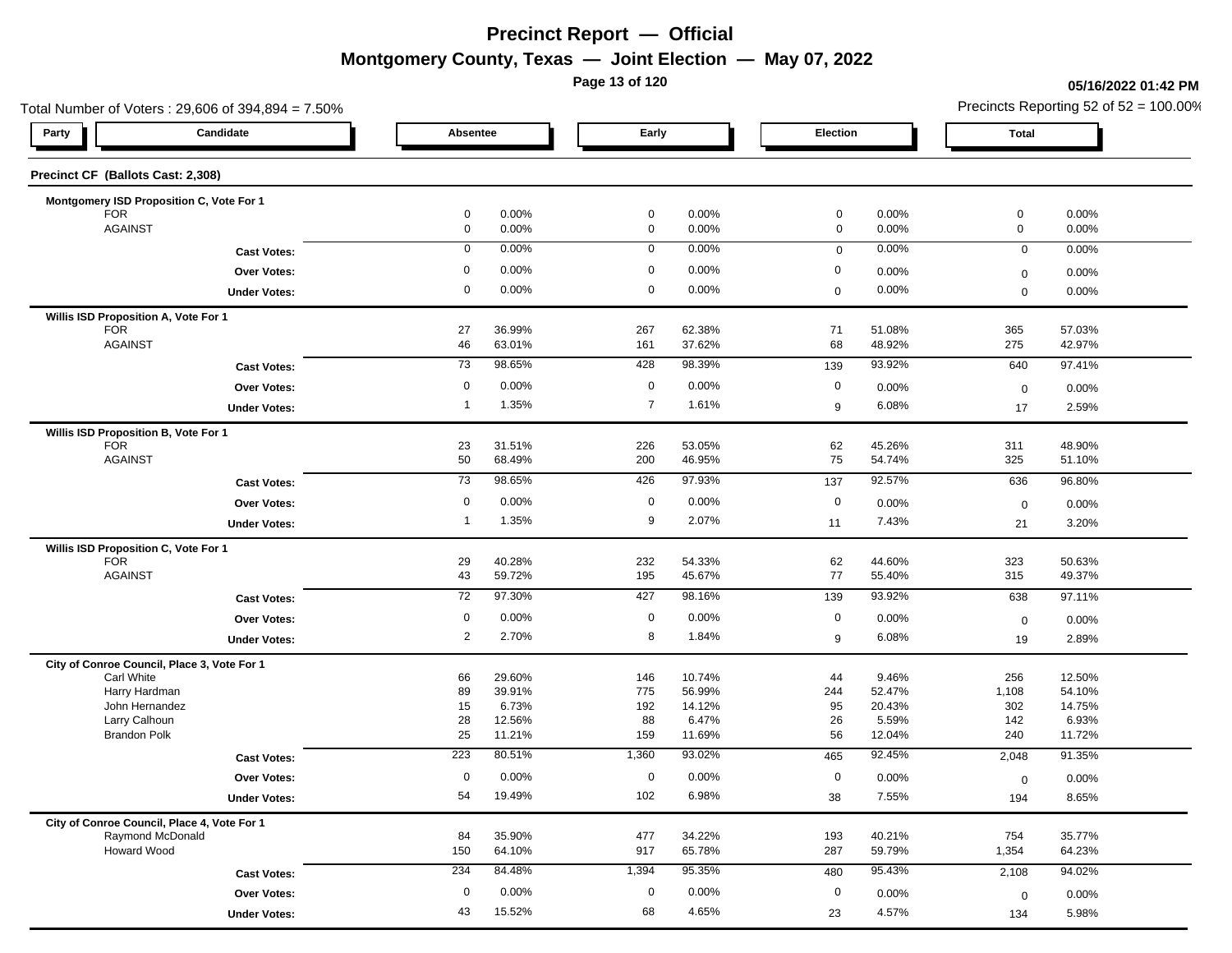**Page 14 of 120**

#### **05/16/2022 01:42 PM**

| Total Number of Voters: 29,606 of 394,894 = 7.50%           |             |                  |                  |                 |                             |                 |                          | Precincts Reporting 52 of $52 = 100.00\%$ |
|-------------------------------------------------------------|-------------|------------------|------------------|-----------------|-----------------------------|-----------------|--------------------------|-------------------------------------------|
| Candidate<br>Party                                          | Absentee    |                  | Early            |                 | Election                    |                 | <b>Total</b>             |                                           |
| Precinct CF (Ballots Cast: 2,308)                           |             |                  |                  |                 |                             |                 |                          |                                           |
| City of Conroe Council, Place 5, Vote For 1                 |             |                  |                  |                 |                             |                 |                          |                                           |
| Marsha Porter                                               | 155         | 64.58%           | 774              | 55.80%          | 247                         | 51.67%          | 1,176                    | 55.87%                                    |
| Susan Johnson                                               | 85          | 35.42%           | 613              | 44.20%          | 231                         | 48.33%          | 929                      | 44.13%                                    |
| <b>Cast Votes:</b>                                          | 240         | 86.64%           | 1,387            | 94.87%          | 478                         | 95.03%          | 2,105                    | 93.89%                                    |
| <b>Over Votes:</b>                                          | $\mathsf 0$ | 0.00%            | $\mathbf 0$      | 0.00%           | $\mathbf 0$                 | 0.00%           | $\mathbf 0$              | 0.00%                                     |
| <b>Under Votes:</b>                                         | 37          | 13.36%           | 75               | 5.13%           | 25                          | 4.97%           | 137                      | 6.11%                                     |
| City of Conroe Municipal Judge, Vote For 1                  |             |                  |                  |                 |                             |                 |                          |                                           |
| William Waggoner                                            | 37          | 16.09%           | 329              | 24.70%          | 140                         | 29.98%          | 506                      | 24.94%                                    |
| Meloney Turner<br>Oscar Sommers                             | 63<br>24    | 27.39%<br>10.43% | 331<br>84        | 24.85%<br>6.31% | 106<br>17                   | 22.70%<br>3.64% | 500<br>125               | 24.64%<br>6.16%                           |
| Kevin M. Kneisley                                           | 55          | 23.91%           | 310              | 23.27%          | 86                          | 18.42%          | 451                      | 22.23%                                    |
| Michael Valdez                                              | 51          | 22.17%           | 278              | 20.87%          | 118                         | 25.27%          | 447                      | 22.03%                                    |
| <b>Cast Votes:</b>                                          | 230         | 83.03%           | 1,332            | 91.11%          | 467                         | 92.84%          | 2,029                    | 90.50%                                    |
| Over Votes:                                                 | $\mathbf 0$ | 0.00%            | $\mathbf 0$      | 0.00%           | $\mathbf 0$                 | 0.00%           | $\mathbf 0$              | 0.00%                                     |
| <b>Under Votes:</b>                                         | 47          | 16.97%           | 130              | 8.89%           | 36                          | 7.16%           | 213                      | 9.50%                                     |
| City of Panorama Village City Mayor, Vote For 1             |             |                  |                  |                 |                             |                 |                          |                                           |
| Lynn Scott                                                  | $\mathbf 0$ | 0.00%            | $\overline{2}$   | 100.00%         | $\mathbf 0$                 | 0.00%           | $\overline{2}$           | 100.00%                                   |
| <b>Bill King</b>                                            | $\mathbf 0$ | 0.00%            | $\mathbf 0$      | 0.00%           | $\mathbf 0$                 | 0.00%           | $\mathbf 0$              | 0.00%                                     |
| <b>Cast Votes:</b>                                          | $\mathbf 0$ | 0.00%            | $\overline{2}$   | 100.00%         | $\mathbf 0$                 | 0.00%           | $\overline{2}$           | 100.00%                                   |
| Over Votes:                                                 | $\mathbf 0$ | 0.00%            | $\mathbf 0$      | 0.00%           | $\boldsymbol{0}$            | 0.00%           | $\mathbf 0$              | 0.00%                                     |
| <b>Under Votes:</b>                                         | 0           | 0.00%            | $\mathbf 0$      | 0.00%           | $\mathbf 0$                 | 0.00%           | $\Omega$                 | 0.00%                                     |
| City of Panorama Village Council Position No. 2, Vote For 1 |             |                  |                  |                 |                             |                 |                          |                                           |
| <b>Clint Fowler</b>                                         | $\mathbf 0$ | 0.00%            | $\mathbf{1}$     | 100.00%         | $\mathbf 0$                 | 0.00%           | $\mathbf{1}$             | 100.00%                                   |
| <b>Cast Votes:</b>                                          | $\mathbf 0$ | 0.00%            | $\mathbf{1}$     | 50.00%          | $\mathbf 0$                 | 0.00%           | $\mathbf{1}$             | 50.00%                                    |
| Over Votes:                                                 | 0           | 0.00%            | $\mathbf 0$      | 0.00%           | $\boldsymbol{0}$            | 0.00%           | $\mathbf 0$              | 0.00%                                     |
| <b>Under Votes:</b>                                         | 0           | 0.00%            | $\mathbf{1}$     | 50.00%          | $\mathbf 0$                 | 0.00%           | $\overline{1}$           | 50.00%                                    |
| City of Panorama Village Council Position No. 4, Vote For 1 |             |                  |                  |                 |                             |                 |                          |                                           |
| <b>Erskine Hard</b>                                         | 0           | 0.00%            | $\mathbf 0$      | 0.00%           | $\mathbf 0$                 | 0.00%           | $\mathbf 0$              | 0.00%                                     |
| Joe R. Watson<br><b>Bob Lamons</b>                          | 0<br>0      | 0.00%            | $\mathbf 0$<br>2 | 0.00%           | $\mathsf{O}$<br>$\mathbf 0$ | 0.00%<br>0.00%  | $\mathsf{O}\xspace$<br>2 | 0.00%                                     |
|                                                             |             | 0.00%            |                  | 100.00%         |                             |                 |                          | 100.00%                                   |
| <b>Cast Votes:</b>                                          | $\mathbf 0$ | 0.00%            | 2                | 100.00%         | $\mathbf 0$                 | 0.00%           | 2                        | 100.00%                                   |
| <b>Over Votes:</b>                                          | $\mathbf 0$ | 0.00%            | $\mathbf 0$      | 0.00%           | 0                           | 0.00%           | $\mathbf 0$              | 0.00%                                     |
| <b>Under Votes:</b>                                         | 0           | 0.00%            | $\mathbf 0$      | 0.00%           | $\mathbf 0$                 | 0.00%           | $\mathbf 0$              | 0.00%                                     |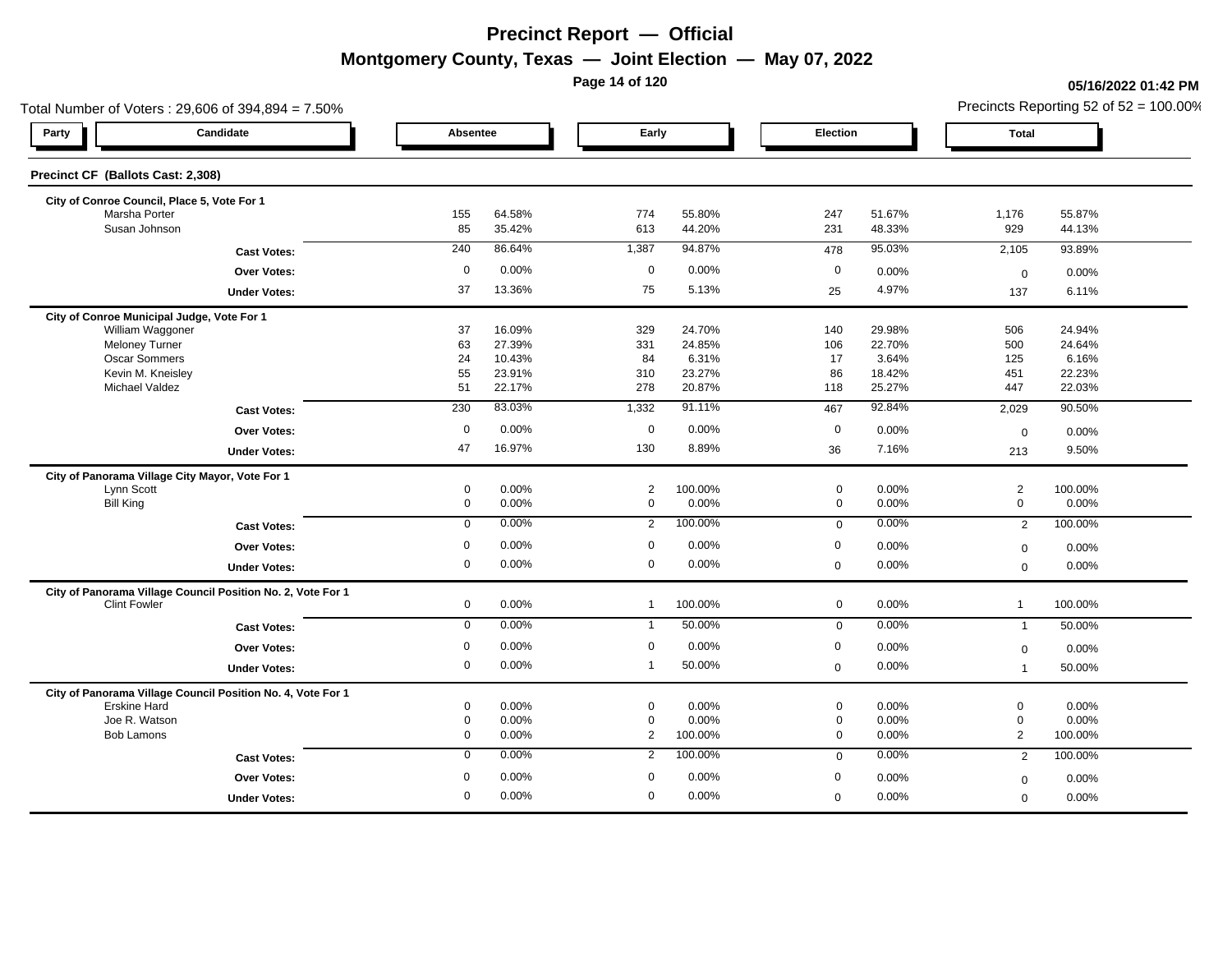**Page 15 of 120**

#### **05/16/2022 01:42 PM**

| Total Number of Voters: 29,606 of 394,894 = 7.50% |                     |                 |                  |             |                  |                  |                  | Precincts Reporting 52 of $52 = 100.00\%$ |                  |  |  |
|---------------------------------------------------|---------------------|-----------------|------------------|-------------|------------------|------------------|------------------|-------------------------------------------|------------------|--|--|
| Candidate<br>Party                                |                     | Absentee        |                  | Early       |                  | Election         |                  | <b>Total</b>                              |                  |  |  |
| Precinct CG (Ballots Cast: 722)                   |                     |                 |                  |             |                  |                  |                  |                                           |                  |  |  |
| State of Texas Proposition 1, Vote For 1          |                     |                 |                  |             |                  |                  |                  |                                           |                  |  |  |
| <b>FOR</b><br><b>AGAINST</b>                      |                     | 85<br>13        | 86.73%<br>13.27% | 299<br>17   | 94.62%<br>5.38%  | 247<br>23        | 91.48%<br>8.52%  | 631<br>53                                 | 92.25%<br>7.75%  |  |  |
|                                                   | <b>Cast Votes:</b>  | $\overline{98}$ | 97.03%           | 316         | 94.61%           | 270              | 94.08%           | 684                                       | 94.74%           |  |  |
|                                                   | Over Votes:         | $\mathbf 0$     | 0.00%            | $\mathbf 0$ | 0.00%            | $\mathbf 0$      | 0.00%            | $\mathbf 0$                               | 0.00%            |  |  |
|                                                   | <b>Under Votes:</b> | 3               | 2.97%            | 18          | 5.39%            | 17               | 5.92%            | 38                                        | 5.26%            |  |  |
| State of Texas Proposition 2, Vote For 1          |                     |                 |                  |             |                  |                  |                  |                                           |                  |  |  |
| <b>FOR</b><br><b>AGAINST</b>                      |                     | 89<br>11        | 89.00%<br>11.00% | 311<br>15   | 95.40%<br>4.60%  | 262<br>16        | 94.24%<br>5.76%  | 662<br>42                                 | 94.03%<br>5.97%  |  |  |
|                                                   | <b>Cast Votes:</b>  | 100             | 99.01%           | 326         | 97.60%           | 278              | 96.86%           | 704                                       | 97.51%           |  |  |
|                                                   | Over Votes:         | $\mathbf 0$     | 0.00%            | $\mathbf 0$ | 0.00%            | $\boldsymbol{0}$ | 0.00%            | $\mathbf 0$                               | 0.00%            |  |  |
|                                                   | <b>Under Votes:</b> | $\overline{1}$  | 0.99%            | 8           | 2.40%            | 9                | 3.14%            | 18                                        | 2.49%            |  |  |
| Montgomery ISD Trustee, Position 6, Vote For 1    |                     |                 |                  |             |                  |                  |                  |                                           |                  |  |  |
| <b>Matt Fuller</b>                                |                     | 76              | 100.00%          | 254         | 100.00%          | 194              | 100.00%          | 524                                       | 100.00%          |  |  |
|                                                   | <b>Cast Votes:</b>  | 76              | 75.25%           | 254         | 76.05%           | 194              | 67.60%           | 524                                       | 72.58%           |  |  |
|                                                   | <b>Over Votes:</b>  | $\mathbf 0$     | 0.00%            | $\mathbf 0$ | 0.00%            | $\mathbf 0$      | 0.00%            | $\mathbf 0$                               | 0.00%            |  |  |
|                                                   | <b>Under Votes:</b> | 25              | 24.75%           | 80          | 23.95%           | 93               | 32.40%           | 198                                       | 27.42%           |  |  |
| Montgomery ISD Trustee, Position 7, Vote For 1    |                     |                 |                  |             |                  |                  |                  |                                           |                  |  |  |
| Gary Hammons<br>Nate Robb                         |                     | 54<br>24        | 69.23%<br>30.77% | 117<br>149  | 43.98%<br>56.02% | 89<br>98         | 47.59%<br>52.41% | 260<br>271                                | 48.96%<br>51.04% |  |  |
|                                                   | <b>Cast Votes:</b>  | 78              | 77.23%           | 266         | 79.64%           | 187              | 65.16%           | 531                                       | 73.55%           |  |  |
|                                                   | Over Votes:         | $\mathbf 0$     | 0.00%            | $\mathbf 0$ | 0.00%            | $\mathbf 0$      | 0.00%            | $\mathbf 0$                               | 0.00%            |  |  |
|                                                   | <b>Under Votes:</b> | 23              | 22.77%           | 68          | 20.36%           | 100              | 34.84%           | 191                                       | 26.45%           |  |  |
| Montgomery ISD Proposition A, Vote For 1          |                     |                 |                  |             |                  |                  |                  |                                           |                  |  |  |
| <b>FOR</b><br><b>AGAINST</b>                      |                     | 59<br>39        | 60.20%<br>39.80% | 214<br>112  | 65.64%<br>34.36% | 174<br>105       | 62.37%<br>37.63% | 447<br>256                                | 63.58%<br>36.42% |  |  |
|                                                   | <b>Cast Votes:</b>  | 98              | 97.03%           | 326         | 97.60%           | 279              | 97.21%           | 703                                       | 97.37%           |  |  |
|                                                   | <b>Over Votes:</b>  | $\mathbf 0$     | 0.00%            | $\mathbf 0$ | 0.00%            | $\mathbf 0$      | 0.00%            | $\mathbf 0$                               | 0.00%            |  |  |
|                                                   | <b>Under Votes:</b> | 3               | 2.97%            | 8           | 2.40%            | 8                | 2.79%            | 19                                        | 2.63%            |  |  |
| Montgomery ISD Proposition B, Vote For 1          |                     |                 |                  |             |                  |                  |                  |                                           |                  |  |  |
| <b>FOR</b>                                        |                     | 56              | 56.57%           | 191         | 59.32%           | 161              | 59.41%           | 408                                       | 58.96%           |  |  |
| <b>AGAINST</b>                                    |                     | 43              | 43.43%           | 131         | 40.68%           | 110              | 40.59%           | 284                                       | 41.04%           |  |  |
|                                                   | <b>Cast Votes:</b>  | 99              | 98.02%           | 322         | 96.41%           | 271              | 94.43%           | 692                                       | 95.84%           |  |  |
|                                                   | <b>Over Votes:</b>  | $\mathbf 0$     | 0.00%            | $\mathbf 0$ | 0.00%            | $\mathbf 0$      | 0.00%            | $\mathbf 0$                               | 0.00%            |  |  |
|                                                   | <b>Under Votes:</b> | 2               | 1.98%            | 12          | 3.59%            | 16               | 5.57%            | 30                                        | 4.16%            |  |  |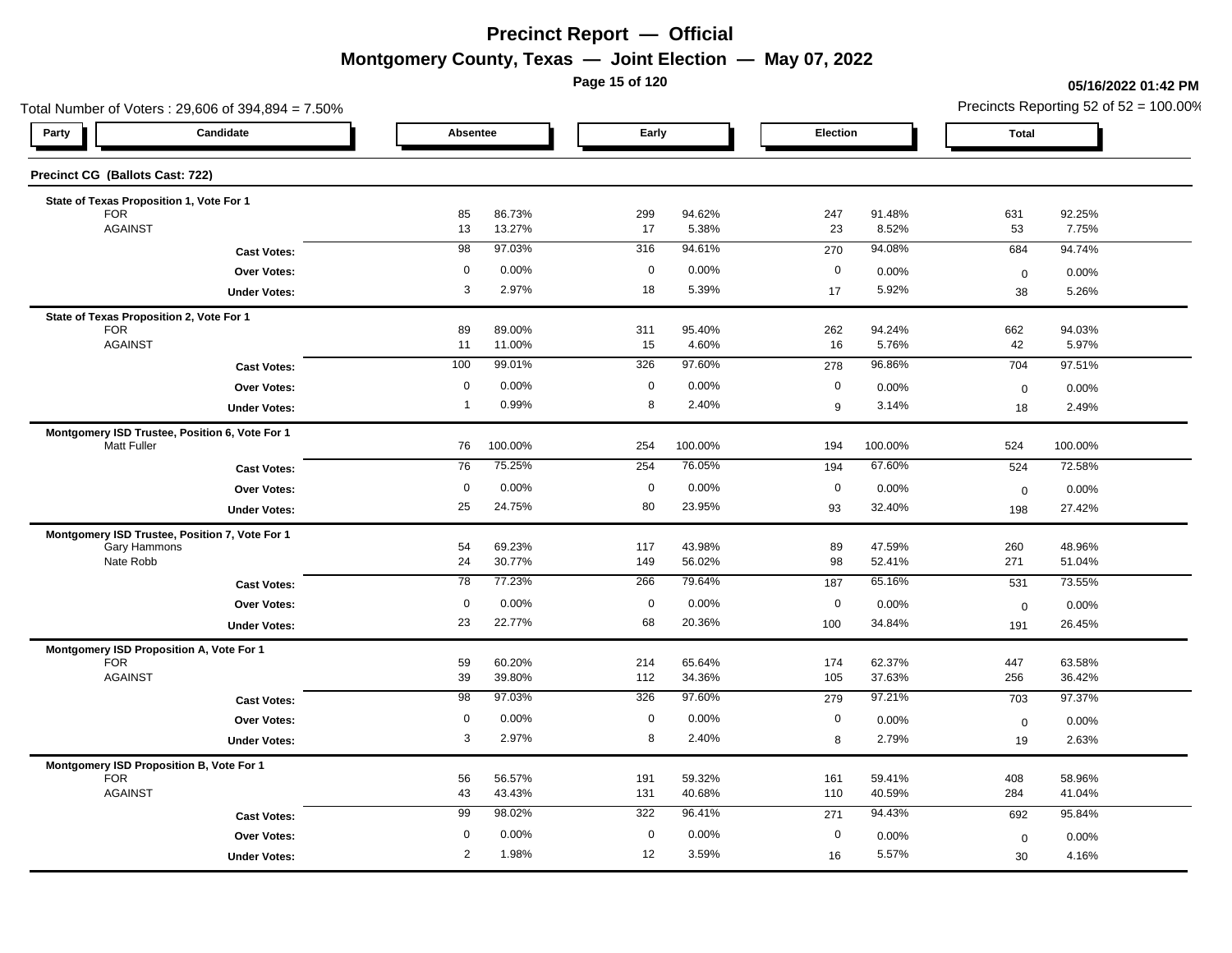**Page 16 of 120**

#### **05/16/2022 01:42 PM**

| Candidate<br>Party<br>Precinct CG (Ballots Cast: 722)<br>Montgomery ISD Proposition C, Vote For 1<br><b>FOR</b><br><b>AGAINST</b> | <b>Absentee</b><br>65<br>33 |                  | Early       |                  | <b>Election</b> |                  | <b>Total</b> |                  |
|-----------------------------------------------------------------------------------------------------------------------------------|-----------------------------|------------------|-------------|------------------|-----------------|------------------|--------------|------------------|
|                                                                                                                                   |                             |                  |             |                  |                 |                  |              |                  |
|                                                                                                                                   |                             |                  |             |                  |                 |                  |              |                  |
|                                                                                                                                   |                             |                  |             |                  |                 |                  |              |                  |
|                                                                                                                                   |                             | 66.33%<br>33.67% | 215<br>109  | 66.36%<br>33.64% | 176<br>94       | 65.19%<br>34.81% | 456<br>236   | 65.90%<br>34.10% |
| <b>Cast Votes:</b>                                                                                                                | 98                          | 97.03%           | 324         | 97.01%           | 270             | 94.08%           | 692          | 95.84%           |
| <b>Over Votes:</b>                                                                                                                | $\mathbf 0$                 | 0.00%            | $\mathbf 0$ | 0.00%            | $\mathbf 0$     | 0.00%            | $\mathbf 0$  | 0.00%            |
| <b>Under Votes:</b>                                                                                                               | 3                           | 2.97%            | 10          | 2.99%            | 17              | 5.92%            | 30           | 4.16%            |
| City of Conroe Council, Place 3, Vote For 1                                                                                       |                             |                  |             |                  |                 |                  |              |                  |
| <b>Carl White</b>                                                                                                                 | 19                          | 24.36%           | 21          | 8.24%            | 17              | 7.49%            | 57           | 10.18%           |
| Harry Hardman                                                                                                                     | 26                          | 33.33%           | 99          | 38.82%           | 77              | 33.92%           | 202          | 36.07%           |
| John Hernandez<br>Larry Calhoun                                                                                                   | $\overline{7}$<br>11        | 8.97%<br>14.10%  | 68<br>23    | 26.67%<br>9.02%  | 84<br>22        | 37.00%<br>9.69%  | 159<br>56    | 28.39%<br>10.00% |
| <b>Brandon Polk</b>                                                                                                               | 15                          | 19.23%           | 44          | 17.25%           | 27              | 11.89%           | 86           | 15.36%           |
| <b>Cast Votes:</b>                                                                                                                | 78                          | 77.23%           | 255         | 76.58%           | 227             | 79.09%           | 560          | 77.67%           |
| Over Votes:                                                                                                                       | $\mathbf 0$                 | 0.00%            | $\mathbf 0$ | 0.00%            | $\mathbf 0$     | 0.00%            | $\mathbf 0$  | 0.00%            |
| <b>Under Votes:</b>                                                                                                               | 23                          | 22.77%           | 78          | 23.42%           | 60              | 20.91%           | 161          | 22.33%           |
| City of Conroe Council, Place 4, Vote For 1                                                                                       |                             |                  |             |                  |                 |                  |              |                  |
| Raymond McDonald                                                                                                                  | 39                          | 46.99%           | 123         | 46.59%           | 137             | 57.56%           | 299          | 51.11%           |
| Howard Wood                                                                                                                       | 44                          | 53.01%           | 141         | 53.41%           | 101             | 42.44%           | 286          | 48.89%           |
| <b>Cast Votes:</b>                                                                                                                | 83                          | 82.18%           | 264         | 79.28%           | 238             | 82.93%           | 585          | 81.14%           |
| Over Votes:                                                                                                                       | $\mathbf 0$                 | 0.00%            | $\mathbf 0$ | 0.00%            | $\mathbf 0$     | 0.00%            | $\mathbf 0$  | 0.00%            |
| <b>Under Votes:</b>                                                                                                               | 18                          | 17.82%           | 69          | 20.72%           | 49              | 17.07%           | 136          | 18.86%           |
| City of Conroe Council, Place 5, Vote For 1                                                                                       |                             |                  |             |                  |                 |                  |              |                  |
| Marsha Porter                                                                                                                     | 37                          | 43.02%           | 107         | 36.90%           | 91              | 36.99%           | 235          | 37.78%           |
| Susan Johnson                                                                                                                     | 49                          | 56.98%           | 183         | 63.10%           | 155             | 63.01%           | 387          | 62.22%           |
| <b>Cast Votes:</b>                                                                                                                | 86                          | 85.15%           | 290         | 87.09%           | 246             | 85.71%           | 622          | 86.27%           |
| <b>Over Votes:</b>                                                                                                                | $\mathbf 0$                 | 0.00%            | $\mathbf 0$ | 0.00%            | $\mathbf 0$     | 0.00%            | $\mathbf 0$  | 0.00%            |
| <b>Under Votes:</b>                                                                                                               | 15                          | 14.85%           | 43          | 12.91%           | 41              | 14.29%           | 99           | 13.73%           |
| City of Conroe Municipal Judge, Vote For 1                                                                                        |                             |                  |             |                  |                 |                  |              |                  |
| William Waggoner                                                                                                                  | 13                          | 15.85%           | 49          | 18.63%           | 58              | 25.33%           | 120          | 20.91%           |
| <b>Meloney Turner</b>                                                                                                             | 27                          | 32.93%           | 67          | 25.48%           | 68              | 29.69%           | 162          | 28.22%           |
| Oscar Sommers                                                                                                                     | 6                           | 7.32%            | 23          | 8.75%            | 8               | 3.49%            | 37           | 6.45%            |
| Kevin M. Kneisley<br><b>Michael Valdez</b>                                                                                        | 17<br>19                    | 20.73%<br>23.17% | 52<br>72    | 19.77%<br>27.38% | 26<br>69        | 11.35%<br>30.13% | 95<br>160    | 16.55%<br>27.87% |
| <b>Cast Votes:</b>                                                                                                                | 82                          | 81.19%           | 263         | 78.98%           | 229             | 79.79%           | 574          | 79.61%           |
| <b>Over Votes:</b>                                                                                                                | $\mathbf 0$                 | 0.00%            | $\mathbf 0$ | 0.00%            | $\mathbf 0$     | 0.00%            | $\mathbf 0$  | 0.00%            |
| <b>Under Votes:</b>                                                                                                               | 19                          | 18.81%           | 70          | 21.02%           | 58              | 20.21%           | 147          | 20.39%           |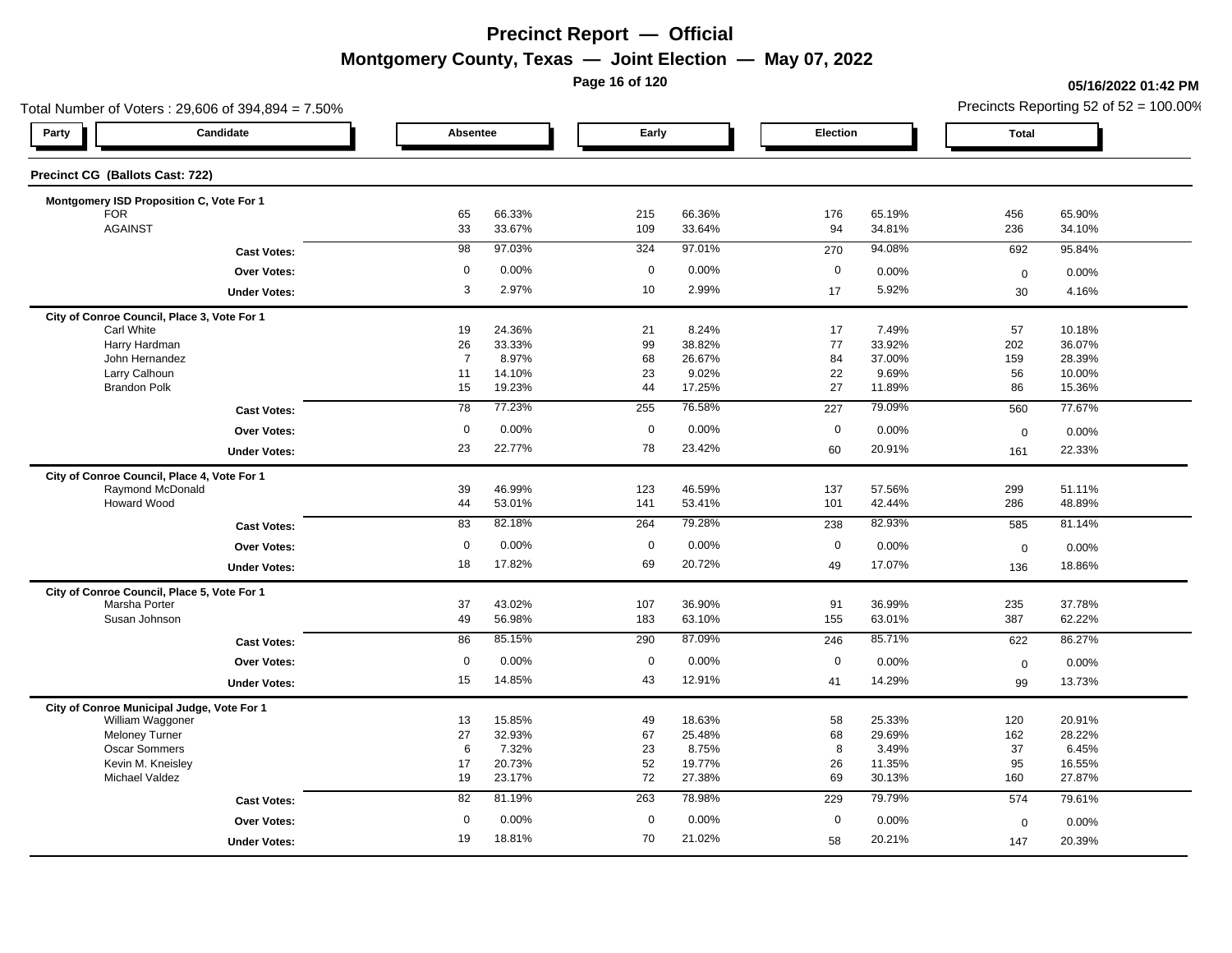**Page 17 of 120**

#### **05/16/2022 01:42 PM**

| Total Number of Voters: 29,606 of 394,894 = 7.50% |                      |                  |                |                  |                       |                  | Precincts Reporting 52 of $52 = 100.00\%$ |                  |  |  |
|---------------------------------------------------|----------------------|------------------|----------------|------------------|-----------------------|------------------|-------------------------------------------|------------------|--|--|
| Candidate<br>Party                                | Absentee             |                  | Early          |                  | Election              |                  | <b>Total</b>                              |                  |  |  |
| Precinct CH (Ballots Cast: 446)                   |                      |                  |                |                  |                       |                  |                                           |                  |  |  |
| State of Texas Proposition 1, Vote For 1          |                      |                  |                |                  |                       |                  |                                           |                  |  |  |
| <b>FOR</b><br><b>AGAINST</b>                      | 44<br>$\overline{4}$ | 91.67%<br>8.33%  | 281<br>27      | 91.23%<br>8.77%  | 69<br>10              | 87.34%<br>12.66% | 394<br>41                                 | 90.57%<br>9.43%  |  |  |
| <b>Cast Votes:</b>                                | 48                   | 97.96%           | 308            | 97.47%           | 79                    | 97.53%           | 435                                       | 97.53%           |  |  |
| Over Votes:                                       | $\mathbf 0$          | 0.00%            | $\mathbf 0$    | 0.00%            | $\mathbf 0$           | 0.00%            | $\pmb{0}$                                 | 0.00%            |  |  |
| <b>Under Votes:</b>                               | $\overline{1}$       | 2.04%            | 8              | 2.53%            | $\sqrt{2}$            | 2.47%            | 11                                        | 2.47%            |  |  |
| State of Texas Proposition 2, Vote For 1          |                      |                  |                |                  |                       |                  |                                           |                  |  |  |
| <b>FOR</b><br><b>AGAINST</b>                      | 47<br>$\overline{2}$ | 95.92%<br>4.08%  | 289<br>20      | 93.53%<br>6.47%  | 74<br>$6\phantom{.}6$ | 92.50%<br>7.50%  | 410<br>28                                 | 93.61%<br>6.39%  |  |  |
| <b>Cast Votes:</b>                                | 49                   | 100.00%          | 309            | 97.78%           | 80                    | 98.77%           | 438                                       | 98.21%           |  |  |
| Over Votes:                                       | $\mathbf 0$          | 0.00%            | $\mathbf 0$    | 0.00%            | $\mathbf 0$           | 0.00%            | $\mathbf 0$                               | 0.00%            |  |  |
| <b>Under Votes:</b>                               | 0                    | 0.00%            | $\overline{7}$ | 2.22%            | $\mathbf{1}$          | 1.23%            | 8                                         | 1.79%            |  |  |
| Montgomery ISD Trustee, Position 6, Vote For 1    |                      |                  |                |                  |                       |                  |                                           |                  |  |  |
| <b>Matt Fuller</b>                                | 33                   | 100.00%          | 237            | 100.00%          | 58                    | 100.00%          | 328                                       | 100.00%          |  |  |
| <b>Cast Votes:</b>                                | 33                   | 67.35%           | 237            | 75.00%           | 58                    | 71.60%           | 328                                       | 73.54%           |  |  |
| Over Votes:                                       | $\mathbf 0$          | 0.00%            | $\mathbf 0$    | 0.00%            | $\mathbf 0$           | 0.00%            | $\mathbf 0$                               | 0.00%            |  |  |
| <b>Under Votes:</b>                               | 16                   | 32.65%           | 79             | 25.00%           | 23                    | 28.40%           | 118                                       | 26.46%           |  |  |
| Montgomery ISD Trustee, Position 7, Vote For 1    |                      |                  |                |                  |                       |                  |                                           |                  |  |  |
| Gary Hammons<br>Nate Robb                         | 27<br>11             | 71.05%<br>28.95% | 79<br>177      | 30.86%<br>69.14% | 23<br>41              | 35.94%<br>64.06% | 129<br>229                                | 36.03%<br>63.97% |  |  |
| <b>Cast Votes:</b>                                | 38                   | 77.55%           | 256            | 81.01%           | 64                    | 79.01%           | 358                                       | 80.27%           |  |  |
| Over Votes:                                       | $\mathbf 0$          | 0.00%            | $\mathbf 0$    | 0.00%            | $\mathbf 0$           | 0.00%            | $\mathsf 0$                               | 0.00%            |  |  |
| <b>Under Votes:</b>                               | 11                   | 22.45%           | 60             | 18.99%           | 17                    | 20.99%           | 88                                        | 19.73%           |  |  |
| Montgomery ISD Proposition A, Vote For 1          |                      |                  |                |                  |                       |                  |                                           |                  |  |  |
| <b>FOR</b><br><b>AGAINST</b>                      | 24<br>25             | 48.98%<br>51.02% | 206<br>102     | 66.88%<br>33.12% | 46<br>34              | 57.50%<br>42.50% | 276<br>161                                | 63.16%<br>36.84% |  |  |
| <b>Cast Votes:</b>                                | 49                   | 100.00%          | 308            | 97.47%           | 80                    | 98.77%           | 437                                       | 97.98%           |  |  |
| <b>Over Votes:</b>                                | 0                    | 0.00%            | $\mathbf 0$    | 0.00%            | $\boldsymbol{0}$      | 0.00%            | $\mathbf 0$                               | 0.00%            |  |  |
| <b>Under Votes:</b>                               | 0                    | 0.00%            | 8              | 2.53%            | $\mathbf{1}$          | 1.23%            | 9                                         | 2.02%            |  |  |
| Montgomery ISD Proposition B, Vote For 1          |                      |                  |                |                  |                       |                  |                                           |                  |  |  |
| <b>FOR</b><br><b>AGAINST</b>                      | 18                   | 37.50%<br>62.50% | 188<br>117     | 61.64%           | 35                    | 43.75%           | 241<br>192                                | 55.66%           |  |  |
|                                                   | 30<br>48             | 97.96%           | 305            | 38.36%<br>96.52% | 45                    | 56.25%<br>98.77% | 433                                       | 44.34%<br>97.09% |  |  |
| <b>Cast Votes:</b>                                | $\mathbf 0$          | 0.00%            | $\mathbf 0$    | 0.00%            | 80<br>$\mathbf 0$     |                  |                                           |                  |  |  |
| <b>Over Votes:</b>                                | 1                    | 2.04%            | 11             | 3.48%            |                       | 0.00%<br>1.23%   | $\mathbf 0$                               | 0.00%            |  |  |
| <b>Under Votes:</b>                               |                      |                  |                |                  | $\overline{1}$        |                  | 13                                        | 2.91%            |  |  |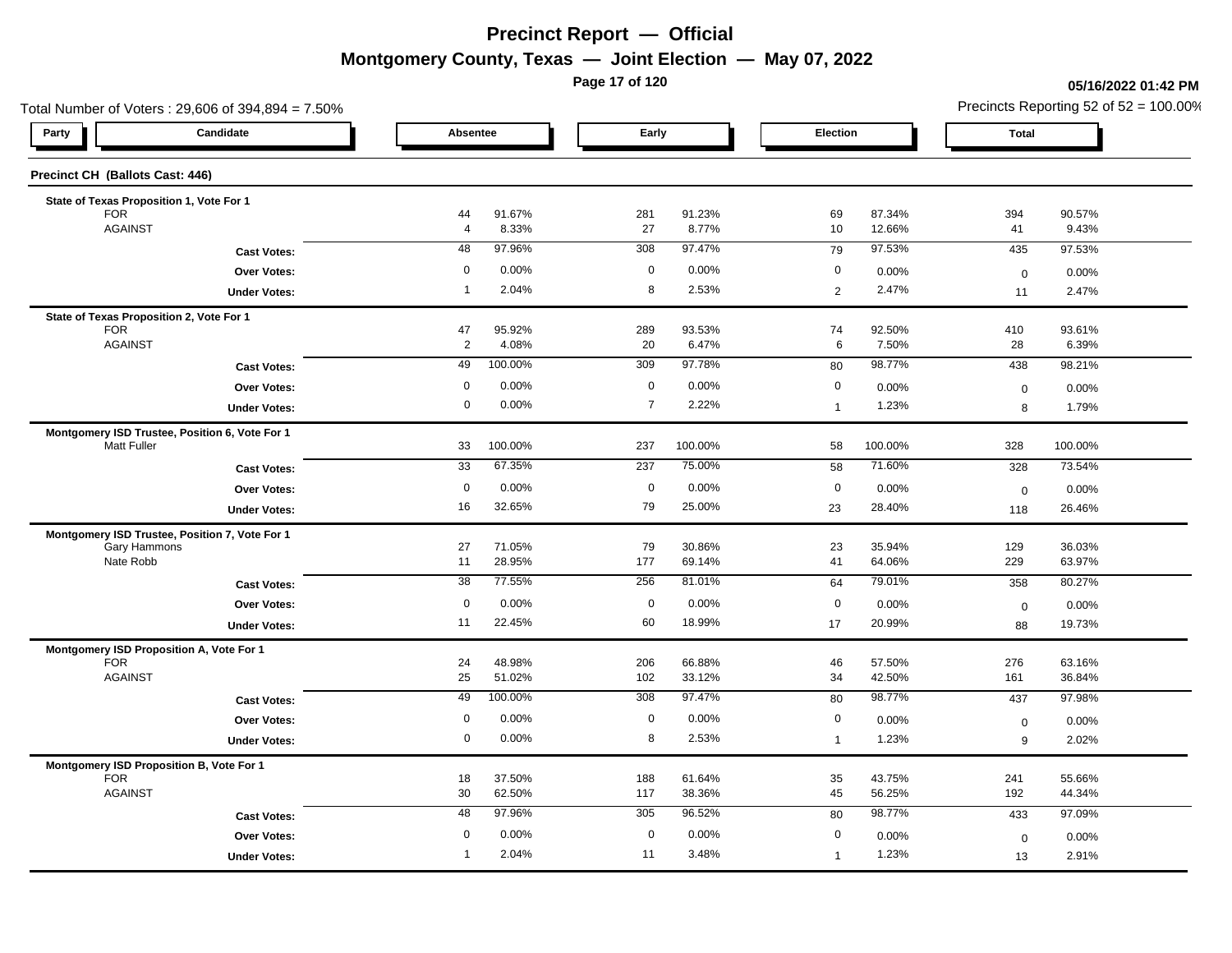**Page 18 of 120**

#### **05/16/2022 01:42 PM**

| Total Number of Voters: 29,606 of 394,894 = 7.50% |                     |                         |                  |                                  |                  |                            |                  | Precincts Reporting 52 of $52 = 100.00\%$ |                  |
|---------------------------------------------------|---------------------|-------------------------|------------------|----------------------------------|------------------|----------------------------|------------------|-------------------------------------------|------------------|
| Party                                             | Candidate           | Absentee                |                  | Early                            |                  | <b>Election</b>            |                  | <b>Total</b>                              |                  |
| Precinct CH (Ballots Cast: 446)                   |                     |                         |                  |                                  |                  |                            |                  |                                           |                  |
| Montgomery ISD Proposition C, Vote For 1          |                     |                         |                  |                                  |                  |                            |                  |                                           |                  |
| <b>FOR</b><br><b>AGAINST</b>                      |                     | 25<br>23                | 52.08%<br>47.92% | 196<br>108                       | 64.47%<br>35.53% | 44<br>36                   | 55.00%<br>45.00% | 265<br>167                                | 61.34%<br>38.66% |
|                                                   | <b>Cast Votes:</b>  | 48                      | 97.96%           | 304                              | 96.20%           | 80                         | 98.77%           | 432                                       | 96.86%           |
|                                                   | Over Votes:         | $\mathbf 0$             | 0.00%            | $\mathbf 0$                      | 0.00%            | $\mathbf 0$                | 0.00%            | $\mathbf 0$                               | 0.00%            |
|                                                   | <b>Under Votes:</b> | $\overline{1}$          | 2.04%            | 12                               | 3.80%            | $\mathbf{1}$               | 1.23%            | 14                                        | 3.14%            |
| City of Conroe Council, Place 3, Vote For 1       |                     |                         |                  |                                  |                  |                            |                  |                                           |                  |
| <b>Carl White</b>                                 |                     | 0                       | 0.00%            | $\mathbf 0$<br>$\overline{1}$    | 0.00%            | $\mathbf 0$                | 0.00%            | $\mathbf 0$                               | 0.00%            |
| Harry Hardman<br>John Hernandez                   |                     | $\overline{1}$<br>0     | 100.00%<br>0.00% | $\overline{1}$                   | 20.00%<br>20.00% | $\mathbf 0$<br>$\mathbf 0$ | 0.00%<br>0.00%   | $\overline{2}$<br>$\overline{1}$          | 28.57%<br>14.29% |
| Larry Calhoun                                     |                     | $\mathbf 0$             | 0.00%            | $\mathbf 0$                      | 0.00%            | $\mathbf{1}$               | 100.00%          | $\mathbf{1}$                              | 14.29%           |
| <b>Brandon Polk</b>                               |                     | $\mathbf 0$             | 0.00%            | 3                                | 60.00%           | $\mathbf 0$                | 0.00%            | 3                                         | 42.86%           |
|                                                   | <b>Cast Votes:</b>  | $\overline{1}$          | 100.00%          | 5                                | 100.00%          | $\overline{1}$             | 50.00%           | $\overline{7}$                            | 87.50%           |
|                                                   | Over Votes:         | $\mathbf 0$             | 0.00%            | $\mathbf 0$                      | 0.00%            | $\mathbf 0$                | 0.00%            | $\mathbf 0$                               | 0.00%            |
|                                                   | <b>Under Votes:</b> | 0                       | 0.00%            | $\mathbf 0$                      | 0.00%            | $\mathbf{1}$               | 50.00%           | $\mathbf{1}$                              | 12.50%           |
| City of Conroe Council, Place 4, Vote For 1       |                     |                         |                  |                                  |                  |                            |                  |                                           |                  |
| Raymond McDonald                                  |                     | $\mathbf 0$             | 0.00%            | 3                                | 60.00%           | $\overline{1}$             | 100.00%          | $\overline{4}$                            | 57.14%           |
| Howard Wood                                       |                     | $\mathbf{1}$            | 100.00%          | $\overline{2}$                   | 40.00%           | $\mathbf 0$                | 0.00%            | $\mathbf{3}$                              | 42.86%           |
|                                                   | <b>Cast Votes:</b>  | $\overline{\mathbf{1}}$ | 100.00%          | 5                                | 100.00%          | $\overline{1}$             | 50.00%           | $\overline{7}$                            | 87.50%           |
|                                                   | Over Votes:         | $\mathbf 0$             | 0.00%            | $\mathbf 0$                      | 0.00%            | $\boldsymbol{0}$           | 0.00%            | $\mathbf 0$                               | 0.00%            |
|                                                   | <b>Under Votes:</b> | $\mathbf 0$             | 0.00%            | $\mathbf 0$                      | 0.00%            | $\mathbf{1}$               | 50.00%           | $\overline{1}$                            | 12.50%           |
| City of Conroe Council, Place 5, Vote For 1       |                     |                         |                  |                                  |                  |                            |                  |                                           |                  |
| Marsha Porter                                     |                     | $\overline{1}$          | 100.00%          | 3                                | 60.00%           | $\mathbf 0$                | 0.00%            | $\overline{4}$                            | 57.14%           |
| Susan Johnson                                     |                     | 0                       | 0.00%            | $\overline{2}$                   | 40.00%           | $\overline{1}$             | 100.00%          | $\mathbf{3}$                              | 42.86%           |
|                                                   | <b>Cast Votes:</b>  | $\overline{1}$          | 100.00%          | 5                                | 100.00%          | $\overline{1}$             | 50.00%           | $\overline{7}$                            | 87.50%           |
|                                                   | <b>Over Votes:</b>  | $\mathbf 0$             | 0.00%            | $\mathbf 0$                      | 0.00%            | $\boldsymbol{0}$           | 0.00%            | $\mathbf 0$                               | 0.00%            |
|                                                   | <b>Under Votes:</b> | 0                       | 0.00%            | $\mathbf 0$                      | 0.00%            | $\mathbf{1}$               | 50.00%           | $\overline{1}$                            | 12.50%           |
| City of Conroe Municipal Judge, Vote For 1        |                     |                         |                  |                                  |                  |                            |                  |                                           |                  |
| William Waggoner<br><b>Meloney Turner</b>         |                     | -1<br>0                 | 100.00%<br>0.00% | $\overline{2}$<br>$\overline{2}$ | 40.00%<br>40.00% | $\pmb{0}$<br>$\mathbf 0$   | 0.00%<br>0.00%   | $\mathbf 3$<br>$\overline{2}$             | 42.86%<br>28.57% |
| Oscar Sommers                                     |                     | $\mathbf 0$             | 0.00%            | $\mathbf 0$                      | 0.00%            | $\mathbf 0$                | 0.00%            | $\mathbf 0$                               | 0.00%            |
| Kevin M. Kneisley                                 |                     | $\mathbf 0$             | 0.00%            | $\overline{1}$                   | 20.00%           | $\Omega$                   | 0.00%            | $\overline{1}$                            | 14.29%           |
| <b>Michael Valdez</b>                             |                     | $\mathbf 0$             | 0.00%            | $\mathbf 0$                      | 0.00%            | $\mathbf{1}$               | 100.00%          | $\mathbf{1}$                              | 14.29%           |
|                                                   | <b>Cast Votes:</b>  | $\overline{1}$          | 100.00%          | 5                                | 100.00%          | $\overline{1}$             | 50.00%           | $\overline{7}$                            | 87.50%           |
|                                                   | <b>Over Votes:</b>  | 0                       | 0.00%            | $\mathbf 0$                      | 0.00%            | 0                          | 0.00%            | $\mathbf 0$                               | 0.00%            |
|                                                   | <b>Under Votes:</b> | $\mathbf 0$             | 0.00%            | $\mathbf 0$                      | 0.00%            | $\mathbf{1}$               | 50.00%           | $\overline{1}$                            | 12.50%           |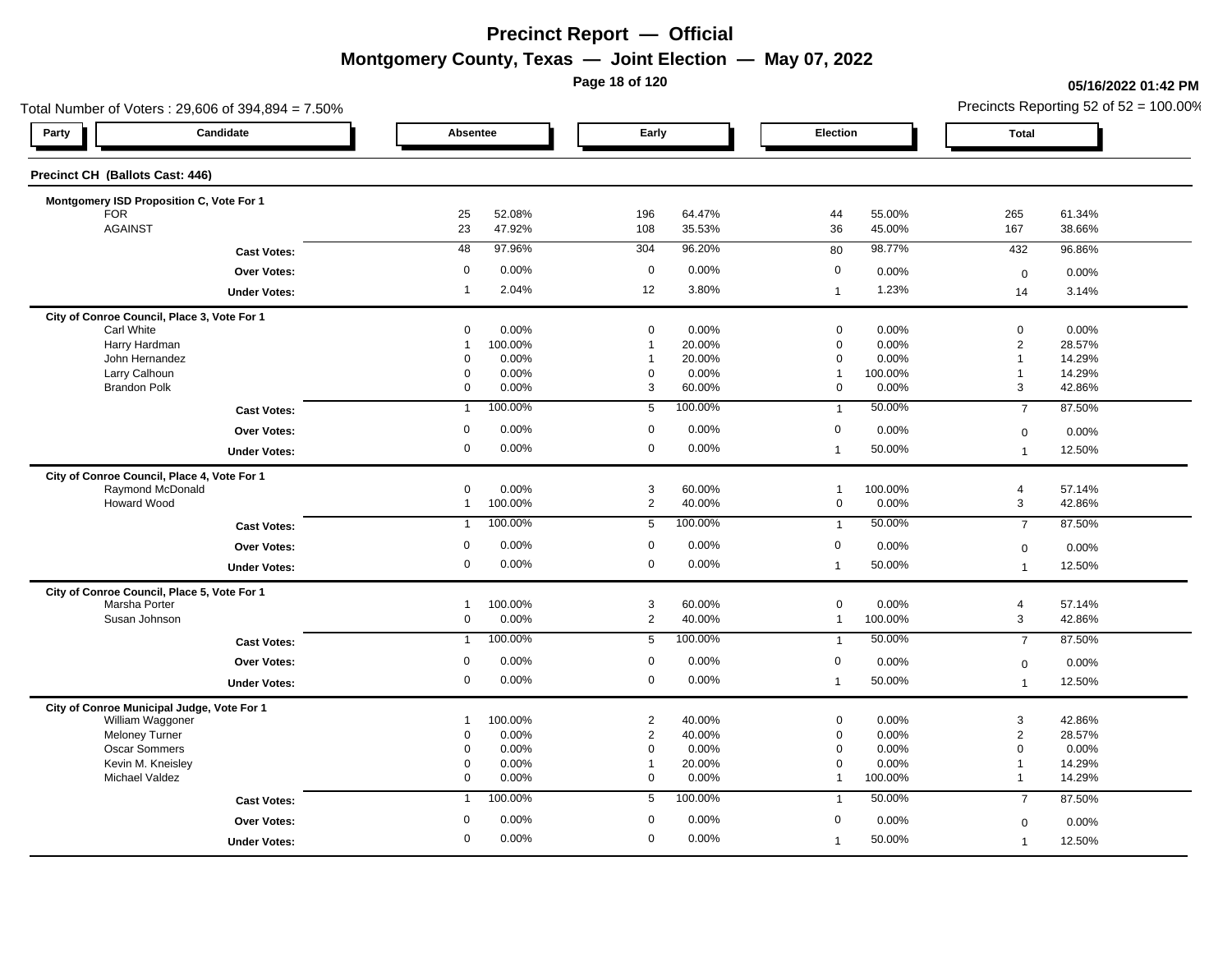**Page 19 of 120**

**05/16/2022 01:42 PM**

|                                        | Total Number of Voters: $29,606$ of $394,894 = 7.50\%$ |                |          |                |          |                         |         | Precincts Reporting 52 of $52 = 100.00\%$ |        |  |
|----------------------------------------|--------------------------------------------------------|----------------|----------|----------------|----------|-------------------------|---------|-------------------------------------------|--------|--|
| Party                                  | Candidate                                              | Absentee       |          | Early          |          | Election                |         | <b>Total</b>                              |        |  |
| <b>Precinct CH (Ballots Cast: 446)</b> |                                                        |                |          |                |          |                         |         |                                           |        |  |
| City of Montgomery Mayor, Vote For 1   |                                                        |                |          |                |          |                         |         |                                           |        |  |
| <b>Byron Sanford</b>                   |                                                        | $\overline{2}$ | 66.67%   | 13             | 72.22%   |                         | 100.00% | 16                                        | 72.73% |  |
| Julie Davis                            |                                                        |                | 33.33%   | 5              | 27.78%   | 0                       | 0.00%   | 6                                         | 27.27% |  |
|                                        | <b>Cast Votes:</b>                                     | 3              | 100.00%  | 18             | 94.74%   | $\overline{\mathbf{1}}$ | 100.00% | 22                                        | 95.65% |  |
|                                        | <b>Over Votes:</b>                                     | $\Omega$       | 0.00%    | $\mathbf 0$    | $0.00\%$ | 0                       | 0.00%   | $\mathbf 0$                               | 0.00%  |  |
|                                        | <b>Under Votes:</b>                                    | $\mathbf 0$    | 0.00%    |                | 5.26%    | $\mathbf 0$             | 0.00%   |                                           | 4.35%  |  |
|                                        | City of Montgomery City Council, Place 2, Vote For 1   |                |          |                |          |                         |         |                                           |        |  |
| Kevin Lacy                             |                                                        | 3              | 100.00%  | 7              | 41.18%   | $\mathbf 0$             | 0.00%   | 10                                        | 47.62% |  |
| Casey L. Olson                         |                                                        | $\Omega$       | 0.00%    | 10             | 58.82%   |                         | 100.00% | 11                                        | 52.38% |  |
|                                        | <b>Cast Votes:</b>                                     | 3              | 100.00%  | 17             | 89.47%   |                         | 100.00% | 21                                        | 91.30% |  |
|                                        | Over Votes:                                            | $\Omega$       | 0.00%    | $\Omega$       | $0.00\%$ | $\mathbf 0$             | 0.00%   | $\mathbf 0$                               | 0.00%  |  |
|                                        | <b>Under Votes:</b>                                    | $\Omega$       | 0.00%    | $\overline{2}$ | 10.53%   | $\mathbf 0$             | 0.00%   | 2                                         | 8.70%  |  |
|                                        | City of Montgomery City Council, Place 4, Vote For 1   |                |          |                |          |                         |         |                                           |        |  |
| Cheryl Fox                             |                                                        | 3              | 100.00%  | 6              | 35.29%   |                         | 100.00% | 10                                        | 47.62% |  |
| Juanita Simmons                        |                                                        | $\mathbf 0$    | 0.00%    | 11             | 64.71%   | $\mathbf 0$             | 0.00%   | 11                                        | 52.38% |  |
|                                        | <b>Cast Votes:</b>                                     | 3              | 100.00%  | 17             | 89.47%   | ٠                       | 100.00% | 21                                        | 91.30% |  |
|                                        | Over Votes:                                            |                | $0.00\%$ | $\Omega$       | $0.00\%$ | $\mathbf 0$             | 0.00%   | $\mathbf 0$                               | 0.00%  |  |
|                                        | <b>Under Votes:</b>                                    | $\Omega$       | 0.00%    | 2              | 10.53%   | $\mathbf 0$             | 0.00%   | 2                                         | 8.70%  |  |
|                                        |                                                        |                |          |                |          |                         |         |                                           |        |  |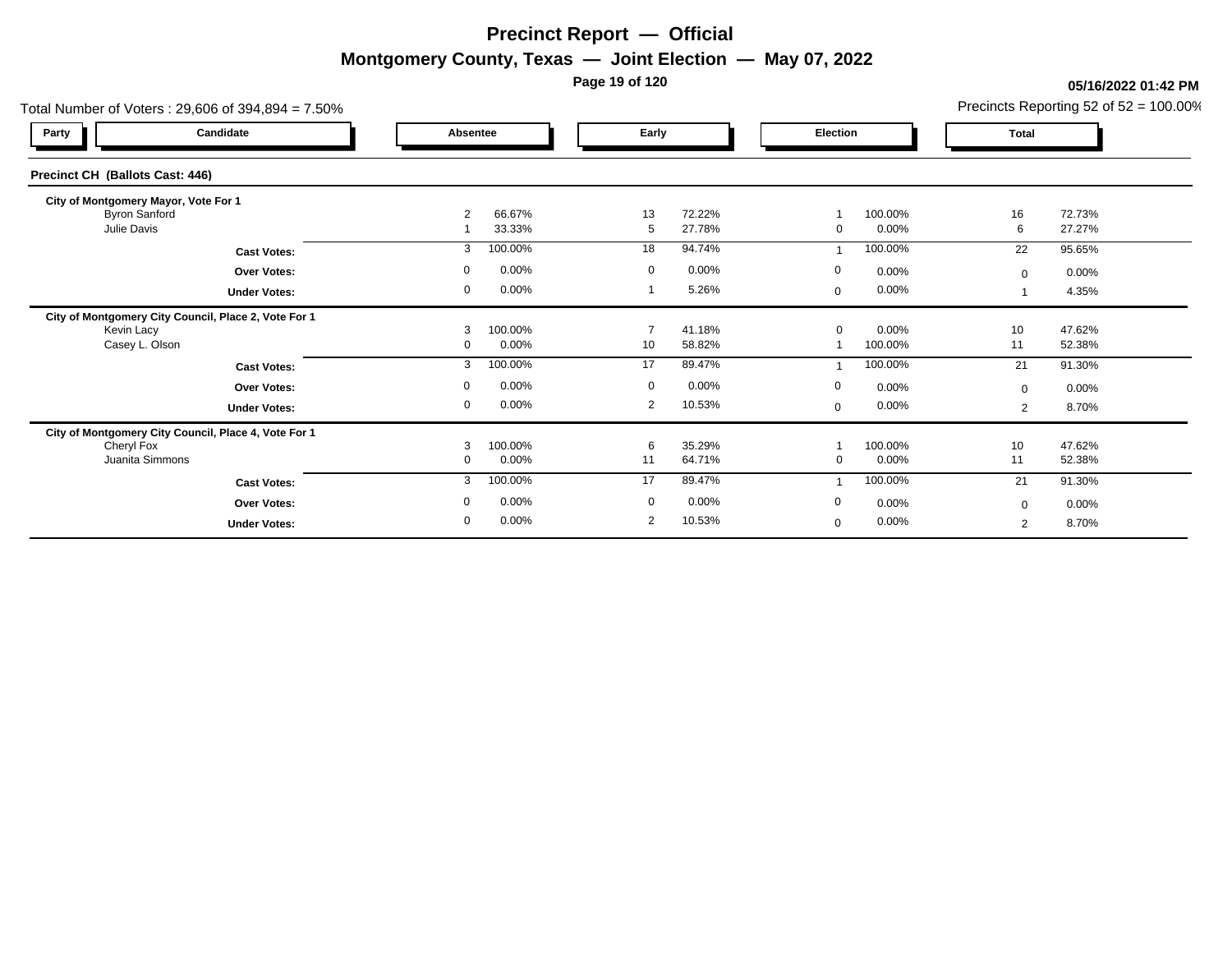**Page 20 of 120**

#### **05/16/2022 01:42 PM**

| Total Number of Voters: 29,606 of 394,894 = 7.50%      |                  |                  |                  |                  |                        |                  | Precincts Reporting 52 of $52 = 100.00\%$ |                  |  |  |
|--------------------------------------------------------|------------------|------------------|------------------|------------------|------------------------|------------------|-------------------------------------------|------------------|--|--|
| Candidate<br>Party                                     | Absentee         |                  | Early            |                  | Election               |                  | <b>Total</b>                              |                  |  |  |
| Precinct CI (Ballots Cast: 1,167)                      |                  |                  |                  |                  |                        |                  |                                           |                  |  |  |
| State of Texas Proposition 1, Vote For 1               |                  |                  |                  |                  |                        |                  |                                           |                  |  |  |
| <b>FOR</b><br><b>AGAINST</b>                           | 98<br>13         | 88.29%<br>11.71% | 636<br>64        | 90.86%<br>9.14%  | 286<br>39              | 88.00%<br>12.00% | 1,020<br>116                              | 89.79%<br>10.21% |  |  |
| <b>Cast Votes:</b>                                     | 111              | 100.00%          | 700              | 97.09%           | 325                    | 97.31%           | 1,136                                     | 97.43%           |  |  |
| Over Votes:                                            | $\mathbf 0$      | 0.00%            | $\mathbf 0$      | 0.00%            | $\mathbf 0$            | 0.00%            | $\mathbf 0$                               | 0.00%            |  |  |
| <b>Under Votes:</b>                                    | $\mathbf 0$      | 0.00%            | 21               | 2.91%            | 9                      | 2.69%            | 30                                        | 2.57%            |  |  |
| State of Texas Proposition 2, Vote For 1               |                  |                  |                  |                  |                        |                  |                                           |                  |  |  |
| <b>FOR</b><br><b>AGAINST</b>                           | 101<br>9         | 91.82%<br>8.18%  | 665<br>43        | 93.93%<br>6.07%  | 307<br>23              | 93.03%<br>6.97%  | 1,073<br>75                               | 93.47%<br>6.53%  |  |  |
| <b>Cast Votes:</b>                                     | 110              | 99.10%           | 708              | 98.20%           | 330                    | 98.80%           | 1,148                                     | 98.46%           |  |  |
| Over Votes:                                            | $\mathsf{O}$     | 0.00%            | $\mathbf 0$      | 0.00%            | $\mathbf 0$            | 0.00%            | $\mathbf 0$                               | 0.00%            |  |  |
| <b>Under Votes:</b>                                    | $\overline{1}$   | 0.90%            | 13               | 1.80%            | $\overline{4}$         | 1.20%            | 18                                        | 1.54%            |  |  |
| Montgomery ISD Trustee, Position 6, Vote For 1         |                  |                  |                  |                  |                        |                  |                                           |                  |  |  |
| <b>Matt Fuller</b>                                     | 71               | 100.00%          | 550              | 100.00%          | 229                    | 100.00%          | 850                                       | 100.00%          |  |  |
| <b>Cast Votes:</b>                                     | 71               | 63.96%           | 550              | 76.28%           | 229                    | 68.56%           | 850                                       | 72.90%           |  |  |
| <b>Over Votes:</b>                                     | $\mathbf 0$      | 0.00%            | $\mathbf 0$      | 0.00%            | $\mathbf 0$            | 0.00%            | $\mathbf 0$                               | 0.00%            |  |  |
| <b>Under Votes:</b>                                    | 40               | 36.04%           | 171              | 23.72%           | 105                    | 31.44%           | 316                                       | 27.10%           |  |  |
| Montgomery ISD Trustee, Position 7, Vote For 1         |                  |                  |                  |                  |                        |                  |                                           |                  |  |  |
| Gary Hammons<br>Nate Robb                              | 49<br>32         | 60.49%<br>39.51% | 247<br>345       | 41.72%<br>58.28% | 80<br>166              | 32.52%<br>67.48% | 376<br>543                                | 40.91%<br>59.09% |  |  |
| <b>Cast Votes:</b>                                     | 81               | 72.97%           | 592              | 82.11%           | 246                    | 73.65%           | 919                                       | 78.82%           |  |  |
| Over Votes:                                            | $\mathsf 0$      | 0.00%            | $\boldsymbol{0}$ | 0.00%            | $\mathbf 0$            | 0.00%            | $\mathbf 0$                               | 0.00%            |  |  |
| <b>Under Votes:</b>                                    | 30               | 27.03%           | 129              | 17.89%           | 88                     | 26.35%           | 247                                       | 21.18%           |  |  |
| Montgomery ISD Proposition A, Vote For 1               |                  |                  |                  |                  |                        |                  |                                           |                  |  |  |
| <b>FOR</b>                                             | 58               | 53.70%           | 474              | 66.57%           | 208                    | 63.41%           | 740                                       | 64.46%           |  |  |
| <b>AGAINST</b>                                         | 50               | 46.30%           | 238              | 33.43%           | 120                    | 36.59%           | 408                                       | 35.54%           |  |  |
| <b>Cast Votes:</b>                                     | 108              | 97.30%           | 712              | 98.75%           | 328                    | 98.20%           | 1,148                                     | 98.46%           |  |  |
| Over Votes:                                            | $\mathbf 0$<br>3 | 0.00%<br>2.70%   | $\mathbf 0$<br>9 | 0.00%<br>1.25%   | $\mathbf 0$<br>$\,6\,$ | 0.00%<br>1.80%   | $\mathbf 0$                               | 0.00%            |  |  |
| <b>Under Votes:</b>                                    |                  |                  |                  |                  |                        |                  | 18                                        | 1.54%            |  |  |
| Montgomery ISD Proposition B, Vote For 1<br><b>FOR</b> | 45               | 42.06%           | 425              | 60.28%           | 185                    | 57.10%           | 655                                       | 57.66%           |  |  |
| <b>AGAINST</b>                                         | 62               | 57.94%           | 280              | 39.72%           | 139                    | 42.90%           | 481                                       | 42.34%           |  |  |
| <b>Cast Votes:</b>                                     | 107              | 96.40%           | 705              | 97.78%           | 324                    | 97.01%           | 1,136                                     | 97.43%           |  |  |
| <b>Over Votes:</b>                                     | 0                | 0.00%            | $\mathbf 0$      | 0.00%            | $\mathbf 0$            | 0.00%            | $\mathbf 0$                               | 0.00%            |  |  |
| <b>Under Votes:</b>                                    | $\overline{4}$   | 3.60%            | 16               | 2.22%            | 10                     | 2.99%            | 30                                        | 2.57%            |  |  |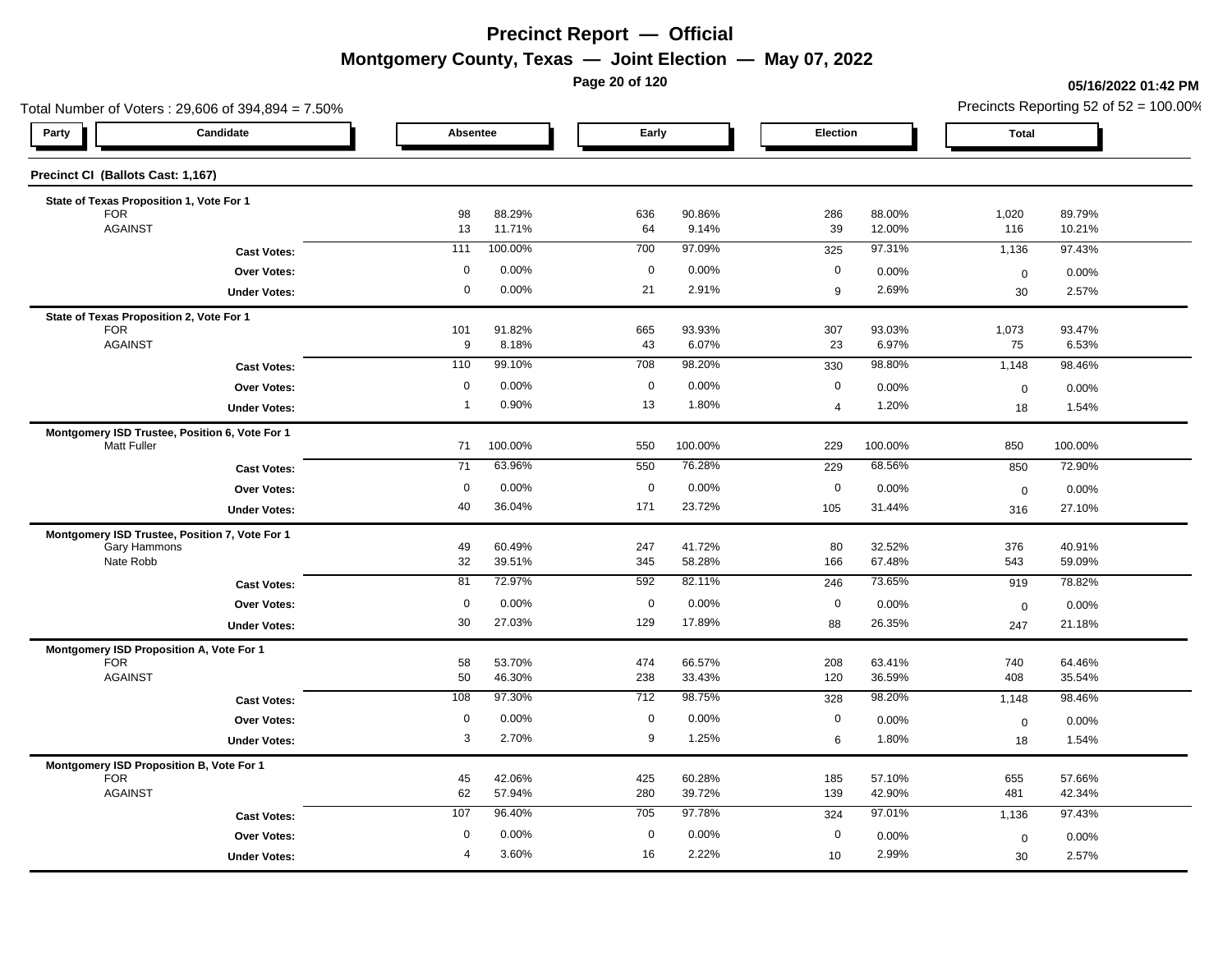**Page 21 of 120**

#### **05/16/2022 01:42 PM**

|                                          | Total Number of Voters: 29,606 of 394,894 = 7.50%    |                     |                  |             |                  |                      | Precincts Reporting 52 of $52 = 100.00\%$ |                          |                  |
|------------------------------------------|------------------------------------------------------|---------------------|------------------|-------------|------------------|----------------------|-------------------------------------------|--------------------------|------------------|
| Party                                    | Candidate                                            | Absentee            |                  | Early       |                  | Election             |                                           | <b>Total</b>             |                  |
| Precinct CI (Ballots Cast: 1,167)        |                                                      |                     |                  |             |                  |                      |                                           |                          |                  |
| Montgomery ISD Proposition C, Vote For 1 |                                                      |                     |                  |             |                  |                      |                                           |                          |                  |
| <b>FOR</b><br><b>AGAINST</b>             |                                                      | 66                  | 60.00%           | 483<br>224  | 68.32%<br>31.68% | 212<br>116           | 64.63%                                    | 761<br>384               | 66.46%           |
|                                          |                                                      | 44                  | 40.00%           |             |                  |                      | 35.37%                                    |                          | 33.54%           |
|                                          | <b>Cast Votes:</b>                                   | 110                 | 99.10%           | 707         | 98.06%           | 328                  | 98.20%                                    | 1,145                    | 98.20%           |
|                                          | <b>Over Votes:</b>                                   | 0                   | 0.00%            | $\mathbf 0$ | 0.00%            | $\mathbf 0$          | 0.00%                                     | $\mathbf 0$              | 0.00%            |
|                                          | <b>Under Votes:</b>                                  |                     | 0.90%            | 14          | 1.94%            | 6                    | 1.80%                                     | 21                       | 1.80%            |
| City of Montgomery Mayor, Vote For 1     |                                                      |                     |                  |             |                  |                      |                                           |                          |                  |
| <b>Byron Sanford</b><br>Julie Davis      |                                                      | $\overline{7}$<br>4 | 63.64%<br>36.36% | 76<br>49    | 60.80%<br>39.20% | $\overline{4}$<br>13 | 23.53%<br>76.47%                          | 87<br>66                 | 56.86%<br>43.14% |
|                                          |                                                      | 11                  | 100.00%          | 125         | 97.66%           | 17                   | 94.44%                                    | 153                      | 97.45%           |
|                                          | <b>Cast Votes:</b>                                   |                     |                  |             |                  |                      |                                           |                          |                  |
|                                          | <b>Over Votes:</b>                                   | 0                   | 0.00%            | 0           | 0.00%            | 0                    | 0.00%                                     | $\mathbf 0$              | 0.00%            |
|                                          | <b>Under Votes:</b>                                  | 0                   | 0.00%            | 3           | 2.34%            | $\mathbf{1}$         | 5.56%                                     | $\boldsymbol{\varDelta}$ | 2.55%            |
|                                          | City of Montgomery City Council, Place 2, Vote For 1 |                     |                  |             |                  |                      |                                           |                          |                  |
| Kevin Lacy<br>Casey L. Olson             |                                                      | 5<br>$\overline{4}$ | 55.56%<br>44.44% | 44<br>74    | 37.29%<br>62.71% | 10<br>$\overline{4}$ | 71.43%<br>28.57%                          | 59<br>82                 | 41.84%<br>58.16% |
|                                          |                                                      |                     |                  |             |                  |                      |                                           |                          |                  |
|                                          | <b>Cast Votes:</b>                                   | 9                   | 81.82%           | 118         | 92.19%           | 14                   | 77.78%                                    | 141                      | 89.81%           |
|                                          | <b>Over Votes:</b>                                   | $\mathbf 0$         | 0.00%            | $\mathbf 0$ | 0.00%            | $\boldsymbol{0}$     | 0.00%                                     | $\mathbf 0$              | 0.00%            |
|                                          | <b>Under Votes:</b>                                  | 2                   | 18.18%           | 10          | 7.81%            | 4                    | 22.22%                                    | 16                       | 10.19%           |
|                                          | City of Montgomery City Council, Place 4, Vote For 1 |                     |                  |             |                  |                      |                                           |                          |                  |
| Cheryl Fox<br>Juanita Simmons            |                                                      | 5                   | 55.56%           | 72          | 60.50%           | 6                    | 40.00%                                    | 83                       | 58.04%           |
|                                          |                                                      | $\overline{4}$      | 44.44%           | 47          | 39.50%           | 9                    | 60.00%                                    | 60                       | 41.96%           |
|                                          | <b>Cast Votes:</b>                                   | 9                   | 81.82%           | 119         | 92.97%           | 15                   | 83.33%                                    | 143                      | 91.08%           |
|                                          | <b>Over Votes:</b>                                   | $\Omega$            | 0.00%            | $\mathbf 0$ | 0.00%            | $\mathbf 0$          | 0.00%                                     | $\mathbf 0$              | 0.00%            |
|                                          | <b>Under Votes:</b>                                  | 2                   | 18.18%           | 9           | 7.03%            | 3                    | 16.67%                                    | 14                       | 8.92%            |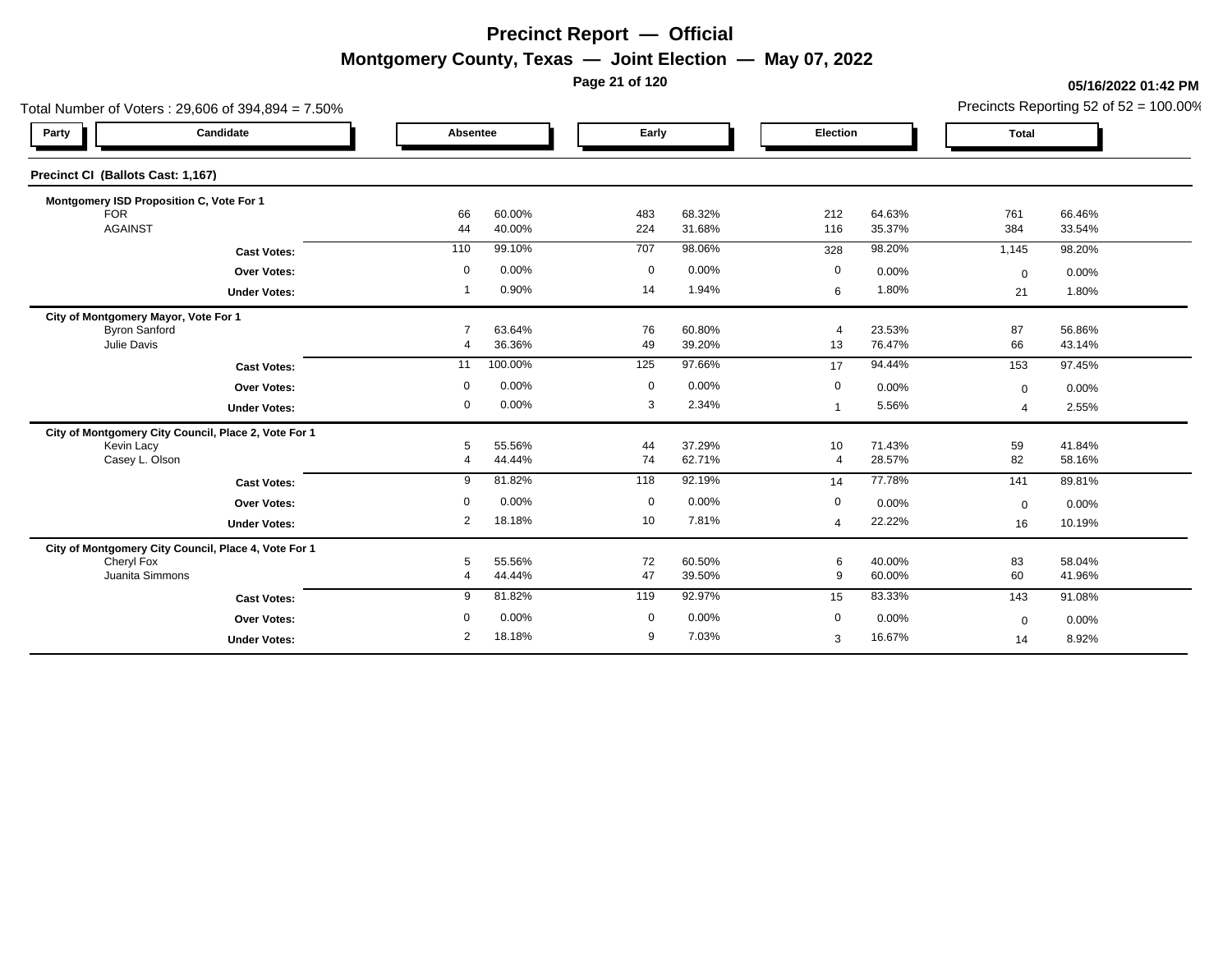**Page 22 of 120**

#### **05/16/2022 01:42 PM**

| Total Number of Voters: 29,606 of 394,894 = 7.50%                    |                   |                  |                         |                  |                  |                  | Precincts Reporting 52 of $52 = 100.00\%$ |                  |  |  |
|----------------------------------------------------------------------|-------------------|------------------|-------------------------|------------------|------------------|------------------|-------------------------------------------|------------------|--|--|
| Candidate<br>Party                                                   | Absentee          |                  | Early                   |                  | Election         |                  | <b>Total</b>                              |                  |  |  |
| Precinct CJ (Ballots Cast: 1,199)                                    |                   |                  |                         |                  |                  |                  |                                           |                  |  |  |
| State of Texas Proposition 1, Vote For 1                             |                   |                  |                         |                  |                  |                  |                                           |                  |  |  |
| <b>FOR</b><br><b>AGAINST</b>                                         | 88<br>14          | 86.27%<br>13.73% | 745<br>54               | 93.24%<br>6.76%  | 225<br>26        | 89.64%<br>10.36% | 1,058<br>94                               | 91.84%<br>8.16%  |  |  |
| <b>Cast Votes:</b>                                                   | 102               | 98.08%           | 799                     | 96.27%           | 251              | 94.72%           | 1,152                                     | 96.08%           |  |  |
| Over Votes:                                                          | $\mathbf 0$       | 0.00%            | $\mathbf 0$             | 0.00%            | $\mathbf 0$      | 0.00%            | $\mathbf 0$                               | 0.00%            |  |  |
| <b>Under Votes:</b>                                                  | $\overline{2}$    | 1.92%            | 31                      | 3.73%            | 14               | 5.28%            | 47                                        | 3.92%            |  |  |
| State of Texas Proposition 2, Vote For 1                             |                   |                  |                         |                  |                  |                  |                                           |                  |  |  |
| <b>FOR</b><br><b>AGAINST</b>                                         | 93<br>11          | 89.42%<br>10.58% | 760<br>54               | 93.37%<br>6.63%  | 239<br>17        | 93.36%<br>6.64%  | 1,092<br>82                               | 93.02%<br>6.98%  |  |  |
| <b>Cast Votes:</b>                                                   | 104               | 100.00%          | 814                     | 98.07%           | 256              | 96.60%           | 1,174                                     | 97.91%           |  |  |
| Over Votes:                                                          | $\mathbf 0$       | 0.00%            | $\mathbf 0$             | 0.00%            | $\mathbf 0$      | 0.00%            |                                           | 0.00%            |  |  |
| <b>Under Votes:</b>                                                  | 0                 | 0.00%            | 16                      | 1.93%            | 9                | 3.40%            | $\pmb{0}$<br>25                           | 2.09%            |  |  |
|                                                                      |                   |                  |                         |                  |                  |                  |                                           |                  |  |  |
| Montgomery ISD Trustee, Position 6, Vote For 1<br><b>Matt Fuller</b> | 73                | 100.00%          | 612                     | 100.00%          | 194              | 100.00%          | 879                                       | 100.00%          |  |  |
| <b>Cast Votes:</b>                                                   | 73                | 70.19%           | 612                     | 73.91%           | 194              | 73.48%           | 879                                       | 73.49%           |  |  |
| <b>Over Votes:</b>                                                   | $\mathbf 0$       | 0.00%            | $\mathbf 0$             | 0.00%            | $\mathbf 0$      | 0.00%            | $\mathbf 0$                               | 0.00%            |  |  |
| <b>Under Votes:</b>                                                  | 31                | 29.81%           | 216                     | 26.09%           | 70               | 26.52%           | 317                                       | 26.51%           |  |  |
| Montgomery ISD Trustee, Position 7, Vote For 1                       |                   |                  |                         |                  |                  |                  |                                           |                  |  |  |
| Gary Hammons<br>Nate Robb                                            | 50<br>26          | 65.79%           | 274                     | 40.83%           | 89               | 44.28%           | 413                                       | 43.57%           |  |  |
|                                                                      | 76                | 34.21%<br>73.08% | 397<br>671              | 59.17%<br>81.04% | 112              | 55.72%<br>76.14% | 535                                       | 56.43%           |  |  |
| <b>Cast Votes:</b>                                                   |                   |                  |                         |                  | 201              |                  | 948                                       | 79.26%           |  |  |
| Over Votes:                                                          | $\mathbf 0$<br>28 | 0.00%<br>26.92%  | $\boldsymbol{0}$<br>157 | 0.00%<br>18.96%  | $\mathbf 0$      | 0.00%<br>23.86%  | $\mathbf 0$                               | 0.00%            |  |  |
| <b>Under Votes:</b>                                                  |                   |                  |                         |                  | 63               |                  | 248                                       | 20.74%           |  |  |
| Montgomery ISD Proposition A, Vote For 1<br><b>FOR</b>               | 62                | 59.62%           | 535                     | 65.24%           | 147              | 57.65%           | 744                                       | 63.10%           |  |  |
| <b>AGAINST</b>                                                       | 42                | 40.38%           | 285                     | 34.76%           | 108              | 42.35%           | 435                                       | 36.90%           |  |  |
| <b>Cast Votes:</b>                                                   | 104               | 100.00%          | 820                     | 99.03%           | 255              | 96.59%           | 1,179                                     | 98.58%           |  |  |
| Over Votes:                                                          | $\mathbf 0$       | 0.00%            | $\mathbf 0$             | 0.00%            | $\mathbf 0$      | 0.00%            | $\boldsymbol{0}$                          | 0.00%            |  |  |
| <b>Under Votes:</b>                                                  | 0                 | 0.00%            | 8                       | 0.97%            | $\boldsymbol{9}$ | 3.41%            | 17                                        | 1.42%            |  |  |
| Montgomery ISD Proposition B, Vote For 1                             |                   |                  |                         |                  |                  |                  |                                           |                  |  |  |
| <b>FOR</b><br><b>AGAINST</b>                                         | 37<br>63          | 37.00%<br>63.00% | 468<br>338              | 58.06%<br>41.94% | 123<br>128       | 49.00%<br>51.00% | 628<br>529                                | 54.28%<br>45.72% |  |  |
| <b>Cast Votes:</b>                                                   | 100               | 96.15%           | 806                     | 97.34%           | 251              | 95.08%           | 1,157                                     | 96.74%           |  |  |
| <b>Over Votes:</b>                                                   | 0                 | 0.00%            | $\mathbf 0$             | 0.00%            | $\mathbf 0$      | 0.00%            | $\mathbf 0$                               | 0.00%            |  |  |
| <b>Under Votes:</b>                                                  | $\overline{4}$    | 3.85%            | 22                      | 2.66%            | 13               | 4.92%            | 39                                        | 3.26%            |  |  |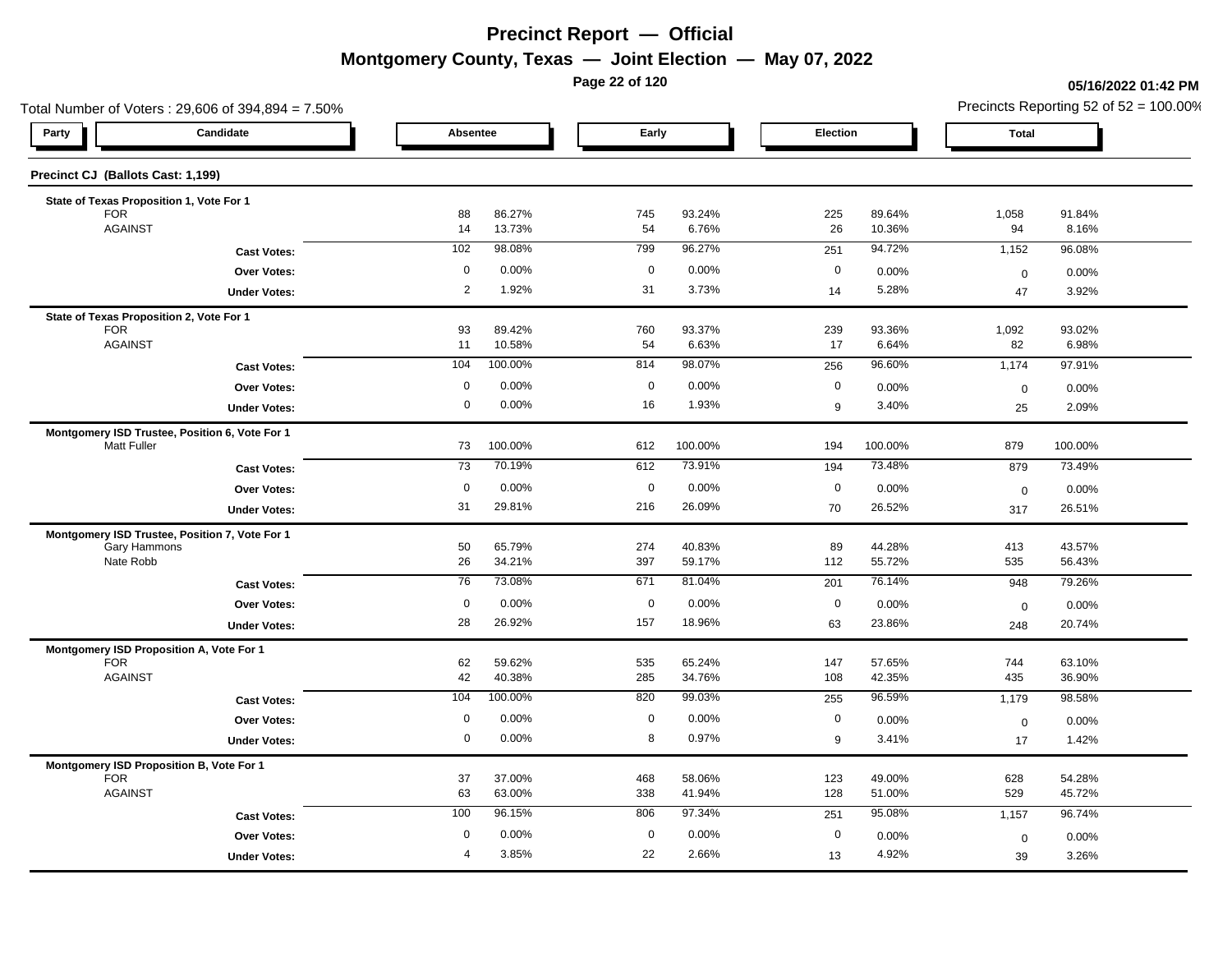**Page 23 of 120**

#### **05/16/2022 01:42 PM**

| Total Number of Voters: 29,606 of 394,894 = 7.50%                  |                                  |                  |                            |                  |                            |                  |                              | Precincts Reporting 52 of $52 = 100.00\%$ |
|--------------------------------------------------------------------|----------------------------------|------------------|----------------------------|------------------|----------------------------|------------------|------------------------------|-------------------------------------------|
| Candidate<br>Party                                                 | Absentee                         |                  | Early                      |                  | Election                   |                  | <b>Total</b>                 |                                           |
| Precinct CJ (Ballots Cast: 1,199)                                  |                                  |                  |                            |                  |                            |                  |                              |                                           |
| Montgomery ISD Proposition C, Vote For 1                           |                                  |                  |                            |                  |                            |                  |                              |                                           |
| <b>FOR</b>                                                         | 67                               | 66.34%           | 527                        | 64.66%           | 153                        | 60.24%           | 747                          | 63.85%                                    |
| <b>AGAINST</b>                                                     | 34                               | 33.66%           | 288                        | 35.34%           | 101                        | 39.76%           | 423                          | 36.15%                                    |
| <b>Cast Votes:</b>                                                 | 101                              | 97.12%           | 815                        | 98.43%           | 254                        | 96.21%           | 1,170                        | 97.83%                                    |
| <b>Over Votes:</b>                                                 | 0                                | 0.00%            | $\mathbf 0$                | 0.00%            | $\mathbf 0$                | 0.00%            | $\mathbf 0$                  | 0.00%                                     |
| <b>Under Votes:</b>                                                | 3                                | 2.88%            | 13                         | 1.57%            | 10                         | 3.79%            | 26                           | 2.17%                                     |
| City of Montgomery Mayor, Vote For 1                               |                                  |                  |                            |                  |                            |                  |                              |                                           |
| <b>Byron Sanford</b><br>Julie Davis                                | $\overline{4}$<br>$\overline{2}$ | 66.67%<br>33.33% | 50<br>33                   | 60.24%<br>39.76% | 25<br>28                   | 47.17%<br>52.83% | 79<br>63                     | 55.63%<br>44.37%                          |
|                                                                    |                                  | 100.00%          | 83                         | 95.40%           |                            | 92.98%           |                              | 94.67%                                    |
| <b>Cast Votes:</b>                                                 | 6                                |                  |                            |                  | 53                         |                  | 142                          |                                           |
| <b>Over Votes:</b>                                                 | 0                                | 0.00%            | $\mathbf 0$                | 0.00%            | $\mathbf 0$                | 0.00%            | $\mathbf 0$                  | 0.00%                                     |
| <b>Under Votes:</b>                                                | 0                                | 0.00%            | 4                          | 4.60%            | 4                          | 7.02%            | 8                            | 5.33%                                     |
| City of Montgomery City Council, Place 2, Vote For 1<br>Kevin Lacy | 5                                | 83.33%           | 35                         | 47.95%           | 31                         | 60.78%           | 71                           | 54.62%                                    |
| Casey L. Olson                                                     | $\mathbf{1}$                     | 16.67%           | 38                         | 52.05%           | 20                         | 39.22%           | 59                           | 45.38%                                    |
| <b>Cast Votes:</b>                                                 | 6                                | 100.00%          | 73                         | 83.91%           | 51                         | 89.47%           | 130                          | 86.67%                                    |
| <b>Over Votes:</b>                                                 | 0                                | 0.00%            | $\mathbf 0$                | 0.00%            | $\mathbf 0$                | 0.00%            |                              | 0.00%                                     |
|                                                                    | 0                                | 0.00%            | 14                         | 16.09%           | 6                          | 10.53%           | $\mathbf 0$                  | 13.33%                                    |
| <b>Under Votes:</b>                                                |                                  |                  |                            |                  |                            |                  | 20                           |                                           |
| City of Montgomery City Council, Place 4, Vote For 1               |                                  |                  |                            |                  |                            |                  |                              |                                           |
| Cheryl Fox<br>Juanita Simmons                                      | 4<br>$\overline{c}$              | 66.67%<br>33.33% | 50<br>31                   | 61.73%<br>38.27% | 29<br>27                   | 51.79%<br>48.21% | 83<br>60                     | 58.04%<br>41.96%                          |
| <b>Cast Votes:</b>                                                 | 6                                | 100.00%          | 81                         | 93.10%           | 56                         | 98.25%           | 143                          | 95.33%                                    |
|                                                                    | 0                                | 0.00%            | $\mathbf 0$                | 0.00%            | $\mathbf 0$                |                  |                              |                                           |
| Over Votes:                                                        |                                  |                  |                            |                  |                            | 0.00%            | $\mathbf 0$                  | 0.00%                                     |
| <b>Under Votes:</b>                                                | 0                                | 0.00%            | 6                          | 6.90%            | $\mathbf{1}$               | 1.75%            | $\overline{7}$               | 4.67%                                     |
| MC MUD No. 209 Proposition A, Vote For 1                           |                                  |                  |                            |                  |                            |                  |                              |                                           |
| <b>FOR</b><br><b>AGAINST</b>                                       | 0<br>0                           | 0.00%<br>0.00%   | $\mathbf 1$<br>$\mathbf 0$ | 100.00%<br>0.00% | $\mathbf 0$<br>$\mathbf 0$ | 0.00%<br>0.00%   | $\mathbf{1}$<br>$\mathbf 0$  | 100.00%<br>0.00%                          |
|                                                                    | $\mathbf 0$                      | 0.00%            | $\mathbf{1}$               | 100.00%          |                            | 0.00%            |                              | 100.00%                                   |
| <b>Cast Votes:</b>                                                 |                                  |                  |                            |                  | $\mathbf 0$                |                  | $\mathbf{1}$                 |                                           |
| <b>Over Votes:</b>                                                 | 0                                | 0.00%            | 0                          | 0.00%            | 0                          | 0.00%            | $\mathbf 0$                  | 0.00%                                     |
| <b>Under Votes:</b>                                                | 0                                | 0.00%            | $\mathbf 0$                | 0.00%            | $\boldsymbol{0}$           | 0.00%            | $\mathbf 0$                  | 0.00%                                     |
| MC MUD No. 209 Director, Vote For 5                                |                                  |                  |                            |                  |                            |                  |                              |                                           |
| Henry McCourt<br>William Venzke                                    | 0<br>0                           | 0.00%<br>0.00%   | $\mathbf 1$<br>-1          | 20.00%<br>20.00% | $\mathbf 0$<br>$\mathbf 0$ | 0.00%<br>0.00%   | $\mathbf{1}$<br>$\mathbf{1}$ | 20.00%<br>20.00%                          |
| Christopher Bergmann                                               | 0                                | 0.00%            |                            | 20.00%           | 0                          | 0.00%            | $\overline{1}$               | 20.00%                                    |
| Sarah Montgomery                                                   | 0                                | 0.00%            |                            | 20.00%           | 0                          | 0.00%            | $\mathbf{1}$                 | 20.00%                                    |
| Gavin Uttecht                                                      | 0                                | 0.00%            | $\mathbf 1$                | 20.00%           | $\mathbf 0$                | 0.00%            | $\mathbf{1}$                 | 20.00%                                    |
| <b>Cast Votes:</b>                                                 | $\mathbf 0$                      | 0.00%            | 5                          | 100.00%          | $\mathbf 0$                | 0.00%            | 5                            | 100.00%                                   |
| Over Votes:                                                        | 0                                | 0.00%            | 0                          | 0.00%            | 0                          | 0.00%            | $\mathbf 0$                  | 0.00%                                     |
| <b>Under Votes:</b>                                                | 0                                | 0.00%            | $\mathbf 0$                | 0.00%            | $\mathbf 0$                | 0.00%            | $\mathbf 0$                  | 0.00%                                     |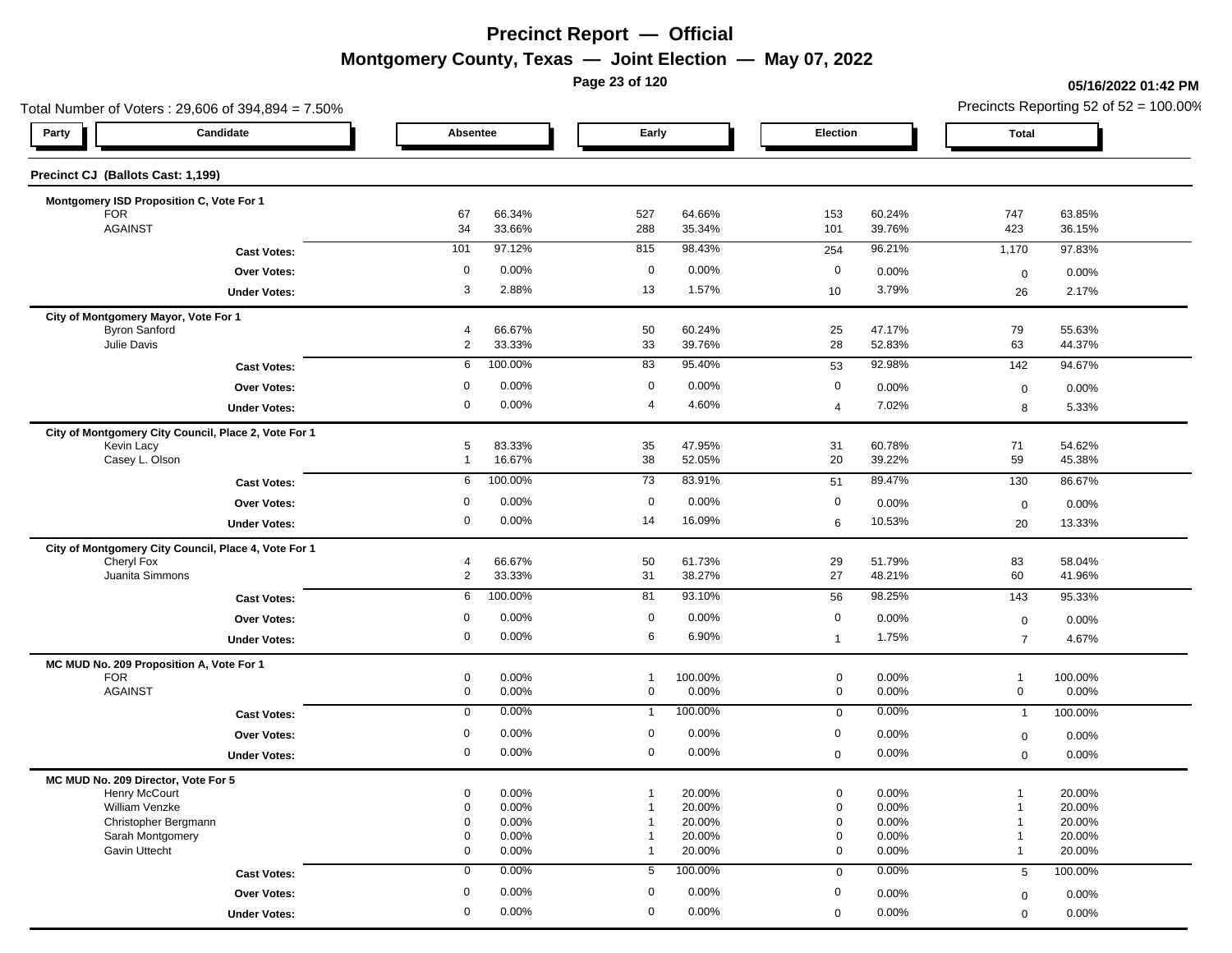**Page 24 of 120**

#### Total Number of Voters : 29,606 of 394,894 = 7.50% Precincts Reporting 52 of 52 = 100.00% **Party Candidate Absentee Early Election Total Precinct CJ (Ballots Cast: 1,199) MC MUD No. 209 Proposition B, Vote For 1** FOR 0 0.00% 1 100.00% 0 0.00% 1 100.00% AGAINST 0 0.00% 0 0.00% 0 0.00% 0 0.00% **Cast Votes:** 0 0.00% 1 100.00% 0 0.00% 1 100.00% **Under Votes: Over Votes:** 0.00% 0.00% 0.00% 0.00% 0.00% 0.00% 0.00% 0.00% 0.00% 0.00% 0.00% 0.00% 0.00% 0.00% 0.00% 0.00% 0.00% 0.00% 0.00% 0.00% 0.00% 0.00% 0.00% 0.00% 0.00% 0.00% 0.00% 0.00% 0.00% 0.00% 0.00% 0.00% 0.00% 0.00% 0.00 0.00% 0 0.00% 0 0.00% 0 0.00% 0 0.00% 0.00% 0 0.00%  $0$  0.00%  $0$  0.00%  $0$  0.00%  $0$  0.00%  $0$  0.00%  $0$  0.00% 0 0.00%  $0.00%$ **MC MUD No. 209 Proposition C, Vote For 1** FOR 0 0.00% 1 100.00% 0 0.00% 1 100.00% AGAINST 0 0.00% 0 0.00% 0 0.00% 0 0.00% **Cast Votes:** 0 0.00% 1 100.00% 0 0.00% 1 100.00% **Under Votes: Over Votes:** 0.00% 0.00% 0.00% 0.00% 0.00% 0.00% 0.00% 0.00% 0.00% 0.00% 0.00% 0.00% 0.00% 0.00% 0.00% 0.00% 0.00% 0.00% 0.00% 0.00% 0.00% 0.00% 0.00% 0.00% 0.00% 0.00% 0.00% 0.00% 0.00% 0.00% 0.00% 0.00% 0.00% 0.00% 0.00 0.00% 0 0.00% 0 0.00% 0 0.00% 0  $0.00\%$  0.00% 0 0.00%  $0$  0.00%  $0$  0.00%  $0$  0.00%  $0$  0.00%  $0$  0.00%  $0$  0.00% 0 0.00% 0.00% **MC MUD No. 209 Proposition D, Vote For 1** FOR 0 0.00% 1 100.00% 0 0.00% 1 100.00% AGAINST 0 0.00% 0 0.00% 0 0.00% 0 0.00% 0 **Cast Votes:** 0 0.00% 1 100.00% 0 0.00% 1 100.00% **Under Votes: Over Votes:** 0.00% 0.00% 0.00% 0.00% 0.00% 0.00% 0.00% 0.00% 0.00% 0.00% 0.00% 0.00% 0.00% 0.00% 0.00% 0.00% 0.00% 0.00% 0.00% 0.00% 0.00% 0.00% 0.00% 0.00% 0.00% 0.00% 0.00% 0.00% 0.00% 0.00% 0.00% 0.00% 0.00% 0.00% 0.00 0.00% 0 0.00% 0 0.00% 0.00% 0 0.00% 0.00%  $0.00\%$  $0$  0.00%  $0$  0.00%  $0$  0.00%  $0$  0.00%  $0$  0.00%  $0$  0.00% 0 0.00%  $0.00%$ 0

**05/16/2022 01:42 PM**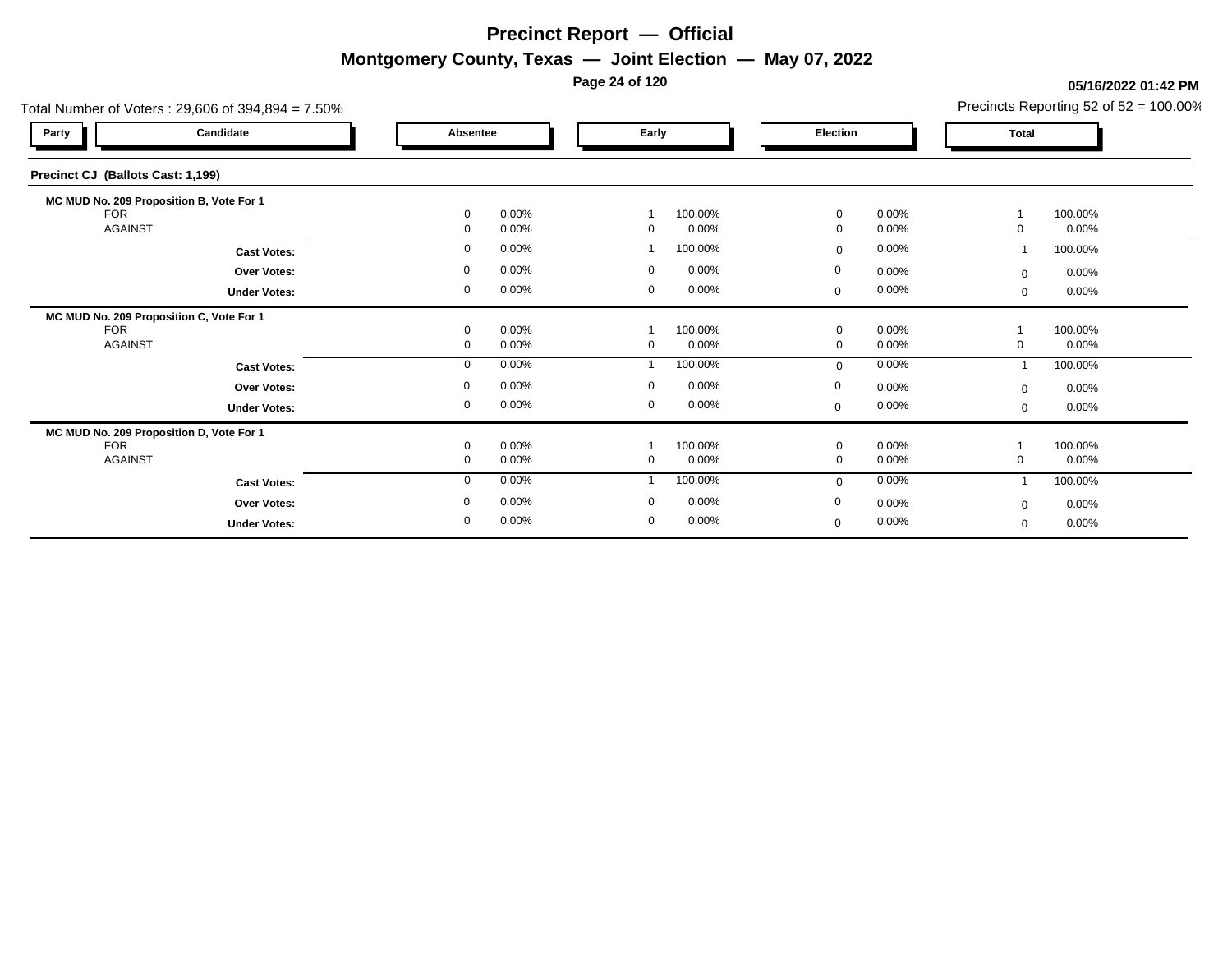**Page 25 of 120**

#### **05/16/2022 01:42 PM**

| Total Number of Voters: 29,606 of 394,894 = 7.50% |                                                    |                                                    |                                                 | Precincts Reporting 52 of $52 = 100.00\%$        |  |  |  |
|---------------------------------------------------|----------------------------------------------------|----------------------------------------------------|-------------------------------------------------|--------------------------------------------------|--|--|--|
| Party<br>Candidate                                | Absentee                                           | Early                                              | Election                                        | <b>Total</b>                                     |  |  |  |
| <b>Precinct CK (Ballots Cast: 44)</b>             |                                                    |                                                    |                                                 |                                                  |  |  |  |
| State of Texas Proposition 1, Vote For 1          |                                                    | $\overline{7}$                                     |                                                 |                                                  |  |  |  |
| <b>FOR</b><br><b>AGAINST</b>                      | 50.00%<br>$\overline{1}$<br>50.00%<br>$\mathbf{1}$ | 100.00%<br>$\mathbf 0$<br>0.00%                    | 34<br>97.14%<br>2.86%<br>$\overline{1}$         | 42<br>95.45%<br>2<br>4.55%                       |  |  |  |
| <b>Cast Votes:</b>                                | 100.00%                                            | 100.00%                                            | 100.00%                                         | 44                                               |  |  |  |
|                                                   | 2                                                  | $\overline{7}$                                     | 35                                              | 100.00%                                          |  |  |  |
| Over Votes:                                       | 0.00%                                              | $\mathbf 0$                                        | $\mathbf 0$                                     | 0.00%                                            |  |  |  |
|                                                   | $\mathbf 0$                                        | 0.00%                                              | 0.00%                                           | $\boldsymbol{0}$                                 |  |  |  |
| <b>Under Votes:</b>                               | 0                                                  | $\mathbf 0$                                        | 0.00%                                           | $\mathsf 0$                                      |  |  |  |
|                                                   | 0.00%                                              | 0.00%                                              | $\mathbf 0$                                     | 0.00%                                            |  |  |  |
| State of Texas Proposition 2, Vote For 1          |                                                    |                                                    |                                                 |                                                  |  |  |  |
| <b>FOR</b><br><b>AGAINST</b>                      | $\overline{c}$<br>100.00%<br>$\mathbf 0$<br>0.00%  | $\overline{7}$<br>100.00%<br>$\mathbf 0$<br>0.00%  | 35<br>100.00%<br>$\mathbf 0$<br>0.00%           | 44<br>100.00%<br>$\mathbf 0$<br>0.00%            |  |  |  |
| <b>Cast Votes:</b>                                | 100.00%                                            | 100.00%                                            | 100.00%                                         | 100.00%                                          |  |  |  |
|                                                   | $\overline{2}$                                     | $\overline{7}$                                     | 35                                              | 44                                               |  |  |  |
| Over Votes:                                       | $\mathbf 0$                                        | $\mathbf 0$                                        | $\mathbf 0$                                     | 0.00%                                            |  |  |  |
|                                                   | 0.00%                                              | 0.00%                                              | 0.00%                                           | $\mathbf 0$                                      |  |  |  |
| <b>Under Votes:</b>                               | 0                                                  | $\mathbf 0$                                        | 0.00%                                           | 0.00%                                            |  |  |  |
|                                                   | 0.00%                                              | 0.00%                                              | $\mathbf 0$                                     | $\mathbf 0$                                      |  |  |  |
| Montgomery ISD Trustee, Position 6, Vote For 1    | $\mathbf 0$                                        | $\overline{2}$                                     | $\overline{2}$                                  | 100.00%                                          |  |  |  |
| <b>Matt Fuller</b>                                | 0.00%                                              | 100.00%                                            | 100.00%                                         | $\overline{4}$                                   |  |  |  |
| <b>Cast Votes:</b>                                | 0.00%                                              | $\overline{2}$                                     | 100.00%                                         | $\overline{4}$                                   |  |  |  |
|                                                   | $\overline{0}$                                     | 100.00%                                            | $\overline{2}$                                  | 100.00%                                          |  |  |  |
| Over Votes:                                       | 0.00%<br>$\mathbf 0$                               | $\mathbf 0$<br>0.00%                               | $\mathbf 0$<br>0.00%                            |                                                  |  |  |  |
| <b>Under Votes:</b>                               | 0<br>0.00%                                         | 0.00%<br>$\mathbf 0$                               | 0.00%<br>$\mathbf 0$                            | 0.00%<br>$\mathbf 0$<br>0.00%<br>$\mathsf 0$     |  |  |  |
| Montgomery ISD Trustee, Position 7, Vote For 1    |                                                    |                                                    |                                                 |                                                  |  |  |  |
| Gary Hammons                                      | $\mathbf 0$                                        | 50.00%                                             | $\mathbf 0$                                     | 25.00%                                           |  |  |  |
|                                                   | 0.00%                                              | $\mathbf{1}$                                       | 0.00%                                           | $\mathbf{1}$                                     |  |  |  |
| Nate Robb                                         | $\mathbf 0$                                        | 50.00%                                             | $\overline{2}$                                  | $\mathbf{3}$                                     |  |  |  |
|                                                   | 0.00%                                              | $\overline{1}$                                     | 100.00%                                         | 75.00%                                           |  |  |  |
| <b>Cast Votes:</b>                                | 0.00%                                              | 100.00%                                            | 100.00%                                         | 100.00%                                          |  |  |  |
|                                                   | $\mathbf 0$                                        | 2                                                  | $\overline{2}$                                  | 4                                                |  |  |  |
| Over Votes:                                       | 0.00%                                              | $\mathbf 0$                                        | 0                                               | 0.00%                                            |  |  |  |
|                                                   | 0                                                  | 0.00%                                              | 0.00%                                           | $\boldsymbol{0}$                                 |  |  |  |
| <b>Under Votes:</b>                               | 0                                                  | $\mathbf 0$                                        | 0.00%                                           | $\mathbf 0$                                      |  |  |  |
|                                                   | 0.00%                                              | 0.00%                                              | $\boldsymbol{0}$                                | 0.00%                                            |  |  |  |
| Montgomery ISD Proposition A, Vote For 1          | $\mathsf{O}\xspace$                                | 50.00%                                             | 100.00%                                         | $\mathbf 3$                                      |  |  |  |
| <b>FOR</b>                                        | 0.00%                                              | -1                                                 |                                                 | 75.00%                                           |  |  |  |
| <b>AGAINST</b>                                    | 0<br>0.00%                                         | 50.00%<br>$\mathbf{1}$                             | $\overline{2}$<br>$\mathbf 0$<br>0.00%          | 25.00%<br>$\mathbf{1}$                           |  |  |  |
| <b>Cast Votes:</b>                                | 0.00%                                              | 100.00%                                            | 100.00%                                         | 100.00%                                          |  |  |  |
|                                                   | $\mathbf 0$                                        | $\overline{2}$                                     | $\overline{2}$                                  | $\overline{4}$                                   |  |  |  |
| <b>Over Votes:</b>                                | 0.00%                                              | $\mathbf 0$                                        | $\boldsymbol{0}$                                | 0.00%                                            |  |  |  |
|                                                   | 0                                                  | 0.00%                                              | 0.00%                                           | $\mathbf 0$                                      |  |  |  |
| <b>Under Votes:</b>                               | 0                                                  | $\mathbf 0$                                        | 0.00%                                           | 0.00%                                            |  |  |  |
|                                                   | 0.00%                                              | 0.00%                                              | $\mathsf{O}\xspace$                             | $\mathbf 0$                                      |  |  |  |
| Montgomery ISD Proposition B, Vote For 1          |                                                    |                                                    |                                                 |                                                  |  |  |  |
| <b>FOR</b><br><b>AGAINST</b>                      | $\mathbf 0$<br>0.00%<br>0.00%<br>0                 | 50.00%<br>$\overline{1}$<br>50.00%<br>$\mathbf{1}$ | $\mathbf 0$<br>0.00%<br>$\mathbf{2}$<br>100.00% | $\mathbf{1}$<br>25.00%<br>$\mathbf{3}$<br>75.00% |  |  |  |
| <b>Cast Votes:</b>                                | 0.00%                                              | 100.00%                                            | 100.00%                                         | 100.00%                                          |  |  |  |
|                                                   | $\mathbf 0$                                        | 2                                                  | $\overline{2}$                                  | $\overline{4}$                                   |  |  |  |
| <b>Over Votes:</b>                                | 0.00%                                              | $\mathbf 0$                                        | $\boldsymbol{0}$                                | 0.00%                                            |  |  |  |
|                                                   | 0                                                  | 0.00%                                              | 0.00%                                           | $\mathbf 0$                                      |  |  |  |
| <b>Under Votes:</b>                               | 0.00%                                              | $\mathbf 0$                                        | 0.00%                                           | 0.00%                                            |  |  |  |
|                                                   | $\mathbf{0}$                                       | 0.00%                                              | $\mathbf 0$                                     | $\mathbf 0$                                      |  |  |  |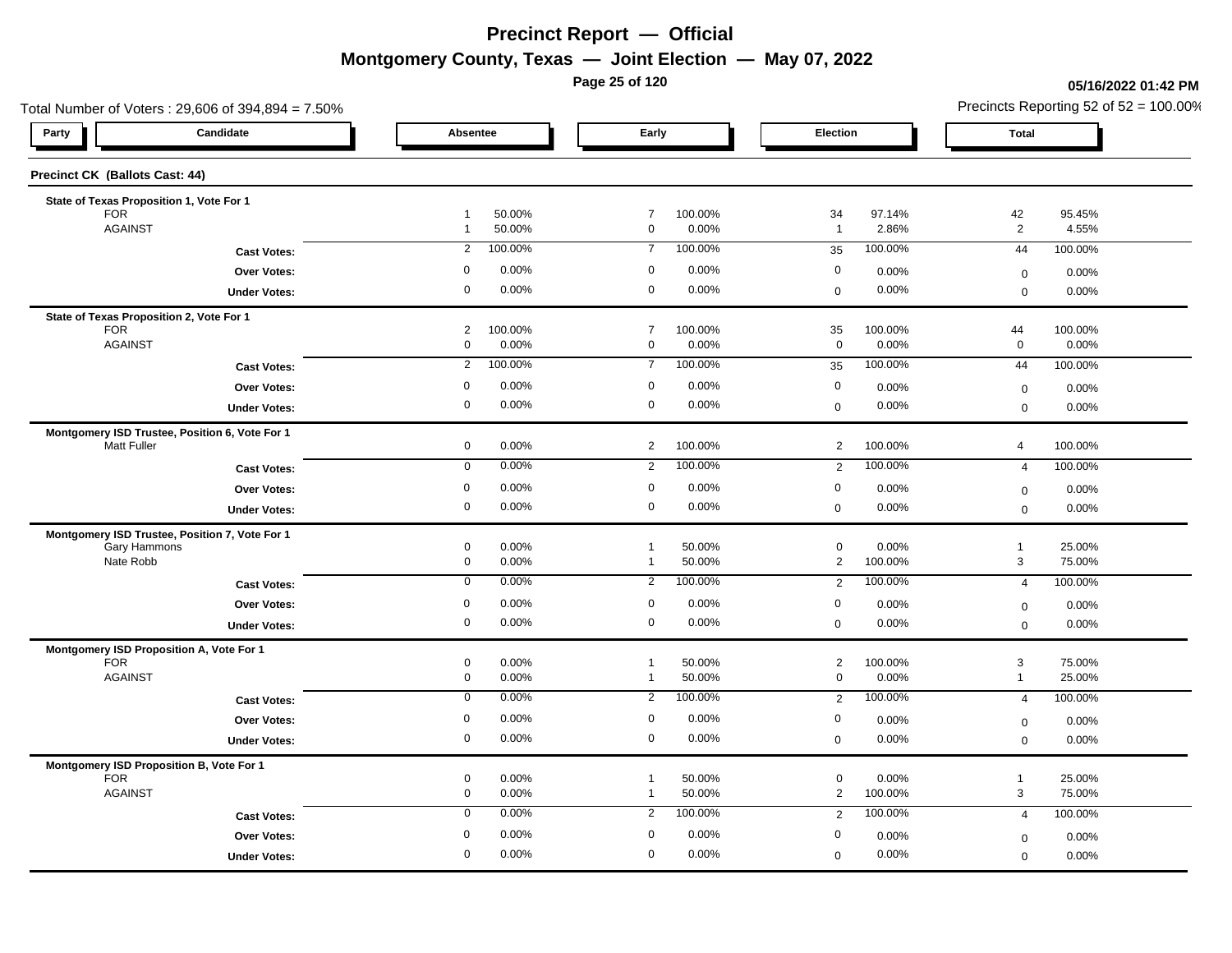**Page 26 of 120**

#### **05/16/2022 01:42 PM**

|                                       | Total Number of Voters: 29,606 of 394,894 = 7.50% |          |       |             |          |                 |         |       |          | Precincts Reporting 52 of 52 = 100.00% |
|---------------------------------------|---------------------------------------------------|----------|-------|-------------|----------|-----------------|---------|-------|----------|----------------------------------------|
| Party                                 | Candidate                                         | Absentee |       | Early       |          | <b>Election</b> |         | Total |          |                                        |
| <b>Precinct CK (Ballots Cast: 44)</b> |                                                   |          |       |             |          |                 |         |       |          |                                        |
| <b>FOR</b>                            | Montgomery ISD Proposition C, Vote For 1          |          | 0.00% |             | 50.00%   |                 | 100.00% |       | 75.00%   |                                        |
| <b>AGAINST</b>                        |                                                   |          | 0.00% |             | 50.00%   |                 | 0.00%   |       | 25.00%   |                                        |
|                                       | <b>Cast Votes:</b>                                |          | 0.00% |             | 100.00%  |                 | 100.00% |       | 100.00%  |                                        |
|                                       | <b>Over Votes:</b>                                | 0        | 0.00% | $\Omega$    | $0.00\%$ | 0               | 0.00%   |       | $0.00\%$ |                                        |
|                                       | <b>Under Votes:</b>                               | $\Omega$ | 0.00% | $\mathbf 0$ | $0.00\%$ | $\Omega$        | 0.00%   |       | $0.00\%$ |                                        |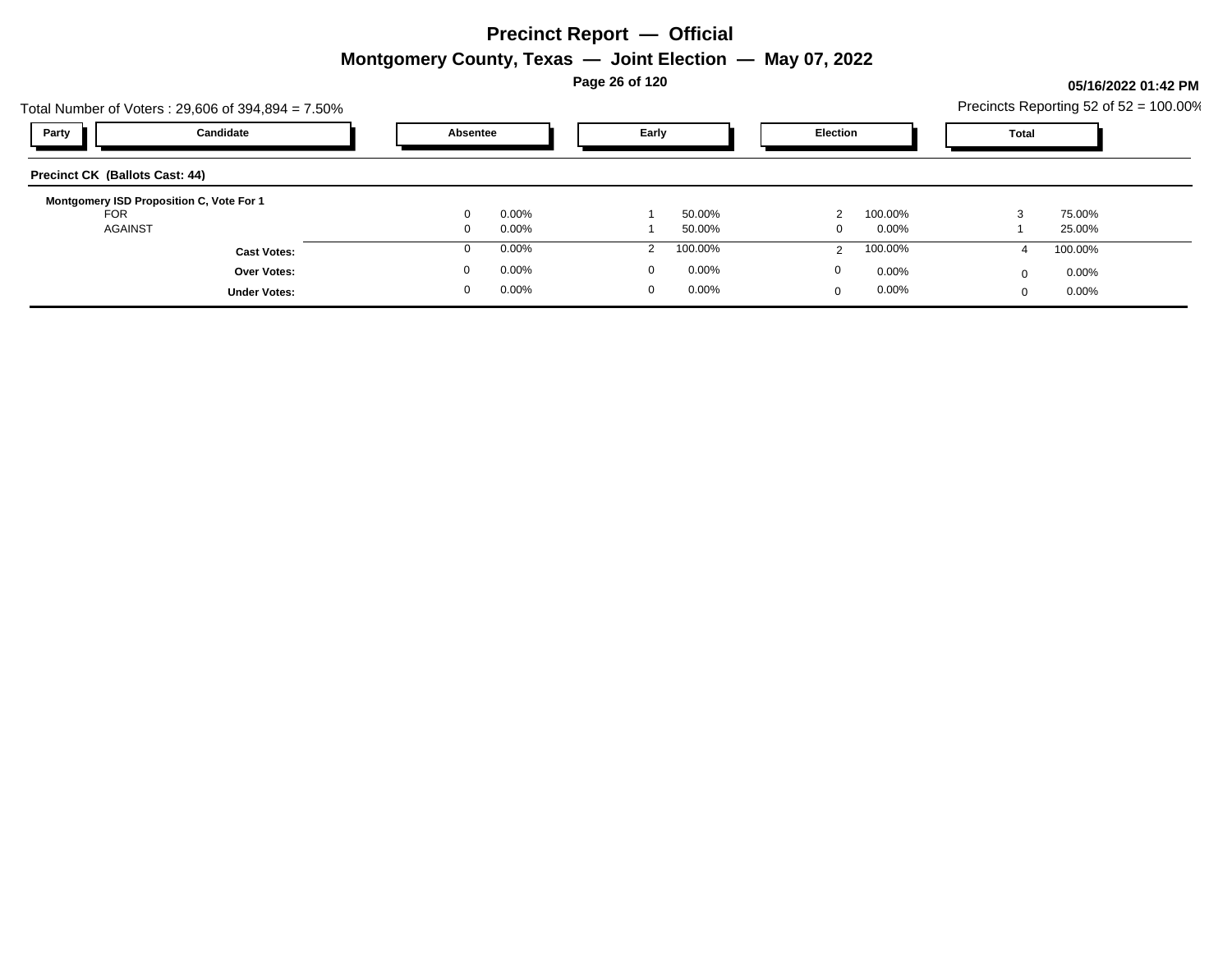**Page 27 of 120**

#### **05/16/2022 01:42 PM**

| Total Number of Voters: 29,606 of 394,894 = 7.50%                    |                     |                  |                            |                 |                            |                 | Precincts Reporting 52 of $52 = 100.00\%$ |                 |  |
|----------------------------------------------------------------------|---------------------|------------------|----------------------------|-----------------|----------------------------|-----------------|-------------------------------------------|-----------------|--|
| Candidate<br>Party                                                   | Absentee            |                  | Early                      |                 | Election                   |                 | Total                                     |                 |  |
| Precinct CL (Ballots Cast: 227)                                      |                     |                  |                            |                 |                            |                 |                                           |                 |  |
| State of Texas Proposition 1, Vote For 1                             |                     |                  |                            |                 |                            |                 |                                           |                 |  |
| <b>FOR</b><br><b>AGAINST</b>                                         | 10<br>3             | 76.92%<br>23.08% | 106<br>9                   | 92.17%<br>7.83% | 77<br>8                    | 90.59%<br>9.41% | 193<br>20                                 | 90.61%<br>9.39% |  |
| <b>Cast Votes:</b>                                                   | 13                  | 100.00%          | 115                        | 91.27%          | 85                         | 96.59%          | 213                                       | 93.83%          |  |
| Over Votes:                                                          | 0                   | 0.00%            | $\mathbf 0$                | 0.00%           | $\mathbf 0$                | 0.00%           | $\mathbf 0$                               | 0.00%           |  |
| <b>Under Votes:</b>                                                  | 0                   | 0.00%            | 11                         | 8.73%           | 3                          | 3.41%           | 14                                        | 6.17%           |  |
| State of Texas Proposition 2, Vote For 1                             |                     |                  |                            |                 |                            |                 |                                           |                 |  |
| <b>FOR</b>                                                           | 11                  | 84.62%           | 110                        | 91.67%          | 75                         | 87.21%          | 196                                       | 89.50%          |  |
| <b>AGAINST</b>                                                       | $\overline{c}$      | 15.38%           | 10                         | 8.33%           | 11                         | 12.79%          | 23                                        | 10.50%          |  |
| <b>Cast Votes:</b>                                                   | 13                  | 100.00%          | 120                        | 95.24%          | 86                         | 97.73%          | 219                                       | 96.48%          |  |
| Over Votes:                                                          | $\mathbf 0$         | 0.00%            | $\mathbf 0$                | 0.00%           | $\mathbf 0$                | 0.00%           | $\mathbf 0$                               | 0.00%           |  |
| <b>Under Votes:</b>                                                  | $\mathbf 0$         | 0.00%            | 6                          | 4.76%           | $\overline{2}$             | 2.27%           | 8                                         | 3.52%           |  |
| Magnolia ISD Position 1, Vote For 1                                  |                     |                  |                            |                 |                            |                 |                                           |                 |  |
| Dacia Owens                                                          | 0                   | 0.00%            | $\mathsf 0$                | 0.00%           | $\mathbf 0$                | 0.00%           | $\mathsf{O}\xspace$                       | 0.00%           |  |
| Jordan Miles<br>Irma Dunmire                                         | 0<br>0              | 0.00%<br>0.00%   | $\mathbf 0$<br>$\mathbf 0$ | 0.00%<br>0.00%  | $\mathbf 0$<br>$\mathbf 0$ | 0.00%<br>0.00%  | $\mathbf 0$<br>$\mathbf 0$                | 0.00%<br>0.00%  |  |
| <b>Cast Votes:</b>                                                   | $\mathbf 0$         | 0.00%            | $\mathbf 0$                | 0.00%           | $\mathbf 0$                | 0.00%           | $\mathsf 0$                               | 0.00%           |  |
|                                                                      | $\mathbf 0$         | 0.00%            | $\mathbf 0$                | 0.00%           | $\mathbf 0$                | 0.00%           |                                           |                 |  |
| Over Votes:<br><b>Under Votes:</b>                                   | $\mathbf 0$         | 0.00%            | $\mathbf 0$                | 0.00%           | $\mathbf 0$                | 0.00%           | $\boldsymbol{0}$<br>$\mathsf 0$           | 0.00%<br>0.00%  |  |
|                                                                      |                     |                  |                            |                 |                            |                 |                                           |                 |  |
| Magnolia ISD Position 2, Vote For 1<br>Sonja Ebel                    | 0                   | 0.00%            | $\mathbf 0$                | 0.00%           | $\mathbf 0$                | 0.00%           | $\mathbf 0$                               | 0.00%           |  |
| Sharon C. Craig                                                      | 0                   | 0.00%            | $\mathbf 0$                | 0.00%           | $\mathbf 0$                | 0.00%           | $\mathsf{O}\xspace$                       | 0.00%           |  |
| Debbie Crawford                                                      | 0                   | 0.00%            | 0                          | 0.00%           | $\mathbf 0$                | 0.00%           | $\mathbf 0$                               | 0.00%           |  |
| <b>Cast Votes:</b>                                                   | $\mathbf 0$         | 0.00%            | $\mathbf 0$                | 0.00%           | $\mathbf 0$                | 0.00%           | $\mathbf 0$                               | 0.00%           |  |
| Over Votes:                                                          | 0                   | 0.00%            | $\mathbf 0$                | 0.00%           | $\mathbf 0$                | 0.00%           | $\mathbf 0$                               | 0.00%           |  |
| <b>Under Votes:</b>                                                  | 0                   | 0.00%            | $\mathbf 0$                | 0.00%           | $\mathbf 0$                | 0.00%           | $\mathbf 0$                               | 0.00%           |  |
| Magnolia ISD Position 3, Vote For 1                                  |                     |                  |                            |                 |                            |                 |                                           |                 |  |
| Keith R. Grant<br>Gary Blizzard                                      | 0<br>0              | 0.00%<br>0.00%   | $\mathbf 0$<br>$\mathbf 0$ | 0.00%<br>0.00%  | $\mathbf 0$<br>$\mathbf 0$ | 0.00%<br>0.00%  | $\mathbf 0$<br>$\mathbf 0$                | 0.00%<br>0.00%  |  |
| <b>Cast Votes:</b>                                                   | 0                   | 0.00%            | $\mathbf 0$                | 0.00%           | $\mathbf 0$                | 0.00%           | $\mathbf 0$                               | 0.00%           |  |
|                                                                      | $\mathbf 0$         | 0.00%            | $\mathbf 0$                | 0.00%           | $\mathbf 0$                | 0.00%           |                                           |                 |  |
| <b>Over Votes:</b>                                                   | $\mathsf{O}\xspace$ | 0.00%            | $\mathbf 0$                | 0.00%           | $\mathbf 0$                | 0.00%           | $\mathbf 0$<br>$\mathbf 0$                | 0.00%<br>0.00%  |  |
| <b>Under Votes:</b>                                                  |                     |                  |                            |                 |                            |                 |                                           |                 |  |
| Montgomery ISD Trustee, Position 6, Vote For 1<br><b>Matt Fuller</b> | 9                   | 100.00%          | 99                         | 100.00%         | 70                         | 100.00%         | 178                                       | 100.00%         |  |
| <b>Cast Votes:</b>                                                   | 9                   | 69.23%           | 99                         | 80.49%          | 70                         | 79.55%          | 178                                       | 79.46%          |  |
| Over Votes:                                                          | 0                   | 0.00%            | $\mathbf 0$                | 0.00%           | $\mathbf 0$                | 0.00%           | $\mathbf 0$                               | 0.00%           |  |
| <b>Under Votes:</b>                                                  | 4                   | 30.77%           | 24                         | 19.51%          | 18                         | 20.45%          | 46                                        | 20.54%          |  |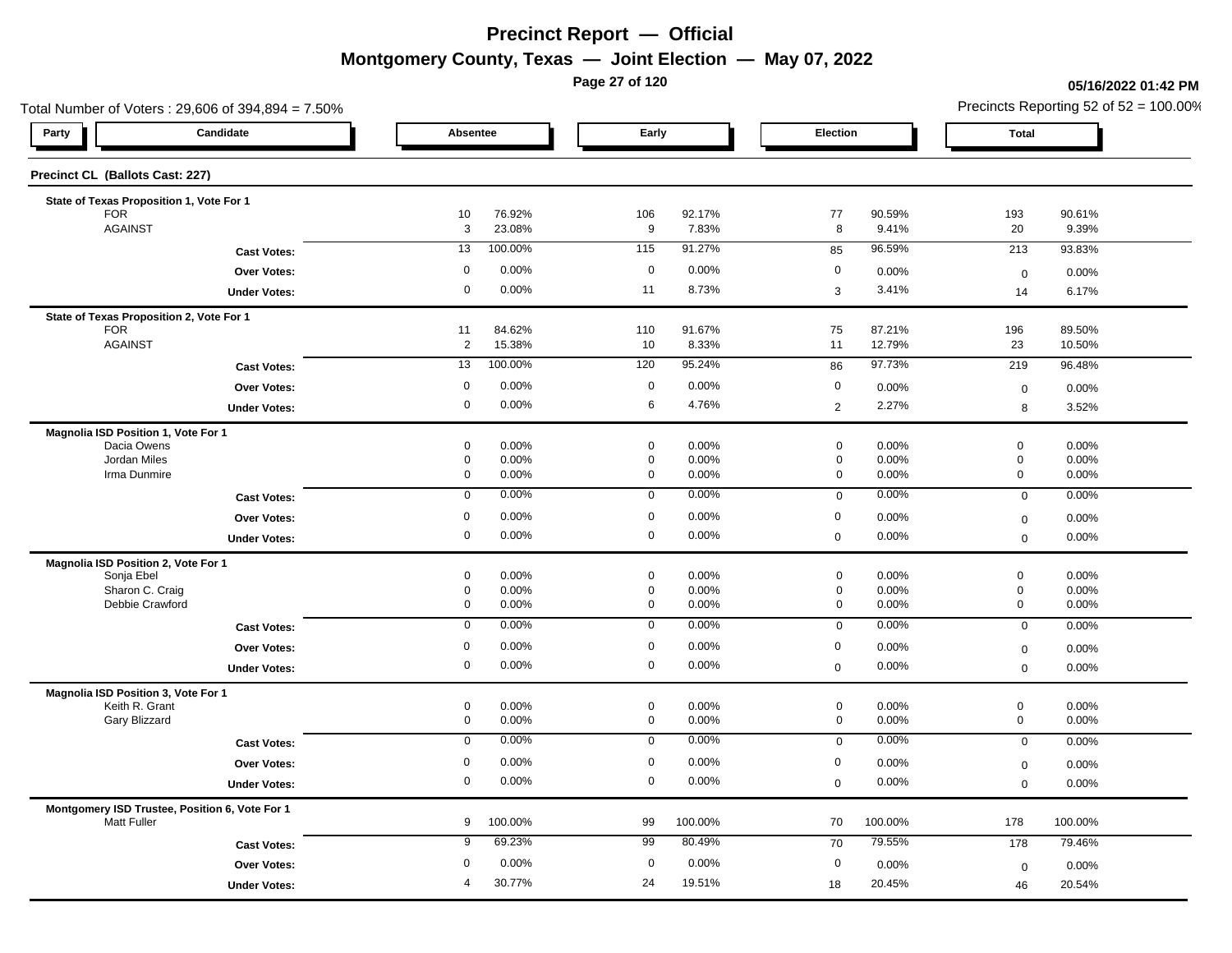**Page 28 of 120**

#### **05/16/2022 01:42 PM**

| Total Number of Voters: 29,606 of 394,894 = 7.50%    |                     |                  |              |                  |                  |                  | Precincts Reporting 52 of $52 = 100.00\%$ |                  |
|------------------------------------------------------|---------------------|------------------|--------------|------------------|------------------|------------------|-------------------------------------------|------------------|
| Candidate<br>Party                                   | Absentee            |                  | Early        |                  | Election         |                  | <b>Total</b>                              |                  |
| Precinct CL (Ballots Cast: 227)                      |                     |                  |              |                  |                  |                  |                                           |                  |
| Montgomery ISD Trustee, Position 7, Vote For 1       |                     |                  |              |                  |                  |                  |                                           |                  |
| Gary Hammons<br>Nate Robb                            | 3<br>5              | 37.50%<br>62.50% | 29<br>78     | 27.10%<br>72.90% | 23<br>50         | 31.51%<br>68.49% | 55<br>133                                 | 29.26%<br>70.74% |
|                                                      | 8                   | 61.54%           | 107          | 86.99%           | 73               | 82.95%           | 188                                       | 83.93%           |
| <b>Cast Votes:</b>                                   |                     |                  |              |                  |                  |                  |                                           |                  |
| Over Votes:                                          | 0                   | 0.00%            | $\mathbf 0$  | 0.00%            | $\mathbf 0$      | 0.00%            | $\mathsf 0$                               | 0.00%            |
| <b>Under Votes:</b>                                  | 5                   | 38.46%           | 16           | 13.01%           | 15               | 17.05%           | 36                                        | 16.07%           |
| Montgomery ISD Proposition A, Vote For 1             |                     |                  |              |                  |                  |                  |                                           |                  |
| <b>FOR</b><br><b>AGAINST</b>                         | 6<br>$\overline{7}$ | 46.15%<br>53.85% | 76<br>46     | 62.30%<br>37.70% | 50<br>35         | 58.82%<br>41.18% | 132<br>88                                 | 60.00%<br>40.00% |
|                                                      | 13                  | 100.00%          | 122          | 99.19%           |                  | 96.59%           | 220                                       | 98.21%           |
| <b>Cast Votes:</b>                                   |                     |                  |              |                  | 85               |                  |                                           |                  |
| Over Votes:                                          | $\mathbf 0$         | 0.00%            | $\mathbf 0$  | 0.00%            | $\mathbf 0$      | 0.00%            | $\mathsf 0$                               | 0.00%            |
| <b>Under Votes:</b>                                  | 0                   | 0.00%            | $\mathbf{1}$ | 0.81%            | 3                | 3.41%            | $\overline{4}$                            | 1.79%            |
| Montgomery ISD Proposition B, Vote For 1             |                     |                  |              |                  |                  |                  |                                           |                  |
| <b>FOR</b><br><b>AGAINST</b>                         | 8<br>5              | 61.54%<br>38.46% | 67<br>54     | 55.37%<br>44.63% | 38<br>46         | 45.24%<br>54.76% | 113<br>105                                | 51.83%<br>48.17% |
|                                                      |                     |                  |              |                  |                  |                  |                                           |                  |
| <b>Cast Votes:</b>                                   | 13                  | 100.00%          | 121          | 98.37%           | 84               | 95.45%           | 218                                       | 97.32%           |
| <b>Over Votes:</b>                                   | $\mathbf 0$         | 0.00%            | $\mathbf 0$  | 0.00%            | $\boldsymbol{0}$ | 0.00%            | $\boldsymbol{0}$                          | 0.00%            |
| <b>Under Votes:</b>                                  | $\mathbf 0$         | 0.00%            | 2            | 1.63%            | $\overline{4}$   | 4.55%            | 6                                         | 2.68%            |
| Montgomery ISD Proposition C, Vote For 1             |                     |                  |              |                  |                  |                  |                                           |                  |
| <b>FOR</b><br><b>AGAINST</b>                         | 9                   | 69.23%           | 73<br>49     | 59.84%           | 48               | 57.14%           | 130                                       | 59.36%           |
|                                                      | $\overline{4}$      | 30.77%           |              | 40.16%           | 36               | 42.86%           | 89                                        | 40.64%           |
| <b>Cast Votes:</b>                                   | 13                  | 100.00%          | 122          | 99.19%           | 84               | 95.45%           | 219                                       | 97.77%           |
| <b>Over Votes:</b>                                   | 0                   | 0.00%            | $\mathbf 0$  | 0.00%            | $\boldsymbol{0}$ | 0.00%            | $\boldsymbol{0}$                          | 0.00%            |
| <b>Under Votes:</b>                                  | 0                   | 0.00%            | $\mathbf{1}$ | 0.81%            | $\overline{4}$   | 4.55%            | 5                                         | 2.23%            |
| City of Montgomery Mayor, Vote For 1                 |                     |                  |              |                  |                  |                  |                                           |                  |
| <b>Byron Sanford</b>                                 | 0                   | 0.00%            | $\mathbf 0$  | 0.00%            | $\mathbf 0$      | 0.00%            | $\mathbf 0$                               | 0.00%            |
| Julie Davis                                          | $\pmb{0}$           | 0.00%            | $\mathbf 0$  | 0.00%            | $\mathbf 0$      | 0.00%            | $\mathbf 0$                               | 0.00%            |
| <b>Cast Votes:</b>                                   | $\mathbf 0$         | 0.00%            | $\mathbf 0$  | 0.00%            | $\mathbf 0$      | 0.00%            | $\mathbf 0$                               | 0.00%            |
| Over Votes:                                          | $\mathbf 0$         | 0.00%            | $\mathbf 0$  | 0.00%            | $\pmb{0}$        | 0.00%            | $\mathsf 0$                               | 0.00%            |
| <b>Under Votes:</b>                                  | 0                   | 0.00%            | $\mathbf 0$  | 0.00%            | $\mathbf 0$      | 0.00%            | $\mathbf 0$                               | 0.00%            |
| City of Montgomery City Council, Place 2, Vote For 1 |                     |                  |              |                  |                  |                  |                                           |                  |
| Kevin Lacy                                           | 0                   | 0.00%            | $\mathbf 0$  | 0.00%            | $\mathbf 0$      | 0.00%            | $\mathbf 0$                               | 0.00%            |
| Casey L. Olson                                       | 0                   | 0.00%            | $\mathbf 0$  | 0.00%            | $\mathbf 0$      | 0.00%            | $\mathbf 0$                               | 0.00%            |
| <b>Cast Votes:</b>                                   | $\mathbf 0$         | 0.00%            | 0            | 0.00%            | $\mathbf 0$      | 0.00%            | $\mathbf 0$                               | 0.00%            |
| Over Votes:                                          | $\mathbf 0$         | 0.00%            | $\mathbf 0$  | 0.00%            | $\boldsymbol{0}$ | 0.00%            | $\mathbf 0$                               | 0.00%            |
| <b>Under Votes:</b>                                  | $\mathbf 0$         | 0.00%            | $\mathbf 0$  | 0.00%            | $\mathbf 0$      | 0.00%            | $\mathbf 0$                               | 0.00%            |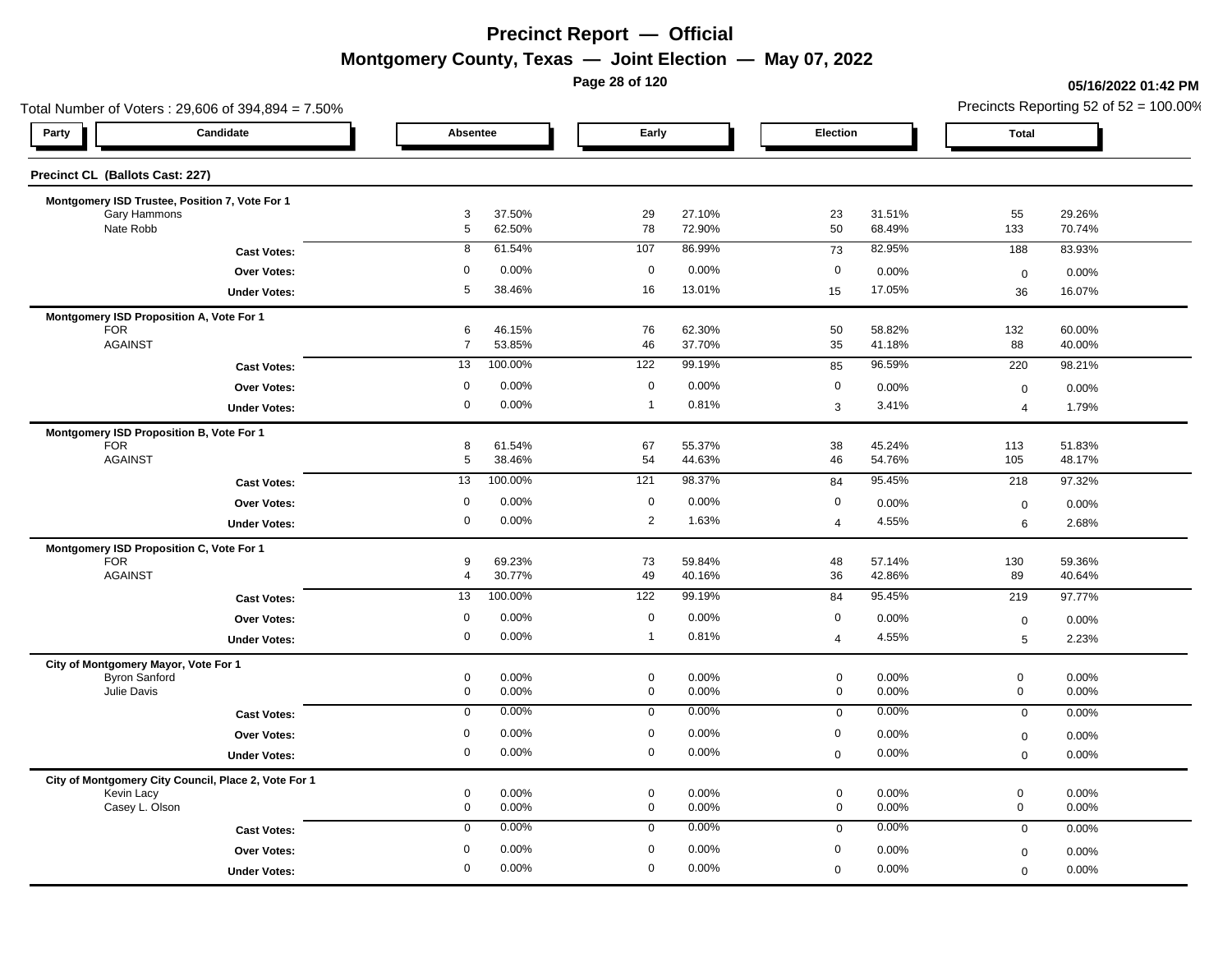**Page 29 of 120**

### **05/16/2022 01:42 PM**

|                                        | Total Number of Voters: 29,606 of 394,894 = 7.50%    |            |          |          |                 |       |       | Precincts Reporting 52 of 52 = 100.00% |
|----------------------------------------|------------------------------------------------------|------------|----------|----------|-----------------|-------|-------|----------------------------------------|
| Party                                  | Candidate                                            | Absentee   |          | Early    | <b>Election</b> |       | Total |                                        |
| <b>Precinct CL (Ballots Cast: 227)</b> |                                                      |            |          |          |                 |       |       |                                        |
| Cheryl Fox                             | City of Montgomery City Council, Place 4, Vote For 1 | 0.00%      | $\Omega$ | $0.00\%$ | $\Omega$        | 0.00% |       | $0.00\%$                               |
|                                        | Juanita Simmons                                      | 0.00%      | $\Omega$ | $0.00\%$ |                 | 0.00% |       | $0.00\%$                               |
|                                        | <b>Cast Votes:</b>                                   | 0.00%      |          | $0.00\%$ |                 | 0.00% |       | $0.00\%$                               |
|                                        | <b>Over Votes:</b>                                   | 0.00%      | $\Omega$ | $0.00\%$ | 0               | 0.00% |       | $0.00\%$                               |
|                                        | <b>Under Votes:</b>                                  | 0.00%<br>0 | 0        | $0.00\%$ | $\Omega$        | 0.00% |       | $0.00\%$                               |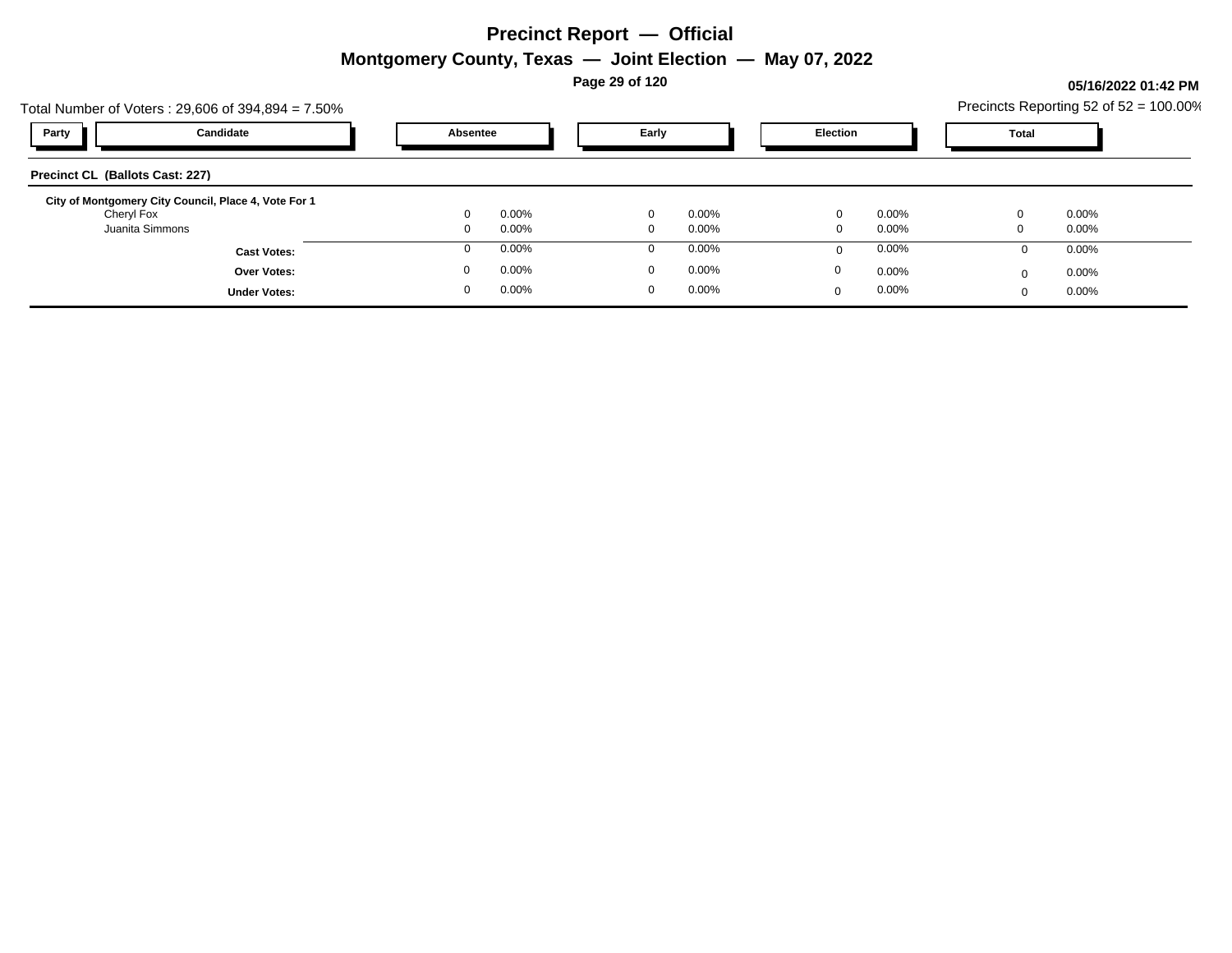**Page 30 of 120**

**05/16/2022 01:42 PM**

|                                          | Total Number of Voters: 29,606 of 394,894 = 7.50% |                |                 |                   |                 |                |                |                | Precincts Reporting 52 of 52 = 100.00% |
|------------------------------------------|---------------------------------------------------|----------------|-----------------|-------------------|-----------------|----------------|----------------|----------------|----------------------------------------|
| Party                                    | Candidate                                         | Absentee       |                 | Early             |                 | Election       |                | <b>Total</b>   |                                        |
| Precinct CM (Ballots Cast: 134)          |                                                   |                |                 |                   |                 |                |                |                |                                        |
| State of Texas Proposition 1, Vote For 1 |                                                   |                |                 |                   |                 |                |                |                |                                        |
| <b>FOR</b>                               |                                                   | 14             | 87.50%          | 57                | 79.17%          | 42             | 93.33%         | 113            | 84.96%                                 |
| <b>AGAINST</b>                           |                                                   | $\overline{2}$ | 12.50%          | 15                | 20.83%          | $\mathbf{3}$   | 6.67%          | 20             | 15.04%                                 |
|                                          | <b>Cast Votes:</b>                                | 16             | 100.00%         | $\overline{72}$   | 98.63%          | 45             | 100.00%        | 133            | 99.25%                                 |
|                                          | Over Votes:                                       | $\mathbf 0$    | 0.00%           | $\overline{0}$    | 0.00%           | $\mathbf 0$    | 0.00%          | $\mathbf 0$    | 0.00%                                  |
|                                          | <b>Under Votes:</b>                               | $\mathbf 0$    | 0.00%           | $\overline{1}$    | 1.37%           | $\mathbf 0$    | 0.00%          | $\overline{1}$ | 0.75%                                  |
| State of Texas Proposition 2, Vote For 1 |                                                   |                |                 |                   |                 |                |                |                |                                        |
| <b>FOR</b>                               |                                                   | 14             | 87.50%          | 64                | 87.67%          | 43             | 95.56%         | 121            | 90.30%                                 |
| <b>AGAINST</b>                           |                                                   | $\overline{2}$ | 12.50%          | 9                 | 12.33%          | $\overline{2}$ | 4.44%          | 13             | 9.70%                                  |
|                                          | <b>Cast Votes:</b>                                | 16             | 100.00%         | 73                | 100.00%         | 45             | 100.00%        | 134            | 100.00%                                |
|                                          | Over Votes:                                       | $\mathbf 0$    | 0.00%           | $\mathbf 0$       | 0.00%           | $\mathbf 0$    | 0.00%          | $\mathbf 0$    | 0.00%                                  |
|                                          | <b>Under Votes:</b>                               | $\mathbf 0$    | 0.00%           | $\mathsf 0$       | 0.00%           | $\mathbf 0$    | 0.00%          | $\mathbf 0$    | 0.00%                                  |
|                                          | City of Conroe Council, Place 3, Vote For 1       |                |                 |                   |                 |                |                |                |                                        |
| Carl White                               |                                                   |                | 33.33%          | 12                | 32.43%          | $\overline{4}$ | 23.53%         | 17             | 29.82%                                 |
| Harry Hardman                            |                                                   |                | 33.33%          | 13                | 35.14%          | $\overline{7}$ | 41.18%         | 21<br>8        | 36.84%                                 |
| John Hernandez<br>Larry Calhoun          |                                                   | $\Omega$       | 33.33%<br>0.00% | 6<br>$\mathbf{3}$ | 16.22%<br>8.11% |                | 5.88%<br>5.88% | $\overline{4}$ | 14.04%<br>7.02%                        |
| <b>Brandon Polk</b>                      |                                                   | $\mathbf 0$    | 0.00%           | $\mathbf{3}$      | 8.11%           | $\overline{4}$ | 23.53%         | $\overline{7}$ | 12.28%                                 |
|                                          | <b>Cast Votes:</b>                                | 3              | 100.00%         | 37                | 92.50%          | 17             | 73.91%         | 57             | 86.36%                                 |
|                                          | Over Votes:                                       | $\mathbf 0$    | 0.00%           | $\overline{0}$    | 0.00%           | $\mathbf 0$    | 0.00%          | $\mathbf 0$    | 0.00%                                  |
|                                          | <b>Under Votes:</b>                               | $\Omega$       | 0.00%           | $\mathbf{3}$      | 7.50%           | 6              | 26.09%         | 9              | 13.64%                                 |
|                                          | City of Conroe Council, Place 4, Vote For 1       |                |                 |                   |                 |                |                |                |                                        |
|                                          | Raymond McDonald                                  | 1              | 33.33%          | 19                | 47.50%          | 13             | 68.42%         | 33             | 53.23%                                 |
| Howard Wood                              |                                                   | $\overline{2}$ | 66.67%          | 21                | 52.50%          | $6\phantom{1}$ | 31.58%         | 29             | 46.77%                                 |
|                                          | <b>Cast Votes:</b>                                | $\mathbf{3}$   | 100.00%         | 40                | 100.00%         | 19             | 82.61%         | 62             | 93.94%                                 |
|                                          | Over Votes:                                       | $\mathbf 0$    | 0.00%           | $\overline{0}$    | 0.00%           | $\mathbf 0$    | 0.00%          | $\mathbf 0$    | 0.00%                                  |
|                                          | <b>Under Votes:</b>                               | $\mathbf 0$    | 0.00%           | $\mathsf 0$       | 0.00%           | $\overline{4}$ | 17.39%         | $\overline{4}$ | 6.06%                                  |
|                                          | City of Conroe Council, Place 5, Vote For 1       |                |                 |                   |                 |                |                |                |                                        |
| Marsha Porter                            |                                                   | 3              | 100.00%         | 18                | 45.00%          | 6              | 28.57%         | $27\,$         | 42.19%                                 |
| Susan Johnson                            |                                                   | $\mathbf 0$    | 0.00%           | 22                | 55.00%          | 15             | 71.43%         | 37             | 57.81%                                 |
|                                          | <b>Cast Votes:</b>                                | 3              | 100.00%         | 40                | 100.00%         | 21             | 91.30%         | 64             | 96.97%                                 |
|                                          | <b>Over Votes:</b>                                | 0              | 0.00%           | $\mathbf 0$       | 0.00%           | 0              | 0.00%          | $\mathbf 0$    | 0.00%                                  |
|                                          | <b>Under Votes:</b>                               | $\mathbf 0$    | 0.00%           | $\overline{0}$    | 0.00%           | 2              | 8.70%          | 2              | 3.03%                                  |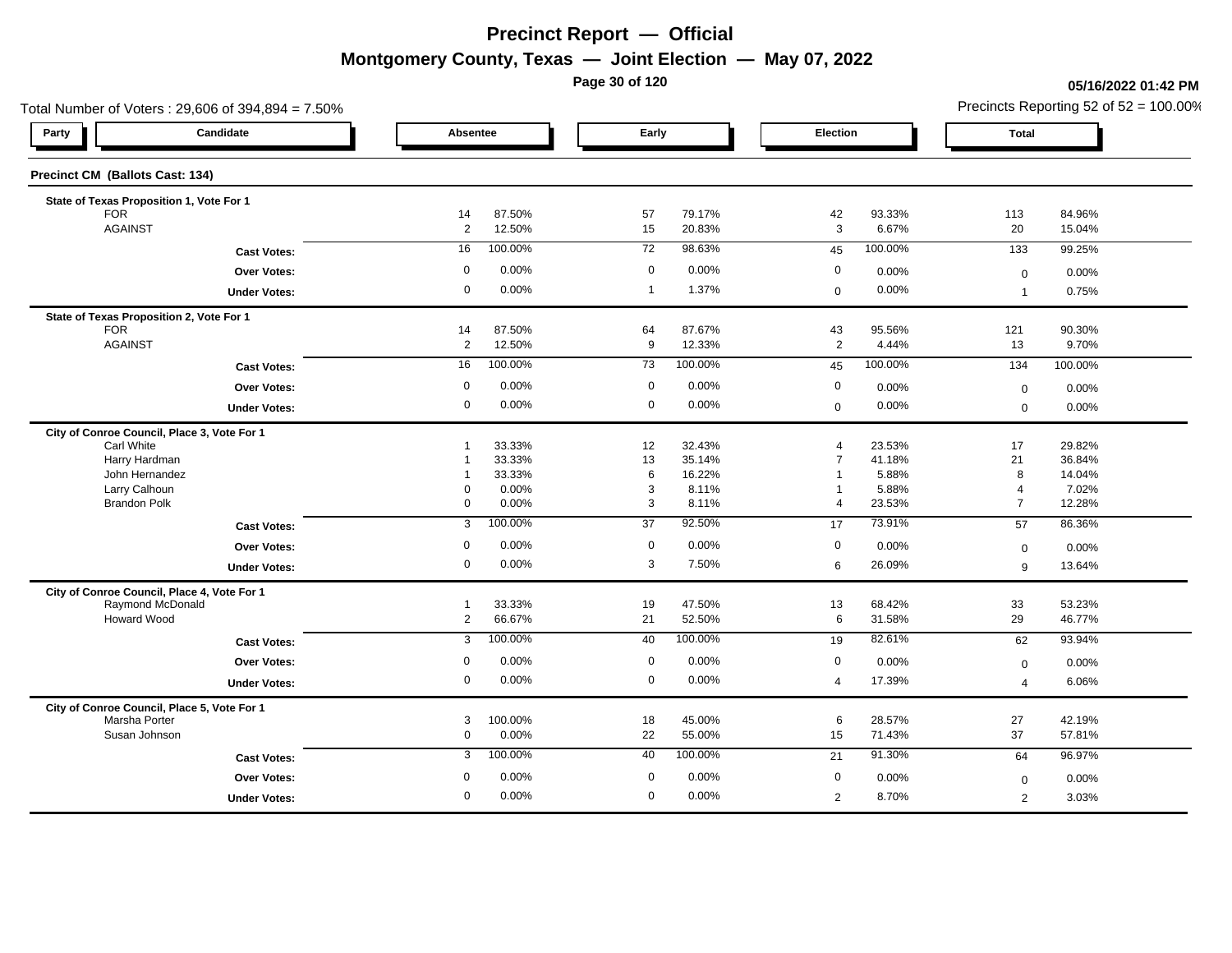**Page 31 of 120**

### **05/16/2022 01:42 PM**

| Total Number of Voters: $29,606$ of $394,894 = 7.50\%$ |              |          |              |          |          |        |          | Precincts Reporting 52 of $52 = 100.00\%$ |
|--------------------------------------------------------|--------------|----------|--------------|----------|----------|--------|----------|-------------------------------------------|
| Candidate<br>Party                                     | Absentee     |          | Early        |          | Election |        | Total    |                                           |
| <b>Precinct CM (Ballots Cast: 134)</b>                 |              |          |              |          |          |        |          |                                           |
| City of Conroe Municipal Judge, Vote For 1             |              |          |              |          |          |        |          |                                           |
| William Waggoner                                       | $\mathbf{0}$ | $0.00\%$ |              | 19.44%   | 8        | 36.36% | 15       | 24.59%                                    |
| <b>Meloney Turner</b>                                  |              | 0.00%    | 13           | 36.11%   |          | 13.64% | 16       | 26.23%                                    |
| <b>Oscar Sommers</b>                                   |              | 33.33%   |              | 11.11%   |          | 27.27% | 11       | 18.03%                                    |
| Kevin M. Kneisley                                      |              | 66.67%   |              | $0.00\%$ |          | 13.64% |          | 8.20%                                     |
| Michael Valdez                                         | 0            | 0.00%    | 12           | 33.33%   |          | 9.09%  | 14       | 22.95%                                    |
| <b>Cast Votes:</b>                                     |              | 100.00%  | 36           | 90.00%   | 22       | 95.65% | 61       | 92.42%                                    |
| <b>Over Votes:</b>                                     | 0            | 0.00%    | $\mathbf{0}$ | $0.00\%$ | 0        | 0.00%  | $\Omega$ | $0.00\%$                                  |
| <b>Under Votes:</b>                                    | 0            | $0.00\%$ | 4            | 10.00%   |          | 4.35%  | 5        | 7.58%                                     |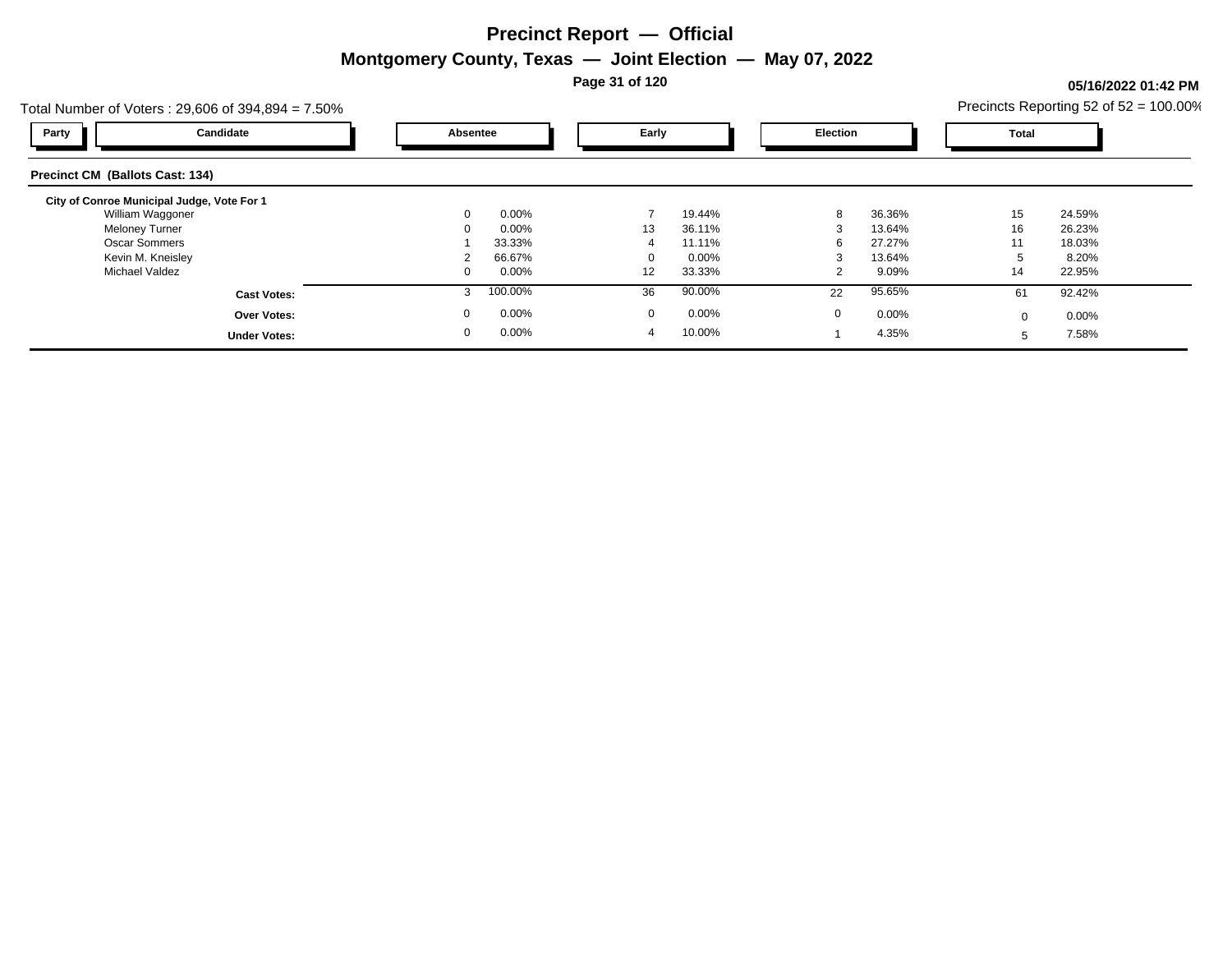**Page 32 of 120**

#### **05/16/2022 01:42 PM**

| Total Number of Voters: 29,606 of 394,894 = 7.50%              |                                          |                   |                  |                |                  |                  | Precincts Reporting 52 of $52 = 100.00\%$ |                   |                  |
|----------------------------------------------------------------|------------------------------------------|-------------------|------------------|----------------|------------------|------------------|-------------------------------------------|-------------------|------------------|
| Candidate<br>Party                                             |                                          | Absentee          |                  | Early          |                  | Election         |                                           | <b>Total</b>      |                  |
| <b>Precinct CN (Ballots Cast: 834)</b>                         |                                          |                   |                  |                |                  |                  |                                           |                   |                  |
| State of Texas Proposition 1, Vote For 1                       |                                          |                   |                  |                |                  |                  |                                           |                   |                  |
| <b>FOR</b><br><b>AGAINST</b>                                   |                                          | 58<br>10          | 85.29%<br>14.71% | 498<br>42      | 92.22%<br>7.78%  | 174<br>15        | 92.06%<br>7.94%                           | 730<br>67         | 91.59%<br>8.41%  |
|                                                                | <b>Cast Votes:</b>                       | 68                | 100.00%          | 540            | 94.74%           | 189              | 96.43%                                    | 797               | 95.56%           |
|                                                                | Over Votes:                              | $\mathbf 0$       | 0.00%            | $\mathbf 0$    | 0.00%            | $\mathbf 0$      | 0.00%                                     | $\pmb{0}$         | 0.00%            |
|                                                                | <b>Under Votes:</b>                      | 0                 | 0.00%            | 30             | 5.26%            | $\overline{7}$   | 3.57%                                     | 37                | 4.44%            |
| State of Texas Proposition 2, Vote For 1                       |                                          |                   |                  |                |                  |                  |                                           |                   |                  |
| <b>FOR</b><br><b>AGAINST</b>                                   |                                          | 60<br>8           | 88.24%<br>11.76% | 527<br>25      | 95.47%<br>4.53%  | 179<br>14        | 92.75%<br>7.25%                           | 766<br>47         | 94.22%<br>5.78%  |
|                                                                | <b>Cast Votes:</b>                       | 68                | 100.00%          | 552            | 96.84%           | 193              | 98.47%                                    | 813               | 97.48%           |
|                                                                | Over Votes:                              | $\mathbf 0$       | 0.00%            | $\mathbf 0$    | 0.00%            | $\mathbf 0$      | 0.00%                                     | $\mathbf 0$       | 0.00%            |
|                                                                | <b>Under Votes:</b>                      | 0                 | 0.00%            | 18             | 3.16%            | 3                | 1.53%                                     | 21                | 2.52%            |
| Montgomery ISD Trustee, Position 6, Vote For 1                 |                                          |                   |                  |                |                  |                  |                                           |                   |                  |
| <b>Matt Fuller</b>                                             |                                          | 45                | 100.00%          | 421            | 100.00%          | 143              | 100.00%                                   | 609               | 100.00%          |
|                                                                | <b>Cast Votes:</b>                       | 45                | 67.16%           | 421            | 74.12%           | 143              | 72.96%                                    | 609               | 73.29%           |
|                                                                | Over Votes:                              | $\mathbf 0$<br>22 | 0.00%<br>32.84%  | $\mathbf 0$    | 0.00%            | $\mathbf 0$      | 0.00%                                     | $\mathbf 0$       | 0.00%            |
|                                                                | <b>Under Votes:</b>                      |                   |                  | 147            | 25.88%           | 53               | 27.04%                                    | 222               | 26.71%           |
| Montgomery ISD Trustee, Position 7, Vote For 1<br>Gary Hammons |                                          | 30                | 58.82%           | 228            | 49.35%           | 82               | 53.25%                                    | 340               | 50.97%           |
| Nate Robb                                                      |                                          | 21                | 41.18%           | 234            | 50.65%           | 72               | 46.75%                                    | 327               | 49.03%           |
|                                                                | <b>Cast Votes:</b>                       | 51                | 76.12%           | 462            | 81.34%           | 154              | 78.57%                                    | 667               | 80.26%           |
|                                                                | Over Votes:                              | $\mathbf 0$       | 0.00%            | $\mathbf 0$    | 0.00%            | $\mathbf 0$      | 0.00%                                     | $\mathbf 0$       | 0.00%            |
|                                                                | <b>Under Votes:</b>                      | 16                | 23.88%           | 106            | 18.66%           | 42               | 21.43%                                    | 164               | 19.74%           |
| Montgomery ISD Proposition A, Vote For 1                       |                                          |                   |                  |                |                  |                  |                                           |                   |                  |
| <b>FOR</b><br><b>AGAINST</b>                                   |                                          | 36<br>31          | 53.73%<br>46.27% | 379<br>182     | 67.56%<br>32.44% | 105<br>91        | 53.57%<br>46.43%                          | 520<br>304        | 63.11%<br>36.89% |
|                                                                | <b>Cast Votes:</b>                       | 67                | 100.00%          | 561            | 98.77%           | 196              | 100.00%                                   | 824               | 99.16%           |
|                                                                | <b>Over Votes:</b>                       | 0                 | 0.00%            | $\mathbf 0$    | 0.00%            | $\boldsymbol{0}$ | 0.00%                                     | $\pmb{0}$         | 0.00%            |
|                                                                | <b>Under Votes:</b>                      | 0                 | 0.00%            | $\overline{7}$ | 1.23%            | $\boldsymbol{0}$ | 0.00%                                     | $\overline{7}$    | 0.84%            |
| Montgomery ISD Proposition B, Vote For 1                       |                                          |                   |                  |                |                  |                  |                                           |                   |                  |
| <b>FOR</b><br><b>AGAINST</b>                                   |                                          | 26<br>38          | 40.63%<br>59.38% | 344<br>211     | 61.98%<br>38.02% | 96<br>96         | 50.00%<br>50.00%                          | 466<br>345        | 57.46%<br>42.54% |
|                                                                |                                          | 64                | 95.52%           | 555            | 97.71%           | 192              | 97.96%                                    | 811               | 97.59%           |
|                                                                | <b>Cast Votes:</b><br><b>Over Votes:</b> | $\mathbf 0$       | 0.00%            | $\mathbf 0$    | 0.00%            | $\mathbf 0$      | 0.00%                                     |                   |                  |
|                                                                | <b>Under Votes:</b>                      | 3                 | 4.48%            | 13             | 2.29%            | $\overline{4}$   | 2.04%                                     | $\mathbf 0$<br>20 | 0.00%<br>2.41%   |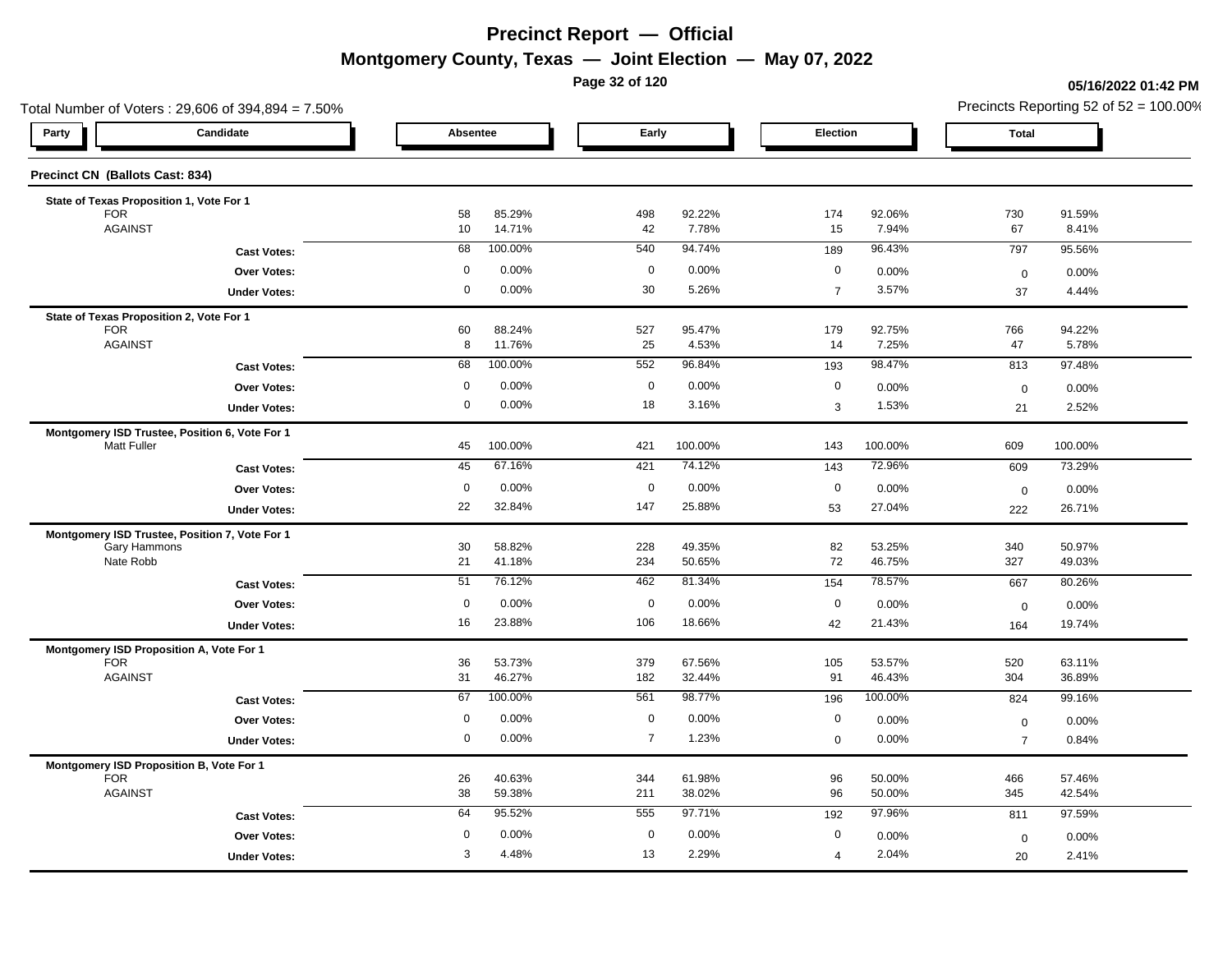**Page 33 of 120**

#### **05/16/2022 01:42 PM**

| Total Number of Voters: 29,606 of 394,894 = 7.50% |                     |                     |                  |             |                  |                              |                  | Precincts Reporting 52 of $52 = 100.00\%$ |                  |
|---------------------------------------------------|---------------------|---------------------|------------------|-------------|------------------|------------------------------|------------------|-------------------------------------------|------------------|
| Party                                             | Candidate           |                     | Absentee         |             | Early            |                              | Election         |                                           |                  |
| Precinct CN (Ballots Cast: 834)                   |                     |                     |                  |             |                  |                              |                  |                                           |                  |
| Montgomery ISD Proposition C, Vote For 1          |                     |                     |                  |             |                  |                              |                  |                                           |                  |
| <b>FOR</b><br><b>AGAINST</b>                      |                     | 37<br>27            | 57.81%<br>42.19% | 370<br>184  | 66.79%<br>33.21% | 108<br>85                    | 55.96%<br>44.04% | 515<br>296                                | 63.50%<br>36.50% |
|                                                   | <b>Cast Votes:</b>  | 64                  | 95.52%           | 554         | 97.54%           | 193                          | 98.47%           | 811                                       | 97.59%           |
|                                                   | Over Votes:         | $\mathbf 0$         | 0.00%            | $\mathbf 0$ | 0.00%            | $\mathbf 0$                  | 0.00%            | $\mathbf 0$                               | 0.00%            |
|                                                   | <b>Under Votes:</b> | 3                   | 4.48%            | 14          | 2.46%            | 3                            | 1.53%            | 20                                        | 2.41%            |
| City of Conroe Council, Place 3, Vote For 1       |                     |                     |                  |             |                  |                              |                  |                                           |                  |
| <b>Carl White</b>                                 |                     | $\overline{1}$      | 20.00%           | 6           | 13.04%           | $\overline{2}$               | 15.38%           | 9                                         | 14.06%           |
| Harry Hardman                                     |                     | $\overline{1}$      | 20.00%           | 11          | 23.91%           | $\overline{4}$               | 30.77%           | 16                                        | 25.00%           |
| John Hernandez<br>Larry Calhoun                   |                     | 2<br>1              | 40.00%<br>20.00% | 9<br>9      | 19.57%<br>19.57% | $\overline{4}$<br>$\sqrt{2}$ | 30.77%<br>15.38% | 15<br>12                                  | 23.44%<br>18.75% |
| <b>Brandon Polk</b>                               |                     | 0                   | 0.00%            | 11          | 23.91%           | $\overline{1}$               | 7.69%            | 12                                        | 18.75%           |
|                                                   | <b>Cast Votes:</b>  | 5                   | 45.45%           | 46          | 58.23%           | 13                           | 56.52%           | 64                                        | 56.64%           |
|                                                   | <b>Over Votes:</b>  | $\mathbf 0$         | 0.00%            | $\mathbf 0$ | 0.00%            | $\mathbf 0$                  | 0.00%            | $\mathbf 0$                               | 0.00%            |
|                                                   | <b>Under Votes:</b> | 6                   | 54.55%           | 33          | 41.77%           | 10                           | 43.48%           | 49                                        | 43.36%           |
| City of Conroe Council, Place 4, Vote For 1       |                     |                     |                  |             |                  |                              |                  |                                           |                  |
| Raymond McDonald                                  |                     | 3                   | 50.00%           | 26          | 49.06%           | 6                            | 46.15%           | 35                                        | 48.61%           |
| Howard Wood                                       |                     | 3                   | 50.00%           | 27          | 50.94%           | $\overline{7}$               | 53.85%           | 37                                        | 51.39%           |
|                                                   | <b>Cast Votes:</b>  | 6                   | 54.55%           | 53          | 67.09%           | 13                           | 56.52%           | 72                                        | 63.72%           |
|                                                   | Over Votes:         | $\mathbf 0$         | 0.00%            | $\mathbf 0$ | 0.00%            | $\mathbf 0$                  | 0.00%            | $\mathbf 0$                               | 0.00%            |
|                                                   | <b>Under Votes:</b> | 5                   | 45.45%           | 26          | 32.91%           | 10                           | 43.48%           | 41                                        | 36.28%           |
| City of Conroe Council, Place 5, Vote For 1       |                     |                     |                  |             |                  |                              |                  |                                           |                  |
| Marsha Porter                                     |                     | $\overline{2}$      | 50.00%           | 24          | 45.28%           | 12                           | 80.00%           | 38                                        | 52.78%           |
| Susan Johnson                                     |                     | $\overline{2}$      | 50.00%           | 29          | 54.72%           | 3                            | 20.00%           | 34                                        | 47.22%           |
|                                                   | <b>Cast Votes:</b>  | $\overline{4}$      | 36.36%           | 53          | 67.09%           | 15                           | 65.22%           | 72                                        | 63.72%           |
|                                                   | Over Votes:         | $\mathbf 0$         | 0.00%            | $\mathbf 0$ | 0.00%            | $\mathbf 0$                  | 0.00%            | $\mathbf 0$                               | 0.00%            |
|                                                   | <b>Under Votes:</b> | $\overline{7}$      | 63.64%           | 26          | 32.91%           | 8                            | 34.78%           | 41                                        | 36.28%           |
| City of Conroe Municipal Judge, Vote For 1        |                     |                     |                  |             |                  |                              |                  |                                           |                  |
| William Waggoner                                  |                     | 3                   | 60.00%           | 16          | 29.63%           | 3                            | 20.00%           | 22                                        | 29.73%           |
| <b>Meloney Turner</b>                             |                     | 0                   | 0.00%            | 15          | 27.78%           | 5                            | 33.33%           | 20                                        | 27.03%           |
| <b>Oscar Sommers</b>                              |                     | 0                   | 0.00%            | 5           | 9.26%            | $\mathbf{1}$                 | 6.67%            | 6                                         | 8.11%            |
| Kevin M. Kneisley<br>Michael Valdez               |                     | 0<br>$\overline{2}$ | 0.00%<br>40.00%  | 10<br>8     | 18.52%<br>14.81% | 1<br>$5\phantom{.0}$         | 6.67%<br>33.33%  | 11<br>15                                  | 14.86%<br>20.27% |
|                                                   | <b>Cast Votes:</b>  | 5                   | 45.45%           | 54          | 68.35%           | 15                           | 65.22%           | 74                                        | 65.49%           |
|                                                   | <b>Over Votes:</b>  | 0                   | 0.00%            | $\mathbf 0$ | 0.00%            | 0                            | 0.00%            |                                           |                  |
|                                                   |                     | 6                   | 54.55%           | 25          | 31.65%           |                              |                  | $\mathbf 0$                               | 0.00%            |
|                                                   | <b>Under Votes:</b> |                     |                  |             |                  | 8                            | 34.78%           | 39                                        | 34.51%           |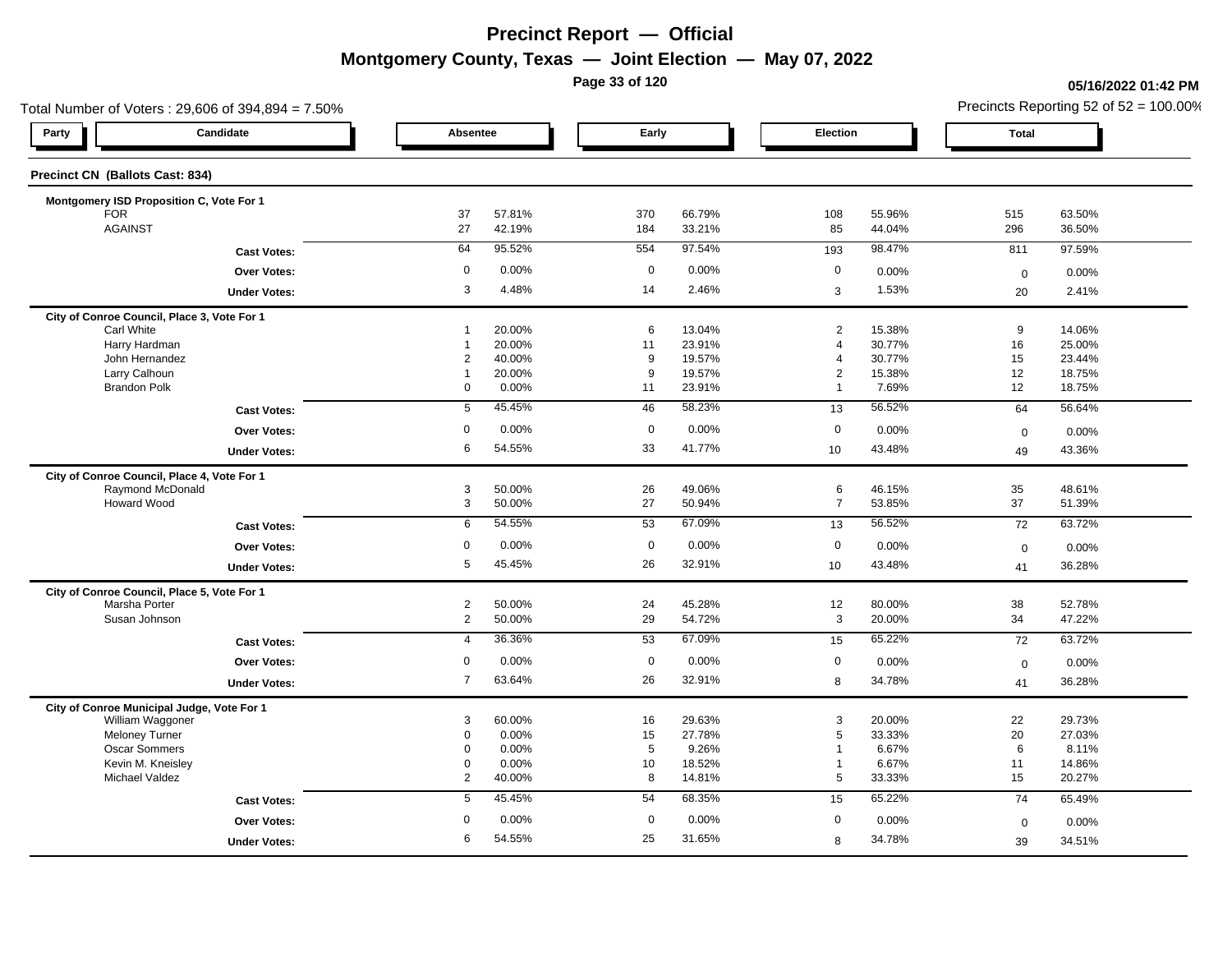**Page 34 of 120**

#### **05/16/2022 01:42 PM**

|              |                                                                                                                                     |                                                                                                 | Precincts Reporting 52 of $52 = 100.00\%$                                                                               |
|--------------|-------------------------------------------------------------------------------------------------------------------------------------|-------------------------------------------------------------------------------------------------|-------------------------------------------------------------------------------------------------------------------------|
| Absentee     | Early                                                                                                                               | Election                                                                                        | <b>Total</b>                                                                                                            |
|              |                                                                                                                                     |                                                                                                 |                                                                                                                         |
|              |                                                                                                                                     |                                                                                                 |                                                                                                                         |
| 100.00%<br>4 | 87.50%<br>$\overline{7}$                                                                                                            | 100.00%                                                                                         | 7.69%<br>12<br>92.31%                                                                                                   |
| 100.00%<br>4 | 72.73%<br>8                                                                                                                         | 100.00%                                                                                         | 81.25%<br>13                                                                                                            |
| 0.00%<br>0   | $\mathbf 0$<br>0.00%                                                                                                                | $\mathbf 0$<br>0.00%                                                                            | $0.00\%$<br>$\Omega$                                                                                                    |
| 0.00%<br>0   | 27.27%<br>3                                                                                                                         | 0.00%<br>$\mathbf 0$                                                                            | 18.75%<br>3                                                                                                             |
|              |                                                                                                                                     |                                                                                                 |                                                                                                                         |
|              |                                                                                                                                     |                                                                                                 | 50.00%<br>5<br>5<br>50.00%                                                                                              |
| 100.00%<br>4 | 45.45%<br>5                                                                                                                         | 100.00%                                                                                         | 62.50%<br>10                                                                                                            |
| 0.00%<br>0   | $\mathbf 0$<br>0.00%                                                                                                                | $\mathbf 0$<br>0.00%                                                                            | 0.00%<br>$\Omega$                                                                                                       |
| 0.00%<br>0   | 6<br>54.55%                                                                                                                         | $0.00\%$<br>$\mathbf 0$                                                                         | 37.50%<br>6                                                                                                             |
|              |                                                                                                                                     |                                                                                                 |                                                                                                                         |
|              |                                                                                                                                     |                                                                                                 | 3<br>25.00%<br>9<br>75.00%                                                                                              |
| 4            | $\overline{7}$                                                                                                                      |                                                                                                 | 75.00%<br>12                                                                                                            |
|              |                                                                                                                                     |                                                                                                 | 0.00%                                                                                                                   |
|              | 36.36%<br>4                                                                                                                         |                                                                                                 | $\mathbf 0$<br>25.00%<br>$\boldsymbol{\varDelta}$                                                                       |
|              | $0.00\%$<br>$\mathbf{0}$<br>25.00%<br>75.00%<br>3<br>50.00%<br>$\overline{2}$<br>50.00%<br>2<br>100.00%<br>0.00%<br>0<br>0.00%<br>0 | 12.50%<br>3<br>60.00%<br>2<br>40.00%<br>14.29%<br>85.71%<br>6<br>63.64%<br>$\mathbf 0$<br>0.00% | 0.00%<br>0<br>100.00%<br>0.00%<br>0<br>0.00%<br>$\mathbf 0$<br>100.00%<br>100.00%<br>0<br>0.00%<br>0.00%<br>$\mathbf 0$ |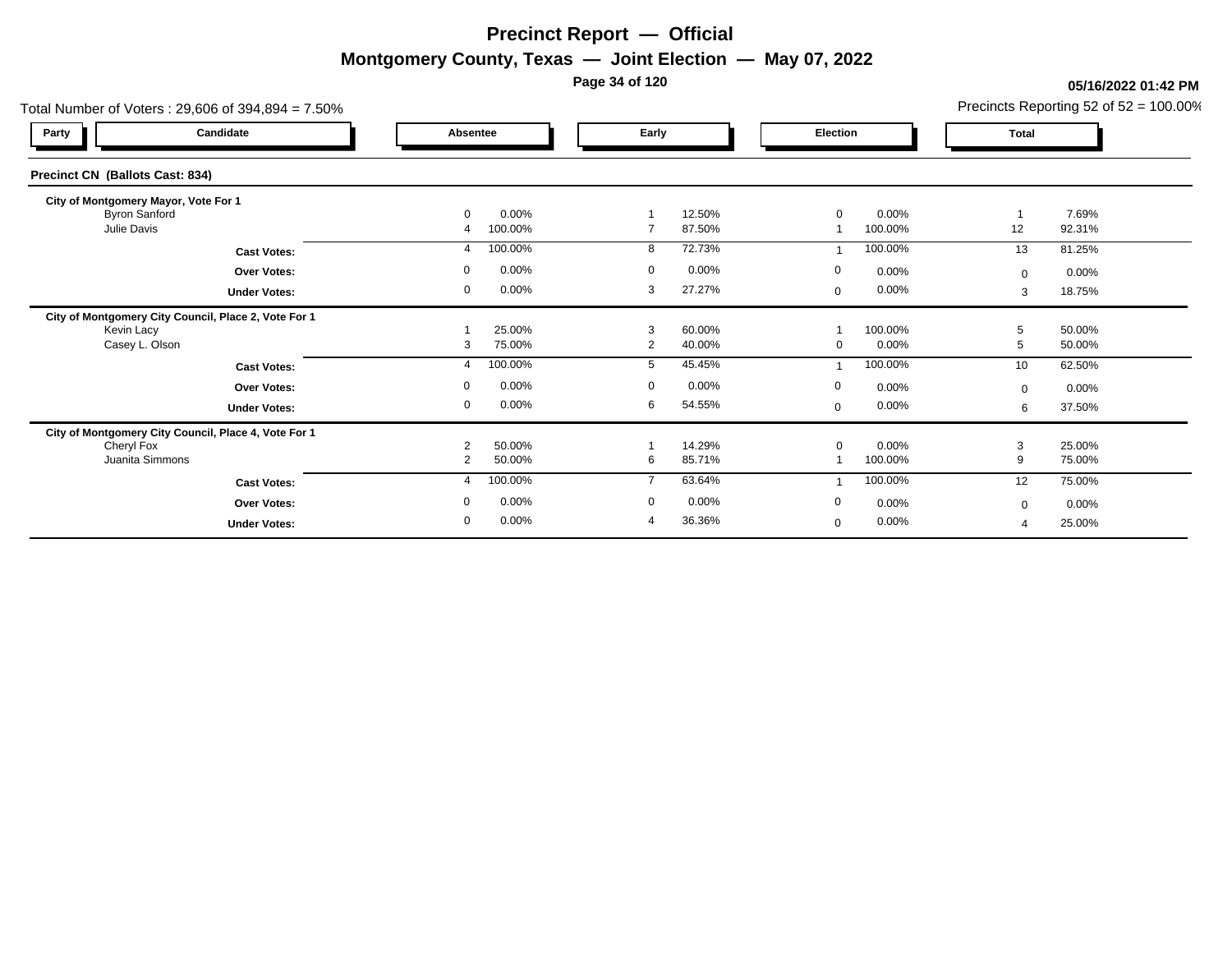**Page 35 of 120**

#### **05/16/2022 01:42 PM**

| Total Number of Voters: 29,606 of 394,894 = 7.50%                    |                     |                     |                 |                             |                  |                               | Precincts Reporting 52 of $52 = 100.00\%$ |                            |                  |
|----------------------------------------------------------------------|---------------------|---------------------|-----------------|-----------------------------|------------------|-------------------------------|-------------------------------------------|----------------------------|------------------|
| Candidate<br>Party                                                   |                     | Absentee            |                 | Early                       |                  | Election                      |                                           | <b>Total</b>               |                  |
| Precinct CO (Ballots Cast: 1,411)                                    |                     |                     |                 |                             |                  |                               |                                           |                            |                  |
| State of Texas Proposition 1, Vote For 1                             |                     |                     |                 |                             |                  |                               |                                           |                            |                  |
| <b>FOR</b><br><b>AGAINST</b>                                         |                     | 122<br>11           | 91.73%<br>8.27% | 546<br>23                   | 95.96%<br>4.04%  | 636<br>43                     | 93.67%<br>6.33%                           | 1,304<br>77                | 94.42%<br>5.58%  |
|                                                                      | <b>Cast Votes:</b>  | 133                 | 97.79%          | 569                         | 96.60%           | 679                           | 98.98%                                    | 1,381                      | 97.87%           |
|                                                                      | Over Votes:         | 0                   | 0.00%           | $\mathbf 0$                 | 0.00%            | $\mathbf 0$                   | 0.00%                                     |                            | 0.00%            |
|                                                                      | <b>Under Votes:</b> | 3                   | 2.21%           | 20                          | 3.40%            | $\overline{7}$                | 1.02%                                     | $\mathbf 0$<br>30          | 2.13%            |
|                                                                      |                     |                     |                 |                             |                  |                               |                                           |                            |                  |
| State of Texas Proposition 2, Vote For 1<br><b>FOR</b>               |                     | 125                 | 92.59%          | 560                         | 96.72%           | 655                           | 95.48%                                    | 1,340                      | 95.71%           |
| <b>AGAINST</b>                                                       |                     | 10                  | 7.41%           | 19                          | 3.28%            | 31                            | 4.52%                                     | 60                         | 4.29%            |
|                                                                      | <b>Cast Votes:</b>  | 135                 | 99.26%          | 579                         | 98.30%           | 686                           | 100.00%                                   | 1,400                      | 99.22%           |
|                                                                      | Over Votes:         | $\mathbf 0$         | 0.00%           | $\mathbf 0$                 | 0.00%            | $\mathbf 0$                   | 0.00%                                     | $\mathbf 0$                | 0.00%            |
|                                                                      | <b>Under Votes:</b> | $\overline{1}$      | 0.74%           | 10                          | 1.70%            | $\mathbf 0$                   | 0.00%                                     | 11                         | 0.78%            |
| Magnolia ISD Position 1, Vote For 1                                  |                     |                     |                 |                             |                  |                               |                                           |                            |                  |
| Dacia Owens                                                          |                     | 0                   | 0.00%           | $\overline{2}$              | 66.67%           | $\mathbf 0$                   | 0.00%                                     | $\sqrt{2}$                 | 40.00%           |
| Jordan Miles<br>Irma Dunmire                                         |                     | 0<br>0              | 0.00%<br>0.00%  | $\mathbf 0$<br>$\mathbf{1}$ | 0.00%<br>33.33%  | $\mathbf 0$<br>$\overline{2}$ | 0.00%<br>100.00%                          | $\mathbf 0$<br>3           | 0.00%<br>60.00%  |
|                                                                      | <b>Cast Votes:</b>  | $\mathbf 0$         | 0.00%           | 3                           | 100.00%          | 2                             | 100.00%                                   | 5                          | 100.00%          |
|                                                                      |                     | $\mathbf 0$         | 0.00%           | $\mathbf 0$                 | 0.00%            | $\mathbf 0$                   | 0.00%                                     |                            |                  |
|                                                                      | Over Votes:         | $\mathbf 0$         | 0.00%           | $\mathbf 0$                 | 0.00%            | $\mathbf 0$                   | 0.00%                                     | $\mathbf 0$<br>$\mathbf 0$ | 0.00%<br>0.00%   |
|                                                                      | <b>Under Votes:</b> |                     |                 |                             |                  |                               |                                           |                            |                  |
| Magnolia ISD Position 2, Vote For 1<br>Sonja Ebel                    |                     | 0                   | 0.00%           | $\overline{c}$              | 66.67%           | $\mathbf 0$                   | 0.00%                                     | $\sqrt{2}$                 | 40.00%           |
| Sharon C. Craig                                                      |                     | 0                   | 0.00%           | $\mathbf 0$                 | 0.00%            | $\overline{a}$                | 100.00%                                   | $\sqrt{2}$                 | 40.00%           |
| Debbie Crawford                                                      |                     | 0                   | 0.00%           | $\mathbf{1}$                | 33.33%           | 0                             | 0.00%                                     | $\mathbf{1}$               | 20.00%           |
|                                                                      | <b>Cast Votes:</b>  | $\mathbf 0$         | 0.00%           | 3                           | 100.00%          | 2                             | 100.00%                                   | 5                          | 100.00%          |
|                                                                      | Over Votes:         | 0                   | 0.00%           | $\mathbf 0$                 | 0.00%            | 0                             | 0.00%                                     | $\mathbf 0$                | 0.00%            |
|                                                                      | <b>Under Votes:</b> | 0                   | 0.00%           | $\mathbf 0$                 | 0.00%            | $\mathbf 0$                   | 0.00%                                     | $\mathbf 0$                | 0.00%            |
| Magnolia ISD Position 3, Vote For 1                                  |                     |                     |                 |                             |                  |                               |                                           |                            |                  |
| Keith R. Grant<br>Gary Blizzard                                      |                     | 0<br>0              | 0.00%<br>0.00%  | $\mathbf{1}$<br>2           | 33.33%<br>66.67% | $\overline{2}$<br>$\mathbf 0$ | 100.00%<br>0.00%                          | 3<br>$\overline{2}$        | 60.00%<br>40.00% |
|                                                                      |                     | 0                   | 0.00%           | 3                           | 100.00%          | 2                             | 100.00%                                   | 5                          | 100.00%          |
|                                                                      | <b>Cast Votes:</b>  | $\mathbf 0$         | 0.00%           | $\mathbf 0$                 | 0.00%            | $\mathbf 0$                   |                                           |                            |                  |
|                                                                      | <b>Over Votes:</b>  | $\mathsf{O}\xspace$ | 0.00%           | $\mathbf 0$                 | 0.00%            | $\mathbf 0$                   | 0.00%<br>0.00%                            | $\mathbf 0$                | 0.00%            |
|                                                                      | <b>Under Votes:</b> |                     |                 |                             |                  |                               |                                           | $\mathbf 0$                | 0.00%            |
| Montgomery ISD Trustee, Position 6, Vote For 1<br><b>Matt Fuller</b> |                     | 11                  | 100.00%         | 173                         | 100.00%          | 201                           | 100.00%                                   | 385                        | 100.00%          |
|                                                                      | <b>Cast Votes:</b>  | 11                  | 73.33%          | 173                         | 75.88%           | 201                           | 76.72%                                    | 385                        | 76.24%           |
|                                                                      | <b>Over Votes:</b>  | 0                   | 0.00%           | $\mathbf 0$                 | 0.00%            | $\mathbf 0$                   | 0.00%                                     | $\mathbf 0$                | 0.00%            |
|                                                                      | <b>Under Votes:</b> | 4                   | 26.67%          | 55                          | 24.12%           | 61                            | 23.28%                                    | 120                        | 23.76%           |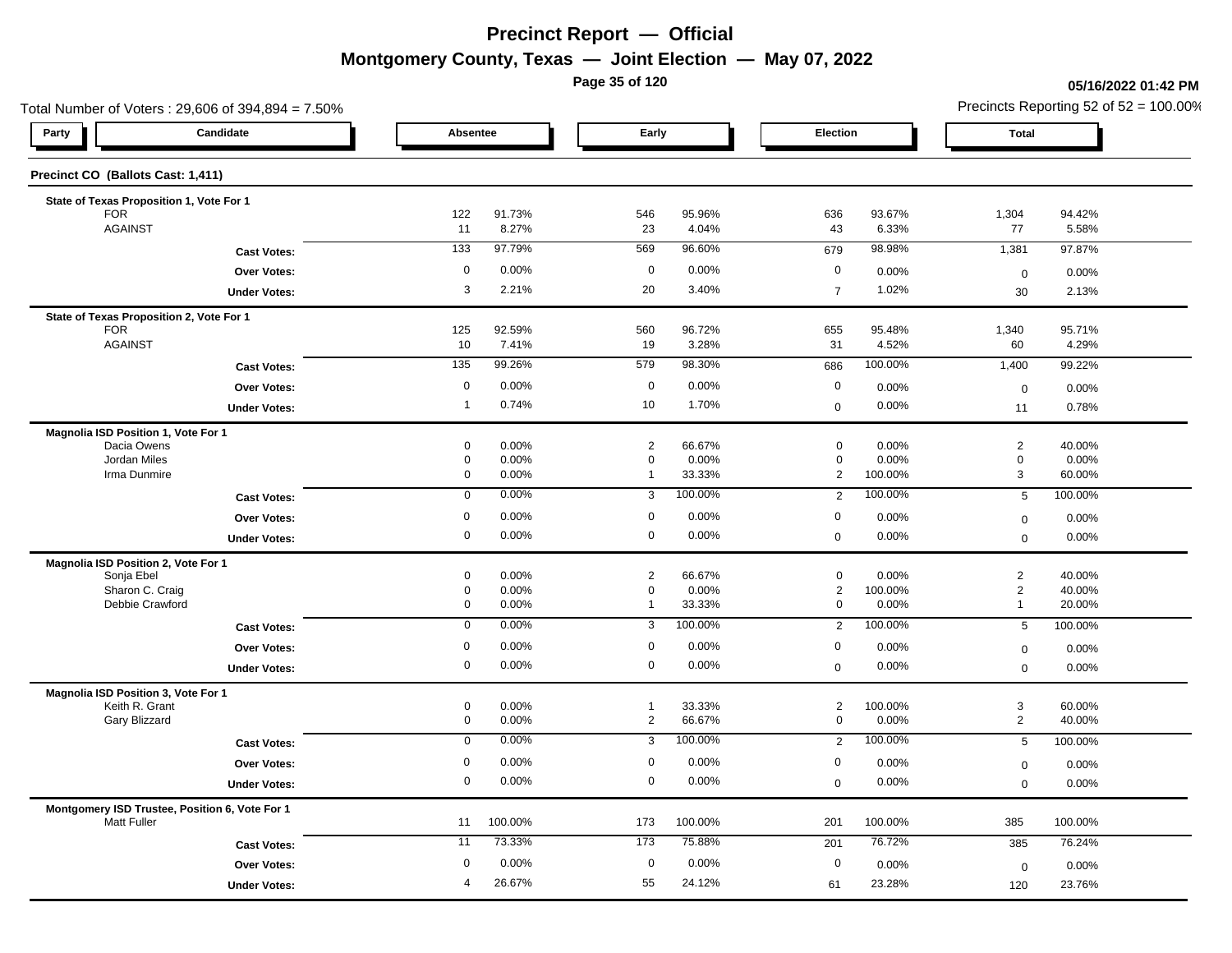**Page 36 of 120**

#### **05/16/2022 01:42 PM**

|                                                | Total Number of Voters: 29,606 of 394,894 = 7.50% |                |                  |                            |                  |                            |                  | Precincts Reporting 52 of $52 = 100.00\%$ |                  |  |
|------------------------------------------------|---------------------------------------------------|----------------|------------------|----------------------------|------------------|----------------------------|------------------|-------------------------------------------|------------------|--|
| Party                                          | Candidate                                         | Absentee       |                  | Early                      |                  | Election                   |                  | <b>Total</b>                              |                  |  |
| Precinct CO (Ballots Cast: 1,411)              |                                                   |                |                  |                            |                  |                            |                  |                                           |                  |  |
| Montgomery ISD Trustee, Position 7, Vote For 1 |                                                   |                |                  |                            |                  |                            |                  |                                           |                  |  |
| Gary Hammons                                   |                                                   | 8              | 57.14%           | 89                         | 52.98%           | 72                         | 38.71%           | 169                                       | 45.92%           |  |
| Nate Robb                                      |                                                   | 6              | 42.86%           | 79                         | 47.02%           | 114                        | 61.29%           | 199                                       | 54.08%           |  |
|                                                | <b>Cast Votes:</b>                                | 14             | 93.33%           | 168                        | 73.68%           | 186                        | 70.99%           | 368                                       | 72.87%           |  |
|                                                | <b>Over Votes:</b>                                | 0              | 0.00%            | $\mathbf 0$                | 0.00%            | $\mathbf 0$                | 0.00%            | $\mathbf 0$                               | 0.00%            |  |
|                                                | <b>Under Votes:</b>                               | $\overline{1}$ | 6.67%            | 60                         | 26.32%           | 76                         | 29.01%           | 137                                       | 27.13%           |  |
| Montgomery ISD Proposition A, Vote For 1       |                                                   |                |                  |                            |                  |                            |                  |                                           |                  |  |
| <b>FOR</b>                                     |                                                   | 10             | 71.43%           | 178                        | 80.54%           | 192                        | 74.13%           | 380                                       | 76.92%           |  |
| <b>AGAINST</b>                                 |                                                   | 4              | 28.57%           | 43                         | 19.46%           | 67                         | 25.87%           | 114                                       | 23.08%           |  |
|                                                | <b>Cast Votes:</b>                                | 14             | 93.33%           | 221                        | 96.93%           | 259                        | 98.85%           | 494                                       | 97.82%           |  |
|                                                | <b>Over Votes:</b>                                | $\mathbf 0$    | 0.00%            | $\mathbf 0$                | 0.00%            | $\mathbf 0$                | 0.00%            | $\mathbf 0$                               | 0.00%            |  |
|                                                | <b>Under Votes:</b>                               | $\overline{1}$ | 6.67%            | $\overline{7}$             | 3.07%            | 3                          | 1.15%            | 11                                        | 2.18%            |  |
| Montgomery ISD Proposition B, Vote For 1       |                                                   |                |                  |                            |                  |                            |                  |                                           |                  |  |
| <b>FOR</b><br><b>AGAINST</b>                   |                                                   | 9<br>6         | 60.00%<br>40.00% | 157<br>67                  | 70.09%<br>29.91% | 175<br>81                  | 68.36%<br>31.64% | 341<br>154                                | 68.89%<br>31.11% |  |
|                                                | <b>Cast Votes:</b>                                | 15             | 100.00%          | $\overline{224}$           | 98.25%           | 256                        | 97.71%           | 495                                       | 98.02%           |  |
|                                                |                                                   | $\mathbf 0$    | 0.00%            | $\mathbf 0$                | 0.00%            | $\mathbf 0$                |                  |                                           |                  |  |
|                                                | Over Votes:                                       | 0              | 0.00%            | 4                          | 1.75%            |                            | 0.00%            | $\mathbf 0$                               | 0.00%            |  |
|                                                | <b>Under Votes:</b>                               |                |                  |                            |                  | 6                          | 2.29%            | 10                                        | 1.98%            |  |
| Montgomery ISD Proposition C, Vote For 1       |                                                   |                |                  |                            |                  |                            |                  |                                           |                  |  |
| <b>FOR</b><br><b>AGAINST</b>                   |                                                   | 12<br>3        | 80.00%<br>20.00% | 172<br>53                  | 76.44%<br>23.56% | 196<br>62                  | 75.97%<br>24.03% | 380<br>118                                | 76.31%<br>23.69% |  |
|                                                |                                                   |                |                  |                            |                  |                            |                  |                                           |                  |  |
|                                                | <b>Cast Votes:</b>                                | 15             | 100.00%          | 225                        | 98.68%           | 258                        | 98.47%           | 498                                       | 98.61%           |  |
|                                                | Over Votes:                                       | $\mathbf 0$    | 0.00%            | $\mathbf 0$                | 0.00%            | $\mathbf 0$                | 0.00%            | $\mathbf 0$                               | 0.00%            |  |
|                                                | <b>Under Votes:</b>                               | 0              | 0.00%            | 3                          | 1.32%            | 4                          | 1.53%            | $\overline{7}$                            | 1.39%            |  |
| City of Conroe Council, Place 3, Vote For 1    |                                                   |                |                  |                            |                  |                            |                  |                                           |                  |  |
| Carl White<br>Harry Hardman                    |                                                   | 0<br>0         | 0.00%<br>0.00%   | $\mathbf 0$<br>$\mathbf 0$ | 0.00%<br>0.00%   | $\mathbf 0$<br>$\mathbf 0$ | 0.00%<br>0.00%   | $\mathbf 0$<br>$\mathbf 0$                | 0.00%<br>0.00%   |  |
| John Hernandez                                 |                                                   | 0              | 0.00%            | $\mathbf 0$                | 0.00%            | $\mathbf 0$                | 0.00%            | $\mathbf 0$                               | 0.00%            |  |
| Larry Calhoun                                  |                                                   | 0              | 0.00%            | $\mathbf 0$                | 0.00%            | $\mathbf 0$                | 0.00%            | $\mathbf 0$                               | 0.00%            |  |
| <b>Brandon Polk</b>                            |                                                   | 0              | 0.00%            | $\mathbf 0$                | 0.00%            | $\mathbf 0$                | 0.00%            | $\mathbf 0$                               | 0.00%            |  |
|                                                | <b>Cast Votes:</b>                                | 0              | 0.00%            | 0                          | 0.00%            | $\mathbf 0$                | 0.00%            | $\mathbf 0$                               | 0.00%            |  |
|                                                | <b>Over Votes:</b>                                | 0              | 0.00%            | $\mathbf 0$                | 0.00%            | 0                          | 0.00%            | $\mathbf 0$                               | 0.00%            |  |
|                                                | <b>Under Votes:</b>                               | $\mathbf 0$    | 0.00%            | $\mathbf 0$                | 0.00%            | $\Omega$                   | 0.00%            | $\mathbf 0$                               | 0.00%            |  |
| City of Conroe Council, Place 4, Vote For 1    |                                                   |                |                  |                            |                  |                            |                  |                                           |                  |  |
| Raymond McDonald                               |                                                   | 0              | 0.00%            | 0                          | 0.00%            | $\mathbf 0$                | 0.00%            | $\mathbf 0$                               | 0.00%            |  |
| Howard Wood                                    |                                                   | 0              | 0.00%            | 0                          | 0.00%            | $\mathbf 0$                | 0.00%            | $\mathbf 0$                               | 0.00%            |  |
|                                                | <b>Cast Votes:</b>                                | $\mathbf 0$    | 0.00%            | 0                          | 0.00%            | $\mathbf 0$                | 0.00%            | $\mathbf 0$                               | 0.00%            |  |
|                                                | Over Votes:                                       | 0              | 0.00%            | 0                          | 0.00%            | 0                          | 0.00%            | $\mathbf 0$                               | 0.00%            |  |
|                                                | <b>Under Votes:</b>                               | 0              | 0.00%            | $\mathbf 0$                | 0.00%            | $\mathbf 0$                | 0.00%            | $\mathbf 0$                               | 0.00%            |  |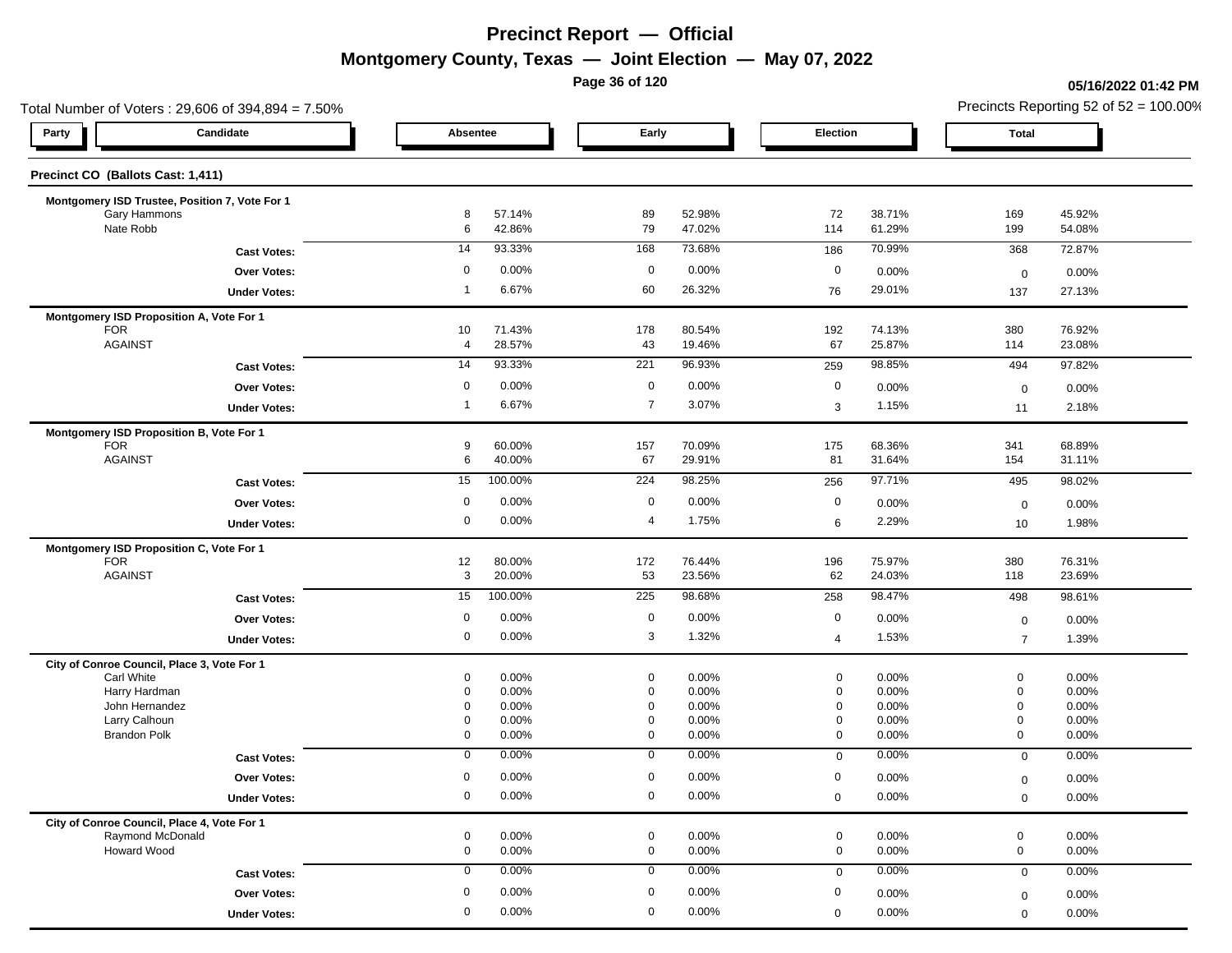**Page 37 of 120**

### **05/16/2022 01:42 PM**

| Total Number of Voters: 29,606 of 394,894 = 7.50% |                         | Precincts Reporting 52 of 52 = 100.00% |             |          |              |          |
|---------------------------------------------------|-------------------------|----------------------------------------|-------------|----------|--------------|----------|
| Candidate<br>Party                                | Absentee                | Early                                  | Election    |          | <b>Total</b> |          |
| Precinct CO (Ballots Cast: 1,411)                 |                         |                                        |             |          |              |          |
| City of Conroe Council, Place 5, Vote For 1       |                         |                                        |             |          |              |          |
| Marsha Porter                                     | $0.00\%$<br>$\Omega$    | $\mathbf 0$<br>$0.00\%$                | 0           | 0.00%    | 0            | $0.00\%$ |
| Susan Johnson                                     | 0.00%<br>$\mathbf 0$    | $0.00\%$<br>$\Omega$                   | 0           | 0.00%    | 0            | $0.00\%$ |
| <b>Cast Votes:</b>                                | 0.00%<br>$\Omega$       | $0.00\%$<br>$\Omega$                   | $\mathbf 0$ | 0.00%    | 0            | $0.00\%$ |
| <b>Over Votes:</b>                                | $0.00\%$<br>$\mathbf 0$ | $0.00\%$<br>$\Omega$                   | 0           | $0.00\%$ | $\mathbf{0}$ | $0.00\%$ |
| <b>Under Votes:</b>                               | 0.00%<br>0              | $0.00\%$<br>$\mathbf 0$                | 0           | $0.00\%$ | 0            | $0.00\%$ |
| City of Conroe Municipal Judge, Vote For 1        |                         |                                        |             |          |              |          |
| William Waggoner                                  | 0.00%                   | $0.00\%$<br>0                          | 0           | 0.00%    | 0            | $0.00\%$ |
| <b>Meloney Turner</b>                             | 0.00%<br>0              | $0.00\%$<br>0                          | 0           | 0.00%    | 0            | 0.00%    |
| <b>Oscar Sommers</b>                              | 0.00%                   | $0.00\%$<br>$\Omega$                   | 0           | 0.00%    | 0            | $0.00\%$ |
| Kevin M. Kneisley                                 | 0.00%                   | $0.00\%$<br>$\Omega$                   | $\mathbf 0$ | 0.00%    | 0            | $0.00\%$ |
| <b>Michael Valdez</b>                             | 0.00%<br>0              | $0.00\%$<br>$\mathbf{0}$               | 0           | $0.00\%$ | 0            | $0.00\%$ |
| <b>Cast Votes:</b>                                | 0.00%<br>$\mathbf 0$    | $0.00\%$<br>$\Omega$                   | $\mathbf 0$ | 0.00%    | $\mathbf{0}$ | $0.00\%$ |
| <b>Over Votes:</b>                                | $0.00\%$<br>0           | $0.00\%$<br>$\mathbf{0}$               | 0           | $0.00\%$ | $\mathbf{0}$ | $0.00\%$ |
| <b>Under Votes:</b>                               | 0.00%<br>0              | $0.00\%$<br>$\mathbf{0}$               | 0           | 0.00%    | 0            | $0.00\%$ |
|                                                   |                         |                                        |             |          |              |          |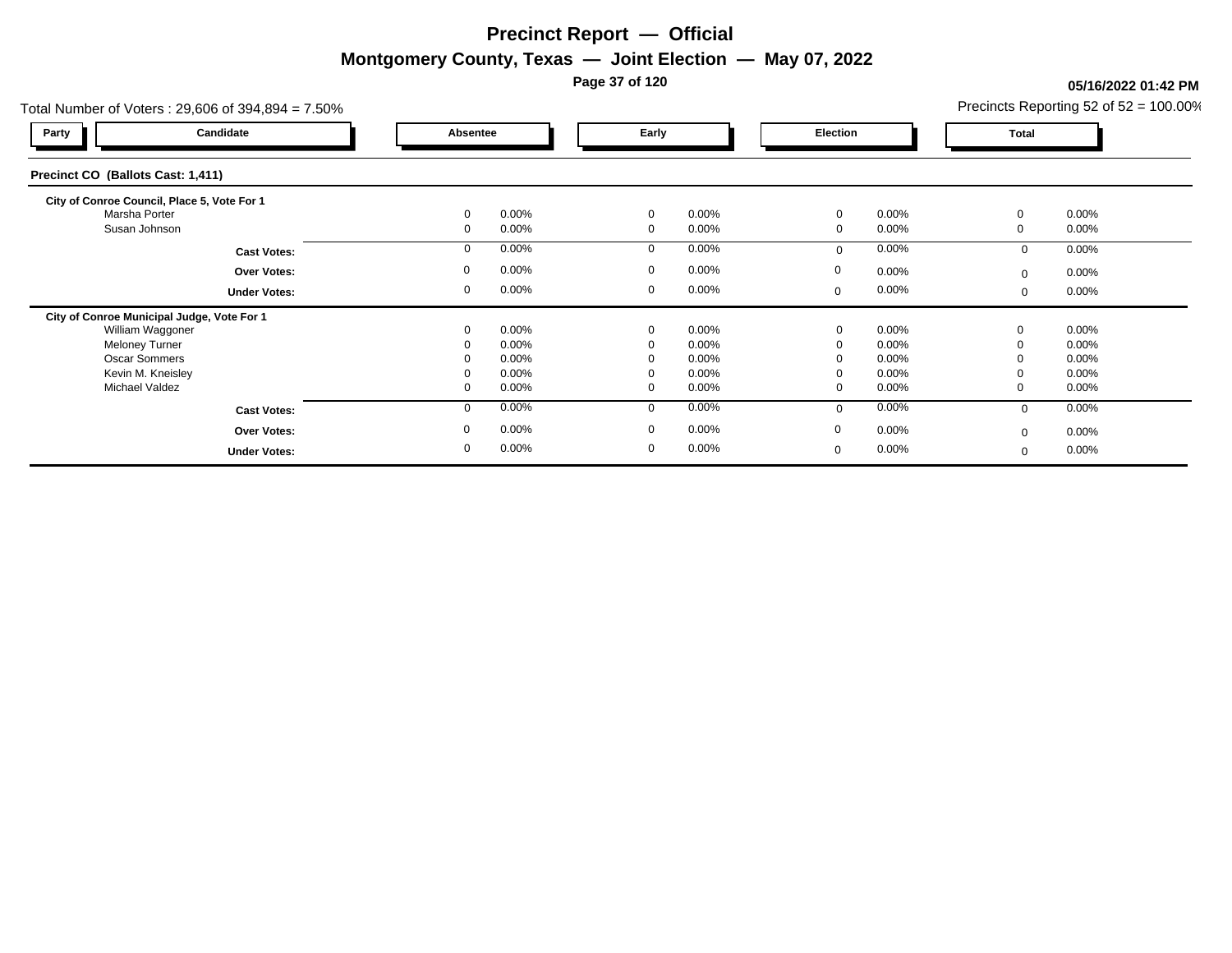**Page 38 of 120**

### **05/16/2022 01:42 PM**

| Total Number of Voters: 29,606 of 394,894 = 7.50%                    |                   |                  |             |                  |             |                  | Precincts Reporting 52 of $52 = 100.00\%$ |                  |  |
|----------------------------------------------------------------------|-------------------|------------------|-------------|------------------|-------------|------------------|-------------------------------------------|------------------|--|
| Candidate<br>Party                                                   | Absentee          |                  | Early       |                  | Election    |                  | <b>Total</b>                              |                  |  |
| Precinct CP (Ballots Cast: 696)                                      |                   |                  |             |                  |             |                  |                                           |                  |  |
| State of Texas Proposition 1, Vote For 1                             |                   |                  |             |                  |             |                  |                                           |                  |  |
| <b>FOR</b><br><b>AGAINST</b>                                         | 58<br>$\,$ 5 $\,$ | 92.06%<br>7.94%  | 390<br>30   | 92.86%<br>7.14%  | 172<br>16   | 91.49%<br>8.51%  | 620<br>51                                 | 92.40%<br>7.60%  |  |
| <b>Cast Votes:</b>                                                   | 63                | 96.92%           | 420         | 97.00%           | 188         | 94.95%           | 671                                       | 96.41%           |  |
| Over Votes:                                                          | 0                 | 0.00%            | $\mathbf 0$ | 0.00%            | $\mathbf 0$ | 0.00%            | $\pmb{0}$                                 | 0.00%            |  |
| <b>Under Votes:</b>                                                  | $\overline{2}$    | 3.08%            | 13          | 3.00%            | 10          | 5.05%            | 25                                        | 3.59%            |  |
|                                                                      |                   |                  |             |                  |             |                  |                                           |                  |  |
| State of Texas Proposition 2, Vote For 1<br><b>FOR</b>               | 60                | 92.31%           | 405         | 95.29%           | 179         | 92.75%           | 644                                       | 94.29%           |  |
| <b>AGAINST</b>                                                       | $\overline{5}$    | 7.69%            | 20          | 4.71%            | 14          | 7.25%            | 39                                        | 5.71%            |  |
| <b>Cast Votes:</b>                                                   | 65                | 100.00%          | 425         | 98.15%           | 193         | 97.47%           | 683                                       | 98.13%           |  |
| Over Votes:                                                          | $\mathbf 0$       | 0.00%            | $\mathbf 0$ | 0.00%            | $\mathbf 0$ | 0.00%            | $\mathbf 0$                               | 0.00%            |  |
| <b>Under Votes:</b>                                                  | $\mathbf 0$       | 0.00%            | 8           | 1.85%            | 5           | 2.53%            | 13                                        | 1.87%            |  |
| Magnolia ISD Position 1, Vote For 1                                  |                   |                  |             |                  |             |                  |                                           |                  |  |
| Dacia Owens                                                          | 31                | 55.36%           | 251         | 65.71%           | 84          | 46.67%           | 366                                       | 59.22%           |  |
| Jordan Miles                                                         | 5                 | 8.93%            | 37          | 9.69%            | 16          | 8.89%            | 58                                        | 9.39%            |  |
| Irma Dunmire                                                         | 20                | 35.71%           | 94          | 24.61%           | 80          | 44.44%           | 194                                       | 31.39%           |  |
| <b>Cast Votes:</b>                                                   | 56                | 86.15%           | 382         | 88.84%           | 180         | 90.91%           | 618                                       | 89.18%           |  |
| Over Votes:                                                          | 0                 | 0.00%            | $\mathbf 0$ | 0.00%            | $\mathbf 0$ | 0.00%            | $\mathbf 0$                               | 0.00%            |  |
| <b>Under Votes:</b>                                                  | 9                 | 13.85%           | 48          | 11.16%           | 18          | 9.09%            | 75                                        | 10.82%           |  |
| Magnolia ISD Position 2, Vote For 1                                  |                   |                  |             |                  |             |                  |                                           |                  |  |
| Sonja Ebel<br>Sharon C. Craig                                        | 30<br>17          | 56.60%<br>32.08% | 244<br>94   | 64.72%<br>24.93% | 81<br>62    | 49.69%<br>38.04% | 355<br>173                                | 59.87%<br>29.17% |  |
| Debbie Crawford                                                      | 6                 | 11.32%           | 39          | 10.34%           | 20          | 12.27%           | 65                                        | 10.96%           |  |
| <b>Cast Votes:</b>                                                   | 53                | 81.54%           | 377         | 87.67%           | 163         | 82.32%           | 593                                       | 85.57%           |  |
| Over Votes:                                                          | $\mathbf 0$       | 0.00%            | $\mathbf 0$ | 0.00%            | $\mathbf 0$ | 0.00%            | $\mathbf 0$                               | 0.00%            |  |
| <b>Under Votes:</b>                                                  | 12                | 18.46%           | 53          | 12.33%           | 35          | 17.68%           | 100                                       | 14.43%           |  |
| Magnolia ISD Position 3, Vote For 1                                  |                   |                  |             |                  |             |                  |                                           |                  |  |
| Keith R. Grant                                                       | 19                | 35.19%           | 115         | 29.64%           | 62          | 37.13%           | 196                                       | 32.18%           |  |
| Gary Blizzard                                                        | 35                | 64.81%           | 273         | 70.36%           | 105         | 62.87%           | 413                                       | 67.82%           |  |
| <b>Cast Votes:</b>                                                   | 54                | 83.08%           | 388         | 90.23%           | 167         | 84.34%           | 609                                       | 87.88%           |  |
| <b>Over Votes:</b>                                                   | $\mathbf 0$       | 0.00%            | $\mathbf 0$ | 0.00%            | $\mathbf 0$ | 0.00%            | $\mathbf 0$                               | 0.00%            |  |
| <b>Under Votes:</b>                                                  | 11                | 16.92%           | 42          | 9.77%            | 31          | 15.66%           | 84                                        | 12.12%           |  |
| Montgomery ISD Trustee, Position 6, Vote For 1<br><b>Matt Fuller</b> | 0                 | 0.00%            | 0           | 0.00%            | $\mathbf 0$ | 0.00%            | $\mathsf 0$                               | 0.00%            |  |
| <b>Cast Votes:</b>                                                   | $\mathbf 0$       | 0.00%            | $\mathbf 0$ | 0.00%            | $\mathbf 0$ | 0.00%            | $\mathbf 0$                               | 0.00%            |  |
| <b>Over Votes:</b>                                                   | 0                 | 0.00%            | $\mathbf 0$ | 0.00%            | 0           | 0.00%            | $\mathbf 0$                               | 0.00%            |  |
| <b>Under Votes:</b>                                                  | $\mathbf 0$       | 0.00%            | 2           | 100.00%          | $\mathbf 0$ | 0.00%            | 2                                         | 100.00%          |  |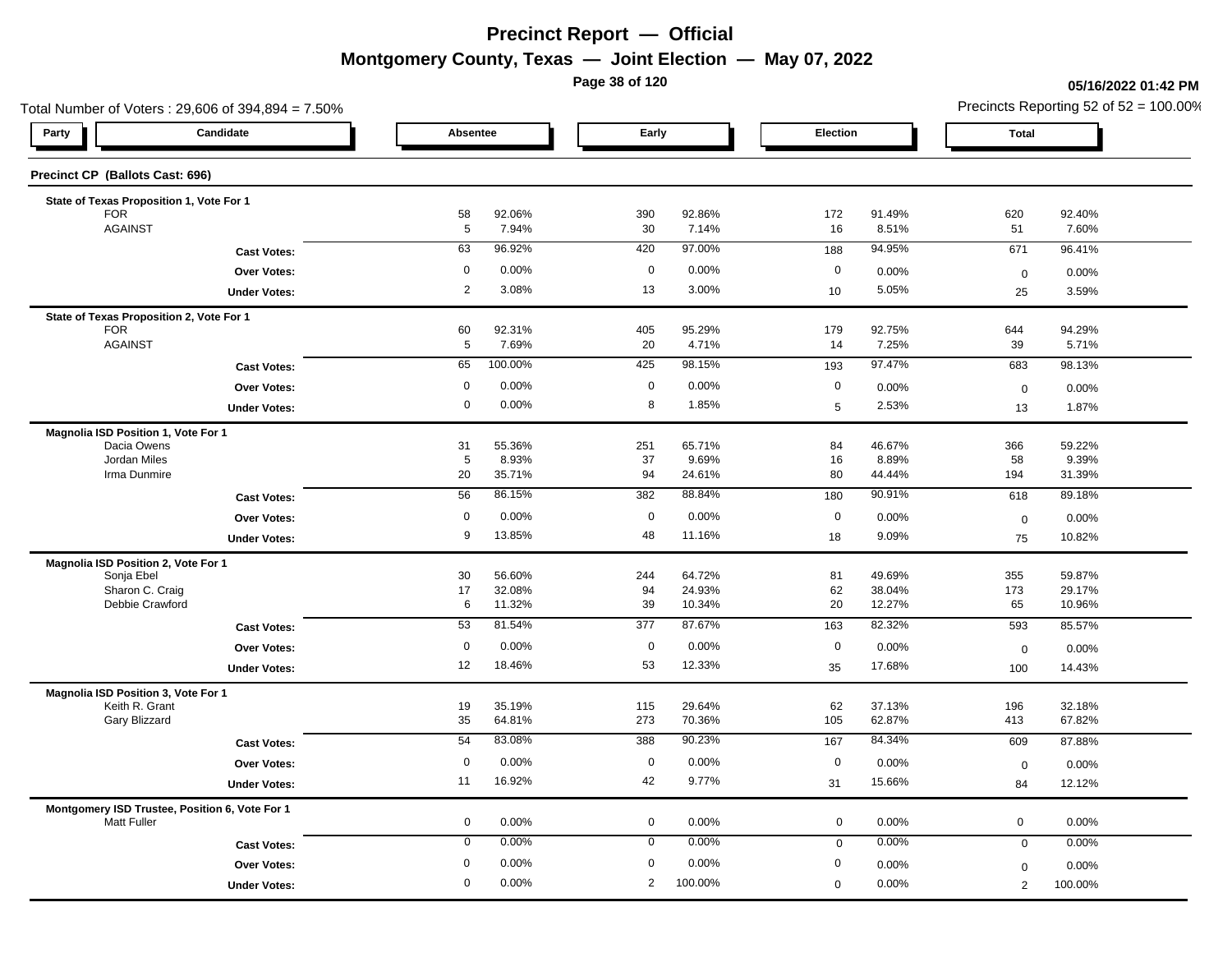**Page 39 of 120**

#### **05/16/2022 01:42 PM**

| Total Number of Voters: 29,606 of 394,894 = 7.50%               |                                   |                            |                |                               |                  |                                            |                |                                       | Precincts Reporting 52 of $52 = 100.00\%$ |
|-----------------------------------------------------------------|-----------------------------------|----------------------------|----------------|-------------------------------|------------------|--------------------------------------------|----------------|---------------------------------------|-------------------------------------------|
| Party                                                           | Candidate                         | Absentee                   |                | Early                         |                  | Election                                   |                | <b>Total</b>                          |                                           |
| Precinct CP (Ballots Cast: 696)                                 |                                   |                            |                |                               |                  |                                            |                |                                       |                                           |
| Montgomery ISD Trustee, Position 7, Vote For 1                  |                                   |                            |                |                               |                  |                                            |                |                                       |                                           |
| Gary Hammons<br>Nate Robb                                       |                                   | 0<br>$\mathsf{O}\xspace$   | 0.00%<br>0.00% | $\mathbf 0$<br>$\mathsf 0$    | 0.00%<br>0.00%   | $\mathbf 0$<br>$\mathsf{O}\xspace$         | 0.00%<br>0.00% | $\mathbf 0$<br>$\mathsf{O}\xspace$    | 0.00%<br>0.00%                            |
|                                                                 | <b>Cast Votes:</b>                | $\mathbf 0$                | 0.00%          | $\mathbf 0$                   | 0.00%            | $\mathbf 0$                                | 0.00%          | $\mathbf 0$                           | 0.00%                                     |
|                                                                 | Over Votes:                       | $\pmb{0}$                  | 0.00%          | $\mathbf 0$                   | 0.00%            | $\mathbf 0$                                | 0.00%          | $\mathsf 0$                           | 0.00%                                     |
|                                                                 | <b>Under Votes:</b>               | 0                          | 0.00%          | $\overline{2}$                | 100.00%          | $\mathbf 0$                                | 0.00%          | $\overline{2}$                        | 100.00%                                   |
| Montgomery ISD Proposition A, Vote For 1                        |                                   |                            |                |                               |                  |                                            |                |                                       |                                           |
| <b>FOR</b><br><b>AGAINST</b>                                    |                                   | 0<br>$\mathsf{O}\xspace$   | 0.00%<br>0.00% | $\mathbf 0$<br>$\overline{2}$ | 0.00%<br>100.00% | $\mathbf 0$<br>$\mathsf{O}\xspace$         | 0.00%<br>0.00% | $\mathsf 0$<br>$\overline{2}$         | 0.00%<br>100.00%                          |
|                                                                 | <b>Cast Votes:</b>                | $\mathbf 0$                | 0.00%          | $\overline{2}$                | 100.00%          | $\mathsf 0$                                | 0.00%          | $\overline{2}$                        | 100.00%                                   |
|                                                                 | Over Votes:                       | $\mathbf 0$                | 0.00%          | $\mathbf 0$                   | 0.00%            | $\mathbf 0$                                | 0.00%          | $\mathbf 0$                           | 0.00%                                     |
|                                                                 | <b>Under Votes:</b>               | $\mathbf 0$                | 0.00%          | $\mathbf 0$                   | 0.00%            | $\mathbf 0$                                | 0.00%          | $\mathbf 0$                           | 0.00%                                     |
| Montgomery ISD Proposition B, Vote For 1                        |                                   |                            |                |                               |                  |                                            |                |                                       |                                           |
| <b>FOR</b><br><b>AGAINST</b>                                    |                                   | 0<br>$\mathsf{O}\xspace$   | 0.00%<br>0.00% | $\mathbf 0$<br>$\overline{2}$ | 0.00%<br>100.00% | $\mathsf{O}\xspace$<br>$\mathsf{O}\xspace$ | 0.00%<br>0.00% | $\mathsf{O}\xspace$<br>$\overline{2}$ | 0.00%<br>100.00%                          |
|                                                                 |                                   | $\mathbf 0$                | 0.00%          | $\overline{2}$                | 100.00%          | $\mathsf 0$                                | 0.00%          | $\overline{2}$                        | 100.00%                                   |
|                                                                 | <b>Cast Votes:</b><br>Over Votes: | $\mathbf 0$                | 0.00%          | $\mathbf 0$                   | 0.00%            | $\mathbf 0$                                | 0.00%          |                                       |                                           |
|                                                                 | <b>Under Votes:</b>               | 0                          | 0.00%          | $\mathbf 0$                   | 0.00%            | $\mathbf 0$                                | 0.00%          | $\pmb{0}$<br>$\mathbf 0$              | 0.00%<br>0.00%                            |
|                                                                 |                                   |                            |                |                               |                  |                                            |                |                                       |                                           |
| Montgomery ISD Proposition C, Vote For 1<br><b>FOR</b>          |                                   | $\mathsf{O}\xspace$        | 0.00%          | $\mathbf 0$                   | 0.00%            | $\mathsf{O}\xspace$                        | 0.00%          | $\mathsf{O}\xspace$                   | 0.00%                                     |
| <b>AGAINST</b>                                                  |                                   | 0                          | 0.00%          | $\overline{2}$                | 100.00%          | $\mathbf 0$                                | 0.00%          | $\overline{c}$                        | 100.00%                                   |
|                                                                 | <b>Cast Votes:</b>                | $\mathbf 0$                | 0.00%          | $\overline{2}$                | 100.00%          | $\mathsf 0$                                | 0.00%          | $\overline{2}$                        | 100.00%                                   |
|                                                                 | Over Votes:                       | $\mathbf 0$                | 0.00%          | $\mathbf 0$                   | 0.00%            | $\mathbf 0$                                | 0.00%          | $\mathbf 0$                           | 0.00%                                     |
|                                                                 | <b>Under Votes:</b>               | 0                          | 0.00%          | $\mathbf 0$                   | 0.00%            | $\pmb{0}$                                  | 0.00%          | $\mathbf 0$                           | 0.00%                                     |
| City of Magnolia Mayor, Vote For 1<br><b>Todd Kana</b>          |                                   |                            |                |                               |                  |                                            | 0.00%          |                                       |                                           |
|                                                                 |                                   | $\mathbf 0$<br>$\mathbf 0$ | 0.00%<br>0.00% | $\mathbf 0$<br>$\mathbf 0$    | 0.00%<br>0.00%   | $\mathbf 0$                                | 0.00%          | $\mathbf 0$                           | 0.00%<br>0.00%                            |
|                                                                 | <b>Cast Votes:</b>                |                            |                |                               |                  | $\mathsf 0$                                |                | $\mathbf 0$                           |                                           |
|                                                                 | Over Votes:                       | $\mathbf 0$<br>0           | 0.00%<br>0.00% | $\mathbf 0$<br>$\mathbf 0$    | 0.00%<br>0.00%   | $\mathbf 0$<br>$\mathbf 0$                 | 0.00%<br>0.00% | $\boldsymbol{0}$                      | 0.00%                                     |
|                                                                 | <b>Under Votes:</b>               |                            |                |                               |                  |                                            |                | $\mathsf 0$                           | 0.00%                                     |
| City of Magnolia Council Position 4, Vote For 1<br>Brenda Hoppe |                                   | 0                          | 0.00%          | $\mathbf 0$                   | 0.00%            | $\mathsf{O}\xspace$                        | 0.00%          | $\mathsf{O}\xspace$                   | 0.00%                                     |
| Frank M Parker III                                              |                                   | 0                          | 0.00%          | $\mathbf 0$                   | 0.00%            | $\mathbf 0$                                | 0.00%          | $\mathbf 0$                           | 0.00%                                     |
|                                                                 | <b>Cast Votes:</b>                | $\mathbf 0$                | 0.00%          | $\mathbf 0$                   | 0.00%            | $\mathbf 0$                                | 0.00%          | $\mathbf 0$                           | 0.00%                                     |
|                                                                 | Over Votes:                       | 0                          | 0.00%          | $\mathbf 0$                   | 0.00%            | $\mathbf 0$                                | 0.00%          | $\mathbf 0$                           | 0.00%                                     |
|                                                                 | <b>Under Votes:</b>               | 0                          | 0.00%          | $\mathbf 0$                   | 0.00%            | $\boldsymbol{0}$                           | 0.00%          | $\mathbf 0$                           | 0.00%                                     |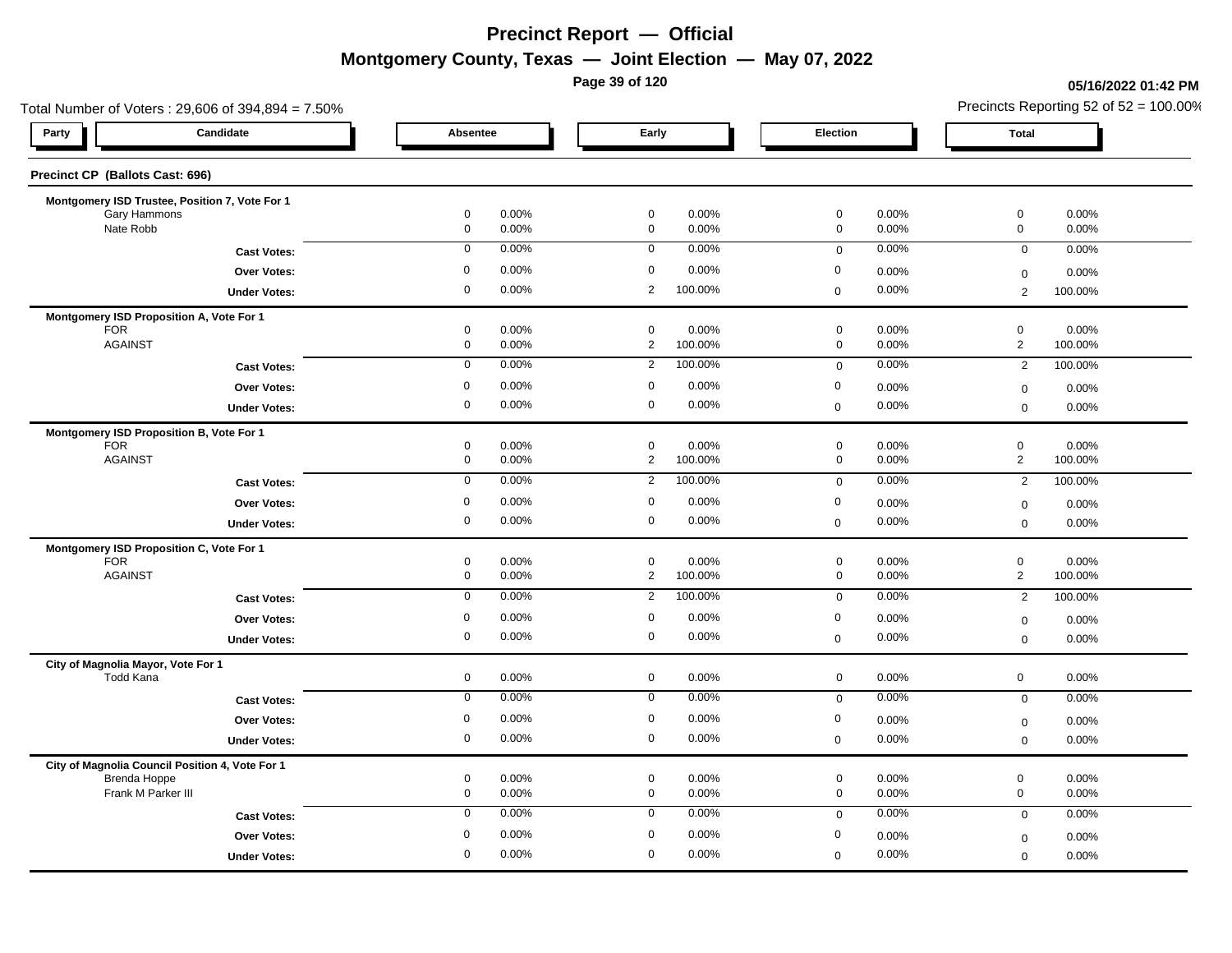**Page 40 of 120**

### **05/16/2022 01:42 PM**

|                                                                        | Total Number of Voters: 29,606 of 394,894 = 7.50%                                     |             |          |              |          |              |       |          | Precincts Reporting 52 of $52 = 100.00\%$ |
|------------------------------------------------------------------------|---------------------------------------------------------------------------------------|-------------|----------|--------------|----------|--------------|-------|----------|-------------------------------------------|
| Party                                                                  | Candidate                                                                             | Absentee    |          | Early        |          | Election     |       | Total    |                                           |
| Precinct CP (Ballots Cast: 696)                                        |                                                                                       |             |          |              |          |              |       |          |                                           |
| City of Magnolia Council Position 5, Vote For 1<br><b>Cathy Yowell</b> |                                                                                       |             | $0.00\%$ | 0            | $0.00\%$ | 0            | 0.00% | $\Omega$ | $0.00\%$                                  |
| Jack L Huitt Jr                                                        |                                                                                       | $\Omega$    | $0.00\%$ | 0            | $0.00\%$ | 0            | 0.00% | 0        | $0.00\%$                                  |
|                                                                        | <b>Cast Votes:</b>                                                                    | 0           | $0.00\%$ | 0            | 0.00%    | $\mathbf 0$  | 0.00% | $\Omega$ | $0.00\%$                                  |
|                                                                        | <b>Over Votes:</b>                                                                    | $\mathbf 0$ | $0.00\%$ | 0            | $0.00\%$ | 0            | 0.00% | $\Omega$ | $0.00\%$                                  |
|                                                                        | <b>Under Votes:</b>                                                                   | $\Omega$    | $0.00\%$ | $\mathbf{0}$ | $0.00\%$ | $\mathbf 0$  | 0.00% |          | $0.00\%$                                  |
|                                                                        | City of Magnolia Proposition A Reauthorization of Local Sales and Use Tax, Vote For 1 |             |          |              |          |              |       |          |                                           |
| <b>FOR</b>                                                             |                                                                                       |             | $0.00\%$ | $\mathbf 0$  | $0.00\%$ | $\Omega$     | 0.00% | $\Omega$ | $0.00\%$                                  |
| <b>AGAINST</b>                                                         |                                                                                       | 0           | $0.00\%$ | $\mathbf{0}$ | 0.00%    | $\mathbf{0}$ | 0.00% |          | $0.00\%$                                  |
|                                                                        | <b>Cast Votes:</b>                                                                    | $\Omega$    | $0.00\%$ | 0            | 0.00%    | $\mathbf 0$  | 0.00% | $\Omega$ | $0.00\%$                                  |
|                                                                        | <b>Over Votes:</b>                                                                    |             | $0.00\%$ | $\mathbf{0}$ | $0.00\%$ | 0            | 0.00% |          | $0.00\%$                                  |
|                                                                        | <b>Under Votes:</b>                                                                   | 0           | $0.00\%$ | 0            | 0.00%    | 0            | 0.00% |          | $0.00\%$                                  |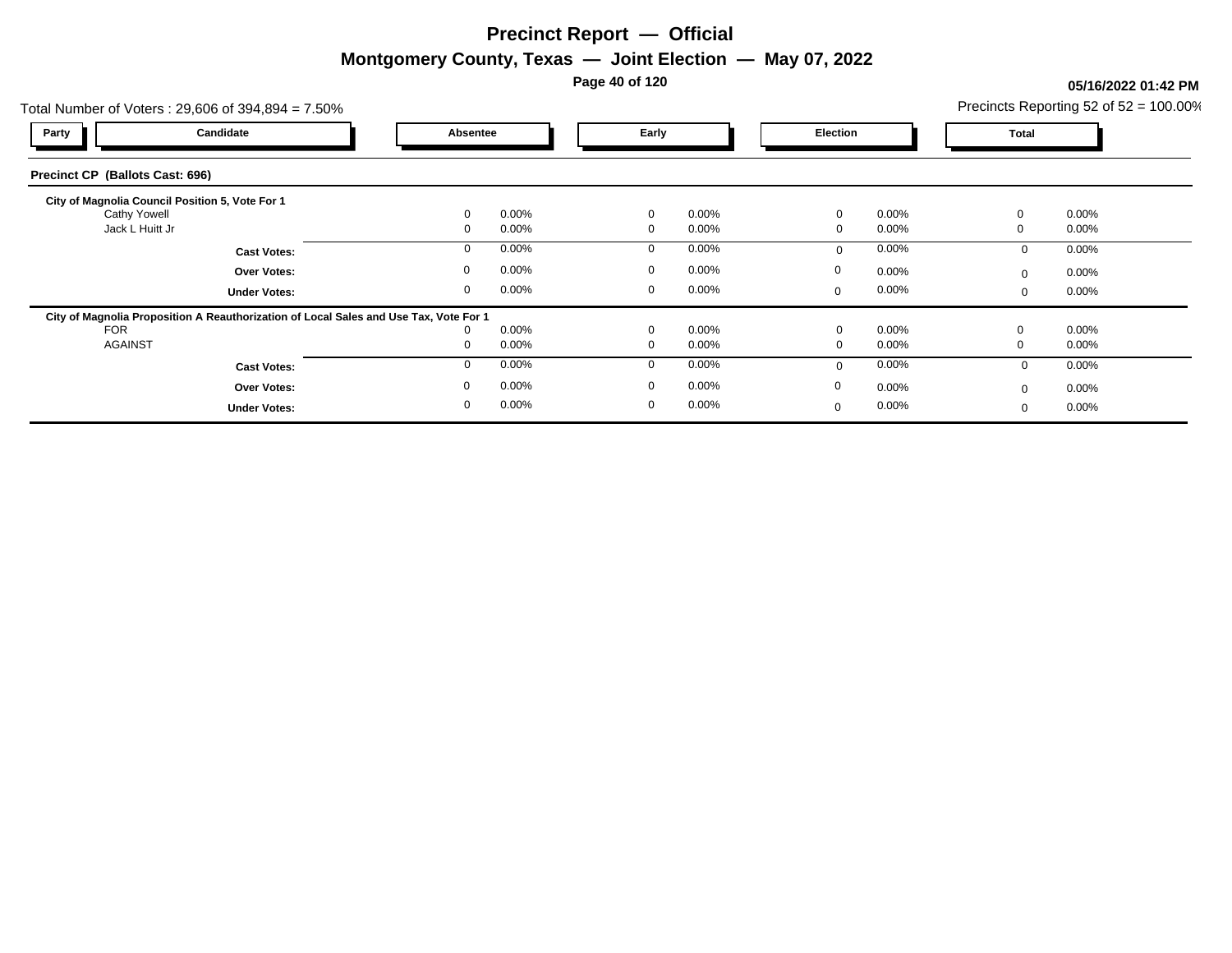**Page 41 of 120**

### **05/16/2022 01:42 PM**

|                                                                      | Total Number of Voters: 29,606 of 394,894 = 7.50% |                      |                  |              |                 |                |                 | Precincts Reporting 52 of $52 = 100.00\%$ |                 |  |
|----------------------------------------------------------------------|---------------------------------------------------|----------------------|------------------|--------------|-----------------|----------------|-----------------|-------------------------------------------|-----------------|--|
| Party                                                                | Candidate                                         | Absentee             |                  | Early        |                 | Election       |                 | <b>Total</b>                              |                 |  |
| Precinct CQ (Ballots Cast: 596)                                      |                                                   |                      |                  |              |                 |                |                 |                                           |                 |  |
| State of Texas Proposition 1, Vote For 1                             |                                                   |                      |                  |              |                 |                |                 |                                           |                 |  |
| <b>FOR</b><br><b>AGAINST</b>                                         |                                                   | 31<br>$\overline{5}$ | 86.11%<br>13.89% | 353<br>31    | 91.93%<br>8.07% | 156<br>8       | 95.12%<br>4.88% | 540<br>44                                 | 92.47%<br>7.53% |  |
|                                                                      | <b>Cast Votes:</b>                                | 36                   | 94.74%           | 384          | 97.46%          | 164            | 100.00%         | 584                                       | 97.99%          |  |
|                                                                      | Over Votes:                                       | 0                    | 0.00%            | $\mathbf 0$  | 0.00%           | $\mathbf 0$    | 0.00%           |                                           |                 |  |
|                                                                      |                                                   | $\overline{2}$       | 5.26%            | 10           | 2.54%           | $\mathbf 0$    | 0.00%           | $\boldsymbol{0}$                          | 0.00%<br>2.01%  |  |
|                                                                      | <b>Under Votes:</b>                               |                      |                  |              |                 |                |                 | 12                                        |                 |  |
| State of Texas Proposition 2, Vote For 1<br><b>FOR</b>               |                                                   | 35                   | 92.11%           | 353          | 90.75%          | 160            | 97.56%          | 548                                       | 92.72%          |  |
| <b>AGAINST</b>                                                       |                                                   | 3                    | 7.89%            | 36           | 9.25%           | $\overline{4}$ | 2.44%           | 43                                        | 7.28%           |  |
|                                                                      | <b>Cast Votes:</b>                                | 38                   | 100.00%          | 389          | 98.73%          | 164            | 100.00%         | 591                                       | 99.16%          |  |
|                                                                      | Over Votes:                                       | $\mathbf 0$          | 0.00%            | $\mathbf 0$  | 0.00%           | $\mathbf 0$    | 0.00%           | $\boldsymbol{0}$                          | 0.00%           |  |
|                                                                      | <b>Under Votes:</b>                               | $\mathbf 0$          | 0.00%            | 5            | 1.27%           | $\mathbf 0$    | 0.00%           | 5                                         | 0.84%           |  |
|                                                                      |                                                   |                      |                  |              |                 |                |                 |                                           |                 |  |
| Magnolia ISD Position 1, Vote For 1<br>Dacia Owens                   |                                                   | 13                   | 50.00%           | 239          | 69.28%          | 78             | 59.54%          | 330                                       | 65.74%          |  |
| Jordan Miles                                                         |                                                   | $\overline{7}$       | 26.92%           | 38           | 11.01%          | 19             | 14.50%          | 64                                        | 12.75%          |  |
| Irma Dunmire                                                         |                                                   | 6                    | 23.08%           | 68           | 19.71%          | 34             | 25.95%          | 108                                       | 21.51%          |  |
|                                                                      | <b>Cast Votes:</b>                                | 26                   | 72.22%           | 345          | 91.51%          | 131            | 83.44%          | 502                                       | 88.07%          |  |
|                                                                      | Over Votes:                                       | 0                    | 0.00%            | $\mathbf 0$  | 0.00%           | $\mathbf 0$    | 0.00%           | $\mathbf 0$                               | 0.00%           |  |
|                                                                      | <b>Under Votes:</b>                               | 10                   | 27.78%           | 32           | 8.49%           | 26             | 16.56%          | 68                                        | 11.93%          |  |
| Magnolia ISD Position 2, Vote For 1                                  |                                                   |                      |                  |              |                 |                |                 |                                           |                 |  |
| Sonja Ebel                                                           |                                                   | 14                   | 53.85%           | 237          | 70.54%          | 73             | 56.59%          | 324                                       | 65.99%          |  |
| Sharon C. Craig                                                      |                                                   | $\overline{7}$       | 26.92%           | 74           | 22.02%          | 37             | 28.68%          | 118                                       | 24.03%          |  |
| Debbie Crawford                                                      |                                                   | $5\phantom{.0}$      | 19.23%           | 25           | 7.44%           | 19             | 14.73%          | 49                                        | 9.98%           |  |
|                                                                      | <b>Cast Votes:</b>                                | 26                   | 72.22%           | 336          | 89.12%          | 129            | 82.17%          | 491                                       | 86.14%          |  |
|                                                                      | Over Votes:                                       | $\mathbf 0$          | 0.00%            | $\mathbf 0$  | 0.00%           | $\mathbf 0$    | 0.00%           | $\mathbf 0$                               | 0.00%           |  |
|                                                                      | <b>Under Votes:</b>                               | 10                   | 27.78%           | 41           | 10.88%          | 28             | 17.83%          | 79                                        | 13.86%          |  |
| Magnolia ISD Position 3, Vote For 1                                  |                                                   |                      |                  |              |                 |                |                 |                                           |                 |  |
| Keith R. Grant                                                       |                                                   | 15                   | 53.57%           | 105          | 31.53%          | 37             | 28.24%          | 157                                       | 31.91%          |  |
| Gary Blizzard                                                        |                                                   | 13                   | 46.43%           | 228          | 68.47%          | 94             | 71.76%          | 335                                       | 68.09%          |  |
|                                                                      | <b>Cast Votes:</b>                                | 28                   | 77.78%           | 333          | 88.33%          | 131            | 83.44%          | 492                                       | 86.32%          |  |
|                                                                      | <b>Over Votes:</b>                                | 0                    | 0.00%            | $\mathbf 0$  | 0.00%           | $\mathbf 0$    | 0.00%           | $\mathbf 0$                               | 0.00%           |  |
|                                                                      | <b>Under Votes:</b>                               | 8                    | 22.22%           | 44           | 11.67%          | 26             | 16.56%          | 78                                        | 13.68%          |  |
| Montgomery ISD Trustee, Position 6, Vote For 1<br><b>Matt Fuller</b> |                                                   | $\overline{2}$       | 100.00%          | 16           | 100.00%         | 3              | 100.00%         | 21                                        | 100.00%         |  |
|                                                                      | <b>Cast Votes:</b>                                | $\overline{2}$       | 100.00%          | 16           | 94.12%          | 3              | 42.86%          | 21                                        | 80.77%          |  |
|                                                                      | <b>Over Votes:</b>                                | 0                    | 0.00%            | $\mathbf 0$  | 0.00%           | 0              | 0.00%           | $\mathbf 0$                               | 0.00%           |  |
|                                                                      | <b>Under Votes:</b>                               | $\mathbf 0$          | 0.00%            | $\mathbf{1}$ | 5.88%           | 4              | 57.14%          | 5                                         | 19.23%          |  |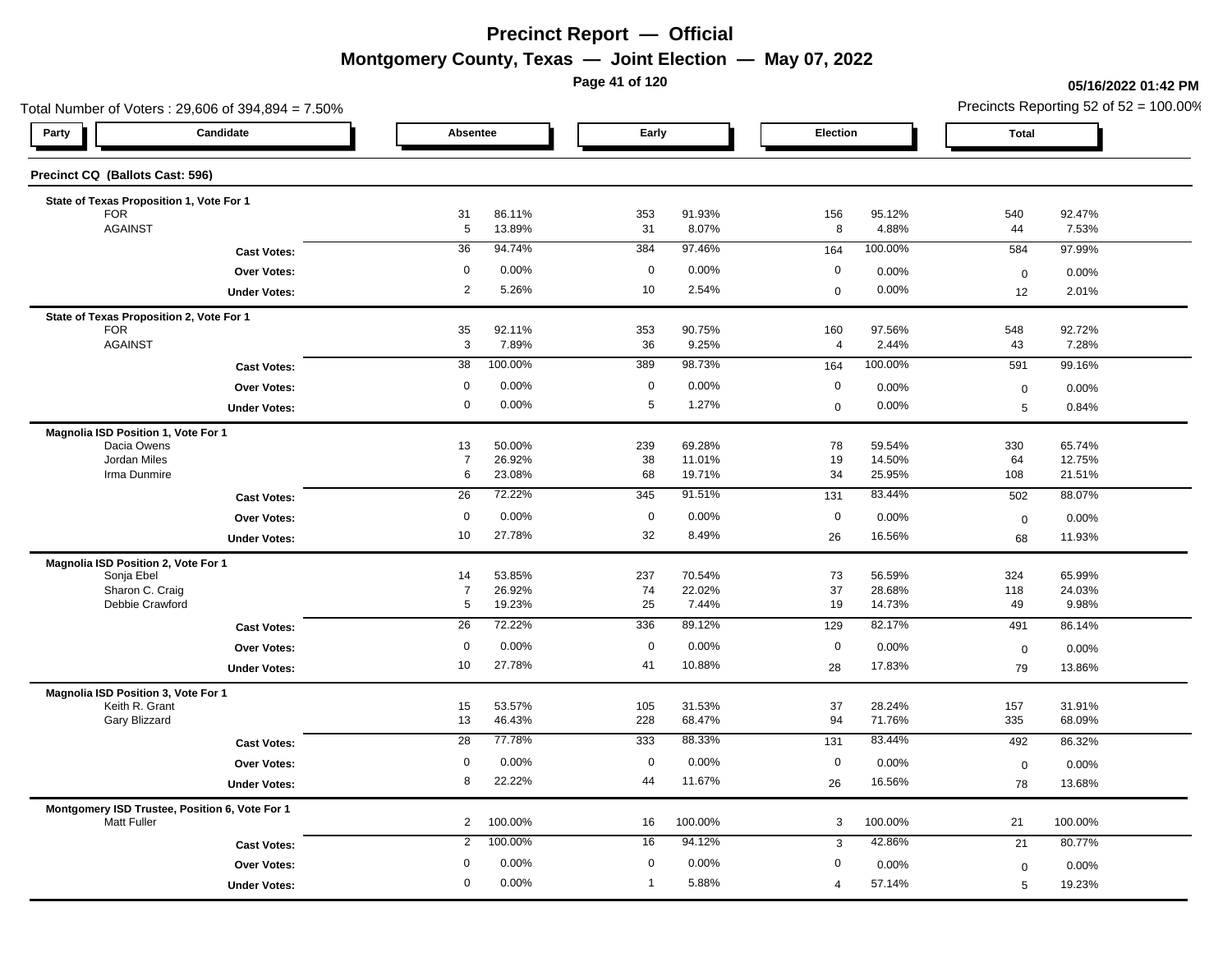**Page 42 of 120**

### **05/16/2022 01:42 PM**

|                                 |                                                                                                                                                                                                                                                                                                                                                                                                                                                                                            |                                                                                                                                                         |                                                                                                                                                 |                                                                                                                                                                                       |                                                                                                                                                  |                                                                                                                                                                                      | Precincts Reporting 52 of $52 = 100.00\%$                                                                                                               |                                                                                                                                                                                  |  |
|---------------------------------|--------------------------------------------------------------------------------------------------------------------------------------------------------------------------------------------------------------------------------------------------------------------------------------------------------------------------------------------------------------------------------------------------------------------------------------------------------------------------------------------|---------------------------------------------------------------------------------------------------------------------------------------------------------|-------------------------------------------------------------------------------------------------------------------------------------------------|---------------------------------------------------------------------------------------------------------------------------------------------------------------------------------------|--------------------------------------------------------------------------------------------------------------------------------------------------|--------------------------------------------------------------------------------------------------------------------------------------------------------------------------------------|---------------------------------------------------------------------------------------------------------------------------------------------------------|----------------------------------------------------------------------------------------------------------------------------------------------------------------------------------|--|
|                                 |                                                                                                                                                                                                                                                                                                                                                                                                                                                                                            |                                                                                                                                                         |                                                                                                                                                 |                                                                                                                                                                                       |                                                                                                                                                  |                                                                                                                                                                                      | <b>Total</b>                                                                                                                                            |                                                                                                                                                                                  |  |
|                                 |                                                                                                                                                                                                                                                                                                                                                                                                                                                                                            |                                                                                                                                                         |                                                                                                                                                 |                                                                                                                                                                                       |                                                                                                                                                  |                                                                                                                                                                                      |                                                                                                                                                         |                                                                                                                                                                                  |  |
|                                 |                                                                                                                                                                                                                                                                                                                                                                                                                                                                                            |                                                                                                                                                         |                                                                                                                                                 |                                                                                                                                                                                       |                                                                                                                                                  |                                                                                                                                                                                      |                                                                                                                                                         |                                                                                                                                                                                  |  |
|                                 | $\mathbf{1}$                                                                                                                                                                                                                                                                                                                                                                                                                                                                               | 50.00%                                                                                                                                                  | 13                                                                                                                                              | 76.47%                                                                                                                                                                                | $\overline{4}$                                                                                                                                   | 66.67%                                                                                                                                                                               | 18                                                                                                                                                      | 28.00%<br>72.00%                                                                                                                                                                 |  |
| <b>Cast Votes:</b>              | $\overline{2}$                                                                                                                                                                                                                                                                                                                                                                                                                                                                             | 100.00%                                                                                                                                                 | 17                                                                                                                                              | 100.00%                                                                                                                                                                               | $6\phantom{.}6$                                                                                                                                  | 85.71%                                                                                                                                                                               | 25                                                                                                                                                      | 96.15%                                                                                                                                                                           |  |
| Over Votes:                     | $\Omega$                                                                                                                                                                                                                                                                                                                                                                                                                                                                                   | 0.00%                                                                                                                                                   | $\mathbf 0$                                                                                                                                     | 0.00%                                                                                                                                                                                 | $\mathbf 0$                                                                                                                                      | 0.00%                                                                                                                                                                                | $\mathbf 0$                                                                                                                                             | 0.00%                                                                                                                                                                            |  |
| <b>Under Votes:</b>             | 0                                                                                                                                                                                                                                                                                                                                                                                                                                                                                          | 0.00%                                                                                                                                                   | $\mathbf 0$                                                                                                                                     | 0.00%                                                                                                                                                                                 | $\mathbf{1}$                                                                                                                                     | 14.29%                                                                                                                                                                               | $\overline{1}$                                                                                                                                          | 3.85%                                                                                                                                                                            |  |
|                                 |                                                                                                                                                                                                                                                                                                                                                                                                                                                                                            |                                                                                                                                                         |                                                                                                                                                 |                                                                                                                                                                                       |                                                                                                                                                  |                                                                                                                                                                                      |                                                                                                                                                         | 50.00%                                                                                                                                                                           |  |
|                                 | $\overline{2}$                                                                                                                                                                                                                                                                                                                                                                                                                                                                             | 100.00%                                                                                                                                                 | 4                                                                                                                                               | 23.53%                                                                                                                                                                                | $\overline{7}$                                                                                                                                   | 100.00%                                                                                                                                                                              | 13                                                                                                                                                      | 50.00%                                                                                                                                                                           |  |
| <b>Cast Votes:</b>              | $\overline{2}$                                                                                                                                                                                                                                                                                                                                                                                                                                                                             | 100.00%                                                                                                                                                 | 17                                                                                                                                              | 100.00%                                                                                                                                                                               | $\overline{7}$                                                                                                                                   | 100.00%                                                                                                                                                                              | 26                                                                                                                                                      | 100.00%                                                                                                                                                                          |  |
| Over Votes:                     | 0                                                                                                                                                                                                                                                                                                                                                                                                                                                                                          | 0.00%                                                                                                                                                   | $\mathbf 0$                                                                                                                                     | 0.00%                                                                                                                                                                                 | $\boldsymbol{0}$                                                                                                                                 | 0.00%                                                                                                                                                                                |                                                                                                                                                         | 0.00%                                                                                                                                                                            |  |
| <b>Under Votes:</b>             | 0                                                                                                                                                                                                                                                                                                                                                                                                                                                                                          | 0.00%                                                                                                                                                   | $\mathbf 0$                                                                                                                                     | 0.00%                                                                                                                                                                                 | $\mathbf 0$                                                                                                                                      | 0.00%                                                                                                                                                                                | $\mathbf 0$                                                                                                                                             | 0.00%                                                                                                                                                                            |  |
|                                 |                                                                                                                                                                                                                                                                                                                                                                                                                                                                                            |                                                                                                                                                         |                                                                                                                                                 |                                                                                                                                                                                       |                                                                                                                                                  |                                                                                                                                                                                      |                                                                                                                                                         |                                                                                                                                                                                  |  |
|                                 |                                                                                                                                                                                                                                                                                                                                                                                                                                                                                            |                                                                                                                                                         |                                                                                                                                                 |                                                                                                                                                                                       |                                                                                                                                                  |                                                                                                                                                                                      |                                                                                                                                                         | 48.00%<br>52.00%                                                                                                                                                                 |  |
|                                 |                                                                                                                                                                                                                                                                                                                                                                                                                                                                                            |                                                                                                                                                         |                                                                                                                                                 |                                                                                                                                                                                       |                                                                                                                                                  |                                                                                                                                                                                      |                                                                                                                                                         | 96.15%                                                                                                                                                                           |  |
|                                 |                                                                                                                                                                                                                                                                                                                                                                                                                                                                                            |                                                                                                                                                         |                                                                                                                                                 |                                                                                                                                                                                       |                                                                                                                                                  |                                                                                                                                                                                      |                                                                                                                                                         | 0.00%                                                                                                                                                                            |  |
| <b>Under Votes:</b>             | 0                                                                                                                                                                                                                                                                                                                                                                                                                                                                                          | 0.00%                                                                                                                                                   | $\mathbf 0$                                                                                                                                     | 0.00%                                                                                                                                                                                 | $\mathbf{1}$                                                                                                                                     | 14.29%                                                                                                                                                                               | $\overline{1}$                                                                                                                                          | 3.85%                                                                                                                                                                            |  |
|                                 |                                                                                                                                                                                                                                                                                                                                                                                                                                                                                            |                                                                                                                                                         |                                                                                                                                                 |                                                                                                                                                                                       |                                                                                                                                                  |                                                                                                                                                                                      |                                                                                                                                                         |                                                                                                                                                                                  |  |
|                                 | 0                                                                                                                                                                                                                                                                                                                                                                                                                                                                                          | 0.00%                                                                                                                                                   | 12                                                                                                                                              | 70.59%                                                                                                                                                                                | $\mathbf 0$                                                                                                                                      | 0.00%                                                                                                                                                                                | 12                                                                                                                                                      | 46.15%                                                                                                                                                                           |  |
|                                 |                                                                                                                                                                                                                                                                                                                                                                                                                                                                                            |                                                                                                                                                         |                                                                                                                                                 |                                                                                                                                                                                       |                                                                                                                                                  |                                                                                                                                                                                      |                                                                                                                                                         | 53.85%                                                                                                                                                                           |  |
|                                 |                                                                                                                                                                                                                                                                                                                                                                                                                                                                                            |                                                                                                                                                         |                                                                                                                                                 |                                                                                                                                                                                       |                                                                                                                                                  |                                                                                                                                                                                      |                                                                                                                                                         | 100.00%                                                                                                                                                                          |  |
|                                 |                                                                                                                                                                                                                                                                                                                                                                                                                                                                                            |                                                                                                                                                         |                                                                                                                                                 |                                                                                                                                                                                       |                                                                                                                                                  |                                                                                                                                                                                      | $\mathbf 0$                                                                                                                                             | 0.00%                                                                                                                                                                            |  |
|                                 |                                                                                                                                                                                                                                                                                                                                                                                                                                                                                            |                                                                                                                                                         |                                                                                                                                                 |                                                                                                                                                                                       |                                                                                                                                                  |                                                                                                                                                                                      |                                                                                                                                                         | 0.00%                                                                                                                                                                            |  |
|                                 | $\mathbf 0$                                                                                                                                                                                                                                                                                                                                                                                                                                                                                | 0.00%                                                                                                                                                   | $\mathbf 0$                                                                                                                                     | 0.00%                                                                                                                                                                                 | $\mathbf 0$                                                                                                                                      | 0.00%                                                                                                                                                                                | $\mathbf 0$                                                                                                                                             | 0.00%                                                                                                                                                                            |  |
|                                 | $\mathbf 0$                                                                                                                                                                                                                                                                                                                                                                                                                                                                                | 0.00%                                                                                                                                                   | $\mathbf 0$                                                                                                                                     | 0.00%                                                                                                                                                                                 | $\mathbf 0$                                                                                                                                      | 0.00%                                                                                                                                                                                | $\mathbf 0$                                                                                                                                             | 0.00%                                                                                                                                                                            |  |
|                                 | $\mathbf 0$                                                                                                                                                                                                                                                                                                                                                                                                                                                                                | 0.00%                                                                                                                                                   | $\mathbf 0$                                                                                                                                     | 0.00%                                                                                                                                                                                 | 0                                                                                                                                                |                                                                                                                                                                                      |                                                                                                                                                         | 0.00%                                                                                                                                                                            |  |
| <b>Under Votes:</b>             | 0                                                                                                                                                                                                                                                                                                                                                                                                                                                                                          | 0.00%                                                                                                                                                   | $\overline{2}$                                                                                                                                  | 100.00%                                                                                                                                                                               | $\mathbf 0$                                                                                                                                      | 0.00%                                                                                                                                                                                | $\overline{2}$                                                                                                                                          | 100.00%                                                                                                                                                                          |  |
|                                 |                                                                                                                                                                                                                                                                                                                                                                                                                                                                                            |                                                                                                                                                         |                                                                                                                                                 |                                                                                                                                                                                       |                                                                                                                                                  |                                                                                                                                                                                      |                                                                                                                                                         |                                                                                                                                                                                  |  |
|                                 | 0                                                                                                                                                                                                                                                                                                                                                                                                                                                                                          | 0.00%                                                                                                                                                   | $\mathbf 0$                                                                                                                                     | 0.00%                                                                                                                                                                                 | $\mathbf 0$                                                                                                                                      | 0.00%                                                                                                                                                                                | $\mathbf 0$                                                                                                                                             | 0.00%<br>100.00%                                                                                                                                                                 |  |
|                                 |                                                                                                                                                                                                                                                                                                                                                                                                                                                                                            |                                                                                                                                                         |                                                                                                                                                 |                                                                                                                                                                                       |                                                                                                                                                  |                                                                                                                                                                                      |                                                                                                                                                         | 100.00%                                                                                                                                                                          |  |
|                                 |                                                                                                                                                                                                                                                                                                                                                                                                                                                                                            |                                                                                                                                                         |                                                                                                                                                 |                                                                                                                                                                                       |                                                                                                                                                  |                                                                                                                                                                                      |                                                                                                                                                         |                                                                                                                                                                                  |  |
|                                 |                                                                                                                                                                                                                                                                                                                                                                                                                                                                                            |                                                                                                                                                         |                                                                                                                                                 |                                                                                                                                                                                       |                                                                                                                                                  |                                                                                                                                                                                      |                                                                                                                                                         | 0.00%<br>0.00%                                                                                                                                                                   |  |
| Precinct CQ (Ballots Cast: 596) | Candidate<br>Montgomery ISD Trustee, Position 7, Vote For 1<br>Montgomery ISD Proposition A, Vote For 1<br>Montgomery ISD Proposition B, Vote For 1<br><b>Cast Votes:</b><br>Over Votes:<br>Montgomery ISD Proposition C, Vote For 1<br><b>Cast Votes:</b><br>Over Votes:<br><b>Under Votes:</b><br>City of Magnolia Mayor, Vote For 1<br><b>Cast Votes:</b><br>Over Votes:<br>City of Magnolia Council Position 4, Vote For 1<br><b>Cast Votes:</b><br>Over Votes:<br><b>Under Votes:</b> | $\overline{1}$<br>0<br>0<br>$\overline{2}$<br>$\overline{2}$<br>0<br>$\overline{2}$<br>$\overline{2}$<br>0<br>$\mathbf 0$<br>0<br>$\mathbf 0$<br>0<br>0 | Absentee<br>50.00%<br>0.00%<br>0.00%<br>100.00%<br>100.00%<br>0.00%<br>100.00%<br>100.00%<br>0.00%<br>0.00%<br>0.00%<br>0.00%<br>0.00%<br>0.00% | $\overline{4}$<br>13<br>12<br>5<br>$\overline{17}$<br>$\mathbf 0$<br>$\sqrt{5}$<br>17<br>$\mathbf 0$<br>$\mathbf 0$<br>$\overline{2}$<br>$\overline{2}$<br>$\mathbf 0$<br>$\mathbf 0$ | Early<br>23.53%<br>76.47%<br>70.59%<br>29.41%<br>100.00%<br>0.00%<br>29.41%<br>100.00%<br>0.00%<br>0.00%<br>100.00%<br>100.00%<br>0.00%<br>0.00% | $\overline{a}$<br>$\mathbf 0$<br>$\mathbf 0$<br>6<br>6<br>0<br>$\overline{7}$<br>$\overline{7}$<br>$\boldsymbol{0}$<br>$\mathbf 0$<br>$\mathbf 0$<br>$\mathbf 0$<br>0<br>$\mathbf 0$ | Election<br>33.33%<br>0.00%<br>0.00%<br>100.00%<br>85.71%<br>0.00%<br>100.00%<br>100.00%<br>0.00%<br>0.00%<br>0.00%<br>0.00%<br>0.00%<br>0.00%<br>0.00% | $\overline{7}$<br>13<br>$\mathsf 0$<br>12<br>13<br>25<br>$\mathbf 0$<br>14<br>26<br>$\mathbf 0$<br>$\mathbf 0$<br>$\overline{c}$<br>$\overline{2}$<br>$\mathbf 0$<br>$\mathbf 0$ |  |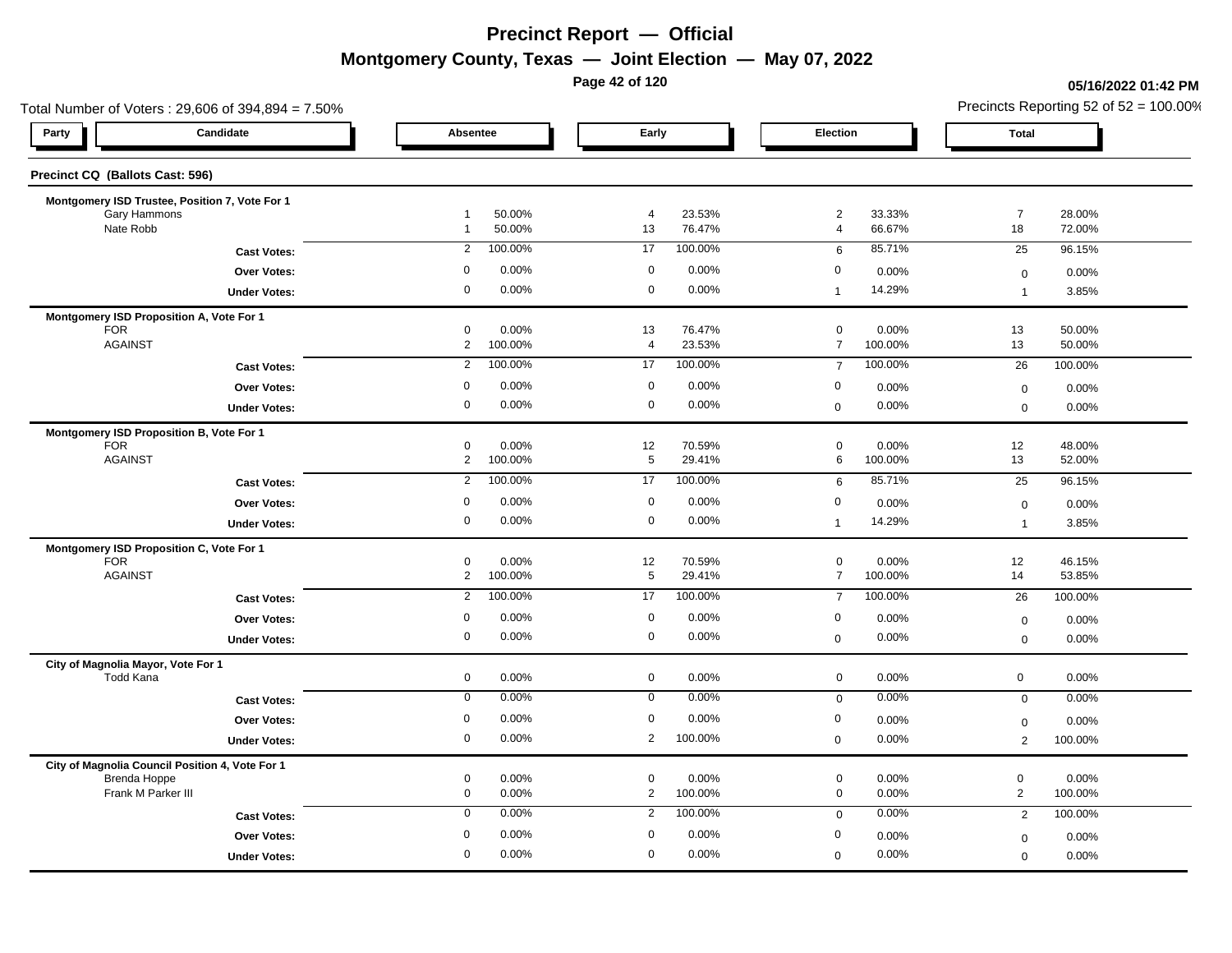**Page 43 of 120**

### **05/16/2022 01:42 PM**

|                                                                                    | Total Number of Voters: $29,606$ of $394,894 = 7.50\%$                                |                            |                   |             |                     |                  |                   | Precincts Reporting 52 of $52 = 100.00\%$ |                     |  |
|------------------------------------------------------------------------------------|---------------------------------------------------------------------------------------|----------------------------|-------------------|-------------|---------------------|------------------|-------------------|-------------------------------------------|---------------------|--|
| Party                                                                              | Candidate                                                                             | Absentee                   |                   | Early       |                     | Election         |                   | Total                                     |                     |  |
| Precinct CQ (Ballots Cast: 596)                                                    |                                                                                       |                            |                   |             |                     |                  |                   |                                           |                     |  |
| City of Magnolia Council Position 5, Vote For 1<br>Cathy Yowell<br>Jack L Huitt Jr |                                                                                       | $\mathbf 0$<br>$\mathbf 0$ | 0.00%<br>0.00%    | $\mathbf 0$ | 0.00%<br>100.00%    | $\mathbf 0$<br>0 | 0.00%<br>0.00%    |                                           | 0.00%<br>100.00%    |  |
|                                                                                    | <b>Cast Votes:</b>                                                                    | $\mathbf 0$                | 0.00%             |             | 50.00%              | $\mathbf 0$      | 0.00%             |                                           | 50.00%              |  |
|                                                                                    | <b>Over Votes:</b>                                                                    | 0                          | 0.00%             | $\mathbf 0$ | $0.00\%$            | 0                | $0.00\%$          | $\Omega$                                  | $0.00\%$            |  |
|                                                                                    | <b>Under Votes:</b>                                                                   | 0                          | 0.00%             |             | 50.00%              | $\mathbf 0$      | $0.00\%$          |                                           | 50.00%              |  |
|                                                                                    | City of Magnolia Proposition A Reauthorization of Local Sales and Use Tax, Vote For 1 |                            |                   |             |                     |                  |                   |                                           |                     |  |
| <b>FOR</b><br><b>AGAINST</b>                                                       |                                                                                       | 0<br>0                     | $0.00\%$<br>0.00% | 0           | 100.00%<br>$0.00\%$ | $\mathbf 0$<br>0 | $0.00\%$<br>0.00% |                                           | 100.00%<br>$0.00\%$ |  |
|                                                                                    | <b>Cast Votes:</b>                                                                    | 0                          | 0.00%             |             | 50.00%              | $\mathbf 0$      | 0.00%             |                                           | 50.00%              |  |
|                                                                                    | <b>Over Votes:</b>                                                                    | 0                          | 0.00%             | $\Omega$    | 0.00%               | $\mathbf 0$      | 0.00%             |                                           | $0.00\%$            |  |
|                                                                                    | <b>Under Votes:</b>                                                                   | 0                          | 0.00%             |             | 50.00%              | $\mathbf 0$      | 0.00%             |                                           | 50.00%              |  |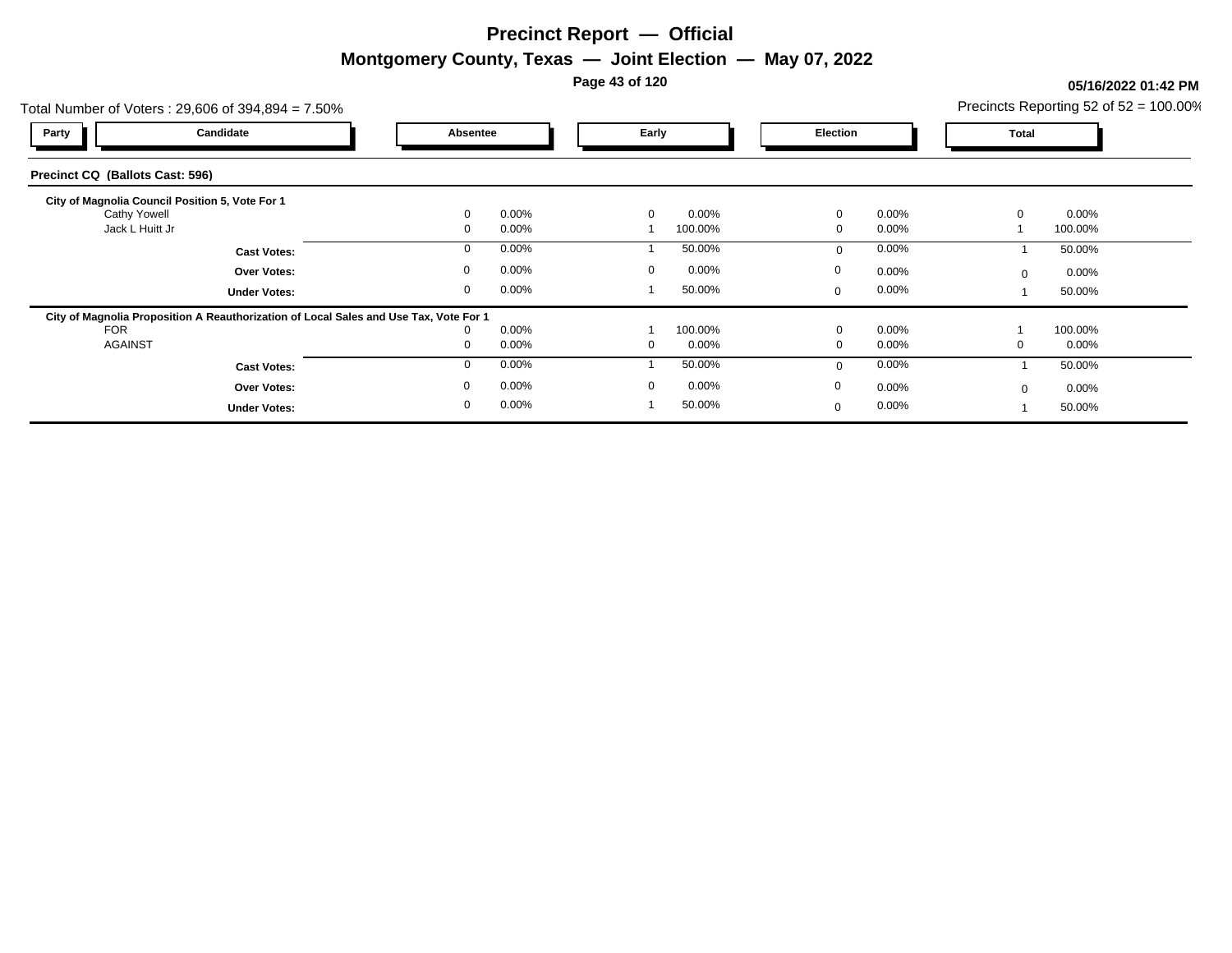**Page 44 of 120**

### **05/16/2022 01:42 PM**

| Total Number of Voters: 29,606 of 394,894 = 7.50%      |                      |                  |                 |                 |                       |                 | Precincts Reporting 52 of $52 = 100.00\%$ |                 |  |
|--------------------------------------------------------|----------------------|------------------|-----------------|-----------------|-----------------------|-----------------|-------------------------------------------|-----------------|--|
| Candidate<br>Party                                     | Absentee             |                  | Early           |                 | Election              |                 | <b>Total</b>                              |                 |  |
| Precinct CR (Ballots Cast: 317)                        |                      |                  |                 |                 |                       |                 |                                           |                 |  |
| State of Texas Proposition 1, Vote For 1               |                      |                  |                 |                 |                       |                 |                                           |                 |  |
| <b>FOR</b><br><b>AGAINST</b>                           | 23<br>$\overline{4}$ | 85.19%<br>14.81% | 173<br>16       | 91.53%<br>8.47% | 83<br>$6\phantom{.}6$ | 93.26%<br>6.74% | 279<br>26                                 | 91.48%<br>8.52% |  |
| <b>Cast Votes:</b>                                     | 27                   | 96.43%           | 189             | 96.43%          | 89                    | 95.70%          | 305                                       | 96.21%          |  |
| Over Votes:                                            | 0                    | 0.00%            | $\mathbf 0$     | 0.00%           | $\mathbf 0$           | 0.00%           |                                           |                 |  |
|                                                        | $\overline{1}$       | 3.57%            | $\overline{7}$  | 3.57%           | $\overline{4}$        | 4.30%           | $\mathbf 0$<br>12                         | 0.00%<br>3.79%  |  |
| <b>Under Votes:</b>                                    |                      |                  |                 |                 |                       |                 |                                           |                 |  |
| State of Texas Proposition 2, Vote For 1<br><b>FOR</b> | 27                   | 96.43%           | 173             | 90.58%          | 85                    | 92.39%          | 285                                       | 91.64%          |  |
| <b>AGAINST</b>                                         | $\overline{1}$       | 3.57%            | 18              | 9.42%           | $\overline{7}$        | 7.61%           | 26                                        | 8.36%           |  |
| <b>Cast Votes:</b>                                     | 28                   | 100.00%          | 191             | 97.45%          | 92                    | 98.92%          | 311                                       | 98.11%          |  |
| Over Votes:                                            | $\mathbf 0$          | 0.00%            | $\mathbf 0$     | 0.00%           | $\mathbf 0$           | 0.00%           | $\pmb{0}$                                 | 0.00%           |  |
| <b>Under Votes:</b>                                    | $\mathsf{O}\xspace$  | 0.00%            | $\sqrt{5}$      | 2.55%           | $\mathbf{1}$          | 1.08%           | 6                                         | 1.89%           |  |
|                                                        |                      |                  |                 |                 |                       |                 |                                           |                 |  |
| Magnolia ISD Position 1, Vote For 1<br>Dacia Owens     | 11                   | 47.83%           | 107             | 62.21%          | 33                    | 54.10%          | 151                                       | 58.98%          |  |
| Jordan Miles                                           | 6                    | 26.09%           | 22              | 12.79%          | $5\phantom{.0}$       | 8.20%           | 33                                        | 12.89%          |  |
| Irma Dunmire                                           | 6                    | 26.09%           | 43              | 25.00%          | 23                    | 37.70%          | 72                                        | 28.13%          |  |
| <b>Cast Votes:</b>                                     | $\overline{23}$      | 82.14%           | 172             | 87.76%          | 61                    | 65.59%          | 256                                       | 80.76%          |  |
| Over Votes:                                            | 0                    | 0.00%            | $\mathbf 0$     | 0.00%           | $\mathbf 0$           | 0.00%           | $\pmb{0}$                                 | 0.00%           |  |
| <b>Under Votes:</b>                                    | 5                    | 17.86%           | 24              | 12.24%          | 32                    | 34.41%          | 61                                        | 19.24%          |  |
| Magnolia ISD Position 2, Vote For 1                    |                      |                  |                 |                 |                       |                 |                                           |                 |  |
| Sonja Ebel                                             | 10                   | 43.48%           | 118             | 67.82%          | 33                    | 51.56%          | 161                                       | 61.69%          |  |
| Sharon C. Craig                                        | 11                   | 47.83%           | 37              | 21.26%          | 23                    | 35.94%          | 71                                        | 27.20%          |  |
| Debbie Crawford                                        | $\overline{2}$       | 8.70%            | 19              | 10.92%          | 8                     | 12.50%          | 29                                        | 11.11%          |  |
| <b>Cast Votes:</b>                                     | 23                   | 82.14%           | 174             | 88.78%          | 64                    | 68.82%          | 261                                       | 82.33%          |  |
| Over Votes:                                            | $\mathbf 0$          | 0.00%            | $\mathbf 0$     | 0.00%           | $\mathbf 0$           | 0.00%           | $\mathbf 0$                               | 0.00%           |  |
| <b>Under Votes:</b>                                    | 5                    | 17.86%           | 22              | 11.22%          | 29                    | 31.18%          | 56                                        | 17.67%          |  |
| Magnolia ISD Position 3, Vote For 1                    |                      |                  |                 |                 |                       |                 |                                           |                 |  |
| Keith R. Grant                                         | 12                   | 52.17%           | 62              | 35.63%          | 25                    | 37.88%          | 99                                        | 37.64%          |  |
| Gary Blizzard                                          | 11                   | 47.83%           | 112             | 64.37%          | 41                    | 62.12%          | 164                                       | 62.36%          |  |
| <b>Cast Votes:</b>                                     | $\overline{23}$      | 82.14%           | 174             | 88.78%          | 66                    | 70.97%          | 263                                       | 82.97%          |  |
| Over Votes:                                            | $\mathbf 0$          | 0.00%            | $\mathbf 0$     | 0.00%           | $\mathbf 0$           | 0.00%           | $\mathbf 0$                               | 0.00%           |  |
| <b>Under Votes:</b>                                    | 5                    | 17.86%           | 22              | 11.22%          | 27                    | 29.03%          | 54                                        | 17.03%          |  |
| City of Magnolia Mayor, Vote For 1<br><b>Todd Kana</b> | 6                    | 100.00%          | 73              | 100.00%         | 38                    | 100.00%         | 117                                       | 100.00%         |  |
| <b>Cast Votes:</b>                                     | 6                    | 60.00%           | $\overline{73}$ | 67.59%          | 38                    | 74.51%          | 117                                       | 69.23%          |  |
| Over Votes:                                            | $\mathbf 0$          | 0.00%            | $\mathbf 0$     | 0.00%           | $\mathbf 0$           | 0.00%           | $\mathbf 0$                               | 0.00%           |  |
|                                                        | 4                    | 40.00%           | 35              | 32.41%          | 13                    | 25.49%          | 52                                        | 30.77%          |  |
| <b>Under Votes:</b>                                    |                      |                  |                 |                 |                       |                 |                                           |                 |  |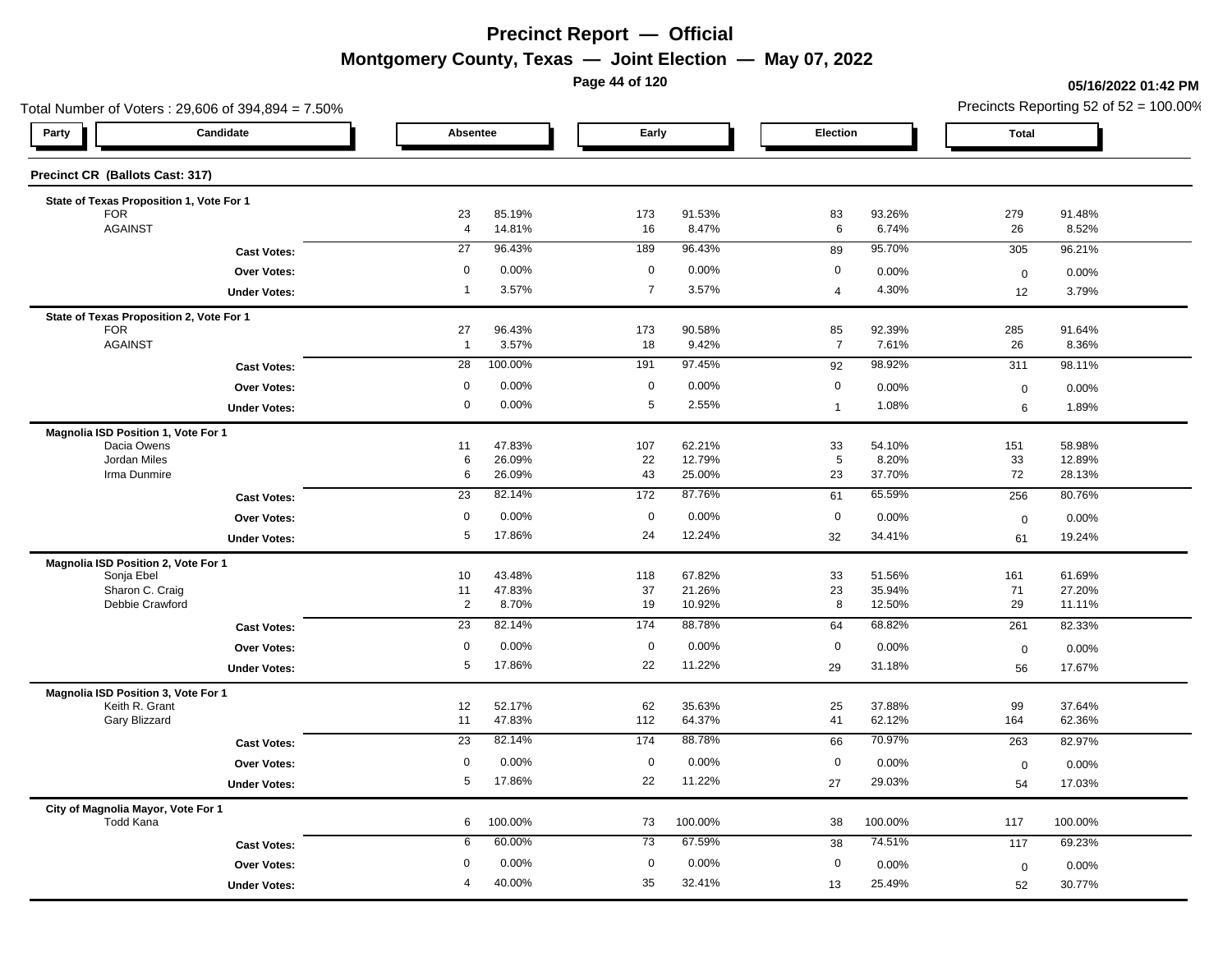**Page 45 of 120**

### **05/16/2022 01:42 PM**

| Total Number of Voters: 29,606 of 394,894 = 7.50%                                     | Precincts Reporting 52 of 52 = 100.00% |                  |             |                  |                |                  |              |                  |
|---------------------------------------------------------------------------------------|----------------------------------------|------------------|-------------|------------------|----------------|------------------|--------------|------------------|
| Candidate<br>Party                                                                    | Absentee                               |                  | Early       |                  | Election       |                  | <b>Total</b> |                  |
| Precinct CR (Ballots Cast: 317)                                                       |                                        |                  |             |                  |                |                  |              |                  |
| City of Magnolia Council Position 4, Vote For 1                                       |                                        |                  |             |                  |                |                  |              |                  |
| Brenda Hoppe<br>Frank M Parker III                                                    | 4                                      | 40.00%<br>60.00% | 53<br>52    | 50.48%<br>49.52% | 30<br>20       | 60.00%<br>40.00% | 87<br>78     | 52.73%<br>47.27% |
|                                                                                       | 6                                      |                  |             |                  |                |                  |              |                  |
| <b>Cast Votes:</b>                                                                    | 10                                     | 100.00%          | 105         | 97.22%           | 50             | 98.04%           | 165          | 97.63%           |
| <b>Over Votes:</b>                                                                    | 0                                      | 0.00%            | $\mathbf 0$ | 0.00%            | $\mathbf 0$    | 0.00%            | $\mathbf 0$  | $0.00\%$         |
| <b>Under Votes:</b>                                                                   | 0                                      | 0.00%            | 3           | 2.78%            |                | 1.96%            |              | 2.37%            |
| City of Magnolia Council Position 5, Vote For 1                                       |                                        |                  |             |                  |                |                  |              |                  |
| <b>Cathy Yowell</b>                                                                   | 5                                      | 55.56%           | 49          | 49.49%           | 14             | 29.79%           | 68           | 43.87%           |
| Jack L Huitt Jr                                                                       | 4                                      | 44.44%           | 50          | 50.51%           | 33             | 70.21%           | 87           | 56.13%           |
| <b>Cast Votes:</b>                                                                    | 9                                      | 90.00%           | 99          | 91.67%           | 47             | 92.16%           | 155          | 91.72%           |
| <b>Over Votes:</b>                                                                    | 0                                      | 0.00%            | $\mathbf 0$ | 0.00%            | $\mathbf 0$    | 0.00%            | $\mathbf 0$  | 0.00%            |
| <b>Under Votes:</b>                                                                   |                                        | 10.00%           | 9           | 8.33%            | 4              | 7.84%            | 14           | 8.28%            |
| City of Magnolia Proposition A Reauthorization of Local Sales and Use Tax, Vote For 1 |                                        |                  |             |                  |                |                  |              |                  |
| <b>FOR</b>                                                                            | 9                                      | 90.00%           | 89          | 86.41%           | 37             | 75.51%           | 135          | 83.33%           |
| <b>AGAINST</b>                                                                        |                                        | 10.00%           | 14          | 13.59%           | 12             | 24.49%           | 27           | 16.67%           |
| <b>Cast Votes:</b>                                                                    | 10                                     | 100.00%          | 103         | 95.37%           | 49             | 96.08%           | 162          | 95.86%           |
| <b>Over Votes:</b>                                                                    | 0                                      | 0.00%            | $\mathbf 0$ | 0.00%            | $\mathbf 0$    | 0.00%            | $\mathbf 0$  | 0.00%            |
| <b>Under Votes:</b>                                                                   | 0                                      | 0.00%            | 5           | 4.63%            | $\overline{2}$ | 3.92%            |              | 4.14%            |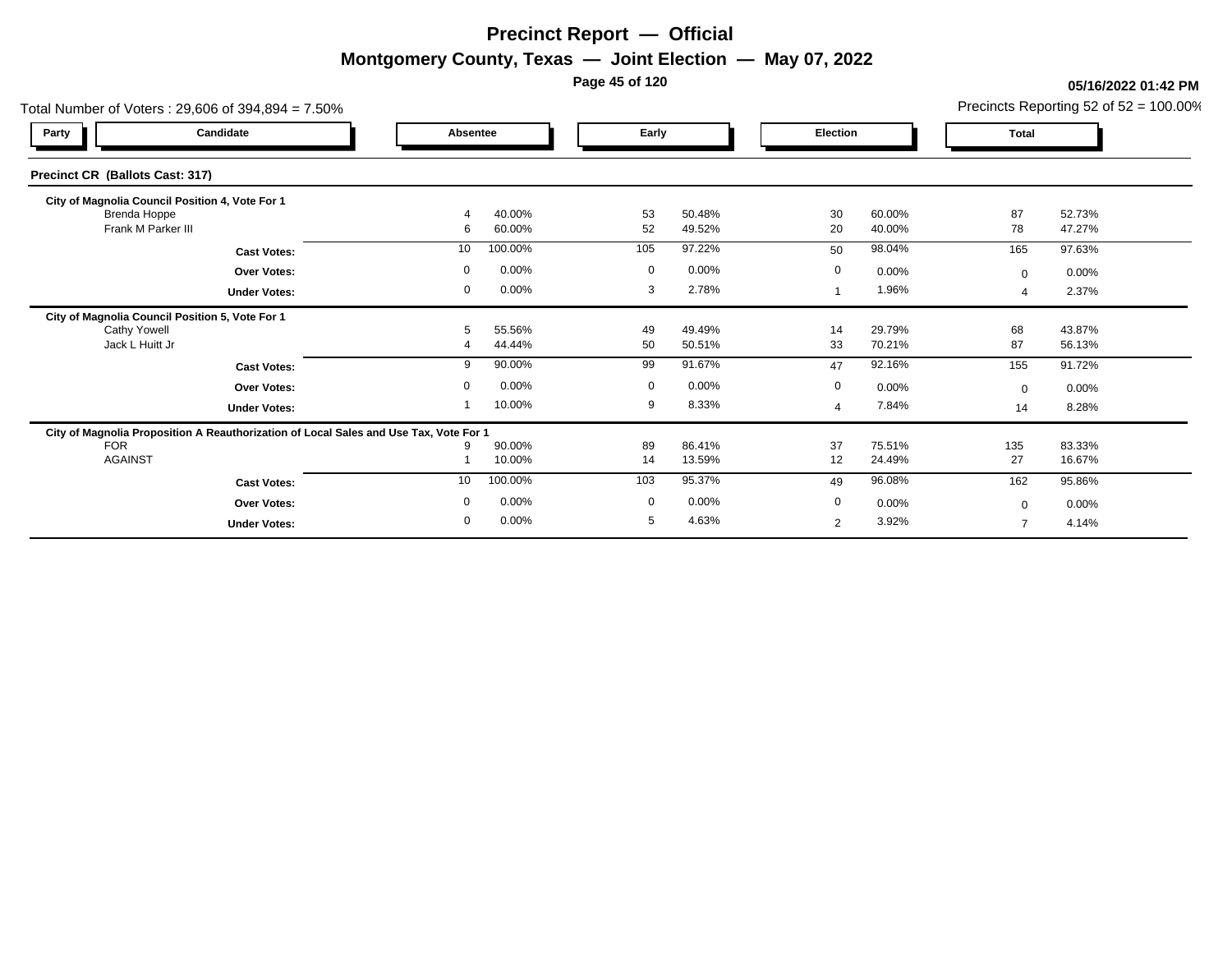**Page 46 of 120**

### **05/16/2022 01:42 PM**

|                                                        | Total Number of Voters: 29,606 of 394,894 = 7.50% |                           |                  |             |                 |                       |                 | Precincts Reporting 52 of $52 = 100.00\%$ |                 |  |
|--------------------------------------------------------|---------------------------------------------------|---------------------------|------------------|-------------|-----------------|-----------------------|-----------------|-------------------------------------------|-----------------|--|
| Party                                                  | Candidate                                         | Absentee                  |                  | Early       |                 | Election              |                 | <b>Total</b>                              |                 |  |
| Precinct CS (Ballots Cast: 380)                        |                                                   |                           |                  |             |                 |                       |                 |                                           |                 |  |
| State of Texas Proposition 1, Vote For 1               |                                                   |                           |                  |             |                 |                       |                 |                                           |                 |  |
| <b>FOR</b><br><b>AGAINST</b>                           |                                                   | 24<br>$\mathsf{O}\xspace$ | 100.00%<br>0.00% | 221<br>18   | 92.47%<br>7.53% | 103<br>$\overline{4}$ | 96.26%<br>3.74% | 348<br>22                                 | 94.05%<br>5.95% |  |
|                                                        | <b>Cast Votes:</b>                                | 24                        | 100.00%          | 239         | 97.95%          | 107                   | 95.54%          | 370                                       | 97.37%          |  |
|                                                        | Over Votes:                                       | 0                         | 0.00%            | $\mathbf 0$ | 0.00%           | $\mathbf 0$           | 0.00%           |                                           |                 |  |
|                                                        |                                                   | 0                         | 0.00%            | 5           | 2.05%           | 5                     | 4.46%           | $\pmb{0}$<br>10                           | 0.00%<br>2.63%  |  |
|                                                        | <b>Under Votes:</b>                               |                           |                  |             |                 |                       |                 |                                           |                 |  |
| State of Texas Proposition 2, Vote For 1<br><b>FOR</b> |                                                   | 23                        | 95.83%           | 224         | 92.95%          | 103                   | 96.26%          | 350                                       | 94.09%          |  |
| <b>AGAINST</b>                                         |                                                   | $\overline{1}$            | 4.17%            | 17          | 7.05%           | $\overline{4}$        | 3.74%           | 22                                        | 5.91%           |  |
|                                                        | <b>Cast Votes:</b>                                | 24                        | 100.00%          | 241         | 98.77%          | 107                   | 95.54%          | 372                                       | 97.89%          |  |
|                                                        | Over Votes:                                       | $\mathbf 0$               | 0.00%            | $\mathbf 0$ | 0.00%           | $\mathbf 0$           | 0.00%           | $\pmb{0}$                                 | 0.00%           |  |
|                                                        | <b>Under Votes:</b>                               | $\mathbf 0$               | 0.00%            | 3           | 1.23%           | 5                     | 4.46%           | 8                                         | 2.11%           |  |
|                                                        |                                                   |                           |                  |             |                 |                       |                 |                                           |                 |  |
| Magnolia ISD Position 1, Vote For 1<br>Dacia Owens     |                                                   | 11                        | 64.71%           | 182         | 81.61%          | 58                    | 57.43%          | 251                                       | 73.61%          |  |
| Jordan Miles                                           |                                                   | 5                         | 29.41%           | 15          | 6.73%           | 14                    | 13.86%          | 34                                        | 9.97%           |  |
| Irma Dunmire                                           |                                                   | $\mathbf{1}$              | 5.88%            | 26          | 11.66%          | 29                    | 28.71%          | 56                                        | 16.42%          |  |
|                                                        | <b>Cast Votes:</b>                                | 17                        | 70.83%           | 223         | 91.77%          | 101                   | 90.18%          | 341                                       | 89.97%          |  |
|                                                        | Over Votes:                                       | 0                         | 0.00%            | $\mathbf 0$ | 0.00%           | $\mathbf 0$           | 0.00%           | $\mathbf 0$                               | 0.00%           |  |
|                                                        | <b>Under Votes:</b>                               | $\overline{7}$            | 29.17%           | 20          | 8.23%           | 11                    | 9.82%           | 38                                        | 10.03%          |  |
| Magnolia ISD Position 2, Vote For 1                    |                                                   |                           |                  |             |                 |                       |                 |                                           |                 |  |
| Sonja Ebel                                             |                                                   | 15                        | 78.95%           | 192         | 84.21%          | 59                    | 59.00%          | 266                                       | 76.66%          |  |
| Sharon C. Craig                                        |                                                   | $\overline{2}$            | 10.53%           | 26          | 11.40%          | 32                    | 32.00%          | 60                                        | 17.29%          |  |
| Debbie Crawford                                        |                                                   | $\overline{2}$            | 10.53%           | 10          | 4.39%           | 9                     | 9.00%           | 21                                        | 6.05%           |  |
|                                                        | <b>Cast Votes:</b>                                | 19                        | 79.17%           | 228         | 93.83%          | 100                   | 89.29%          | 347                                       | 91.56%          |  |
|                                                        | Over Votes:                                       | $\mathbf 0$               | 0.00%            | $\mathbf 0$ | 0.00%           | $\mathbf 0$           | 0.00%           | $\boldsymbol{0}$                          | 0.00%           |  |
|                                                        | <b>Under Votes:</b>                               | 5                         | 20.83%           | 15          | 6.17%           | 12                    | 10.71%          | 32                                        | 8.44%           |  |
| Magnolia ISD Position 3, Vote For 1                    |                                                   |                           |                  |             |                 |                       |                 |                                           |                 |  |
| Keith R. Grant                                         |                                                   | 8                         | 47.06%           | 36          | 15.86%          | 40                    | 39.60%          | 84                                        | 24.35%          |  |
| Gary Blizzard                                          |                                                   | 9                         | 52.94%           | 191         | 84.14%          | 61                    | 60.40%          | 261                                       | 75.65%          |  |
|                                                        | <b>Cast Votes:</b>                                | 17                        | 70.83%           | 227         | 93.42%          | 101                   | 90.18%          | 345                                       | 91.03%          |  |
|                                                        | <b>Over Votes:</b>                                | 0                         | 0.00%            | $\mathbf 0$ | 0.00%           | $\mathbf 0$           | 0.00%           | $\mathbf 0$                               | 0.00%           |  |
|                                                        | <b>Under Votes:</b>                               | $\overline{7}$            | 29.17%           | 16          | 6.58%           | 11                    | 9.82%           | 34                                        | 8.97%           |  |
| City of Magnolia Mayor, Vote For 1<br><b>Todd Kana</b> |                                                   | 0                         | 0.00%            | 9           | 100.00%         | $\overline{1}$        | 100.00%         | 10                                        | 100.00%         |  |
|                                                        | <b>Cast Votes:</b>                                | $\mathbf 0$               | 0.00%            | 9           | 100.00%         | $\overline{1}$        | 100.00%         | 10                                        | 100.00%         |  |
|                                                        | <b>Over Votes:</b>                                | 0                         | 0.00%            | $\mathbf 0$ | 0.00%           | 0                     | 0.00%           | $\mathbf 0$                               | 0.00%           |  |
|                                                        | <b>Under Votes:</b>                               | $\mathbf 0$               | 0.00%            | $\mathbf 0$ | 0.00%           | $\mathbf 0$           | 0.00%           | $\mathbf 0$                               | 0.00%           |  |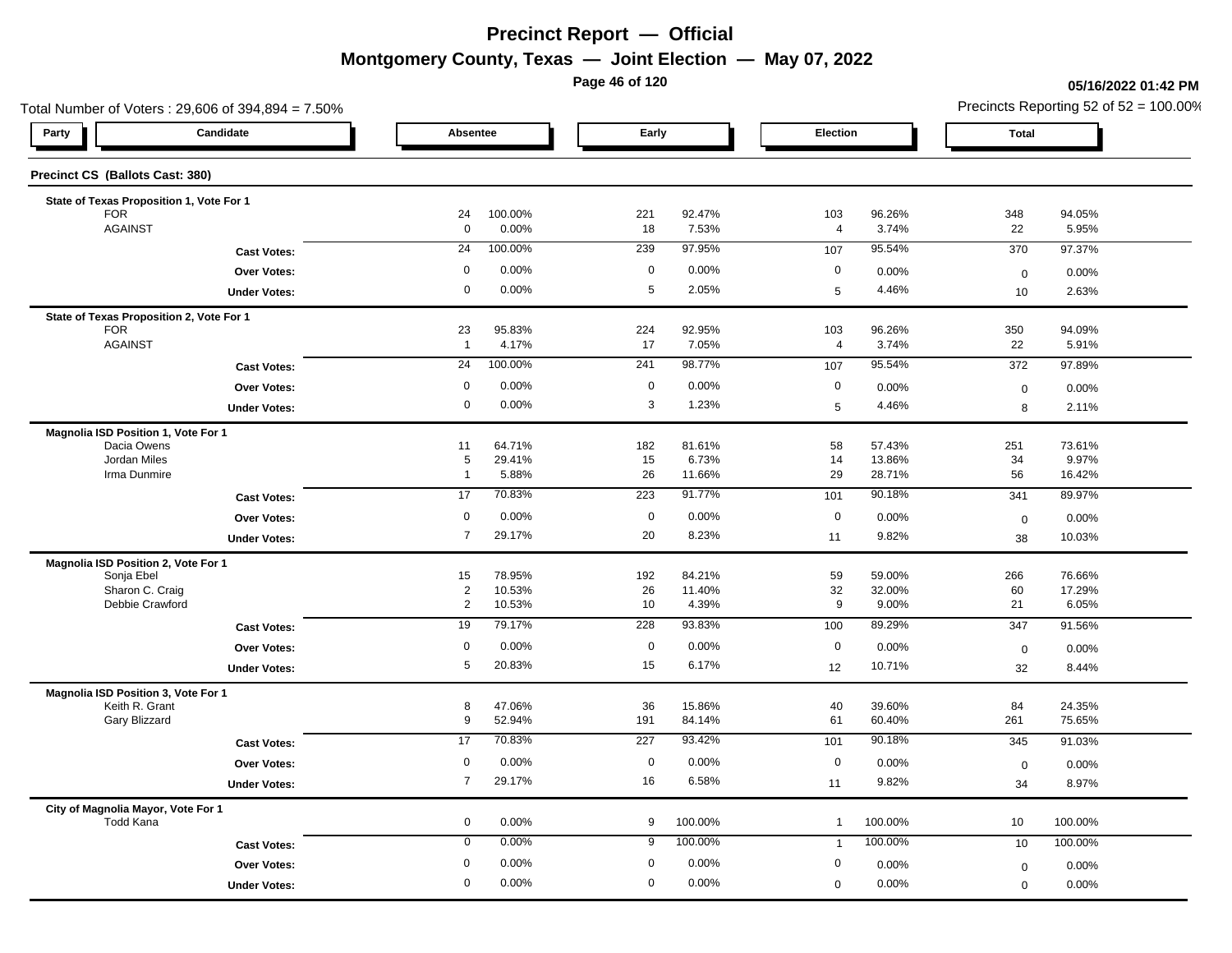**Page 47 of 120**

#### Total Number of Voters : 29,606 of 394,894 = 7.50% Precincts Reporting 52 of 52 = 100.00% **Party Candidate Absentee Early Election Total Precinct CS (Ballots Cast: 380) City of Magnolia Council Position 4, Vote For 1** Brenda Hoppe 0 0.00% 6 66.67% 0 0.00% 6 60.00% Frank M Parker III 0 0.00% 3 33.33% 1 100.00% 4 40.00% **Cast Votes:** 0 0.00% 9 100.00% 1 100.00% 10 100.00% **Under Votes: Over Votes:** 0.00% 0.00% 0.00% 0.00% 0.00% 0.00% 0.00% 0.00% 0.00% 0.00% 0.00% 0.00% 0.00% 0.00% 0.00% 0.00% 0.00% 0.00% 0.00% 0.00% 0.00% 0.00% 0.00% 0.00% 0.00% 0.00% 0.00% 0.00% 0.00% 0.00% 0.00% 0.00% 0.00% 0.00% 0.00 0.00% 0 0.00% 0 0.00% 0 0.00% 0 0.00% 0.00% 0 0.00%  $0$  0.00%  $0$  0.00%  $0$  0.00%  $0$  0.00%  $0$  0.00%  $0$  0.00% 0 0.00% 0.00% **City of Magnolia Council Position 5, Vote For 1** Cathy Yowell 0 0.00% 1 11.11% 1 100.00% 2 20.00% Jack L Huitt Jr 0 0.00% 8 88.89% 0 0.00% 8 80.00% **Cast Votes:** 0 0.00% 9 100.00% 1 100.00% 10 100.00% **Under Votes: Over Votes:** 0.00% 0.00% 0.00% 0.00% 0.00% 0.00% 0.00% 0.00% 0.00% 0.00% 0.00% 0.00% 0.00% 0.00% 0.00% 0.00% 0.00% 0.00% 0.00% 0.00% 0.00% 0.00% 0.00% 0.00% 0.00% 0.00% 0.00% 0.00% 0.00% 0.00% 0.00% 0.00% 0.00% 0.00% 0.00 0.00% 0 0.00% 0 0.00% 0 0.00% 0  $0.00\%$  0.00% 0 0.00%  $0$  0.00%  $0$  0.00%  $0$  0.00%  $0$  0.00%  $0$  0.00%  $0$  0.00% 0 0.00% 0.00% **City of Magnolia Proposition A Reauthorization of Local Sales and Use Tax, Vote For 1** FOR 0 0.00% 8 88.89% 1 100.00% 9 90.00% AGAINST 0 0.00% 1 11.11% 0 0.00% 1 10.00% **Cast Votes:** 0 0.00% 9 100.00% 1 100.00% 10 100.00% **Under Votes: Over Votes:** 0.00% 0.00% 0.00% 0.00% 0.00% 0.00% 0.00% 0.00% 0.00% 0.00% 0.00% 0.00% 0.00% 0.00% 0.00% 0.00% 0.00% 0.00% 0.00% 0.00% 0.00% 0.00% 0.00% 0.00% 0.00% 0.00% 0.00% 0.00% 0.00% 0.00% 0.00% 0.00% 0.00% 0.00% 0.00 0.00% 0 0.00% 0 0.00% 0.00% 0 0.00% 0.00%  $0.00\%$  $0$  0.00%  $0$  0.00%  $0$  0.00%  $0$  0.00%  $0$  0.00%  $0$  0.00% 0 0.00%  $0.00%$  $\Omega$

**05/16/2022 01:42 PM**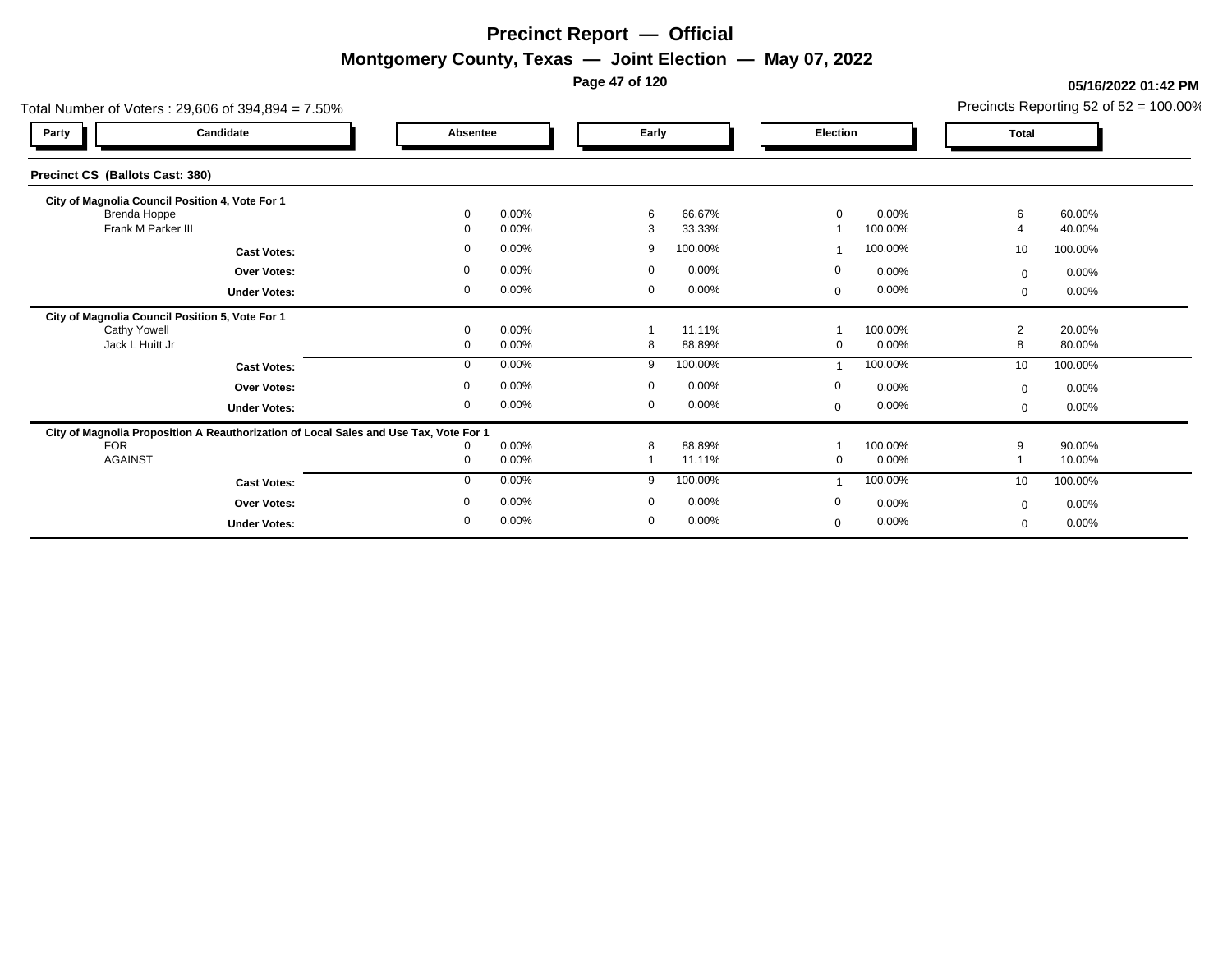**Page 48 of 120**

### **05/16/2022 01:42 PM**

|                                     | Total Number of Voters: 29,606 of 394,894 = 7.50% |                 |                  |                  |                  |             |                  |              | Precincts Reporting 52 of $52 = 100.00\%$ |
|-------------------------------------|---------------------------------------------------|-----------------|------------------|------------------|------------------|-------------|------------------|--------------|-------------------------------------------|
| Party                               | Candidate                                         | Absentee        |                  | Early            |                  | Election    |                  | <b>Total</b> |                                           |
| Precinct CT (Ballots Cast: 355)     |                                                   |                 |                  |                  |                  |             |                  |              |                                           |
|                                     | State of Texas Proposition 1, Vote For 1          |                 |                  |                  |                  |             |                  |              |                                           |
| <b>FOR</b><br><b>AGAINST</b>        |                                                   | 31              | 88.57%           | 173              | 94.54%           | 121         | 93.80%           | 325          | 93.66%                                    |
|                                     |                                                   | $\overline{4}$  | 11.43%           | 10               | 5.46%            | 8           | 6.20%            | 22           | 6.34%                                     |
|                                     | <b>Cast Votes:</b>                                | 35              | 100.00%          | 183              | 95.81%           | 129         | 100.00%          | 347          | 97.75%                                    |
|                                     | Over Votes:                                       | 0               | 0.00%            | $\mathbf 0$      | 0.00%            | $\mathbf 0$ | 0.00%            | $\mathbf 0$  | 0.00%                                     |
|                                     | <b>Under Votes:</b>                               | 0               | 0.00%            | 8                | 4.19%            | $\mathbf 0$ | 0.00%            | 8            | 2.25%                                     |
|                                     | State of Texas Proposition 2, Vote For 1          |                 |                  |                  |                  |             |                  |              |                                           |
| <b>FOR</b>                          |                                                   | 31              | 88.57%           | 163              | 88.11%           | 119         | 92.25%           | 313          | 89.68%                                    |
| <b>AGAINST</b>                      |                                                   | $\overline{4}$  | 11.43%           | 22               | 11.89%           | 10          | 7.75%            | 36           | 10.32%                                    |
|                                     | <b>Cast Votes:</b>                                | 35              | 100.00%          | 185              | 96.86%           | 129         | 100.00%          | 349          | 98.31%                                    |
|                                     | <b>Over Votes:</b>                                | $\mathbf 0$     | 0.00%            | $\mathbf 0$      | 0.00%            | $\mathbf 0$ | 0.00%            | $\mathbf 0$  | 0.00%                                     |
|                                     | <b>Under Votes:</b>                               | 0               | 0.00%            | 6                | 3.14%            | $\mathbf 0$ | 0.00%            | 6            | 1.69%                                     |
| Magnolia ISD Position 1, Vote For 1 |                                                   |                 |                  |                  |                  |             |                  |              |                                           |
| Dacia Owens                         |                                                   | 18              | 60.00%           | 129              | 73.71%           | 61          | 63.54%           | 208          | 69.10%                                    |
| Jordan Miles<br>Irma Dunmire        |                                                   | 10              | 33.33%           | 17               | 9.71%            | 14          | 14.58%           | 41           | 13.62%                                    |
|                                     |                                                   | $\overline{c}$  | 6.67%            | 29               | 16.57%           | 21          | 21.88%           | 52           | 17.28%                                    |
|                                     | <b>Cast Votes:</b>                                | 30              | 85.71%           | 175              | 93.09%           | 96          | 74.42%           | 301          | 85.51%                                    |
|                                     | Over Votes:                                       | 0               | 0.00%            | $\mathbf 0$      | 0.00%            | $\mathbf 0$ | 0.00%            | $\mathbf 0$  | 0.00%                                     |
|                                     | <b>Under Votes:</b>                               | 5               | 14.29%           | 13               | 6.91%            | 33          | 25.58%           | 51           | 14.49%                                    |
| Magnolia ISD Position 2, Vote For 1 |                                                   |                 |                  |                  |                  |             |                  |              |                                           |
| Sonja Ebel                          |                                                   | 16              | 51.61%           | 145              | 82.39%           | 67          | 66.34%           | 228          | 74.03%                                    |
|                                     | Sharon C. Craig<br>Debbie Crawford                | 9<br>6          | 29.03%<br>19.35% | 23<br>8          | 13.07%<br>4.55%  | 24<br>10    | 23.76%<br>9.90%  | 56<br>24     | 18.18%<br>7.79%                           |
|                                     | <b>Cast Votes:</b>                                | $\overline{31}$ | 88.57%           | 176              | 93.62%           | 101         | 78.29%           | 308          | 87.50%                                    |
|                                     | <b>Over Votes:</b>                                | $\mathbf 0$     | 0.00%            | $\boldsymbol{0}$ | 0.00%            | $\mathbf 0$ | 0.00%            |              |                                           |
|                                     |                                                   | $\overline{4}$  | 11.43%           | 12               | 6.38%            |             | 21.71%           | $\mathbf 0$  | 0.00%                                     |
|                                     | <b>Under Votes:</b>                               |                 |                  |                  |                  | 28          |                  | 44           | 12.50%                                    |
| Magnolia ISD Position 3, Vote For 1 |                                                   |                 | 38.71%           |                  |                  |             |                  |              |                                           |
| Gary Blizzard                       | Keith R. Grant                                    | 12<br>19        | 61.29%           | 36<br>139        | 20.57%<br>79.43% | 43<br>55    | 43.88%<br>56.12% | 91<br>213    | 29.93%<br>70.07%                          |
|                                     |                                                   | 31              | 88.57%           | 175              | 93.09%           | 98          | 75.97%           | 304          | 86.36%                                    |
|                                     | <b>Cast Votes:</b>                                |                 |                  |                  |                  |             |                  |              |                                           |
|                                     | <b>Over Votes:</b>                                | 0               | 0.00%            | $\mathbf 0$      | 0.00%            | $\mathbf 0$ | 0.00%            | $\mathbf 0$  | 0.00%                                     |
|                                     | <b>Under Votes:</b>                               | $\overline{4}$  | 11.43%           | 13               | 6.91%            | 31          | 24.03%           | 48           | 13.64%                                    |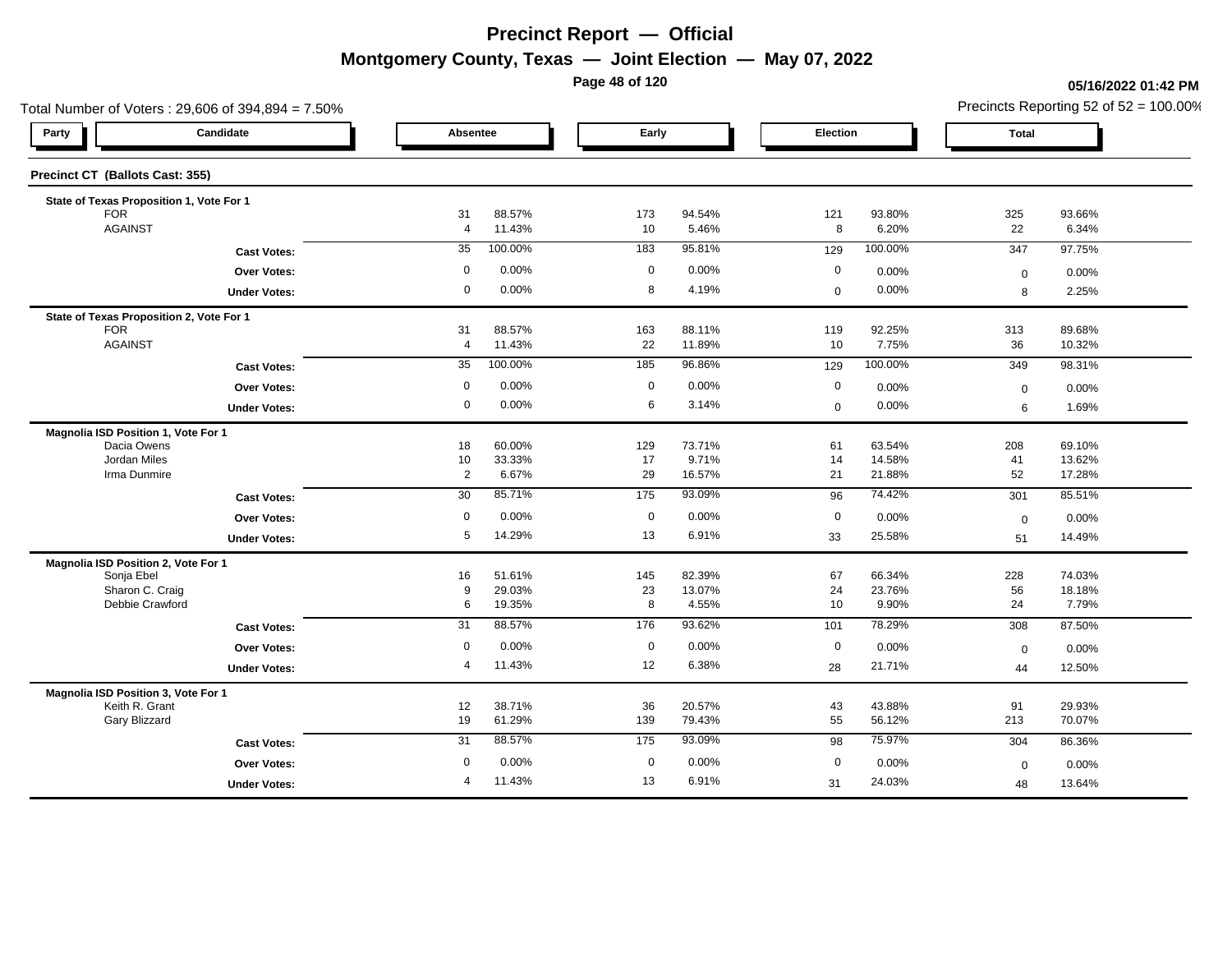**Page 49 of 120**

### **05/16/2022 01:42 PM**

| Total Number of Voters: 29,606 of 394,894 = 7.50%          |                     |                     |                  |                |                  |             | Precincts Reporting 52 of $52 = 100.00\%$ |                |                  |
|------------------------------------------------------------|---------------------|---------------------|------------------|----------------|------------------|-------------|-------------------------------------------|----------------|------------------|
| Candidate<br>Party                                         |                     | Absentee            |                  | Early          |                  | Election    |                                           | Total          |                  |
| Precinct CU (Ballots Cast: 618)                            |                     |                     |                  |                |                  |             |                                           |                |                  |
| State of Texas Proposition 1, Vote For 1                   |                     |                     |                  |                |                  |             |                                           |                |                  |
| <b>FOR</b>                                                 |                     | 83                  | 94.32%           | 274            | 96.82%           | 221         | 95.67%                                    | 578            | 96.01%           |
| <b>AGAINST</b>                                             |                     | $5\phantom{.0}$     | 5.68%            | 9              | 3.18%            | 10          | 4.33%                                     | 24             | 3.99%            |
|                                                            | <b>Cast Votes:</b>  | 88                  | 100.00%          | 283            | 95.93%           | 231         | 98.30%                                    | 602            | 97.41%           |
|                                                            | <b>Over Votes:</b>  | $\mathbf 0$         | 0.00%            | $\mathbf 0$    | 0.00%            | $\mathbf 0$ | 0.00%                                     | $\mathbf 0$    | 0.00%            |
|                                                            | <b>Under Votes:</b> | 0                   | 0.00%            | 12             | 4.07%            | 4           | 1.70%                                     | 16             | 2.59%            |
| State of Texas Proposition 2, Vote For 1                   |                     |                     |                  |                |                  |             |                                           |                |                  |
| <b>FOR</b><br><b>AGAINST</b>                               |                     | 83                  | 94.32%<br>5.68%  | 278            | 95.53%           | 225         | 95.74%<br>4.26%                           | 586            | 95.44%           |
|                                                            |                     | $\overline{5}$      |                  | 13             | 4.47%            | 10          |                                           | 28             | 4.56%            |
|                                                            | <b>Cast Votes:</b>  | 88                  | 100.00%          | 291            | 98.64%           | 235         | 100.00%                                   | 614            | 99.35%           |
|                                                            | Over Votes:         | 0                   | 0.00%            | $\mathbf 0$    | 0.00%            | $\mathbf 0$ | 0.00%                                     | $\mathbf 0$    | 0.00%            |
|                                                            | <b>Under Votes:</b> | 0                   | 0.00%            | 4              | 1.36%            | $\mathbf 0$ | 0.00%                                     | $\overline{4}$ | 0.65%            |
| Magnolia ISD Position 1, Vote For 1                        |                     |                     |                  |                |                  |             |                                           |                |                  |
| Dacia Owens<br>Jordan Miles                                |                     | 10<br>9             | 38.46%<br>34.62% | 127<br>24      | 72.57%<br>13.71% | 51<br>17    | 60.00%<br>20.00%                          | 188<br>50      | 65.73%<br>17.48% |
| Irma Dunmire                                               |                     | $\overline{7}$      | 26.92%           | 24             | 13.71%           | 17          | 20.00%                                    | 48             | 16.78%           |
|                                                            | <b>Cast Votes:</b>  | 26                  | 74.29%           | 175            | 89.29%           | 85          | 80.19%                                    | 286            | 84.87%           |
|                                                            | Over Votes:         | $\mathbf 0$         | 0.00%            | $\mathbf 0$    | 0.00%            | $\mathbf 0$ | 0.00%                                     | $\mathbf 0$    | 0.00%            |
|                                                            | <b>Under Votes:</b> | 9                   | 25.71%           | 21             | 10.71%           | 21          | 19.81%                                    | 51             | 15.13%           |
| Magnolia ISD Position 2, Vote For 1                        |                     |                     |                  |                |                  |             |                                           |                |                  |
| Sonja Ebel                                                 |                     | 6                   | 27.27%           | 127            | 72.16%           | 51          | 57.95%                                    | 184            | 64.34%           |
| Sharon C. Craig<br>Debbie Crawford                         |                     | 9<br>$\overline{7}$ | 40.91%<br>31.82% | 37<br>12       | 21.02%<br>6.82%  | 26<br>11    | 29.55%<br>12.50%                          | 72<br>30       | 25.17%<br>10.49% |
|                                                            |                     | $\overline{22}$     | 62.86%           | 176            | 89.80%           |             | 83.02%                                    |                | 84.87%           |
|                                                            | <b>Cast Votes:</b>  |                     |                  |                |                  | 88          |                                           | 286            |                  |
|                                                            | <b>Over Votes:</b>  | $\mathbf 0$         | 0.00%            | $\mathbf 0$    | 0.00%            | $\mathbf 0$ | 0.00%                                     | $\mathbf 0$    | 0.00%            |
|                                                            | <b>Under Votes:</b> | 13                  | 37.14%           | 20             | 10.20%           | 18          | 16.98%                                    | 51             | 15.13%           |
| Magnolia ISD Position 3, Vote For 1<br>Keith R. Grant      |                     | 16                  | 66.67%           | 51             | 29.31%           | 34          | 39.08%                                    | 101            | 35.44%           |
| Gary Blizzard                                              |                     | 8                   | 33.33%           | 123            | 70.69%           | 53          | 60.92%                                    | 184            | 64.56%           |
|                                                            | <b>Cast Votes:</b>  | $\overline{24}$     | 68.57%           | 174            | 88.78%           | 87          | 82.08%                                    | 285            | 84.57%           |
|                                                            | Over Votes:         | 0                   | 0.00%            | $\mathbf 0$    | 0.00%            | $\mathbf 0$ | 0.00%                                     | $\mathbf 0$    | 0.00%            |
|                                                            | <b>Under Votes:</b> | 11                  | 31.43%           | 22             | 11.22%           | 19          | 17.92%                                    | 52             | 15.43%           |
|                                                            |                     |                     |                  |                |                  |             |                                           |                |                  |
| Decker Prairie MUD Proposition A, Vote For 1<br><b>FOR</b> |                     | $\mathbf 0$         | 0.00%            | $\overline{2}$ | 100.00%          | $\mathbf 0$ | 0.00%                                     | $\overline{2}$ | 100.00%          |
| <b>AGAINST</b>                                             |                     | 0                   | 0.00%            | $\mathbf 0$    | 0.00%            | $\mathbf 0$ | 0.00%                                     | $\mathbf 0$    | 0.00%            |
|                                                            | <b>Cast Votes:</b>  | $\mathbf 0$         | 0.00%            | $\overline{2}$ | 100.00%          | $\mathbf 0$ | 0.00%                                     | $\overline{2}$ | 100.00%          |
|                                                            | Over Votes:         | 0                   | 0.00%            | 0              | 0.00%            | 0           | 0.00%                                     | $\mathbf 0$    | 0.00%            |
|                                                            | <b>Under Votes:</b> | 0                   | $0.00\%$         | 0              | $0.00\%$         | 0           | 0.00%                                     | $\mathbf 0$    | 0.00%            |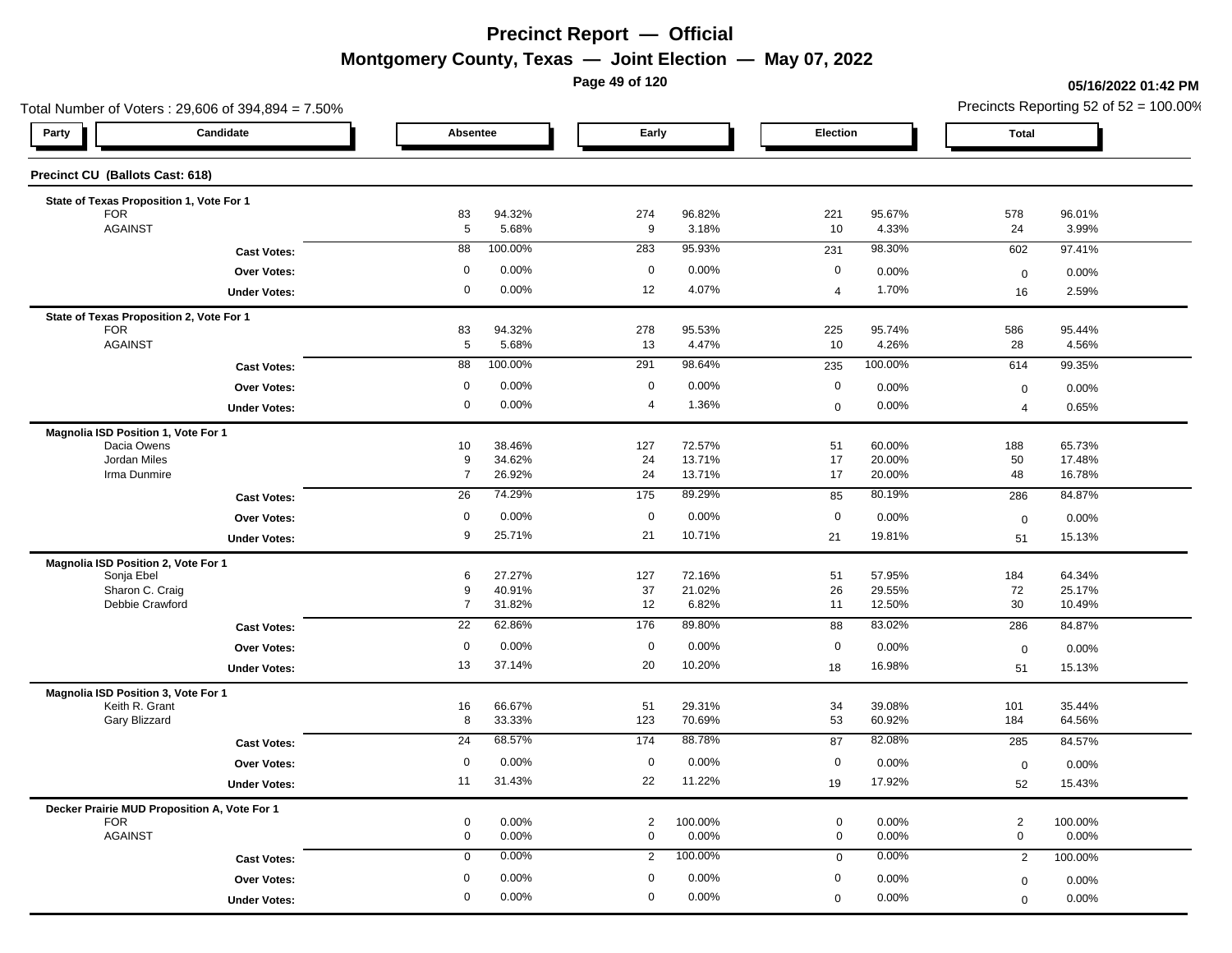**Page 50 of 120**

### **05/16/2022 01:42 PM**

| Total Number of Voters: 29,606 of 394,894 = 7.50% |                      |                |         |                      |                  | Precincts Reporting 52 of $52 = 100.00\%$ |
|---------------------------------------------------|----------------------|----------------|---------|----------------------|------------------|-------------------------------------------|
| Candidate<br>Party                                | Absentee             | Early          |         | Election             | Total            |                                           |
| Precinct CU (Ballots Cast: 618)                   |                      |                |         |                      |                  |                                           |
| Decker Prairie MUD Director, Vote For 5           |                      |                |         |                      |                  |                                           |
| Harris Pratka                                     | 0.00%<br>0           | $\overline{2}$ | 20.00%  | 0.00%<br>0           | $\overline{2}$   | 20.00%                                    |
| John Bonner                                       | 0.00%<br>$\mathbf 0$ | $\overline{c}$ | 20.00%  | $\mathbf 0$<br>0.00% | $\overline{2}$   | 20.00%                                    |
| <b>Brian Gates</b>                                | 0.00%<br>0           | $\overline{2}$ | 20.00%  | $\mathbf 0$<br>0.00% | $\overline{2}$   | 20.00%                                    |
| Adam Flaaten                                      | 0.00%<br>0           | $\overline{2}$ | 20.00%  | $\mathbf 0$<br>0.00% | $\overline{2}$   | 20.00%                                    |
| Will Holstien                                     | 0<br>0.00%           | $\overline{2}$ | 20.00%  | $\mathbf 0$<br>0.00% | 2                | 20.00%                                    |
| <b>Cast Votes:</b>                                | $\mathbf 0$<br>0.00% | 10             | 100.00% | 0.00%<br>$\mathbf 0$ | 10               | 100.00%                                   |
| Over Votes:                                       | 0.00%<br>0           | $\mathbf 0$    | 0.00%   | $\mathbf 0$<br>0.00% | $\mathbf 0$      | 0.00%                                     |
| <b>Under Votes:</b>                               | 0<br>0.00%           | $\mathbf 0$    | 0.00%   | 0.00%<br>$\mathbf 0$ | $\mathbf 0$      | 0.00%                                     |
| Decker Prairie MUD Proposition B, Vote For 1      |                      |                |         |                      |                  |                                           |
| <b>FOR</b>                                        | 0<br>0.00%           | $\overline{2}$ | 100.00% | $\mathbf 0$<br>0.00% | $\overline{2}$   | 100.00%                                   |
| <b>AGAINST</b>                                    | 0<br>0.00%           | $\mathbf 0$    | 0.00%   | $\mathbf 0$<br>0.00% | $\mathbf 0$      | 0.00%                                     |
| <b>Cast Votes:</b>                                | 0.00%<br>$\mathbf 0$ | $\overline{2}$ | 100.00% | 0.00%<br>$\mathbf 0$ | $\overline{2}$   | 100.00%                                   |
| Over Votes:                                       | 0.00%<br>0           | 0              | 0.00%   | 0<br>0.00%           | $\mathbf 0$      | 0.00%                                     |
| <b>Under Votes:</b>                               | 0.00%<br>0           | 0              | 0.00%   | 0.00%<br>$\mathbf 0$ | $\mathbf 0$      | 0.00%                                     |
| Decker Prairie MUD Proposition C, Vote For 1      |                      |                |         |                      |                  |                                           |
| <b>FOR</b>                                        | 0<br>0.00%           | $\overline{2}$ | 100.00% | $\mathbf 0$<br>0.00% | $\overline{2}$   | 100.00%                                   |
| <b>AGAINST</b>                                    | 0.00%<br>0           | $\mathbf 0$    | 0.00%   | $\mathbf 0$<br>0.00% | $\mathbf 0$      | 0.00%                                     |
| <b>Cast Votes:</b>                                | 0.00%<br>$\mathbf 0$ | $\overline{2}$ | 100.00% | 0.00%<br>$\mathbf 0$ | $\overline{2}$   | 100.00%                                   |
| Over Votes:                                       | 0.00%<br>0           | $\mathbf 0$    | 0.00%   | $\mathbf 0$<br>0.00% | $\boldsymbol{0}$ | 0.00%                                     |
| <b>Under Votes:</b>                               | 0<br>0.00%           | $\mathbf 0$    | 0.00%   | 0.00%<br>$\mathbf 0$ | $\mathbf 0$      | 0.00%                                     |
| Decker Prairie MUD Proposition D, Vote For 1      |                      |                |         |                      |                  |                                           |
| <b>FOR</b>                                        | 0<br>0.00%           | $\overline{2}$ | 100.00% | $\mathbf 0$<br>0.00% | $\overline{c}$   | 100.00%                                   |
| <b>AGAINST</b>                                    | 0<br>0.00%           | $\mathbf 0$    | 0.00%   | $\mathbf 0$<br>0.00% | $\mathbf 0$      | 0.00%                                     |
| <b>Cast Votes:</b>                                | 0.00%<br>$\mathbf 0$ | $\overline{2}$ | 100.00% | 0.00%<br>$\mathbf 0$ | $\overline{2}$   | 100.00%                                   |
| Over Votes:                                       | 0.00%<br>0           | 0              | 0.00%   | 0<br>0.00%           | $\mathbf 0$      | 0.00%                                     |
| <b>Under Votes:</b>                               | 0<br>0.00%           | $\mathbf 0$    | 0.00%   | 0.00%<br>$\mathbf 0$ | $\mathbf 0$      | 0.00%                                     |
| Decker Prairie MUD Proposition E, Vote For 1      |                      |                |         |                      |                  |                                           |
| <b>FOR</b>                                        | 0<br>0.00%           | $\overline{2}$ | 100.00% | $\mathbf 0$<br>0.00% | $\overline{2}$   | 100.00%                                   |
| <b>AGAINST</b>                                    | 0.00%<br>0           | 0              | 0.00%   | 0.00%<br>$\mathbf 0$ | $\mathbf 0$      | 0.00%                                     |
| <b>Cast Votes:</b>                                | 0.00%<br>0           | $\overline{2}$ | 100.00% | 0.00%<br>$\mathbf 0$ | $\overline{2}$   | 100.00%                                   |
| <b>Over Votes:</b>                                | 0.00%<br>0           | $\mathbf 0$    | 0.00%   | 0<br>0.00%           | $\mathbf 0$      | 0.00%                                     |
| <b>Under Votes:</b>                               | 0.00%<br>$\mathbf 0$ | $\mathbf 0$    | 0.00%   | 0.00%<br>$\Omega$    | $\mathbf 0$      | 0.00%                                     |
| Decker Prairie MUD Proposition F, Vote For 1      |                      |                |         |                      |                  |                                           |
| <b>FOR</b>                                        | 0.00%<br>0           | $\overline{2}$ | 100.00% | 0.00%<br>$\mathbf 0$ | $\overline{2}$   | 100.00%                                   |
| <b>AGAINST</b>                                    | 0<br>0.00%           | 0              | 0.00%   | $\mathbf 0$<br>0.00% | $\mathbf 0$      | 0.00%                                     |
| <b>Cast Votes:</b>                                | $\mathbf 0$<br>0.00% | $\overline{2}$ | 100.00% | 0.00%<br>$\mathbf 0$ | $\overline{2}$   | 100.00%                                   |
| Over Votes:                                       | 0.00%<br>0           | 0              | 0.00%   | 0<br>0.00%           | $\mathbf 0$      | $0.00\%$                                  |
|                                                   | 0<br>0.00%           | $\mathbf 0$    | 0.00%   | 0.00%<br>$\mathbf 0$ |                  | 0.00%                                     |
| <b>Under Votes:</b>                               |                      |                |         |                      | $\mathbf 0$      |                                           |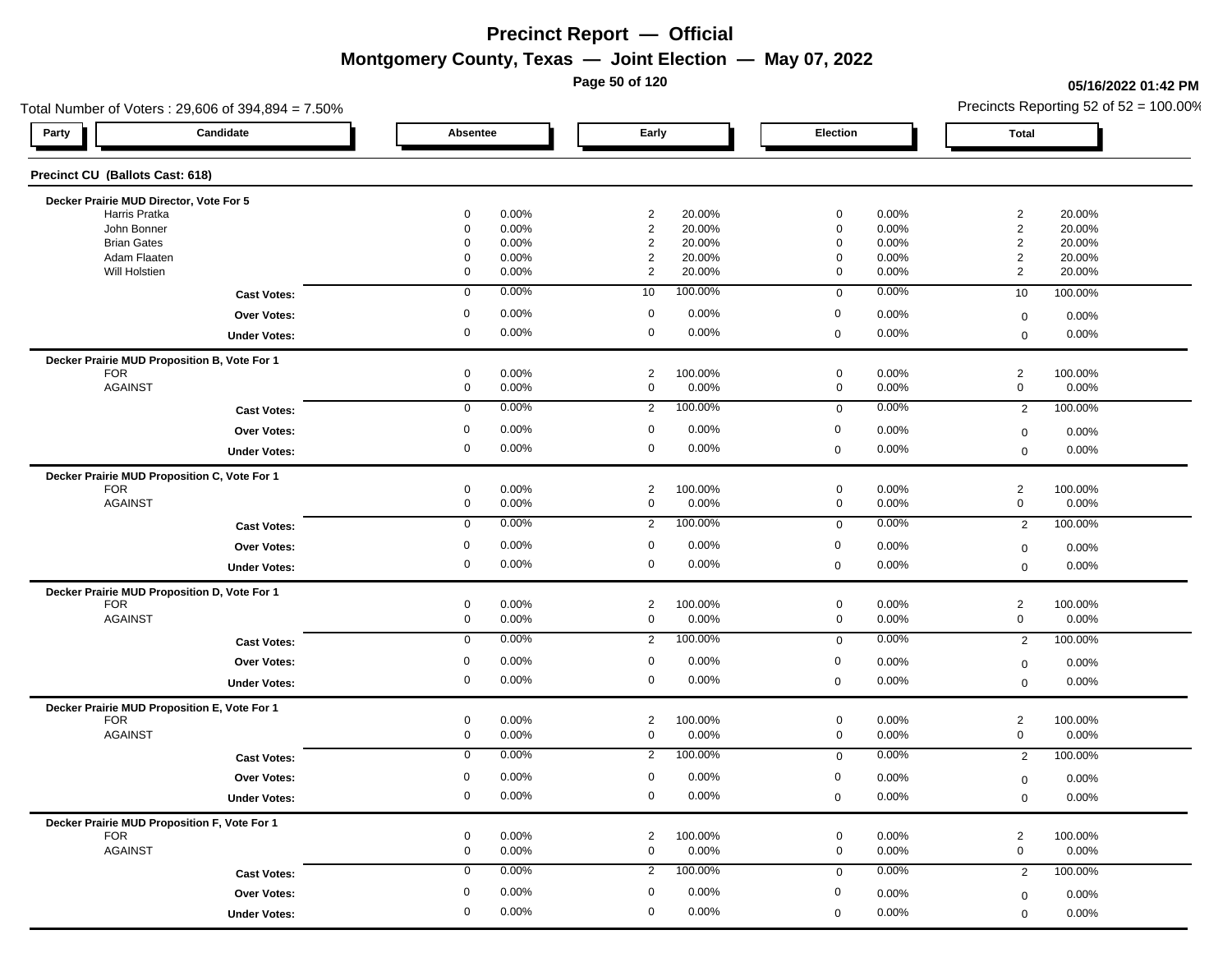**Page 51 of 120**

### **05/16/2022 01:42 PM**

| Total Number of Voters: 29,606 of 394,894 = 7.50%          |             |                                                    |                  |                            |                | Precincts Reporting 52 of $52 = 100.00\%$            |  |  |  |
|------------------------------------------------------------|-------------|----------------------------------------------------|------------------|----------------------------|----------------|------------------------------------------------------|--|--|--|
| Candidate<br>Party                                         | Absentee    | Early                                              |                  | Election                   |                | Total                                                |  |  |  |
| Precinct CU (Ballots Cast: 618)                            |             |                                                    |                  |                            |                |                                                      |  |  |  |
| Decker Prairie MUD Proposition G, Vote For 1               |             |                                                    |                  |                            |                |                                                      |  |  |  |
| <b>FOR</b>                                                 | 0           | 0.00%<br>$\overline{2}$                            | 100.00%          | $\mathbf 0$                | 0.00%          | $\overline{2}$<br>100.00%                            |  |  |  |
| <b>AGAINST</b>                                             | 0           | 0.00%<br>$\mathbf 0$                               | 0.00%            | $\mathbf 0$                | 0.00%          | $\mathbf 0$<br>0.00%                                 |  |  |  |
| <b>Cast Votes:</b>                                         | $\mathbf 0$ | 0.00%<br>$\overline{2}$                            | 100.00%          | $\mathbf 0$                | 0.00%          | 100.00%<br>$\overline{2}$                            |  |  |  |
| <b>Over Votes:</b>                                         | 0           | 0.00%<br>0                                         | 0.00%            | 0                          | 0.00%          | 0.00%<br>$\mathbf 0$                                 |  |  |  |
| <b>Under Votes:</b>                                        | 0           | 0.00%<br>0                                         | 0.00%            | $\mathbf 0$                | 0.00%          | $0.00\%$<br>$\mathbf 0$                              |  |  |  |
| Decker Prairie MUD Proposition H, Vote For 1               |             |                                                    |                  |                            |                |                                                      |  |  |  |
| <b>FOR</b><br><b>AGAINST</b>                               | 0<br>0      | 0.00%<br>$\overline{2}$<br>0.00%<br>0              | 100.00%<br>0.00% | $\mathbf 0$<br>$\mathbf 0$ | 0.00%<br>0.00% | $\overline{2}$<br>100.00%<br>$\mathbf 0$<br>0.00%    |  |  |  |
|                                                            | $\mathbf 0$ | 0.00%                                              | 100.00%          |                            | 0.00%          | 100.00%                                              |  |  |  |
| <b>Cast Votes:</b>                                         |             | $\overline{2}$                                     |                  | $\mathbf 0$                |                | $\overline{2}$                                       |  |  |  |
| <b>Over Votes:</b>                                         | 0           | 0.00%<br>$\mathbf 0$                               | 0.00%            | $\mathbf 0$                | 0.00%          | 0.00%<br>$\mathbf 0$                                 |  |  |  |
| <b>Under Votes:</b>                                        | 0           | 0.00%<br>$\mathbf 0$                               | 0.00%            | $\mathbf 0$                | 0.00%          | 0.00%<br>$\mathbf 0$                                 |  |  |  |
| Decker Prairie MUD Proposition I, Vote For 1<br><b>FOR</b> | 0           | 0.00%<br>$\overline{2}$                            | 100.00%          | $\mathbf 0$                | 0.00%          | $\overline{c}$<br>100.00%                            |  |  |  |
| <b>AGAINST</b>                                             | 0           | 0.00%<br>$\mathbf 0$                               | 0.00%            | $\mathbf 0$                | 0.00%          | $\mathbf 0$<br>0.00%                                 |  |  |  |
| <b>Cast Votes:</b>                                         | $\mathbf 0$ | 0.00%<br>$\overline{2}$                            | 100.00%          | $\mathbf 0$                | 0.00%          | 100.00%<br>$\overline{2}$                            |  |  |  |
| Over Votes:                                                | 0           | 0.00%<br>$\mathbf 0$                               | 0.00%            | $\mathbf 0$                | 0.00%          | 0.00%                                                |  |  |  |
|                                                            | 0           | 0.00%<br>$\mathbf 0$                               | 0.00%            |                            | 0.00%          | $\mathbf 0$                                          |  |  |  |
| <b>Under Votes:</b>                                        |             |                                                    |                  | $\mathbf 0$                |                | 0.00%<br>$\mathbf 0$                                 |  |  |  |
| MC MUD NO. 199 Proposition A, Vote For 1                   |             |                                                    |                  |                            |                |                                                      |  |  |  |
| <b>FOR</b><br><b>AGAINST</b>                               | 0<br>0      | 0.00%<br>$\overline{2}$<br>0.00%<br>$\mathbf 0$    | 100.00%<br>0.00% | $\mathbf 0$<br>$\mathbf 0$ | 0.00%<br>0.00% | $\overline{2}$<br>100.00%<br>$\mathbf 0$<br>0.00%    |  |  |  |
| <b>Cast Votes:</b>                                         | $\mathbf 0$ | 0.00%<br>$\overline{2}$                            | 100.00%          | $\mathbf 0$                | 0.00%          | $\overline{2}$<br>100.00%                            |  |  |  |
|                                                            | 0           | 0.00%<br>$\mathbf 0$                               | 0.00%            | $\mathbf 0$                | 0.00%          |                                                      |  |  |  |
| Over Votes:                                                | 0           | 0.00%<br>$\mathbf 0$                               | 0.00%            |                            | 0.00%          | 0.00%<br>$\mathbf 0$                                 |  |  |  |
| <b>Under Votes:</b>                                        |             |                                                    |                  | $\mathbf 0$                |                | 0.00%<br>$\mathbf 0$                                 |  |  |  |
| MC MUD NO. 199 Director, Vote For 5                        |             |                                                    |                  |                            |                |                                                      |  |  |  |
| Linda Perez<br>Quency Perkins                              | 0<br>0      | 0.00%<br>$\overline{2}$<br>0.00%<br>$\overline{c}$ | 20.00%<br>20.00% | $\mathbf 0$<br>$\mathbf 0$ | 0.00%<br>0.00% | $\overline{2}$<br>20.00%<br>$\overline{2}$<br>20.00% |  |  |  |
| Santina Daily                                              | 0           | 0.00%<br>$\overline{2}$                            | 20.00%           | $\mathbf 0$                | 0.00%          | $\overline{2}$<br>20.00%                             |  |  |  |
| Sue Robinson                                               | 0           | 0.00%<br>$\overline{2}$                            | 20.00%           | $\mathbf 0$                | 0.00%          | $\overline{c}$<br>20.00%                             |  |  |  |
| Joshua Kelly Hancock                                       | 0           | $\overline{2}$<br>0.00%                            | 20.00%           | $\mathbf 0$                | 0.00%          | $\overline{2}$<br>20.00%                             |  |  |  |
| <b>Cast Votes:</b>                                         | 0           | 0.00%<br>10                                        | 100.00%          | $\mathbf 0$                | 0.00%          | 10<br>100.00%                                        |  |  |  |
| <b>Over Votes:</b>                                         | 0           | 0.00%<br>$\mathbf 0$                               | 0.00%            | 0                          | 0.00%          | 0.00%<br>$\mathbf 0$                                 |  |  |  |
| <b>Under Votes:</b>                                        | $\mathbf 0$ | 0.00%<br>$\mathbf 0$                               | 0.00%            | $\Omega$                   | 0.00%          | 0.00%<br>$\mathbf 0$                                 |  |  |  |
| MC MUD NO. 199 Proposition B, Vote For 1                   |             |                                                    |                  |                            |                |                                                      |  |  |  |
| <b>FOR</b>                                                 | 0           | 0.00%<br>$\overline{2}$                            | 100.00%          | $\mathbf 0$                | 0.00%          | $\overline{2}$<br>100.00%                            |  |  |  |
| <b>AGAINST</b>                                             | 0           | 0.00%<br>$\mathbf 0$                               | 0.00%            | $\mathbf 0$                | 0.00%          | $\mathbf 0$<br>0.00%                                 |  |  |  |
| <b>Cast Votes:</b>                                         | $\mathbf 0$ | 0.00%<br>$\overline{2}$                            | 100.00%          | $\mathbf 0$                | 0.00%          | 100.00%<br>$\overline{2}$                            |  |  |  |
| Over Votes:                                                | 0           | 0.00%<br>0                                         | 0.00%            | 0                          | 0.00%          | $0.00\%$<br>$\mathbf 0$                              |  |  |  |
| <b>Under Votes:</b>                                        | 0           | 0.00%<br>$\mathbf 0$                               | 0.00%            | $\mathbf 0$                | 0.00%          | 0.00%<br>$\mathbf 0$                                 |  |  |  |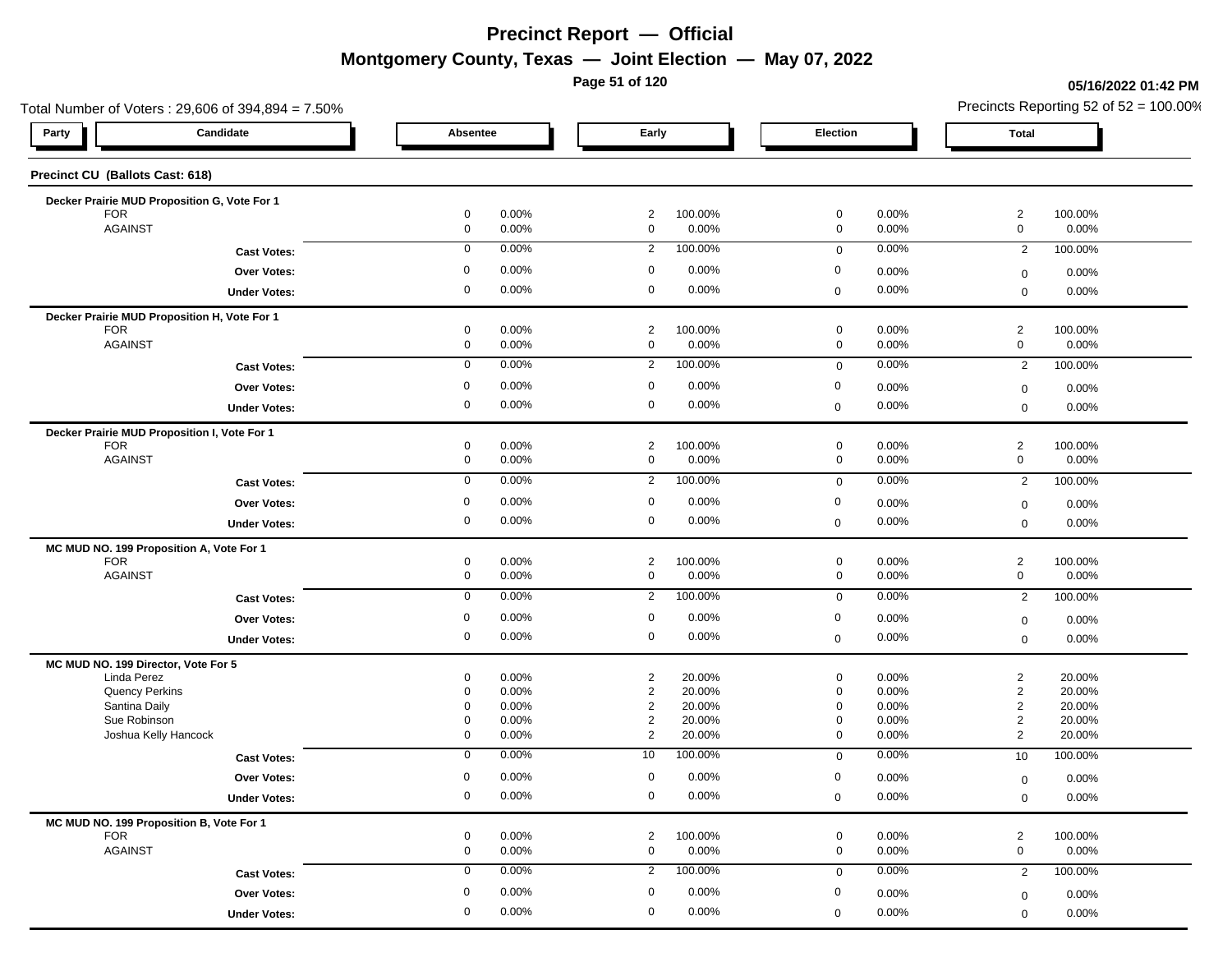**Page 52 of 120**

### **05/16/2022 01:42 PM**

| Total Number of Voters: 29,606 of 394,894 = 7.50%      |                                                      |                               |                  |                                                      | Precincts Reporting 52 of $52 = 100.00\%$        |                  |
|--------------------------------------------------------|------------------------------------------------------|-------------------------------|------------------|------------------------------------------------------|--------------------------------------------------|------------------|
| Candidate<br>Party                                     | Absentee                                             | Early                         |                  | Election                                             | <b>Total</b>                                     |                  |
| Precinct CU (Ballots Cast: 618)                        |                                                      |                               |                  |                                                      |                                                  |                  |
| MC MUD NO. 199 Proposition C, Vote For 1               |                                                      |                               |                  |                                                      |                                                  |                  |
| <b>FOR</b><br><b>AGAINST</b>                           | $\mathbf 0$<br>0.00%<br>$\mathsf{O}\xspace$<br>0.00% | $\overline{2}$<br>$\mathsf 0$ | 100.00%<br>0.00% | $\mathbf 0$<br>0.00%<br>$\mathsf{O}\xspace$<br>0.00% | $\overline{2}$<br>100.00%<br>$\mathsf{O}\xspace$ | 0.00%            |
|                                                        | $\mathbf 0$<br>0.00%                                 | $\overline{2}$                | 100.00%          | 0.00%<br>$\mathbf 0$                                 | $\overline{2}$                                   | 100.00%          |
| <b>Cast Votes:</b>                                     |                                                      | $\mathbf 0$                   |                  |                                                      |                                                  |                  |
| Over Votes:                                            | 0<br>0.00%                                           |                               | 0.00%            | $\boldsymbol{0}$<br>0.00%                            | $\boldsymbol{0}$                                 | 0.00%            |
| <b>Under Votes:</b>                                    | 0<br>0.00%                                           | $\mathbf 0$                   | 0.00%            | 0.00%<br>$\mathbf 0$                                 | $\mathbf 0$                                      | 0.00%            |
| MC MUD NO. 199 Proposition D, Vote For 1               |                                                      |                               |                  |                                                      |                                                  |                  |
| <b>FOR</b><br><b>AGAINST</b>                           | 0<br>0.00%<br>$\mathsf{O}\xspace$<br>0.00%           | $\overline{2}$<br>$\mathbf 0$ | 100.00%<br>0.00% | $\mathbf 0$<br>0.00%<br>$\mathsf{O}\xspace$<br>0.00% | $\overline{2}$<br>$\mathsf 0$                    | 100.00%<br>0.00% |
| <b>Cast Votes:</b>                                     | 0.00%<br>$\mathbf 0$                                 | $\overline{2}$                | 100.00%          | 0.00%<br>$\mathbf 0$                                 | $\overline{2}$                                   | 100.00%          |
| <b>Over Votes:</b>                                     | 0<br>0.00%                                           | $\mathbf 0$                   | 0.00%            | $\boldsymbol{0}$<br>0.00%                            |                                                  |                  |
|                                                        | 0<br>0.00%                                           | $\mathbf 0$                   | 0.00%            | 0.00%<br>$\mathbf 0$                                 | $\boldsymbol{0}$<br>$\mathbf 0$                  | 0.00%<br>0.00%   |
| <b>Under Votes:</b>                                    |                                                      |                               |                  |                                                      |                                                  |                  |
| MC MUD NO. 199 Proposition E, Vote For 1<br><b>FOR</b> | 0.00%<br>0                                           | 2                             | 100.00%          | $\mathbf 0$<br>0.00%                                 | $\overline{2}$                                   | 100.00%          |
| <b>AGAINST</b>                                         | $\mathsf{O}\xspace$<br>0.00%                         | $\mathbf 0$                   | 0.00%            | $\mathbf 0$<br>0.00%                                 | $\mathsf{O}\xspace$                              | 0.00%            |
| <b>Cast Votes:</b>                                     | 0.00%<br>$\mathbf 0$                                 | $\overline{2}$                | 100.00%          | 0.00%<br>$\mathbf 0$                                 | $\overline{2}$                                   | 100.00%          |
| Over Votes:                                            | 0.00%<br>$\mathbf 0$                                 | $\mathbf 0$                   | 0.00%            | $\mathbf 0$<br>0.00%                                 |                                                  | 0.00%            |
| <b>Under Votes:</b>                                    | 0<br>0.00%                                           | $\mathbf 0$                   | 0.00%            | 0.00%<br>$\mathbf 0$                                 | $\boldsymbol{0}$<br>$\mathbf 0$                  | 0.00%            |
|                                                        |                                                      |                               |                  |                                                      |                                                  |                  |
| MC MUD NO. 199 Proposition F, Vote For 1<br><b>FOR</b> | 0.00%<br>0                                           | $\overline{2}$                | 100.00%          | $\mathbf 0$<br>0.00%                                 | $\overline{2}$<br>100.00%                        |                  |
| <b>AGAINST</b>                                         | 0<br>0.00%                                           | $\mathbf 0$                   | 0.00%            | $\mathbf 0$<br>0.00%                                 | $\mathsf{O}\xspace$                              | 0.00%            |
| <b>Cast Votes:</b>                                     | 0.00%<br>$\mathbf 0$                                 | $\overline{2}$                | 100.00%          | 0.00%<br>$\mathbf 0$                                 | $\overline{2}$                                   | 100.00%          |
| Over Votes:                                            | 0.00%<br>$\mathbf 0$                                 | $\mathbf 0$                   | 0.00%            | $\mathbf 0$<br>0.00%                                 | $\boldsymbol{0}$                                 | 0.00%            |
| <b>Under Votes:</b>                                    | 0<br>0.00%                                           | $\mathbf 0$                   | 0.00%            | 0.00%<br>$\boldsymbol{0}$                            | $\mathbf 0$                                      | 0.00%            |
|                                                        |                                                      |                               |                  |                                                      |                                                  |                  |
| MC MUD NO. 199 Proposition G, Vote For 1<br><b>FOR</b> | $\mathbf 0$<br>0.00%                                 | $\overline{c}$                | 100.00%          | $\mathbf 0$<br>0.00%                                 | $\overline{c}$                                   | 100.00%          |
| <b>AGAINST</b>                                         | 0<br>0.00%                                           | $\mathbf 0$                   | 0.00%            | $\mathbf 0$<br>0.00%                                 | $\mathbf 0$                                      | 0.00%            |
| <b>Cast Votes:</b>                                     | 0.00%<br>$\mathbf 0$                                 | $\overline{2}$                | 100.00%          | 0.00%<br>$\mathsf 0$                                 | $\overline{2}$                                   | 100.00%          |
| Over Votes:                                            | 0.00%<br>$\mathbf 0$                                 | $\mathbf 0$                   | 0.00%            | $\mathbf 0$<br>0.00%                                 | $\mathbf 0$                                      | 0.00%            |
| <b>Under Votes:</b>                                    | 0<br>0.00%                                           | $\mathbf 0$                   | 0.00%            | 0.00%<br>$\pmb{0}$                                   | $\mathbf 0$                                      | 0.00%            |
| MC MUD NO. 199 Proposition H, Vote For 1               |                                                      |                               |                  |                                                      |                                                  |                  |
| <b>FOR</b>                                             | $\mathbf 0$<br>0.00%                                 | $\overline{c}$                | 100.00%          | $\mathbf 0$<br>0.00%                                 | $\overline{c}$                                   | 100.00%          |
| <b>AGAINST</b>                                         | 0<br>0.00%                                           | $\mathbf 0$                   | 0.00%            | $\mathbf 0$<br>0.00%                                 | $\mathbf 0$                                      | 0.00%            |
| <b>Cast Votes:</b>                                     | 0.00%<br>$\mathbf 0$                                 | $\overline{2}$                | 100.00%          | 0.00%<br>$\mathbf 0$                                 | $\overline{2}$                                   | 100.00%          |
| <b>Over Votes:</b>                                     | 0.00%<br>$\mathbf 0$                                 | $\mathbf 0$                   | 0.00%            | 0<br>0.00%                                           | $\mathbf 0$                                      | $0.00\%$         |
| <b>Under Votes:</b>                                    | 0.00%<br>0                                           | $\mathbf 0$                   | 0.00%            | 0.00%<br>$\mathbf 0$                                 | $\mathbf 0$                                      | 0.00%            |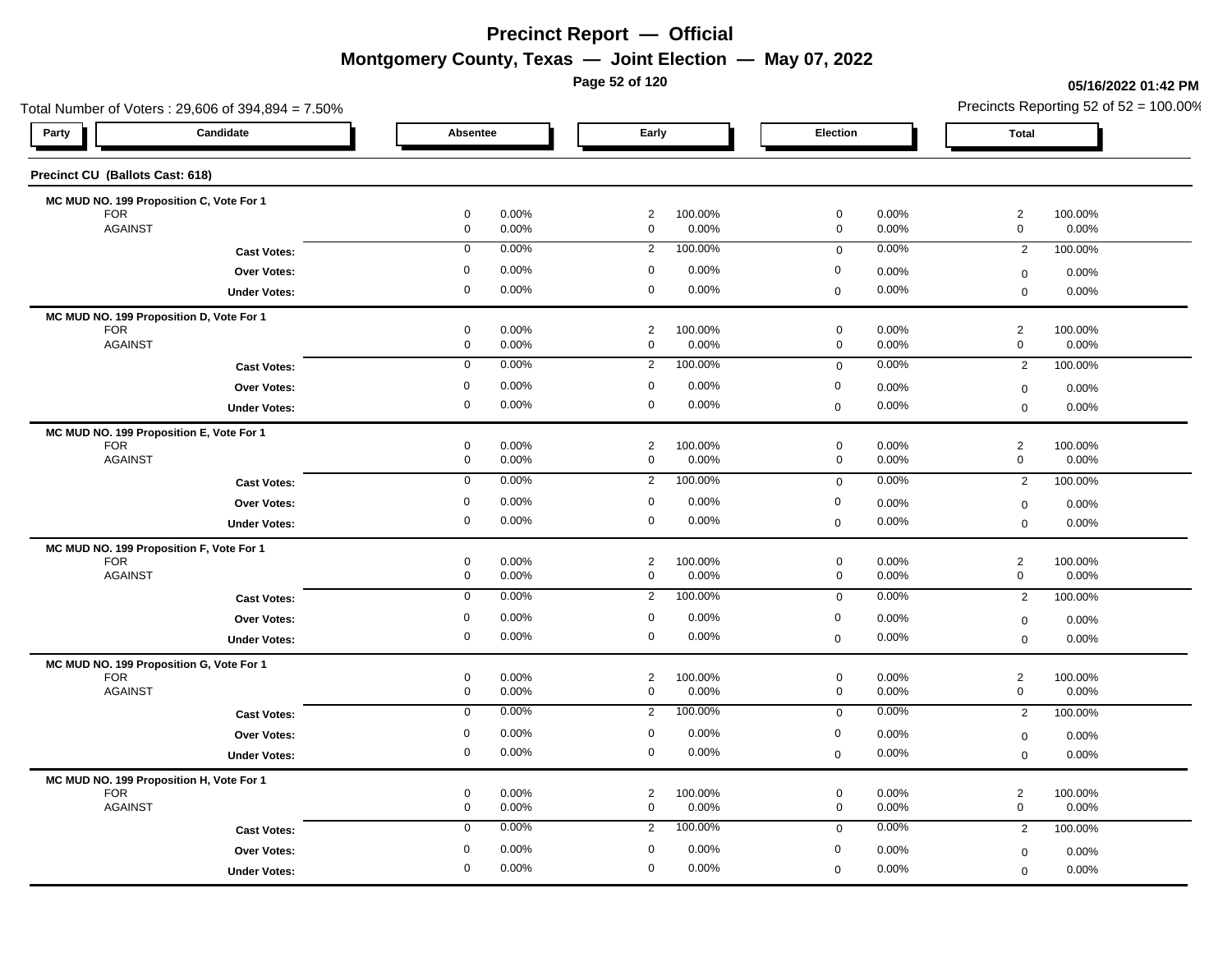**Page 53 of 120**

### **05/16/2022 01:42 PM**

| Candidate<br>Party |                                                                                                                                                                                                                                                                                                                                                                                                                |                                                                                                                                   | Early                                                                                                                                                               |                                                                                                    | Election                                                                                                                                       |                                                                                                                                                  | <b>Total</b>                                                                                                                                   |                                                                                                                    |
|--------------------|----------------------------------------------------------------------------------------------------------------------------------------------------------------------------------------------------------------------------------------------------------------------------------------------------------------------------------------------------------------------------------------------------------------|-----------------------------------------------------------------------------------------------------------------------------------|---------------------------------------------------------------------------------------------------------------------------------------------------------------------|----------------------------------------------------------------------------------------------------|------------------------------------------------------------------------------------------------------------------------------------------------|--------------------------------------------------------------------------------------------------------------------------------------------------|------------------------------------------------------------------------------------------------------------------------------------------------|--------------------------------------------------------------------------------------------------------------------|
|                    |                                                                                                                                                                                                                                                                                                                                                                                                                |                                                                                                                                   |                                                                                                                                                                     |                                                                                                    |                                                                                                                                                |                                                                                                                                                  |                                                                                                                                                |                                                                                                                    |
|                    |                                                                                                                                                                                                                                                                                                                                                                                                                |                                                                                                                                   |                                                                                                                                                                     |                                                                                                    |                                                                                                                                                |                                                                                                                                                  |                                                                                                                                                |                                                                                                                    |
|                    |                                                                                                                                                                                                                                                                                                                                                                                                                |                                                                                                                                   |                                                                                                                                                                     |                                                                                                    |                                                                                                                                                |                                                                                                                                                  |                                                                                                                                                | 94.91%                                                                                                             |
|                    |                                                                                                                                                                                                                                                                                                                                                                                                                |                                                                                                                                   |                                                                                                                                                                     |                                                                                                    |                                                                                                                                                |                                                                                                                                                  |                                                                                                                                                | 5.09%                                                                                                              |
|                    |                                                                                                                                                                                                                                                                                                                                                                                                                |                                                                                                                                   |                                                                                                                                                                     |                                                                                                    |                                                                                                                                                |                                                                                                                                                  |                                                                                                                                                | 97.52%                                                                                                             |
|                    | 0                                                                                                                                                                                                                                                                                                                                                                                                              | 0.00%                                                                                                                             | $\mathbf 0$                                                                                                                                                         | 0.00%                                                                                              | $\mathbf 0$                                                                                                                                    | 0.00%                                                                                                                                            | $\mathsf 0$                                                                                                                                    | 0.00%                                                                                                              |
|                    | 0                                                                                                                                                                                                                                                                                                                                                                                                              | 0.00%                                                                                                                             | 5                                                                                                                                                                   | 3.97%                                                                                              | $\overline{2}$                                                                                                                                 | 1.79%                                                                                                                                            | $\overline{7}$                                                                                                                                 | 2.48%                                                                                                              |
|                    |                                                                                                                                                                                                                                                                                                                                                                                                                |                                                                                                                                   |                                                                                                                                                                     |                                                                                                    |                                                                                                                                                |                                                                                                                                                  |                                                                                                                                                |                                                                                                                    |
|                    | 40                                                                                                                                                                                                                                                                                                                                                                                                             | 90.91%                                                                                                                            | 113                                                                                                                                                                 | 92.62%                                                                                             |                                                                                                                                                | 93.64%                                                                                                                                           | 256                                                                                                                                            | 92.75%                                                                                                             |
|                    |                                                                                                                                                                                                                                                                                                                                                                                                                |                                                                                                                                   |                                                                                                                                                                     |                                                                                                    |                                                                                                                                                |                                                                                                                                                  |                                                                                                                                                | 7.25%                                                                                                              |
|                    | 44                                                                                                                                                                                                                                                                                                                                                                                                             | 100.00%                                                                                                                           | 122                                                                                                                                                                 | 96.83%                                                                                             | 110                                                                                                                                            | 98.21%                                                                                                                                           | 276                                                                                                                                            | 97.87%                                                                                                             |
|                    | $\mathbf 0$                                                                                                                                                                                                                                                                                                                                                                                                    | 0.00%                                                                                                                             | $\mathbf 0$                                                                                                                                                         | 0.00%                                                                                              | $\mathbf 0$                                                                                                                                    | 0.00%                                                                                                                                            | $\mathbf 0$                                                                                                                                    | 0.00%                                                                                                              |
|                    | 0                                                                                                                                                                                                                                                                                                                                                                                                              | 0.00%                                                                                                                             | 4                                                                                                                                                                   | 3.17%                                                                                              | $\overline{2}$                                                                                                                                 | 1.79%                                                                                                                                            | 6                                                                                                                                              | 2.13%                                                                                                              |
|                    |                                                                                                                                                                                                                                                                                                                                                                                                                |                                                                                                                                   |                                                                                                                                                                     |                                                                                                    |                                                                                                                                                |                                                                                                                                                  |                                                                                                                                                |                                                                                                                    |
|                    | 11                                                                                                                                                                                                                                                                                                                                                                                                             |                                                                                                                                   |                                                                                                                                                                     |                                                                                                    |                                                                                                                                                |                                                                                                                                                  |                                                                                                                                                | 42.00%                                                                                                             |
|                    |                                                                                                                                                                                                                                                                                                                                                                                                                |                                                                                                                                   |                                                                                                                                                                     |                                                                                                    |                                                                                                                                                |                                                                                                                                                  |                                                                                                                                                | 21.33%<br>36.67%                                                                                                   |
|                    |                                                                                                                                                                                                                                                                                                                                                                                                                |                                                                                                                                   |                                                                                                                                                                     |                                                                                                    |                                                                                                                                                |                                                                                                                                                  |                                                                                                                                                |                                                                                                                    |
|                    |                                                                                                                                                                                                                                                                                                                                                                                                                |                                                                                                                                   |                                                                                                                                                                     |                                                                                                    |                                                                                                                                                |                                                                                                                                                  |                                                                                                                                                | 72.46%                                                                                                             |
|                    |                                                                                                                                                                                                                                                                                                                                                                                                                |                                                                                                                                   |                                                                                                                                                                     |                                                                                                    |                                                                                                                                                | 0.00%                                                                                                                                            | $\mathbf 0$                                                                                                                                    | 0.00%                                                                                                              |
|                    |                                                                                                                                                                                                                                                                                                                                                                                                                |                                                                                                                                   | 24                                                                                                                                                                  |                                                                                                    | 25                                                                                                                                             | 28.09%                                                                                                                                           | 57                                                                                                                                             | 27.54%                                                                                                             |
|                    |                                                                                                                                                                                                                                                                                                                                                                                                                |                                                                                                                                   |                                                                                                                                                                     |                                                                                                    |                                                                                                                                                |                                                                                                                                                  |                                                                                                                                                |                                                                                                                    |
|                    |                                                                                                                                                                                                                                                                                                                                                                                                                |                                                                                                                                   |                                                                                                                                                                     |                                                                                                    |                                                                                                                                                |                                                                                                                                                  |                                                                                                                                                | 40.51%<br>42.41%                                                                                                   |
|                    | 0                                                                                                                                                                                                                                                                                                                                                                                                              | 0.00%                                                                                                                             | 11                                                                                                                                                                  | 14.47%                                                                                             | 16                                                                                                                                             | 24.62%                                                                                                                                           | 27                                                                                                                                             | 17.09%                                                                                                             |
|                    | 17                                                                                                                                                                                                                                                                                                                                                                                                             | 68.00%                                                                                                                            | 76                                                                                                                                                                  | 81.72%                                                                                             |                                                                                                                                                | 73.03%                                                                                                                                           |                                                                                                                                                | 76.33%                                                                                                             |
|                    |                                                                                                                                                                                                                                                                                                                                                                                                                |                                                                                                                                   |                                                                                                                                                                     |                                                                                                    |                                                                                                                                                |                                                                                                                                                  |                                                                                                                                                | 0.00%                                                                                                              |
|                    | 8                                                                                                                                                                                                                                                                                                                                                                                                              | 32.00%                                                                                                                            | 17                                                                                                                                                                  | 18.28%                                                                                             |                                                                                                                                                |                                                                                                                                                  |                                                                                                                                                | 23.67%                                                                                                             |
|                    |                                                                                                                                                                                                                                                                                                                                                                                                                |                                                                                                                                   |                                                                                                                                                                     |                                                                                                    |                                                                                                                                                |                                                                                                                                                  |                                                                                                                                                |                                                                                                                    |
|                    |                                                                                                                                                                                                                                                                                                                                                                                                                |                                                                                                                                   |                                                                                                                                                                     |                                                                                                    |                                                                                                                                                |                                                                                                                                                  |                                                                                                                                                | 52.20%                                                                                                             |
|                    | 11                                                                                                                                                                                                                                                                                                                                                                                                             | 64.71%                                                                                                                            | 39                                                                                                                                                                  | 50.65%                                                                                             | 26                                                                                                                                             | 40.00%                                                                                                                                           | 76                                                                                                                                             | 47.80%                                                                                                             |
|                    | 17                                                                                                                                                                                                                                                                                                                                                                                                             | 68.00%                                                                                                                            | 77                                                                                                                                                                  | 82.80%                                                                                             | 65                                                                                                                                             | 73.03%                                                                                                                                           | 159                                                                                                                                            | 76.81%                                                                                                             |
|                    | $\mathbf 0$                                                                                                                                                                                                                                                                                                                                                                                                    |                                                                                                                                   | $\mathbf 0$                                                                                                                                                         | 0.00%                                                                                              | $\mathbf 0$                                                                                                                                    |                                                                                                                                                  |                                                                                                                                                | 0.00%                                                                                                              |
|                    |                                                                                                                                                                                                                                                                                                                                                                                                                |                                                                                                                                   |                                                                                                                                                                     |                                                                                                    |                                                                                                                                                |                                                                                                                                                  |                                                                                                                                                | 23.19%                                                                                                             |
|                    | State of Texas Proposition 1, Vote For 1<br><b>Cast Votes:</b><br>Over Votes:<br><b>Under Votes:</b><br>State of Texas Proposition 2, Vote For 1<br><b>Cast Votes:</b><br>Over Votes:<br><b>Under Votes:</b><br><b>Cast Votes:</b><br>Over Votes:<br><b>Under Votes:</b><br><b>Cast Votes:</b><br><b>Over Votes:</b><br><b>Under Votes:</b><br><b>Cast Votes:</b><br><b>Over Votes:</b><br><b>Under Votes:</b> | 41<br>3<br>44<br>$\overline{4}$<br>$\overline{1}$<br>5<br>17<br>$\mathbf 0$<br>8<br>10<br>$\overline{7}$<br>$\mathbf 0$<br>6<br>8 | Absentee<br>93.18%<br>6.82%<br>100.00%<br>9.09%<br>64.71%<br>5.88%<br>29.41%<br>68.00%<br>0.00%<br>32.00%<br>58.82%<br>41.18%<br>0.00%<br>35.29%<br>0.00%<br>32.00% | 115<br>6<br>121<br>9<br>30<br>12<br>27<br>69<br>$\mathbf 0$<br>31<br>34<br>$\mathbf 0$<br>38<br>16 | 95.04%<br>4.96%<br>96.03%<br>7.38%<br>43.48%<br>17.39%<br>39.13%<br>74.19%<br>0.00%<br>25.81%<br>40.79%<br>44.74%<br>0.00%<br>49.35%<br>17.20% | 105<br>$5\phantom{.0}$<br>110<br>103<br>$\overline{7}$<br>22<br>19<br>23<br>64<br>$\mathbf 0$<br>23<br>26<br>65<br>$\mathbf 0$<br>24<br>39<br>24 | 95.45%<br>4.55%<br>98.21%<br>6.36%<br>34.38%<br>29.69%<br>35.94%<br>71.91%<br>35.38%<br>40.00%<br>0.00%<br>26.97%<br>60.00%<br>0.00%<br>26.97% | 261<br>14<br>275<br>20<br>63<br>32<br>55<br>150<br>64<br>67<br>158<br>$\mathbf 0$<br>49<br>83<br>$\mathbf 0$<br>48 |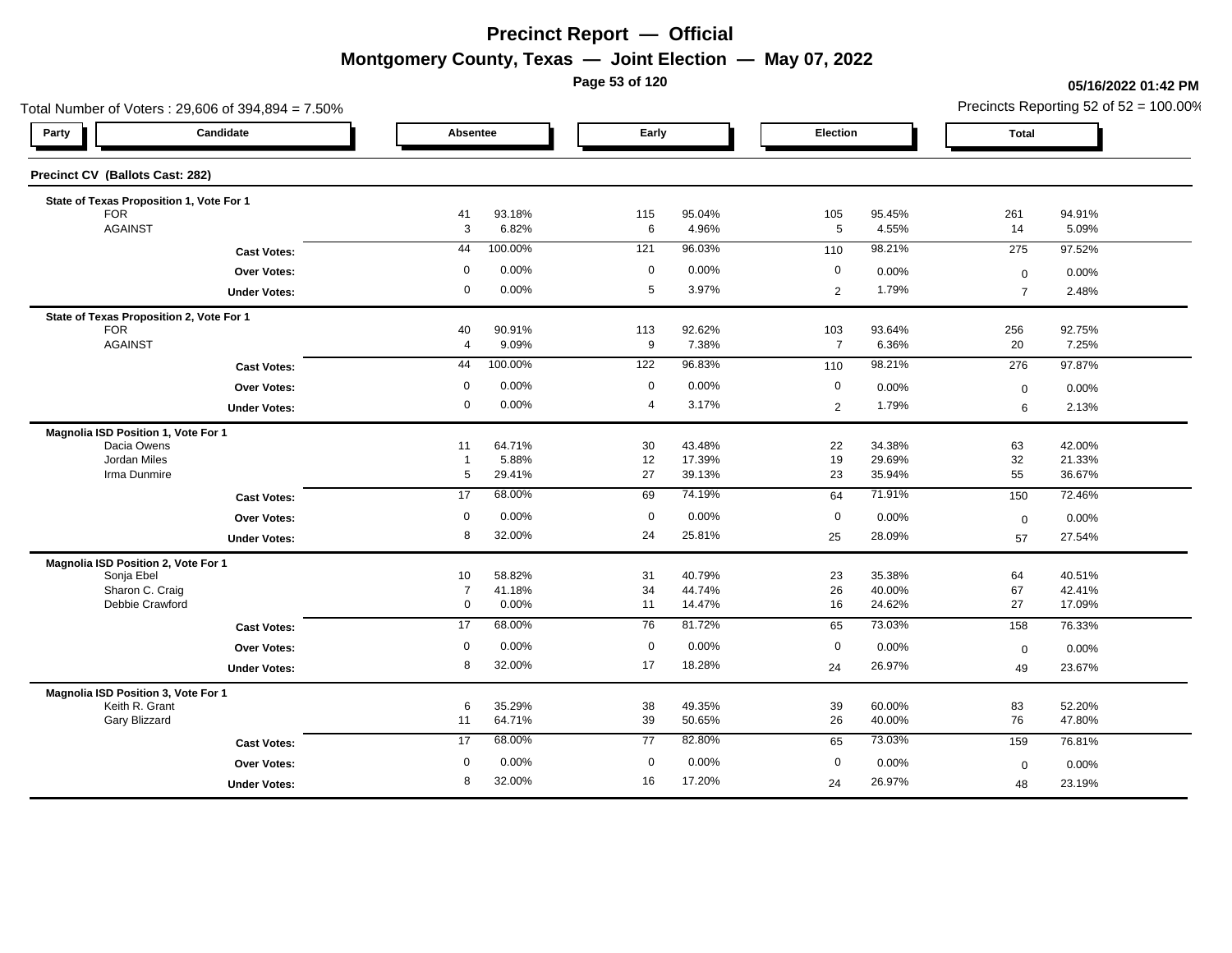**Page 54 of 120**

### **05/16/2022 01:42 PM**

| Total Number of Voters: $29,606$ of $394,894 = 7.50\%$ |              |       |             |          |             |          |          | Precincts Reporting 52 of $52 = 100.00\%$ |
|--------------------------------------------------------|--------------|-------|-------------|----------|-------------|----------|----------|-------------------------------------------|
| Candidate<br>Party                                     | Absentee     |       | Early       |          | Election    |          | Total    |                                           |
| <b>Precinct CV (Ballots Cast: 282)</b>                 |              |       |             |          |             |          |          |                                           |
| MC MUD No. 201 Director, Vote For 5                    |              |       |             |          |             |          |          |                                           |
| Kimberly Newman                                        | $\mathbf{0}$ | 0.00% |             | 20.00%   | $\mathbf 0$ | 0.00%    |          | 20.00%                                    |
| Morgan L. Horvitz                                      |              | 0.00% |             | 20.00%   |             | 0.00%    |          | 20.00%                                    |
| Gigi Zientek                                           |              | 0.00% |             | 20.00%   |             | 0.00%    |          | 20.00%                                    |
| Michelle McCormick                                     |              | 0.00% |             | 20.00%   |             | 0.00%    |          | 20.00%                                    |
| Rose Ann Hancock                                       | 0            | 0.00% |             | 20.00%   | 0           | $0.00\%$ |          | 20.00%                                    |
| <b>Cast Votes:</b>                                     | U            | 0.00% |             | 100.00%  | $\Omega$    | 0.00%    |          | 100.00%                                   |
| <b>Over Votes:</b>                                     | $\mathbf 0$  | 0.00% | $\mathbf 0$ | $0.00\%$ | $\mathbf 0$ | $0.00\%$ | $\Omega$ | $0.00\%$                                  |
| <b>Under Votes:</b>                                    | 0            | 0.00% | $\mathbf 0$ | $0.00\%$ | $\mathbf 0$ | 0.00%    | $\Omega$ | $0.00\%$                                  |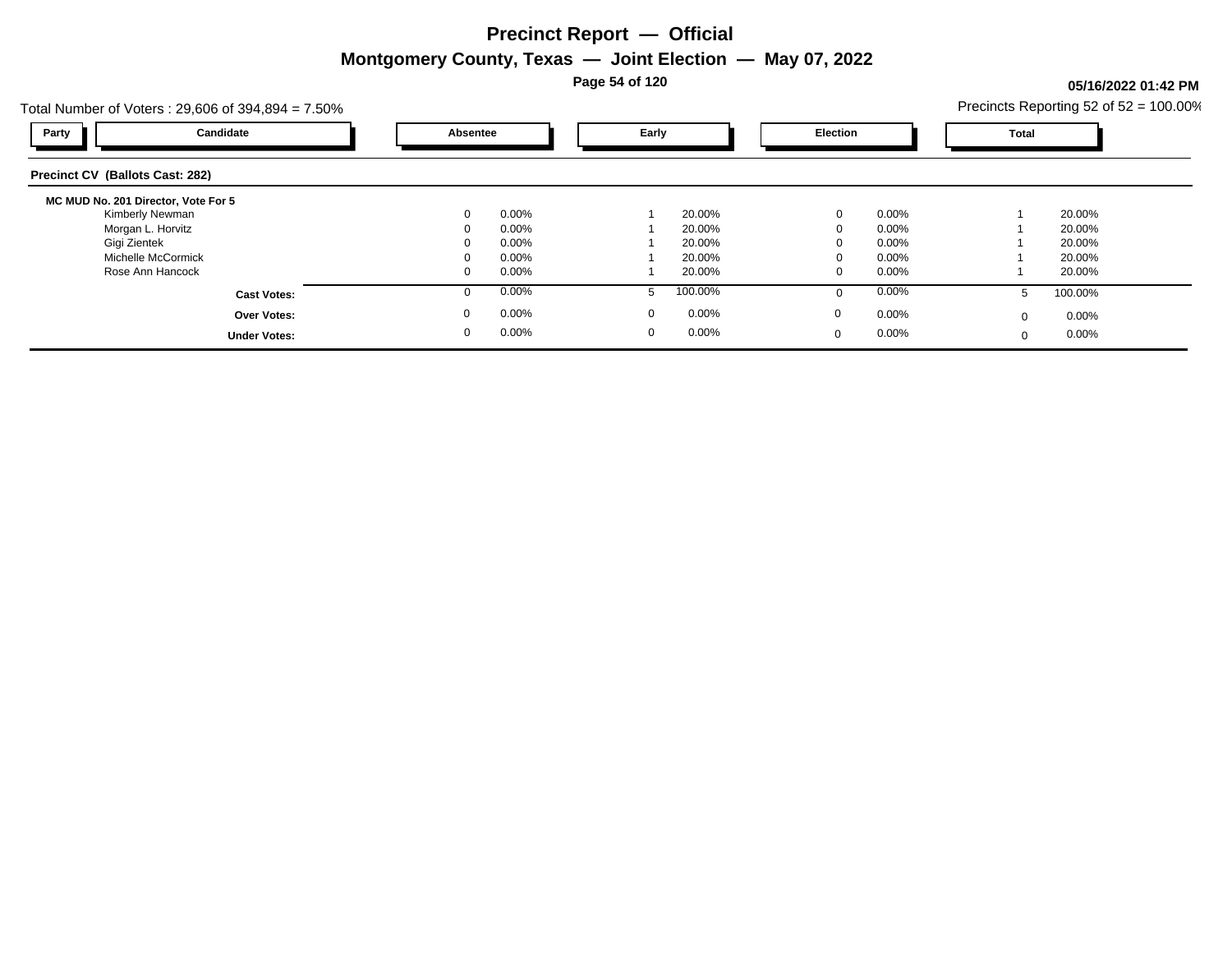**Page 55 of 120**

### **05/16/2022 01:42 PM**

| Total Number of Voters: 29,606 of 394,894 = 7.50%                    |                  |                  |                |                 |                      |                 | Precincts Reporting 52 of $52 = 100.00\%$ |                  |  |  |
|----------------------------------------------------------------------|------------------|------------------|----------------|-----------------|----------------------|-----------------|-------------------------------------------|------------------|--|--|
| Candidate<br>Party                                                   |                  | Absentee         |                | Early           | Election             |                 | <b>Total</b>                              |                  |  |  |
| Precinct CW (Ballots Cast: 276)                                      |                  |                  |                |                 |                      |                 |                                           |                  |  |  |
| State of Texas Proposition 1, Vote For 1                             |                  |                  |                |                 |                      |                 |                                           |                  |  |  |
| <b>FOR</b><br><b>AGAINST</b>                                         | 44<br>$\sqrt{2}$ | 95.65%<br>4.35%  | 143<br>9       | 94.08%<br>5.92% | 68<br>$\overline{5}$ | 93.15%<br>6.85% | 255<br>16                                 | 94.10%<br>5.90%  |  |  |
| <b>Cast Votes:</b>                                                   | 46               | 95.83%           | 152            | 98.06%          | 73                   | 100.00%         | 271                                       | 98.19%           |  |  |
|                                                                      | $\mathbf 0$      | 0.00%            | $\mathbf 0$    | 0.00%           | $\mathbf 0$          | 0.00%           |                                           |                  |  |  |
| Over Votes:                                                          | $\overline{2}$   | 4.17%            | 3              | 1.94%           | $\boldsymbol{0}$     | 0.00%           | $\mathbf 0$                               | 0.00%            |  |  |
| <b>Under Votes:</b>                                                  |                  |                  |                |                 |                      |                 | 5                                         | 1.81%            |  |  |
| State of Texas Proposition 2, Vote For 1<br><b>FOR</b>               | 41               | 91.11%           | 148            | 96.73%          | 73                   | 100.00%         | 262                                       | 96.68%           |  |  |
| <b>AGAINST</b>                                                       | $\overline{4}$   | 8.89%            | 5              | 3.27%           | $\mathbf 0$          | 0.00%           | 9                                         | 3.32%            |  |  |
| <b>Cast Votes:</b>                                                   | 45               | 93.75%           | 153            | 98.71%          | 73                   | 100.00%         | 271                                       | 98.19%           |  |  |
| Over Votes:                                                          | $\mathbf 0$      | 0.00%            | $\mathbf 0$    | 0.00%           | $\mathbf 0$          | 0.00%           | $\boldsymbol{0}$                          | 0.00%            |  |  |
| <b>Under Votes:</b>                                                  | 3                | 6.25%            | $\overline{2}$ | 1.29%           | $\mathbf 0$          | 0.00%           | 5                                         | 1.81%            |  |  |
|                                                                      |                  |                  |                |                 |                      |                 |                                           |                  |  |  |
| Magnolia ISD Position 1, Vote For 1<br>Dacia Owens                   | 8                | 33.33%           | 52             | 58.43%          | 17                   | 50.00%          | 77                                        | 52.38%           |  |  |
| Jordan Miles                                                         | 6                | 25.00%           | 17             | 19.10%          | 6                    | 17.65%          | 29                                        | 19.73%           |  |  |
| Irma Dunmire                                                         | 10               | 41.67%           | 20             | 22.47%          | 11                   | 32.35%          | 41                                        | 27.89%           |  |  |
| <b>Cast Votes:</b>                                                   | 24               | 68.57%           | 89             | 78.76%          | 34                   | 66.67%          | 147                                       | 73.87%           |  |  |
| Over Votes:                                                          | $\mathbf 0$      | 0.00%            | $\mathbf 0$    | 0.00%           | $\mathbf 0$          | 0.00%           | $\mathbf 0$                               | 0.00%            |  |  |
| <b>Under Votes:</b>                                                  | 11               | 31.43%           | 24             | 21.24%          | $17$                 | 33.33%          | 52                                        | 26.13%           |  |  |
| Magnolia ISD Position 2, Vote For 1                                  |                  |                  |                |                 |                      |                 |                                           |                  |  |  |
| Sonja Ebel                                                           | 9                | 37.50%           | 46             | 47.92%          | 16                   | 44.44%          | 71                                        | 45.51%           |  |  |
| Sharon C. Craig                                                      | 12               | 50.00%           | 35             | 36.46%          | 17                   | 47.22%          | 64                                        | 41.03%           |  |  |
| Debbie Crawford                                                      | 3                | 12.50%           | 15             | 15.63%          | $\mathbf{3}$         | 8.33%           | 21                                        | 13.46%           |  |  |
| <b>Cast Votes:</b>                                                   | $\overline{24}$  | 68.57%           | 96             | 84.96%          | 36                   | 70.59%          | 156                                       | 78.39%           |  |  |
| Over Votes:                                                          | $\mathbf 0$      | 0.00%            | $\mathbf 0$    | 0.00%           | $\mathbf 0$          | 0.00%           | $\mathbf 0$                               | 0.00%            |  |  |
| <b>Under Votes:</b>                                                  | 11               | 31.43%           | 17             | 15.04%          | 15                   | 29.41%          | 43                                        | 21.61%           |  |  |
| Magnolia ISD Position 3, Vote For 1                                  |                  |                  |                |                 |                      |                 |                                           |                  |  |  |
| Keith R. Grant                                                       | 14               | 58.33%<br>41.67% | 51<br>45       | 53.13%          | 19                   | 51.35%          | 84                                        | 53.50%<br>46.50% |  |  |
| Gary Blizzard                                                        | 10               |                  |                | 46.88%          | 18                   | 48.65%          | 73                                        |                  |  |  |
| <b>Cast Votes:</b>                                                   | $\overline{24}$  | 68.57%           | 96             | 84.96%          | 37                   | 72.55%          | 157                                       | 78.89%           |  |  |
| <b>Over Votes:</b>                                                   | $\mathbf 0$      | 0.00%            | $\mathbf 0$    | 0.00%           | $\mathbf 0$          | 0.00%           | $\mathbf 0$                               | 0.00%            |  |  |
| <b>Under Votes:</b>                                                  | 11               | 31.43%           | 17             | 15.04%          | 14                   | 27.45%          | 42                                        | 21.11%           |  |  |
| Montgomery ISD Trustee, Position 6, Vote For 1<br><b>Matt Fuller</b> | $\overline{4}$   | 100.00%          | 16             | 100.00%         | 6                    | 100.00%         | 26                                        | 100.00%          |  |  |
| <b>Cast Votes:</b>                                                   | 4                | 100.00%          | 16             | 66.67%          | 6                    | 60.00%          | 26                                        | 68.42%           |  |  |
| <b>Over Votes:</b>                                                   | 0                | 0.00%            | $\mathbf 0$    | 0.00%           | 0                    | 0.00%           | $\mathbf 0$                               | 0.00%            |  |  |
| <b>Under Votes:</b>                                                  | $\mathbf 0$      | 0.00%            | 8              | 33.33%          | $\overline{4}$       | 40.00%          | 12                                        | 31.58%           |  |  |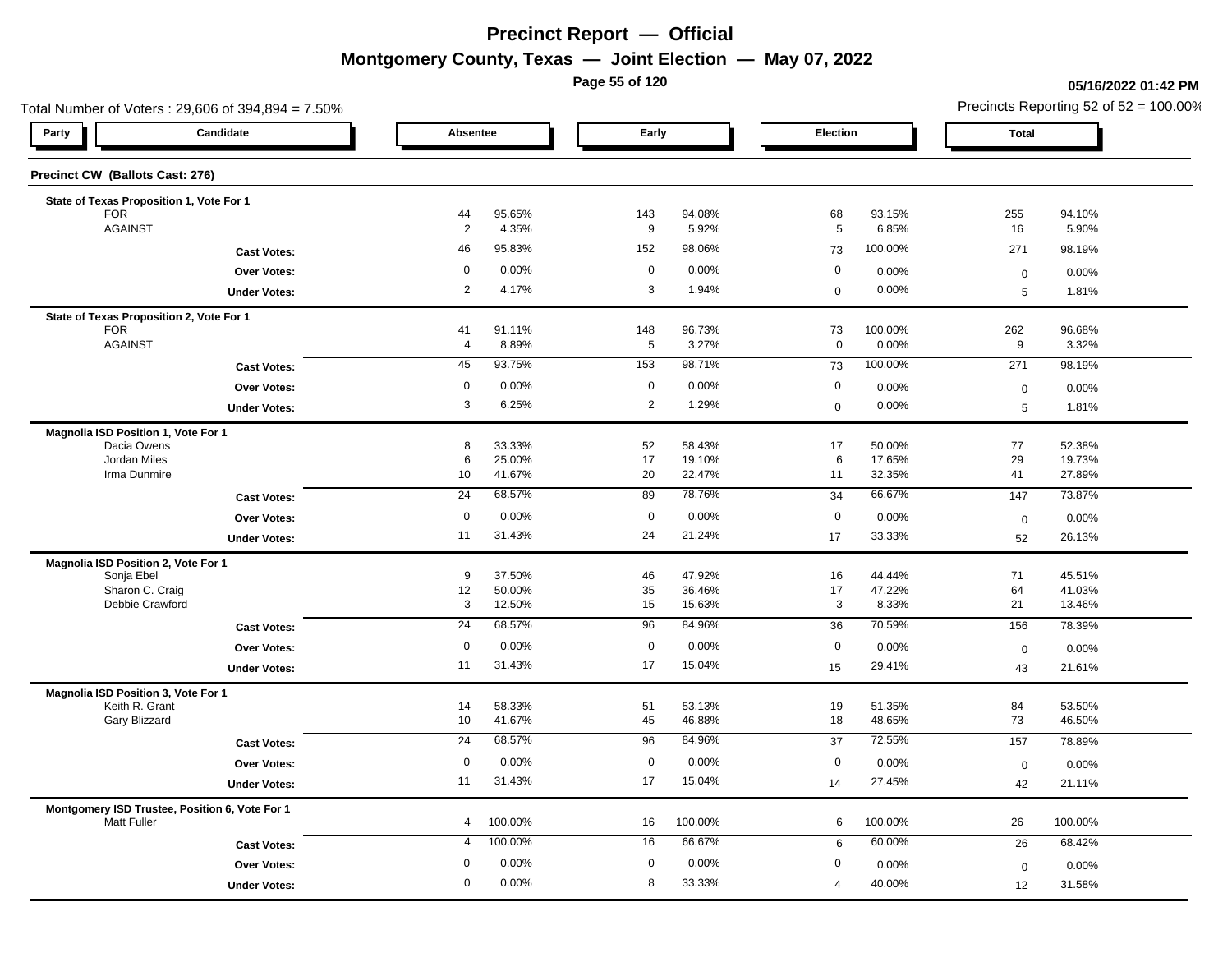**Page 56 of 120**

### **05/16/2022 01:42 PM**

| Total Number of Voters: 29,606 of 394,894 = 7.50% |                                         |                                          |                               | Precincts Reporting 52 of $52 = 100.00\%$ |
|---------------------------------------------------|-----------------------------------------|------------------------------------------|-------------------------------|-------------------------------------------|
| Candidate<br>Party                                | Absentee                                | Early                                    | Election                      | Total                                     |
| Precinct CW (Ballots Cast: 276)                   |                                         |                                          |                               |                                           |
| Montgomery ISD Trustee, Position 7, Vote For 1    |                                         |                                          |                               |                                           |
| Gary Hammons<br>Nate Robb                         | 100.00%<br>$\overline{4}$<br>0.00%<br>0 | 10<br>58.82%<br>41.18%<br>$\overline{7}$ | 85.71%<br>6<br>14.29%         | 20<br>71.43%<br>8<br>28.57%               |
|                                                   |                                         |                                          |                               |                                           |
| <b>Cast Votes:</b>                                | 100.00%                                 | 17                                       | 70.00%                        | 73.68%                                    |
|                                                   | 4                                       | 70.83%                                   | $\overline{7}$                | 28                                        |
| <b>Over Votes:</b>                                | 0.00%                                   | $\mathbf 0$                              | 0                             | $0.00\%$                                  |
|                                                   | $\Omega$                                | 0.00%                                    | 0.00%                         | $\mathbf 0$                               |
| <b>Under Votes:</b>                               | 0.00%                                   | $\overline{7}$                           | 30.00%                        | 26.32%                                    |
|                                                   | 0                                       | 29.17%                                   | 3                             | 10 <sup>10</sup>                          |
| Montgomery ISD Proposition A, Vote For 1          |                                         |                                          |                               |                                           |
| <b>FOR</b><br><b>AGAINST</b>                      | 100.00%<br>4                            | 37.50%<br>9                              | $\overline{2}$<br>20.00%<br>8 | 15<br>39.47%                              |
|                                                   | 0.00%<br>$\Omega$                       | 15<br>62.50%                             | 80.00%                        | 23<br>60.53%                              |
| <b>Cast Votes:</b>                                | 100.00%                                 | 100.00%                                  | 100.00%                       | 38                                        |
|                                                   | 4                                       | 24                                       | 10                            | 100.00%                                   |
| <b>Over Votes:</b>                                | 0.00%                                   | 0.00%                                    | $\mathbf 0$                   | 0.00%                                     |
|                                                   | $\Omega$                                | 0                                        | 0.00%                         | $\mathbf 0$                               |
| <b>Under Votes:</b>                               | 0.00%                                   | $\mathbf 0$                              | 0.00%                         | 0.00%                                     |
|                                                   | 0                                       | 0.00%                                    | $\mathbf 0$                   | $\mathbf 0$                               |
| Montgomery ISD Proposition B, Vote For 1          |                                         |                                          |                               |                                           |
| <b>FOR</b>                                        | 100.00%                                 | 6                                        | 20.00%                        | 12                                        |
| <b>AGAINST</b>                                    | ⊿                                       | 25.00%                                   | $\overline{2}$                | 31.58%                                    |
|                                                   | 0.00%                                   | 18                                       | 8                             | 26                                        |
|                                                   | $\mathbf{0}$                            | 75.00%                                   | 80.00%                        | 68.42%                                    |
| <b>Cast Votes:</b>                                | 100.00%                                 | 100.00%                                  | 100.00%                       | 100.00%                                   |
|                                                   | $\overline{4}$                          | 24                                       | 10                            | 38                                        |
| <b>Over Votes:</b>                                | 0.00%                                   | $\mathbf 0$                              | $\boldsymbol{0}$              | 0.00%                                     |
|                                                   | 0                                       | 0.00%                                    | 0.00%                         | $\mathbf 0$                               |
| <b>Under Votes:</b>                               | 0.00%                                   | 0                                        | 0.00%                         | 0.00%                                     |
|                                                   | 0                                       | 0.00%                                    | $\mathbf 0$                   | $\mathbf 0$                               |
| Montgomery ISD Proposition C, Vote For 1          |                                         |                                          |                               |                                           |
| <b>FOR</b>                                        | 100.00%                                 | 41.67%                                   | 5                             | 19                                        |
|                                                   | 4                                       | 10                                       | 50.00%                        | 50.00%                                    |
| <b>AGAINST</b>                                    | 0                                       | 14                                       | 5                             | 19                                        |
|                                                   | 0.00%                                   | 58.33%                                   | 50.00%                        | 50.00%                                    |
| <b>Cast Votes:</b>                                | 100.00%                                 | 100.00%                                  | 100.00%                       | 38                                        |
|                                                   | $\overline{4}$                          | 24                                       | 10                            | 100.00%                                   |
| <b>Over Votes:</b>                                | 0.00%                                   | 0.00%                                    | $\mathbf 0$                   | 0.00%                                     |
|                                                   | $\Omega$                                | $\mathbf 0$                              | 0.00%                         | $\mathbf 0$                               |
| <b>Under Votes:</b>                               | 0.00%                                   | 0                                        | 0.00%                         | 0.00%                                     |
|                                                   | 0                                       | 0.00%                                    | $\mathbf 0$                   | $\mathbf 0$                               |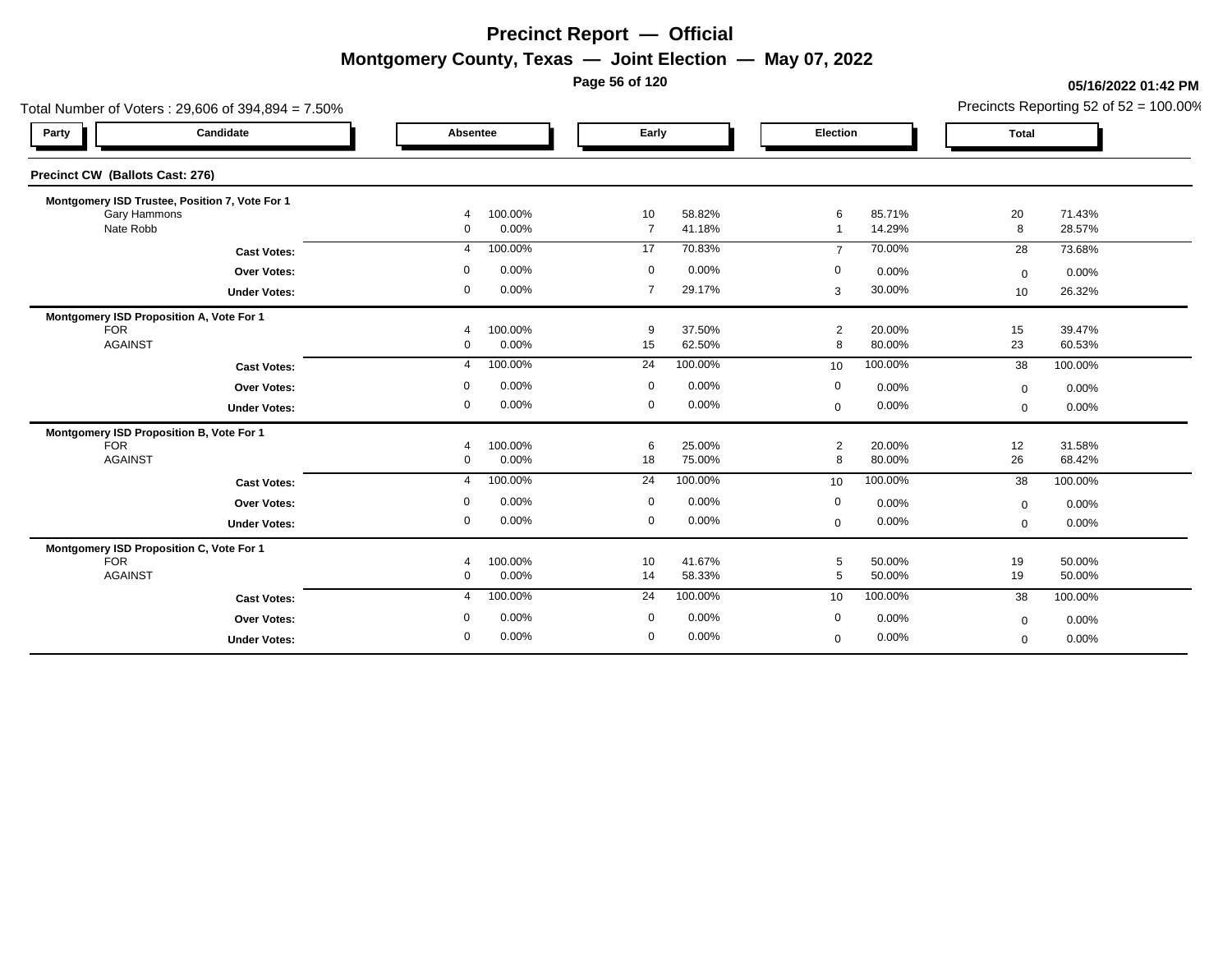**Page 57 of 120**

### **05/16/2022 01:42 PM**

|                                                       | Total Number of Voters: 29,606 of 394,894 = 7.50% |             |                  |                |                  |                      |                  |                | Precincts Reporting 52 of $52 = 100.00\%$ |
|-------------------------------------------------------|---------------------------------------------------|-------------|------------------|----------------|------------------|----------------------|------------------|----------------|-------------------------------------------|
| Party                                                 | Candidate                                         | Absentee    |                  | Early          |                  | Election             |                  | Total          |                                           |
| Precinct CX (Ballots Cast: 845)                       |                                                   |             |                  |                |                  |                      |                  |                |                                           |
| State of Texas Proposition 1, Vote For 1              |                                                   |             |                  |                |                  |                      |                  |                |                                           |
| <b>FOR</b>                                            |                                                   | 205         | 89.52%           | 295            | 90.21%           | 257                  | 92.45%           | 757            | 90.77%                                    |
| <b>AGAINST</b>                                        |                                                   | 24          | 10.48%           | 32             | 9.79%            | 21                   | 7.55%            | 77             | 9.23%                                     |
|                                                       | <b>Cast Votes:</b>                                | 229         | 97.45%           | 327            | 99.39%           | 278                  | 98.93%           | 834            | 98.70%                                    |
|                                                       | <b>Over Votes:</b>                                | $\mathbf 0$ | 0.00%            | $\mathbf 0$    | 0.00%            | 0                    | 0.00%            | $\mathbf 0$    | 0.00%                                     |
|                                                       | <b>Under Votes:</b>                               | 6           | 2.55%            | $\overline{2}$ | 0.61%            | 3                    | 1.07%            | 11             | 1.30%                                     |
| State of Texas Proposition 2, Vote For 1              |                                                   |             |                  |                |                  |                      |                  |                |                                           |
| <b>FOR</b>                                            |                                                   | 218         | 93.56%           | 306            | 93.58%           | 265                  | 94.31%           | 789            | 93.82%                                    |
| <b>AGAINST</b>                                        |                                                   | 15          | 6.44%            | 21             | 6.42%            | 16                   | 5.69%            | 52             | 6.18%                                     |
|                                                       | <b>Cast Votes:</b>                                | 233         | 99.15%           | 327            | 99.39%           | 281                  | 100.00%          | 841            | 99.53%                                    |
|                                                       | Over Votes:                                       | $\mathbf 0$ | 0.00%            | $\mathbf 0$    | 0.00%            | $\mathbf 0$          | 0.00%            | $\mathbf 0$    | 0.00%                                     |
|                                                       | <b>Under Votes:</b>                               | 2           | 0.85%            | $\overline{2}$ | 0.61%            | $\mathbf 0$          | 0.00%            | $\overline{4}$ | 0.47%                                     |
| Magnolia ISD Position 1, Vote For 1                   |                                                   |             |                  |                |                  |                      |                  |                |                                           |
| Dacia Owens                                           |                                                   | 31          | 68.89%           | 30             | 50.85%           | 9                    | 47.37%           | 70             | 56.91%                                    |
| Jordan Miles                                          |                                                   | 8           | 17.78%           | 15             | 25.42%           | $\,$ 5 $\,$          | 26.32%           | 28             | 22.76%                                    |
| Irma Dunmire                                          |                                                   | 6           | 13.33%           | 14             | 23.73%           | 5                    | 26.32%           | 25             | 20.33%                                    |
|                                                       | <b>Cast Votes:</b>                                | 45          | 61.64%           | 59             | 68.60%           | 19                   | 59.38%           | 123            | 64.40%                                    |
|                                                       | Over Votes:                                       | $\mathbf 0$ | 0.00%            | $\mathbf 0$    | 0.00%            | $\mathbf 0$          | 0.00%            | $\mathbf 0$    | 0.00%                                     |
|                                                       | <b>Under Votes:</b>                               | 28          | 38.36%           | 27             | 31.40%           | 13                   | 40.63%           | 68             | 35.60%                                    |
| Magnolia ISD Position 2, Vote For 1                   |                                                   |             |                  |                |                  |                      |                  |                |                                           |
| Sonja Ebel<br>Sharon C. Craig                         |                                                   | 23<br>15    | 52.27%<br>34.09% | 18<br>27       | 29.03%<br>43.55% | $\overline{4}$<br>14 | 18.18%<br>63.64% | 45             | 35.16%<br>43.75%                          |
| Debbie Crawford                                       |                                                   | 6           | 13.64%           | 17             | 27.42%           | $\overline{a}$       | 18.18%           | 56<br>27       | 21.09%                                    |
|                                                       | <b>Cast Votes:</b>                                | 44          | 60.27%           | 62             | 72.09%           | 22                   | 68.75%           | 128            | 67.02%                                    |
|                                                       | <b>Over Votes:</b>                                | $\mathbf 0$ | 0.00%            | $\mathbf 0$    | 0.00%            | $\mathbf 0$          | 0.00%            | $\mathbf 0$    | 0.00%                                     |
|                                                       | <b>Under Votes:</b>                               | 29          | 39.73%           | 24             | 27.91%           | 10                   | 31.25%           | 63             | 32.98%                                    |
|                                                       |                                                   |             |                  |                |                  |                      |                  |                |                                           |
| Magnolia ISD Position 3, Vote For 1<br>Keith R. Grant |                                                   | 24          | 54.55%           | 42             | 66.67%           | 13                   | 68.42%           | 79             | 62.70%                                    |
| Gary Blizzard                                         |                                                   | 20          | 45.45%           | 21             | 33.33%           | 6                    | 31.58%           | 47             | 37.30%                                    |
|                                                       | <b>Cast Votes:</b>                                | 44          | 60.27%           | 63             | 73.26%           | 19                   | 59.38%           | 126            | 65.97%                                    |
|                                                       | Over Votes:                                       | 0           | 0.00%            | $\mathbf 0$    | 0.00%            | $\mathbf 0$          | 0.00%            | $\mathbf 0$    | 0.00%                                     |
|                                                       | <b>Under Votes:</b>                               | 29          | 39.73%           | 23             | 26.74%           | 13                   | 40.63%           | 65             | 34.03%                                    |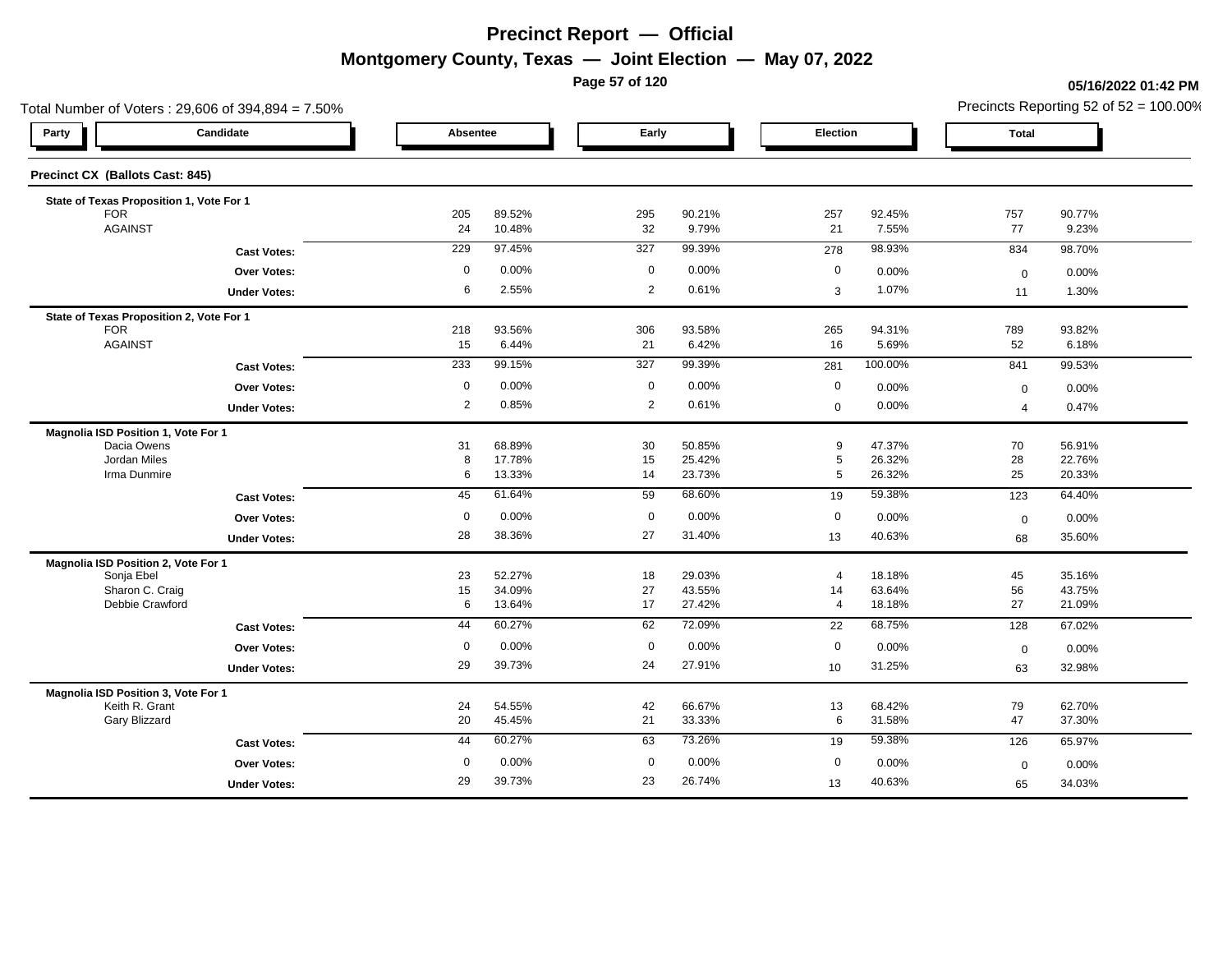**Page 58 of 120**

### **05/16/2022 01:42 PM**

| Total Number of Voters: 29,606 of 394,894 = 7.50% |                |        |                |        |                         |        |              | Precincts Reporting 52 of $52 = 100.00\%$ |
|---------------------------------------------------|----------------|--------|----------------|--------|-------------------------|--------|--------------|-------------------------------------------|
| Candidate<br>Party                                | Absentee       |        | Early          |        | Election                |        | <b>Total</b> |                                           |
| Precinct CX (Ballots Cast: 845)                   |                |        |                |        |                         |        |              |                                           |
| MC MUD No. 46 Director, Vote For 3                |                |        |                |        |                         |        |              |                                           |
| Marjorie Podzielinski                             | 20             | 29.41% | 3              | 7.32%  | 3                       | 9.68%  | 26           | 18.57%                                    |
| David L. Smith                                    | 12             | 17.65% | 11             | 26.83% | 10                      | 32.26% | 33           | 23.57%                                    |
| W. Tim Bush                                       | 12             | 17.65% | 3              | 7.32%  | $\overline{\mathbf{1}}$ | 3.23%  | 16           | 11.43%                                    |
| Fred Lederman                                     | 10             | 14.71% | 11             | 26.83% | 9                       | 29.03% | 30           | 21.43%                                    |
| Thomas Schwarzkopf                                | 14             | 20.59% | 13             | 31.71% | 8                       | 25.81% | 35           | 25.00%                                    |
| <b>Cast Votes:</b>                                | 68             | 62.96% | 41             | 91.11% | 31                      | 73.81% | 140          | 71.79%                                    |
| <b>Over Votes:</b>                                | $\mathbf 0$    | 0.00%  | $\mathbf 0$    | 0.00%  | $\mathbf 0$             | 0.00%  | $\mathbf 0$  | 0.00%                                     |
| <b>Under Votes:</b>                               | 40             | 37.04% | $\overline{4}$ | 8.89%  | 11                      | 26.19% | 55           | 28.21%                                    |
| MC MUD No. 47 Director, Vote For 2                |                |        |                |        |                         |        |              |                                           |
| Hugh H. Connett                                   | 30             | 18.87% | 127            | 31.67% | 125                     | 32.22% | 282          | 29.75%                                    |
| <b>Anthony Cardiel</b>                            | 30             | 18.87% | 49             | 12.22% | 51                      | 13.14% | 130          | 13.71%                                    |
| Diane Nielsen                                     | 44             | 27.67% | 127            | 31.67% | 136                     | 35.05% | 307          | 32.38%                                    |
| Daniel E. Lewis                                   | $\overline{7}$ | 4.40%  | 18             | 4.49%  | 17                      | 4.38%  | 42           | 4.43%                                     |
| Jennifer J. Ronk                                  | 48             | 30.19% | 80             | 19.95% | 59                      | 15.21% | 187          | 19.73%                                    |
| <b>Cast Votes:</b>                                | 159            | 64.63% | 401            | 89.11% | 388                     | 84.72% | 948          | 82.15%                                    |
| Over Votes:                                       | $\mathbf 0$    | 0.00%  | $\mathbf 0$    | 0.00%  | $\mathbf 0$             | 0.00%  | $\mathbf 0$  | 0.00%                                     |
| <b>Under Votes:</b>                               | 87             | 35.37% | 49             | 10.89% | 70                      | 15.28% | 206          | 17.85%                                    |
| MC MUD No. 67 Director, Vote For 3                |                |        |                |        |                         |        |              |                                           |
| Roland Johnson                                    |                | 12.50% | 2              | 33.33% | $\mathbf 0$             | 0.00%  | 3            | 10.71%                                    |
| Alan Fritsche                                     | $\Omega$       | 0.00%  | $\overline{2}$ | 33.33% | 3                       | 21.43% | 5            | 17.86%                                    |
| Paul J. Martin                                    |                | 12.50% | 2              | 33.33% | $\Omega$                | 0.00%  | 3            | 10.71%                                    |
| Reid Davidson                                     | $\overline{2}$ | 25.00% | $\mathbf 0$    | 0.00%  | $\overline{4}$          | 28.57% | 6            | 21.43%                                    |
| Chap Caughron                                     | $\overline{2}$ | 25.00% | 0              | 0.00%  | 3                       | 21.43% | 5            | 17.86%                                    |
| Ann Perry                                         | $\overline{2}$ | 25.00% | $\mathbf 0$    | 0.00%  | $\overline{4}$          | 28.57% | 6            | 21.43%                                    |
| <b>Cast Votes:</b>                                | 8              | 88.89% | 6              | 66.67% | 14                      | 77.78% | 28           | 77.78%                                    |
| Over Votes:                                       | 0              | 0.00%  | 0              | 0.00%  | 0                       | 0.00%  | $\mathbf 0$  | 0.00%                                     |
|                                                   |                | 11.11% |                | 33.33% |                         |        |              |                                           |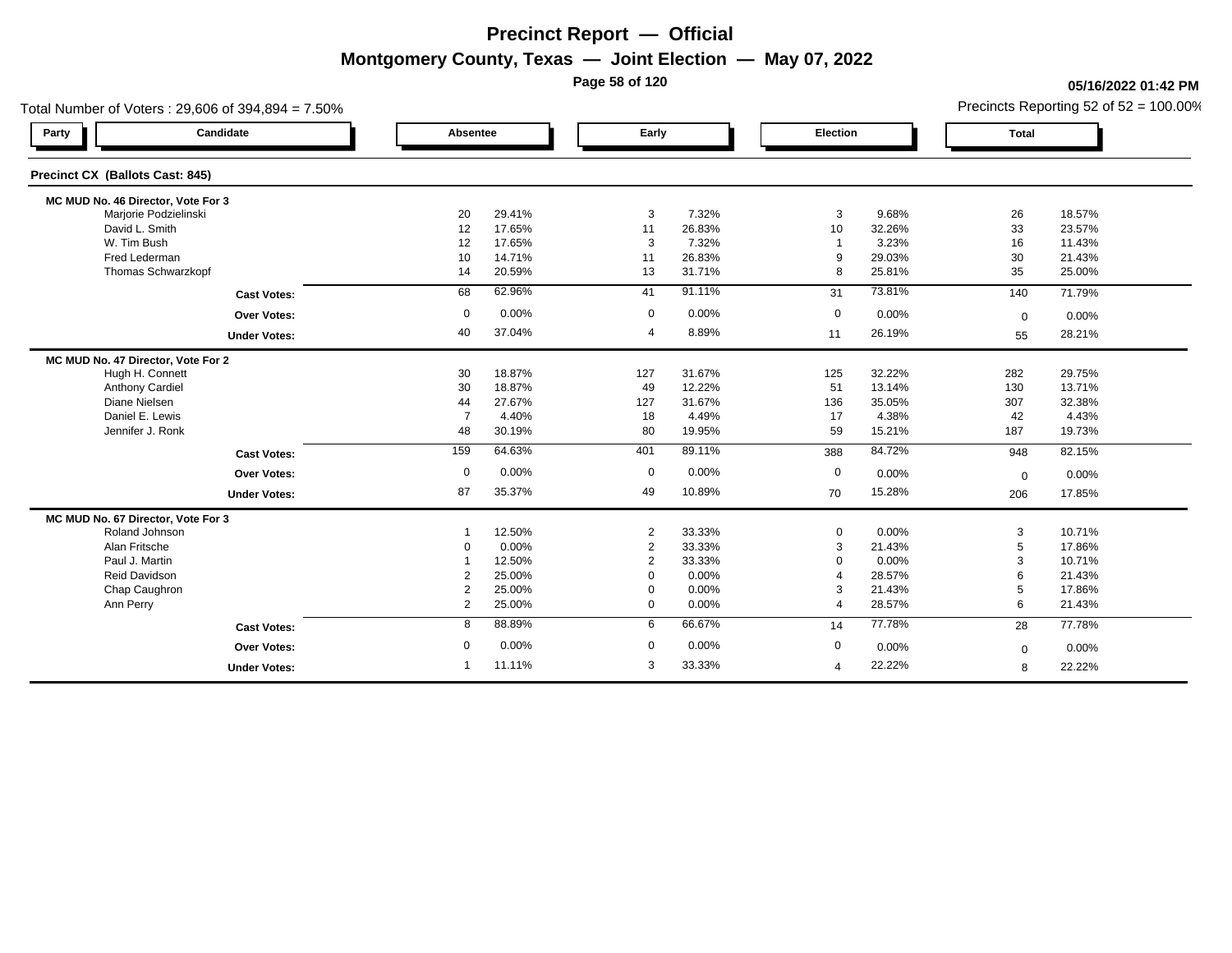**Page 59 of 120**

### **05/16/2022 01:42 PM**

| Total Number of Voters: 29,606 of 394,894 = 7.50% |                                                                                                                                                                                                                                                                                                 |                                                                                                                                                                                   |                                                                                                                                                                                            |                                                                                                                                           |                                                                                                                                                                  |                                                                                                                                                                 |                                                                                                                                                                               | Precincts Reporting 52 of $52 = 100.00\%$                                                                                                    |
|---------------------------------------------------|-------------------------------------------------------------------------------------------------------------------------------------------------------------------------------------------------------------------------------------------------------------------------------------------------|-----------------------------------------------------------------------------------------------------------------------------------------------------------------------------------|--------------------------------------------------------------------------------------------------------------------------------------------------------------------------------------------|-------------------------------------------------------------------------------------------------------------------------------------------|------------------------------------------------------------------------------------------------------------------------------------------------------------------|-----------------------------------------------------------------------------------------------------------------------------------------------------------------|-------------------------------------------------------------------------------------------------------------------------------------------------------------------------------|----------------------------------------------------------------------------------------------------------------------------------------------|
|                                                   |                                                                                                                                                                                                                                                                                                 |                                                                                                                                                                                   |                                                                                                                                                                                            |                                                                                                                                           | Election                                                                                                                                                         |                                                                                                                                                                 | <b>Total</b>                                                                                                                                                                  |                                                                                                                                              |
|                                                   |                                                                                                                                                                                                                                                                                                 |                                                                                                                                                                                   |                                                                                                                                                                                            |                                                                                                                                           |                                                                                                                                                                  |                                                                                                                                                                 |                                                                                                                                                                               |                                                                                                                                              |
|                                                   |                                                                                                                                                                                                                                                                                                 |                                                                                                                                                                                   |                                                                                                                                                                                            |                                                                                                                                           |                                                                                                                                                                  |                                                                                                                                                                 |                                                                                                                                                                               |                                                                                                                                              |
|                                                   |                                                                                                                                                                                                                                                                                                 |                                                                                                                                                                                   |                                                                                                                                                                                            |                                                                                                                                           |                                                                                                                                                                  |                                                                                                                                                                 |                                                                                                                                                                               | 93.07%                                                                                                                                       |
|                                                   |                                                                                                                                                                                                                                                                                                 |                                                                                                                                                                                   |                                                                                                                                                                                            |                                                                                                                                           |                                                                                                                                                                  |                                                                                                                                                                 |                                                                                                                                                                               | 6.93%                                                                                                                                        |
|                                                   |                                                                                                                                                                                                                                                                                                 |                                                                                                                                                                                   |                                                                                                                                                                                            |                                                                                                                                           |                                                                                                                                                                  |                                                                                                                                                                 |                                                                                                                                                                               | 98.86%                                                                                                                                       |
|                                                   | 0                                                                                                                                                                                                                                                                                               | 0.00%                                                                                                                                                                             | $\mathbf 0$                                                                                                                                                                                | 0.00%                                                                                                                                     | $\mathbf 0$                                                                                                                                                      | 0.00%                                                                                                                                                           | $\mathbf 0$                                                                                                                                                                   | 0.00%                                                                                                                                        |
|                                                   | 0                                                                                                                                                                                                                                                                                               | 0.00%                                                                                                                                                                             | 5                                                                                                                                                                                          | 3.01%                                                                                                                                     | $\mathbf 0$                                                                                                                                                      | 0.00%                                                                                                                                                           | 5                                                                                                                                                                             | 1.14%                                                                                                                                        |
|                                                   |                                                                                                                                                                                                                                                                                                 |                                                                                                                                                                                   |                                                                                                                                                                                            |                                                                                                                                           |                                                                                                                                                                  |                                                                                                                                                                 |                                                                                                                                                                               |                                                                                                                                              |
|                                                   |                                                                                                                                                                                                                                                                                                 |                                                                                                                                                                                   | 150                                                                                                                                                                                        |                                                                                                                                           |                                                                                                                                                                  |                                                                                                                                                                 | 393                                                                                                                                                                           | 91.18%                                                                                                                                       |
|                                                   |                                                                                                                                                                                                                                                                                                 |                                                                                                                                                                                   |                                                                                                                                                                                            |                                                                                                                                           |                                                                                                                                                                  |                                                                                                                                                                 |                                                                                                                                                                               | 8.82%                                                                                                                                        |
|                                                   |                                                                                                                                                                                                                                                                                                 |                                                                                                                                                                                   |                                                                                                                                                                                            |                                                                                                                                           | 185                                                                                                                                                              |                                                                                                                                                                 | 431                                                                                                                                                                           | 98.40%                                                                                                                                       |
|                                                   | $\mathbf 0$                                                                                                                                                                                                                                                                                     | 0.00%                                                                                                                                                                             | $\mathbf 0$                                                                                                                                                                                | 0.00%                                                                                                                                     | $\mathbf 0$                                                                                                                                                      | 0.00%                                                                                                                                                           | $\mathbf 0$                                                                                                                                                                   | 0.00%                                                                                                                                        |
|                                                   | $\overline{2}$                                                                                                                                                                                                                                                                                  | 2.33%                                                                                                                                                                             | $\overline{4}$                                                                                                                                                                             | 2.41%                                                                                                                                     | $\mathbf{1}$                                                                                                                                                     | 0.54%                                                                                                                                                           | $\overline{7}$                                                                                                                                                                | 1.60%                                                                                                                                        |
|                                                   |                                                                                                                                                                                                                                                                                                 |                                                                                                                                                                                   |                                                                                                                                                                                            |                                                                                                                                           |                                                                                                                                                                  |                                                                                                                                                                 |                                                                                                                                                                               |                                                                                                                                              |
|                                                   |                                                                                                                                                                                                                                                                                                 |                                                                                                                                                                                   |                                                                                                                                                                                            |                                                                                                                                           |                                                                                                                                                                  |                                                                                                                                                                 |                                                                                                                                                                               | 46.15%                                                                                                                                       |
|                                                   |                                                                                                                                                                                                                                                                                                 |                                                                                                                                                                                   |                                                                                                                                                                                            |                                                                                                                                           |                                                                                                                                                                  |                                                                                                                                                                 |                                                                                                                                                                               | 26.92%<br>26.92%                                                                                                                             |
|                                                   |                                                                                                                                                                                                                                                                                                 |                                                                                                                                                                                   |                                                                                                                                                                                            |                                                                                                                                           |                                                                                                                                                                  |                                                                                                                                                                 |                                                                                                                                                                               |                                                                                                                                              |
|                                                   |                                                                                                                                                                                                                                                                                                 |                                                                                                                                                                                   |                                                                                                                                                                                            |                                                                                                                                           |                                                                                                                                                                  |                                                                                                                                                                 |                                                                                                                                                                               | 74.29%                                                                                                                                       |
|                                                   | 0                                                                                                                                                                                                                                                                                               |                                                                                                                                                                                   | $\mathbf 0$                                                                                                                                                                                | 0.00%                                                                                                                                     | $\mathbf 0$                                                                                                                                                      | 0.00%                                                                                                                                                           | $\mathbf 0$                                                                                                                                                                   | 0.00%                                                                                                                                        |
|                                                   | 0                                                                                                                                                                                                                                                                                               | 0.00%                                                                                                                                                                             | 8                                                                                                                                                                                          | 38.10%                                                                                                                                    | $\mathbf{1}$                                                                                                                                                     | 11.11%                                                                                                                                                          | 9                                                                                                                                                                             | 25.71%                                                                                                                                       |
|                                                   |                                                                                                                                                                                                                                                                                                 |                                                                                                                                                                                   |                                                                                                                                                                                            |                                                                                                                                           |                                                                                                                                                                  |                                                                                                                                                                 |                                                                                                                                                                               |                                                                                                                                              |
|                                                   |                                                                                                                                                                                                                                                                                                 |                                                                                                                                                                                   |                                                                                                                                                                                            |                                                                                                                                           |                                                                                                                                                                  |                                                                                                                                                                 |                                                                                                                                                                               | 37.50%                                                                                                                                       |
|                                                   |                                                                                                                                                                                                                                                                                                 |                                                                                                                                                                                   |                                                                                                                                                                                            |                                                                                                                                           |                                                                                                                                                                  |                                                                                                                                                                 |                                                                                                                                                                               | 50.00%<br>12.50%                                                                                                                             |
|                                                   |                                                                                                                                                                                                                                                                                                 |                                                                                                                                                                                   |                                                                                                                                                                                            |                                                                                                                                           |                                                                                                                                                                  |                                                                                                                                                                 |                                                                                                                                                                               | 68.57%                                                                                                                                       |
|                                                   |                                                                                                                                                                                                                                                                                                 |                                                                                                                                                                                   |                                                                                                                                                                                            |                                                                                                                                           |                                                                                                                                                                  |                                                                                                                                                                 |                                                                                                                                                                               | $0.00\%$                                                                                                                                     |
|                                                   | $\mathbf 0$                                                                                                                                                                                                                                                                                     |                                                                                                                                                                                   | 10 <sup>1</sup>                                                                                                                                                                            | 47.62%                                                                                                                                    |                                                                                                                                                                  |                                                                                                                                                                 |                                                                                                                                                                               | 31.43%                                                                                                                                       |
|                                                   |                                                                                                                                                                                                                                                                                                 |                                                                                                                                                                                   |                                                                                                                                                                                            |                                                                                                                                           |                                                                                                                                                                  |                                                                                                                                                                 |                                                                                                                                                                               |                                                                                                                                              |
|                                                   |                                                                                                                                                                                                                                                                                                 |                                                                                                                                                                                   |                                                                                                                                                                                            |                                                                                                                                           |                                                                                                                                                                  |                                                                                                                                                                 |                                                                                                                                                                               | 52.00%                                                                                                                                       |
|                                                   | $\overline{2}$                                                                                                                                                                                                                                                                                  | 40.00%                                                                                                                                                                            | 6                                                                                                                                                                                          | 50.00%                                                                                                                                    | $\overline{4}$                                                                                                                                                   | 50.00%                                                                                                                                                          | 12                                                                                                                                                                            | 48.00%                                                                                                                                       |
|                                                   | $5\phantom{.0}$                                                                                                                                                                                                                                                                                 | 100.00%                                                                                                                                                                           | 12                                                                                                                                                                                         | 57.14%                                                                                                                                    | 8                                                                                                                                                                | 88.89%                                                                                                                                                          | 25                                                                                                                                                                            | 71.43%                                                                                                                                       |
|                                                   | 0                                                                                                                                                                                                                                                                                               | 0.00%                                                                                                                                                                             | $\mathbf 0$                                                                                                                                                                                | 0.00%                                                                                                                                     | $\mathbf 0$                                                                                                                                                      |                                                                                                                                                                 |                                                                                                                                                                               | 0.00%                                                                                                                                        |
| <b>Under Votes:</b>                               | $\mathbf 0$                                                                                                                                                                                                                                                                                     | 0.00%                                                                                                                                                                             | 9                                                                                                                                                                                          | 42.86%                                                                                                                                    |                                                                                                                                                                  | 11.11%                                                                                                                                                          |                                                                                                                                                                               | 28.57%                                                                                                                                       |
|                                                   | <b>Cast Votes:</b><br>Over Votes:<br><b>Under Votes:</b><br><b>Cast Votes:</b><br><b>Over Votes:</b><br><b>Under Votes:</b><br><b>Cast Votes:</b><br>Over Votes:<br><b>Under Votes:</b><br><b>Cast Votes:</b><br>Over Votes:<br><b>Under Votes:</b><br><b>Cast Votes:</b><br><b>Over Votes:</b> | 81<br>$5\phantom{.0}$<br>86<br>72<br>12<br>84<br>$\overline{\mathbf{c}}$<br>$\overline{c}$<br>$\mathbf{1}$<br>5<br>$\overline{1}$<br>$\overline{4}$<br>0<br>5<br>$\mathbf 0$<br>3 | Absentee<br>94.19%<br>5.81%<br>100.00%<br>85.71%<br>14.29%<br>97.67%<br>40.00%<br>40.00%<br>20.00%<br>100.00%<br>0.00%<br>20.00%<br>80.00%<br>0.00%<br>100.00%<br>0.00%<br>0.00%<br>60.00% | 150<br>11<br>161<br>12<br>162<br>$\overline{7}$<br>$\mathbf 1$<br>5<br>13<br>$\overline{7}$<br>4<br>$\mathbf 0$<br>11<br>$\mathbf 0$<br>6 | Early<br>93.17%<br>6.83%<br>96.99%<br>92.59%<br>7.41%<br>97.59%<br>53.85%<br>7.69%<br>38.46%<br>61.90%<br>63.64%<br>36.36%<br>0.00%<br>52.38%<br>0.00%<br>50.00% | 172<br>14<br>186<br>171<br>14<br>3<br>4<br>$\mathbf 1$<br>8<br>1<br>4<br>$\mathbf{3}$<br>8<br>$\mathbf 0$<br>$\overline{1}$<br>$\overline{4}$<br>$\overline{1}$ | 92.47%<br>7.53%<br>100.00%<br>92.43%<br>7.57%<br>99.46%<br>37.50%<br>50.00%<br>12.50%<br>88.89%<br>12.50%<br>50.00%<br>37.50%<br>88.89%<br>0.00%<br>11.11%<br>50.00%<br>0.00% | 403<br>30<br>433<br>38<br>12<br>$\overline{7}$<br>$\overline{7}$<br>26<br>9<br>12<br>3<br>24<br>$\mathbf 0$<br>11<br>13<br>$\mathbf 0$<br>10 |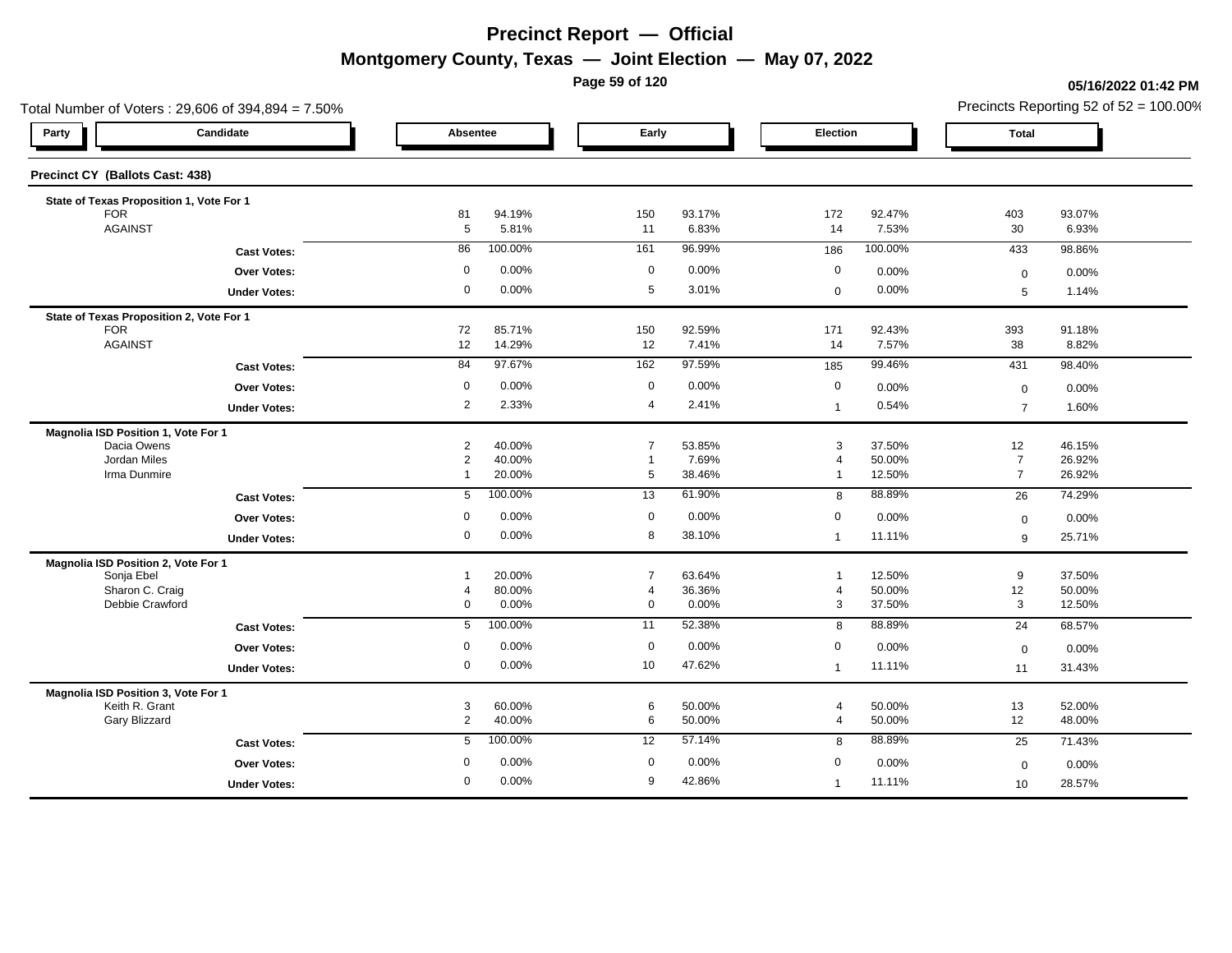**Page 60 of 120**

### **05/16/2022 01:42 PM**

| Total Number of Voters: 29,606 of 394,894 = 7.50%              |                     |                |                               |                 |                                  |                  |                              | Precincts Reporting 52 of $52 = 100.00\%$ |
|----------------------------------------------------------------|---------------------|----------------|-------------------------------|-----------------|----------------------------------|------------------|------------------------------|-------------------------------------------|
| Candidate<br>Party                                             | Absentee            |                | Early                         |                 | Election                         |                  | <b>Total</b>                 |                                           |
| Precinct CY (Ballots Cast: 438)                                |                     |                |                               |                 |                                  |                  |                              |                                           |
| City of Conroe Council, Place 3, Vote For 1                    |                     |                |                               |                 |                                  |                  |                              |                                           |
| Carl White                                                     | 0<br>$\mathbf 0$    | 0.00%          | $\mathbf{1}$                  | 25.00%          | $\overline{2}$<br>$\overline{1}$ | 50.00%           | $\mathbf{3}$<br>$\mathbf{1}$ | 37.50%<br>12.50%                          |
| Harry Hardman<br>John Hernandez                                | 0                   | 0.00%<br>0.00% | $\mathbf 0$<br>$\overline{1}$ | 0.00%<br>25.00% | 1                                | 25.00%<br>25.00% | $\overline{2}$               | 25.00%                                    |
| Larry Calhoun                                                  | 0                   | 0.00%          | $\mathbf 0$                   | 0.00%           | 0                                | 0.00%            | $\mathbf 0$                  | 0.00%                                     |
| <b>Brandon Polk</b>                                            | 0                   | 0.00%          | 2                             | 50.00%          | $\mathbf 0$                      | 0.00%            | $\overline{2}$               | 25.00%                                    |
|                                                                |                     |                |                               |                 |                                  |                  |                              |                                           |
| <b>Cast Votes:</b>                                             | 0                   | 0.00%          | $\overline{4}$                | 100.00%         | $\overline{4}$                   | 100.00%          | 8                            | 100.00%                                   |
| Over Votes:                                                    | 0                   | 0.00%          | $\mathbf 0$                   | 0.00%           | $\mathbf 0$                      | 0.00%            | $\mathbf 0$                  | 0.00%                                     |
| <b>Under Votes:</b>                                            | $\mathsf{O}\xspace$ | 0.00%          | $\mathbf 0$                   | 0.00%           | $\mathbf 0$                      | 0.00%            | $\mathbf 0$                  | 0.00%                                     |
| City of Conroe Council, Place 4, Vote For 1                    |                     |                |                               |                 |                                  |                  |                              |                                           |
| Raymond McDonald                                               | $\mathbf 0$         | 0.00%          | $\overline{2}$                | 66.67%          | $\overline{2}$                   | 100.00%          | $\overline{4}$               | 80.00%                                    |
| Howard Wood                                                    | 0                   | 0.00%          | $\mathbf{1}$                  | 33.33%          | $\mathsf{O}\xspace$              | 0.00%            | $\mathbf{1}$                 | 20.00%                                    |
| <b>Cast Votes:</b>                                             | $\mathbf 0$         | 0.00%          | 3                             | 75.00%          | 2                                | 50.00%           | 5                            | 62.50%                                    |
| Over Votes:                                                    | $\mathbf 0$         | 0.00%          | $\mathbf 0$                   | 0.00%           | $\mathbf 0$                      | 0.00%            | $\mathbf 0$                  | 0.00%                                     |
| <b>Under Votes:</b>                                            | 0                   | 0.00%          | $\mathbf{1}$                  | 25.00%          | $\overline{2}$                   | 50.00%           | $\mathbf{3}$                 | 37.50%                                    |
| City of Conroe Council, Place 5, Vote For 1                    |                     |                |                               |                 |                                  |                  |                              |                                           |
| Marsha Porter                                                  | $\mathbf 0$         | 0.00%          | 3                             | 100.00%         | $\overline{2}$                   | 66.67%           | $5\phantom{.0}$              | 83.33%                                    |
| Susan Johnson                                                  | $\mathbf 0$         | 0.00%          | $\mathbf 0$                   | 0.00%           | $\mathbf{1}$                     | 33.33%           | $\overline{1}$               | 16.67%                                    |
| <b>Cast Votes:</b>                                             | $\mathsf 0$         | 0.00%          | 3                             | 75.00%          | $\mathbf{3}$                     | 75.00%           | 6                            | 75.00%                                    |
| Over Votes:                                                    | $\mathbf 0$         | 0.00%          | $\mathbf 0$                   | 0.00%           | $\boldsymbol{0}$                 | 0.00%            | $\mathbf 0$                  | 0.00%                                     |
| <b>Under Votes:</b>                                            | 0                   | 0.00%          | $\mathbf{1}$                  | 25.00%          | $\mathbf{1}$                     | 25.00%           | 2                            | 25.00%                                    |
|                                                                |                     |                |                               |                 |                                  |                  |                              |                                           |
| City of Conroe Municipal Judge, Vote For 1<br>William Waggoner | 0                   | 0.00%          | $\overline{1}$                | 33.33%          | $\mathbf{1}$                     | 25.00%           | $\overline{2}$               | 28.57%                                    |
| <b>Meloney Turner</b>                                          | $\mathbf 0$         | 0.00%          | $\overline{2}$                | 66.67%          | $\mathbf 0$                      | 0.00%            | $\overline{2}$               | 28.57%                                    |
| Oscar Sommers                                                  | 0                   | 0.00%          | $\mathbf 0$                   | 0.00%           | $\mathbf 0$                      | 0.00%            | $\mathbf 0$                  | 0.00%                                     |
| Kevin M. Kneisley                                              | 0                   | 0.00%          | $\mathbf 0$                   | 0.00%           | $\overline{2}$                   | 50.00%           | $\overline{2}$               | 28.57%                                    |
| Michael Valdez                                                 | 0                   | 0.00%          | $\mathbf 0$                   | 0.00%           | $\overline{1}$                   | 25.00%           | $\mathbf{1}$                 | 14.29%                                    |
| <b>Cast Votes:</b>                                             | $\mathbf 0$         | 0.00%          | $\overline{3}$                | 75.00%          | $\overline{4}$                   | 100.00%          | $\overline{7}$               | 87.50%                                    |
| <b>Over Votes:</b>                                             | 0                   | 0.00%          | $\mathbf 0$                   | 0.00%           | 0                                | 0.00%            | $\mathsf 0$                  | 0.00%                                     |
| <b>Under Votes:</b>                                            | 0                   | 0.00%          | $\mathbf{1}$                  | 25.00%          | $\boldsymbol{0}$                 | 0.00%            | $\overline{1}$               | 12.50%                                    |
|                                                                |                     |                |                               |                 |                                  |                  |                              |                                           |
| MC MUD No. 46 Director, Vote For 3<br>Marjorie Podzielinski    | 9                   | 28.13%         | 5                             | 4.81%           | 16                               | 12.60%           | 30                           | 11.41%                                    |
| David L. Smith                                                 | $\overline{7}$      | 21.88%         | 30                            | 28.85%          | 37                               | 29.13%           | 74                           | 28.14%                                    |
| W. Tim Bush                                                    | $\overline{4}$      | 12.50%         | 6                             | 5.77%           | 13                               | 10.24%           | 23                           | 8.75%                                     |
| Fred Lederman                                                  | $\overline{7}$      | 21.88%         | 27                            | 25.96%          | 27                               | 21.26%           | 61                           | 23.19%                                    |
| Thomas Schwarzkopf                                             | 5                   | 15.63%         | 36                            | 34.62%          | 34                               | 26.77%           | 75                           | 28.52%                                    |
| <b>Cast Votes:</b>                                             | 32                  | 56.14%         | 104                           | 93.69%          | 127                              | 67.20%           | 263                          | 73.67%                                    |
| <b>Over Votes:</b>                                             | $\mathbf 0$         | 0.00%          | $\mathbf 0$                   | 0.00%           | $\mathbf 0$                      | 0.00%            | $\mathbf 0$                  | 0.00%                                     |
|                                                                | 25                  | 43.86%         | $\overline{7}$                | 6.31%           |                                  |                  |                              |                                           |
| <b>Under Votes:</b>                                            |                     |                |                               |                 | 62                               | 32.80%           | 94                           | 26.33%                                    |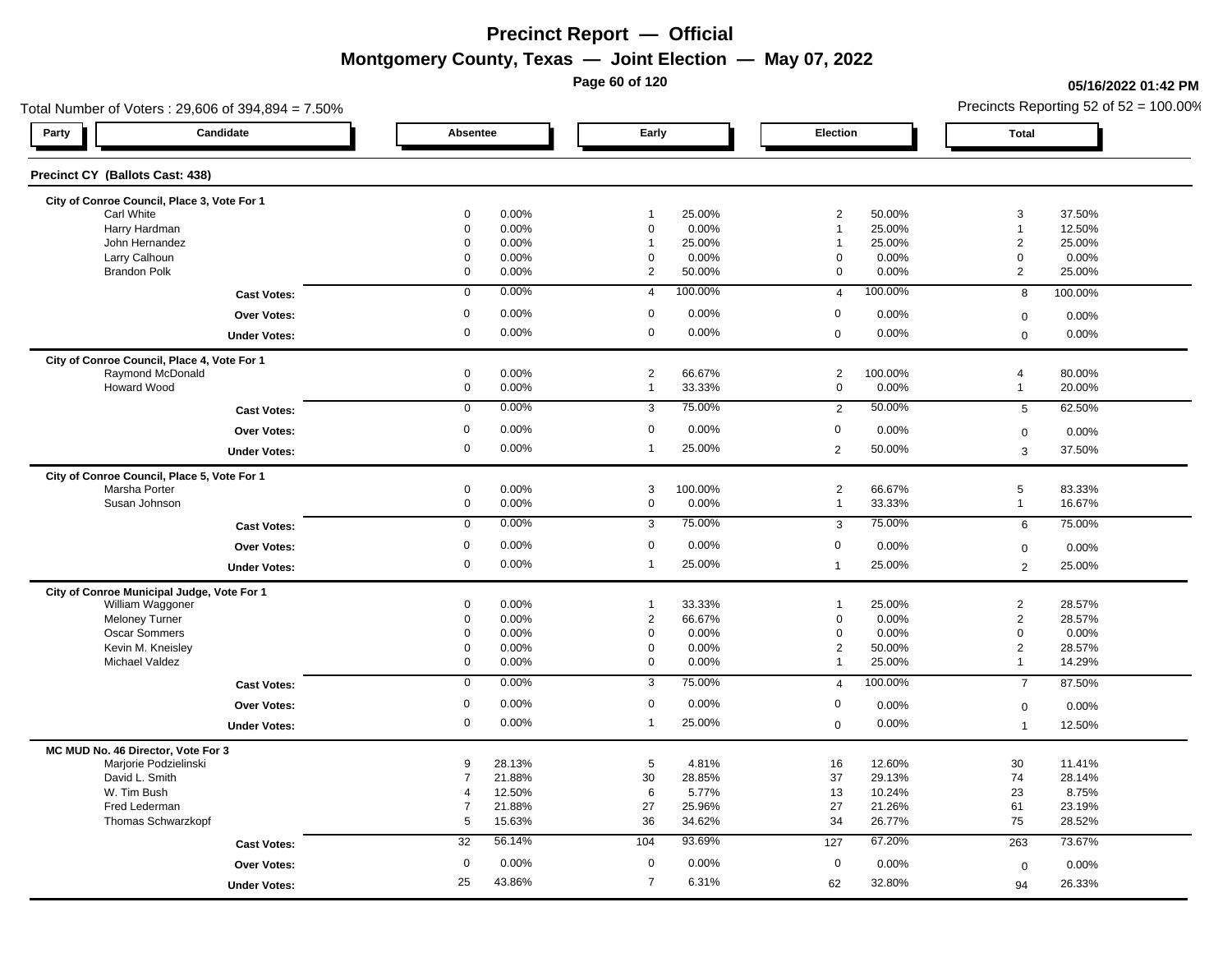**Page 61 of 120**

#### **05/16/2022 01:42 PM**

|                                 | Total Number of Voters: 29,606 of 394,894 = 7.50% |                |                 |                            |                 |                                    |                |                            | Precincts Reporting 52 of $52 = 100.00\%$ |
|---------------------------------|---------------------------------------------------|----------------|-----------------|----------------------------|-----------------|------------------------------------|----------------|----------------------------|-------------------------------------------|
| Party                           | Candidate                                         | Absentee       |                 | Early                      |                 | Election                           |                | <b>Total</b>               |                                           |
| Precinct CZ (Ballots Cast: 751) |                                                   |                |                 |                            |                 |                                    |                |                            |                                           |
|                                 | State of Texas Proposition 1, Vote For 1          |                |                 |                            |                 |                                    |                |                            |                                           |
| <b>FOR</b><br><b>AGAINST</b>    |                                                   | 87             | 90.63%<br>9.38% | 324<br>23                  | 93.37%<br>6.63% | 248                                | 88.89%         | 659<br>63                  | 91.27%                                    |
|                                 |                                                   | 9              |                 |                            |                 | 31                                 | 11.11%         |                            | 8.73%                                     |
|                                 | <b>Cast Votes:</b>                                | 96             | 97.96%          | 347                        | 95.33%          | 279                                | 96.54%         | 722                        | 96.14%                                    |
|                                 | <b>Over Votes:</b>                                | $\mathsf 0$    | 0.00%           | $\mathbf 0$                | 0.00%           | $\mathbf 0$                        | 0.00%          | $\mathbf 0$                | 0.00%                                     |
|                                 | <b>Under Votes:</b>                               | $\overline{2}$ | 2.04%           | 17                         | 4.67%           | 10                                 | 3.46%          | 29                         | 3.86%                                     |
|                                 | State of Texas Proposition 2, Vote For 1          |                |                 |                            |                 |                                    |                |                            |                                           |
| <b>FOR</b><br><b>AGAINST</b>    |                                                   | 86             | 87.76%          | 329                        | 92.68%          | 246                                | 87.23%         | 661                        | 89.93%                                    |
|                                 |                                                   | 12             | 12.24%          | 26                         | 7.32%           | 36                                 | 12.77%         | 74                         | 10.07%                                    |
|                                 | <b>Cast Votes:</b>                                | 98             | 100.00%         | 355                        | 97.53%          | 282                                | 97.58%         | 735                        | 97.87%                                    |
|                                 | Over Votes:                                       | 0              | 0.00%           | $\mathbf 0$                | 0.00%           | $\mathbf 0$                        | 0.00%          | $\boldsymbol{0}$           | 0.00%                                     |
|                                 | <b>Under Votes:</b>                               | 0              | 0.00%           | 9                          | 2.47%           | $\overline{7}$                     | 2.42%          | 16                         | 2.13%                                     |
|                                 | City of Conroe Council, Place 3, Vote For 1       |                |                 |                            |                 |                                    |                |                            |                                           |
| Carl White                      |                                                   | 0              | 0.00%           | $\mathbf 0$                | 0.00%           | $\mathbf 0$                        | 0.00%          | $\mathbf 0$                | 0.00%                                     |
|                                 | Harry Hardman<br>John Hernandez                   | 0<br>0         | 0.00%<br>0.00%  | $\mathbf 0$<br>$\mathbf 0$ | 0.00%<br>0.00%  | $\mathsf{O}\xspace$<br>$\mathbf 0$ | 0.00%<br>0.00% | $\mathbf 0$<br>$\mathbf 0$ | 0.00%<br>0.00%                            |
|                                 | Larry Calhoun                                     | 0              | 0.00%           | $\mathbf 0$                | 0.00%           | $\mathbf 0$                        | 0.00%          | $\mathbf 0$                | 0.00%                                     |
|                                 | <b>Brandon Polk</b>                               | 0              | 0.00%           | $\mathbf 0$                | 0.00%           | $\mathbf 0$                        | 0.00%          | $\mathbf 0$                | 0.00%                                     |
|                                 | <b>Cast Votes:</b>                                | $\mathbf 0$    | 0.00%           | $\mathbf{0}$               | 0.00%           | $\mathbf 0$                        | 0.00%          | $\mathbf 0$                | 0.00%                                     |
|                                 | Over Votes:                                       | $\mathbf 0$    | 0.00%           | $\mathbf 0$                | 0.00%           | $\mathbf 0$                        | 0.00%          | $\mathbf 0$                | 0.00%                                     |
|                                 | <b>Under Votes:</b>                               | 0              | 0.00%           | $\mathbf 0$                | 0.00%           | $\mathbf 0$                        | 0.00%          | $\mathbf 0$                | 0.00%                                     |
|                                 | City of Conroe Council, Place 4, Vote For 1       |                |                 |                            |                 |                                    |                |                            |                                           |
|                                 | Raymond McDonald                                  | $\mathbf 0$    | 0.00%           | $\mathsf 0$                | 0.00%           | $\mathbf 0$                        | 0.00%          | $\mathsf{O}\xspace$        | 0.00%                                     |
|                                 | <b>Howard Wood</b>                                | 0              | 0.00%           | $\mathbf 0$                | 0.00%           | $\mathbf 0$                        | 0.00%          | $\mathbf 0$                | 0.00%                                     |
|                                 | <b>Cast Votes:</b>                                | $\mathbf 0$    | 0.00%           | $\mathbf 0$                | 0.00%           | $\mathbf 0$                        | 0.00%          | $\mathbf 0$                | 0.00%                                     |
|                                 | Over Votes:                                       | $\mathbf 0$    | 0.00%           | $\mathbf 0$                | 0.00%           | $\mathbf 0$                        | 0.00%          | $\mathbf 0$                | 0.00%                                     |
|                                 | <b>Under Votes:</b>                               | $\mathbf 0$    | 0.00%           | $\mathbf 0$                | 0.00%           | $\mathbf 0$                        | 0.00%          | $\mathbf 0$                | 0.00%                                     |
|                                 | City of Conroe Council, Place 5, Vote For 1       |                |                 |                            |                 |                                    |                |                            |                                           |
|                                 | Marsha Porter                                     | 0              | 0.00%           | $\mathsf 0$                | 0.00%           | $\mathbf 0$                        | 0.00%          | $\mathsf{O}\xspace$        | 0.00%                                     |
|                                 | Susan Johnson                                     | 0              | 0.00%           | $\mathbf 0$                | 0.00%           | $\mathbf 0$                        | 0.00%          | $\mathbf 0$                | 0.00%                                     |
|                                 | <b>Cast Votes:</b>                                | $\mathbf 0$    | 0.00%           | $\mathbf 0$                | 0.00%           | $\mathbf 0$                        | 0.00%          | $\overline{0}$             | 0.00%                                     |
|                                 | <b>Over Votes:</b>                                | $\mathbf 0$    | 0.00%           | $\mathbf 0$                | 0.00%           | $\mathbf 0$                        | 0.00%          | $\mathbf 0$                | 0.00%                                     |
|                                 | <b>Under Votes:</b>                               | 0              | 0.00%           | $\mathbf 0$                | 0.00%           | $\mathbf 0$                        | 0.00%          | $\mathbf{0}$               | 0.00%                                     |
|                                 |                                                   |                |                 |                            |                 |                                    |                |                            |                                           |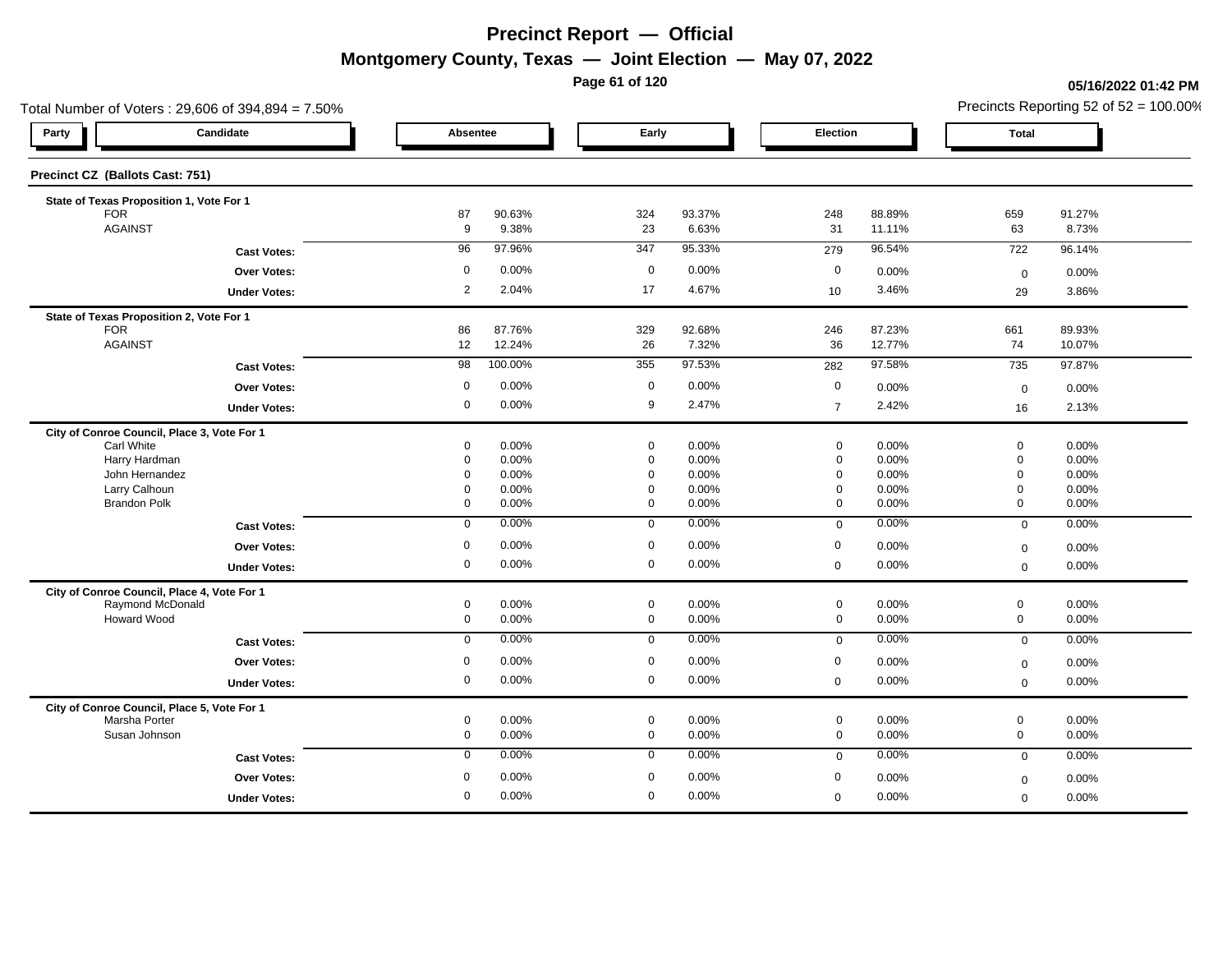**Page 62 of 120**

### **05/16/2022 01:42 PM**

| Total Number of Voters: 29,606 of 394,894 = 7.50%       |                  |                |                            |                |                            |                | Precincts Reporting 52 of $52 = 100.00\%$ |                |  |
|---------------------------------------------------------|------------------|----------------|----------------------------|----------------|----------------------------|----------------|-------------------------------------------|----------------|--|
| Candidate<br>Party                                      | Absentee         |                | Early                      |                | Election                   |                | Total                                     |                |  |
| Precinct CZ (Ballots Cast: 751)                         |                  |                |                            |                |                            |                |                                           |                |  |
| City of Conroe Municipal Judge, Vote For 1              |                  |                |                            |                |                            |                |                                           |                |  |
| William Waggoner<br><b>Meloney Turner</b>               | 0<br>$\mathbf 0$ | 0.00%<br>0.00% | $\mathbf 0$<br>$\mathbf 0$ | 0.00%<br>0.00% | $\mathbf 0$<br>$\mathbf 0$ | 0.00%<br>0.00% | $\mathbf 0$<br>$\mathbf 0$                | 0.00%<br>0.00% |  |
| Oscar Sommers                                           | 0                | 0.00%          | $\mathbf 0$                | 0.00%          | $\mathbf 0$                | 0.00%          | $\mathbf 0$                               | 0.00%          |  |
| Kevin M. Kneisley                                       | 0                | 0.00%          | $\mathbf 0$                | 0.00%          | $\mathbf 0$                | 0.00%          | $\mathbf 0$                               | 0.00%          |  |
| Michael Valdez                                          | 0                | 0.00%          | $\mathbf 0$                | 0.00%          | $\mathbf 0$                | 0.00%          | $\mathbf 0$                               | 0.00%          |  |
| <b>Cast Votes:</b>                                      | $\mathbf 0$      | 0.00%          | $\mathbf 0$                | 0.00%          | $\mathbf 0$                | 0.00%          | $\mathbf 0$                               | 0.00%          |  |
| <b>Over Votes:</b>                                      | $\mathbf 0$      | 0.00%          | $\mathbf 0$                | 0.00%          | $\boldsymbol{0}$           | 0.00%          | $\mathbf 0$                               | 0.00%          |  |
| <b>Under Votes:</b>                                     | 0                | 0.00%          | $\mathbf 0$                | 0.00%          | $\mathbf 0$                | 0.00%          | $\mathbf 0$                               | $0.00\%$       |  |
|                                                         |                  |                |                            |                |                            |                |                                           |                |  |
| City of Shenandoah Mayor, Vote For 1<br>John Escoto     | 35               | 58.33%         | 177                        | 65.07%         | 123                        | 48.81%         | 335                                       | 57.36%         |  |
| Esther Lum                                              | 25               | 41.67%         | 95                         | 34.93%         | 129                        | 51.19%         | 249                                       | 42.64%         |  |
|                                                         |                  |                |                            |                |                            |                |                                           |                |  |
| <b>Cast Votes:</b>                                      | 60               | 96.77%         | 272                        | 100.00%        | 252                        | 100.00%        | 584                                       | 99.66%         |  |
| <b>Over Votes:</b>                                      | $\mathbf 0$      | 0.00%          | $\mathbf 0$                | 0.00%          | $\boldsymbol{0}$           | 0.00%          | $\mathbf 0$                               | 0.00%          |  |
| <b>Under Votes:</b>                                     | $\overline{2}$   | 3.23%          | $\mathbf 0$                | 0.00%          | $\mathbf 0$                | 0.00%          | 2                                         | 0.34%          |  |
| City of Shenandoah City Council, Position 1, Vote For 1 |                  |                |                            |                |                            |                |                                           |                |  |
| Gary K Henson                                           | 26               | 44.07%         | 106                        | 39.11%         | 143                        | 57.66%         | 275                                       | 47.58%         |  |
| Ron Raymaker                                            | 33               | 55.93%         | 165                        | 60.89%         | 105                        | 42.34%         | 303                                       | 52.42%         |  |
| <b>Cast Votes:</b>                                      | 59               | 95.16%         | 271                        | 99.63%         | 248                        | 98.41%         | 578                                       | 98.63%         |  |
| <b>Over Votes:</b>                                      | $\mathbf 0$      | 0.00%          | $\mathbf 0$                | 0.00%          | $\mathbf 0$                | 0.00%          | $\mathbf 0$                               | 0.00%          |  |
| <b>Under Votes:</b>                                     | 3                | 4.84%          | $\mathbf{1}$               | 0.37%          | $\overline{4}$             | 1.59%          | 8                                         | 1.37%          |  |
| City of Shenandoah City Council, Position 5, Vote For 1 |                  |                |                            |                |                            |                |                                           |                |  |
| Michael McLeod                                          | 46               | 100.00%        | 229                        | 100.00%        | 198                        | 100.00%        | 473                                       | 100.00%        |  |
| <b>Cast Votes:</b>                                      | 46               | 74.19%         | 229                        | 84.19%         | 198                        | 78.57%         | 473                                       | 80.72%         |  |
| <b>Over Votes:</b>                                      | $\mathbf 0$      | 0.00%          | $\mathbf 0$                | 0.00%          | $\mathbf 0$                | 0.00%          | $\boldsymbol{0}$                          | 0.00%          |  |
| <b>Under Votes:</b>                                     | 16               | 25.81%         | 43                         | 15.81%         | 54                         | 21.43%         | 113                                       | 19.28%         |  |
|                                                         |                  |                |                            |                |                            |                |                                           |                |  |
| MC MUD No. 60 Director, Vote For 3<br>Bob Lux           | 5                | 22.73%         | 13                         | 11.82%         | $\overline{4}$             | 21.05%         | 22                                        | 14.57%         |  |
| Donna McAleer                                           | 3                | 13.64%         | 26                         | 23.64%         | 3                          | 15.79%         | 32                                        | 21.19%         |  |
| Brent W. Dorsey                                         | $\overline{2}$   | 9.09%          | 10                         | 9.09%          | $\overline{2}$             | 10.53%         | 14                                        | 9.27%          |  |
| Amanda "Bee" Beasley                                    | 5                | 22.73%         | 5                          | 4.55%          | $\mathbf 0$                | 0.00%          | 10                                        | 6.62%          |  |
| <b>Richard Carranza</b>                                 | 1                | 4.55%          | 24                         | 21.82%         | 3                          | 15.79%         | 28                                        | 18.54%         |  |
| Dale A. Walker                                          | 3                | 13.64%         | 21                         | 19.09%         | $\overline{4}$             | 21.05%         | 28                                        | 18.54%         |  |
| W. Richard Stromatt                                     | 3                | 13.64%         | 11                         | 10.00%         | $\mathbf{3}$               | 15.79%         | 17                                        | 11.26%         |  |
| <b>Cast Votes:</b>                                      | 22               | 52.38%         | 110                        | 78.01%         | 19                         | 63.33%         | 151                                       | 70.89%         |  |
| <b>Over Votes:</b>                                      | $\mathbf 0$      | 0.00%          | $\mathbf 0$                | 0.00%          | $\mathbf 0$                | 0.00%          | $\mathbf 0$                               | 0.00%          |  |
|                                                         |                  |                |                            |                |                            |                |                                           |                |  |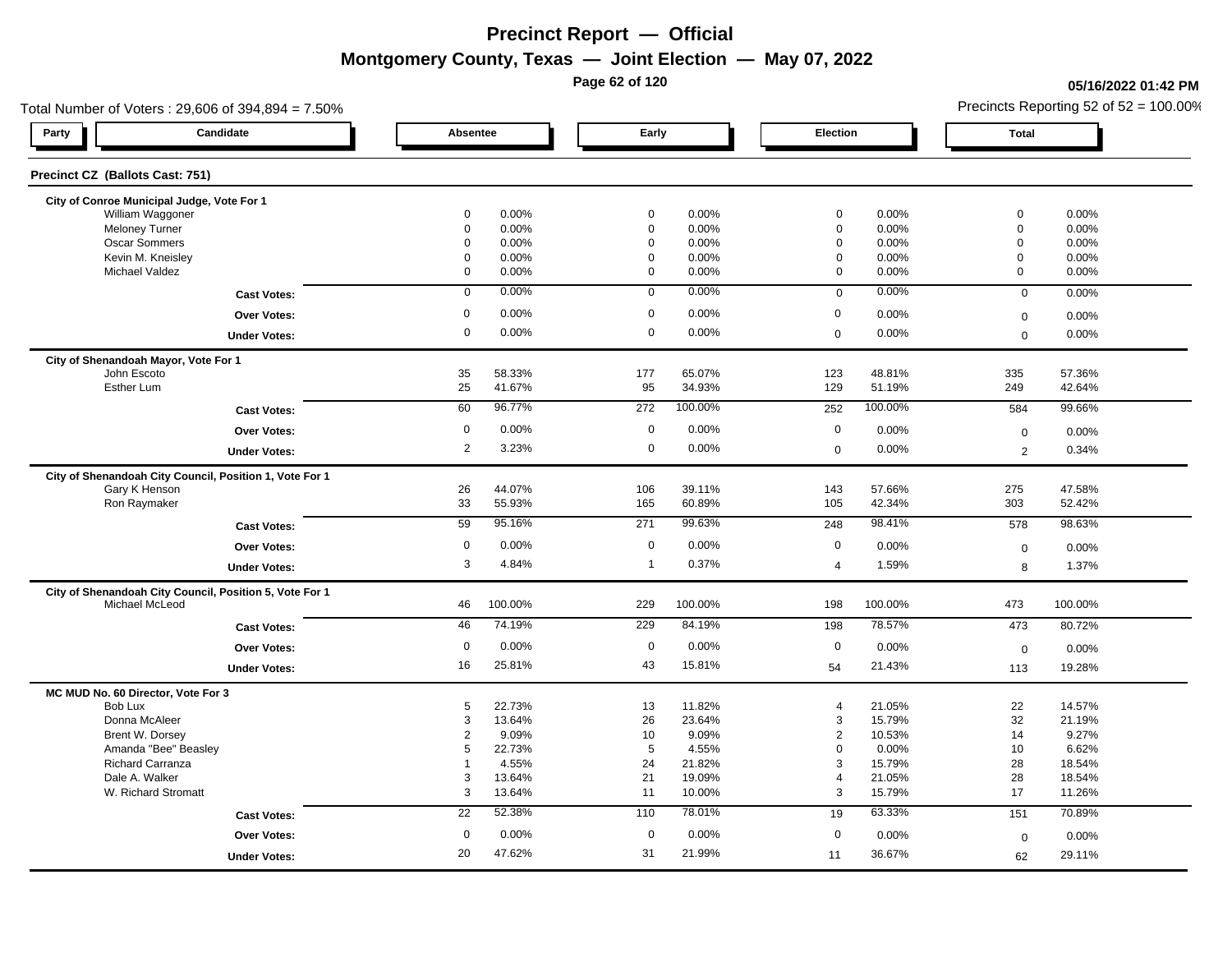**Page 63 of 120**

### **05/16/2022 01:42 PM**

| Total Number of Voters: $29,606$ of $394,894 = 7.50\%$ |    |          |              |          |             |        |          | Precincts Reporting 52 of 52 = 100.00% |  |
|--------------------------------------------------------|----|----------|--------------|----------|-------------|--------|----------|----------------------------------------|--|
| Candidate<br>Party                                     |    | Absentee | Early        |          | Election    |        | Total    |                                        |  |
| Precinct CZ (Ballots Cast: 751)                        |    |          |              |          |             |        |          |                                        |  |
| MC MUD No. 67 Director, Vote For 3                     |    |          |              |          |             |        |          |                                        |  |
| Roland Johnson                                         |    | 19.05%   | 8            | 8.60%    | -5          | 14.71% | 17       | 11.49%                                 |  |
| Alan Fritsche                                          |    | 9.52%    |              | 9.68%    |             | 8.82%  | 14       | 9.46%                                  |  |
| Paul J. Martin                                         |    | 19.05%   |              | 8.60%    |             | 8.82%  | 15       | 10.14%                                 |  |
| Reid Davidson                                          |    | 19.05%   | 22           | 23.66%   |             | 20.59% | 33       | 22.30%                                 |  |
| Chap Caughron                                          |    | 9.52%    | 22           | 23.66%   | 8           | 23.53% | 32       | 21.62%                                 |  |
| Ann Perry                                              | 5  | 23.81%   | 24           | 25.81%   | 8           | 23.53% | 37       | 25.00%                                 |  |
| <b>Cast Votes:</b>                                     | 21 | 63.64%   | 93           | 86.11%   | 34          | 62.96% | 148      | 75.90%                                 |  |
| <b>Over Votes:</b>                                     | 0  | 0.00%    | $\mathbf{0}$ | $0.00\%$ | $\mathbf 0$ | 0.00%  | $\Omega$ | $0.00\%$                               |  |
| <b>Under Votes:</b>                                    | 12 | 36.36%   | 15           | 13.89%   | 20          | 37.04% | 47       | 24.10%                                 |  |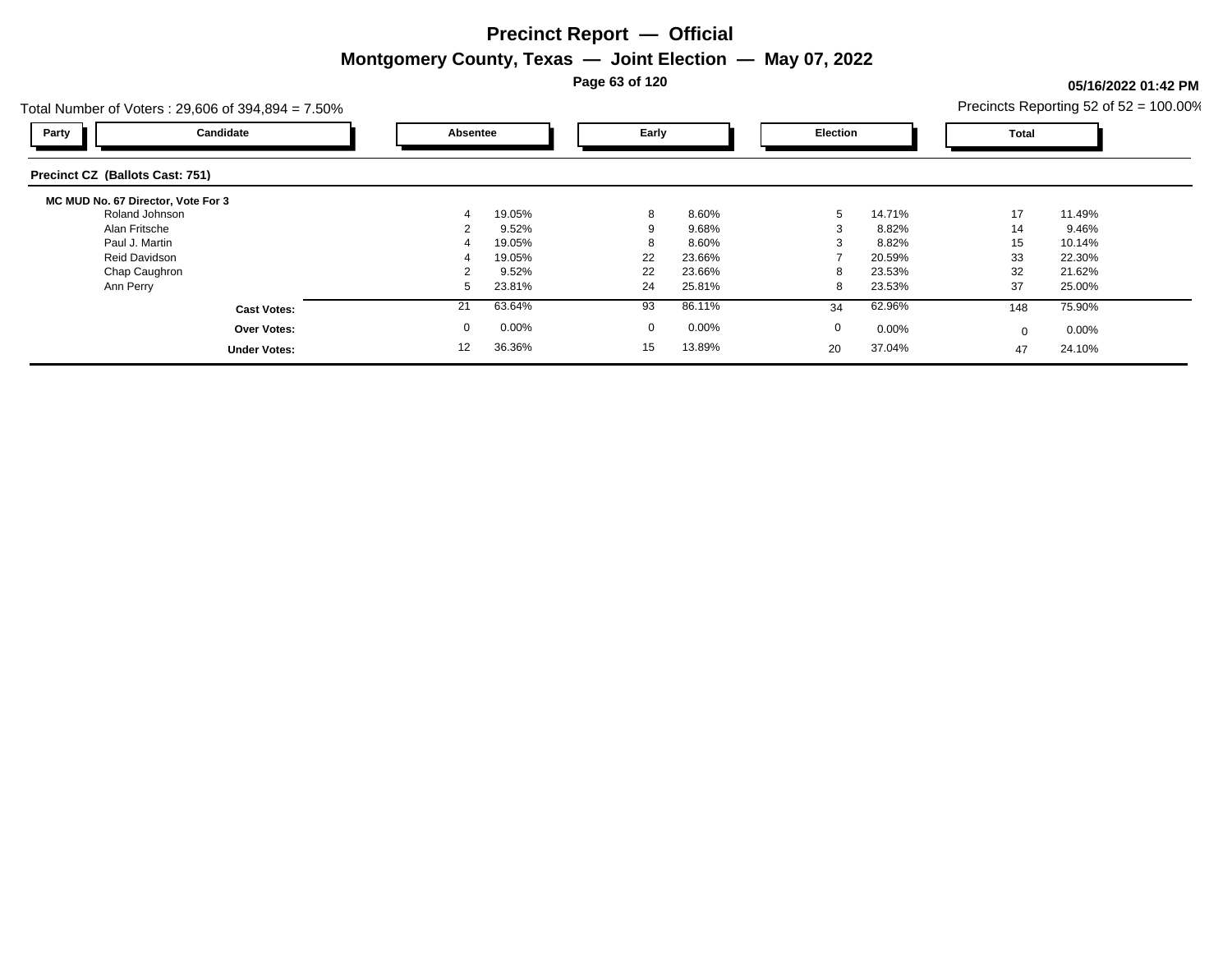**Page 64 of 120**

### **05/16/2022 01:42 PM**

|                                 | Total Number of Voters: 29,606 of 394,894 = 7.50% |                |                  |                     |                  |                                  |                  |              | Precincts Reporting 52 of $52 = 100.00\%$ |
|---------------------------------|---------------------------------------------------|----------------|------------------|---------------------|------------------|----------------------------------|------------------|--------------|-------------------------------------------|
| Party                           | Candidate                                         | Absentee       |                  | Early               |                  | Election                         |                  | <b>Total</b> |                                           |
| Precinct DA (Ballots Cast: 513) |                                                   |                |                  |                     |                  |                                  |                  |              |                                           |
|                                 | State of Texas Proposition 1, Vote For 1          |                |                  |                     |                  |                                  |                  |              |                                           |
| <b>FOR</b>                      |                                                   | 173            | 90.58%           | 128                 | 90.14%           | 150                              | 93.17%           | 451          | 91.30%                                    |
| <b>AGAINST</b>                  |                                                   | 18             | 9.42%            | 14                  | 9.86%            | 11                               | 6.83%            | 43           | 8.70%                                     |
|                                 | <b>Cast Votes:</b>                                | 191            | 96.46%           | 142                 | 94.04%           | 161                              | 98.17%           | 494          | 96.30%                                    |
|                                 | Over Votes:                                       | $\mathbf 0$    | 0.00%            | $\mathbf 0$         | 0.00%            | $\mathbf 0$                      | 0.00%            | $\mathbf 0$  | 0.00%                                     |
|                                 | <b>Under Votes:</b>                               | $\overline{7}$ | 3.54%            | 9                   | 5.96%            | 3                                | 1.83%            | 19           | 3.70%                                     |
|                                 | State of Texas Proposition 2, Vote For 1          |                |                  |                     |                  |                                  |                  |              |                                           |
| <b>FOR</b>                      |                                                   | 185            | 95.36%           | 136                 | 91.28%           | 148                              | 91.93%           | 469          | 93.06%                                    |
| <b>AGAINST</b>                  |                                                   | 9              | 4.64%            | 13                  | 8.72%            | 13                               | 8.07%            | 35           | 6.94%                                     |
|                                 | <b>Cast Votes:</b>                                | 194            | 97.98%           | 149                 | 98.68%           | 161                              | 98.17%           | 504          | 98.25%                                    |
|                                 | <b>Over Votes:</b>                                | $\mathbf 0$    | 0.00%            | $\mathbf 0$         | 0.00%            | $\mathbf 0$                      | 0.00%            | $\mathbf 0$  | 0.00%                                     |
|                                 | <b>Under Votes:</b>                               | $\overline{4}$ | 2.02%            | $\overline{2}$      | 1.32%            | $\sqrt{3}$                       | 1.83%            | 9            | 1.75%                                     |
|                                 | City of Conroe Council, Place 3, Vote For 1       |                |                  |                     |                  |                                  |                  |              |                                           |
| Carl White                      |                                                   | 20             | 21.51%           | 11                  | 16.67%           | $\overline{2}$                   | 6.67%            | 33           | 17.46%                                    |
|                                 | Harry Hardman                                     | 48             | 51.61%           | 33                  | 50.00%           | 20                               | 66.67%           | 101          | 53.44%                                    |
|                                 | John Hernandez                                    | 8              | 8.60%            | 8<br>$\overline{1}$ | 12.12%           | $\overline{4}$                   | 13.33%           | 20           | 10.58%                                    |
|                                 | Larry Calhoun<br><b>Brandon Polk</b>              | 11<br>6        | 11.83%<br>6.45%  | 13                  | 1.52%<br>19.70%  | $\overline{a}$<br>$\overline{2}$ | 6.67%<br>6.67%   | 14<br>21     | 7.41%<br>11.11%                           |
|                                 | <b>Cast Votes:</b>                                | 93             | 80.17%           | 66                  | 77.65%           | 30                               | 69.77%           | 189          | 77.46%                                    |
|                                 | Over Votes:                                       | $\mathbf 0$    | 0.00%            | $\mathbf 0$         | 0.00%            | $\mathbf 0$                      | 0.00%            |              |                                           |
|                                 |                                                   | 23             | 19.83%           | 19                  | 22.35%           |                                  | 30.23%           | $\mathbf 0$  | 0.00%                                     |
|                                 | <b>Under Votes:</b>                               |                |                  |                     |                  | 13                               |                  | 55           | 22.54%                                    |
|                                 | City of Conroe Council, Place 4, Vote For 1       |                |                  |                     |                  |                                  |                  |              |                                           |
|                                 | Raymond McDonald<br>Howard Wood                   | 44<br>47       | 48.35%<br>51.65% | 22<br>44            | 33.33%<br>66.67% | 8<br>23                          | 25.81%<br>74.19% | 74<br>114    | 39.36%<br>60.64%                          |
|                                 |                                                   |                | 78.45%           | 66                  | 77.65%           |                                  | 72.09%           |              |                                           |
|                                 | <b>Cast Votes:</b>                                | 91             |                  |                     |                  | 31                               |                  | 188          | 77.05%                                    |
|                                 | Over Votes:                                       | $\mathbf 0$    | 0.00%            | $\mathbf 0$         | 0.00%            | $\mathbf 0$                      | 0.00%            | $\mathbf 0$  | 0.00%                                     |
|                                 | <b>Under Votes:</b>                               | 25             | 21.55%           | 19                  | 22.35%           | 12                               | 27.91%           | 56           | 22.95%                                    |
|                                 | City of Conroe Council, Place 5, Vote For 1       |                |                  |                     |                  |                                  |                  |              |                                           |
|                                 | Marsha Porter<br>Susan Johnson                    | 52<br>40       | 56.52%<br>43.48% | 50<br>20            | 71.43%<br>28.57% | 16<br>17                         | 48.48%<br>51.52% | 118<br>77    | 60.51%<br>39.49%                          |
|                                 |                                                   |                |                  |                     |                  |                                  |                  |              |                                           |
|                                 | <b>Cast Votes:</b>                                | 92             | 79.31%           | 70                  | 82.35%           | 33                               | 76.74%           | 195          | 79.92%                                    |
|                                 | Over Votes:                                       | $\mathbf 0$    | 0.00%            | $\mathbf 0$         | 0.00%            | $\mathbf 0$                      | 0.00%            | $\mathbf 0$  | 0.00%                                     |
|                                 | <b>Under Votes:</b>                               | 24             | 20.69%           | 15                  | 17.65%           | 10                               | 23.26%           | 49           | 20.08%                                    |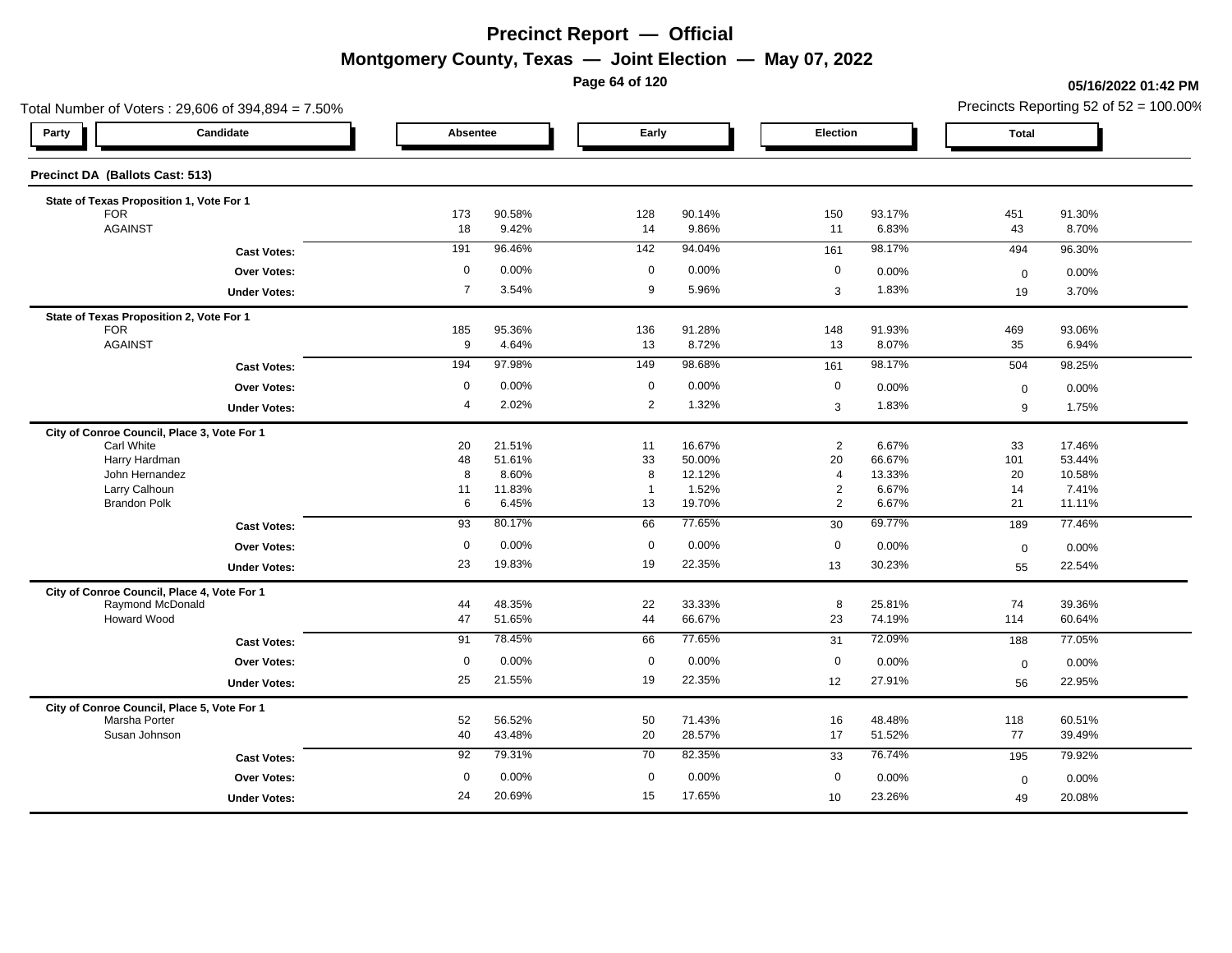**Page 65 of 120**

**05/16/2022 01:42 PM**

| Total Number of Voters: 29,606 of 394,894 = 7.50% |             |          |              |          |          |        |              | Precincts Reporting 52 of 52 = 100.00% |
|---------------------------------------------------|-------------|----------|--------------|----------|----------|--------|--------------|----------------------------------------|
| Candidate<br>Party                                | Absentee    |          | Early        |          | Election |        | <b>Total</b> |                                        |
| Precinct DA (Ballots Cast: 513)                   |             |          |              |          |          |        |              |                                        |
| City of Conroe Municipal Judge, Vote For 1        |             |          |              |          |          |        |              |                                        |
| William Waggoner                                  | 16          | 18.82%   | 25           | 38.46%   | 8        | 29.63% | 49           | 27.68%                                 |
| <b>Meloney Turner</b>                             | 25          | 29.41%   | 18           | 27.69%   | 8        | 29.63% | 51           | 28.81%                                 |
| <b>Oscar Sommers</b>                              | 14          | 16.47%   |              | 1.54%    | 3        | 11.11% | 18           | 10.17%                                 |
| Kevin M. Kneisley                                 | 8           | 9.41%    |              | 6.15%    | 6        | 22.22% | 18           | 10.17%                                 |
| Michael Valdez                                    | 22          | 25.88%   | 17           | 26.15%   | 2        | 7.41%  | 41           | 23.16%                                 |
| <b>Cast Votes:</b>                                | 85          | 73.28%   | 65           | 76.47%   | 27       | 62.79% | 177          | 72.54%                                 |
| <b>Over Votes:</b>                                | $\mathbf 0$ | $0.00\%$ | $\mathbf 0$  | $0.00\%$ | 0        | 0.00%  | $\mathbf 0$  | $0.00\%$                               |
| <b>Under Votes:</b>                               | 31          | 26.72%   | 20           | 23.53%   | 16       | 37.21% | 67           | 27.46%                                 |
| MC MUD No. 67 Director, Vote For 3                |             |          |              |          |          |        |              |                                        |
| Roland Johnson                                    | 45          | 25.57%   | 36           | 22.36%   | 76       | 26.95% | 157          | 25.36%                                 |
| Alan Fritsche                                     | 45          | 25.57%   | 41           | 25.47%   | 78       | 27.66% | 164          | 26.49%                                 |
| Paul J. Martin                                    | 61          | 34.66%   | 50           | 31.06%   | 106      | 37.59% | 217          | 35.06%                                 |
| Reid Davidson                                     |             | 3.98%    | 15           | 9.32%    |          | 2.48%  | 29           | 4.68%                                  |
| Chap Caughron                                     |             | 2.27%    | 9            | 5.59%    | 5        | 1.77%  | 18           | 2.91%                                  |
| Ann Perry                                         | 14          | 7.95%    | 10           | 6.21%    | 10       | 3.55%  | 34           | 5.49%                                  |
| <b>Cast Votes:</b>                                | 176         | 73.33%   | 161          | 86.56%   | 282      | 81.03% | 619          | 79.97%                                 |
| Over Votes:                                       | $\mathbf 0$ | 0.00%    | $\mathbf{0}$ | 0.00%    | 0        | 0.00%  | $\Omega$     | $0.00\%$                               |
| <b>Under Votes:</b>                               | 64          | 26.67%   | 25           | 13.44%   | 66       | 18.97% | 155          | 20.03%                                 |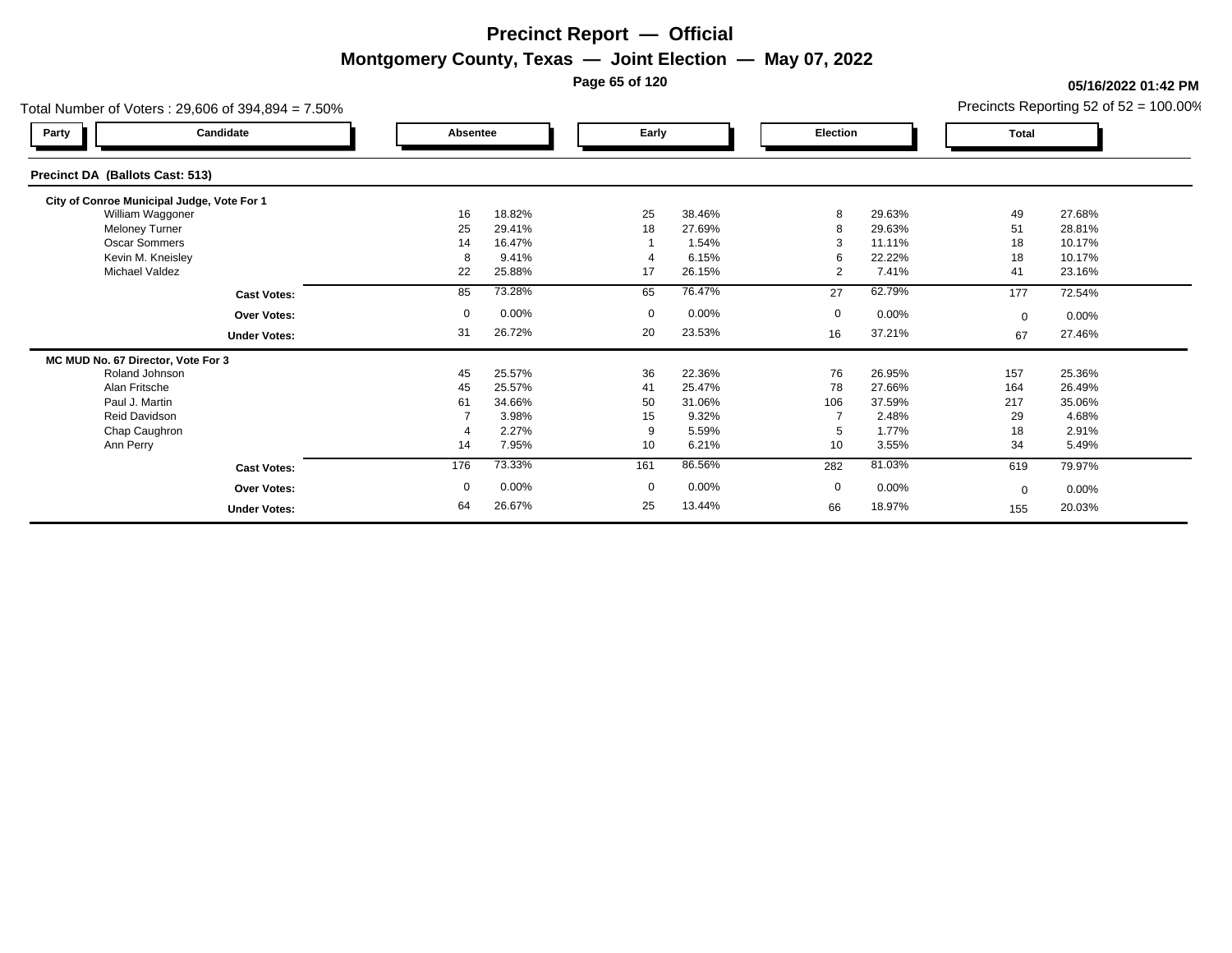**Page 66 of 120**

### **05/16/2022 01:42 PM**

|                                 | Total Number of Voters: 29,606 of 394,894 = 7.50% |                      |                 |                |                  |                |                  |              | Precincts Reporting 52 of $52 = 100.00\%$ |
|---------------------------------|---------------------------------------------------|----------------------|-----------------|----------------|------------------|----------------|------------------|--------------|-------------------------------------------|
| Party                           | Candidate                                         | Absentee             |                 | Early          |                  | Election       |                  | <b>Total</b> |                                           |
| Precinct DB (Ballots Cast: 634) |                                                   |                      |                 |                |                  |                |                  |              |                                           |
|                                 | State of Texas Proposition 1, Vote For 1          |                      |                 |                |                  |                |                  |              |                                           |
| <b>FOR</b>                      |                                                   | 136                  | 91.28%          | 217            | 91.56%           | 214            | 91.45%           | 567          | 91.45%                                    |
| <b>AGAINST</b>                  |                                                   | 13                   | 8.72%           | 20             | 8.44%            | 20             | 8.55%            | 53           | 8.55%                                     |
|                                 | <b>Cast Votes:</b>                                | 149                  | 97.39%          | 237            | 97.53%           | 234            | 98.32%           | 620          | 97.79%                                    |
|                                 | <b>Over Votes:</b>                                | $\mathbf 0$          | 0.00%           | $\mathbf 0$    | 0.00%            | $\mathbf 0$    | 0.00%            | $\mathbf 0$  | 0.00%                                     |
|                                 | <b>Under Votes:</b>                               | $\overline{4}$       | 2.61%           | 6              | 2.47%            | $\overline{4}$ | 1.68%            | 14           | 2.21%                                     |
|                                 | State of Texas Proposition 2, Vote For 1          |                      |                 |                |                  |                |                  |              |                                           |
| <b>FOR</b>                      |                                                   | 136                  | 91.28%          | 213            | 89.12%           | 214            | 91.06%           | 563          | 90.37%                                    |
| <b>AGAINST</b>                  |                                                   | 13                   | 8.72%           | 26             | 10.88%           | 21             | 8.94%            | 60           | 9.63%                                     |
|                                 | <b>Cast Votes:</b>                                | 149                  | 97.39%          | 239            | 98.35%           | 235            | 98.74%           | 623          | 98.26%                                    |
|                                 | Over Votes:                                       | 0                    | 0.00%           | $\mathbf 0$    | 0.00%            | $\mathbf 0$    | 0.00%            | $\mathbf 0$  | 0.00%                                     |
|                                 | <b>Under Votes:</b>                               | $\overline{4}$       | 2.61%           | $\overline{4}$ | 1.65%            | $\sqrt{3}$     | 1.26%            | 11           | 1.74%                                     |
|                                 | City of Conroe Council, Place 3, Vote For 1       |                      |                 |                |                  |                |                  |              |                                           |
| Carl White                      |                                                   | 16                   | 24.62%          | 27             | 14.75%           | 20             | 21.28%           | 63           | 18.42%                                    |
|                                 | Harry Hardman<br>John Hernandez                   | 35<br>$\overline{4}$ | 53.85%<br>6.15% | 78<br>31       | 42.62%<br>16.94% | 47<br>13       | 50.00%<br>13.83% | 160<br>48    | 46.78%<br>14.04%                          |
| Larry Calhoun                   |                                                   | 6                    | 9.23%           | 14             | 7.65%            | 6              | 6.38%            | 26           | 7.60%                                     |
| <b>Brandon Polk</b>             |                                                   | $\overline{4}$       | 6.15%           | 33             | 18.03%           | 8              | 8.51%            | 45           | 13.16%                                    |
|                                 | <b>Cast Votes:</b>                                | 65                   | 87.84%          | 183            | 95.81%           | 94             | 90.38%           | 342          | 92.68%                                    |
|                                 | Over Votes:                                       | $\mathbf 0$          | 0.00%           | $\mathbf 0$    | 0.00%            | $\mathbf 0$    | 0.00%            | $\mathbf 0$  | 0.00%                                     |
|                                 | <b>Under Votes:</b>                               | 9                    | 12.16%          | 8              | 4.19%            | 10             | 9.62%            | 27           | 7.32%                                     |
|                                 | City of Conroe Council, Place 4, Vote For 1       |                      |                 |                |                  |                |                  |              |                                           |
|                                 | Raymond McDonald                                  | 19                   | 29.69%          | 79             | 41.80%           | 39             | 39.80%           | 137          | 39.03%                                    |
|                                 | <b>Howard Wood</b>                                | 45                   | 70.31%          | 110            | 58.20%           | 59             | 60.20%           | 214          | 60.97%                                    |
|                                 | <b>Cast Votes:</b>                                | 64                   | 86.49%          | 189            | 98.95%           | 98             | 94.23%           | 351          | 95.12%                                    |
|                                 | Over Votes:                                       | $\mathbf 0$          | 0.00%           | $\mathbf 0$    | 0.00%            | $\mathbf 0$    | 0.00%            | $\mathbf 0$  | 0.00%                                     |
|                                 | <b>Under Votes:</b>                               | 10                   | 13.51%          | $\overline{2}$ | 1.05%            | 6              | 5.77%            | 18           | 4.88%                                     |
|                                 | City of Conroe Council, Place 5, Vote For 1       |                      |                 |                |                  |                |                  |              |                                           |
|                                 | Marsha Porter                                     | 53                   | 75.71%          | 97             | 51.05%           | 49             | 49.00%           | 199          | 55.28%                                    |
|                                 | Susan Johnson                                     | 17                   | 24.29%          | 93             | 48.95%           | 51             | 51.00%           | 161          | 44.72%                                    |
|                                 | <b>Cast Votes:</b>                                | 70                   | 94.59%          | 190            | 99.48%           | 100            | 96.15%           | 360          | 97.56%                                    |
|                                 | <b>Over Votes:</b>                                | $\mathbf 0$          | 0.00%           | $\mathbf 0$    | 0.00%            | $\mathbf 0$    | 0.00%            | $\mathbf 0$  | 0.00%                                     |
|                                 | <b>Under Votes:</b>                               | $\overline{4}$       | 5.41%           | $\mathbf{1}$   | 0.52%            | $\overline{4}$ | 3.85%            | 9            | 2.44%                                     |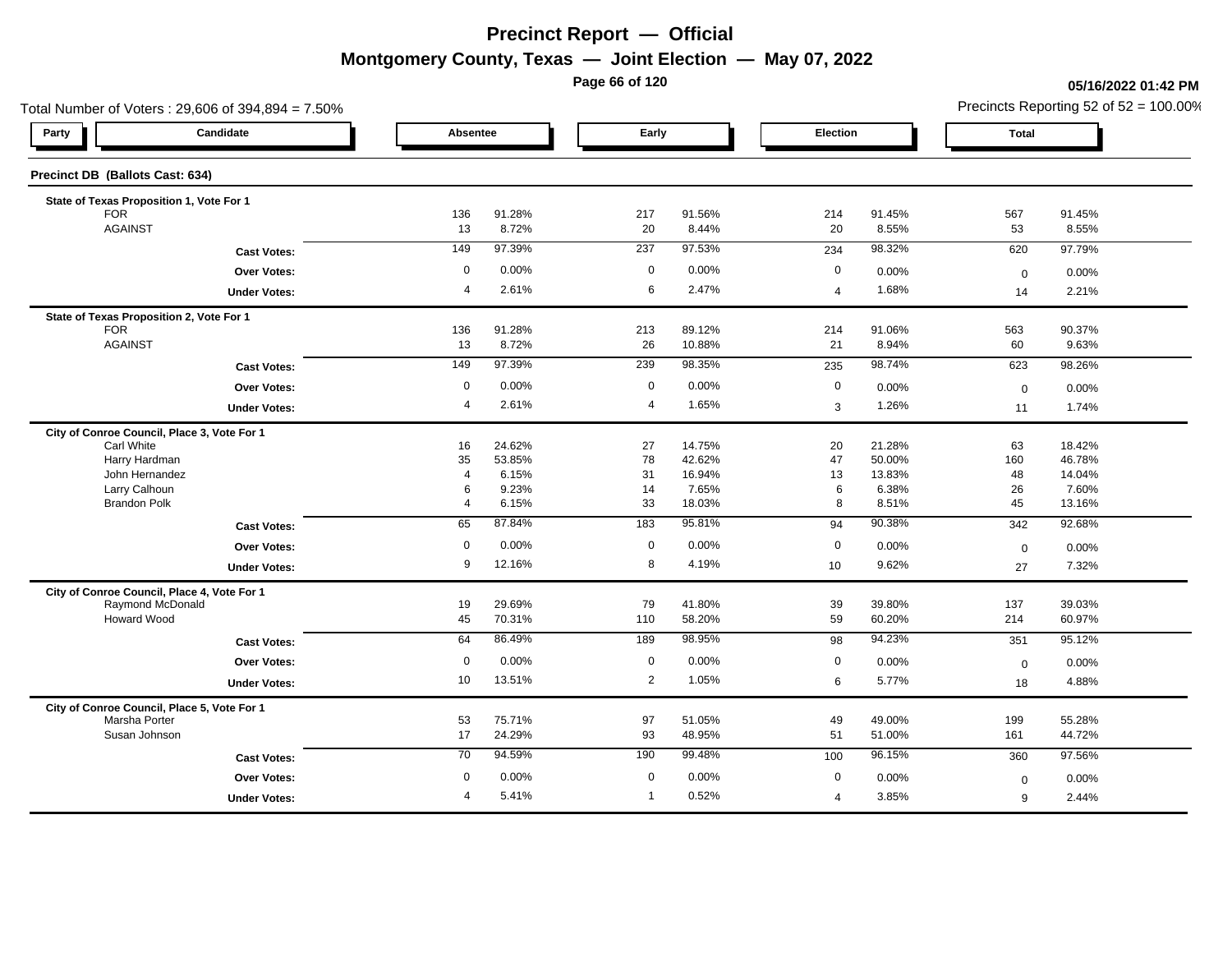**Page 67 of 120**

### **05/16/2022 01:42 PM**

| Total Number of Voters: $29,606$ of $394,894 = 7.50\%$ |          |        |             |        |          |        |              | Precincts Reporting 52 of $52 = 100.00\%$ |
|--------------------------------------------------------|----------|--------|-------------|--------|----------|--------|--------------|-------------------------------------------|
| Candidate<br>Party                                     | Absentee |        | Early       |        | Election |        | <b>Total</b> |                                           |
| Precinct DB (Ballots Cast: 634)                        |          |        |             |        |          |        |              |                                           |
| City of Conroe Municipal Judge, Vote For 1             |          |        |             |        |          |        |              |                                           |
| William Waggoner                                       | 9        | 13.64% | 68          | 37.78% | 34       | 35.79% | 111          | 32.55%                                    |
| <b>Meloney Turner</b>                                  | 22       | 33.33% | 33          | 18.33% | 14       | 14.74% | 69           | 20.23%                                    |
| <b>Oscar Sommers</b>                                   | b        | 7.58%  | 19          | 10.56% | 9        | 9.47%  | 33           | 9.68%                                     |
| Kevin M. Kneisley                                      |          | 16.67% | 25          | 13.89% | 10       | 10.53% | 46           | 13.49%                                    |
| Michael Valdez                                         | 19       | 28.79% | 35          | 19.44% | 28       | 29.47% | 82           | 24.05%                                    |
| <b>Cast Votes:</b>                                     | 66       | 89.19% | 180         | 94.24% | 95       | 91.35% | 341          | 92.41%                                    |
| <b>Over Votes:</b>                                     | 0        | 0.00%  | $\mathbf 0$ | 0.00%  | 0        | 0.00%  | $\Omega$     | $0.00\%$                                  |
| <b>Under Votes:</b>                                    | 8        | 10.81% |             | 5.76%  | 9        | 8.65%  | 28           | 7.59%                                     |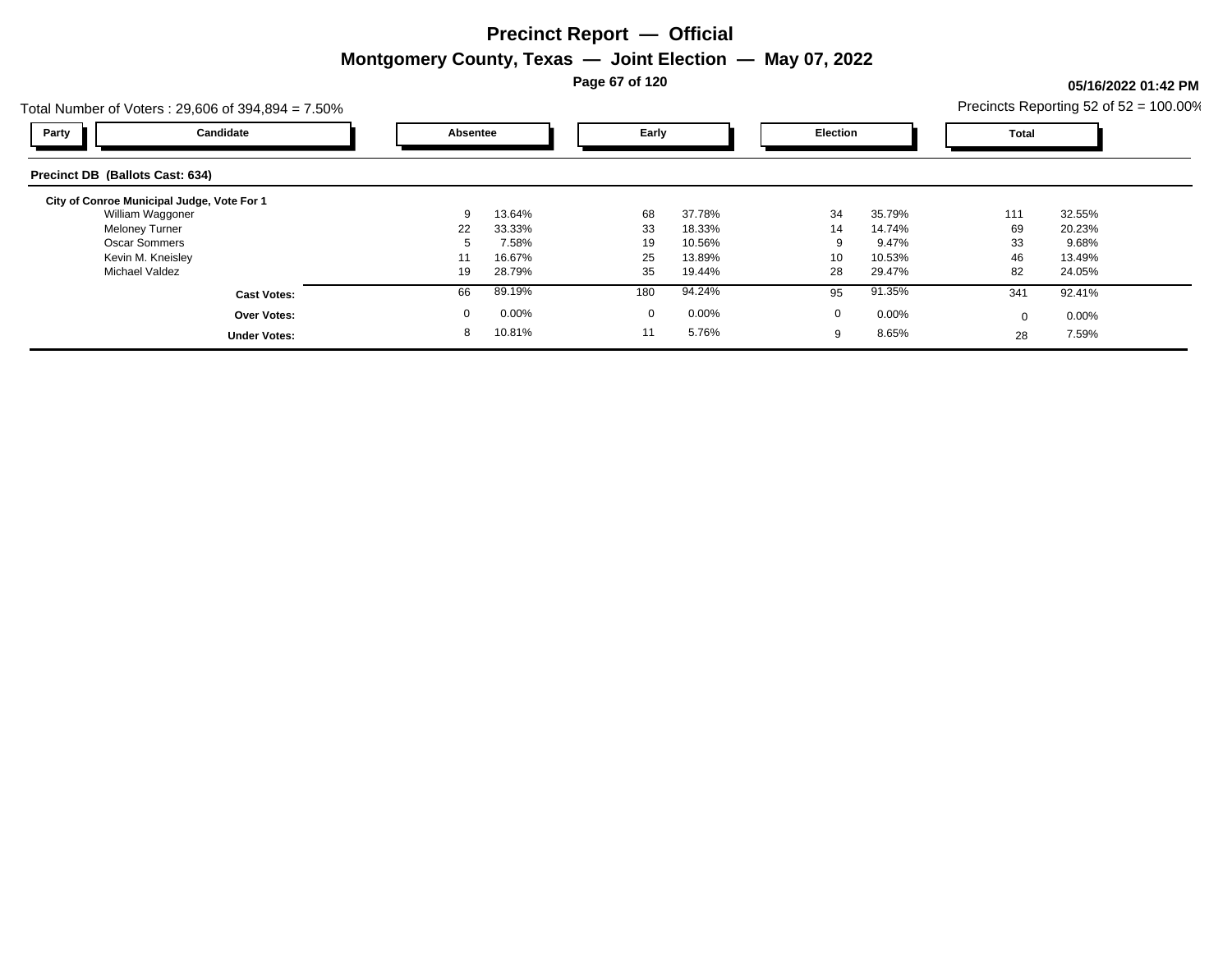**Page 68 of 120**

**05/16/2022 01:42 PM**

| Total Number of Voters: 29,606 of 394,894 = 7.50%           |                     |                      |                  |                |                  |                |                  |                   | Precincts Reporting 52 of 52 = 100.00% |
|-------------------------------------------------------------|---------------------|----------------------|------------------|----------------|------------------|----------------|------------------|-------------------|----------------------------------------|
| Party                                                       | Candidate           | Absentee             |                  | Early          |                  | Election       |                  | <b>Total</b>      |                                        |
| Precinct DC (Ballots Cast: 766)                             |                     |                      |                  |                |                  |                |                  |                   |                                        |
| State of Texas Proposition 1, Vote For 1                    |                     |                      |                  |                |                  |                |                  |                   |                                        |
| <b>FOR</b><br><b>AGAINST</b>                                |                     | 153<br>11            | 93.29%<br>6.71%  | 264            | 90.41%<br>9.59%  | 253<br>34      | 88.15%<br>11.85% | 670               | 90.17%<br>9.83%                        |
|                                                             |                     |                      |                  | 28             |                  |                |                  | 73                |                                        |
|                                                             | <b>Cast Votes:</b>  | 164                  | 97.62%           | 292            | 95.11%           | 287            | 98.63%           | 743               | 97.00%                                 |
|                                                             | Over Votes:         | 0                    | 0.00%            | $\mathbf 0$    | 0.00%            | 0              | 0.00%            | $\mathbf 0$       | 0.00%                                  |
|                                                             | <b>Under Votes:</b> | $\overline{4}$       | 2.38%            | 15             | 4.89%            | $\overline{4}$ | 1.37%            | 23                | 3.00%                                  |
| State of Texas Proposition 2, Vote For 1                    |                     |                      |                  |                |                  |                |                  |                   |                                        |
| <b>FOR</b><br><b>AGAINST</b>                                |                     | 157<br>10            | 94.01%<br>5.99%  | 274<br>26      | 91.33%<br>8.67%  | 257<br>32      | 88.93%<br>11.07% | 688               | 91.01%<br>8.99%                        |
|                                                             |                     |                      |                  |                |                  |                |                  | 68                |                                        |
|                                                             | <b>Cast Votes:</b>  | 167                  | 99.40%           | 300            | 97.72%           | 289            | 99.31%           | 756               | 98.69%                                 |
|                                                             | Over Votes:         | $\mathbf 0$          | 0.00%            | $\mathbf 0$    | 0.00%            | 0              | 0.00%            | $\boldsymbol{0}$  | 0.00%                                  |
|                                                             | <b>Under Votes:</b> | $\overline{1}$       | 0.60%            | $\overline{7}$ | 2.28%            | $\overline{2}$ | 0.69%            | 10                | 1.31%                                  |
| Magnolia ISD Position 1, Vote For 1                         |                     |                      |                  |                |                  |                |                  |                   |                                        |
| Dacia Owens<br>Jordan Miles                                 |                     | 13<br>6              | 59.09%<br>27.27% | 23<br>14       | 41.07%<br>25.00% | 15<br>14       | 29.41%<br>27.45% | 51<br>34          | 39.53%<br>26.36%                       |
| Irma Dunmire                                                |                     | 3                    | 13.64%           | 19             | 33.93%           | 22             | 43.14%           | 44                | 34.11%                                 |
|                                                             | <b>Cast Votes:</b>  | 22                   | 70.97%           | 56             | 90.32%           | 51             | 73.91%           | 129               | 79.63%                                 |
|                                                             | <b>Over Votes:</b>  | $\mathbf 0$          | 0.00%            | $\mathbf 0$    | 0.00%            | 0              | 0.00%            |                   |                                        |
|                                                             |                     | 9                    | 29.03%           | 6              | 9.68%            |                | 26.09%           | $\mathbf 0$       | 0.00%                                  |
|                                                             | <b>Under Votes:</b> |                      |                  |                |                  | 18             |                  | 33                | 20.37%                                 |
| Magnolia ISD Position 2, Vote For 1                         |                     |                      | 54.55%           |                | 47.37%           |                | 40.43%           |                   | 46.03%                                 |
| Sonja Ebel<br>Sharon C. Craig                               |                     | 12<br>$\overline{4}$ | 18.18%           | 27<br>19       | 33.33%           | 19<br>16       | 34.04%           | 58<br>$39\,$      | 30.95%                                 |
| Debbie Crawford                                             |                     | 6                    | 27.27%           | 11             | 19.30%           | 12             | 25.53%           | 29                | 23.02%                                 |
|                                                             | <b>Cast Votes:</b>  | 22                   | 70.97%           | 57             | 91.94%           | 47             | 68.12%           | 126               | 77.78%                                 |
|                                                             | Over Votes:         | $\mathbf 0$          | 0.00%            | $\mathbf 0$    | 0.00%            | 0              | 0.00%            |                   |                                        |
|                                                             |                     | 9                    | 29.03%           | 5              | 8.06%            | 22             | 31.88%           | $\mathbf 0$       | 0.00%                                  |
|                                                             | <b>Under Votes:</b> |                      |                  |                |                  |                |                  | 36                | 22.22%                                 |
| Magnolia ISD Position 3, Vote For 1<br>Keith R. Grant       |                     | 8                    | 38.10%           |                | 49.09%           |                | 53.19%           |                   | 48.78%                                 |
| Gary Blizzard                                               |                     | 13                   | 61.90%           | 27<br>28       | 50.91%           | 25<br>22       | 46.81%           | 60<br>63          | 51.22%                                 |
|                                                             | <b>Cast Votes:</b>  | 21                   | 67.74%           | 55             | 88.71%           | 47             | 68.12%           | 123               | 75.93%                                 |
|                                                             | <b>Over Votes:</b>  | $\mathbf 0$          | 0.00%            | $\mathbf 0$    | 0.00%            | 0              | 0.00%            |                   | 0.00%                                  |
|                                                             | <b>Under Votes:</b> | 10                   | 32.26%           | $\overline{7}$ | 11.29%           | 22             | 31.88%           | $\mathbf 0$<br>39 | 24.07%                                 |
|                                                             |                     |                      |                  |                |                  |                |                  |                   |                                        |
| H-MC MUD No. 386 Directors, Vote For 2<br>Penny Lynn Prater |                     | 3                    | 27.27%           | 25             | 71.43%           | 21             | 65.63%           | 49                | 62.82%                                 |
| Marcus J. Allen                                             |                     | $\overline{2}$       | 18.18%           | $\overline{4}$ | 11.43%           | 6              | 18.75%           | 12                | 15.38%                                 |
| Christopher Boyer                                           |                     | 6                    | 54.55%           | 6              | 17.14%           | 5              | 15.63%           | 17                | 21.79%                                 |
|                                                             | <b>Cast Votes:</b>  | 11                   | 42.31%           | 35             | 50.00%           | 32             | 48.48%           | 78                | 48.15%                                 |
|                                                             | Over Votes:         | $\mathbf 0$          | 0.00%            | $\mathbf 0$    | 0.00%            | 0              | 0.00%            | $\mathbf 0$       | 0.00%                                  |
|                                                             | <b>Under Votes:</b> | 15                   | 57.69%           | 35             | 50.00%           | 34             | 51.52%           | 84                | 51.85%                                 |
|                                                             |                     |                      |                  |                |                  |                |                  |                   |                                        |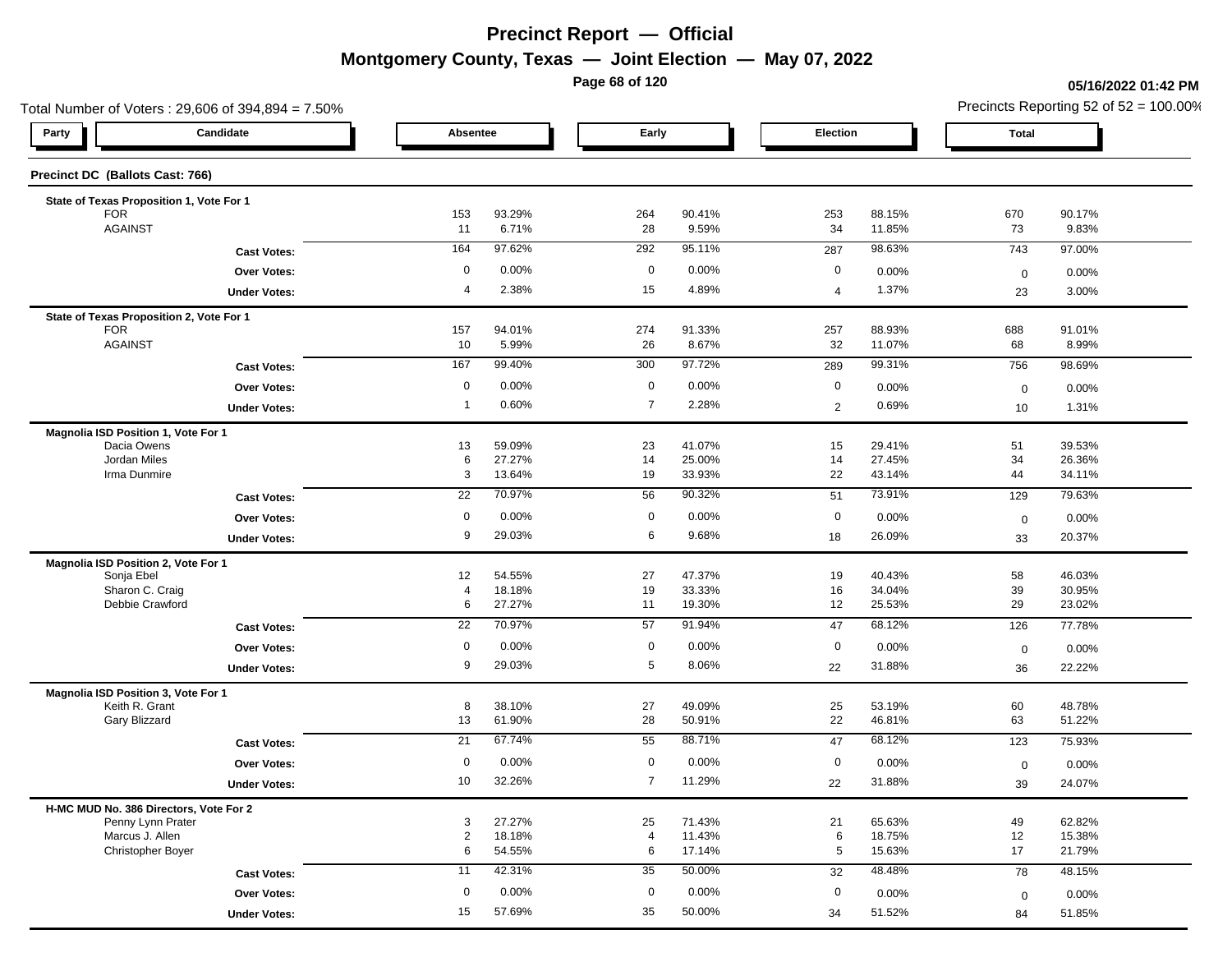**Page 69 of 120**

### **05/16/2022 01:42 PM**

| Total Number of Voters: 29,606 of 394,894 = 7.50% |                |        |                |        |                  |        | Precincts Reporting 52 of $52 = 100.00\%$ |        |  |
|---------------------------------------------------|----------------|--------|----------------|--------|------------------|--------|-------------------------------------------|--------|--|
| Candidate<br>Party                                | Absentee       |        | Early          |        | Election         |        | <b>Total</b>                              |        |  |
| Precinct DC (Ballots Cast: 766)                   |                |        |                |        |                  |        |                                           |        |  |
| MC MUD No. 46 Director, Vote For 3                |                |        |                |        |                  |        |                                           |        |  |
| Marjorie Podzielinski                             | 36             | 23.38% | 34             | 8.04%  | 44               | 11.67% | 114                                       | 11.95% |  |
| David L. Smith                                    | 29             | 18.83% | 115            | 27.19% | 97               | 25.73% | 241                                       | 25.26% |  |
| W. Tim Bush                                       | 12             | 7.79%  | 25             | 5.91%  | 40               | 10.61% | 77                                        | 8.07%  |  |
| Fred Lederman                                     | 40             | 25.97% | 124            | 29.31% | 98               | 25.99% | 262                                       | 27.46% |  |
| Thomas Schwarzkopf                                | 37             | 24.03% | 125            | 29.55% | 98               | 25.99% | 260                                       | 27.25% |  |
| <b>Cast Votes:</b>                                | 154            | 52.92% | 423            | 81.50% | 377              | 79.04% | 954                                       | 74.13% |  |
| <b>Over Votes:</b>                                | $\mathbf 0$    | 0.00%  | $\mathbf 0$    | 0.00%  | $\boldsymbol{0}$ | 0.00%  | $\mathbf 0$                               | 0.00%  |  |
| <b>Under Votes:</b>                               | 137            | 47.08% | 96             | 18.50% | 100              | 20.96% | 333                                       | 25.87% |  |
| MC MUD No. 60 Director, Vote For 3                |                |        |                |        |                  |        |                                           |        |  |
| Bob Lux                                           | 23             | 45.10% | 44             | 28.76% | 14               | 14.89% | 81                                        | 27.18% |  |
| Donna McAleer                                     | 6              | 11.76% | 12             | 7.84%  | 19               | 20.21% | 37                                        | 12.42% |  |
| Brent W. Dorsey                                   | 5              | 9.80%  | 38             | 24.84% | 12               | 12.77% | 55                                        | 18.46% |  |
| Amanda "Bee" Beasley                              | 3              | 5.88%  | 2              | 1.31%  | $\overline{1}$   | 1.06%  | 6                                         | 2.01%  |  |
| Richard Carranza                                  | $\Omega$       | 0.00%  | 11             | 7.19%  | 17               | 18.09% | 28                                        | 9.40%  |  |
| Dale A. Walker                                    | $\overline{4}$ | 7.84%  | 10             | 6.54%  | 19               | 20.21% | 33                                        | 11.07% |  |
| W. Richard Stromatt                               | 10             | 19.61% | 36             | 23.53% | 12               | 12.77% | 58                                        | 19.46% |  |
| <b>Cast Votes:</b>                                | 51             | 50.00% | 153            | 89.47% | 94               | 92.16% | 298                                       | 79.47% |  |
| <b>Over Votes:</b>                                | 0              | 0.00%  | $\mathbf 0$    | 0.00%  | 0                | 0.00%  | $\mathbf 0$                               | 0.00%  |  |
| <b>Under Votes:</b>                               | 51             | 50.00% | 18             | 10.53% | 8                | 7.84%  | 77                                        | 20.53% |  |
| MC MUD No. 67 Director, Vote For 3                |                |        |                |        |                  |        |                                           |        |  |
| Roland Johnson                                    |                | 6.25%  | 6              | 11.76% | 4                | 4.40%  | 11                                        | 6.96%  |  |
| Alan Fritsche                                     | 4              | 25.00% | 7              | 13.73% | 8                | 8.79%  | 19                                        | 12.03% |  |
| Paul J. Martin                                    | 2              | 12.50% | $\overline{7}$ | 13.73% | $\overline{7}$   | 7.69%  | 16                                        | 10.13% |  |
| Reid Davidson                                     | 3              | 18.75% | 10             | 19.61% | 26               | 28.57% | 39                                        | 24.68% |  |
| Chap Caughron                                     | 2              | 12.50% | 10             | 19.61% | 22               | 24.18% | 34                                        | 21.52% |  |
| Ann Perry                                         | $\overline{4}$ | 25.00% | 11             | 21.57% | 24               | 26.37% | 39                                        | 24.68% |  |
| <b>Cast Votes:</b>                                | 16             | 76.19% | 51             | 85.00% | 91               | 97.85% | 158                                       | 90.80% |  |
| <b>Over Votes:</b>                                | 0              | 0.00%  | 0              | 0.00%  | $\mathbf 0$      | 0.00%  | $\mathbf 0$                               | 0.00%  |  |
| <b>Under Votes:</b>                               | 5              | 23.81% | 9              | 15.00% | 2                | 2.15%  | 16                                        | 9.20%  |  |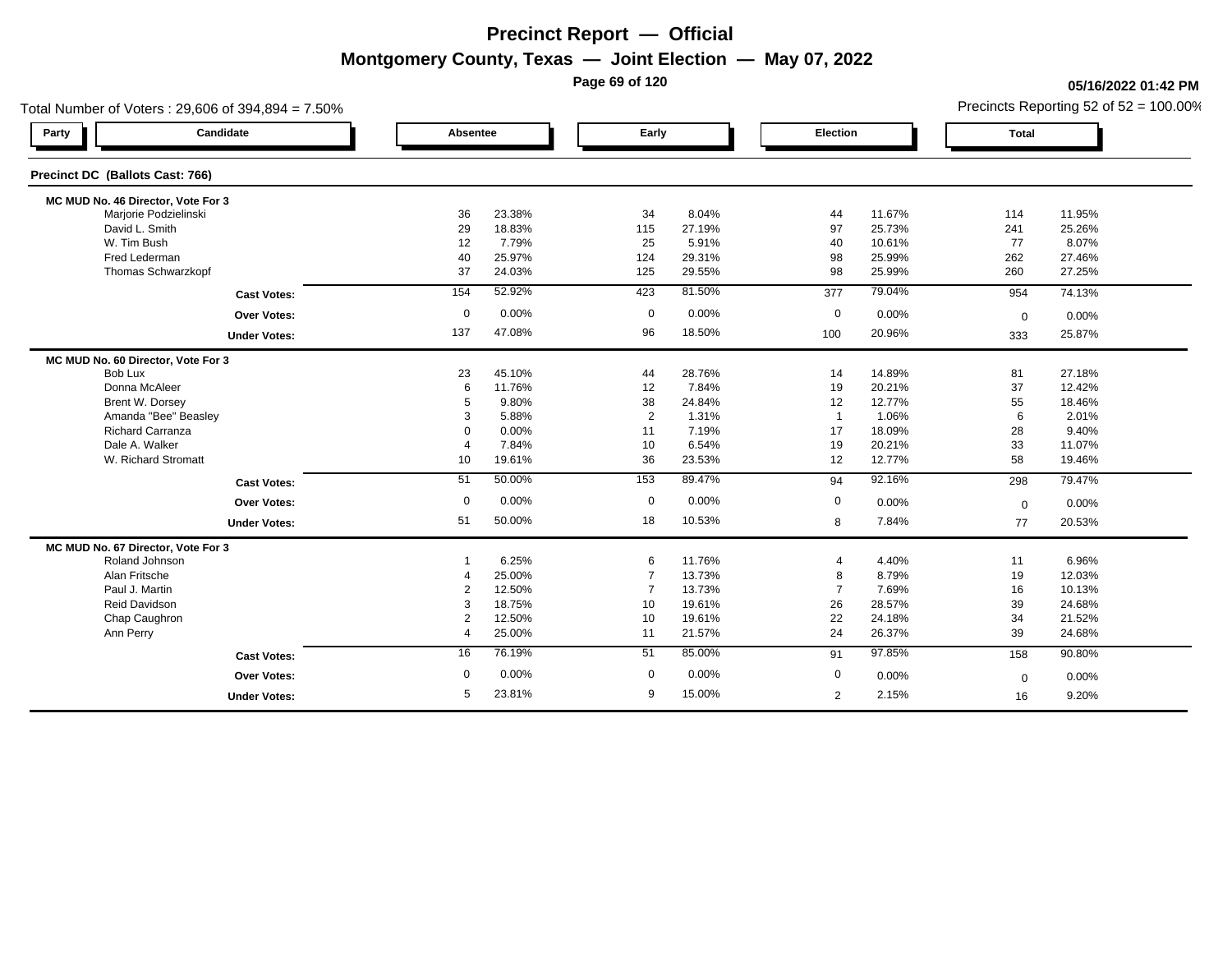**Page 70 of 120**

### **05/16/2022 01:42 PM**

|                                    | Total Number of Voters: 29,606 of 394,894 = 7.50% |                 |         |                |        |                |        |                | Precincts Reporting 52 of $52 = 100.00\%$ |
|------------------------------------|---------------------------------------------------|-----------------|---------|----------------|--------|----------------|--------|----------------|-------------------------------------------|
| Party                              | Candidate                                         | Absentee        |         | Early          |        | Election       |        | <b>Total</b>   |                                           |
| Precinct DD (Ballots Cast: 401)    |                                                   |                 |         |                |        |                |        |                |                                           |
|                                    | State of Texas Proposition 1, Vote For 1          |                 |         |                |        |                |        |                |                                           |
| <b>FOR</b>                         |                                                   | 56              | 87.50%  | 165            | 88.24% | 124            | 89.21% | 345            | 88.46%                                    |
| <b>AGAINST</b>                     |                                                   | 8               | 12.50%  | 22             | 11.76% | 15             | 10.79% | 45             | 11.54%                                    |
|                                    | <b>Cast Votes:</b>                                | 64              | 98.46%  | 187            | 95.41% | 139            | 99.29% | 390            | 97.26%                                    |
|                                    | <b>Over Votes:</b>                                | $\mathbf 0$     | 0.00%   | $\mathbf 0$    | 0.00%  | $\mathbf 0$    | 0.00%  | $\mathbf 0$    | 0.00%                                     |
|                                    | <b>Under Votes:</b>                               | $\overline{1}$  | 1.54%   | 9              | 4.59%  | $\mathbf{1}$   | 0.71%  | 11             | 2.74%                                     |
|                                    | State of Texas Proposition 2, Vote For 1          |                 |         |                |        |                |        |                |                                           |
| <b>FOR</b>                         |                                                   | 63              | 96.92%  | 175            | 91.62% | 121            | 87.68% | 359            | 91.12%                                    |
| <b>AGAINST</b>                     |                                                   | $\overline{2}$  | 3.08%   | 16             | 8.38%  | 17             | 12.32% | 35             | 8.88%                                     |
|                                    | <b>Cast Votes:</b>                                | 65              | 100.00% | 191            | 97.45% | 138            | 98.57% | 394            | 98.25%                                    |
|                                    | <b>Over Votes:</b>                                | $\mathbf 0$     | 0.00%   | $\mathbf 0$    | 0.00%  | 0              | 0.00%  | $\mathbf 0$    | 0.00%                                     |
|                                    | <b>Under Votes:</b>                               | 0               | 0.00%   | 5              | 2.55%  | $\overline{2}$ | 1.43%  | $\overline{7}$ | 1.75%                                     |
| MC MUD No. 7 Director, Vote For 3  |                                                   |                 |         |                |        |                |        |                |                                           |
| <b>Cristal Shie</b>                |                                                   | 9               | 11.84%  | 60             | 20.48% | 36             | 16.82% | 105            | 18.01%                                    |
| Kyle Mays                          |                                                   | 10              | 13.16%  | 43             | 14.68% | 31             | 14.49% | 84             | 14.41%                                    |
|                                    | Paul R. Nelson                                    | 10              | 13.16%  | 37             | 12.63% | 29             | 13.55% | 76             | 13.04%                                    |
| <b>Nelson Reves</b>                |                                                   | 0               | 0.00%   | $\overline{2}$ | 0.68%  | $\overline{1}$ | 0.47%  | 3              | 0.51%                                     |
|                                    | Rhenalea Beck                                     | 8               | 10.53%  | 23             | 7.85%  | 11             | 5.14%  | 42             | 7.20%                                     |
| <b>Brad Houk</b>                   |                                                   | 9               | 11.84%  | 58             | 19.80% | 38             | 17.76% | 105            | 18.01%                                    |
|                                    | Mark Holt Meinrath                                | 10              | 13.16%  | 6              | 2.05%  | 10             | 4.67%  | 26             | 4.46%                                     |
|                                    | Jennifer Robinson                                 | 12              | 15.79%  | 11             | 3.75%  | 18             | 8.41%  | 41             | 7.03%                                     |
| Jack Munich                        |                                                   | 8               | 10.53%  | 53             | 18.09% | 40             | 18.69% | 101            | 17.32%                                    |
|                                    | <b>Cast Votes:</b>                                | 76              | 79.17%  | 293            | 84.20% | 214            | 78.39% | 583            | 81.31%                                    |
|                                    | <b>Over Votes:</b>                                | $\mathbf 0$     | 0.00%   | $\mathbf 0$    | 0.00%  | $\mathbf 0$    | 0.00%  | $\mathbf 0$    | 0.00%                                     |
|                                    | <b>Under Votes:</b>                               | 20              | 20.83%  | 55             | 15.80% | 59             | 21.61% | 134            | 18.69%                                    |
| MC MUD No. 67 Director, Vote For 3 |                                                   |                 |         |                |        |                |        |                |                                           |
|                                    | Roland Johnson                                    | 20              | 25.97%  | 29             | 13.36% | 13             | 10.24% | 62             | 14.73%                                    |
| Alan Fritsche                      |                                                   | 19              | 24.68%  | 26             | 11.98% | 15             | 11.81% | 60             | 14.25%                                    |
| Paul J. Martin                     |                                                   | 16              | 20.78%  | 32             | 14.75% | 14             | 11.02% | 62             | 14.73%                                    |
| <b>Reid Davidson</b>               |                                                   | 8               | 10.39%  | 43             | 19.82% | 27             | 21.26% | 78             | 18.53%                                    |
|                                    | Chap Caughron                                     | 5               | 6.49%   | 38             | 17.51% | 26             | 20.47% | 69             | 16.39%                                    |
| Ann Perry                          |                                                   | 9               | 11.69%  | 49             | 22.58% | 32             | 25.20% | 90             | 21.38%                                    |
|                                    | <b>Cast Votes:</b>                                | $\overline{77}$ | 77.78%  | 217            | 90.42% | 127            | 86.39% | 421            | 86.63%                                    |
|                                    | Over Votes:                                       | $\mathbf 0$     | 0.00%   | $\mathbf 0$    | 0.00%  | $\mathbf 0$    | 0.00%  | $\mathbf 0$    | 0.00%                                     |
|                                    | <b>Under Votes:</b>                               | 22              | 22.22%  | 23             | 9.58%  | 20             | 13.61% | 65             | 13.37%                                    |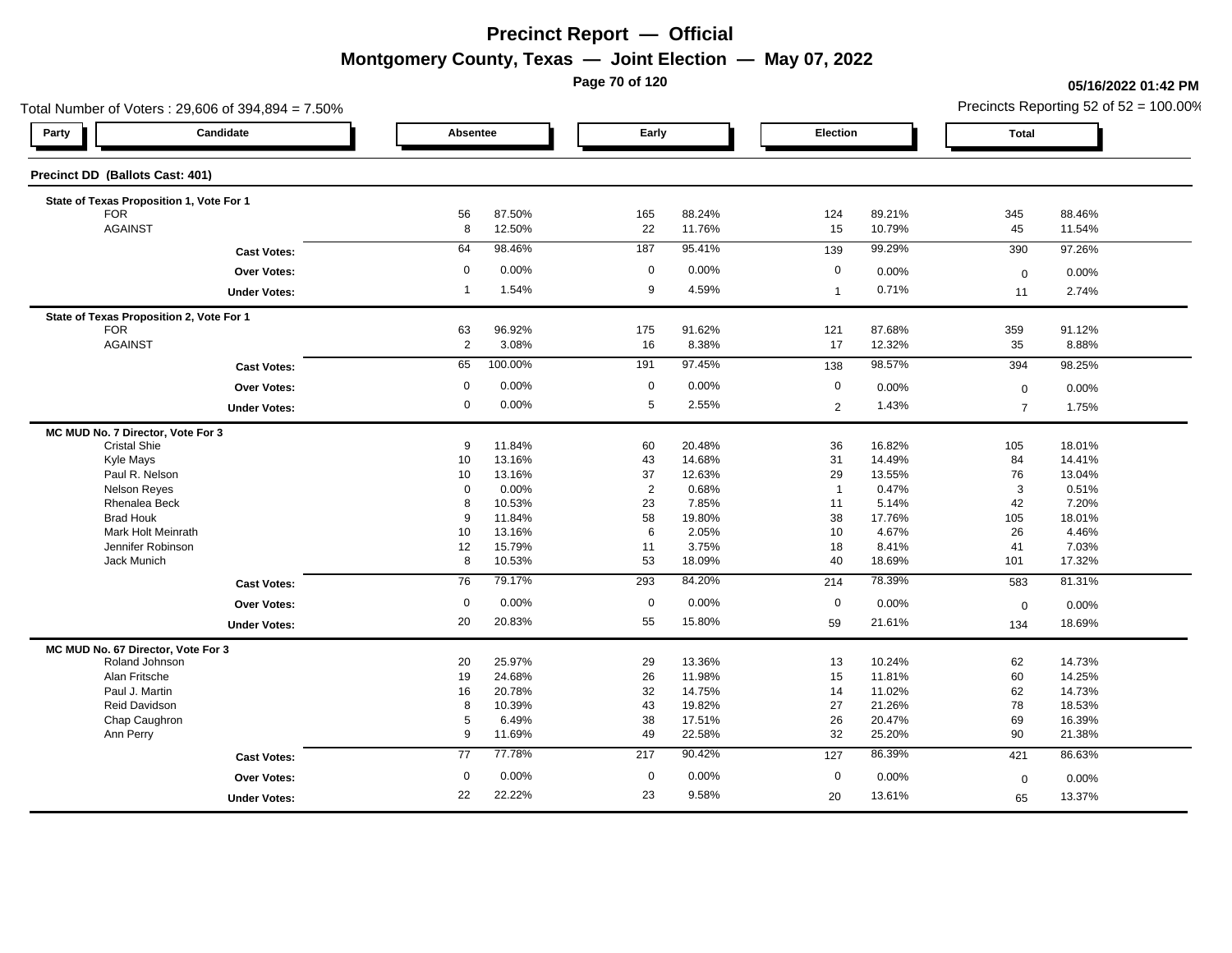**Page 71 of 120**

### **05/16/2022 01:42 PM**

| Total Number of Voters: 29,606 of 394,894 = 7.50%       |                |                  |             |                  |                |                  | Precincts Reporting 52 of $52 = 100.00\%$ |                  |  |
|---------------------------------------------------------|----------------|------------------|-------------|------------------|----------------|------------------|-------------------------------------------|------------------|--|
| Candidate<br>Party                                      | Absentee       |                  | Early       |                  | Election       |                  | <b>Total</b>                              |                  |  |
| Precinct DE (Ballots Cast: 538)                         |                |                  |             |                  |                |                  |                                           |                  |  |
| State of Texas Proposition 1, Vote For 1                |                |                  |             |                  |                |                  |                                           |                  |  |
| <b>FOR</b><br><b>AGAINST</b>                            | 87<br>15       | 85.29%<br>14.71% | 265<br>36   | 88.04%<br>11.96% | 97<br>13       | 88.18%<br>11.82% | 449<br>64                                 | 87.52%<br>12.48% |  |
|                                                         | 102            | 98.08%           | 301         | 93.48%           | 110            | 98.21%           | 513                                       | 95.35%           |  |
| <b>Cast Votes:</b>                                      |                |                  |             |                  |                |                  |                                           |                  |  |
| Over Votes:                                             | 0              | 0.00%            | $\mathbf 0$ | 0.00%            | $\mathbf 0$    | 0.00%            | $\mathbf 0$                               | 0.00%            |  |
| <b>Under Votes:</b>                                     | $\overline{2}$ | 1.92%            | 21          | 6.52%            | 2              | 1.79%            | 25                                        | 4.65%            |  |
| State of Texas Proposition 2, Vote For 1                |                |                  |             |                  |                |                  |                                           |                  |  |
| <b>FOR</b><br><b>AGAINST</b>                            | 92<br>11       | 89.32%<br>10.68% | 271<br>36   | 88.27%<br>11.73% | 91<br>19       | 82.73%<br>17.27% | 454<br>66                                 | 87.31%<br>12.69% |  |
|                                                         |                |                  |             |                  |                |                  |                                           |                  |  |
| <b>Cast Votes:</b>                                      | $103$          | 99.04%           | 307         | 95.34%           | 110            | 98.21%           | 520                                       | 96.65%           |  |
| <b>Over Votes:</b>                                      | $\mathbf 0$    | 0.00%            | $\mathbf 0$ | 0.00%            | $\mathbf 0$    | 0.00%            | $\mathbf 0$                               | 0.00%            |  |
| <b>Under Votes:</b>                                     | $\overline{1}$ | 0.96%            | 15          | 4.66%            | $\overline{2}$ | 1.79%            | 18                                        | 3.35%            |  |
| City of Shenandoah Mayor, Vote For 1                    |                |                  |             |                  |                |                  |                                           |                  |  |
| John Escoto                                             | 0              | 0.00%            | $\mathbf 0$ | 0.00%            | $\mathbf 0$    | 0.00%            | $\mathbf 0$                               | 0.00%            |  |
| Esther Lum                                              | 0              | 0.00%            | $\mathbf 0$ | 0.00%            | $\mathbf 0$    | 0.00%            | $\mathbf 0$                               | 0.00%            |  |
| <b>Cast Votes:</b>                                      | $\mathbf 0$    | 0.00%            | $\mathbf 0$ | 0.00%            | $\mathbf 0$    | 0.00%            | $\mathbf 0$                               | 0.00%            |  |
| <b>Over Votes:</b>                                      | $\mathbf 0$    | 0.00%            | $\mathbf 0$ | 0.00%            | $\mathbf 0$    | 0.00%            | $\mathbf 0$                               | 0.00%            |  |
| <b>Under Votes:</b>                                     | 0              | 0.00%            | $\mathbf 0$ | 0.00%            | $\mathbf 0$    | 0.00%            | $\mathbf 0$                               | 0.00%            |  |
| City of Shenandoah City Council, Position 1, Vote For 1 |                |                  |             |                  |                |                  |                                           |                  |  |
| Gary K Henson                                           | 0              | 0.00%            | $\mathbf 0$ | 0.00%            | $\pmb{0}$      | 0.00%            | $\mathbf 0$                               | 0.00%            |  |
| Ron Raymaker                                            | 0              | 0.00%            | $\mathbf 0$ | 0.00%            | $\mathbf 0$    | 0.00%            | $\mathbf 0$                               | 0.00%            |  |
| <b>Cast Votes:</b>                                      | $\mathbf 0$    | 0.00%            | $\mathbf 0$ | 0.00%            | $\mathbf 0$    | 0.00%            | $\overline{0}$                            | 0.00%            |  |
| Over Votes:                                             | 0              | 0.00%            | $\mathbf 0$ | 0.00%            | 0              | 0.00%            | $\mathbf 0$                               | 0.00%            |  |
| <b>Under Votes:</b>                                     | 0              | 0.00%            | $\mathbf 0$ | 0.00%            | $\mathbf 0$    | 0.00%            | $\mathbf 0$                               | 0.00%            |  |
| City of Shenandoah City Council, Position 5, Vote For 1 |                |                  |             |                  |                |                  |                                           |                  |  |
| Michael McLeod                                          | $\mathbf 0$    | 0.00%            | $\mathbf 0$ | 0.00%            | $\mathbf 0$    | 0.00%            | $\mathbf 0$                               | 0.00%            |  |
| <b>Cast Votes:</b>                                      | $\mathbf 0$    | 0.00%            | $\mathbf 0$ | 0.00%            | $\mathbf 0$    | 0.00%            | $\mathbf 0$                               | 0.00%            |  |
| Over Votes:                                             | 0              | 0.00%            | $\mathbf 0$ | 0.00%            | $\mathbf 0$    | 0.00%            | $\boldsymbol{0}$                          | 0.00%            |  |
| <b>Under Votes:</b>                                     | $\mathbf 0$    | 0.00%            | $\mathbf 0$ | 0.00%            | $\mathbf 0$    | 0.00%            | $\mathbf 0$                               | 0.00%            |  |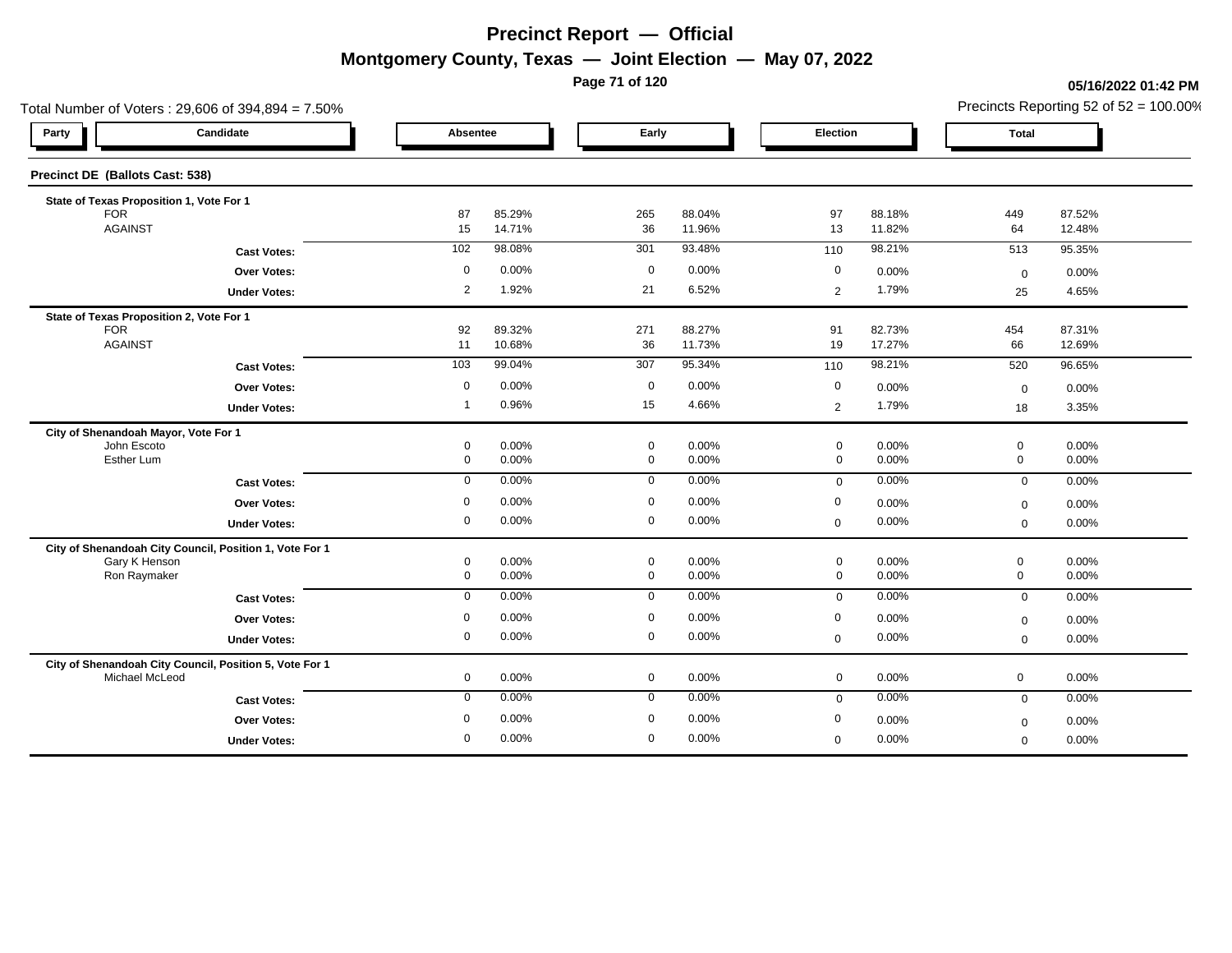**Page 72 of 120**

### **05/16/2022 01:42 PM**

| Total Number of Voters: 29,606 of 394,894 = 7.50% |                |        |                 |        |                 |        |                | Precincts Reporting 52 of $52 = 100.00\%$ |
|---------------------------------------------------|----------------|--------|-----------------|--------|-----------------|--------|----------------|-------------------------------------------|
| Candidate<br>Party                                | Absentee       |        | Early           |        | Election        |        | <b>Total</b>   |                                           |
| Precinct DE (Ballots Cast: 538)                   |                |        |                 |        |                 |        |                |                                           |
| MC MUD No. 7 Director, Vote For 3                 |                |        |                 |        |                 |        |                |                                           |
| <b>Cristal Shie</b>                               | 0              | 0.00%  | 4               | 5.56%  | $\pmb{0}$       | 0.00%  | $\overline{4}$ | 4.40%                                     |
| Kyle Mays                                         | 3              | 25.00% | 13              | 18.06% | $\mathsf 3$     | 42.86% | 19             | 20.88%                                    |
| Paul R. Nelson                                    | $\overline{2}$ | 16.67% | 17              | 23.61% | 3               | 42.86% | 22             | 24.18%                                    |
| <b>Nelson Reyes</b>                               | 0              | 0.00%  | 3               | 4.17%  | $\mathbf 0$     | 0.00%  | $\mathbf{3}$   | 3.30%                                     |
| Rhenalea Beck                                     | $\overline{2}$ | 16.67% | 3               | 4.17%  | $\mathbf 0$     | 0.00%  | $\overline{5}$ | 5.49%                                     |
| <b>Brad Houk</b>                                  | $\overline{1}$ | 8.33%  | $\overline{4}$  | 5.56%  | $\mathbf 0$     | 0.00%  | 5              | 5.49%                                     |
| Mark Holt Meinrath                                | 0              | 0.00%  | $\overline{4}$  | 5.56%  | $\mathbf 0$     | 0.00%  | $\overline{4}$ | 4.40%                                     |
| Jennifer Robinson                                 | 3              | 25.00% | 20              | 27.78% | $\mathbf{1}$    | 14.29% | 24             | 26.37%                                    |
| Jack Munich                                       | $\overline{1}$ | 8.33%  | $\overline{4}$  | 5.56%  | $\mathbf 0$     | 0.00%  | 5              | 5.49%                                     |
| <b>Cast Votes:</b>                                | 12             | 57.14% | $\overline{72}$ | 80.00% | $\overline{7}$  | 77.78% | 91             | 75.83%                                    |
| <b>Over Votes:</b>                                | $\mathbf 0$    | 0.00%  | $\mathbf 0$     | 0.00%  | 0               | 0.00%  | $\mathbf 0$    | 0.00%                                     |
| <b>Under Votes:</b>                               | 9              | 42.86% | 18              | 20.00% | $\overline{2}$  | 22.22% | 29             | 24.17%                                    |
| MC MUD No. 47 Director, Vote For 2                |                |        |                 |        |                 |        |                |                                           |
| Hugh H. Connett                                   | 17             | 28.33% | 105             | 44.87% | 32              | 28.32% | 154            | 37.84%                                    |
| <b>Anthony Cardiel</b>                            | 15             | 25.00% | 18              | 7.69%  | 22              | 19.47% | 55             | 13.51%                                    |
| Diane Nielsen                                     | 12             | 20.00% | 86              | 36.75% | 31              | 27.43% | 129            | 31.70%                                    |
| Daniel E. Lewis                                   | $\overline{4}$ | 6.67%  | 6               | 2.56%  | $5\phantom{.0}$ | 4.42%  | 15             | 3.69%                                     |
| Jennifer J. Ronk                                  | 12             | 20.00% | 19              | 8.12%  | 23              | 20.35% | 54             | 13.27%                                    |
| <b>Cast Votes:</b>                                | 60             | 60.00% | 234             | 95.90% | 113             | 89.68% | 407            | 86.60%                                    |
| <b>Over Votes:</b>                                | $\mathbf 0$    | 0.00%  | $\mathbf 0$     | 0.00%  | $\mathbf 0$     | 0.00%  | $\mathbf 0$    | 0.00%                                     |
| <b>Under Votes:</b>                               | 40             | 40.00% | 10              | 4.10%  | 13              | 10.32% | 63             | 13.40%                                    |
| MC MUD No. 60 Director, Vote For 3                |                |        |                 |        |                 |        |                |                                           |
| Bob Lux                                           | 9              | 34.62% | 13              | 24.07% | 2               | 11.76% | 24             | 24.74%                                    |
| Donna McAleer                                     | $\overline{2}$ | 7.69%  | 5               | 9.26%  | $\overline{2}$  | 11.76% | 9              | 9.28%                                     |
| Brent W. Dorsey                                   | 6              | 23.08% | 16              | 29.63% | 4               | 23.53% | 26             | 26.80%                                    |
| Amanda "Bee" Beasley                              | 0              | 0.00%  | $\mathbf 0$     | 0.00%  | 2               | 11.76% | $\overline{2}$ | 2.06%                                     |
| <b>Richard Carranza</b>                           | $\Omega$       | 0.00%  | $\overline{4}$  | 7.41%  | $\overline{4}$  | 23.53% | 8              | 8.25%                                     |
| Dale A. Walker                                    | 0              | 0.00%  | 5               | 9.26%  | $\overline{2}$  | 11.76% | $\overline{7}$ | 7.22%                                     |
| W. Richard Stromatt                               | 9              | 34.62% | 11              | 20.37% | $\mathbf{1}$    | 5.88%  | 21             | 21.65%                                    |
| <b>Cast Votes:</b>                                | 26             | 61.90% | 54              | 81.82% | 17              | 70.83% | 97             | 73.48%                                    |
| <b>Over Votes:</b>                                | $\mathbf 0$    | 0.00%  | $\mathbf 0$     | 0.00%  | $\mathbf 0$     | 0.00%  | $\mathbf 0$    | 0.00%                                     |
| <b>Under Votes:</b>                               | 16             | 38.10% | 12              | 18.18% | $\overline{7}$  | 29.17% | 35             | 26.52%                                    |
| The Woodlands MUD No. 1 Director, Vote For 2      |                |        |                 |        |                 |        |                |                                           |
| <b>Robert Leilich</b>                             | 15             | 44.12% | 70              | 32.86% | 15              | 28.85% | 100            | 33.44%                                    |
| Walt Lisiewski                                    | 12             | 35.29% | 76              | 35.68% | 20              | 38.46% | 108            | 36.12%                                    |
| <b>Steve Lawrence</b>                             | $\overline{7}$ | 20.59% | 67              | 31.46% | 17              | 32.69% | 91             | 30.43%                                    |
| <b>Cast Votes:</b>                                | 34             | 53.13% | 213             | 72.95% | 52              | 72.22% | 299            | 69.86%                                    |
| <b>Over Votes:</b>                                | $\mathbf 0$    | 0.00%  | $\mathbf 0$     | 0.00%  | $\mathbf 0$     | 0.00%  | $\mathbf 0$    | 0.00%                                     |
| <b>Under Votes:</b>                               | 30             | 46.88% | 79              | 27.05% | 20              | 27.78% | 129            | 30.14%                                    |
|                                                   |                |        |                 |        |                 |        |                |                                           |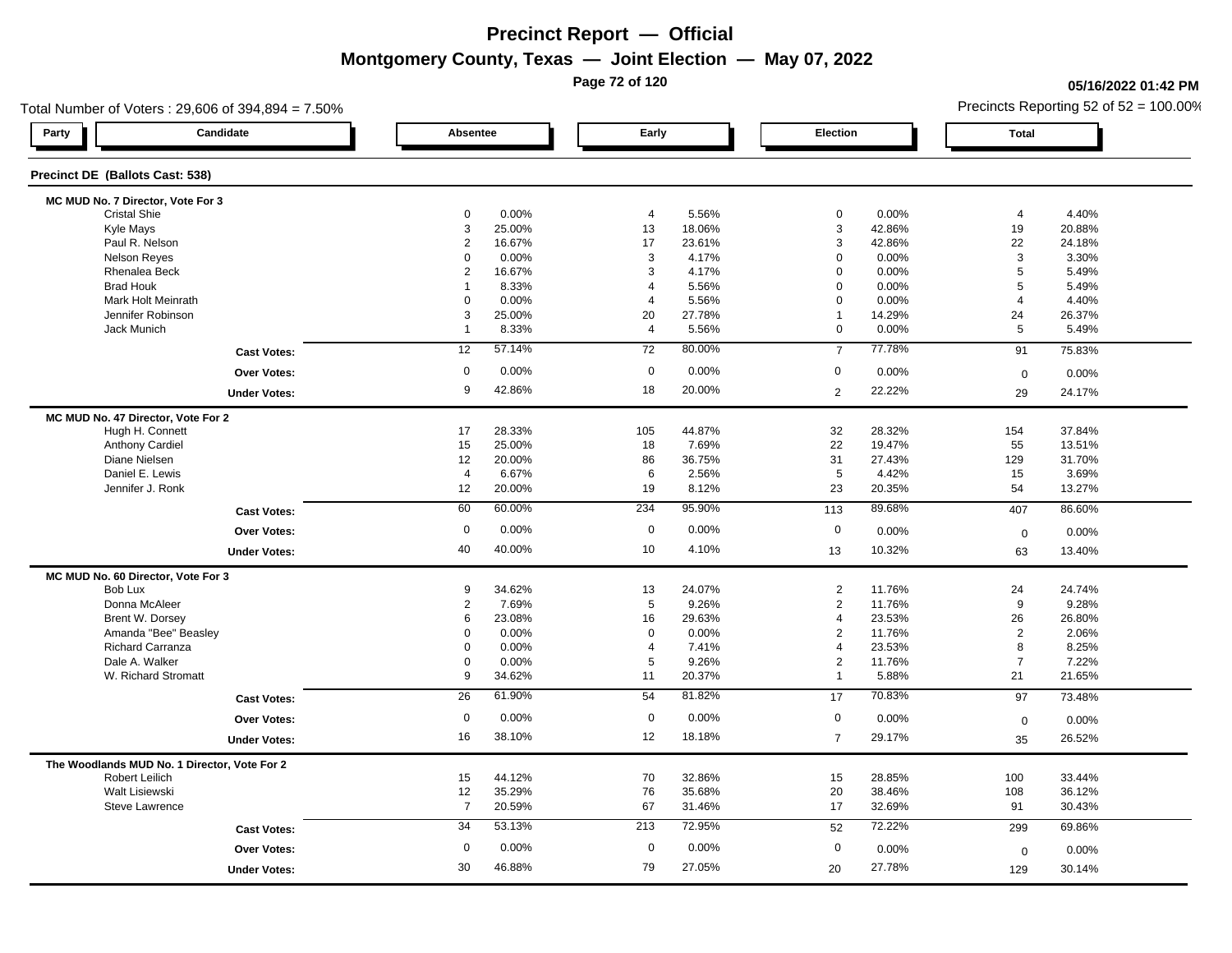**Page 73 of 120**

#### **05/16/2022 01:42 PM**

|                                                          | Total Number of Voters: 29,606 of 394,894 = 7.50% |                |                               |                |          |                |        |                | Precincts Reporting 52 of $52 = 100.00\%$ |
|----------------------------------------------------------|---------------------------------------------------|----------------|-------------------------------|----------------|----------|----------------|--------|----------------|-------------------------------------------|
| Party                                                    | Candidate                                         |                | Absentee<br>Early<br>Election |                |          | Total          |        |                |                                           |
| Precinct DF (Ballots Cast: 381)                          |                                                   |                |                               |                |          |                |        |                |                                           |
|                                                          | State of Texas Proposition 1, Vote For 1          |                |                               |                |          |                |        |                |                                           |
| <b>FOR</b>                                               |                                                   | 78             | 92.86%                        | 154            | 86.03%   | 97             | 88.99% | 329            | 88.44%                                    |
| <b>AGAINST</b>                                           |                                                   | 6              | 7.14%                         | 25             | 13.97%   | 12             | 11.01% | 43             | 11.56%                                    |
|                                                          | <b>Cast Votes:</b>                                | 84             | 94.38%                        | 179            | 98.35%   | 109            | 99.09% | 372            | 97.64%                                    |
|                                                          | <b>Over Votes:</b>                                | $\mathbf 0$    | 0.00%                         | $\mathbf 0$    | 0.00%    | $\mathbf 0$    | 0.00%  | $\mathbf 0$    | 0.00%                                     |
|                                                          | <b>Under Votes:</b>                               | 5              | 5.62%                         | 3              | 1.65%    | $\mathbf{1}$   | 0.91%  | 9              | 2.36%                                     |
|                                                          | State of Texas Proposition 2, Vote For 1          |                |                               |                |          |                |        |                |                                           |
| <b>FOR</b>                                               |                                                   | 83             | 93.26%                        | 169            | 93.89%   | 101            | 92.66% | 353            | 93.39%                                    |
| <b>AGAINST</b>                                           |                                                   | 6              | 6.74%                         | 11             | 6.11%    | 8              | 7.34%  | 25             | 6.61%                                     |
|                                                          | <b>Cast Votes:</b>                                | 89             | 100.00%                       | 180            | 98.90%   | 109            | 99.09% | 378            | 99.21%                                    |
|                                                          | Over Votes:                                       | $\mathbf 0$    | 0.00%                         | $\mathbf 0$    | 0.00%    | $\mathbf 0$    | 0.00%  | $\mathbf 0$    | 0.00%                                     |
|                                                          | <b>Under Votes:</b>                               | 0              | 0.00%                         | 2              | 1.10%    | $\mathbf{1}$   | 0.91%  | 3              | 0.79%                                     |
|                                                          |                                                   |                |                               |                |          |                |        |                |                                           |
| MC MUD No. 7 Director, Vote For 3<br><b>Cristal Shie</b> |                                                   | $\overline{2}$ | 33.33%                        | $\overline{2}$ | 22.22%   | $\mathbf 0$    | 0.00%  | $\overline{4}$ | 21.05%                                    |
| Kyle Mays                                                |                                                   | $\Omega$       | 0.00%                         | $\mathbf 1$    | 11.11%   | $\overline{2}$ | 50.00% | $\mathbf 3$    | 15.79%                                    |
| Paul R. Nelson                                           |                                                   | 0              | 0.00%                         | $\mathbf 1$    | 11.11%   | $\overline{2}$ | 50.00% | 3              | 15.79%                                    |
| <b>Nelson Reyes</b>                                      |                                                   | $\Omega$       | 0.00%                         | $\Omega$       | 0.00%    | $\mathbf 0$    | 0.00%  | $\mathbf 0$    | 0.00%                                     |
| Rhenalea Beck                                            |                                                   | $\mathbf 0$    | 0.00%                         | $\mathbf{1}$   | 11.11%   | $\mathbf 0$    | 0.00%  | $\overline{1}$ | 5.26%                                     |
| <b>Brad Houk</b>                                         |                                                   | $\overline{2}$ | 33.33%                        | $\overline{2}$ | 22.22%   | $\mathbf 0$    | 0.00%  | $\overline{4}$ | 21.05%                                    |
|                                                          | Mark Holt Meinrath                                | 0              | 0.00%                         | $\mathbf 0$    | 0.00%    | $\mathbf 0$    | 0.00%  | $\mathbf 0$    | 0.00%                                     |
|                                                          | Jennifer Robinson                                 | 0              | 0.00%                         | $\mathbf 0$    | $0.00\%$ | $\mathbf 0$    | 0.00%  | $\mathbf 0$    | 0.00%                                     |
| Jack Munich                                              |                                                   | 2              | 33.33%                        | 2              | 22.22%   | $\mathbf 0$    | 0.00%  | $\overline{4}$ | 21.05%                                    |
|                                                          |                                                   | 6              | 100.00%                       | 9              | 100.00%  |                | 66.67% |                | 90.48%                                    |
|                                                          | <b>Cast Votes:</b>                                |                |                               |                |          | $\overline{4}$ |        | 19             |                                           |
|                                                          | <b>Over Votes:</b>                                | 0              | 0.00%                         | $\mathbf 0$    | 0.00%    | 0              | 0.00%  | $\mathbf 0$    | 0.00%                                     |
|                                                          | <b>Under Votes:</b>                               | 0              | 0.00%                         | $\mathbf 0$    | 0.00%    | 2              | 33.33% | 2              | 9.52%                                     |
| MC MUD No. 47 Director, Vote For 2                       |                                                   |                |                               |                |          |                |        |                |                                           |
| Hugh H. Connett                                          |                                                   | 5              | 35.71%                        | 36             | 36.00%   | 18             | 27.69% | 59             | 32.96%                                    |
| <b>Anthony Cardiel</b>                                   |                                                   | 0              | 0.00%                         | 11             | 11.00%   | 11             | 16.92% | 22             | 12.29%                                    |
| Diane Nielsen                                            |                                                   | 5              | 35.71%                        | 33             | 33.00%   | 21             | 32.31% | 59             | 32.96%                                    |
| Daniel E. Lewis                                          |                                                   | 3              | 21.43%                        | $\overline{2}$ | 2.00%    | $\overline{1}$ | 1.54%  | 6              | 3.35%                                     |
| Jennifer J. Ronk                                         |                                                   | $\overline{1}$ | 7.14%                         | 18             | 18.00%   | 14             | 21.54% | 33             | 18.44%                                    |
|                                                          | <b>Cast Votes:</b>                                | 14             | 46.67%                        | 100            | 90.91%   | 65             | 87.84% | 179            | 83.64%                                    |
|                                                          | Over Votes:                                       | 0              | 0.00%                         | 0              | 0.00%    | $\mathbf 0$    | 0.00%  | $\mathbf 0$    | 0.00%                                     |
|                                                          | <b>Under Votes:</b>                               | 16             | 53.33%                        | 10             | 9.09%    | 9              | 12.16% | 35             | 16.36%                                    |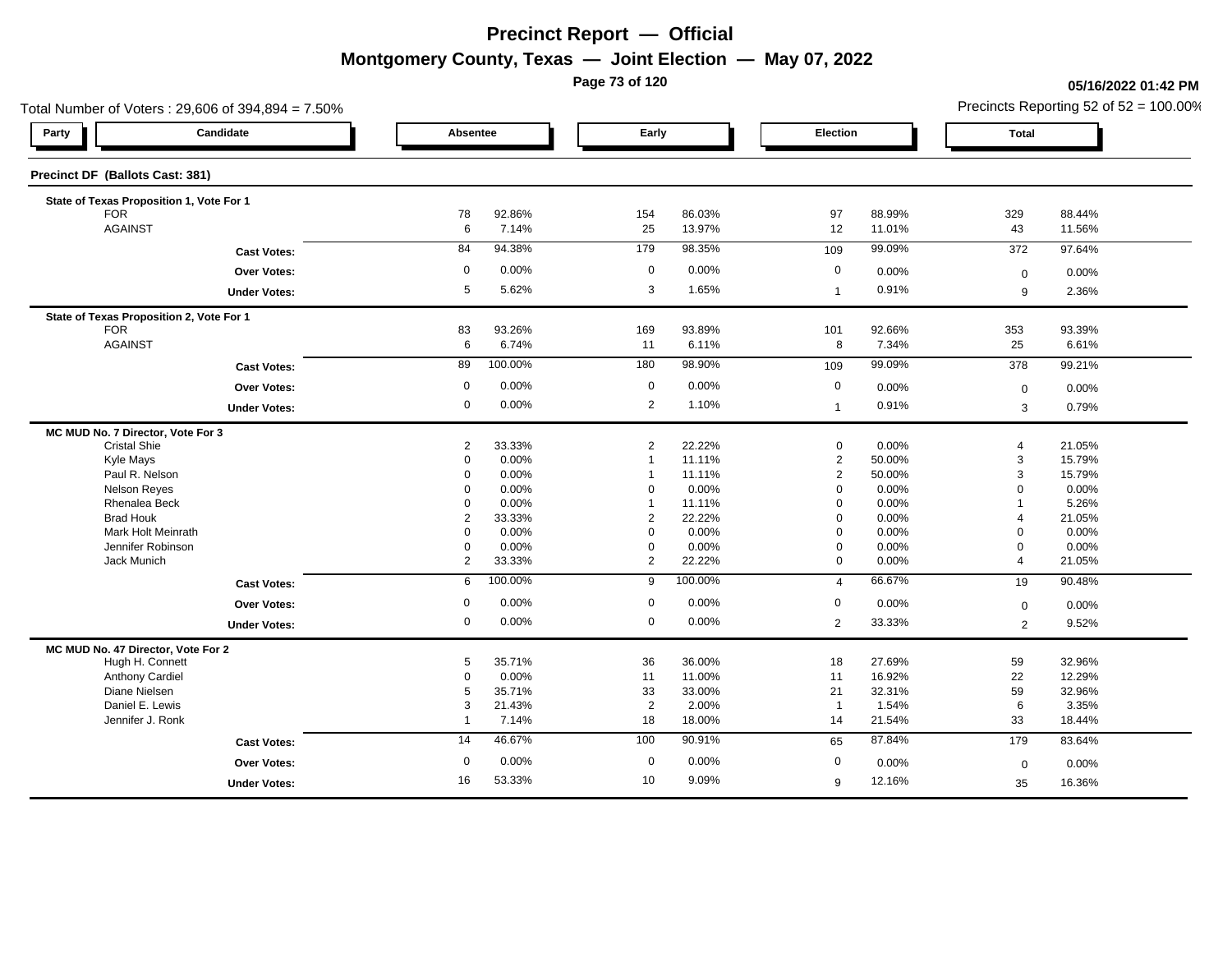**Page 74 of 120**

#### **05/16/2022 01:42 PM**

| Total Number of Voters: 29,606 of 394,894 = 7.50% |                |          |              |          |             |          |             | Precincts Reporting 52 of $52 = 100.00\%$ |
|---------------------------------------------------|----------------|----------|--------------|----------|-------------|----------|-------------|-------------------------------------------|
| Candidate<br>Party                                | Absentee       |          | Early        |          | Election    |          | Total       |                                           |
| Precinct DF (Ballots Cast: 381)                   |                |          |              |          |             |          |             |                                           |
| MC MUD No. 60 Director, Vote For 3                |                |          |              |          |             |          |             |                                           |
| Bob Lux                                           |                | 11.11%   | 15           | 17.65%   | 6           | 13.95%   | 22          | 16.06%                                    |
| Donna McAleer                                     | З              | 33.33%   | 14           | 16.47%   | 11          | 25.58%   | 28          | 20.44%                                    |
| Brent W. Dorsey                                   |                | 0.00%    | 9            | 10.59%   | 3           | 6.98%    | 12          | 8.76%                                     |
| Amanda "Bee" Beasley                              |                | 0.00%    |              | 3.53%    |             | 2.33%    |             | 2.92%                                     |
| <b>Richard Carranza</b>                           |                | 22.22%   | 14           | 16.47%   | 10          | 23.26%   | 26          | 18.98%                                    |
| Dale A. Walker                                    | $\overline{2}$ | 22.22%   | 15           | 17.65%   | 12          | 27.91%   | 29          | 21.17%                                    |
| W. Richard Stromatt                               |                | 11.11%   | 15           | 17.65%   | 0           | $0.00\%$ | 16          | 11.68%                                    |
| <b>Cast Votes:</b>                                | 9              | 30.00%   | 85           | 91.40%   | 43          | 75.44%   | 137         | 76.11%                                    |
| <b>Over Votes:</b>                                | 0              | 0.00%    | $\mathbf{0}$ | 0.00%    | $\mathbf 0$ | $0.00\%$ | $\mathbf 0$ | $0.00\%$                                  |
| <b>Under Votes:</b>                               | 21             | 70.00%   | 8            | 8.60%    | 14          | 24.56%   | 43          | 23.89%                                    |
| The Woodlands MUD No. 1 Director, Vote For 2      |                |          |              |          |             |          |             |                                           |
| <b>Robert Leilich</b>                             | 20             | 34.48%   | 34           | 25.76%   | 19          | 29.69%   | 73          | 28.74%                                    |
| Walt Lisiewski                                    | 21             | 36.21%   | 42           | 31.82%   | 17          | 26.56%   | 80          | 31.50%                                    |
| Steve Lawrence                                    | 17             | 29.31%   | 56           | 42.42%   | 28          | 43.75%   | 101         | 39.76%                                    |
| <b>Cast Votes:</b>                                | 58             | 46.77%   | 132          | 71.74%   | 64          | 61.54%   | 254         | 61.65%                                    |
| <b>Over Votes:</b>                                | 0              | $0.00\%$ | $\mathbf{0}$ | $0.00\%$ | $\mathbf 0$ | 0.00%    | $\mathbf 0$ | $0.00\%$                                  |
| <b>Under Votes:</b>                               | 66             | 53.23%   | 52           | 28.26%   | 40          | 38.46%   | 158         | 38.35%                                    |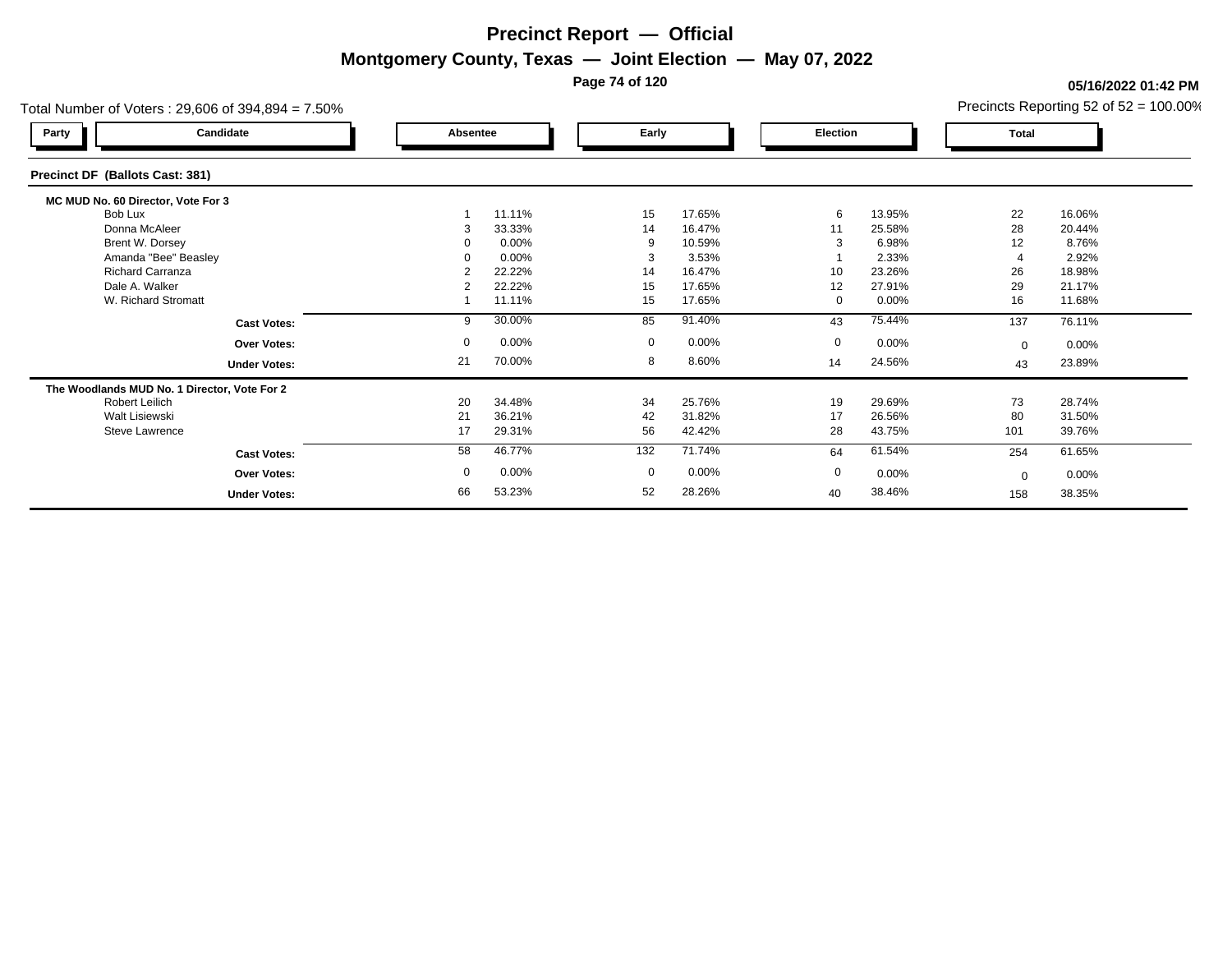**Page 75 of 120**

#### **05/16/2022 01:42 PM**

|                                     | Total Number of Voters: 29,606 of 394,894 = 7.50% |                |                |                            |                |                            |                |                            | Precincts Reporting 52 of $52 = 100.00\%$ |
|-------------------------------------|---------------------------------------------------|----------------|----------------|----------------------------|----------------|----------------------------|----------------|----------------------------|-------------------------------------------|
| Party                               | Candidate                                         | Absentee       |                | Early                      |                | Election                   |                | <b>Total</b>               |                                           |
| Precinct DG (Ballots Cast: 555)     |                                                   |                |                |                            |                |                            |                |                            |                                           |
|                                     | State of Texas Proposition 1, Vote For 1          |                |                |                            |                |                            |                |                            |                                           |
| <b>FOR</b>                          |                                                   | 104            | 84.55%         | 216                        | 91.53%         | 172                        | 93.48%         | 492                        | 90.61%                                    |
| <b>AGAINST</b>                      |                                                   | 19             | 15.45%         | 20                         | 8.47%          | 12                         | 6.52%          | 51                         | 9.39%                                     |
|                                     | <b>Cast Votes:</b>                                | 123            | 99.19%         | 236                        | 97.93%         | 184                        | 96.84%         | 543                        | 97.84%                                    |
|                                     | <b>Over Votes:</b>                                | $\mathbf 0$    | 0.00%          | $\mathbf 0$                | 0.00%          | 0                          | 0.00%          | $\mathbf 0$                | 0.00%                                     |
|                                     | <b>Under Votes:</b>                               | $\overline{1}$ | 0.81%          | 5                          | 2.07%          | 6                          | 3.16%          | 12                         | 2.16%                                     |
|                                     | State of Texas Proposition 2, Vote For 1          |                |                |                            |                |                            |                |                            |                                           |
| <b>FOR</b>                          |                                                   | 113            | 91.87%         | 218                        | 91.60%         | 171                        | 92.43%         | 502                        | 91.94%                                    |
| <b>AGAINST</b>                      |                                                   | 10             | 8.13%          | 20                         | 8.40%          | 14                         | 7.57%          | 44                         | 8.06%                                     |
|                                     | <b>Cast Votes:</b>                                | 123            | 99.19%         | 238                        | 98.76%         | 185                        | 97.37%         | 546                        | 98.38%                                    |
|                                     | Over Votes:                                       | $\mathbf 0$    | 0.00%          | $\mathbf 0$                | 0.00%          | $\mathbf 0$                | 0.00%          | $\mathbf 0$                | 0.00%                                     |
|                                     | <b>Under Votes:</b>                               | $\overline{1}$ | 0.81%          | 3                          | 1.24%          | 5                          | 2.63%          | 9                          | 1.62%                                     |
| Magnolia ISD Position 1, Vote For 1 |                                                   |                |                |                            |                |                            |                |                            |                                           |
| Dacia Owens                         |                                                   | 0              | 0.00%          | $\mathbf 0$                | 0.00%          | $\mathbf 0$                | 0.00%          | $\mathbf 0$                | 0.00%                                     |
| Jordan Miles<br>Irma Dunmire        |                                                   | 0<br>0         | 0.00%<br>0.00% | $\mathbf 0$<br>0           | 0.00%<br>0.00% | $\mathbf 0$<br>$\mathbf 0$ | 0.00%<br>0.00% | $\mathbf 0$<br>$\mathbf 0$ | 0.00%<br>0.00%                            |
|                                     |                                                   |                | 0.00%          |                            | 0.00%          |                            | 0.00%          |                            |                                           |
|                                     | <b>Cast Votes:</b>                                | 0              |                | 0                          |                | $\mathbf 0$                |                | $\mathbf 0$                | 0.00%                                     |
|                                     | Over Votes:                                       | $\mathbf 0$    | 0.00%          | $\mathbf 0$                | 0.00%          | $\mathbf 0$                | 0.00%          | $\mathbf 0$                | 0.00%                                     |
|                                     | <b>Under Votes:</b>                               | 0              | 0.00%          | $\mathbf 0$                | 0.00%          | $\mathbf 0$                | 0.00%          | $\mathbf 0$                | 0.00%                                     |
| Magnolia ISD Position 2, Vote For 1 |                                                   |                |                |                            |                |                            |                |                            |                                           |
| Sonja Ebel<br>Sharon C. Craig       |                                                   | 0<br>0         | 0.00%<br>0.00% | $\mathbf 0$<br>$\mathbf 0$ | 0.00%<br>0.00% | $\pmb{0}$<br>$\mathbf 0$   | 0.00%<br>0.00% | $\mathbf 0$<br>$\mathbf 0$ | 0.00%<br>0.00%                            |
| Debbie Crawford                     |                                                   | 0              | 0.00%          | $\mathbf 0$                | 0.00%          | $\mathbf 0$                | 0.00%          | $\mathbf 0$                | 0.00%                                     |
|                                     | <b>Cast Votes:</b>                                | 0              | 0.00%          | $\mathbf 0$                | 0.00%          | $\mathbf 0$                | 0.00%          | $\mathbf 0$                | 0.00%                                     |
|                                     | <b>Over Votes:</b>                                | $\mathbf 0$    | 0.00%          | $\mathbf 0$                | 0.00%          | $\mathbf 0$                | 0.00%          | $\mathbf 0$                | 0.00%                                     |
|                                     | <b>Under Votes:</b>                               | 0              | 0.00%          | $\mathbf 0$                | 0.00%          | $\mathbf 0$                | 0.00%          | $\mathbf 0$                | 0.00%                                     |
| Magnolia ISD Position 3, Vote For 1 |                                                   |                |                |                            |                |                            |                |                            |                                           |
| Keith R. Grant                      |                                                   | 0              | 0.00%          | $\mathbf 0$                | 0.00%          | $\mathbf 0$                | 0.00%          | $\mathbf 0$                | 0.00%                                     |
| Gary Blizzard                       |                                                   | 0              | 0.00%          | $\mathbf 0$                | 0.00%          | $\mathbf 0$                | 0.00%          | $\mathbf 0$                | 0.00%                                     |
|                                     | <b>Cast Votes:</b>                                | $\mathbf 0$    | 0.00%          | $\mathbf 0$                | 0.00%          | $\mathbf 0$                | 0.00%          | $\mathbf 0$                | 0.00%                                     |
|                                     | Over Votes:                                       | 0              | 0.00%          | $\mathbf 0$                | 0.00%          | 0                          | 0.00%          | $\mathbf 0$                | 0.00%                                     |
|                                     | <b>Under Votes:</b>                               | 0              | 0.00%          | $\mathbf 0$                | 0.00%          | $\mathbf 0$                | 0.00%          | $\mathbf 0$                | 0.00%                                     |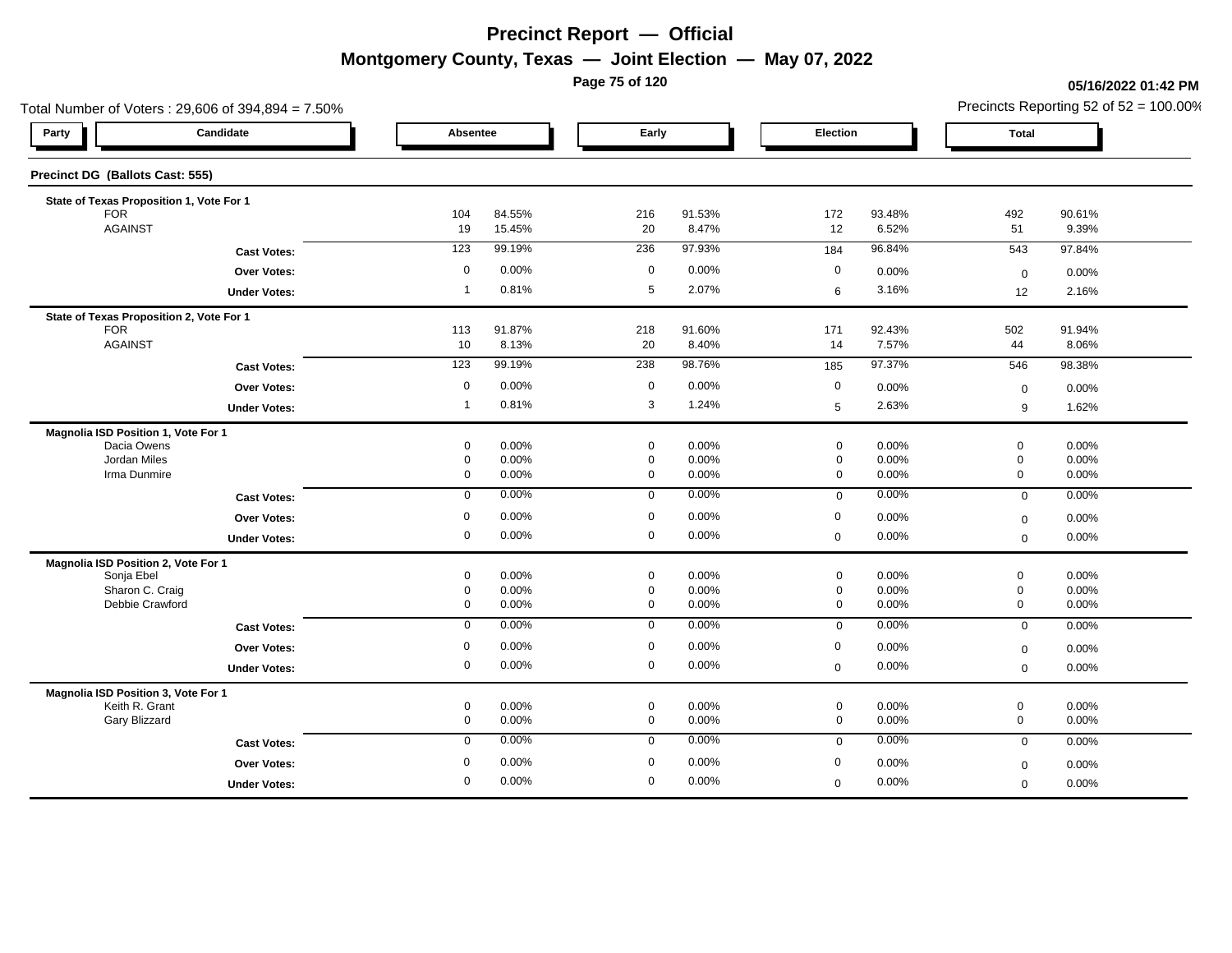**Page 76 of 120**

### **05/16/2022 01:42 PM**

| Total Number of Voters: 29,606 of 394,894 = 7.50% |                |        |                |        |                 |        |                  | Precincts Reporting 52 of $52 = 100.00\%$ |
|---------------------------------------------------|----------------|--------|----------------|--------|-----------------|--------|------------------|-------------------------------------------|
| Candidate<br>Party                                | Absentee       |        | Early          |        | Election        |        | <b>Total</b>     |                                           |
| Precinct DG (Ballots Cast: 555)                   |                |        |                |        |                 |        |                  |                                           |
| MC MUD No. 7 Director, Vote For 3                 |                |        |                |        |                 |        |                  |                                           |
| <b>Cristal Shie</b>                               | 6              | 6.98%  | 18             | 10.91% | 22              | 13.75% | 46               | 11.19%                                    |
| Kyle Mays                                         | 14             | 16.28% | 35             | 21.21% | 26              | 16.25% | 75               | 18.25%                                    |
| Paul R. Nelson                                    | 19             | 22.09% | 25             | 15.15% | 34              | 21.25% | 78               | 18.98%                                    |
| <b>Nelson Reyes</b>                               | 6              | 6.98%  | 8              | 4.85%  | 6               | 3.75%  | 20               | 4.87%                                     |
| Rhenalea Beck                                     | $\overline{4}$ | 4.65%  | 9              | 5.45%  | $\overline{7}$  | 4.38%  | 20               | 4.87%                                     |
| <b>Brad Houk</b>                                  | 6              | 6.98%  | 24             | 14.55% | 19              | 11.88% | 49               | 11.92%                                    |
| Mark Holt Meinrath                                | 8              | 9.30%  | $\overline{7}$ | 4.24%  | $\overline{4}$  | 2.50%  | 19               | 4.62%                                     |
| Jennifer Robinson                                 | 17             | 19.77% | 23             | 13.94% | 22              | 13.75% | 62               | 15.09%                                    |
| Jack Munich                                       | 6              | 6.98%  | 16             | 9.70%  | 20              | 12.50% | 42               | 10.22%                                    |
| <b>Cast Votes:</b>                                | 86             | 53.09% | 165            | 77.46% | 160             | 77.29% | 411              | 70.62%                                    |
| <b>Over Votes:</b>                                | $\mathbf 0$    | 0.00%  | $\mathbf 0$    | 0.00%  | 0               | 0.00%  | $\mathbf 0$      | 0.00%                                     |
| <b>Under Votes:</b>                               | 76             | 46.91% | 48             | 22.54% | 47              | 22.71% | 171              | 29.38%                                    |
| MC MUD No. 60 Director, Vote For 3                |                |        |                |        |                 |        |                  |                                           |
| Bob Lux                                           | 24             | 28.57% | 46             | 13.14% | 32              | 13.33% | 102              | 15.13%                                    |
| Donna McAleer                                     | 9              | 10.71% | 75             | 21.43% | 49              | 20.42% | 133              | 19.73%                                    |
| Brent W. Dorsey                                   | 14             | 16.67% | 36             | 10.29% | 19              | 7.92%  | 69               | 10.24%                                    |
| Amanda "Bee" Beasley                              | 10             | 11.90% | $\overline{4}$ | 1.14%  | 6               | 2.50%  | 20               | 2.97%                                     |
| <b>Richard Carranza</b>                           | $\overline{4}$ | 4.76%  | 67             | 19.14% | 50              | 20.83% | 121              | 17.95%                                    |
| Dale A. Walker                                    | 5              | 5.95%  | 76             | 21.71% | 50              | 20.83% | 131              | 19.44%                                    |
| W. Richard Stromatt                               | 18             | 21.43% | 46             | 13.14% | 34              | 14.17% | 98               | 14.54%                                    |
| <b>Cast Votes:</b>                                | 84             | 48.28% | 350            | 83.93% | 240             | 81.63% | 674              | 76.16%                                    |
| <b>Over Votes:</b>                                | $\mathbf 0$    | 0.00%  | $\mathbf 0$    | 0.00%  | $\mathbf 0$     | 0.00%  | $\mathbf 0$      | 0.00%                                     |
| <b>Under Votes:</b>                               | 90             | 51.72% | 67             | 16.07% | 54              | 18.37% | 211              | 23.84%                                    |
| MC WCID No. 1 Director, Vote For 3                |                |        |                |        |                 |        |                  |                                           |
| Jan Young                                         | 0              | 0.00%  | $\mathbf 0$    | 0.00%  | $\mathbf 0$     | 0.00%  | $\mathbf 0$      | 0.00%                                     |
| Jim Jacobs                                        | 0              | 0.00%  | $\mathbf 0$    | 0.00%  | $\mathbf 0$     | 0.00%  | $\mathbf 0$      | 0.00%                                     |
| Nancy Loring                                      | $\mathbf{0}$   | 0.00%  | $\overline{2}$ | 28.57% | $\overline{7}$  | 28.00% | 9                | 28.13%                                    |
| Nicole Garner                                     | 0              | 0.00%  | $\overline{2}$ | 28.57% | 9               | 36.00% | 11               | 34.38%                                    |
| Wayne A. Stringer                                 | 0              | 0.00%  | 3              | 42.86% | 9               | 36.00% | 12               | 37.50%                                    |
| <b>Cast Votes:</b>                                | $\mathbf 0$    | 0.00%  | $\overline{7}$ | 58.33% | 25              | 92.59% | 32               | 82.05%                                    |
| <b>Over Votes:</b>                                | $\mathbf 0$    | 0.00%  | $\mathbf 0$    | 0.00%  | $\mathbf 0$     | 0.00%  | $\boldsymbol{0}$ | 0.00%                                     |
| <b>Under Votes:</b>                               | 0              | 0.00%  | 5              | 41.67% | $\overline{2}$  | 7.41%  | $\overline{7}$   | 17.95%                                    |
| The Woodlands MUD No. 1 Director, Vote For 2      |                |        |                |        |                 |        |                  |                                           |
| <b>Robert Leilich</b>                             | 6              | 46.15% | 10             | 27.78% | $\overline{7}$  | 31.82% | 23               | 32.39%                                    |
| Walt Lisiewski                                    | 4              | 30.77% | 10             | 27.78% | 10              | 45.45% | 24               | 33.80%                                    |
| <b>Steve Lawrence</b>                             | 3              | 23.08% | 16             | 44.44% | $5\phantom{.0}$ | 22.73% | 24               | 33.80%                                    |
| <b>Cast Votes:</b>                                | 13             | 54.17% | 36             | 66.67% | 22              | 78.57% | 71               | 66.98%                                    |
| Over Votes:                                       | $\mathbf 0$    | 0.00%  | $\mathbf 0$    | 0.00%  | $\mathbf 0$     | 0.00%  | $\mathbf 0$      | 0.00%                                     |
| <b>Under Votes:</b>                               | 11             | 45.83% | 18             | 33.33% | 6               | 21.43% | 35               | 33.02%                                    |
|                                                   |                |        |                |        |                 |        |                  |                                           |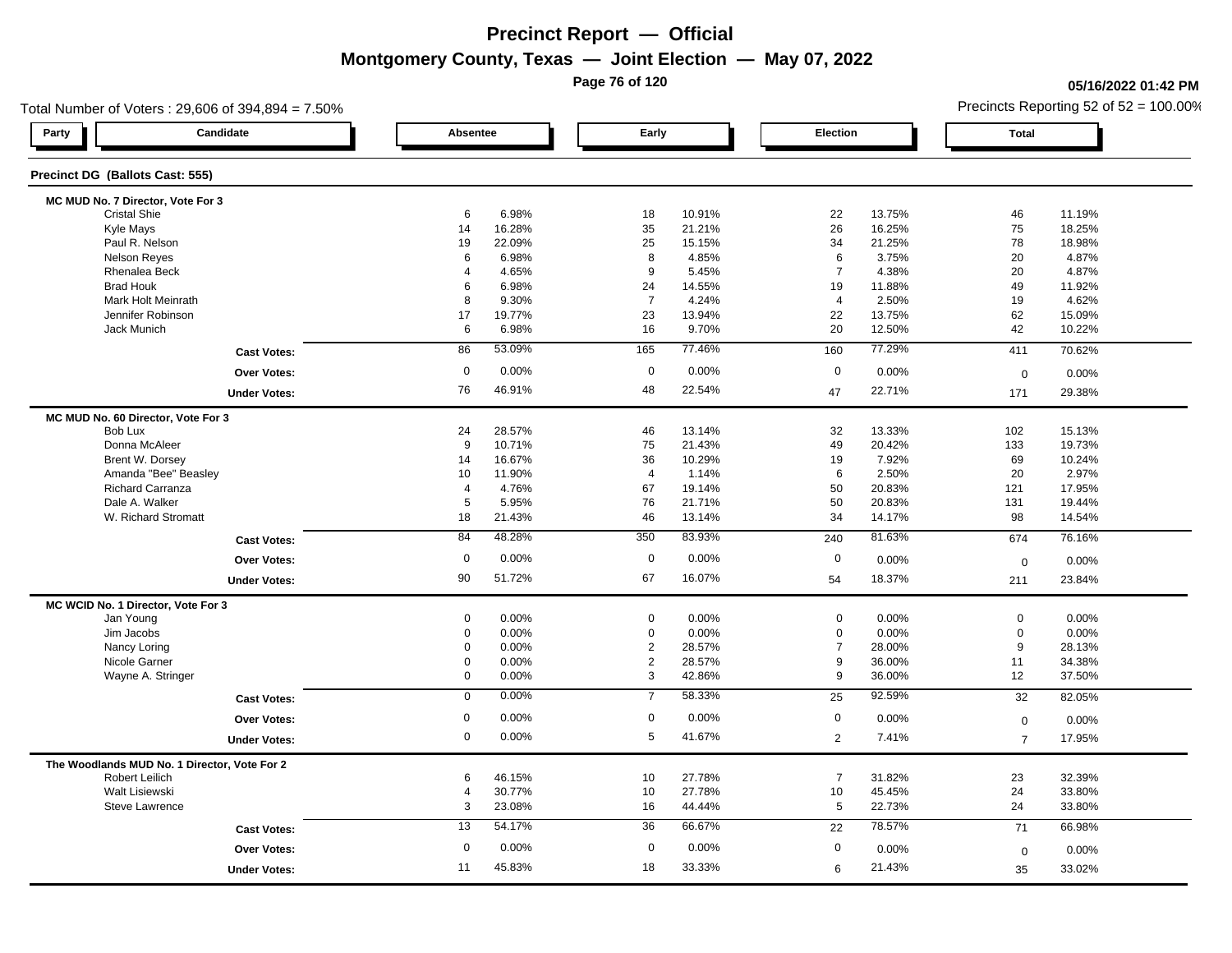**Page 77 of 120**

#### **05/16/2022 01:42 PM**

|                                                         | Total Number of Voters: 29,606 of 394,894 = 7.50% |                     |                  |                            |                  |                            |                  | Precincts Reporting 52 of $52 = 100.00\%$ |                  |  |
|---------------------------------------------------------|---------------------------------------------------|---------------------|------------------|----------------------------|------------------|----------------------------|------------------|-------------------------------------------|------------------|--|
| Party                                                   | Candidate                                         | Absentee            |                  | Early                      |                  | Election                   |                  | <b>Total</b>                              |                  |  |
| Precinct DH (Ballots Cast: 644)                         |                                                   |                     |                  |                            |                  |                            |                  |                                           |                  |  |
| State of Texas Proposition 1, Vote For 1                |                                                   |                     |                  |                            |                  |                            |                  |                                           |                  |  |
| <b>FOR</b><br><b>AGAINST</b>                            |                                                   | 116<br>20           | 85.29%<br>14.71% | 290<br>48                  | 85.80%<br>14.20% | 125<br>18                  | 87.41%<br>12.59% | 531<br>86                                 | 86.06%<br>13.94% |  |
|                                                         | <b>Cast Votes:</b>                                | 136                 | 95.10%           | 338                        | 95.75%           | 143                        | 96.62%           | 617                                       | 95.81%           |  |
|                                                         | Over Votes:                                       | 0                   | 0.00%            | $\mathbf 0$                | 0.00%            | $\mathbf 0$                | 0.00%            | $\boldsymbol{0}$                          | 0.00%            |  |
|                                                         | <b>Under Votes:</b>                               | $\overline{7}$      | 4.90%            | 15                         | 4.25%            | 5                          | 3.38%            | 27                                        | 4.19%            |  |
| State of Texas Proposition 2, Vote For 1                |                                                   |                     |                  |                            |                  |                            |                  |                                           |                  |  |
| <b>FOR</b>                                              |                                                   | 133                 | 93.66%           | 315                        | 91.57%           | 134                        | 91.78%           | 582                                       | 92.09%           |  |
| <b>AGAINST</b>                                          |                                                   | 9                   | 6.34%            | 29                         | 8.43%            | 12                         | 8.22%            | 50                                        | 7.91%            |  |
|                                                         | <b>Cast Votes:</b>                                | $142$               | 99.30%           | 344                        | 97.45%           | 146                        | 98.65%           | 632                                       | 98.14%           |  |
|                                                         | Over Votes:                                       | $\mathbf 0$         | 0.00%            | $\mathbf 0$                | 0.00%            | $\mathbf 0$                | 0.00%            | $\mathbf 0$                               | 0.00%            |  |
|                                                         | <b>Under Votes:</b>                               | $\overline{1}$      | 0.70%            | $\boldsymbol{9}$           | 2.55%            | $\overline{2}$             | 1.35%            | 12                                        | 1.86%            |  |
| City of Shenandoah Mayor, Vote For 1                    |                                                   |                     |                  |                            |                  |                            |                  |                                           |                  |  |
| John Escoto<br>Esther Lum                               |                                                   | 0<br>$\mathbf 0$    | 0.00%<br>0.00%   | $\mathbf 0$<br>$\mathbf 0$ | 0.00%<br>0.00%   | $\mathbf 0$<br>$\mathbf 0$ | 0.00%<br>0.00%   | $\mathbf 0$<br>$\mathbf 0$                | 0.00%<br>0.00%   |  |
|                                                         | <b>Cast Votes:</b>                                | $\mathbf 0$         | 0.00%            | $\mathbf 0$                | 0.00%            | $\mathbf 0$                | 0.00%            | $\mathbf 0$                               | 0.00%            |  |
|                                                         | Over Votes:                                       | $\mathsf{O}\xspace$ | 0.00%            | $\mathsf 0$                | 0.00%            | $\mathbf 0$                | 0.00%            | $\mathbf 0$                               | 0.00%            |  |
|                                                         | <b>Under Votes:</b>                               | 0                   | 0.00%            | $\mathbf 0$                | 0.00%            | $\mathbf 0$                | 0.00%            | $\mathbf 0$                               | 0.00%            |  |
| City of Shenandoah City Council, Position 1, Vote For 1 |                                                   |                     |                  |                            |                  |                            |                  |                                           |                  |  |
| Gary K Henson                                           |                                                   | 0                   | 0.00%            | $\mathbf 0$                | 0.00%            | $\mathsf{O}\xspace$        | 0.00%            | $\mathsf{O}\xspace$                       | 0.00%            |  |
| Ron Raymaker                                            |                                                   | $\pmb{0}$           | 0.00%            | $\mathbf 0$                | 0.00%            | $\mathbf 0$                | 0.00%            | $\mathbf 0$                               | 0.00%            |  |
|                                                         | <b>Cast Votes:</b>                                | $\mathbf 0$         | 0.00%            | $\mathbf 0$                | 0.00%            | $\mathsf 0$                | 0.00%            | $\mathbf 0$                               | 0.00%            |  |
|                                                         | Over Votes:                                       | 0                   | 0.00%            | $\mathbf 0$                | 0.00%            | 0                          | 0.00%            | $\mathsf 0$                               | 0.00%            |  |
|                                                         | <b>Under Votes:</b>                               | 0                   | 0.00%            | $\mathbf 0$                | 0.00%            | $\pmb{0}$                  | 0.00%            | $\mathbf 0$                               | 0.00%            |  |
| City of Shenandoah City Council, Position 5, Vote For 1 |                                                   |                     |                  |                            |                  |                            |                  |                                           |                  |  |
| Michael McLeod                                          |                                                   | $\mathbf 0$         | 0.00%            | $\mathbf 0$                | 0.00%            | $\mathbf 0$                | 0.00%            | $\mathbf 0$                               | 0.00%            |  |
|                                                         | <b>Cast Votes:</b>                                | $\mathbf 0$         | 0.00%            | $\mathbf 0$                | 0.00%            | $\mathsf 0$                | 0.00%            | $\mathsf 0$                               | 0.00%            |  |
|                                                         | Over Votes:                                       | 0                   | 0.00%            | $\mathbf 0$                | 0.00%            | $\mathbf 0$                | 0.00%            | $\mathbf 0$                               | 0.00%            |  |
|                                                         | <b>Under Votes:</b>                               | $\mathbf 0$         | 0.00%            | $\mathbf 0$                | 0.00%            | $\mathbf 0$                | 0.00%            | $\mathbf 0$                               | 0.00%            |  |
| MC MUD No. 6 Director, Vote For 2                       |                                                   |                     |                  |                            |                  |                            |                  |                                           |                  |  |
| <b>Tracy Winters</b><br>Neil Gaynor                     |                                                   | 2<br>$\overline{7}$ | 11.11%<br>38.89% | 15<br>15                   | 31.25%<br>31.25% | 15<br>$\overline{4}$       | 60.00%<br>16.00% | 32<br>26                                  | 35.16%<br>28.57% |  |
| <b>Brooke Hamilton</b>                                  |                                                   | 9                   | 50.00%           | 6                          | 12.50%           | $\overline{4}$             | 16.00%           | 19                                        | 20.88%           |  |
| Aaron Hoffstadter                                       |                                                   | 0                   | 0.00%            | 12                         | 25.00%           | $\overline{2}$             | 8.00%            | 14                                        | 15.38%           |  |
|                                                         | <b>Cast Votes:</b>                                | 18                  | 56.25%           | 48                         | 64.86%           | 25                         | 62.50%           | 91                                        | 62.33%           |  |
|                                                         | <b>Over Votes:</b>                                | 0                   | 0.00%            | $\mathbf 0$                | 0.00%            | $\mathbf 0$                | 0.00%            | $\mathsf 0$                               | 0.00%            |  |
|                                                         | <b>Under Votes:</b>                               | 14                  | 43.75%           | 26                         | 35.14%           | 15                         | 37.50%           | 55                                        | 37.67%           |  |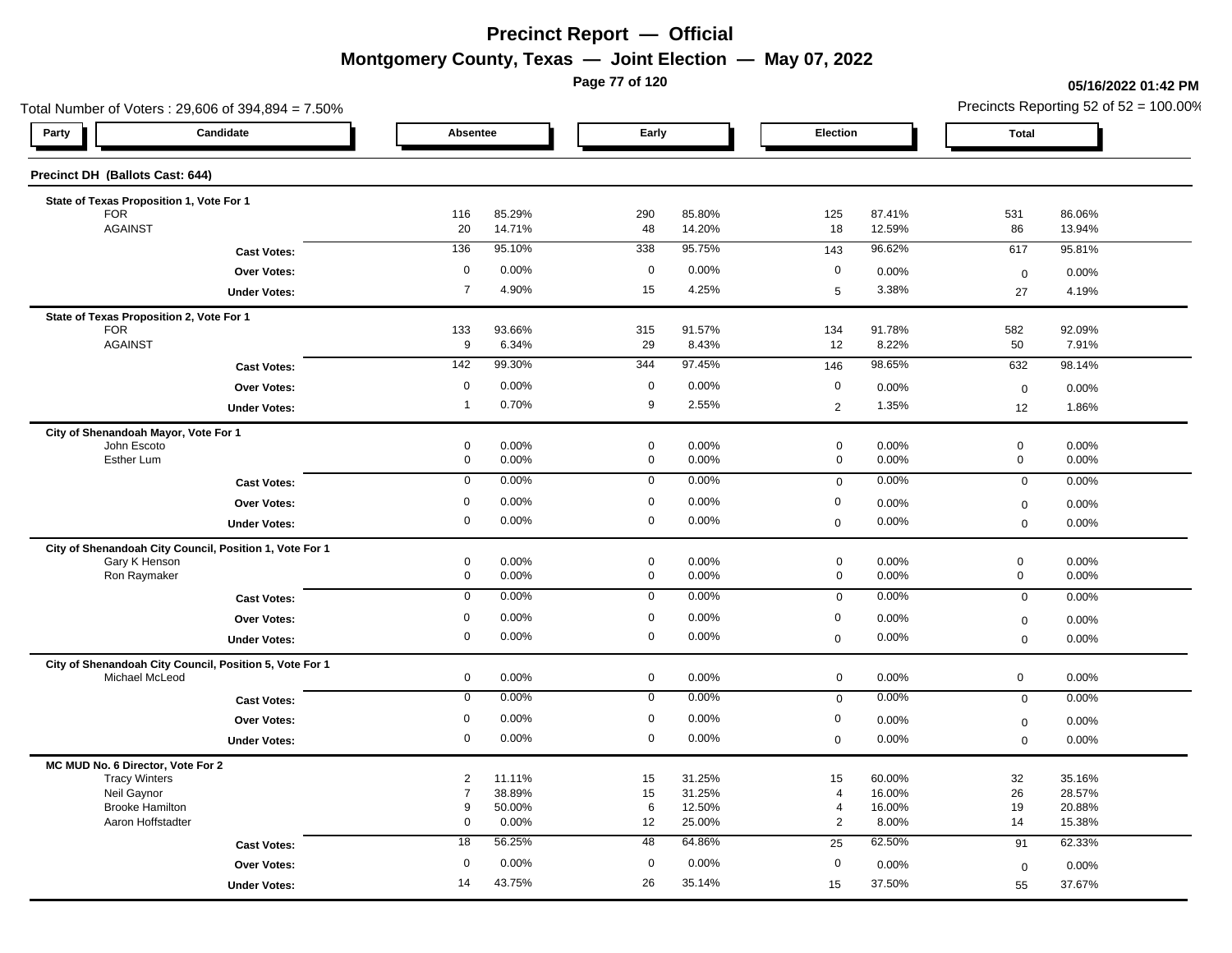**Page 78 of 120**

#### **05/16/2022 01:42 PM**

|                                     | Total Number of Voters: 29,606 of 394,894 = 7.50% |                                  |                  |                |                 |                     |                 |                     | Precincts Reporting 52 of $52 = 100.00\%$ |
|-------------------------------------|---------------------------------------------------|----------------------------------|------------------|----------------|-----------------|---------------------|-----------------|---------------------|-------------------------------------------|
| Party                               | Candidate                                         | Absentee                         |                  | Early          |                 | Election            |                 | <b>Total</b>        |                                           |
| Precinct DH (Ballots Cast: 644)     |                                                   |                                  |                  |                |                 |                     |                 |                     |                                           |
| MC MUD No. 19 Directors, Vote For 2 |                                                   |                                  |                  |                |                 |                     |                 |                     |                                           |
| <b>Matthew Milano</b>               |                                                   | 2                                | 25.00%           | 46             | 46.46%          | 19                  | 43.18%          | 67                  | 44.37%                                    |
| David Aitken IV                     |                                                   | $\mathbf 0$                      | 0.00%            | 5              | 5.05%           | 3<br>$\overline{2}$ | 6.82%           | 8<br>$\overline{7}$ | 5.30%                                     |
| Max Braden<br>Dan Perrin            |                                                   | $\overline{2}$<br>$\overline{4}$ | 25.00%<br>50.00% | 3<br>45        | 3.03%<br>45.45% | 20                  | 4.55%<br>45.45% | 69                  | 4.64%<br>45.70%                           |
|                                     |                                                   |                                  |                  |                |                 |                     |                 |                     |                                           |
|                                     | <b>Cast Votes:</b>                                | 8                                | 57.14%           | 99             | 91.67%          | 44                  | 100.00%         | 151                 | 90.96%                                    |
|                                     | <b>Over Votes:</b>                                | $\mathbf 0$                      | 0.00%            | $\mathbf 0$    | 0.00%           | 0                   | 0.00%           | $\mathbf 0$         | $0.00\%$                                  |
|                                     | <b>Under Votes:</b>                               | 6                                | 42.86%           | 9              | 8.33%           | $\mathbf 0$         | 0.00%           | 15                  | 9.04%                                     |
| MC MUD No. 36 Director, Vote For 2  |                                                   |                                  |                  |                |                 |                     |                 |                     |                                           |
| <b>Vince Fredrick</b>               |                                                   | 8                                | 9.52%            | 39             | 15.66%          | 8                   | 9.52%           | 55                  | 13.19%                                    |
|                                     | <b>Sharon DeMarsais</b>                           | 9                                | 10.71%           | 59             | 23.69%          | 26                  | 30.95%          | 94                  | 22.54%                                    |
| John Yoars                          |                                                   | 31                               | 36.90%           | 60             | 24.10%          | 17                  | 20.24%          | 108                 | 25.90%                                    |
| Michael Meece                       |                                                   | 9                                | 10.71%           | 57             | 22.89%          | 22                  | 26.19%          | 88                  | 21.10%                                    |
| Mamie Polk                          |                                                   | 27                               | 32.14%           | 34             | 13.65%          | 11                  | 13.10%          | 72                  | 17.27%                                    |
|                                     | <b>Cast Votes:</b>                                | 84                               | 67.74%           | 249            | 76.85%          | 84                  | 77.78%          | 417                 | 75.00%                                    |
|                                     | <b>Over Votes:</b>                                | 0                                | 0.00%            | $\mathbf 0$    | $0.00\%$        | $\mathbf 0$         | 0.00%           | $\mathbf 0$         | 0.00%                                     |
|                                     | <b>Under Votes:</b>                               | 40                               | 32.26%           | 75             | 23.15%          | 24                  | 22.22%          | 139                 | 25.00%                                    |
| MC MUD No. 46 Director, Vote For 3  |                                                   |                                  |                  |                |                 |                     |                 |                     |                                           |
|                                     | Marjorie Podzielinski                             | 10                               | 38.46%           | 16             | 14.81%          | 8                   | 29.63%          | 34                  | 21.12%                                    |
| David L. Smith                      |                                                   | $\overline{2}$                   | 7.69%            | 31             | 28.70%          | $\,$ 5 $\,$         | 18.52%          | 38                  | 23.60%                                    |
| W. Tim Bush                         |                                                   | 6                                | 23.08%           | 6              | 5.56%           | 5                   | 18.52%          | 17                  | 10.56%                                    |
| Fred Lederman                       |                                                   | $\overline{c}$                   | 7.69%            | 25             | 23.15%          | $\overline{4}$      | 14.81%          | 31                  | 19.25%                                    |
|                                     | Thomas Schwarzkopf                                | 6                                | 23.08%           | 30             | 27.78%          | $5\phantom{.0}$     | 18.52%          | 41                  | 25.47%                                    |
|                                     | <b>Cast Votes:</b>                                | 26                               | 54.17%           | 108            | 80.00%          | 27                  | 64.29%          | 161                 | 71.56%                                    |
|                                     | <b>Over Votes:</b>                                | $\mathbf 0$                      | 0.00%            | $\mathbf 0$    | $0.00\%$        | $\mathbf 0$         | 0.00%           | $\mathbf 0$         | 0.00%                                     |
|                                     | <b>Under Votes:</b>                               | 22                               | 45.83%           | 27             | 20.00%          | 15                  | 35.71%          | 64                  | 28.44%                                    |
| MC MUD No. 60 Director, Vote For 3  |                                                   |                                  |                  |                |                 |                     |                 |                     |                                           |
| Bob Lux                             |                                                   | 5                                | 35.71%           | 15             | 24.19%          | 6                   | 22.22%          | 26                  | 25.24%                                    |
| Donna McAleer                       |                                                   | 3                                | 21.43%           | 9              | 14.52%          | $\,$ 5 $\,$         | 18.52%          | 17                  | 16.50%                                    |
|                                     | Brent W. Dorsey                                   | 3                                | 21.43%           | 8              | 12.90%          | 3                   | 11.11%          | 14                  | 13.59%                                    |
|                                     | Amanda "Bee" Beasley                              |                                  | 7.14%            | $\overline{2}$ | 3.23%           |                     | 3.70%           | $\overline{4}$      | 3.88%                                     |
|                                     | Richard Carranza                                  | 0                                | 0.00%            | 10             | 16.13%          | 4                   | 14.81%          | 14                  | 13.59%                                    |
| Dale A. Walker                      |                                                   | $\overline{1}$                   | 7.14%            | $\overline{7}$ | 11.29%          | $\sqrt{5}$          | 18.52%          | 13                  | 12.62%                                    |
|                                     | W. Richard Stromatt                               | $\overline{1}$                   | 7.14%            | 11             | 17.74%          | 3                   | 11.11%          | 15                  | 14.56%                                    |
|                                     | <b>Cast Votes:</b>                                | 14                               | 25.93%           | 62             | 82.67%          | 27                  | 81.82%          | 103                 | 63.58%                                    |
|                                     | <b>Over Votes:</b>                                | $\mathbf 0$                      | 0.00%            | $\mathbf 0$    | 0.00%           | $\boldsymbol{0}$    | 0.00%           | $\mathbf 0$         | 0.00%                                     |
|                                     | <b>Under Votes:</b>                               | 40                               | 74.07%           | 13             | 17.33%          | 6                   | 18.18%          | 59                  | 36.42%                                    |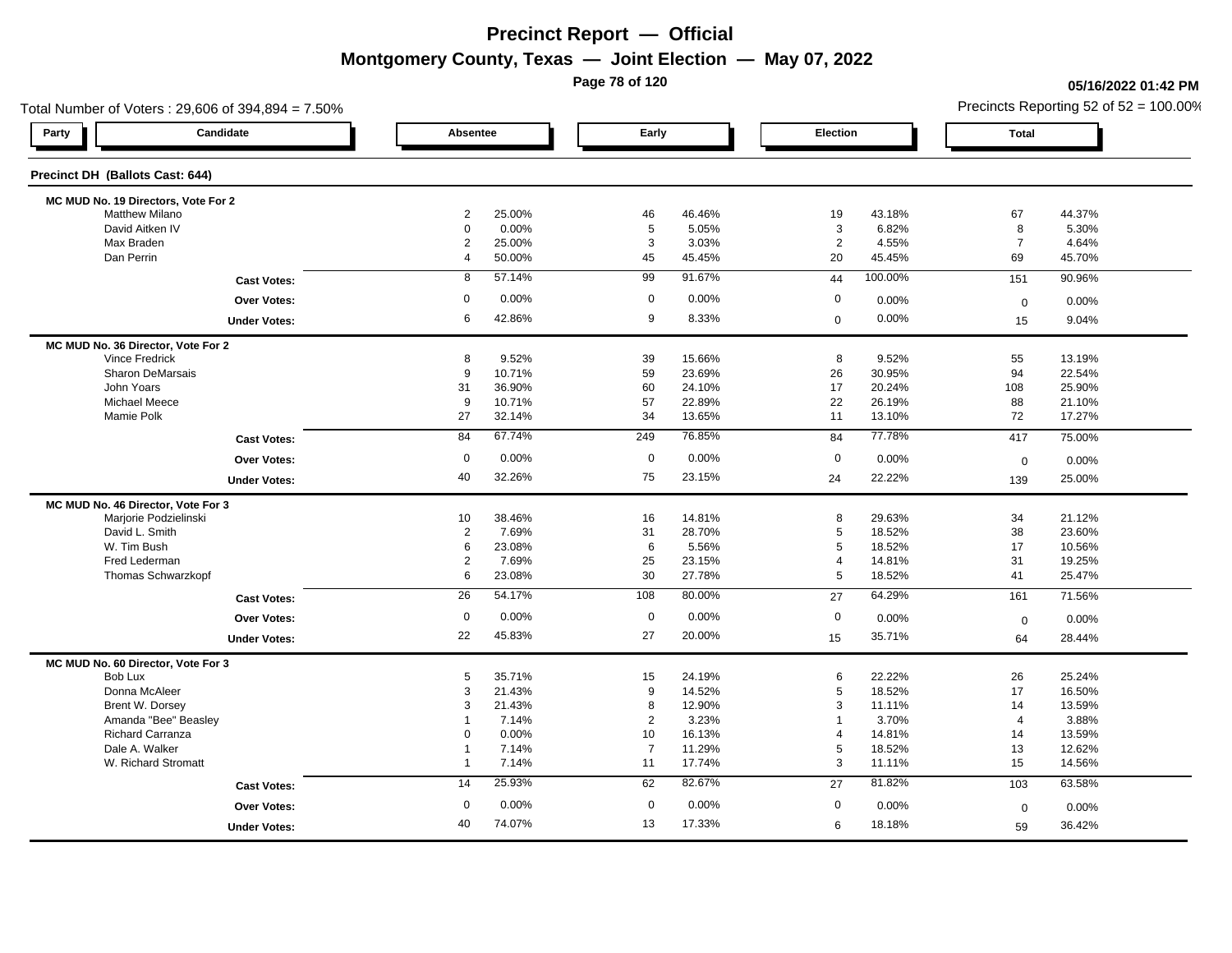**Page 79 of 120**

#### **05/16/2022 01:42 PM**

| Total Number of Voters: $29,606$ of $394,894 = 7.50\%$ |              |          |             |          |                |          |              | Precincts Reporting 52 of 52 = 100.00% |
|--------------------------------------------------------|--------------|----------|-------------|----------|----------------|----------|--------------|----------------------------------------|
| Candidate<br>Party                                     | Absentee     |          | Early       |          | Election       |          | Total        |                                        |
| Precinct DH (Ballots Cast: 644)                        |              |          |             |          |                |          |              |                                        |
| MC MUD No. 67 Director, Vote For 3                     |              |          |             |          |                |          |              |                                        |
| Roland Johnson                                         | 0            | $0.00\%$ | 3           | 16.67%   |                | 23.53%   |              | 20.00%                                 |
| Alan Fritsche                                          |              | 0.00%    | 3           | 16.67%   | 3              | 17.65%   | 6            | 17.14%                                 |
| Paul J. Martin                                         |              | $0.00\%$ |             | 16.67%   |                | 23.53%   |              | 20.00%                                 |
| <b>Reid Davidson</b>                                   |              | 0.00%    |             | 16.67%   | 3              | 17.65%   | 6            | 17.14%                                 |
| Chap Caughron                                          |              | 0.00%    | 3           | 16.67%   |                | 5.88%    | Δ            | 11.43%                                 |
| Ann Perry                                              | 0            | 0.00%    | 3           | 16.67%   | $\overline{2}$ | 11.76%   | 5            | 14.29%                                 |
| <b>Cast Votes:</b>                                     | $\mathbf{0}$ | 0.00%    | 18          | 100.00%  | 17             | 80.95%   | 35           | 89.74%                                 |
| Over Votes:                                            | 0            | $0.00\%$ | $\mathbf 0$ | $0.00\%$ | 0              | 0.00%    | $\mathbf 0$  | 0.00%                                  |
| <b>Under Votes:</b>                                    | 0            | $0.00\%$ | 0           | $0.00\%$ | 4              | 19.05%   | 4            | 10.26%                                 |
| MC WCID No. 1 Director, Vote For 3                     |              |          |             |          |                |          |              |                                        |
| Jan Young                                              | 0            | 0.00%    | $\mathbf 0$ | 0.00%    | $\mathbf 0$    | 0.00%    | $\mathbf 0$  | $0.00\%$                               |
| Jim Jacobs                                             |              | 0.00%    | $\Omega$    | 0.00%    | 0              | 0.00%    |              | 0.00%                                  |
| Nancy Loring                                           | 0            | 0.00%    |             | 0.00%    | $\mathbf 0$    | 0.00%    |              | 0.00%                                  |
| Nicole Garner                                          |              | 0.00%    |             | 0.00%    | 0              | 0.00%    |              | 0.00%                                  |
| Wayne A. Stringer                                      | 0            | $0.00\%$ | $\Omega$    | 0.00%    | $\mathbf 0$    | $0.00\%$ | $\Omega$     | $0.00\%$                               |
| <b>Cast Votes:</b>                                     | $\mathbf{0}$ | $0.00\%$ | $\Omega$    | 0.00%    | $\mathbf{0}$   | 0.00%    | $\mathbf{0}$ | 0.00%                                  |
| <b>Over Votes:</b>                                     | 0            | 0.00%    | $\mathbf 0$ | 0.00%    | $\mathbf 0$    | $0.00\%$ | $\mathbf{0}$ | 0.00%                                  |
| <b>Under Votes:</b>                                    | 0            | 0.00%    | 0           | 0.00%    | $\mathbf 0$    | 0.00%    | $\Omega$     | 0.00%                                  |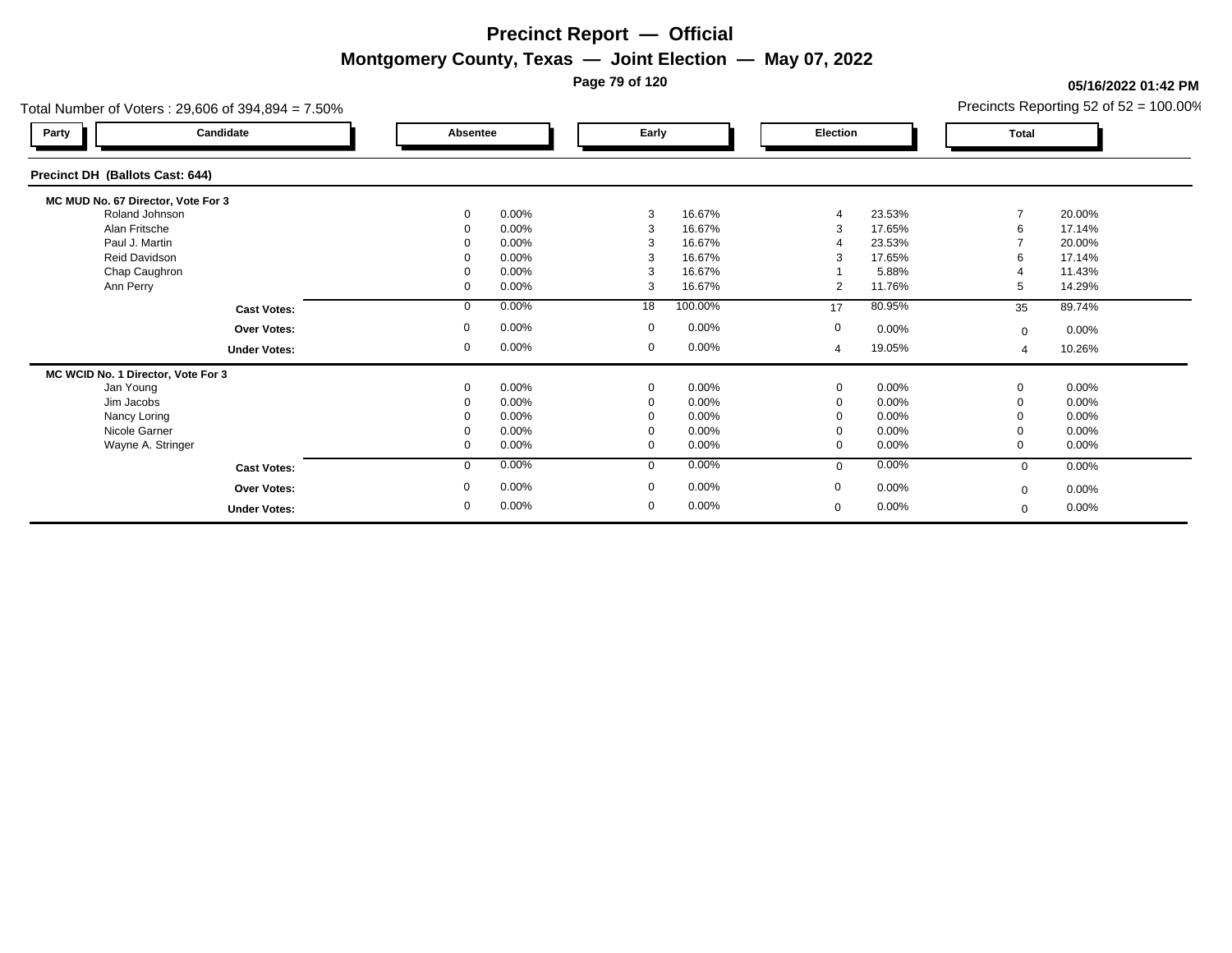**Page 80 of 120**

**05/16/2022 01:42 PM**

|                                                           | Total Number of Voters: 29,606 of 394,894 = 7.50% |                |        |                |        |                |        |                  | Precincts Reporting 52 of 52 = 100.00% |  |  |
|-----------------------------------------------------------|---------------------------------------------------|----------------|--------|----------------|--------|----------------|--------|------------------|----------------------------------------|--|--|
| Party                                                     | Candidate                                         | Absentee       |        | Early          |        | Election       |        | Total            |                                        |  |  |
| Precinct DI (Ballots Cast: 520)                           |                                                   |                |        |                |        |                |        |                  |                                        |  |  |
|                                                           | State of Texas Proposition 1, Vote For 1          |                |        |                |        |                |        |                  |                                        |  |  |
| <b>FOR</b>                                                |                                                   | 82             | 84.54% | 159            | 86.41% | 194            | 87.78% | 435              | 86.65%                                 |  |  |
| <b>AGAINST</b>                                            |                                                   | 15             | 15.46% | 25             | 13.59% | 27             | 12.22% | 67               | 13.35%                                 |  |  |
|                                                           | <b>Cast Votes:</b>                                | 97             | 97.00% | 184            | 96.34% | 221            | 96.51% | 502              | 96.54%                                 |  |  |
|                                                           | Over Votes:                                       | $\mathbf 0$    | 0.00%  | $\mathbf 0$    | 0.00%  | 0              | 0.00%  | $\boldsymbol{0}$ | 0.00%                                  |  |  |
|                                                           | <b>Under Votes:</b>                               | 3              | 3.00%  | $\overline{7}$ | 3.66%  | 8              | 3.49%  | 18               | 3.46%                                  |  |  |
|                                                           | State of Texas Proposition 2, Vote For 1          |                |        |                |        |                |        |                  |                                        |  |  |
| <b>FOR</b>                                                |                                                   | 93             | 93.94% | 173            | 92.02% | 195            | 87.44% | 461              | 90.39%                                 |  |  |
| <b>AGAINST</b>                                            |                                                   | 6              | 6.06%  | 15             | 7.98%  | 28             | 12.56% | 49               | 9.61%                                  |  |  |
|                                                           | <b>Cast Votes:</b>                                | 99             | 99.00% | 188            | 98.43% | 223            | 97.38% | 510              | 98.08%                                 |  |  |
|                                                           | Over Votes:                                       | $\mathbf 0$    | 0.00%  | $\mathbf 0$    | 0.00%  | $\mathbf 0$    | 0.00%  | $\boldsymbol{0}$ | 0.00%                                  |  |  |
|                                                           | <b>Under Votes:</b>                               | $\overline{1}$ | 1.00%  | $\mathbf{3}$   | 1.57%  | 6              | 2.62%  | 10               | 1.92%                                  |  |  |
|                                                           |                                                   |                |        |                |        |                |        |                  |                                        |  |  |
| MC MUD No. 6 Director, Vote For 2<br><b>Tracy Winters</b> |                                                   | $\overline{4}$ | 7.84%  | 32             | 18.08% | 3              | 6.82%  | 39               | 14.34%                                 |  |  |
| Neil Gaynor                                               |                                                   | 20             | 39.22% | 69             | 38.98% | 20             | 45.45% | 109              | 40.07%                                 |  |  |
| <b>Brooke Hamilton</b>                                    |                                                   | 14             | 27.45% | 20             | 11.30% | $\overline{1}$ | 2.27%  | 35               | 12.87%                                 |  |  |
|                                                           | Aaron Hoffstadter                                 | 13             | 25.49% | 56             | 31.64% | 20             | 45.45% | 89               | 32.72%                                 |  |  |
|                                                           | <b>Cast Votes:</b>                                | 51             | 55.43% | 177            | 84.29% | 44             | 91.67% | 272              | 77.71%                                 |  |  |
|                                                           | <b>Over Votes:</b>                                | $\Omega$       | 0.00%  | $\mathbf 0$    | 0.00%  | $\mathbf 0$    | 0.00%  | $\mathbf 0$      | 0.00%                                  |  |  |
|                                                           | <b>Under Votes:</b>                               | 41             | 44.57% | 33             | 15.71% | $\overline{4}$ | 8.33%  | 78               | 22.29%                                 |  |  |
| MC MUD No. 46 Director, Vote For 3                        |                                                   |                |        |                |        |                |        |                  |                                        |  |  |
|                                                           | Marjorie Podzielinski                             | 6              | 54.55% | 3              | 6.98%  | $\overline{7}$ | 29.17% | 16               | 20.51%                                 |  |  |
| David L. Smith                                            |                                                   |                | 9.09%  | 12             | 27.91% | 3              | 12.50% | 16               | 20.51%                                 |  |  |
| W. Tim Bush                                               |                                                   | 2              | 18.18% | $\overline{4}$ | 9.30%  | 9              | 37.50% | 15               | 19.23%                                 |  |  |
| Fred Lederman                                             |                                                   | 1              | 9.09%  | 13             | 30.23% | $\overline{4}$ | 4.17%  | 15               | 19.23%                                 |  |  |
|                                                           | <b>Thomas Schwarzkopf</b>                         |                | 9.09%  | 11             | 25.58% |                | 16.67% | 16               | 20.51%                                 |  |  |
|                                                           | <b>Cast Votes:</b>                                | 11             | 45.83% | 43             | 62.32% | 24             | 80.00% | 78               | 63.41%                                 |  |  |
|                                                           | Over Votes:                                       | $\mathbf 0$    | 0.00%  | $\overline{0}$ | 0.00%  | $\mathbf 0$    | 0.00%  | $\mathbf 0$      | 0.00%                                  |  |  |
|                                                           | <b>Under Votes:</b>                               | 13             | 54.17% | 26             | 37.68% | 6              | 20.00% | 45               | 36.59%                                 |  |  |
| MC WCID No. 1 Director, Vote For 3                        |                                                   |                |        |                |        |                |        |                  |                                        |  |  |
| Jan Young                                                 |                                                   | 10             | 23.26% | 14             | 14.43% | 77             | 17.95% | 101              | 17.75%                                 |  |  |
| Jim Jacobs                                                |                                                   | 5              | 11.63% | 12             | 12.37% | 54             | 12.59% | 71               | 12.48%                                 |  |  |
| Nancy Loring                                              |                                                   | 11             | 25.58% | 27             | 27.84% | 100            | 23.31% | 138              | 24.25%                                 |  |  |
| Nicole Garner                                             |                                                   | $\overline{7}$ | 16.28% | 22             | 22.68% | 94             | 21.91% | 123              | 21.62%                                 |  |  |
|                                                           | Wayne A. Stringer                                 | 10             | 23.26% | 22             | 22.68% | 104            | 24.24% | 136              | 23.90%                                 |  |  |
|                                                           | <b>Cast Votes:</b>                                | 43             | 51.19% | 97             | 82.91% | 429            | 88.27% | 569              | 82.82%                                 |  |  |
|                                                           | Over Votes:                                       | $\mathbf 0$    | 0.00%  | $\mathbf 0$    | 0.00%  | 0              | 0.00%  | $\mathbf 0$      | 0.00%                                  |  |  |
|                                                           | <b>Under Votes:</b>                               | 41             | 48.81% | 20             | 17.09% | 57             | 11.73% | 118              | 17.18%                                 |  |  |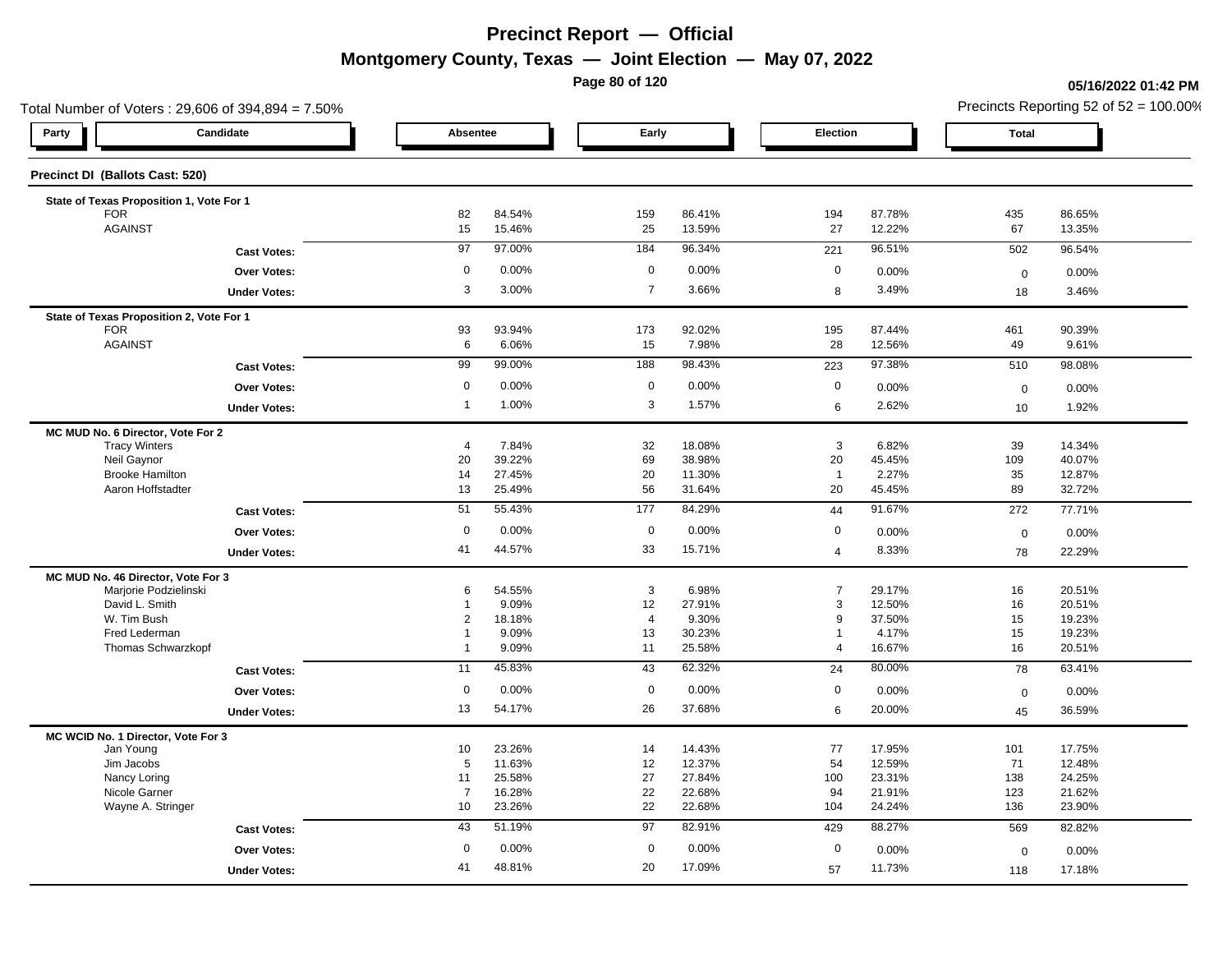**Page 81 of 120**

### **05/16/2022 01:42 PM**

|                                        | Total Number of Voters: $29,606$ of $394,894 = 7.50\%$ |          |        |                 |        |          |        |       | Precincts Reporting 52 of $52 = 100.00\%$ |  |
|----------------------------------------|--------------------------------------------------------|----------|--------|-----------------|--------|----------|--------|-------|-------------------------------------------|--|
| Party                                  | Candidate                                              | Absentee |        | Early           |        | Election |        | Total |                                           |  |
| <b>Precinct DI (Ballots Cast: 520)</b> |                                                        |          |        |                 |        |          |        |       |                                           |  |
|                                        | The Woodlands MUD No. 1 Director, Vote For 2           |          |        |                 |        |          |        |       |                                           |  |
| Robert Leilich                         |                                                        | 13       | 43.33% | 18              | 46.15% | 21       | 39.62% | 52    | 42.62%                                    |  |
| Walt Lisiewski                         |                                                        | 14       | 46.67% | 17 <sup>2</sup> | 43.59% | 23       | 43.40% | 54    | 44.26%                                    |  |
| <b>Steve Lawrence</b>                  |                                                        | ີ<br>J   | 10.00% | 4               | 10.26% | 9        | 16.98% | 16    | 13.11%                                    |  |
|                                        | <b>Cast Votes:</b>                                     | 30       | 83.33% | 39              | 92.86% | 53       | 82.81% | 122   | 85.92%                                    |  |
|                                        | <b>Over Votes:</b>                                     |          | 0.00%  | $\Omega$        | 0.00%  | $\Omega$ | 0.00%  |       | $0.00\%$                                  |  |
|                                        | <b>Under Votes:</b>                                    | 6        | 16.67% | 3               | 7.14%  | 11       | 17.19% | 20    | 14.08%                                    |  |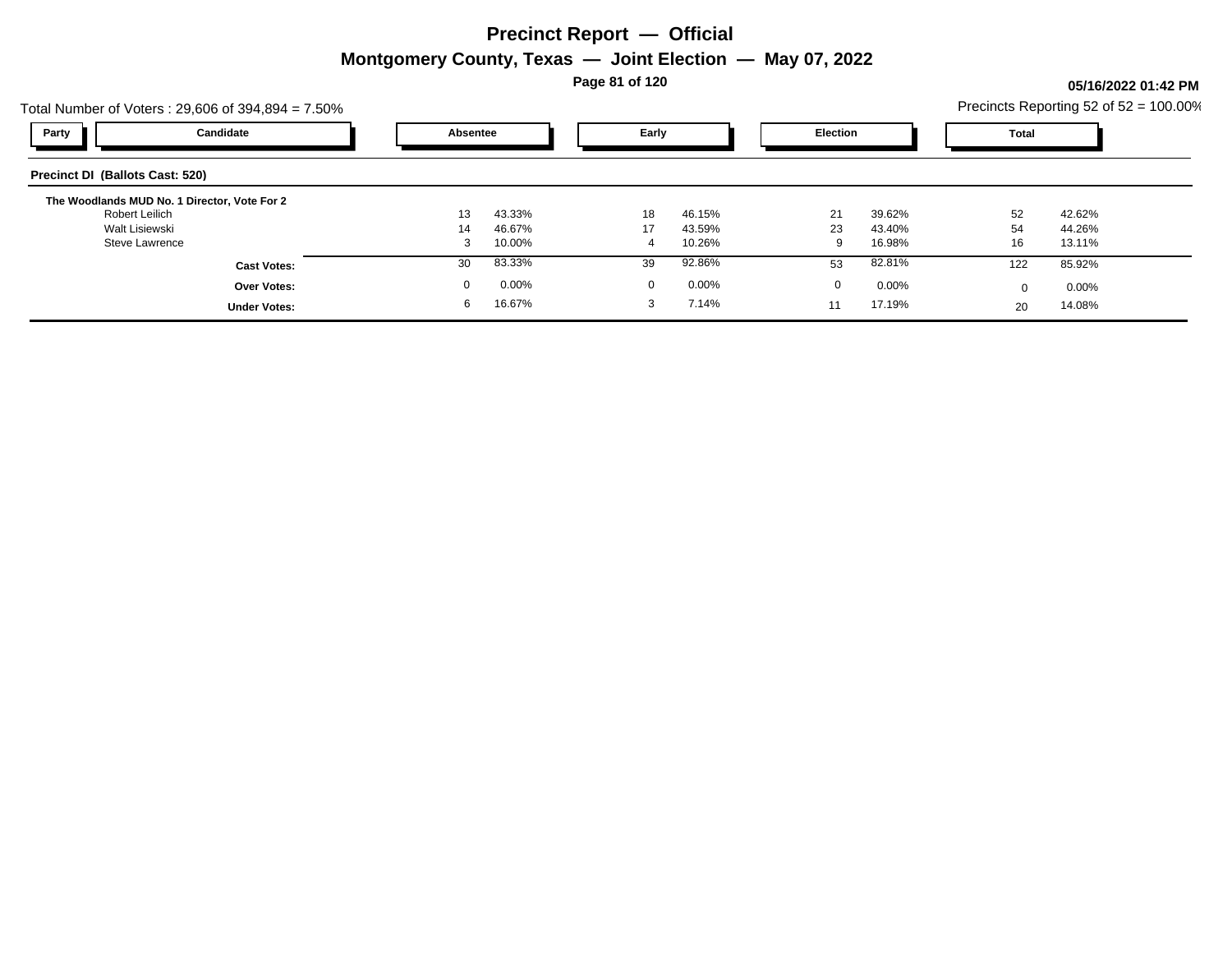**Page 82 of 120**

#### **05/16/2022 01:42 PM**

| Total Number of Voters: 29,606 of 394,894 = 7.50%                        |                     |                      |                  |                      |                  |                       |                 |                  | Precincts Reporting 52 of $52 = 100.00\%$ |
|--------------------------------------------------------------------------|---------------------|----------------------|------------------|----------------------|------------------|-----------------------|-----------------|------------------|-------------------------------------------|
| Candidate<br>Party                                                       |                     | Absentee             |                  | Early                |                  | Election              |                 | <b>Total</b>     |                                           |
| Precinct DJ (Ballots Cast: 219)                                          |                     |                      |                  |                      |                  |                       |                 |                  |                                           |
| State of Texas Proposition 1, Vote For 1                                 |                     |                      |                  |                      |                  |                       |                 |                  |                                           |
| <b>FOR</b><br><b>AGAINST</b>                                             |                     | 56<br>$\overline{4}$ | 93.33%<br>6.67%  | 61<br>8              | 88.41%<br>11.59% | 80<br>$\overline{4}$  | 95.24%<br>4.76% | 197<br>16        | 92.49%<br>7.51%                           |
|                                                                          |                     | 60                   | 96.77%           | 69                   | 95.83%           |                       | 98.82%          |                  | 97.26%                                    |
|                                                                          | <b>Cast Votes:</b>  |                      |                  |                      |                  | 84                    |                 | 213              |                                           |
|                                                                          | <b>Over Votes:</b>  | $\mathbf 0$          | 0.00%            | $\mathbf 0$          | 0.00%            | 0                     | 0.00%           | $\boldsymbol{0}$ | 0.00%                                     |
|                                                                          | <b>Under Votes:</b> | $\overline{2}$       | 3.23%            | 3                    | 4.17%            | $\mathbf{1}$          | 1.18%           | 6                | 2.74%                                     |
| State of Texas Proposition 2, Vote For 1                                 |                     |                      |                  |                      |                  |                       |                 |                  |                                           |
| <b>FOR</b><br><b>AGAINST</b>                                             |                     | 55<br>$\overline{7}$ | 88.71%<br>11.29% | 61<br>$\overline{7}$ | 89.71%<br>10.29% | 78<br>$5\phantom{.0}$ | 93.98%<br>6.02% | 194<br>19        | 91.08%<br>8.92%                           |
|                                                                          |                     | 62                   | 100.00%          | 68                   | 94.44%           |                       | 97.65%          | 213              | 97.26%                                    |
|                                                                          | <b>Cast Votes:</b>  |                      |                  |                      |                  | 83                    |                 |                  |                                           |
|                                                                          | <b>Over Votes:</b>  | 0                    | 0.00%            | $\mathbf 0$          | 0.00%            | $\mathbf 0$           | 0.00%           | $\mathbf 0$      | 0.00%                                     |
|                                                                          | <b>Under Votes:</b> | 0                    | 0.00%            | $\overline{4}$       | 5.56%            | $\overline{2}$        | 2.35%           | 6                | 2.74%                                     |
| Rayford Road MUD Director Position No. 3, Vote For 1<br>Aaron F. Schoech |                     | 20                   | 100.00%          | 29                   | 100.00%          | 35                    | 100.00%         | 84               | 100.00%                                   |
|                                                                          | <b>Cast Votes:</b>  | $\overline{20}$      | 64.52%           | 29                   | 60.42%           | 35                    | 57.38%          | 84               | 60.00%                                    |
|                                                                          | Over Votes:         | $\mathbf 0$          | 0.00%            | $\mathbf 0$          | 0.00%            | $\mathbf 0$           | 0.00%           | $\mathbf 0$      | 0.00%                                     |
|                                                                          | <b>Under Votes:</b> | 11                   | 35.48%           | 19                   | 39.58%           | 26                    | 42.62%          | 56               | 40.00%                                    |
| Rayford Road MUD Director Position No. 4, Vote For 1                     |                     |                      |                  |                      |                  |                       |                 |                  |                                           |
| Frank Moore                                                              |                     | 15                   | 71.43%           | 33                   | 75.00%           | 26                    | 49.06%          | 74               | 62.71%                                    |
| James Ridgway, Jr.                                                       |                     | 6                    | 28.57%           | 11                   | 25.00%           | 27                    | 50.94%          | 44               | 37.29%                                    |
|                                                                          | <b>Cast Votes:</b>  | 21                   | 67.74%           | 44                   | 91.67%           | 53                    | 86.89%          | 118              | 84.29%                                    |
|                                                                          | Over Votes:         | $\mathbf 0$          | 0.00%            | $\mathbf 0$          | 0.00%            | $\mathbf 0$           | 0.00%           | $\boldsymbol{0}$ | 0.00%                                     |
|                                                                          | <b>Under Votes:</b> | 10                   | 32.26%           | $\overline{4}$       | 8.33%            | 8                     | 13.11%          | 22               | 15.71%                                    |
| Rayford Road MUD Director Position No. 5, Vote For 1                     |                     |                      |                  |                      |                  |                       |                 |                  |                                           |
| Jon Vallery                                                              |                     | 18                   | 100.00%          | 29                   | 100.00%          | 37                    | 100.00%         | 84               | 100.00%                                   |
|                                                                          | <b>Cast Votes:</b>  | 18                   | 58.06%           | 29                   | 60.42%           | 37                    | 60.66%          | 84               | 60.00%                                    |
|                                                                          | Over Votes:         | $\mathsf{O}$         | 0.00%            | $\mathbf 0$          | 0.00%            | $\mathbf 0$           | 0.00%           | $\mathbf 0$      | 0.00%                                     |
|                                                                          | <b>Under Votes:</b> | 13                   | 41.94%           | 19                   | 39.58%           | 24                    | 39.34%          | 56               | 40.00%                                    |
| Spring Creek UD Director, Vote For 2                                     |                     |                      |                  |                      |                  |                       |                 |                  |                                           |
| Paul Sterling                                                            |                     | $\overline{2}$       | 33.33%           | $\overline{2}$       | 13.33%           | $\mathbf 0$           | 0.00%           | $\overline{4}$   | 13.79%                                    |
| <b>Claude Humbert</b>                                                    |                     | 2                    | 33.33%           | 8                    | 53.33%           | $\,$ 5 $\,$           | 62.50%          | 15               | 51.72%                                    |
| Frederick Sunderman                                                      |                     | $\overline{2}$       | 33.33%           | $\overline{4}$       | 26.67%           | 3                     | 37.50%          | 9                | 31.03%                                    |
| John G. Kohler                                                           |                     | 0                    | 0.00%            | $\mathbf{1}$         | 6.67%            | $\mathbf 0$           | 0.00%           | $\mathbf{1}$     | 3.45%                                     |
|                                                                          | <b>Cast Votes:</b>  | 6                    | 75.00%           | 15                   | 68.18%           | 8                     | 57.14%          | 29               | 65.91%                                    |
|                                                                          | <b>Over Votes:</b>  | $\Omega$             | 0.00%            | $\mathbf 0$          | 0.00%            | 0                     | 0.00%           | $\mathbf 0$      | 0.00%                                     |
|                                                                          | <b>Under Votes:</b> | 2                    | 25.00%           | $\overline{7}$       | 31.82%           | 6                     | 42.86%          | 15               | 34.09%                                    |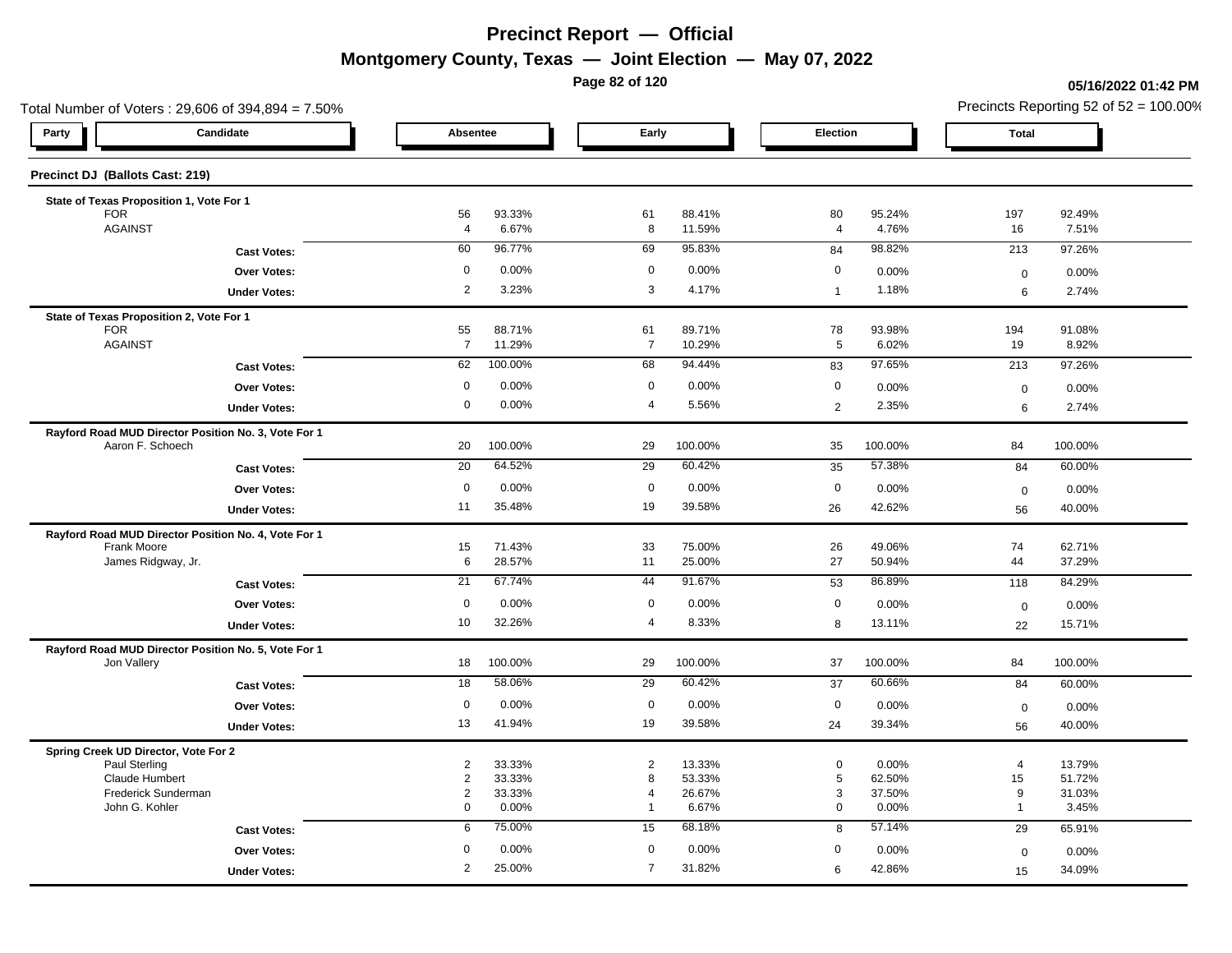**Page 83 of 120**

#### **05/16/2022 01:42 PM**

| Total Number of Voters: 29,606 of 394,894 = 7.50%    |                   |                  |                      |                  |                  |                  | Precincts Reporting 52 of $52 = 100.00\%$ |                  |  |
|------------------------------------------------------|-------------------|------------------|----------------------|------------------|------------------|------------------|-------------------------------------------|------------------|--|
| Candidate<br>Party                                   | Absentee          |                  | Early                |                  | Election         |                  | <b>Total</b>                              |                  |  |
| Precinct DK (Ballots Cast: 210)                      |                   |                  |                      |                  |                  |                  |                                           |                  |  |
| State of Texas Proposition 1, Vote For 1             |                   |                  |                      |                  |                  |                  |                                           |                  |  |
| <b>FOR</b>                                           | 24                | 96.00%           | 31                   | 91.18%           | 132              | 90.41%           | 187                                       | 91.22%           |  |
| <b>AGAINST</b>                                       | $\overline{1}$    | 4.00%            | 3                    | 8.82%            | 14               | 9.59%            | 18                                        | 8.78%            |  |
| <b>Cast Votes:</b>                                   | $\overline{25}$   | 100.00%          | 34                   | 97.14%           | 146              | 97.33%           | 205                                       | 97.62%           |  |
| <b>Over Votes:</b>                                   | $\mathbf 0$       | 0.00%            | $\mathbf 0$          | 0.00%            | $\boldsymbol{0}$ | 0.00%            | $\mathbf 0$                               | 0.00%            |  |
| <b>Under Votes:</b>                                  | 0                 | 0.00%            | $\mathbf{1}$         | 2.86%            | 4                | 2.67%            | 5                                         | 2.38%            |  |
| State of Texas Proposition 2, Vote For 1             |                   |                  |                      |                  |                  |                  |                                           |                  |  |
| <b>FOR</b><br><b>AGAINST</b>                         | 25<br>$\mathbf 0$ | 100.00%<br>0.00% | 33<br>$\overline{1}$ | 97.06%<br>2.94%  | 132<br>16        | 89.19%<br>10.81% | 190<br>17                                 | 91.79%<br>8.21%  |  |
|                                                      | 25                | 100.00%          | 34                   | 97.14%           |                  | 98.67%           |                                           |                  |  |
| <b>Cast Votes:</b>                                   |                   |                  |                      |                  | 148              |                  | 207                                       | 98.57%           |  |
| <b>Over Votes:</b>                                   | 0                 | 0.00%            | $\mathbf 0$          | 0.00%            | $\mathbf 0$      | 0.00%            | $\mathbf 0$                               | 0.00%            |  |
| <b>Under Votes:</b>                                  | 0                 | 0.00%            | $\overline{1}$       | 2.86%            | $\overline{2}$   | 1.33%            | 3                                         | 1.43%            |  |
| Rayford Road MUD Director Position No. 3, Vote For 1 |                   |                  |                      |                  |                  |                  |                                           |                  |  |
| Aaron F. Schoech                                     | 15                | 100.00%          | 17                   | 100.00%          | 92               | 100.00%          | 124                                       | 100.00%          |  |
| <b>Cast Votes:</b>                                   | 15                | 65.22%           | $\overline{17}$      | 65.38%           | 92               | 62.59%           | 124                                       | 63.27%           |  |
| <b>Over Votes:</b>                                   | $\mathbf 0$       | 0.00%            | $\mathbf 0$          | 0.00%            | $\boldsymbol{0}$ | 0.00%            | $\mathbf 0$                               | 0.00%            |  |
| <b>Under Votes:</b>                                  | 8                 | 34.78%           | 9                    | 34.62%           | 55               | 37.41%           | 72                                        | 36.73%           |  |
| Rayford Road MUD Director Position No. 4, Vote For 1 |                   |                  |                      |                  |                  |                  |                                           |                  |  |
| Frank Moore<br>James Ridgway, Jr.                    | 6<br>9            | 40.00%<br>60.00% | 15<br>6              | 71.43%<br>28.57% | 67<br>70         | 48.91%<br>51.09% | 88<br>85                                  | 50.87%<br>49.13% |  |
|                                                      |                   |                  |                      | 80.77%           |                  |                  |                                           |                  |  |
| <b>Cast Votes:</b>                                   | 15                | 65.22%           | 21                   |                  | 137              | 93.20%           | 173                                       | 88.27%           |  |
| <b>Over Votes:</b>                                   | $\mathbf 0$       | 0.00%            | $\mathbf 0$          | 0.00%            | $\mathbf 0$      | 0.00%            | $\mathbf 0$                               | 0.00%            |  |
| <b>Under Votes:</b>                                  | 8                 | 34.78%           | 5                    | 19.23%           | 10               | 6.80%            | 23                                        | 11.73%           |  |
| Rayford Road MUD Director Position No. 5, Vote For 1 |                   |                  |                      |                  |                  |                  |                                           |                  |  |
| Jon Vallery                                          | 14                | 100.00%          | 19                   | 100.00%          | 95               | 100.00%          | 128                                       | 100.00%          |  |
| <b>Cast Votes:</b>                                   | 14                | 60.87%           | 19                   | 73.08%           | 95               | 64.63%           | 128                                       | 65.31%           |  |
| <b>Over Votes:</b>                                   | 0                 | 0.00%            | 0                    | 0.00%            | $\mathbf 0$      | 0.00%            | $\mathbf 0$                               | 0.00%            |  |
| <b>Under Votes:</b>                                  | 9                 | 39.13%           | $\overline{7}$       | 26.92%           | 52               | 35.37%           | 68                                        | 34.69%           |  |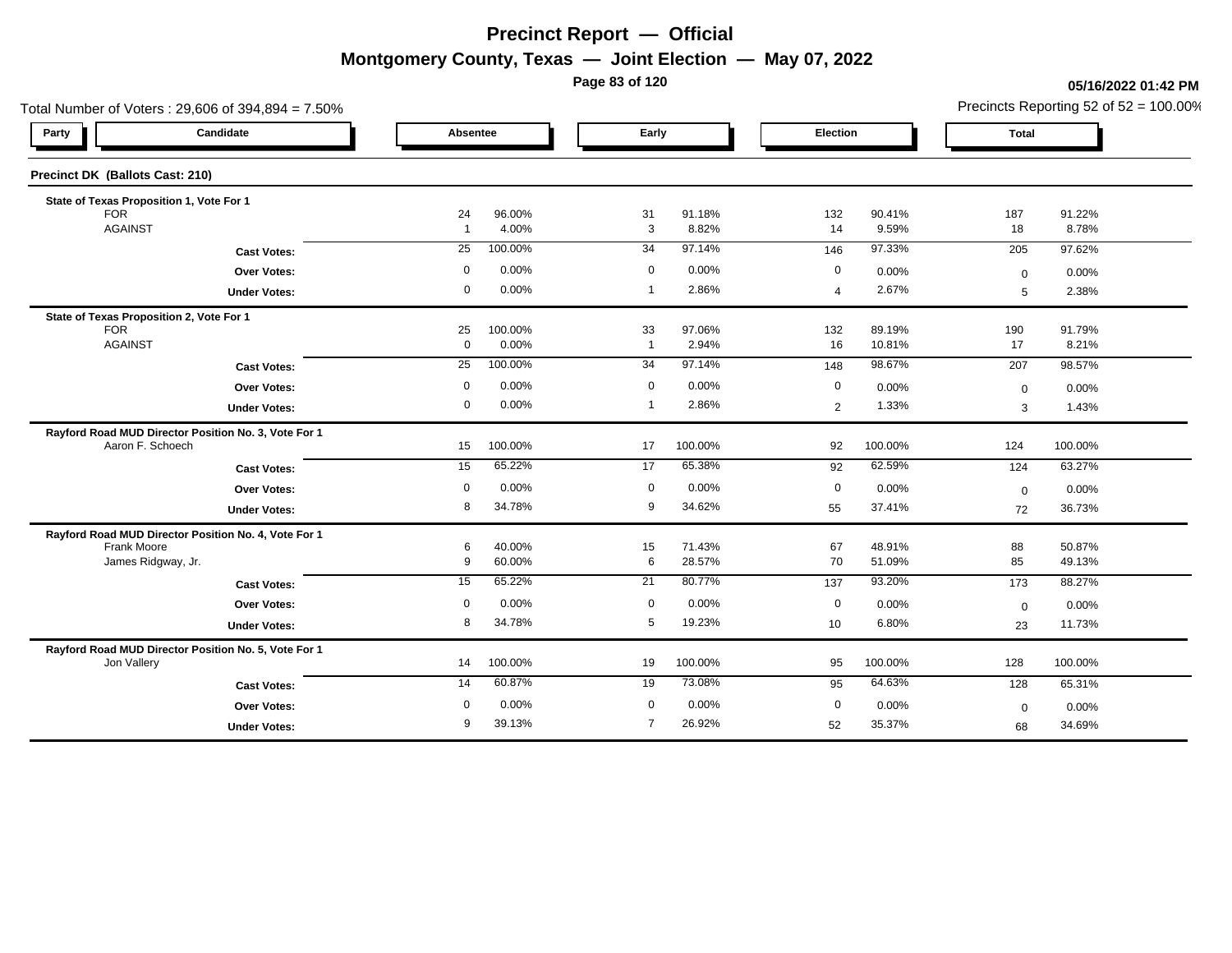**Page 84 of 120**

#### **05/16/2022 01:42 PM**

| Total Number of Voters: 29,606 of 394,894 = 7.50%                        |                       |                  |                            |                  |                            |                  |                            | Precincts Reporting 52 of $52 = 100.00\%$ |
|--------------------------------------------------------------------------|-----------------------|------------------|----------------------------|------------------|----------------------------|------------------|----------------------------|-------------------------------------------|
| Candidate<br>Party                                                       | Absentee              |                  | Early                      |                  | Election                   |                  | <b>Total</b>               |                                           |
| Precinct DL (Ballots Cast: 335)                                          |                       |                  |                            |                  |                            |                  |                            |                                           |
| State of Texas Proposition 1, Vote For 1                                 |                       |                  |                            |                  |                            |                  |                            |                                           |
| <b>FOR</b><br><b>AGAINST</b>                                             | 49<br>8               | 85.96%<br>14.04% | 98<br>13                   | 88.29%<br>11.71% | 144<br>20                  | 87.80%<br>12.20% | 291<br>41                  | 87.65%<br>12.35%                          |
|                                                                          | 57                    | 96.61%           | 111                        | 100.00%          |                            | 99.39%           |                            | 99.10%                                    |
| <b>Cast Votes:</b>                                                       |                       |                  |                            |                  | 164                        |                  | 332                        |                                           |
| <b>Over Votes:</b>                                                       | 0                     | 0.00%            | $\mathbf 0$                | 0.00%            | $\mathbf 0$                | 0.00%            | $\boldsymbol{0}$           | 0.00%                                     |
| <b>Under Votes:</b>                                                      | $\overline{2}$        | 3.39%            | $\mathbf 0$                | 0.00%            | $\mathbf{1}$               | 0.61%            | 3                          | 0.90%                                     |
| State of Texas Proposition 2, Vote For 1                                 |                       |                  |                            |                  |                            |                  |                            |                                           |
| <b>FOR</b><br><b>AGAINST</b>                                             | 54<br>$5\phantom{.0}$ | 91.53%<br>8.47%  | 99<br>11                   | 90.00%<br>10.00% | 153<br>12                  | 92.73%<br>7.27%  | 306<br>28                  | 91.62%<br>8.38%                           |
| <b>Cast Votes:</b>                                                       | 59                    | 100.00%          | 110                        | 99.10%           | 165                        | 100.00%          | 334                        | 99.70%                                    |
|                                                                          | $\mathbf 0$           | 0.00%            | $\mathbf 0$                | 0.00%            | $\mathbf 0$                | 0.00%            |                            |                                           |
| <b>Over Votes:</b>                                                       | 0                     | 0.00%            | $\mathbf{1}$               | 0.90%            |                            | 0.00%            | $\mathbf 0$                | 0.00%                                     |
| <b>Under Votes:</b>                                                      |                       |                  |                            |                  | $\mathbf 0$                |                  | $\overline{1}$             | 0.30%                                     |
| Rayford Road MUD Director Position No. 3, Vote For 1<br>Aaron F. Schoech | $\overline{2}$        | 100.00%          | $\overline{4}$             | 100.00%          | 13                         | 100.00%          | 19                         | 100.00%                                   |
| <b>Cast Votes:</b>                                                       | $\overline{2}$        | 33.33%           | $\overline{4}$             | 66.67%           | 13                         | 52.00%           | 19                         | 51.35%                                    |
| Over Votes:                                                              | $\Omega$              | 0.00%            | $\mathbf 0$                | 0.00%            | $\mathbf 0$                | 0.00%            | $\mathbf 0$                | 0.00%                                     |
| <b>Under Votes:</b>                                                      | $\overline{4}$        | 66.67%           | $\overline{2}$             | 33.33%           | 12                         | 48.00%           | 18                         | 48.65%                                    |
| Rayford Road MUD Director Position No. 4, Vote For 1                     |                       |                  |                            |                  |                            |                  |                            |                                           |
| Frank Moore                                                              | $\overline{1}$        | 33.33%           | $\mathbf{1}$               | 25.00%           | $\overline{7}$             | 31.82%           | 9                          | 31.03%                                    |
| James Ridgway, Jr.                                                       | $\overline{2}$        | 66.67%           | 3                          | 75.00%           | 15                         | 68.18%           | 20                         | 68.97%                                    |
| <b>Cast Votes:</b>                                                       | 3                     | 50.00%           | 4                          | 66.67%           | 22                         | 88.00%           | 29                         | 78.38%                                    |
| Over Votes:                                                              | 0                     | 0.00%            | $\mathbf 0$                | 0.00%            | $\mathbf 0$                | 0.00%            | $\boldsymbol{0}$           | $0.00\%$                                  |
| <b>Under Votes:</b>                                                      | 3                     | 50.00%           | 2                          | 33.33%           | 3                          | 12.00%           | 8                          | 21.62%                                    |
| Rayford Road MUD Director Position No. 5, Vote For 1                     |                       |                  |                            |                  |                            |                  |                            |                                           |
| Jon Vallery                                                              | $\overline{2}$        | 100.00%          | 6                          | 100.00%          | 14                         | 100.00%          | 22                         | 100.00%                                   |
| <b>Cast Votes:</b>                                                       | 2                     | 33.33%           | 6                          | 100.00%          | 14                         | 56.00%           | 22                         | 59.46%                                    |
| Over Votes:                                                              | $\mathbf 0$           | 0.00%            | $\mathbf 0$                | 0.00%            | $\mathbf 0$                | 0.00%            | $\mathsf 0$                | 0.00%                                     |
| <b>Under Votes:</b>                                                      | $\overline{4}$        | 66.67%           | $\mathbf 0$                | 0.00%            | 11                         | 44.00%           | 15                         | 40.54%                                    |
| Spring Creek UD Director, Vote For 2                                     |                       |                  |                            |                  |                            |                  |                            |                                           |
| Paul Sterling                                                            | 0                     | 0.00%            | $\mathbf 0$                | 0.00%            | $\mathbf 0$                | 0.00%            | $\mathbf 0$                | 0.00%                                     |
| <b>Claude Humbert</b>                                                    | 0                     | 0.00%            | $\mathbf 0$                | 0.00%            | $\mathbf 0$                | 0.00%            | $\mathbf 0$                | 0.00%                                     |
| Frederick Sunderman                                                      | 0<br>0                | 0.00%            | $\mathbf 0$<br>$\mathbf 0$ | 0.00%            | $\mathbf 0$<br>$\mathbf 0$ | 0.00%            | $\mathbf 0$<br>$\mathbf 0$ | 0.00%                                     |
| John G. Kohler                                                           |                       | 0.00%            |                            | 0.00%            |                            | 0.00%            |                            | 0.00%                                     |
| <b>Cast Votes:</b>                                                       | $\mathbf 0$           | 0.00%            | $\mathbf 0$                | 0.00%            | $\mathbf 0$                | 0.00%            | $\mathbf 0$                | 0.00%                                     |
| <b>Over Votes:</b>                                                       | $\mathbf 0$           | 0.00%            | $\mathbf 0$                | 0.00%            | 0                          | 0.00%            | $\mathbf 0$                | 0.00%                                     |
| <b>Under Votes:</b>                                                      | 0                     | 0.00%            | $\mathbf 0$                | 0.00%            | $\mathbf 0$                | 0.00%            | $\mathbf 0$                | 0.00%                                     |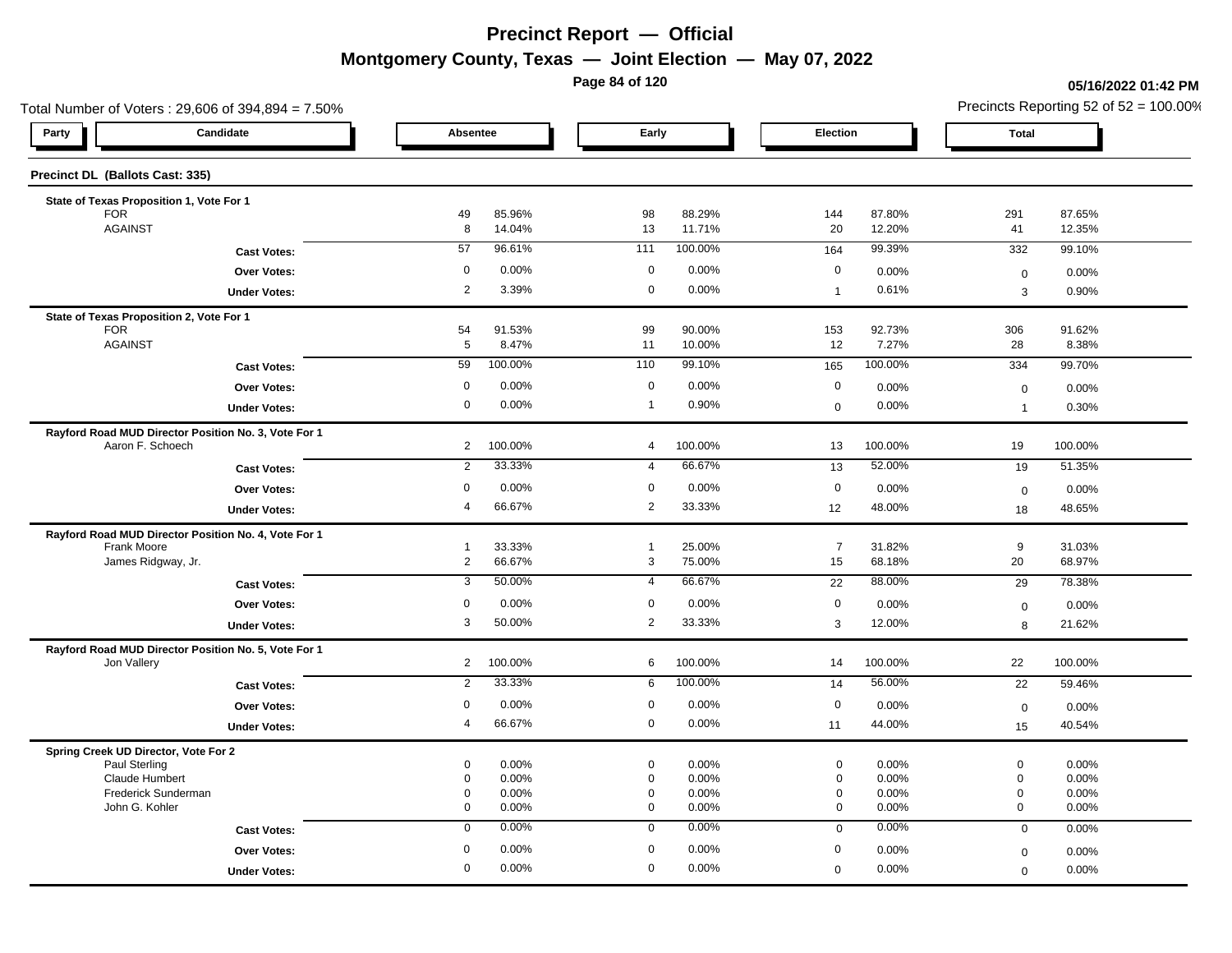**Page 85 of 120**

#### **05/16/2022 01:42 PM**

| Total Number of Voters: 29,606 of 394,894 = 7.50% |             |         |             |        |              |         | Precincts Reporting 52 of $52 = 100.00\%$ |        |  |
|---------------------------------------------------|-------------|---------|-------------|--------|--------------|---------|-------------------------------------------|--------|--|
| Candidate<br>Party                                | Absentee    |         | Early       |        | Election     |         | <b>Total</b>                              |        |  |
| Precinct DM (Ballots Cast: 630)                   |             |         |             |        |              |         |                                           |        |  |
| State of Texas Proposition 1, Vote For 1          |             |         |             |        |              |         |                                           |        |  |
| <b>FOR</b>                                        | 85          | 94.44%  | 276         | 89.61% | 190          | 88.37%  | 551                                       | 89.89% |  |
| <b>AGAINST</b>                                    | 5           | 5.56%   | 32          | 10.39% | 25           | 11.63%  | 62                                        | 10.11% |  |
| <b>Cast Votes:</b>                                | 90          | 100.00% | 308         | 95.06% | 215          | 99.54%  | 613                                       | 97.30% |  |
| <b>Over Votes:</b>                                | $\mathbf 0$ | 0.00%   | $\mathbf 0$ | 0.00%  | $\mathbf 0$  | 0.00%   | $\mathbf 0$                               | 0.00%  |  |
| <b>Under Votes:</b>                               | 0           | 0.00%   | 16          | 4.94%  | $\mathbf{1}$ | 0.46%   | 17                                        | 2.70%  |  |
| State of Texas Proposition 2, Vote For 1          |             |         |             |        |              |         |                                           |        |  |
| <b>FOR</b>                                        | 83          | 93.26%  | 291         | 92.97% | 197          | 91.20%  | 571                                       | 92.39% |  |
| <b>AGAINST</b>                                    | 6           | 6.74%   | 22          | 7.03%  | 19           | 8.80%   | 47                                        | 7.61%  |  |
| <b>Cast Votes:</b>                                | 89          | 98.89%  | 313         | 96.60% | 216          | 100.00% | 618                                       | 98.10% |  |
| <b>Over Votes:</b>                                | $\mathbf 0$ | 0.00%   | $\mathbf 0$ | 0.00%  | 0            | 0.00%   | $\mathbf 0$                               | 0.00%  |  |
| <b>Under Votes:</b>                               | 1           | 1.11%   | 11          | 3.40%  | $\mathbf 0$  | 0.00%   | 12                                        | 1.90%  |  |
| MC MUD No. 94 Directors, Vote For 3               |             |         |             |        |              |         |                                           |        |  |
| Jim Spitzmiller                                   | 4           | 12.90%  | 53          | 16.56% | 24           | 21.43%  | 81                                        | 17.49% |  |
| Merry Leonard                                     | 4           | 12.90%  | 47          | 14.69% | 25           | 22.32%  | 76                                        | 16.41% |  |
| Jerry Rueschhoff                                  | 13          | 41.94%  | 86          | 26.88% | 19           | 16.96%  | 118                                       | 25.49% |  |
| Rachel Lambright                                  | 5           | 16.13%  | 71          | 22.19% | 22           | 19.64%  | 98                                        | 21.17% |  |
| Joe Frost                                         | 5           | 16.13%  | 63          | 19.69% | 22           | 19.64%  | 90                                        | 19.44% |  |
| <b>Cast Votes:</b>                                | 31          | 44.93%  | 320         | 66.25% | 112          | 77.78%  | 463                                       | 66.52% |  |
| Over Votes:                                       | $\mathbf 0$ | 0.00%   | $\mathbf 0$ | 0.00%  | $\mathbf 0$  | 0.00%   | $\mathbf 0$                               | 0.00%  |  |
| <b>Under Votes:</b>                               | 38          | 55.07%  | 163         | 33.75% | 32           | 22.22%  | 233                                       | 33.48% |  |
| Spring Creek UD Director, Vote For 2              |             |         |             |        |              |         |                                           |        |  |
| Paul Sterling                                     | 6           | 19.35%  | 9           | 12.16% | 9            | 9.00%   | 24                                        | 11.71% |  |
| <b>Claude Humbert</b>                             | 12          | 38.71%  | 36          | 48.65% | 36           | 36.00%  | 84                                        | 40.98% |  |
| Frederick Sunderman                               | 10          | 32.26%  | 18          | 24.32% | 42           | 42.00%  | 70                                        | 34.15% |  |
| John G. Kohler                                    | 3           | 9.68%   | 11          | 14.86% | 13           | 13.00%  | 27                                        | 13.17% |  |
| <b>Cast Votes:</b>                                | 31          | 48.44%  | 74          | 61.67% | 100          | 83.33%  | 205                                       | 67.43% |  |
| Over Votes:                                       | $\mathbf 0$ | 0.00%   | $\mathbf 0$ | 0.00%  | $\mathbf 0$  | 0.00%   | $\mathbf 0$                               | 0.00%  |  |
| <b>Under Votes:</b>                               | 33          | 51.56%  | 46          | 38.33% | 20           | 16.67%  | 99                                        | 32.57% |  |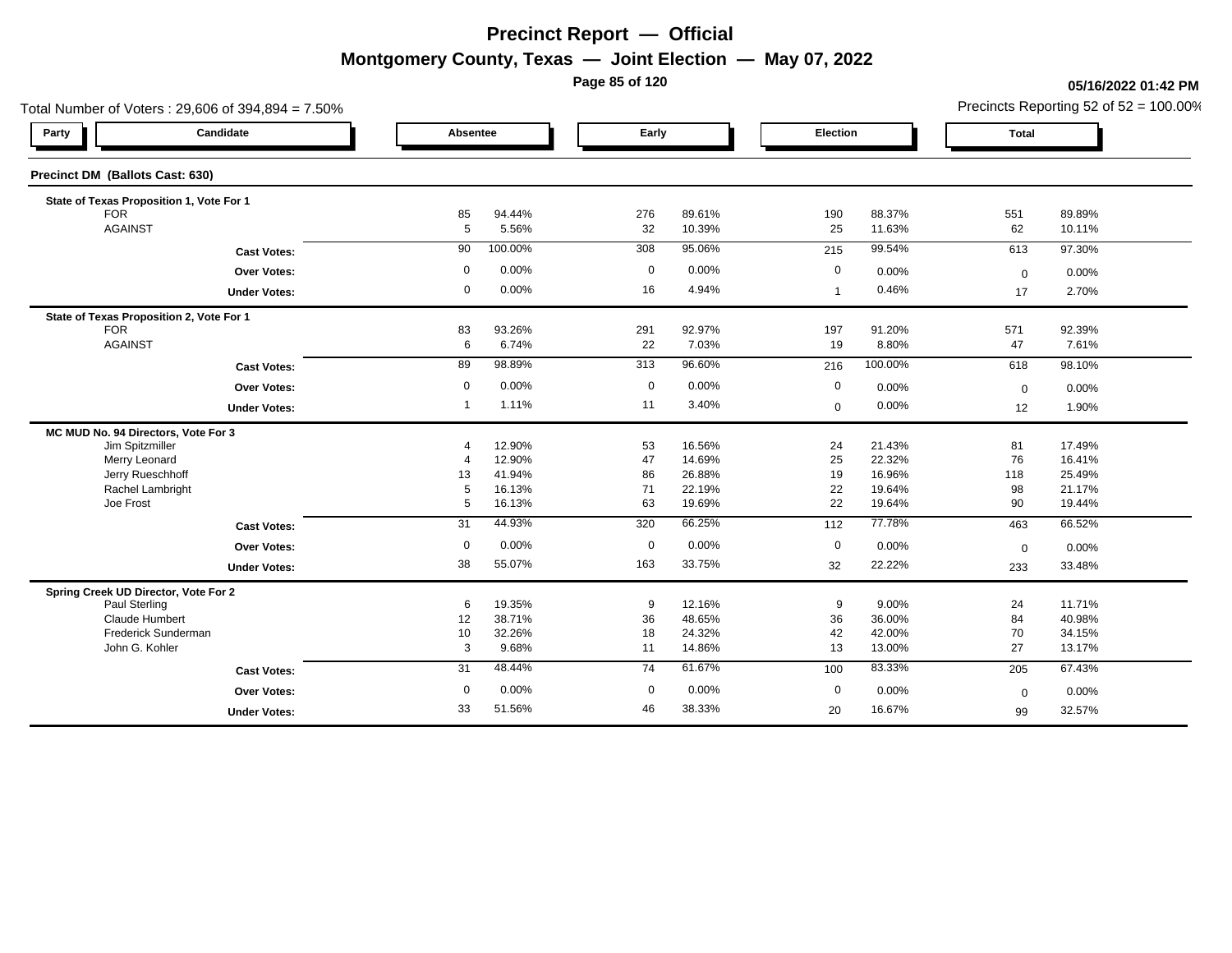**Page 86 of 120**

### **05/16/2022 01:42 PM**

| Candidate                                |             |                                                   |              |                 |             |                 | Total     |                 |                                           |
|------------------------------------------|-------------|---------------------------------------------------|--------------|-----------------|-------------|-----------------|-----------|-----------------|-------------------------------------------|
| <b>Precinct DN (Ballots Cast: 199)</b>   |             |                                                   |              |                 |             |                 |           |                 |                                           |
| State of Texas Proposition 1, Vote For 1 | 23<br>3     | 88.46%<br>11.54%                                  | 83<br>3      | 96.51%<br>3.49% | 82<br>5     | 94.25%<br>5.75% | 188<br>11 | 94.47%<br>5.53% |                                           |
| <b>Cast Votes:</b>                       | 26          | 100.00%                                           | 86           | 100.00%         | 87          | 100.00%         | 199       | 100.00%         |                                           |
| <b>Over Votes:</b>                       | 0           | $0.00\%$                                          | 0            | $0.00\%$        | 0           | 0.00%           | $\Omega$  | $0.00\%$        |                                           |
| <b>Under Votes:</b>                      | $\mathbf 0$ | $0.00\%$                                          | $\mathbf 0$  | $0.00\%$        | $\mathbf 0$ | 0.00%           | $\Omega$  | $0.00\%$        |                                           |
| State of Texas Proposition 2, Vote For 1 | 23          | 88.46%                                            | 83           | 96.51%          | 85          | 97.70%          | 191       | 95.98%          |                                           |
|                                          | 3           | 11.54%                                            | 3            | 3.49%           | 2           | 2.30%           | 8         | 4.02%           |                                           |
| <b>Cast Votes:</b>                       | 26          | 100.00%                                           | 86           | 100.00%         | 87          | 100.00%         | 199       | 100.00%         |                                           |
| <b>Over Votes:</b>                       | $\mathbf 0$ | $0.00\%$                                          | $\mathbf{0}$ | 0.00%           | 0           | 0.00%           | $\Omega$  | $0.00\%$        |                                           |
| <b>Under Votes:</b>                      |             | $0.00\%$                                          | 0            | 0.00%           | 0           | 0.00%           |           | $0.00\%$        |                                           |
|                                          |             | Total Number of Voters: 29,606 of 394,894 = 7.50% | Absentee     |                 | Early       |                 | Election  |                 | Precincts Reporting 52 of $52 = 100.00\%$ |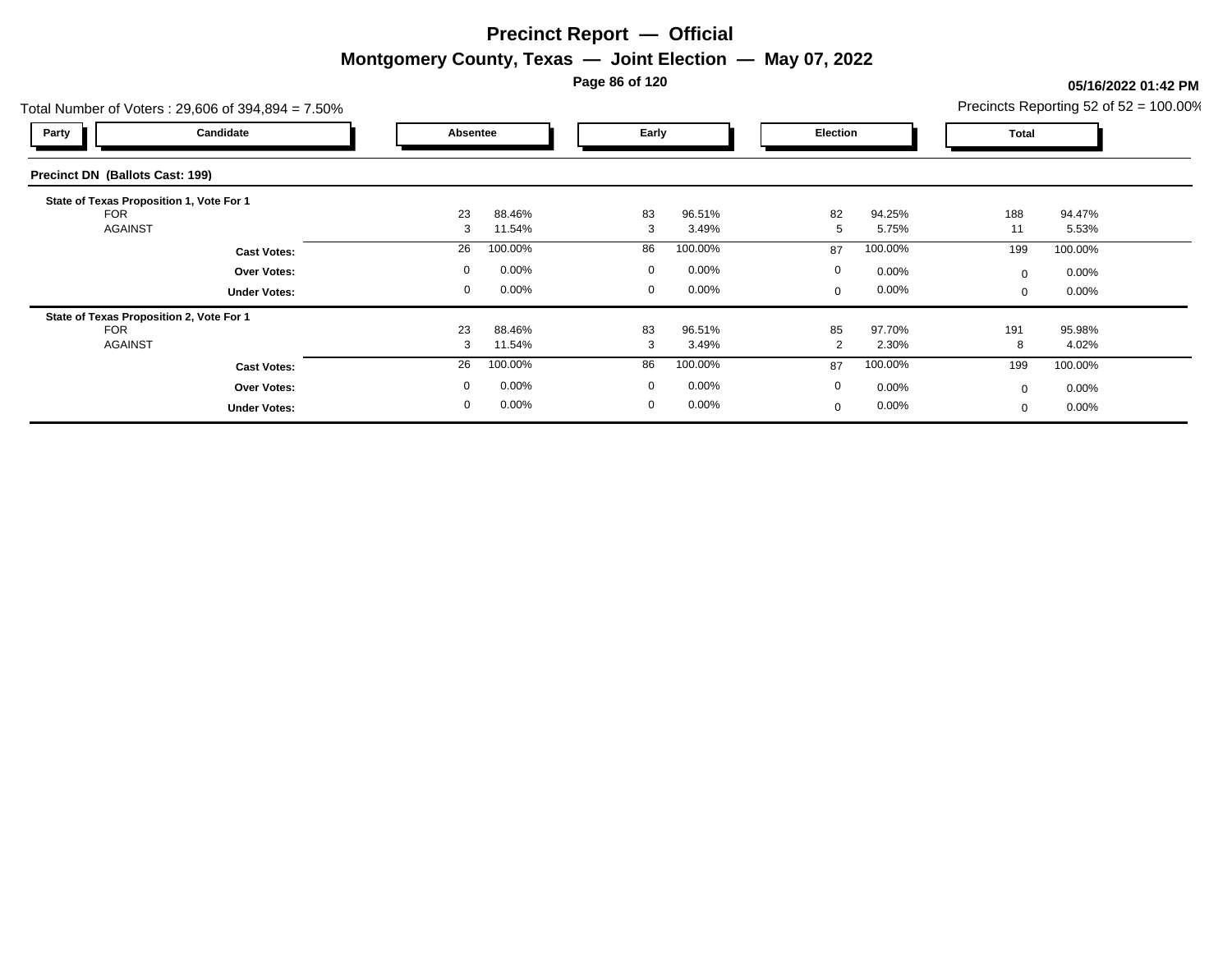**Page 87 of 120**

#### **05/16/2022 01:42 PM**

| Total Number of Voters: 29,606 of 394,894 = 7.50%                         |                     |                  |                  |                            |                  |                                 |                  |                                  | Precincts Reporting 52 of $52 = 100.00\%$ |
|---------------------------------------------------------------------------|---------------------|------------------|------------------|----------------------------|------------------|---------------------------------|------------------|----------------------------------|-------------------------------------------|
| Candidate<br>Party                                                        |                     | Absentee         |                  |                            | Early            |                                 | Election         |                                  |                                           |
| Precinct DO (Ballots Cast: 407)                                           |                     |                  |                  |                            |                  |                                 |                  |                                  |                                           |
| State of Texas Proposition 1, Vote For 1                                  |                     |                  |                  |                            |                  |                                 |                  |                                  |                                           |
| <b>FOR</b><br><b>AGAINST</b>                                              |                     | 114<br>15        | 88.37%<br>11.63% | 96<br>13                   | 88.07%<br>11.93% | 153<br>8                        | 95.03%<br>4.97%  | 363<br>36                        | 90.98%<br>9.02%                           |
|                                                                           | <b>Cast Votes:</b>  | 129              | 96.27%           | 109                        | 99.09%           | 161                             | 98.77%           | 399                              | 98.03%                                    |
|                                                                           | Over Votes:         | $\mathbf 0$      | 0.00%            | $\mathbf 0$                | 0.00%            | $\mathbf 0$                     | 0.00%            | $\boldsymbol{0}$                 | 0.00%                                     |
|                                                                           | <b>Under Votes:</b> | 5                | 3.73%            | $\overline{1}$             | 0.91%            | $\overline{2}$                  | 1.23%            | 8                                | 1.97%                                     |
| State of Texas Proposition 2, Vote For 1                                  |                     |                  |                  |                            |                  |                                 |                  |                                  |                                           |
| <b>FOR</b><br><b>AGAINST</b>                                              |                     | 116<br>17        | 87.22%<br>12.78% | 102<br>$\overline{7}$      | 93.58%<br>6.42%  | 154<br>9                        | 94.48%<br>5.52%  | 372<br>33                        | 91.85%<br>8.15%                           |
|                                                                           | <b>Cast Votes:</b>  | 133              | 99.25%           | 109                        | 99.09%           | 163                             | 100.00%          | 405                              | 99.51%                                    |
|                                                                           | <b>Over Votes:</b>  | $\mathbf 0$      | 0.00%            | $\mathbf 0$                | 0.00%            | $\mathbf 0$                     | 0.00%            | $\boldsymbol{0}$                 | 0.00%                                     |
|                                                                           | <b>Under Votes:</b> | $\mathbf{1}$     | 0.75%            | $\mathbf{1}$               | 0.91%            | $\mathbf 0$                     | 0.00%            | 2                                | 0.49%                                     |
| City of Shenandoah Mayor, Vote For 1                                      |                     |                  |                  |                            |                  |                                 |                  |                                  |                                           |
| John Escoto<br>Esther Lum                                                 |                     | 10<br>4          | 71.43%<br>28.57% | $\overline{2}$<br>5        | 28.57%<br>71.43% | $\mathbf 0$<br>$\mathbf{1}$     | 0.00%<br>100.00% | 12<br>10                         | 54.55%<br>45.45%                          |
| <b>Cast Votes:</b>                                                        |                     | 14               | 93.33%           | $\overline{7}$             | 100.00%          | $\overline{1}$                  | 100.00%          | 22                               | 95.65%                                    |
|                                                                           | <b>Over Votes:</b>  | $\mathbf 0$      | 0.00%            | $\mathbf 0$                | 0.00%            | $\mathbf 0$                     | 0.00%            |                                  |                                           |
|                                                                           | <b>Under Votes:</b> | $\overline{1}$   | 6.67%            | $\mathbf 0$                | 0.00%            | $\mathbf 0$                     | 0.00%            | $\boldsymbol{0}$<br>$\mathbf{1}$ | 0.00%<br>4.35%                            |
| City of Shenandoah City Council, Position 1, Vote For 1                   |                     |                  |                  |                            |                  |                                 |                  |                                  |                                           |
| Gary K Henson                                                             |                     | 5                | 38.46%           | $\overline{4}$             | 66.67%           | $\overline{1}$                  | 100.00%          | 10                               | 50.00%                                    |
| Ron Raymaker                                                              |                     | 8                | 61.54%           | $\overline{2}$             | 33.33%           | $\mathbf 0$                     | 0.00%            | 10 <sup>1</sup>                  | 50.00%                                    |
|                                                                           | <b>Cast Votes:</b>  | 13               | 86.67%           | 6                          | 85.71%           | $\overline{1}$                  | 100.00%          | 20                               | 86.96%                                    |
|                                                                           | <b>Over Votes:</b>  | 0                | 0.00%            | $\mathbf 0$                | 0.00%            | $\mathbf 0$                     | 0.00%            | $\boldsymbol{0}$                 | 0.00%                                     |
|                                                                           | <b>Under Votes:</b> | $\overline{2}$   | 13.33%           | $\mathbf{1}$               | 14.29%           | $\mathbf 0$                     | 0.00%            | 3                                | 13.04%                                    |
| City of Shenandoah City Council, Position 5, Vote For 1<br>Michael McLeod |                     | 14               | 100.00%          | 5                          | 100.00%          | $\mathbf{1}$                    | 100.00%          | 20                               | 100.00%                                   |
|                                                                           | <b>Cast Votes:</b>  | 14               | 93.33%           | 5                          | 71.43%           | $\overline{1}$                  | 100.00%          | 20                               | 86.96%                                    |
|                                                                           | Over Votes:         | $\mathbf 0$      | 0.00%            | $\mathbf 0$                | 0.00%            | $\boldsymbol{0}$                | 0.00%            | $\mathbf 0$                      | 0.00%                                     |
|                                                                           | <b>Under Votes:</b> | $\overline{1}$   | 6.67%            | $\overline{2}$             | 28.57%           | $\mathbf 0$                     | 0.00%            | 3                                | 13.04%                                    |
| MC MUD No. 203 Proposition A, Vote For 1                                  |                     |                  |                  |                            |                  |                                 |                  |                                  |                                           |
| <b>FOR</b><br><b>AGAINST</b>                                              |                     | 0                | 0.00%            | $\mathbf 0$                | 0.00%            | $\mathbf 0$                     | 0.00%            | $\pmb{0}$                        | 0.00%                                     |
|                                                                           |                     | 0<br>$\mathbf 0$ | 0.00%<br>0.00%   | $\mathbf 0$<br>$\mathbf 0$ | 0.00%<br>0.00%   | $\mathbf 0$                     | 0.00%<br>0.00%   | $\mathbf 0$<br>$\mathbf 0$       | 0.00%<br>0.00%                            |
|                                                                           | <b>Cast Votes:</b>  | $\mathbf 0$      | 0.00%            | $\mathbf 0$                | 0.00%            | $\mathbf 0$<br>$\boldsymbol{0}$ |                  |                                  |                                           |
|                                                                           | Over Votes:         | $\mathbf 0$      | 0.00%            | $\mathbf 0$                | 0.00%            |                                 | 0.00%            | $\mathbf 0$                      | 0.00%                                     |
|                                                                           | <b>Under Votes:</b> |                  |                  |                            |                  | $\mathbf 0$                     | 0.00%            | $\mathbf 0$                      | 0.00%                                     |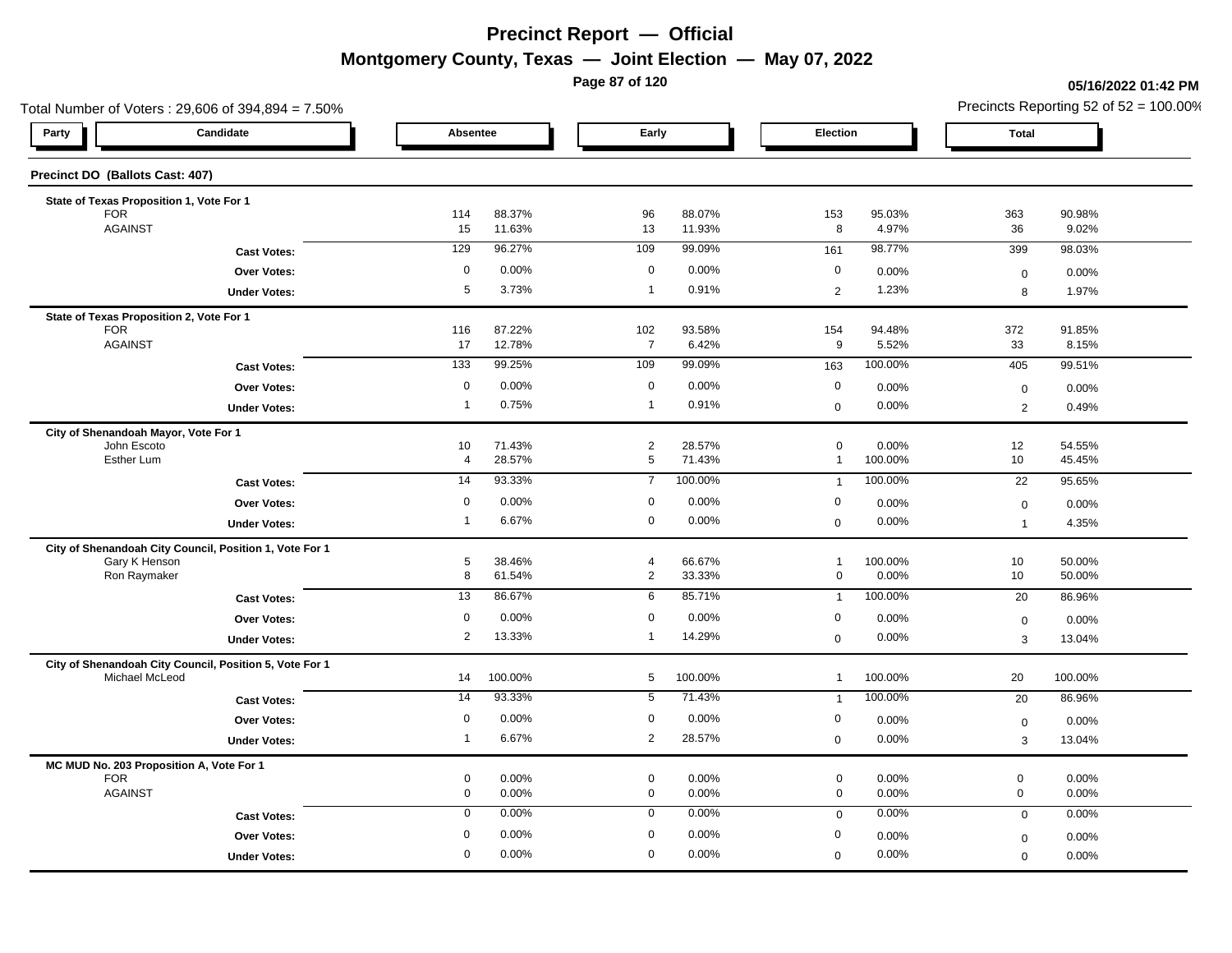**Page 88 of 120**

#### **05/16/2022 01:42 PM**

| Total Number of Voters: 29,606 of 394,894 = 7.50% |             |             |             | Precincts Reporting 52 of $52 = 100.00\%$ |
|---------------------------------------------------|-------------|-------------|-------------|-------------------------------------------|
| Candidate<br>Party                                | Absentee    | Early       | Election    | <b>Total</b>                              |
| Precinct DO (Ballots Cast: 407)                   |             |             |             |                                           |
| MC MUD No. 203 Director, Vote For 5               |             |             |             |                                           |
| Joseph M. Green                                   | 0.00%       | $\mathbf 0$ | 0.00%       | 0.00%                                     |
|                                                   | 0           | 0.00%       | $\mathbf 0$ | $\mathbf 0$                               |
| Matt Clayton                                      | 0.00%       | $\mathbf 0$ | $\mathbf 0$ | $\mathbf 0$                               |
|                                                   | $\mathbf 0$ | 0.00%       | 0.00%       | 0.00%                                     |
| Theresa Schrock                                   | 0.00%       | 0.00%       | $\mathbf 0$ | $\mathbf 0$                               |
|                                                   | 0           | 0           | 0.00%       | 0.00%                                     |
| Bryan Ketcher                                     | 0.00%       | $\mathbf 0$ | $\mathbf 0$ | $\mathbf 0$                               |
|                                                   | 0           | 0.00%       | 0.00%       | 0.00%                                     |
| Steven Hymel                                      | 0.00%       | $\mathbf 0$ | 0.00%       | $\mathbf 0$                               |
|                                                   | 0           | 0.00%       | $\mathbf 0$ | 0.00%                                     |
| <b>Cast Votes:</b>                                | $\mathbf 0$ | 0.00%       | 0.00%       | 0.00%                                     |
|                                                   | 0.00%       | $\mathbf 0$ | $\mathbf 0$ | $\overline{0}$                            |
| Over Votes:                                       | 0.00%       | $\mathbf 0$ | $\mathbf 0$ | 0.00%                                     |
|                                                   | 0           | 0.00%       | 0.00%       | $\mathbf 0$                               |
| <b>Under Votes:</b>                               | 0           | $\mathbf 0$ | 0.00%       | 0.00%                                     |
|                                                   | 0.00%       | 0.00%       | $\mathbf 0$ | $\mathbf 0$                               |
| MC MUD No. 203 Proposition B, Vote For 1          |             |             |             |                                           |
| <b>FOR</b>                                        | 0.00%       | 0           | 0.00%       | $\mathbf 0$                               |
|                                                   | 0           | 0.00%       | $\mathbf 0$ | 0.00%                                     |
| <b>AGAINST</b>                                    | 0           | $\mathbf 0$ | $\mathbf 0$ | $\mathbf 0$                               |
|                                                   | 0.00%       | 0.00%       | 0.00%       | 0.00%                                     |
| <b>Cast Votes:</b>                                | 0.00%       | 0.00%       | 0.00%       | 0.00%                                     |
|                                                   | $\mathbf 0$ | $\mathbf 0$ | $\mathbf 0$ | $\mathbf 0$                               |
| Over Votes:                                       | 0.00%       | $\mathbf 0$ | 0           | 0.00%                                     |
|                                                   | 0           | 0.00%       | 0.00%       | $\mathbf 0$                               |
| <b>Under Votes:</b>                               | 0.00%       | 0.00%       | 0.00%       | 0.00%                                     |
|                                                   | 0           | 0           | $\mathbf 0$ | $\mathbf 0$                               |
| MC MUD No. 203 Proposition C, Vote For 1          |             |             |             |                                           |
| <b>FOR</b>                                        | 0           | 0           | $\mathbf 0$ | $\mathbf 0$                               |
|                                                   | 0.00%       | 0.00%       | 0.00%       | 0.00%                                     |
| <b>AGAINST</b>                                    | 0.00%       | 0           | 0.00%       | 0                                         |
|                                                   | 0           | 0.00%       | $\mathbf 0$ | 0.00%                                     |
| <b>Cast Votes:</b>                                | 0.00%       | 0.00%       | 0.00%       | 0.00%                                     |
|                                                   | $\mathbf 0$ | $\mathbf 0$ | $\mathbf 0$ | $\overline{0}$                            |
| Over Votes:                                       | $\mathbf 0$ | $\mathbf 0$ | $\mathbf 0$ | 0.00%                                     |
|                                                   | 0.00%       | 0.00%       | 0.00%       | $\boldsymbol{0}$                          |
| <b>Under Votes:</b>                               | 0           | $\mathbf 0$ | 0.00%       | 0.00%                                     |
|                                                   | 0.00%       | 0.00%       | $\mathbf 0$ | $\mathbf 0$                               |
| MC MUD No. 203 Proposition D, Vote For 1          |             |             |             |                                           |
| <b>FOR</b>                                        | 0           | $\mathbf 0$ | $\mathbf 0$ | $\mathbf 0$                               |
|                                                   | 0.00%       | 0.00%       | 0.00%       | 0.00%                                     |
| <b>AGAINST</b>                                    | 0           | $\mathbf 0$ | $\mathbf 0$ | $\mathbf 0$                               |
|                                                   | 0.00%       | 0.00%       | 0.00%       | 0.00%                                     |
| <b>Cast Votes:</b>                                | 0.00%       | 0.00%       | 0.00%       | 0.00%                                     |
|                                                   | $\mathbf 0$ | $\mathbf 0$ | $\mathbf 0$ | $\mathbf 0$                               |
| <b>Over Votes:</b>                                | $\mathbf 0$ | $\mathbf 0$ | $\mathbf 0$ | 0.00%                                     |
|                                                   | 0.00%       | 0.00%       | 0.00%       | $\mathbf 0$                               |
| <b>Under Votes:</b>                               | 0.00%       | $\mathbf 0$ | 0.00%       | 0.00%                                     |
|                                                   | 0           | 0.00%       | $\mathbf 0$ | $\mathbf 0$                               |
|                                                   |             |             |             |                                           |
| MC MUD No. 203 Proposition E, Vote For 1          | 0           | 0           | 0.00%       | $\mathbf 0$                               |
| <b>FOR</b>                                        | 0.00%       | 0.00%       | $\mathbf 0$ | 0.00%                                     |
| <b>AGAINST</b>                                    | $\mathbf 0$ | 0.00%       | 0.00%       | 0.00%                                     |
|                                                   | 0.00%       | $\mathbf 0$ | $\mathbf 0$ | $\mathbf 0$                               |
| <b>Cast Votes:</b>                                | 0.00%       | 0.00%       | 0.00%       | 0.00%                                     |
|                                                   | $\mathbf 0$ | 0           | $\mathbf 0$ | $\mathbf 0$                               |
| <b>Over Votes:</b>                                | 0.00%       | $\mathbf 0$ | 0           | 0.00%                                     |
|                                                   | 0           | 0.00%       | 0.00%       | $\mathbf 0$                               |
| <b>Under Votes:</b>                               | 0.00%       | 0.00%       | 0.00%       | 0.00%                                     |
|                                                   | $\mathbf 0$ | $\mathbf 0$ | $\Omega$    | $\mathbf 0$                               |
|                                                   |             |             |             |                                           |
| MC MUD No. 203 Proposition F, Vote For 1          | 0.00%       | $\mathbf 0$ | $\mathbf 0$ | $\mathbf 0$                               |
| <b>FOR</b>                                        | 0           | 0.00%       | 0.00%       | 0.00%                                     |
| <b>AGAINST</b>                                    | 0           | 0.00%       | $\mathbf 0$ | $\mathbf 0$                               |
|                                                   | 0.00%       | 0           | 0.00%       | 0.00%                                     |
| <b>Cast Votes:</b>                                | 0.00%       | 0.00%       | 0.00%       | 0.00%                                     |
|                                                   | $\mathbf 0$ | 0           | $\mathbf 0$ | $\mathbf 0$                               |
| Over Votes:                                       | 0.00%       | 0.00%       | 0           | $0.00\%$                                  |
|                                                   | 0           | 0           | 0.00%       | $\mathbf 0$                               |
| <b>Under Votes:</b>                               | 0           | $\mathbf 0$ | 0.00%       | 0.00%                                     |
|                                                   | 0.00%       | 0.00%       | $\mathbf 0$ | $\mathbf 0$                               |
|                                                   |             |             |             |                                           |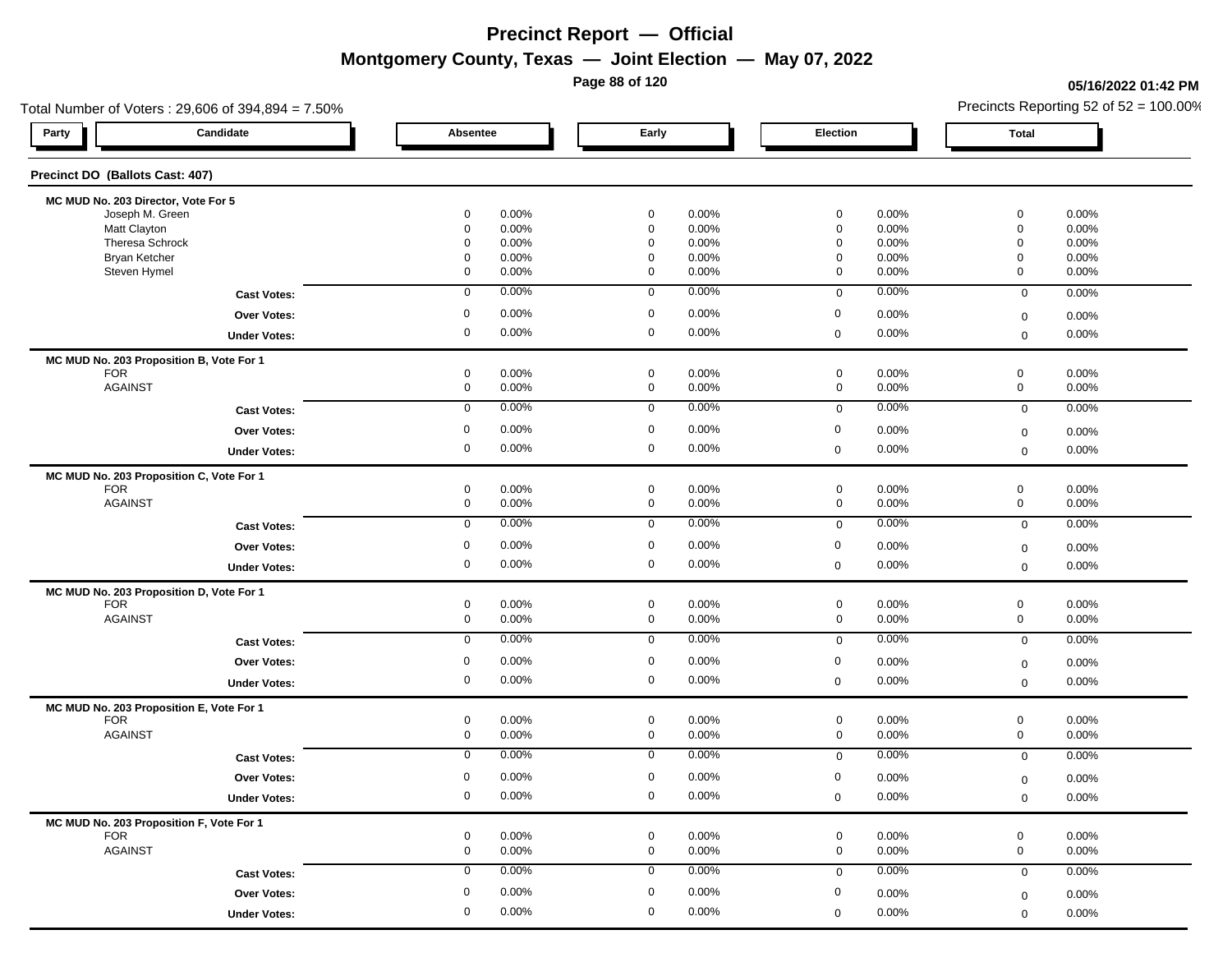**Page 89 of 120**

#### Total Number of Voters : 29,606 of 394,894 = 7.50% Precincts Reporting 52 of 52 = 100.00% **Party Candidate Absentee Early Election Total Precinct DO (Ballots Cast: 407) MC MUD No. 203 Proposition G, Vote For 1**  ${\sf FOR}$  , and the contract of the contract of  $0$  or  $0.00\%$  .  $0$  or  $0.00\%$  .  $0$  or  $0.00\%$  . On  $0.00\%$ AGAINST 0 0.00% 0 0.00% 0 0.00% 0 0.00% **Cast Votes:** 0 0.00% 0 0.00% 0 0.00% 0 0.00% **Under Votes: Over Votes:** 0.00% 0.00% 0.00% 0.00% 0.00% 0.00% 0.00% 0.00% 0.00% 0.00% 0.00% 0.00% 0.00% 0.00% 0.00% 0.00% 0.00% 0.00% 0.00% 0.00% 0.00% 0.00% 0.00% 0.00% 0.00% 0.00% 0.00% 0.00% 0.00% 0.00% 0.00% 0.00% 0.00% 0.00% 0.00 0.00% 0 0.00% 0 0.00% 0 0.00% 0 0.00% 0.00% 0 0.00%  $0$  0.00%  $0$  0.00%  $0$  0.00%  $0$  0.00%  $0$  0.00%  $0$  0.00% 0 0.00%  $0.00%$ **MC MUD No. 203 Proposition H, Vote For 1**  ${\sf FOR}$  , and the contract of the contract of  $0$  or  $0.00\%$  .  $0$  or  $0.00\%$  .  $0$  or  $0.00\%$  . On  $0.00\%$ AGAINST 0 0.00% 0 0.00% 0 0.00% 0 0.00% **Cast Votes:** 0 0.00% 0 0.00% 0 0.00% 0 0.00% **Under Votes: Over Votes:** 0.00% 0.00% 0.00% 0.00% 0.00% 0.00% 0.00% 0.00% 0.00% 0.00% 0.00% 0.00% 0.00% 0.00% 0.00% 0.00% 0.00% 0.00% 0.00% 0.00% 0.00% 0.00% 0.00% 0.00% 0.00% 0.00% 0.00% 0.00% 0.00% 0.00% 0.00% 0.00% 0.00% 0.00% 0.00 0.00% 0 0.00% 0 0.00% 0.00% 0  $0.00\%$  0.00% 0 0.00%  $0$  0.00%  $0$  0.00%  $0$  0.00%  $0$  0.00%  $0$  0.00%  $0$  0.00% 0 0.00% 0.00% 0

**05/16/2022 01:42 PM**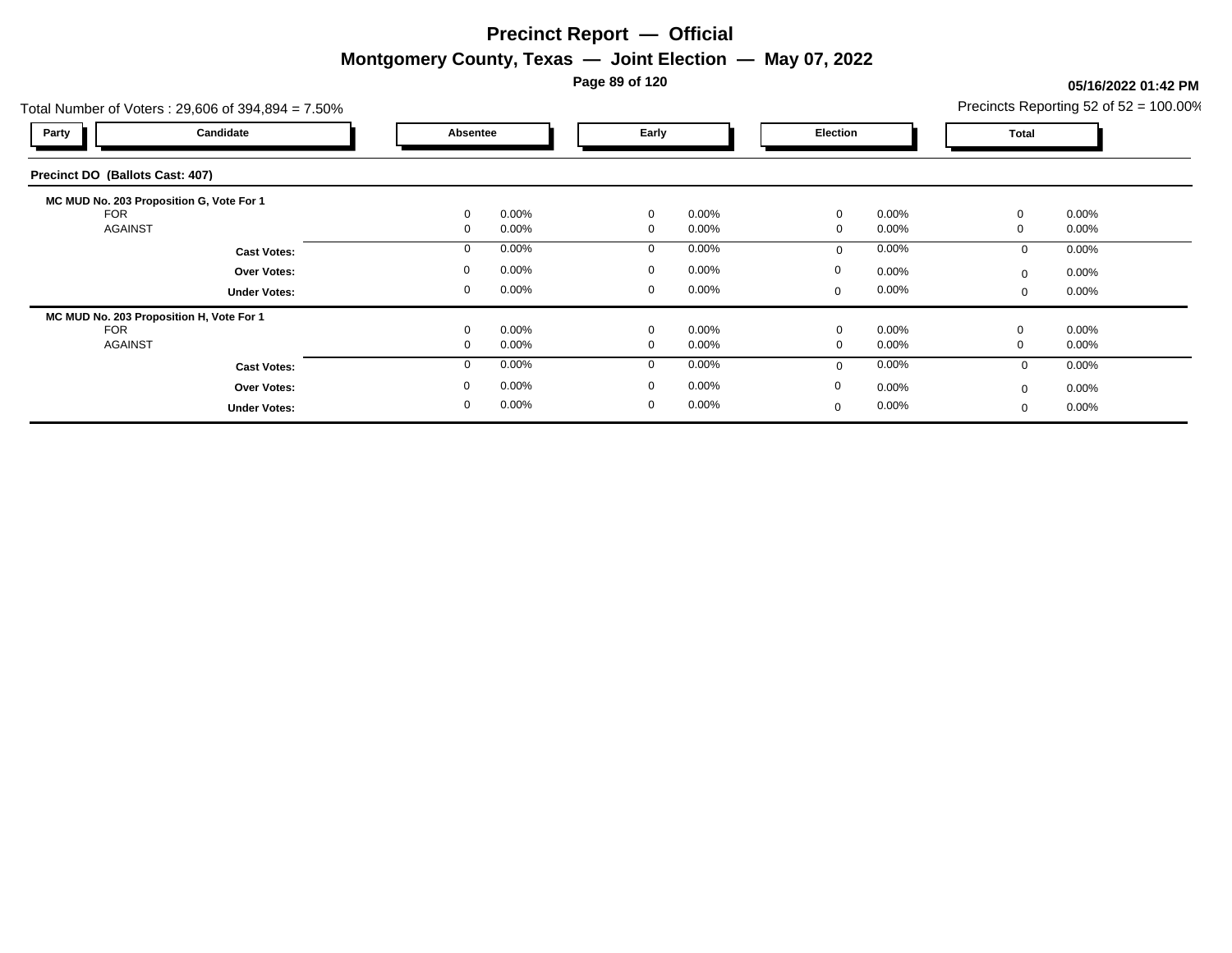**Page 90 of 120**

**05/16/2022 01:42 PM**

|                                          | Total Number of Voters: 29,606 of 394,894 = 7.50%               |                         |                 |                            |                 |                      |                 |                            | Precincts Reporting 52 of 52 = 100.00% |
|------------------------------------------|-----------------------------------------------------------------|-------------------------|-----------------|----------------------------|-----------------|----------------------|-----------------|----------------------------|----------------------------------------|
| Party                                    | Candidate                                                       | Absentee                |                 | Early                      |                 | Election             |                 | <b>Total</b>               |                                        |
| Precinct DP (Ballots Cast: 157)          |                                                                 |                         |                 |                            |                 |                      |                 |                            |                                        |
| State of Texas Proposition 1, Vote For 1 |                                                                 |                         |                 |                            |                 |                      |                 |                            |                                        |
| <b>FOR</b><br><b>AGAINST</b>             |                                                                 | 28<br>$\overline{1}$    | 96.55%<br>3.45% | 39<br>3                    | 92.86%<br>7.14% | 77<br>$\overline{7}$ | 91.67%<br>8.33% | 144<br>11                  | 92.90%<br>7.10%                        |
|                                          |                                                                 |                         |                 |                            | 97.67%          |                      | 98.82%          |                            |                                        |
|                                          | <b>Cast Votes:</b>                                              | 29                      | 100.00%         | 42                         |                 | 84                   |                 | 155                        | 98.73%                                 |
|                                          | Over Votes:                                                     | $\mathbf 0$             | 0.00%           | $\mathbf 0$                | 0.00%           | 0                    | 0.00%           | $\mathbf 0$                | 0.00%                                  |
|                                          | <b>Under Votes:</b>                                             | $\mathbf 0$             | 0.00%           | $\overline{1}$             | 2.33%           | $\overline{1}$       | 1.18%           | $\overline{2}$             | 1.27%                                  |
| State of Texas Proposition 2, Vote For 1 |                                                                 |                         |                 |                            |                 |                      |                 |                            |                                        |
| <b>FOR</b>                               |                                                                 | 28                      | 96.55%          | 37                         | 88.10%          | 73                   | 87.95%          | 138                        | 89.61%                                 |
| <b>AGAINST</b>                           |                                                                 | $\overline{1}$          | 3.45%           | $5\phantom{.0}$            | 11.90%          | 10                   | 12.05%          | 16                         | 10.39%                                 |
|                                          | <b>Cast Votes:</b>                                              | 29                      | 100.00%         | 42                         | 97.67%          | 83                   | 97.65%          | 154                        | 98.09%                                 |
|                                          | <b>Over Votes:</b>                                              | $\mathbf 0$             | 0.00%           | $\mathbf 0$                | 0.00%           | $\mathbf 0$          | 0.00%           | $\Omega$                   | 0.00%                                  |
|                                          | <b>Under Votes:</b>                                             | $\mathbf 0$             | 0.00%           | $\overline{1}$             | 2.33%           | $\overline{2}$       | 2.35%           | 3                          | 1.91%                                  |
|                                          | City of Conroe Council, Place 3, Vote For 1                     |                         |                 |                            |                 |                      |                 |                            |                                        |
| <b>Carl White</b>                        |                                                                 | $\mathbf 0$             | 0.00%           | $\mathbf 0$                | 0.00%           | $\mathbf 0$          | 0.00%           | $\mathbf 0$                | 0.00%                                  |
| Harry Hardman<br>John Hernandez          |                                                                 | $\mathbf 0$<br>$\Omega$ | 0.00%<br>0.00%  | $\mathbf 0$<br>$\mathbf 0$ | 0.00%<br>0.00%  | $\Omega$<br>$\Omega$ | 0.00%<br>0.00%  | $\mathbf 0$<br>$\mathbf 0$ | 0.00%<br>0.00%                         |
| Larry Calhoun                            |                                                                 | $\mathbf 0$             | 0.00%           | $\mathbf 0$                | 0.00%           | $\Omega$             | 0.00%           | $\mathsf 0$                | 0.00%                                  |
| <b>Brandon Polk</b>                      |                                                                 | $\overline{0}$          | 0.00%           | $\mathbf 0$                | 0.00%           | $\mathbf 0$          | 0.00%           | $\mathbf 0$                | 0.00%                                  |
|                                          | <b>Cast Votes:</b>                                              | $\mathbf 0$             | 0.00%           | $\overline{0}$             | 0.00%           | $\mathbf 0$          | 0.00%           | $\overline{0}$             | 0.00%                                  |
|                                          | <b>Over Votes:</b>                                              | $\mathbf 0$             | 0.00%           | $\overline{0}$             | 0.00%           | 0                    | 0.00%           | $\mathbf 0$                | 0.00%                                  |
|                                          | <b>Under Votes:</b>                                             | $\mathbf 0$             | 0.00%           | $\mathbf 0$                | 0.00%           | $\mathbf 0$          | 0.00%           | $\mathbf 0$                | 0.00%                                  |
|                                          |                                                                 |                         |                 |                            |                 |                      |                 |                            |                                        |
|                                          | City of Conroe Council, Place 4, Vote For 1<br>Raymond McDonald | $\mathbf 0$             | 0.00%           | $\mathsf 0$                | 0.00%           | $\mathbf 0$          | 0.00%           | $\mathbf 0$                | 0.00%                                  |
| Howard Wood                              |                                                                 | $\mathsf 0$             | 0.00%           | $\mathsf 0$                | 0.00%           | $\mathsf{O}\xspace$  | 0.00%           | $\mathbf 0$                | 0.00%                                  |
|                                          | <b>Cast Votes:</b>                                              | $\mathbf 0$             | 0.00%           | $\overline{0}$             | 0.00%           | $\mathbf 0$          | 0.00%           | $\mathbf 0$                | 0.00%                                  |
|                                          | <b>Over Votes:</b>                                              | $\mathbf 0$             | 0.00%           | $\mathbf 0$                | 0.00%           | $\mathbf 0$          | 0.00%           | $\mathbf 0$                | 0.00%                                  |
|                                          | <b>Under Votes:</b>                                             | $\mathbf 0$             | 0.00%           | $\mathbf 0$                | 0.00%           | $\mathbf 0$          | 0.00%           | $\mathbf 0$                | 0.00%                                  |
|                                          | City of Conroe Council, Place 5, Vote For 1                     |                         |                 |                            |                 |                      |                 |                            |                                        |
| Marsha Porter                            |                                                                 | $\mathbf 0$             | 0.00%           | $\mathbf 0$                | 0.00%           | $\mathbf 0$          | 0.00%           | $\boldsymbol{0}$           | 0.00%                                  |
| Susan Johnson                            |                                                                 | $\mathbf 0$             | 0.00%           | $\mathsf 0$                | 0.00%           | $\mathsf{O}\xspace$  | 0.00%           | $\mathsf 0$                | 0.00%                                  |
|                                          | <b>Cast Votes:</b>                                              | $\mathbf 0$             | 0.00%           | $\mathsf 0$                | 0.00%           | $\mathbf 0$          | 0.00%           | $\mathsf 0$                | 0.00%                                  |
|                                          | Over Votes:                                                     | $\mathbf 0$             | 0.00%           | $\mathbf 0$                | 0.00%           | $\mathbf 0$          | 0.00%           | $\mathbf 0$                | 0.00%                                  |
|                                          | <b>Under Votes:</b>                                             | $\Omega$                | 0.00%           | $\mathbf 0$                | 0.00%           | $\mathbf 0$          | 0.00%           | $\mathbf 0$                | 0.00%                                  |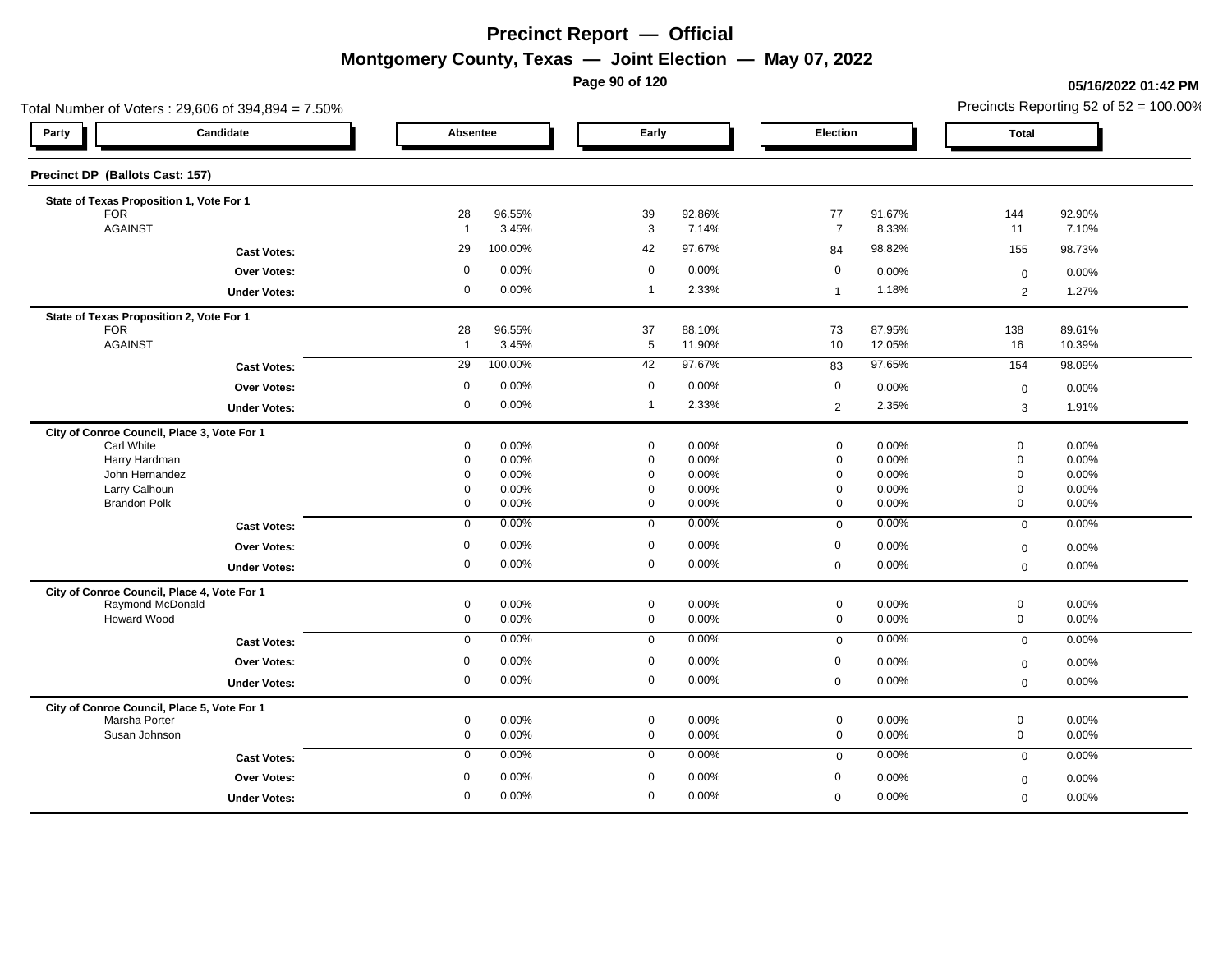**Page 91 of 120**

#### **05/16/2022 01:42 PM**

| Total Number of Voters: 29,606 of 394,894 = 7.50% |              |       |                |         |                |        |                | Precincts Reporting 52 of $52 = 100.00\%$ |
|---------------------------------------------------|--------------|-------|----------------|---------|----------------|--------|----------------|-------------------------------------------|
| Candidate<br>Party                                | Absentee     |       | Early          |         | Election       |        | <b>Total</b>   |                                           |
| Precinct DP (Ballots Cast: 157)                   |              |       |                |         |                |        |                |                                           |
| City of Conroe Municipal Judge, Vote For 1        |              |       |                |         |                |        |                |                                           |
| William Waggoner                                  | 0            | 0.00% | $\mathbf 0$    | 0.00%   | 0              | 0.00%  | 0              | 0.00%                                     |
| Meloney Turner                                    | $\Omega$     | 0.00% | $\mathbf 0$    | 0.00%   | $\mathbf 0$    | 0.00%  | $\overline{0}$ | 0.00%                                     |
| <b>Oscar Sommers</b>                              | $\Omega$     | 0.00% | $\Omega$       | 0.00%   | $\Omega$       | 0.00%  | $\Omega$       | 0.00%                                     |
| Kevin M. Kneisley                                 | $\Omega$     | 0.00% | $\Omega$       | 0.00%   | $\Omega$       | 0.00%  | $\Omega$       | 0.00%                                     |
| Michael Valdez                                    | $\mathbf 0$  | 0.00% | $\mathbf 0$    | 0.00%   | $\mathbf 0$    | 0.00%  | $\mathbf 0$    | 0.00%                                     |
| <b>Cast Votes:</b>                                | 0            | 0.00% | $\mathbf{0}$   | 0.00%   | $\mathbf 0$    | 0.00%  | $\mathbf 0$    | 0.00%                                     |
| <b>Over Votes:</b>                                | 0            | 0.00% | $\mathbf 0$    | 0.00%   | $\mathbf 0$    | 0.00%  | $\mathbf 0$    | 0.00%                                     |
| <b>Under Votes:</b>                               | $\mathbf 0$  | 0.00% | $\mathbf 0$    | 0.00%   | $\mathbf 0$    | 0.00%  | $\mathbf 0$    | 0.00%                                     |
| Town of Woodloch Mayor, Vote For 1                |              |       |                |         |                |        |                |                                           |
| Ralph Leino, Jr.                                  | 0            | 0.00% | $\overline{7}$ | 87.50%  | 20             | 71.43% | 27             | 75.00%                                    |
| Diane L Lincoln                                   | 0            | 0.00% | $\mathbf 1$    | 12.50%  | 8              | 28.57% | 9              | 25.00%                                    |
| <b>Cast Votes:</b>                                | 0            | 0.00% | 8              | 100.00% | 28             | 96.55% | 36             | 97.30%                                    |
| <b>Over Votes:</b>                                | 0            | 0.00% | $\mathbf 0$    | 0.00%   | $\mathbf 0$    | 0.00%  | $\mathbf 0$    | 0.00%                                     |
| <b>Under Votes:</b>                               | 0            | 0.00% | $\mathbf 0$    | 0.00%   | $\mathbf{1}$   | 3.45%  |                | 2.70%                                     |
| Town of Woodloch Alderman Position 4, Vote For 1  |              |       |                |         |                |        |                |                                           |
| S. Amy Stockham                                   | 0            | 0.00% | $\overline{2}$ | 25.00%  | 9              | 32.14% | 11             | 30.56%                                    |
| Laura Kessner                                     | 0            | 0.00% | 6              | 75.00%  | 19             | 67.86% | 25             | 69.44%                                    |
| <b>Cast Votes:</b>                                | $\mathbf 0$  | 0.00% | 8              | 100.00% | 28             | 96.55% | 36             | 97.30%                                    |
| Over Votes:                                       | $\mathbf 0$  | 0.00% | $\mathbf 0$    | 0.00%   | $\mathbf 0$    | 0.00%  | $\mathbf 0$    | 0.00%                                     |
| <b>Under Votes:</b>                               | 0            | 0.00% | $\mathbf{0}$   | 0.00%   | $\mathbf{1}$   | 3.45%  |                | 2.70%                                     |
| Town of Woodloch Alderman Position 5, Vote For 1  |              |       |                |         |                |        |                |                                           |
| Donald Nichols                                    | 0            | 0.00% | 6              | 75.00%  | 21             | 75.00% | 27             | 75.00%                                    |
| Denise Ivey                                       | 0            | 0.00% | $\overline{2}$ | 25.00%  | $\overline{7}$ | 25.00% | 9              | 25.00%                                    |
| <b>Cast Votes:</b>                                | $\mathbf 0$  | 0.00% | 8              | 100.00% | 28             | 96.55% | 36             | 97.30%                                    |
| <b>Over Votes:</b>                                | 0            | 0.00% | $\mathbf 0$    | 0.00%   | $\mathbf 0$    | 0.00%  | $\mathbf 0$    | 0.00%                                     |
| <b>Under Votes:</b>                               | $\mathbf{0}$ | 0.00% | 0              | 0.00%   | $\mathbf{1}$   | 3.45%  |                | 2.70%                                     |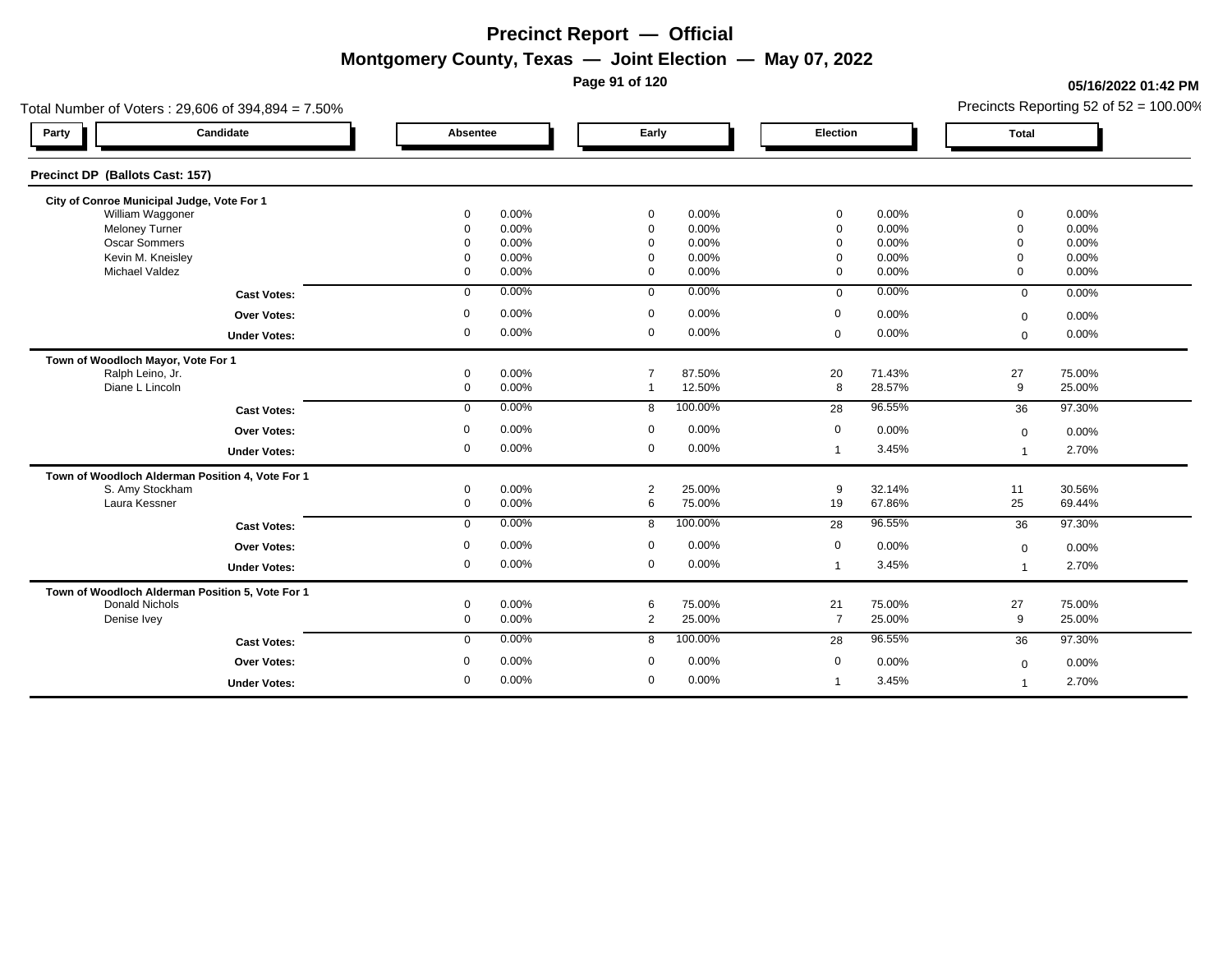**Page 92 of 120**

#### **05/16/2022 01:42 PM**

|                                 | Total Number of Voters: 29,606 of 394,894 = 7.50% |                      |                  |                            | Precincts Reporting 52 of $52 = 100.00\%$ |                                    |                 |                            |                 |
|---------------------------------|---------------------------------------------------|----------------------|------------------|----------------------------|-------------------------------------------|------------------------------------|-----------------|----------------------------|-----------------|
| Party                           | Candidate                                         | Absentee             |                  | Early                      |                                           | Election                           |                 | <b>Total</b>               |                 |
| Precinct DQ (Ballots Cast: 220) |                                                   |                      |                  |                            |                                           |                                    |                 |                            |                 |
|                                 | State of Texas Proposition 1, Vote For 1          |                      |                  |                            |                                           |                                    |                 |                            |                 |
| <b>FOR</b><br><b>AGAINST</b>    |                                                   | 28<br>$\overline{2}$ | 93.33%<br>6.67%  | 57<br>5                    | 91.94%<br>8.06%                           | 107<br>11                          | 90.68%<br>9.32% | 192<br>18                  | 91.43%<br>8.57% |
|                                 |                                                   | 30                   | 96.77%           | 62                         | 96.88%                                    |                                    | 94.40%          |                            |                 |
|                                 | <b>Cast Votes:</b>                                |                      |                  |                            |                                           | 118                                |                 | 210                        | 95.45%          |
|                                 | Over Votes:                                       | $\mathbf 0$          | 0.00%            | $\mathbf 0$                | 0.00%                                     | $\mathbf 0$                        | 0.00%           | $\mathbf 0$                | 0.00%           |
|                                 | <b>Under Votes:</b>                               | $\overline{1}$       | 3.23%            | $\overline{2}$             | 3.13%                                     | $\overline{7}$                     | 5.60%           | 10                         | 4.55%           |
|                                 | State of Texas Proposition 2, Vote For 1          |                      |                  |                            |                                           |                                    |                 |                            |                 |
| <b>FOR</b><br><b>AGAINST</b>    |                                                   | 25<br>$6\phantom{1}$ | 80.65%<br>19.35% | 58<br>$\overline{4}$       | 93.55%<br>6.45%                           | 118<br>$6\phantom{.}6$             | 95.16%<br>4.84% | 201<br>16                  | 92.63%<br>7.37% |
|                                 |                                                   | 31                   | 100.00%          | 62                         | 96.88%                                    |                                    | 99.20%          | 217                        | 98.64%          |
|                                 | <b>Cast Votes:</b>                                |                      |                  |                            |                                           | 124                                |                 |                            |                 |
|                                 | Over Votes:                                       | 0                    | 0.00%            | $\mathbf 0$                | 0.00%                                     | $\mathbf 0$                        | 0.00%           | $\boldsymbol{0}$           | 0.00%           |
|                                 | <b>Under Votes:</b>                               | 0                    | 0.00%            | 2                          | 3.13%                                     | $\mathbf{1}$                       | 0.80%           | 3                          | 1.36%           |
|                                 | City of Conroe Council, Place 3, Vote For 1       |                      |                  |                            |                                           |                                    |                 |                            |                 |
| Carl White<br>Harry Hardman     |                                                   | 0<br>0               | 0.00%<br>0.00%   | $\mathbf 0$<br>$\mathbf 0$ | 0.00%<br>0.00%                            | $\mathbf 0$<br>$\mathsf{O}\xspace$ | 0.00%<br>0.00%  | $\mathbf 0$<br>$\mathbf 0$ | 0.00%<br>0.00%  |
| John Hernandez                  |                                                   | 0                    | 0.00%            | $\mathbf 0$                | 0.00%                                     | $\mathbf 0$                        | 0.00%           | $\mathbf 0$                | 0.00%           |
| Larry Calhoun                   |                                                   | 0                    | 0.00%            | $\mathbf 0$                | 0.00%                                     | $\mathbf 0$                        | 0.00%           | $\mathbf 0$                | 0.00%           |
| <b>Brandon Polk</b>             |                                                   | 0                    | 0.00%            | $\mathbf 0$                | 0.00%                                     | $\mathbf 0$                        | 0.00%           | $\mathbf 0$                | 0.00%           |
|                                 | <b>Cast Votes:</b>                                | $\mathbf 0$          | 0.00%            | $\mathbf{0}$               | 0.00%                                     | $\mathbf 0$                        | 0.00%           | $\mathbf 0$                | 0.00%           |
|                                 | Over Votes:                                       | $\mathbf 0$          | 0.00%            | $\mathbf 0$                | 0.00%                                     | $\mathbf 0$                        | 0.00%           | $\mathbf 0$                | 0.00%           |
|                                 | <b>Under Votes:</b>                               | 0                    | 0.00%            | $\mathbf 0$                | 0.00%                                     | $\mathbf 0$                        | 0.00%           | $\mathbf 0$                | 0.00%           |
|                                 | City of Conroe Council, Place 4, Vote For 1       |                      |                  |                            |                                           |                                    |                 |                            |                 |
|                                 | Raymond McDonald                                  | $\mathbf 0$          | 0.00%            | $\mathsf 0$                | 0.00%                                     | $\mathbf 0$                        | 0.00%           | $\mathsf{O}\xspace$        | 0.00%           |
| <b>Howard Wood</b>              |                                                   | 0                    | 0.00%            | $\mathbf 0$                | 0.00%                                     | $\mathbf 0$                        | 0.00%           | $\mathbf 0$                | 0.00%           |
|                                 | <b>Cast Votes:</b>                                | $\mathbf 0$          | 0.00%            | $\mathbf 0$                | 0.00%                                     | $\mathbf 0$                        | 0.00%           | $\mathbf 0$                | 0.00%           |
|                                 | Over Votes:                                       | $\mathbf 0$          | 0.00%            | $\mathbf 0$                | 0.00%                                     | $\mathbf 0$                        | 0.00%           | $\mathbf 0$                | 0.00%           |
|                                 | <b>Under Votes:</b>                               | $\mathbf 0$          | 0.00%            | $\mathbf 0$                | 0.00%                                     | $\mathbf 0$                        | 0.00%           | $\mathbf 0$                | 0.00%           |
|                                 | City of Conroe Council, Place 5, Vote For 1       |                      |                  |                            |                                           |                                    |                 |                            |                 |
| Marsha Porter                   |                                                   | 0                    | 0.00%            | $\mathsf 0$                | 0.00%                                     | $\mathbf 0$                        | 0.00%           | $\mathsf{O}\xspace$        | 0.00%           |
| Susan Johnson                   |                                                   | 0                    | 0.00%            | $\mathbf 0$                | 0.00%                                     | $\mathbf 0$                        | 0.00%           | $\mathbf 0$                | 0.00%           |
|                                 | <b>Cast Votes:</b>                                | $\mathbf 0$          | 0.00%            | $\mathbf 0$                | 0.00%                                     | $\mathbf 0$                        | 0.00%           | $\mathbf{0}$               | 0.00%           |
|                                 | <b>Over Votes:</b>                                | $\mathbf 0$          | 0.00%            | $\mathbf 0$                | 0.00%                                     | $\mathbf 0$                        | 0.00%           | $\mathbf 0$                | 0.00%           |
|                                 | <b>Under Votes:</b>                               | 0                    | 0.00%            | $\mathbf 0$                | 0.00%                                     | $\mathbf 0$                        | 0.00%           | $\mathbf{0}$               | 0.00%           |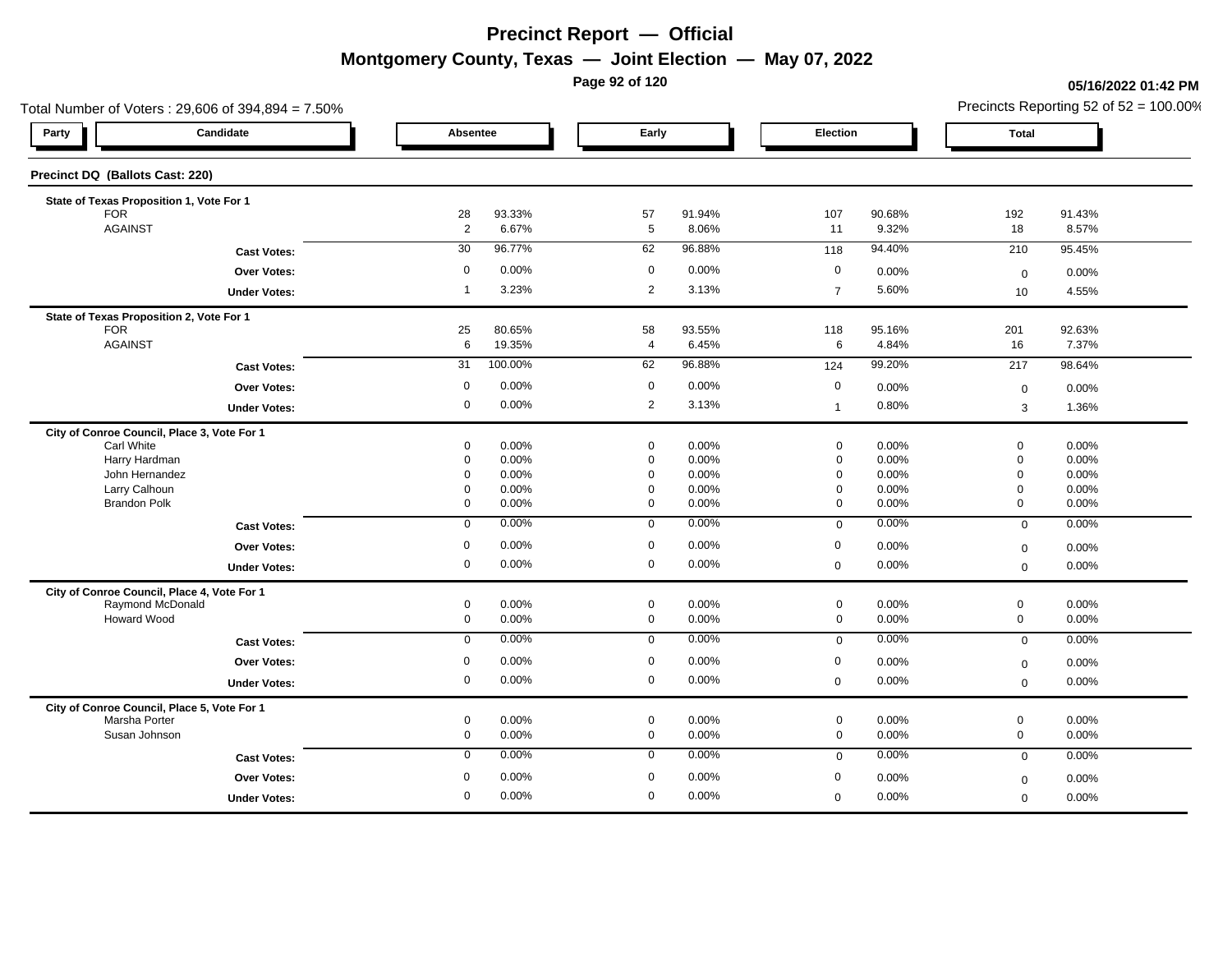**Page 93 of 120**

**05/16/2022 01:42 PM**

| Precincts Reporting 52 of $52 = 100.00\%$ |  |
|-------------------------------------------|--|
|                                           |  |

|                                            | Total Number of Voters: 29,606 of 394,894 = 7.50% |                 |          |                |          |                |        |              | Precincts Reporting 52 of 52 = 100.00% |
|--------------------------------------------|---------------------------------------------------|-----------------|----------|----------------|----------|----------------|--------|--------------|----------------------------------------|
| Party                                      | Candidate                                         | <b>Absentee</b> |          | Early          |          | Election       |        | <b>Total</b> |                                        |
| Precinct DQ (Ballots Cast: 220)            |                                                   |                 |          |                |          |                |        |              |                                        |
| City of Conroe Municipal Judge, Vote For 1 |                                                   |                 |          |                |          |                |        |              |                                        |
| William Waggoner                           |                                                   | $\mathbf 0$     | 0.00%    | $\mathbf{0}$   | 0.00%    | $\mathbf 0$    | 0.00%  | $\Omega$     | 0.00%                                  |
| <b>Meloney Turner</b>                      |                                                   | 0               | 0.00%    | $\mathbf 0$    | $0.00\%$ | $\mathbf 0$    | 0.00%  |              | 0.00%                                  |
| <b>Oscar Sommers</b>                       |                                                   |                 | 0.00%    | 0              | 0.00%    | $\overline{0}$ | 0.00%  |              | 0.00%                                  |
| Kevin M. Kneisley                          |                                                   | 0               | 0.00%    | $\mathbf 0$    | 0.00%    | 0              | 0.00%  |              | 0.00%                                  |
| Michael Valdez                             |                                                   | 0               | $0.00\%$ | $\mathbf 0$    | 0.00%    | $\mathbf 0$    | 0.00%  |              | $0.00\%$                               |
|                                            | <b>Cast Votes:</b>                                | $\mathbf 0$     | 0.00%    | $\Omega$       | 0.00%    | $\mathbf 0$    | 0.00%  | $\mathbf 0$  | 0.00%                                  |
|                                            | <b>Over Votes:</b>                                | 0               | 0.00%    | $\mathbf 0$    | $0.00\%$ | $\mathbf 0$    | 0.00%  | $\mathbf 0$  | 0.00%                                  |
|                                            | <b>Under Votes:</b>                               | 0               | 0.00%    | 0              | 0.00%    | $\mathbf 0$    | 0.00%  | $\mathbf 0$  | $0.00\%$                               |
| MC MUD No. 39 Director, Vote For 2         |                                                   |                 |          |                |          |                |        |              |                                        |
| Erik Berglund                              |                                                   | 3               | 13.04%   | $\overline{7}$ | 18.42%   | 8              | 6.11%  | 18           | 9.38%                                  |
| <b>Kevin Pollock</b>                       |                                                   | 6               | 26.09%   | 8              | 21.05%   | 41             | 31.30% | 55           | 28.65%                                 |
| <b>Brent Kitchens</b>                      |                                                   |                 | 21.74%   |                | 10.53%   | 9              | 6.87%  | 18           | 9.38%                                  |
| Julie Davids                               |                                                   | 6               | 26.09%   | 5              | 13.16%   | 16             | 12.21% | 27           | 14.06%                                 |
| Sean Apostalo                              |                                                   | 3               | 13.04%   | 14             | 36.84%   | 57             | 43.51% | 74           | 38.54%                                 |
|                                            | <b>Cast Votes:</b>                                | 23              | 67.65%   | 38             | 73.08%   | 131            | 77.98% | 192          | 75.59%                                 |
|                                            | <b>Over Votes:</b>                                | $\mathbf 0$     | 0.00%    | $\mathbf 0$    | $0.00\%$ | $\mathbf 0$    | 0.00%  | $\mathbf 0$  | $0.00\%$                               |
|                                            | <b>Under Votes:</b>                               | 11              | 32.35%   | 14             | 26.92%   | 37             | 22.02% | 62           | 24.41%                                 |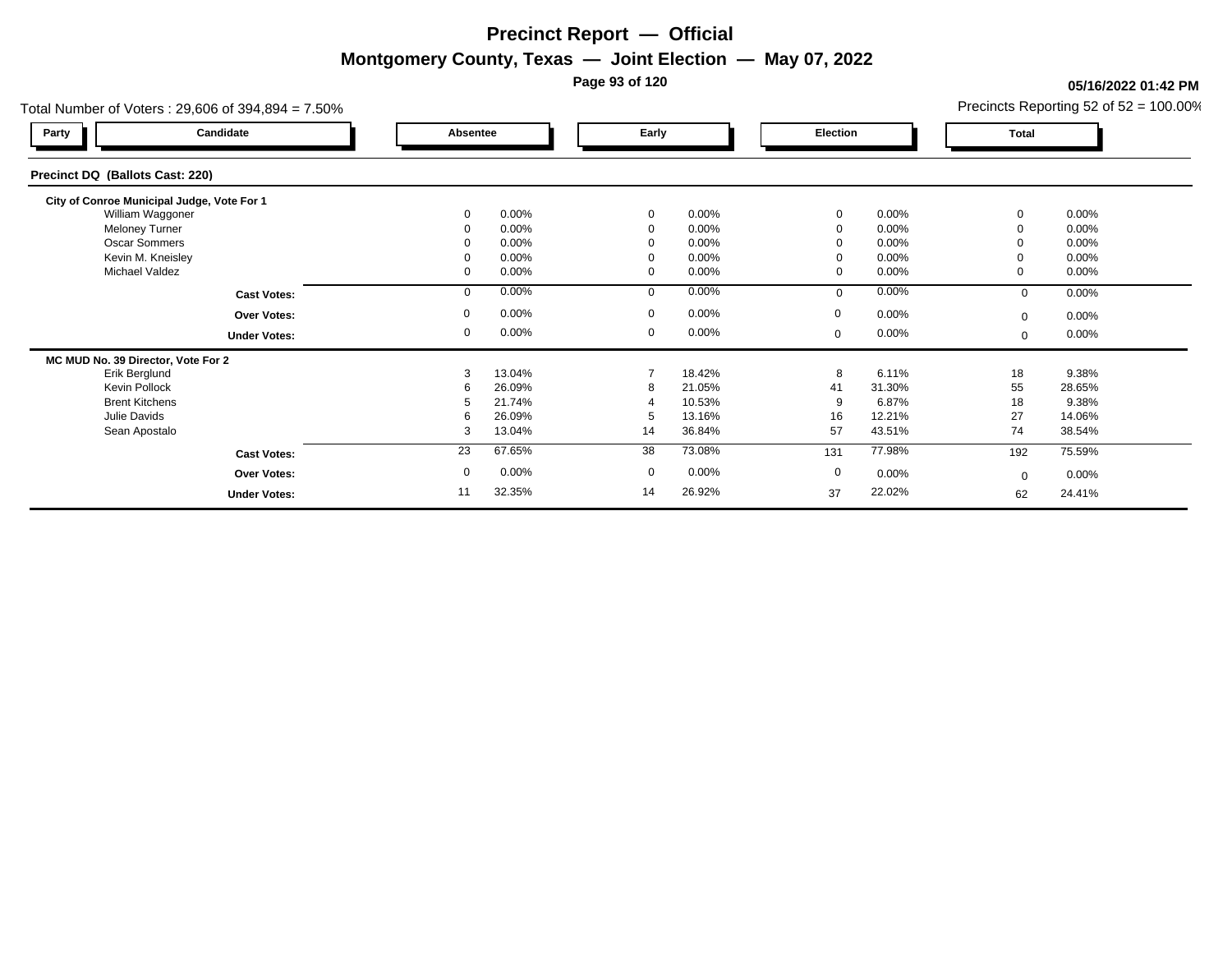**Page 94 of 120**

#### **05/16/2022 01:42 PM**

| Total Number of Voters: 29,606 of 394,894 = 7.50% |                |                  |                   |                  |                      |                  |                       | Precincts Reporting 52 of $52 = 100.00\%$ |
|---------------------------------------------------|----------------|------------------|-------------------|------------------|----------------------|------------------|-----------------------|-------------------------------------------|
| Candidate<br>Party                                | Absentee       |                  | Early             |                  | Election             |                  | <b>Total</b>          |                                           |
| Precinct DR (Ballots Cast: 137)                   |                |                  |                   |                  |                      |                  |                       |                                           |
| State of Texas Proposition 1, Vote For 1          |                |                  |                   |                  |                      |                  |                       |                                           |
| <b>FOR</b><br><b>AGAINST</b>                      | 19             | 90.48%           | 33<br>$\mathbf 0$ | 100.00%          | 77                   | 93.90%<br>6.10%  | 129<br>$\overline{7}$ | 94.85%                                    |
|                                                   | 2              | 9.52%            |                   | 0.00%            | $5\phantom{.0}$      |                  |                       | 5.15%                                     |
| <b>Cast Votes:</b>                                | 21             | 100.00%          | 33                | 97.06%           | 82                   | 100.00%          | 136                   | 99.27%                                    |
| Over Votes:                                       | 0              | 0.00%            | $\mathbf 0$       | 0.00%            | $\mathbf 0$          | 0.00%            | $\mathbf 0$           | 0.00%                                     |
| <b>Under Votes:</b>                               | 0              | 0.00%            | -1                | 2.94%            | $\mathbf 0$          | 0.00%            |                       | 0.73%                                     |
| State of Texas Proposition 2, Vote For 1          |                |                  |                   |                  |                      |                  |                       |                                           |
| <b>FOR</b><br><b>AGAINST</b>                      | 17<br>4        | 80.95%<br>19.05% | 32<br>2           | 94.12%<br>5.88%  | 79<br>$\overline{2}$ | 97.53%<br>2.47%  | 128<br>8              | 94.12%<br>5.88%                           |
|                                                   |                |                  |                   |                  |                      |                  |                       |                                           |
| <b>Cast Votes:</b>                                | 21             | 100.00%          | 34                | 100.00%          | 81                   | 98.78%           | 136                   | 99.27%                                    |
| <b>Over Votes:</b>                                | 0              | 0.00%            | $\mathbf 0$       | $0.00\%$         | 0                    | 0.00%            | $\mathbf 0$           | 0.00%                                     |
| <b>Under Votes:</b>                               | 0              | 0.00%            | 0                 | 0.00%            |                      | 1.22%            |                       | 0.73%                                     |
| EMCID Directors Position No. 5, Vote For 1        |                |                  |                   |                  |                      |                  |                       |                                           |
| <b>Crystal Moore</b><br>David Miller              | $\Omega$       | 0.00%<br>100.00% | 3                 | 60.00%<br>40.00% | 3<br>9               | 21.43%<br>64.29% | 6                     | 26.09%<br>65.22%                          |
| Paul Twombly Batchelder Jr.                       |                | 0.00%            | $\overline{2}$    | 0.00%            | $\overline{2}$       | 14.29%           | 15<br>2               | 8.70%                                     |
| Linda Morrison (W)                                |                | 0.00%            |                   | 0.00%            | $\Omega$             | 0.00%            |                       | 0.00%                                     |
| Gisela Villarreal (W)                             |                | 0.00%            |                   | 0.00%            | 0                    | 0.00%            |                       | 0.00%                                     |
| Ricky Warwick (W)                                 | 0              | 0.00%            | $\mathbf 0$       | 0.00%            | $\mathbf 0$          | 0.00%            | $\Omega$              | 0.00%                                     |
| <b>Cast Votes:</b>                                | $\overline{4}$ | 66.67%           | 5                 | 100.00%          | 14                   | 73.68%           | 23                    | 76.67%                                    |
| <b>Over Votes:</b>                                |                | 0.00%            | $\mathbf 0$       | 0.00%            | $\mathbf 0$          | 0.00%            | $\mathbf 0$           | 0.00%                                     |
| <b>Under Votes:</b>                               | 2              | 33.33%           | $\mathbf 0$       | 0.00%            | 5                    | 26.32%           | $\overline{7}$        | 23.33%                                    |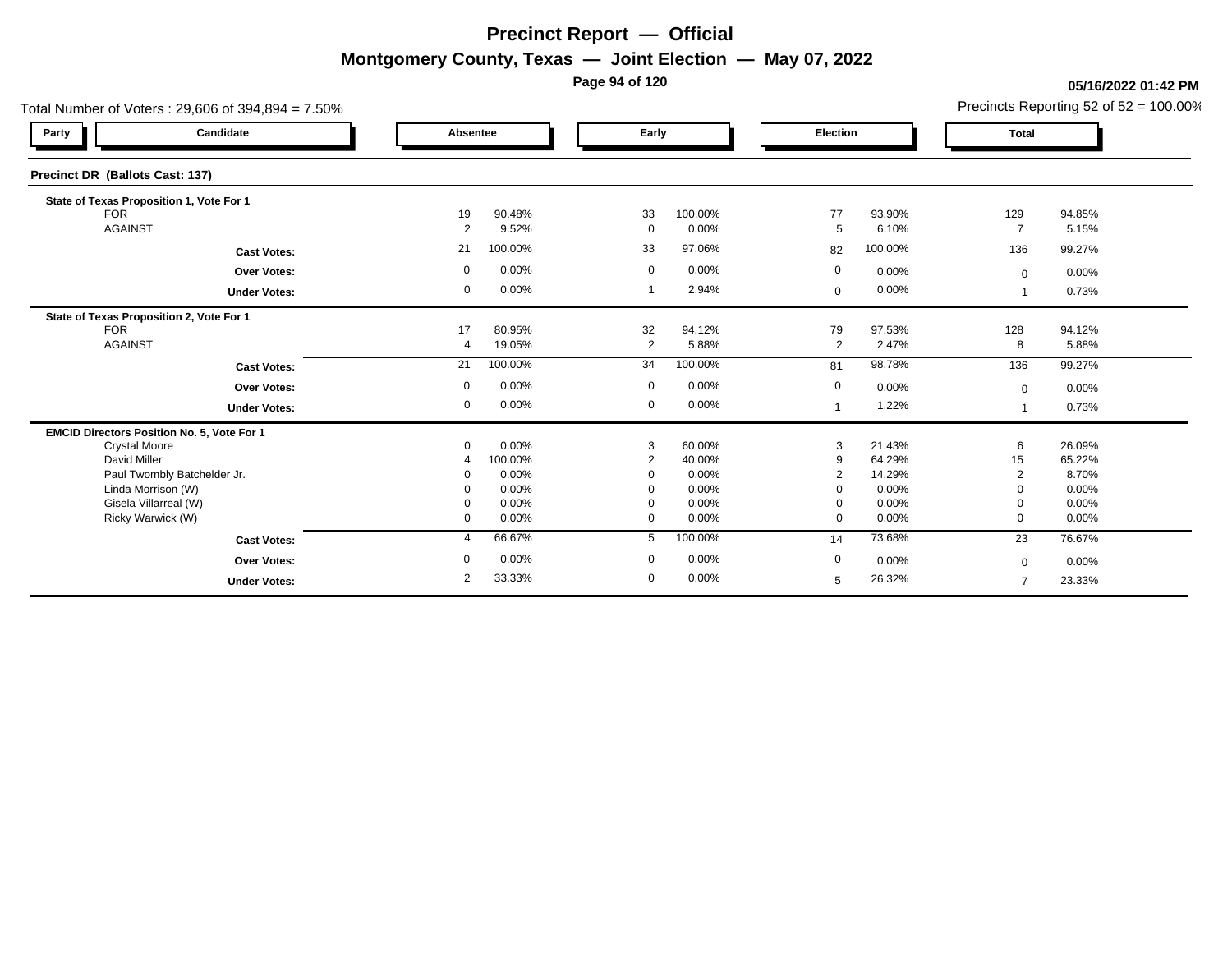**Page 95 of 120**

### **05/16/2022 01:42 PM**

| Total Number of Voters: 29,606 of 394,894 = 7.50% |                    |                |          |                |        |                 |         | Precincts Reporting 52 of $52 = 100.00\%$ |        |  |
|---------------------------------------------------|--------------------|----------------|----------|----------------|--------|-----------------|---------|-------------------------------------------|--------|--|
| Candidate<br>Party                                |                    |                | Absentee | Early          |        | <b>Election</b> |         | <b>Total</b>                              |        |  |
| Precinct DR (Ballots Cast: 137)                   |                    |                |          |                |        |                 |         |                                           |        |  |
| EMCID Directors Position No. 6, Vote For 1        |                    |                |          |                |        |                 |         |                                           |        |  |
| Stephen Carlisle                                  |                    | 3              | 100.00%  | 3              | 75.00% | 12              | 100.00% | 18                                        | 94.74% |  |
| Fred Wetz (W)                                     |                    | 0              | 0.00%    | $\mathbf 0$    | 0.00%  | $\mathbf 0$     | 0.00%   | $\mathbf 0$                               | 0.00%  |  |
| Hank Vat (W)                                      |                    | $\Omega$       | 0.00%    | $\overline{1}$ | 25.00% | $\mathbf 0$     | 0.00%   | $\overline{1}$                            | 5.26%  |  |
| Anika Duncan (W)                                  |                    | $\Omega$       | 0.00%    | $\mathbf 0$    | 0.00%  | $\mathbf 0$     | 0.00%   | $\Omega$                                  | 0.00%  |  |
| Sandra Fletcher (W)                               |                    | 0              | 0.00%    | 0              | 0.00%  | 0               | 0.00%   | $\mathbf 0$                               | 0.00%  |  |
| Hank Halston (W)                                  |                    | $\Omega$       | 0.00%    | $\Omega$       | 0.00%  | $\Omega$        | 0.00%   | $\Omega$                                  | 0.00%  |  |
| Hank Villareal (W)                                |                    | $\Omega$       | 0.00%    | $\mathbf 0$    | 0.00%  | $\mathbf 0$     | 0.00%   | $\Omega$                                  | 0.00%  |  |
| Patric Lira (W)                                   |                    | $\mathbf 0$    | 0.00%    | $\mathbf 0$    | 0.00%  | $\mathbf 0$     | 0.00%   | $\mathbf 0$                               | 0.00%  |  |
| Kevin Lynch (W)                                   |                    | $\Omega$       | 0.00%    | $\Omega$       | 0.00%  | $\Omega$        | 0.00%   | $\mathbf 0$                               | 0.00%  |  |
| David Miller (W)                                  |                    | $\Omega$       | 0.00%    | $\mathbf 0$    | 0.00%  | $\mathbf 0$     | 0.00%   | $\Omega$                                  | 0.00%  |  |
| Liz Mullane (W)                                   |                    | $\Omega$       | 0.00%    | $\mathbf 0$    | 0.00%  | $\mathbf 0$     | 0.00%   | $\mathbf 0$                               | 0.00%  |  |
| Marty Murray (W)                                  |                    | $\Omega$       | 0.00%    | $\mathbf 0$    | 0.00%  | $\mathbf 0$     | 0.00%   | $\Omega$                                  | 0.00%  |  |
| Norman Taylor (W)                                 |                    | $\Omega$       | 0.00%    | $\mathbf 0$    | 0.00%  | $\mathbf 0$     | 0.00%   | $\Omega$                                  | 0.00%  |  |
| Mark Vat (W)                                      |                    | $\Omega$       | 0.00%    | $\mathbf 0$    | 0.00%  | $\Omega$        | 0.00%   | $\Omega$                                  | 0.00%  |  |
| Mike Vat (W)                                      |                    | $\Omega$       | 0.00%    | $\Omega$       | 0.00%  | $\mathbf 0$     | 0.00%   | $\Omega$                                  | 0.00%  |  |
| Vicente Velazquez (W)                             |                    | $\Omega$       | 0.00%    | $\Omega$       | 0.00%  | $\mathbf 0$     | 0.00%   | $\Omega$                                  | 0.00%  |  |
| Gisela Villarreal (W)                             |                    | $\Omega$       | 0.00%    | $\mathbf 0$    | 0.00%  | $\mathbf 0$     | 0.00%   | $\Omega$                                  | 0.00%  |  |
| Allen Wells (W)                                   |                    | 0              | 0.00%    | $\mathbf 0$    | 0.00%  | $\mathbf 0$     | 0.00%   | $\mathbf 0$                               | 0.00%  |  |
| Troy Wootton (W)                                  |                    | $\mathbf 0$    | 0.00%    | $\mathbf 0$    | 0.00%  | $\mathbf 0$     | 0.00%   | $\mathbf 0$                               | 0.00%  |  |
|                                                   | <b>Cast Votes:</b> | 3              | 50.00%   | $\overline{4}$ | 80.00% | 12              | 63.16%  | 19                                        | 63.33% |  |
|                                                   | <b>Over Votes:</b> | 0              | 0.00%    | $\mathbf 0$    | 0.00%  | $\mathbf 0$     | 0.00%   | $\mathbf 0$                               | 0.00%  |  |
| <b>Under Votes:</b>                               |                    | 3              | 50.00%   | $\mathbf{1}$   | 20.00% | $\overline{7}$  | 36.84%  | 11                                        | 36.67% |  |
| EMCID Directors Position No. 7, Vote For 1        |                    |                |          |                |        |                 |         |                                           |        |  |
| Gisela Villarreal                                 |                    | 0              | 0.00%    | $\mathbf 0$    | 0.00%  | 4               | 30.77%  | $\overline{4}$                            | 19.05% |  |
| Martin Zepeda                                     |                    | $\overline{2}$ | 50.00%   | $\mathbf 1$    | 25.00% | 5               | 38.46%  | 8                                         | 38.10% |  |
| Liz Mullane                                       |                    | $\overline{2}$ | 50.00%   | 3              | 75.00% | $\overline{4}$  | 30.77%  | 9                                         | 42.86% |  |
| Marcus Allen (W)                                  |                    | $\Omega$       | 0.00%    | $\Omega$       | 0.00%  | $\mathbf 0$     | 0.00%   | $\Omega$                                  | 0.00%  |  |
| David Miller (W)                                  |                    | $\Omega$       | 0.00%    | $\mathbf 0$    | 0.00%  | $\mathbf 0$     | 0.00%   | $\Omega$                                  | 0.00%  |  |
| Matt Morrison (W)                                 |                    | 0              | 0.00%    | 0              | 0.00%  | $\mathbf 0$     | 0.00%   | $\mathbf 0$                               | 0.00%  |  |
| Zepeda (W)                                        |                    | 0              | 0.00%    | $\mathbf 0$    | 0.00%  | $\mathbf 0$     | 0.00%   | $\mathbf 0$                               | 0.00%  |  |
|                                                   | <b>Cast Votes:</b> | 4              | 66.67%   | $\overline{4}$ | 80.00% | 13              | 68.42%  | 21                                        | 70.00% |  |
|                                                   | <b>Over Votes:</b> | 0              | 0.00%    | $\mathbf 0$    | 0.00%  | 0               | 0.00%   | $\mathbf 0$                               | 0.00%  |  |
| <b>Under Votes:</b>                               |                    | $\overline{2}$ | 33.33%   | $\mathbf 1$    | 20.00% | 6               | 31.58%  | 9                                         | 30.00% |  |
|                                                   |                    |                |          |                |        |                 |         |                                           |        |  |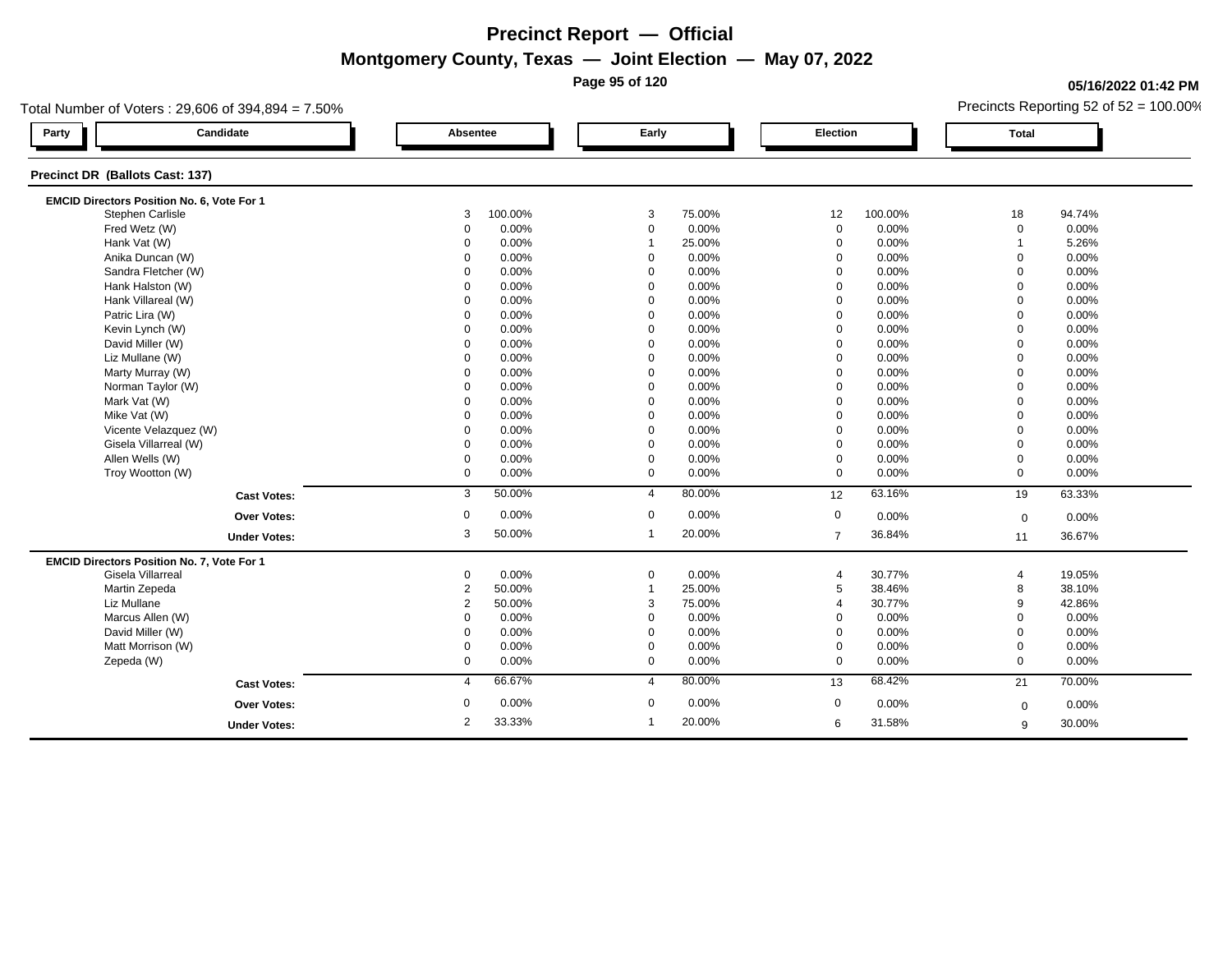**Page 96 of 120**

### **05/16/2022 01:42 PM**

|                          |                          |                      | Precincts Reporting 52 of $52 = 100.00\%$ |
|--------------------------|--------------------------|----------------------|-------------------------------------------|
| Absentee                 | Early                    | Election             | Total                                     |
|                          |                          |                      |                                           |
|                          |                          |                      |                                           |
| 25.00%                   | 2<br>50.00%              | 15.38%<br>2          | 23.81%<br>5                               |
| 75.00%                   | 50.00%<br>$\overline{2}$ | 11<br>84.62%         | 16<br>76.19%                              |
| 0.00%                    | 0.00%                    | 0.00%<br>$\Omega$    | $0.00\%$                                  |
| 0.00%                    | 0.00%                    | 0.00%                | $0.00\%$                                  |
| 0.00%                    | 0.00%                    | 0.00%<br>0           | $0.00\%$                                  |
| 0.00%                    | 0.00%                    | 0.00%                | $0.00\%$                                  |
| 0.00%                    | 0.00%                    | 0.00%<br>$\Omega$    | $0.00\%$                                  |
| $0.00\%$                 | 0.00%                    | 0.00%                | $0.00\%$                                  |
| 0.00%<br>0               | 0.00%<br>0               | 0.00%<br>0           | $0.00\%$                                  |
| 66.67%                   | 80.00%                   | 68.42%<br>13         | 70.00%<br>21                              |
| $0.00\%$                 | $0.00\%$<br>$\Omega$     | $\mathbf 0$<br>0.00% | $0.00\%$<br>$\Omega$                      |
| 33.33%<br>$\overline{2}$ | 20.00%                   | 31.58%<br>6          | 30.00%<br>9                               |
|                          |                          |                      |                                           |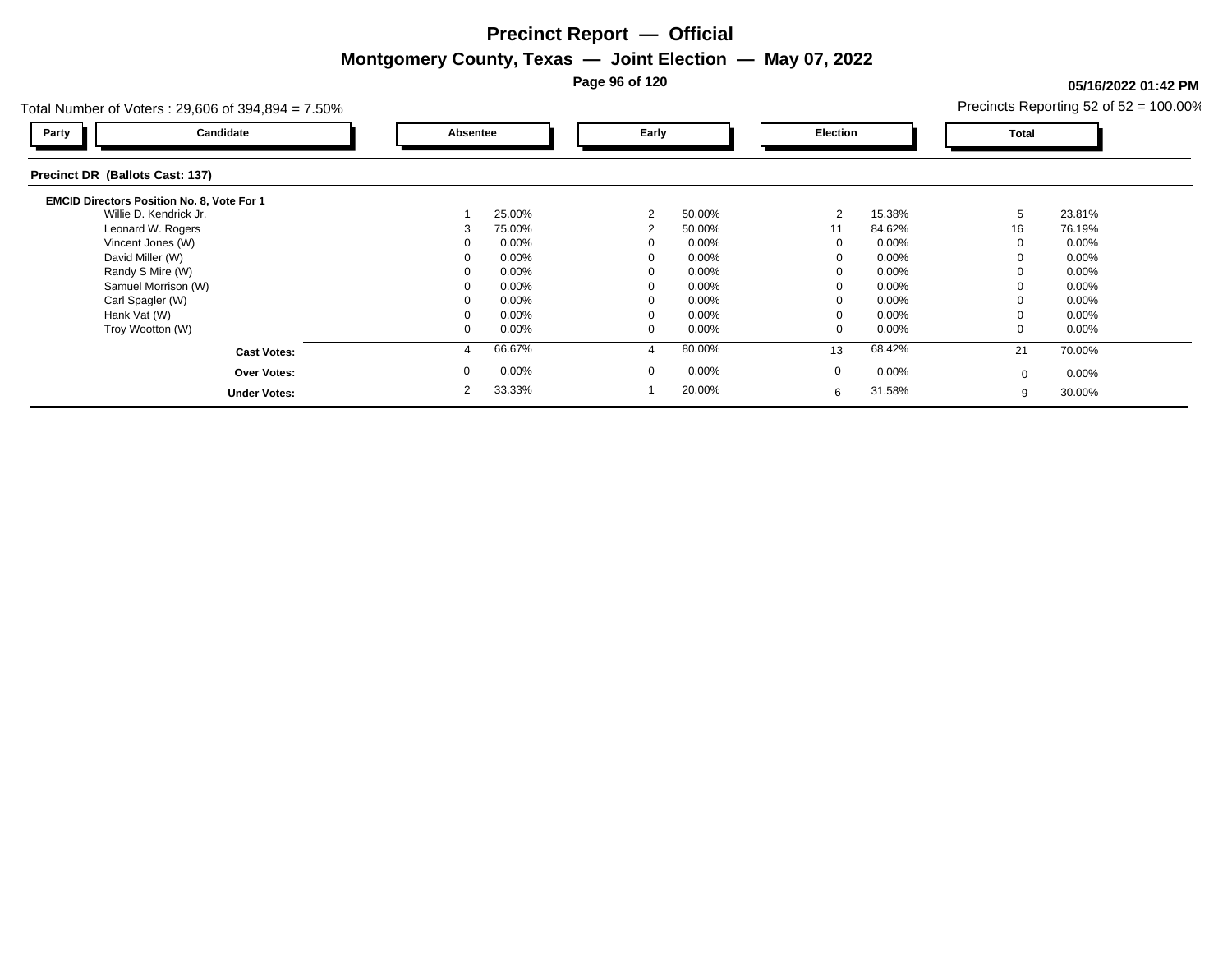**Page 97 of 120**

#### **05/16/2022 01:42 PM**

| Absentee    |                                                                                                                                     |                                                                                                                                            |                                                                                                                                                                                 |                                                                                                                                         |                                                                                                                                                                                                                        |                                                                                                                                          |                                                                                                                                                                                      |
|-------------|-------------------------------------------------------------------------------------------------------------------------------------|--------------------------------------------------------------------------------------------------------------------------------------------|---------------------------------------------------------------------------------------------------------------------------------------------------------------------------------|-----------------------------------------------------------------------------------------------------------------------------------------|------------------------------------------------------------------------------------------------------------------------------------------------------------------------------------------------------------------------|------------------------------------------------------------------------------------------------------------------------------------------|--------------------------------------------------------------------------------------------------------------------------------------------------------------------------------------|
|             |                                                                                                                                     | Early                                                                                                                                      |                                                                                                                                                                                 | Election                                                                                                                                |                                                                                                                                                                                                                        | <b>Total</b>                                                                                                                             |                                                                                                                                                                                      |
|             |                                                                                                                                     |                                                                                                                                            |                                                                                                                                                                                 |                                                                                                                                         |                                                                                                                                                                                                                        |                                                                                                                                          |                                                                                                                                                                                      |
|             |                                                                                                                                     |                                                                                                                                            |                                                                                                                                                                                 |                                                                                                                                         |                                                                                                                                                                                                                        |                                                                                                                                          |                                                                                                                                                                                      |
|             |                                                                                                                                     |                                                                                                                                            |                                                                                                                                                                                 |                                                                                                                                         |                                                                                                                                                                                                                        |                                                                                                                                          | 94.51%                                                                                                                                                                               |
|             |                                                                                                                                     |                                                                                                                                            |                                                                                                                                                                                 |                                                                                                                                         |                                                                                                                                                                                                                        |                                                                                                                                          | 5.49%                                                                                                                                                                                |
|             |                                                                                                                                     |                                                                                                                                            |                                                                                                                                                                                 |                                                                                                                                         |                                                                                                                                                                                                                        |                                                                                                                                          | 99.22%                                                                                                                                                                               |
|             |                                                                                                                                     |                                                                                                                                            |                                                                                                                                                                                 |                                                                                                                                         |                                                                                                                                                                                                                        | $\mathbf 0$                                                                                                                              | 0.00%                                                                                                                                                                                |
|             |                                                                                                                                     |                                                                                                                                            |                                                                                                                                                                                 |                                                                                                                                         |                                                                                                                                                                                                                        | $\overline{2}$                                                                                                                           | 0.78%                                                                                                                                                                                |
|             |                                                                                                                                     |                                                                                                                                            |                                                                                                                                                                                 |                                                                                                                                         |                                                                                                                                                                                                                        |                                                                                                                                          |                                                                                                                                                                                      |
|             |                                                                                                                                     |                                                                                                                                            |                                                                                                                                                                                 |                                                                                                                                         |                                                                                                                                                                                                                        |                                                                                                                                          | 92.13%<br>7.87%                                                                                                                                                                      |
|             |                                                                                                                                     |                                                                                                                                            |                                                                                                                                                                                 |                                                                                                                                         |                                                                                                                                                                                                                        |                                                                                                                                          |                                                                                                                                                                                      |
|             |                                                                                                                                     |                                                                                                                                            |                                                                                                                                                                                 |                                                                                                                                         |                                                                                                                                                                                                                        |                                                                                                                                          | 98.83%                                                                                                                                                                               |
|             |                                                                                                                                     |                                                                                                                                            |                                                                                                                                                                                 |                                                                                                                                         |                                                                                                                                                                                                                        | $\boldsymbol{0}$                                                                                                                         | 0.00%                                                                                                                                                                                |
|             |                                                                                                                                     |                                                                                                                                            |                                                                                                                                                                                 |                                                                                                                                         |                                                                                                                                                                                                                        | 3                                                                                                                                        | 1.17%                                                                                                                                                                                |
|             |                                                                                                                                     |                                                                                                                                            |                                                                                                                                                                                 |                                                                                                                                         |                                                                                                                                                                                                                        |                                                                                                                                          |                                                                                                                                                                                      |
|             |                                                                                                                                     |                                                                                                                                            |                                                                                                                                                                                 |                                                                                                                                         |                                                                                                                                                                                                                        |                                                                                                                                          | 0.00%                                                                                                                                                                                |
|             |                                                                                                                                     |                                                                                                                                            |                                                                                                                                                                                 |                                                                                                                                         |                                                                                                                                                                                                                        |                                                                                                                                          | 0.00%<br>0.00%                                                                                                                                                                       |
|             |                                                                                                                                     |                                                                                                                                            |                                                                                                                                                                                 |                                                                                                                                         |                                                                                                                                                                                                                        |                                                                                                                                          | 0.00%                                                                                                                                                                                |
| 0           | 0.00%                                                                                                                               | $\mathbf 0$                                                                                                                                | 0.00%                                                                                                                                                                           | $\mathbf 0$                                                                                                                             | 0.00%                                                                                                                                                                                                                  | $\mathbf 0$                                                                                                                              | 0.00%                                                                                                                                                                                |
| $\mathbf 0$ | 0.00%                                                                                                                               | $\mathbf{0}$                                                                                                                               | 0.00%                                                                                                                                                                           | $\mathbf 0$                                                                                                                             | 0.00%                                                                                                                                                                                                                  | $\mathbf 0$                                                                                                                              | 0.00%                                                                                                                                                                                |
| $\mathbf 0$ | 0.00%                                                                                                                               | $\mathbf 0$                                                                                                                                | 0.00%                                                                                                                                                                           | $\mathbf 0$                                                                                                                             | 0.00%                                                                                                                                                                                                                  |                                                                                                                                          | 0.00%                                                                                                                                                                                |
| 0           | 0.00%                                                                                                                               | $\mathbf 0$                                                                                                                                | 0.00%                                                                                                                                                                           | $\mathbf 0$                                                                                                                             | 0.00%                                                                                                                                                                                                                  | $\mathbf 0$                                                                                                                              | 0.00%                                                                                                                                                                                |
|             |                                                                                                                                     |                                                                                                                                            |                                                                                                                                                                                 |                                                                                                                                         |                                                                                                                                                                                                                        |                                                                                                                                          |                                                                                                                                                                                      |
|             |                                                                                                                                     |                                                                                                                                            |                                                                                                                                                                                 |                                                                                                                                         | 0.00%                                                                                                                                                                                                                  |                                                                                                                                          | 0.00%                                                                                                                                                                                |
| 0           | 0.00%                                                                                                                               | $\mathbf 0$                                                                                                                                | 0.00%                                                                                                                                                                           | $\mathbf 0$                                                                                                                             | 0.00%                                                                                                                                                                                                                  | $\mathbf 0$                                                                                                                              | 0.00%                                                                                                                                                                                |
| $\mathbf 0$ | 0.00%                                                                                                                               | $\mathbf 0$                                                                                                                                | 0.00%                                                                                                                                                                           | $\mathbf 0$                                                                                                                             | 0.00%                                                                                                                                                                                                                  | $\mathbf 0$                                                                                                                              | 0.00%                                                                                                                                                                                |
| $\mathbf 0$ | 0.00%                                                                                                                               | $\mathbf 0$                                                                                                                                | 0.00%                                                                                                                                                                           | $\mathbf 0$                                                                                                                             | 0.00%                                                                                                                                                                                                                  |                                                                                                                                          | 0.00%                                                                                                                                                                                |
| $\mathbf 0$ | 0.00%                                                                                                                               | $\mathbf 0$                                                                                                                                | 0.00%                                                                                                                                                                           | $\mathbf 0$                                                                                                                             | 0.00%                                                                                                                                                                                                                  | $\mathbf 0$                                                                                                                              | 0.00%                                                                                                                                                                                |
|             |                                                                                                                                     |                                                                                                                                            |                                                                                                                                                                                 |                                                                                                                                         |                                                                                                                                                                                                                        |                                                                                                                                          |                                                                                                                                                                                      |
| 0           | 0.00%                                                                                                                               | $\mathsf 0$                                                                                                                                | 0.00%                                                                                                                                                                           | $\mathbf 0$                                                                                                                             | 0.00%                                                                                                                                                                                                                  | $\mathsf{O}\xspace$                                                                                                                      | 0.00%                                                                                                                                                                                |
| 0           | 0.00%                                                                                                                               | $\mathbf 0$                                                                                                                                | 0.00%                                                                                                                                                                           | $\mathbf 0$                                                                                                                             | 0.00%                                                                                                                                                                                                                  | $\mathbf 0$                                                                                                                              | 0.00%                                                                                                                                                                                |
| $\mathbf 0$ | 0.00%                                                                                                                               | $\mathbf 0$                                                                                                                                | 0.00%                                                                                                                                                                           | $\mathbf 0$                                                                                                                             | 0.00%                                                                                                                                                                                                                  | $\mathbf{0}$                                                                                                                             | 0.00%                                                                                                                                                                                |
| $\mathbf 0$ | 0.00%                                                                                                                               | $\mathbf 0$                                                                                                                                | 0.00%                                                                                                                                                                           | $\mathbf 0$                                                                                                                             | 0.00%                                                                                                                                                                                                                  |                                                                                                                                          | 0.00%                                                                                                                                                                                |
| 0           | 0.00%                                                                                                                               | $\mathbf 0$                                                                                                                                | 0.00%                                                                                                                                                                           |                                                                                                                                         |                                                                                                                                                                                                                        |                                                                                                                                          | 0.00%                                                                                                                                                                                |
|             | 34<br>$\overline{2}$<br>36<br>$\mathbf 0$<br>0<br>31<br>$\overline{5}$<br>36<br>0<br>0<br>0<br>0<br>$\mathbf 0$<br>0<br>$\mathbf 0$ | 94.44%<br>5.56%<br>100.00%<br>0.00%<br>0.00%<br>86.11%<br>13.89%<br>100.00%<br>0.00%<br>0.00%<br>0.00%<br>0.00%<br>0.00%<br>0.00%<br>0.00% | 104<br>5<br>109<br>$\mathbf 0$<br>$\overline{2}$<br>102<br>$\overline{7}$<br>109<br>$\mathbf 0$<br>2<br>$\mathbf 0$<br>$\mathbf 0$<br>$\mathbf 0$<br>$\mathbf 0$<br>$\mathsf 0$ | 95.41%<br>4.59%<br>98.20%<br>0.00%<br>1.80%<br>93.58%<br>6.42%<br>98.20%<br>0.00%<br>1.80%<br>0.00%<br>0.00%<br>0.00%<br>0.00%<br>0.00% | 103<br>$\overline{7}$<br>110<br>$\mathbf 0$<br>$\mathsf{O}\xspace$<br>101<br>8<br>109<br>$\mathbf 0$<br>$\mathbf{1}$<br>$\mathbf 0$<br>$\mathsf{O}\xspace$<br>$\mathbf 0$<br>$\mathbf 0$<br>$\mathbf 0$<br>$\mathbf 0$ | 93.64%<br>6.36%<br>100.00%<br>0.00%<br>0.00%<br>92.66%<br>7.34%<br>99.09%<br>0.00%<br>0.91%<br>0.00%<br>0.00%<br>0.00%<br>0.00%<br>0.00% | 241<br>14<br>255<br>234<br>20<br>254<br>$\mathbf 0$<br>$\mathbf 0$<br>$\mathbf 0$<br>$\mathbf 0$<br>$\mathbf 0$<br>$\mathsf{O}\xspace$<br>$\mathbf 0$<br>$\mathbf 0$<br>$\mathbf{0}$ |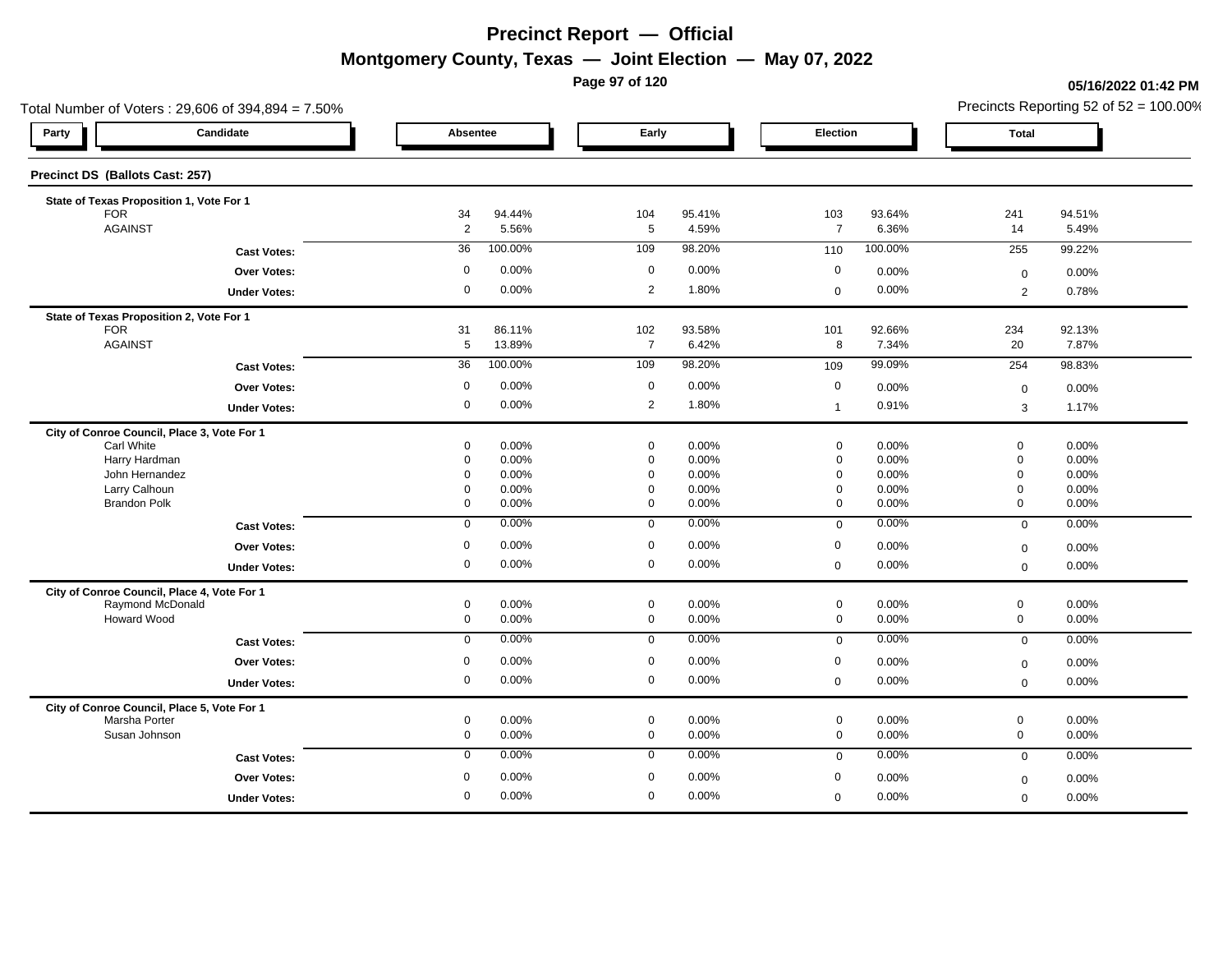**Page 98 of 120**

### **05/16/2022 01:42 PM**

|                                            | Total Number of Voters: $29,606$ of $394,894 = 7.50\%$ |             |          |              |          |             |          |          | Precincts Reporting 52 of $52 = 100.00\%$ |  |
|--------------------------------------------|--------------------------------------------------------|-------------|----------|--------------|----------|-------------|----------|----------|-------------------------------------------|--|
| Party                                      | Candidate                                              |             | Absentee |              | Early    |             | Election |          |                                           |  |
| Precinct DS (Ballots Cast: 257)            |                                                        |             |          |              |          |             |          |          |                                           |  |
| City of Conroe Municipal Judge, Vote For 1 |                                                        |             |          |              |          |             |          |          |                                           |  |
| William Waggoner                           |                                                        | $\mathbf 0$ | $0.00\%$ | $\mathbf{0}$ | $0.00\%$ | $\mathbf 0$ | 0.00%    |          | $0.00\%$                                  |  |
| <b>Meloney Turner</b>                      |                                                        |             | 0.00%    | $\Omega$     | $0.00\%$ | $\Omega$    | $0.00\%$ |          | $0.00\%$                                  |  |
| <b>Oscar Sommers</b>                       |                                                        |             | $0.00\%$ | $\Omega$     | $0.00\%$ | $\Omega$    | $0.00\%$ |          | $0.00\%$                                  |  |
| Kevin M. Kneisley                          |                                                        |             | 0.00%    | $\Omega$     | $0.00\%$ |             | $0.00\%$ |          | $0.00\%$                                  |  |
| Michael Valdez                             |                                                        |             | 0.00%    | 0            | $0.00\%$ | 0           | $0.00\%$ |          | $0.00\%$                                  |  |
|                                            | <b>Cast Votes:</b>                                     | O           | 0.00%    | $\Omega$     | 0.00%    | $\Omega$    | 0.00%    |          | $0.00\%$                                  |  |
|                                            | <b>Over Votes:</b>                                     | $\mathbf 0$ | 0.00%    | 0            | $0.00\%$ | 0           | 0.00%    | $\Omega$ | $0.00\%$                                  |  |
|                                            | <b>Under Votes:</b>                                    | 0           | 0.00%    | $\mathbf{0}$ | $0.00\%$ | $\mathbf 0$ | 0.00%    | $\Omega$ | $0.00\%$                                  |  |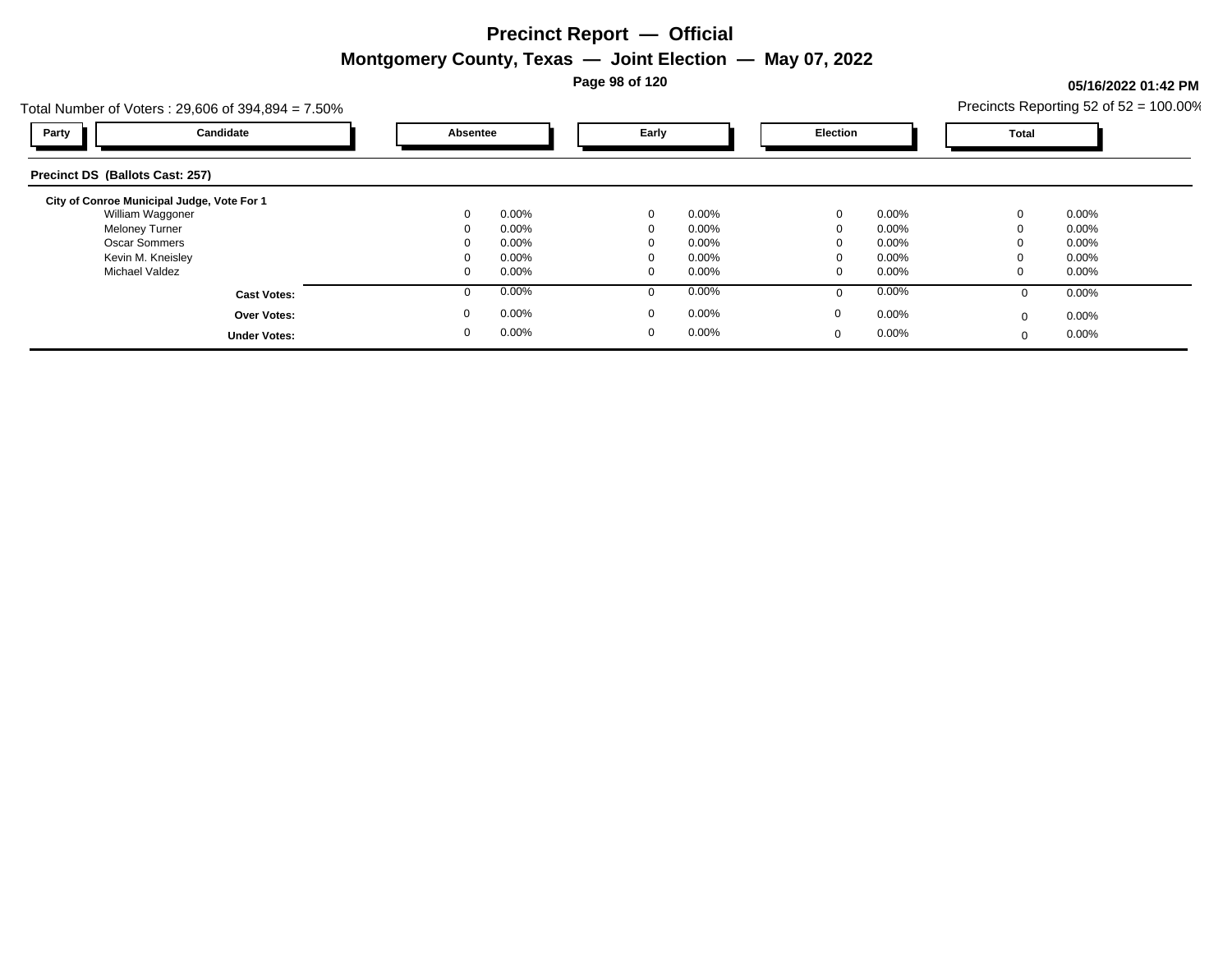**Page 99 of 120**

**05/16/2022 01:42 PM**

| Total Number of Voters: 29,606 of 394,894 = 7.50% |                                             |                         |                |                               |                  |                         |                |                               | Precincts Reporting 52 of 52 = 100.00% |
|---------------------------------------------------|---------------------------------------------|-------------------------|----------------|-------------------------------|------------------|-------------------------|----------------|-------------------------------|----------------------------------------|
| Party                                             | Candidate                                   | Absentee                |                | Early                         |                  | Election                |                | Total                         |                                        |
| Precinct DT (Ballots Cast: 185)                   |                                             |                         |                |                               |                  |                         |                |                               |                                        |
|                                                   | State of Texas Proposition 1, Vote For 1    |                         |                |                               |                  |                         |                |                               |                                        |
| <b>FOR</b><br><b>AGAINST</b>                      |                                             | 43                      | 93.48%         | 44                            | 93.62%           | 82                      | 93.18%         | 169                           | 93.37%                                 |
|                                                   |                                             | 3                       | 6.52%          | $\mathbf{3}$                  | 6.38%            | 6                       | 6.82%          | 12                            | 6.63%                                  |
|                                                   | <b>Cast Votes:</b>                          | 46                      | 97.87%         | 47                            | 95.92%           | 88                      | 98.88%         | 181                           | 97.84%                                 |
|                                                   | Over Votes:                                 | $\mathbf 0$             | 0.00%          | $\mathbf 0$                   | 0.00%            | 0                       | 0.00%          | $\mathbf 0$                   | 0.00%                                  |
|                                                   | <b>Under Votes:</b>                         | $\overline{1}$          | 2.13%          | $\overline{2}$                | 4.08%            | $\overline{1}$          | 1.12%          | $\overline{4}$                | 2.16%                                  |
|                                                   | State of Texas Proposition 2, Vote For 1    |                         |                |                               |                  |                         |                |                               |                                        |
| FOR                                               |                                             | 41                      | 87.23%         | 44                            | 89.80%           | 76                      | 87.36%         | 161                           | 87.98%                                 |
| <b>AGAINST</b>                                    |                                             | 6                       | 12.77%         | $5\phantom{.0}$               | 10.20%           | 11                      | 12.64%         | 22                            | 12.02%                                 |
|                                                   | <b>Cast Votes:</b>                          | 47                      | 100.00%        | 49                            | 100.00%          | 87                      | 97.75%         | $\overline{183}$              | 98.92%                                 |
|                                                   | Over Votes:                                 | $\mathbf 0$             | 0.00%          | $\mathbf 0$                   | 0.00%            | 0                       | 0.00%          | $\mathbf 0$                   | 0.00%                                  |
|                                                   | <b>Under Votes:</b>                         | $\mathbf 0$             | 0.00%          | $\mathbf 0$                   | 0.00%            | $\overline{2}$          | 2.25%          | $\overline{2}$                | 1.08%                                  |
|                                                   | City of Conroe Council, Place 3, Vote For 1 |                         |                |                               |                  |                         |                |                               |                                        |
| Carl White                                        |                                             | $\mathbf 0$<br>$\Omega$ | 0.00%          | $\mathbf 0$<br>$\overline{2}$ | 0.00%            | $\mathbf 0$<br>$\Omega$ | 0.00%          | $\mathbf 0$<br>$\overline{2}$ | 0.00%                                  |
| Harry Hardman<br>John Hernandez                   |                                             | $\mathbf 0$             | 0.00%<br>0.00% | $\mathbf 0$                   | 100.00%<br>0.00% | $\Omega$                | 0.00%<br>0.00% | $\mathbf 0$                   | 100.00%<br>0.00%                       |
| Larry Calhoun                                     |                                             | $\Omega$                | 0.00%          | $\overline{0}$                | 0.00%            | $\Omega$                | 0.00%          | $\mathbf 0$                   | 0.00%                                  |
| <b>Brandon Polk</b>                               |                                             | $\mathbf 0$             | 0.00%          | $\overline{0}$                | 0.00%            | $\mathbf 0$             | 0.00%          | $\mathbf 0$                   | 0.00%                                  |
|                                                   | <b>Cast Votes:</b>                          | $\overline{0}$          | 0.00%          | $\overline{2}$                | 100.00%          | $\mathbf 0$             | 0.00%          | $\overline{2}$                | 100.00%                                |
|                                                   | Over Votes:                                 | $\mathbf 0$             | 0.00%          | $\mathbf 0$                   | 0.00%            | 0                       | 0.00%          | $\mathbf 0$                   | 0.00%                                  |
|                                                   | <b>Under Votes:</b>                         | $\mathbf 0$             | 0.00%          | $\mathsf 0$                   | 0.00%            | $\mathbf 0$             | 0.00%          | $\mathbf 0$                   | 0.00%                                  |
|                                                   | City of Conroe Council, Place 4, Vote For 1 |                         |                |                               |                  |                         |                |                               |                                        |
|                                                   | Raymond McDonald                            | $\mathbf 0$             | 0.00%          | $\overline{2}$                | 100.00%          | $\mathbf 0$             | 0.00%          | $\overline{c}$                | 100.00%                                |
| Howard Wood                                       |                                             | $\mathsf 0$             | 0.00%          | $\mathsf 0$                   | 0.00%            | $\mathbf 0$             | 0.00%          | $\,0\,$                       | 0.00%                                  |
|                                                   | <b>Cast Votes:</b>                          | $\mathbf 0$             | 0.00%          | 2                             | 100.00%          | $\mathbf 0$             | 0.00%          | $\overline{2}$                | 100.00%                                |
|                                                   | Over Votes:                                 | $\mathbf 0$             | 0.00%          | $\overline{0}$                | 0.00%            | $\mathbf 0$             | 0.00%          | $\mathbf 0$                   | 0.00%                                  |
|                                                   | <b>Under Votes:</b>                         | $\mathbf 0$             | 0.00%          | $\overline{0}$                | 0.00%            | $\mathbf 0$             | 0.00%          | $\overline{0}$                | 0.00%                                  |
|                                                   | City of Conroe Council, Place 5, Vote For 1 |                         |                |                               |                  |                         |                |                               |                                        |
| Marsha Porter                                     |                                             | $\mathbf 0$             | 0.00%          | $\mathsf 0$                   | 0.00%            | $\mathbf 0$             | 0.00%          | $\mathsf 0$                   | 0.00%                                  |
| Susan Johnson                                     |                                             | $\mathbf 0$             | 0.00%          | $\overline{1}$                | 100.00%          | $\mathbf 0$             | 0.00%          | $\overline{1}$                | 100.00%                                |
|                                                   | <b>Cast Votes:</b>                          | $\mathbf 0$             | 0.00%          | $\overline{1}$                | 50.00%           | $\mathbf 0$             | 0.00%          | $\overline{1}$                | 50.00%                                 |
|                                                   | <b>Over Votes:</b>                          | $\mathbf 0$             | 0.00%          | $\mathbf 0$                   | 0.00%            | $\mathbf 0$             | 0.00%          | $\Omega$                      | 0.00%                                  |
|                                                   | <b>Under Votes:</b>                         | $\mathbf 0$             | 0.00%          | $\overline{1}$                | 50.00%           | $\mathbf 0$             | 0.00%          |                               | 50.00%                                 |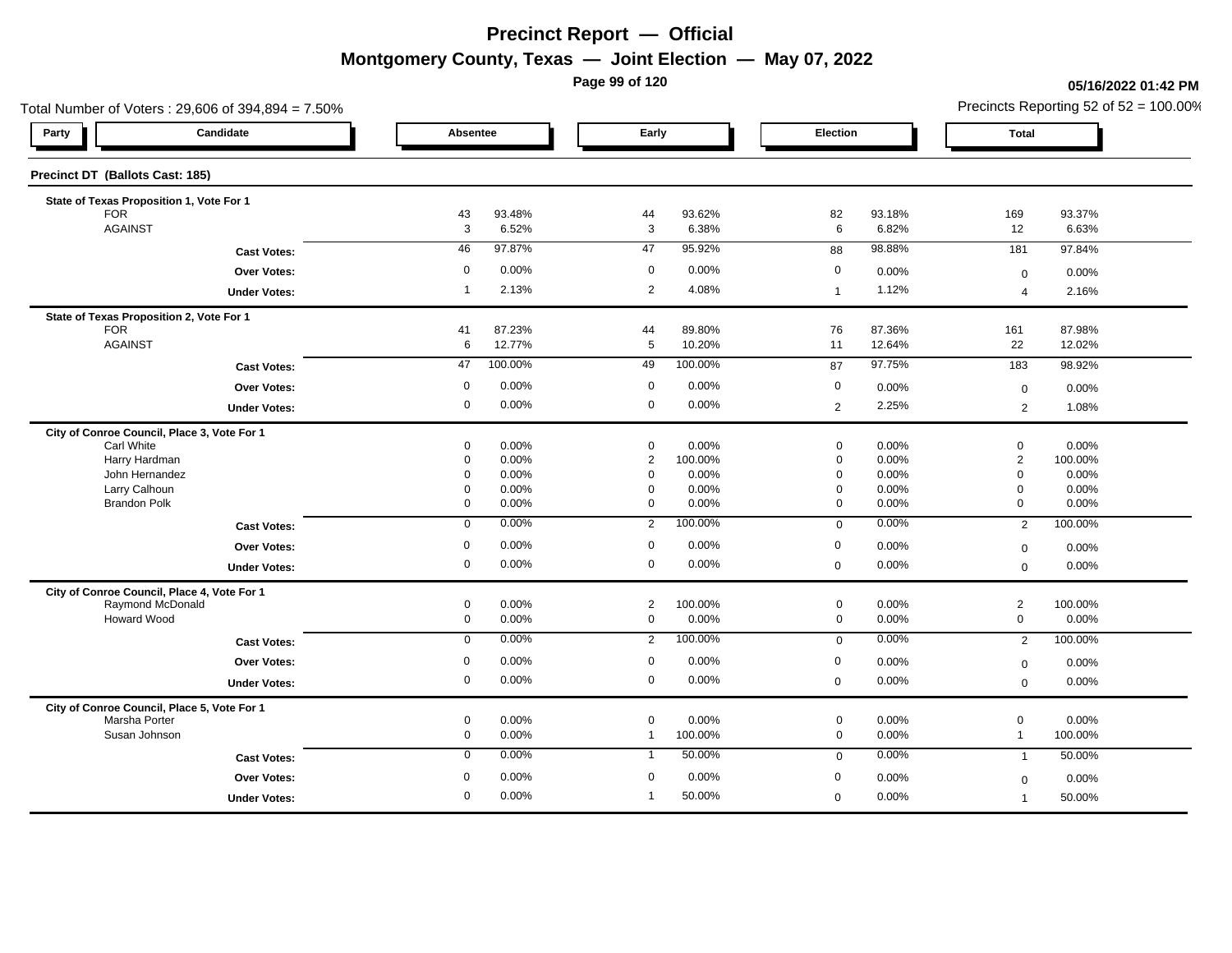**Page 100 of 120**

#### **05/16/2022 01:42 PM**

| Total Number of Voters: 29,606 of 394,894 = 7.50% |             |                |                     | Precincts Reporting 52 of $52 = 100.00\%$ |
|---------------------------------------------------|-------------|----------------|---------------------|-------------------------------------------|
| Candidate<br>Party                                | Absentee    | Early          | Election            | <b>Total</b>                              |
| Precinct DT (Ballots Cast: 185)                   |             |                |                     |                                           |
| City of Conroe Municipal Judge, Vote For 1        |             |                |                     |                                           |
| William Waggoner                                  | 0.00%       | $\overline{2}$ | $\mathbf 0$         | $\overline{2}$                            |
|                                                   | 0           | 100.00%        | 0.00%               | 100.00%                                   |
| <b>Meloney Turner</b>                             | 0.00%       | $\mathbf 0$    | $\mathbf 0$         | $\mathbf 0$                               |
|                                                   | $\mathbf 0$ | 0.00%          | 0.00%               | 0.00%                                     |
| <b>Oscar Sommers</b>                              | 0.00%       | 0.00%          | $\mathbf 0$         | $\Omega$                                  |
|                                                   | $\mathbf 0$ | $\Omega$       | 0.00%               | 0.00%                                     |
| Kevin M. Kneisley                                 | 0.00%       | 0.00%          | $\mathbf 0$         | 0.00%                                     |
|                                                   | $\mathbf 0$ | $\mathbf 0$    | 0.00%               | $\mathbf 0$                               |
| <b>Michael Valdez</b>                             | 0.00%       | 0.00%          | $\mathbf 0$         | 0.00%                                     |
|                                                   | $\mathbf 0$ | $\mathbf{0}$   | 0.00%               | $\mathbf 0$                               |
| <b>Cast Votes:</b>                                | $\mathbf 0$ | $\overline{2}$ | 0.00%               | 100.00%                                   |
|                                                   | 0.00%       | 100.00%        | $\mathbf 0$         | $\overline{2}$                            |
| <b>Over Votes:</b>                                | 0.00%       | $\mathbf 0$    | $\mathbf 0$         | 0.00%                                     |
|                                                   | 0           | 0.00%          | 0.00%               | $\mathbf 0$                               |
| <b>Under Votes:</b>                               | 0.00%       | 0.00%          | 0.00%               | 0.00%                                     |
|                                                   | 0           | $\mathbf 0$    | $\mathsf{O}\xspace$ | $\mathbf 0$                               |
| Town of Woodloch Mayor, Vote For 1                |             |                |                     |                                           |
| Ralph Leino, Jr.                                  | $\mathbf 0$ | $\mathbf 0$    | 0.00%               | $\mathbf 0$                               |
|                                                   | 0.00%       | 0.00%          | $\mathbf 0$         | 0.00%                                     |
| Diane L Lincoln                                   | 0.00%       | $\mathbf 0$    | $\mathbf 0$         | $\mathbf 0$                               |
|                                                   | 0           | 0.00%          | 0.00%               | 0.00%                                     |
| <b>Cast Votes:</b>                                | 0.00%       | 0.00%          | 0.00%               | 0.00%                                     |
|                                                   | $\mathbf 0$ | $\mathbf 0$    | $\mathbf 0$         | $\mathbf 0$                               |
| <b>Over Votes:</b>                                | 0.00%       | $\mathbf 0$    | $\mathbf 0$         | 0.00%                                     |
|                                                   | 0           | 0.00%          | 0.00%               | $\mathbf 0$                               |
| <b>Under Votes:</b>                               | 0           | 0.00%          | 0.00%               | 0.00%                                     |
|                                                   | 0.00%       | $\mathbf 0$    | $\mathbf 0$         | $\mathbf 0$                               |
| Town of Woodloch Alderman Position 4, Vote For 1  |             |                |                     |                                           |
| S. Amy Stockham                                   | 0           | $\mathbf 0$    | $\mathbf 0$         | $\mathbf 0$                               |
|                                                   | 0.00%       | 0.00%          | 0.00%               | 0.00%                                     |
| Laura Kessner                                     | 0           | $\mathbf 0$    | $\mathbf 0$         | $\mathbf 0$                               |
|                                                   | 0.00%       | 0.00%          | 0.00%               | 0.00%                                     |
| <b>Cast Votes:</b>                                | 0.00%       | 0.00%          | 0.00%               | 0.00%                                     |
|                                                   | $\mathbf 0$ | $\mathbf 0$    | $\mathbf 0$         | $\mathbf{0}$                              |
| <b>Over Votes:</b>                                | $\mathbf 0$ | $\mathbf 0$    | $\mathbf 0$         | 0.00%                                     |
|                                                   | 0.00%       | 0.00%          | 0.00%               | $\mathbf 0$                               |
| <b>Under Votes:</b>                               | 0           | $\mathbf 0$    | 0.00%               | 0.00%                                     |
|                                                   | 0.00%       | 0.00%          | $\mathbf 0$         | $\mathbf 0$                               |
| Town of Woodloch Alderman Position 5, Vote For 1  |             |                |                     |                                           |
| <b>Donald Nichols</b>                             | $\mathbf 0$ | $\mathbf 0$    | $\mathbf 0$         | $\mathbf 0$                               |
|                                                   | 0.00%       | 0.00%          | 0.00%               | 0.00%                                     |
| Denise Ivey                                       | 0.00%       | 0.00%          | 0.00%               | 0                                         |
|                                                   | $\mathbf 0$ | $\mathbf 0$    | $\mathbf 0$         | 0.00%                                     |
| <b>Cast Votes:</b>                                | 0.00%       | 0.00%          | 0.00%               | $\mathbf 0$                               |
|                                                   | $\mathbf 0$ | 0              | $\mathbf 0$         | 0.00%                                     |
| Over Votes:                                       | 0.00%       | $\mathbf 0$    | $\mathbf 0$         | 0.00%                                     |
|                                                   | $\mathbf 0$ | 0.00%          | 0.00%               | $\mathbf 0$                               |
| <b>Under Votes:</b>                               | $\mathbf 0$ | $\mathbf 0$    | 0.00%               | 0.00%                                     |
|                                                   | 0.00%       | 0.00%          | $\mathbf 0$         | $\mathbf 0$                               |
| MC MUD No. 162 Proposition A, Vote For 1          |             |                |                     |                                           |
| <b>FOR DISTRICT</b>                               | $\mathbf 0$ | $\overline{2}$ | $\mathbf 0$         | $\overline{2}$                            |
|                                                   | 0.00%       | 100.00%        | 0.00%               | 100.00%                                   |
| <b>AGAINST DISTRICT</b>                           | 0           | 0.00%          | $\mathbf 0$         | $\mathbf 0$                               |
|                                                   | 0.00%       | $\mathbf 0$    | 0.00%               | 0.00%                                     |
| <b>Cast Votes:</b>                                | 0.00%       | 100.00%        | 0.00%               | 2                                         |
|                                                   | $\mathbf 0$ | $\overline{2}$ | $\mathbf 0$         | 100.00%                                   |
| <b>Over Votes:</b>                                | 0.00%       | $\mathbf 0$    | $\mathbf 0$         | 0.00%                                     |
|                                                   | 0           | 0.00%          | 0.00%               | $\mathbf 0$                               |
| <b>Under Votes:</b>                               | 0           | $\mathbf 0$    | 0.00%               | $\mathbf 0$                               |
|                                                   | 0.00%       | 0.00%          | $\mathbf 0$         | 0.00%                                     |
|                                                   |             |                |                     |                                           |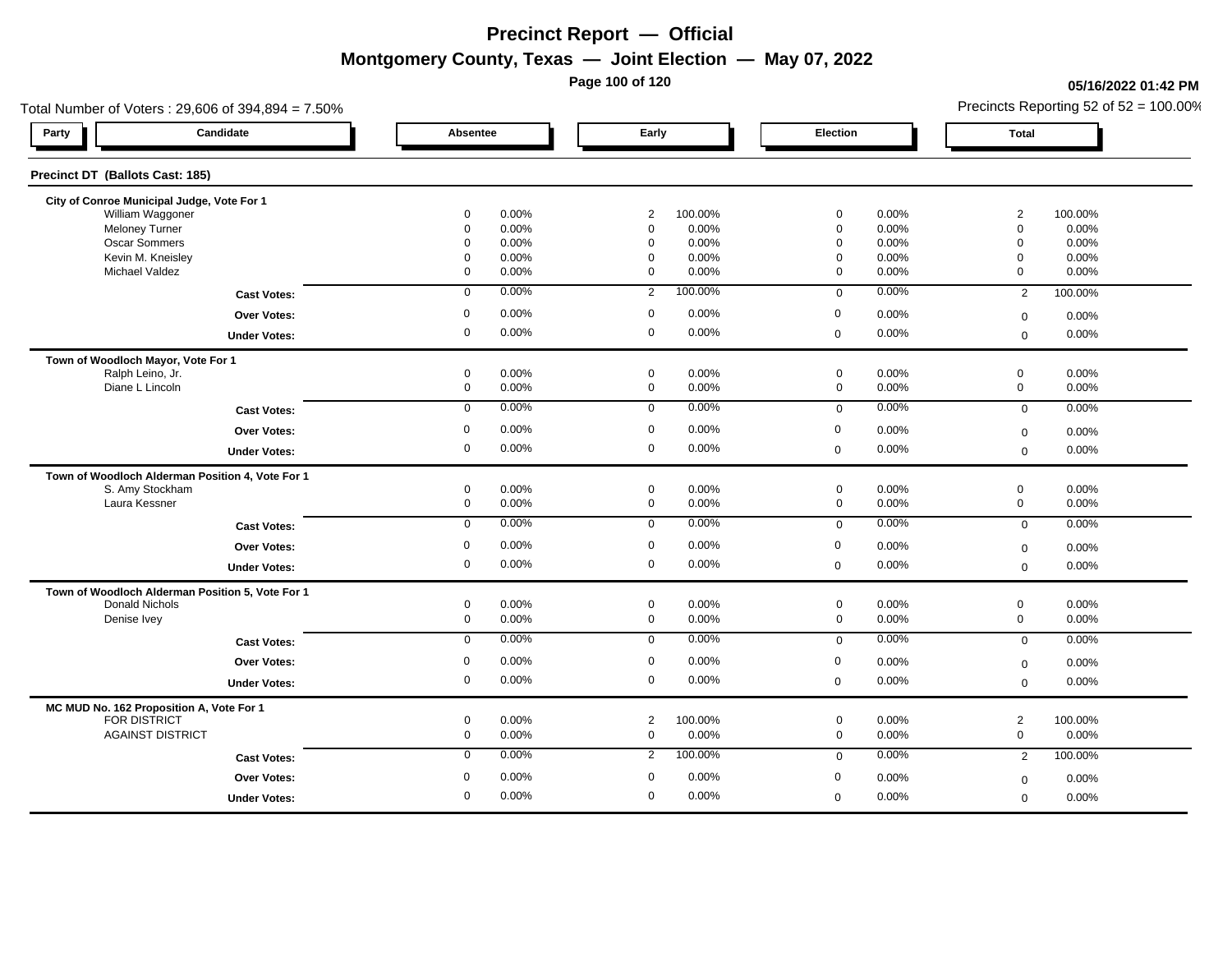**Page 101 of 120**

**05/16/2022 01:42 PM**

| Total Number of Voters: 29,606 of 394,894 = 7.50%      |             |       |                |         |             | Precincts Reporting 52 of $52 = 100.00\%$ |                |          |
|--------------------------------------------------------|-------------|-------|----------------|---------|-------------|-------------------------------------------|----------------|----------|
| Candidate<br>Party                                     | Absentee    |       |                | Early   |             |                                           | <b>Total</b>   |          |
| Precinct DT (Ballots Cast: 185)                        |             |       |                |         |             |                                           |                |          |
| MC MUD No. 162 Director, Vote For 5                    |             |       |                |         |             |                                           |                |          |
| John M. Dombrowski                                     | 0           | 0.00% | $\overline{2}$ | 20.00%  | 0           | 0.00%                                     | $\overline{2}$ | 20.00%   |
| Nick Ozuna Jr                                          | $\mathbf 0$ | 0.00% | $\overline{c}$ | 20.00%  | $\mathbf 0$ | 0.00%                                     | $\overline{2}$ | 20.00%   |
| Donabel Quizon                                         | 0           | 0.00% | $\overline{2}$ | 20.00%  | 0           | 0.00%                                     | $\overline{2}$ | 20.00%   |
| Edward J. Cummins Jr                                   | 0           | 0.00% | $\overline{c}$ | 20.00%  | 0           | 0.00%                                     | $\overline{2}$ | 20.00%   |
| Sharon Hoyt                                            | 0           | 0.00% | $\overline{2}$ | 20.00%  | $\mathbf 0$ | 0.00%                                     | 2              | 20.00%   |
| <b>Cast Votes:</b>                                     | $\mathbf 0$ | 0.00% | 10             | 100.00% | $\mathbf 0$ | 0.00%                                     | 10             | 100.00%  |
| Over Votes:                                            | 0           | 0.00% | $\mathbf 0$    | 0.00%   | $\mathbf 0$ | 0.00%                                     | $\mathbf 0$    | 0.00%    |
| <b>Under Votes:</b>                                    | 0           | 0.00% | $\mathbf 0$    | 0.00%   | $\mathbf 0$ | 0.00%                                     | $\mathbf 0$    | 0.00%    |
| MC MUD No. 162 Proposition B, Vote For 1               |             |       |                |         |             |                                           |                |          |
| <b>FOR</b>                                             | 0           | 0.00% | $\overline{2}$ | 100.00% | $\mathbf 0$ | 0.00%                                     | $\overline{2}$ | 100.00%  |
| <b>AGAINST</b>                                         | 0           | 0.00% | $\mathbf 0$    | 0.00%   | $\mathbf 0$ | 0.00%                                     | $\mathbf 0$    | 0.00%    |
| <b>Cast Votes:</b>                                     | $\mathbf 0$ | 0.00% | $\overline{2}$ | 100.00% | $\mathbf 0$ | 0.00%                                     | $\overline{2}$ | 100.00%  |
| Over Votes:                                            | 0           | 0.00% | 0              | 0.00%   | 0           | 0.00%                                     | $\mathbf 0$    | 0.00%    |
| <b>Under Votes:</b>                                    | 0           | 0.00% | 0              | 0.00%   | $\mathbf 0$ | 0.00%                                     | $\mathbf 0$    | 0.00%    |
| MC MUD No. 162 Proposition C, Vote For 1               |             |       |                |         |             |                                           |                |          |
| <b>FOR</b>                                             | 0           | 0.00% | $\overline{2}$ | 100.00% | $\mathbf 0$ | 0.00%                                     | $\overline{2}$ | 100.00%  |
| <b>AGAINST</b>                                         | 0           | 0.00% | $\mathbf 0$    | 0.00%   | $\mathbf 0$ | 0.00%                                     | $\mathbf 0$    | 0.00%    |
| <b>Cast Votes:</b>                                     | $\mathbf 0$ | 0.00% | $\overline{2}$ | 100.00% | $\mathbf 0$ | 0.00%                                     | $\overline{2}$ | 100.00%  |
| Over Votes:                                            | 0           | 0.00% | $\mathbf 0$    | 0.00%   | $\mathbf 0$ | 0.00%                                     | $\mathbf 0$    | 0.00%    |
| <b>Under Votes:</b>                                    | 0           | 0.00% | $\mathbf 0$    | 0.00%   | $\mathbf 0$ | 0.00%                                     | $\mathbf 0$    | 0.00%    |
| MC MUD No. 162 Proposition D, Vote For 1               |             |       |                |         |             |                                           |                |          |
| <b>FOR</b>                                             | 0           | 0.00% | $\overline{2}$ | 100.00% | $\mathbf 0$ | 0.00%                                     | $\overline{c}$ | 100.00%  |
| <b>AGAINST</b>                                         | 0           | 0.00% | $\mathbf 0$    | 0.00%   | $\mathbf 0$ | 0.00%                                     | $\mathbf 0$    | 0.00%    |
| <b>Cast Votes:</b>                                     | $\mathbf 0$ | 0.00% | $\overline{2}$ | 100.00% | $\mathbf 0$ | 0.00%                                     | $\overline{2}$ | 100.00%  |
| <b>Over Votes:</b>                                     | 0           | 0.00% | $\mathbf 0$    | 0.00%   | 0           | 0.00%                                     | $\mathbf 0$    | 0.00%    |
| <b>Under Votes:</b>                                    | 0           | 0.00% | $\mathbf 0$    | 0.00%   | $\mathbf 0$ | 0.00%                                     | $\mathbf 0$    | 0.00%    |
|                                                        |             |       |                |         |             |                                           |                |          |
| MC MUD No. 162 Proposition E, Vote For 1<br><b>FOR</b> | $\mathbf 0$ | 0.00% | $\overline{2}$ | 100.00% | $\mathbf 0$ | 0.00%                                     | $\overline{2}$ | 100.00%  |
| <b>AGAINST</b>                                         | 0           | 0.00% | 0              | 0.00%   | $\mathbf 0$ | 0.00%                                     | $\mathbf 0$    | 0.00%    |
| <b>Cast Votes:</b>                                     | 0           | 0.00% | $\overline{2}$ | 100.00% | $\mathbf 0$ | 0.00%                                     | $\overline{2}$ | 100.00%  |
| <b>Over Votes:</b>                                     | 0           | 0.00% | $\mathbf 0$    | 0.00%   | 0           | 0.00%                                     | $\mathbf 0$    | 0.00%    |
| <b>Under Votes:</b>                                    | $\mathbf 0$ | 0.00% | $\mathbf 0$    | 0.00%   | $\Omega$    | 0.00%                                     | $\mathbf 0$    | 0.00%    |
|                                                        |             |       |                |         |             |                                           |                |          |
| MC MUD No. 162 Proposition F, Vote For 1<br><b>FOR</b> | 0           | 0.00% | $\overline{2}$ | 100.00% | $\mathbf 0$ | 0.00%                                     | $\overline{2}$ | 100.00%  |
| <b>AGAINST</b>                                         | 0           | 0.00% | 0              | 0.00%   | $\mathbf 0$ | 0.00%                                     | $\mathbf 0$    | 0.00%    |
| <b>Cast Votes:</b>                                     | $\mathbf 0$ | 0.00% | $\overline{2}$ | 100.00% | $\mathbf 0$ | 0.00%                                     | $\overline{2}$ | 100.00%  |
| Over Votes:                                            | 0           | 0.00% | 0              | 0.00%   | 0           | 0.00%                                     |                | $0.00\%$ |
|                                                        | 0           | 0.00% | $\mathbf 0$    | 0.00%   | $\mathbf 0$ | 0.00%                                     | $\mathbf 0$    | 0.00%    |
| <b>Under Votes:</b>                                    |             |       |                |         |             |                                           | $\mathbf 0$    |          |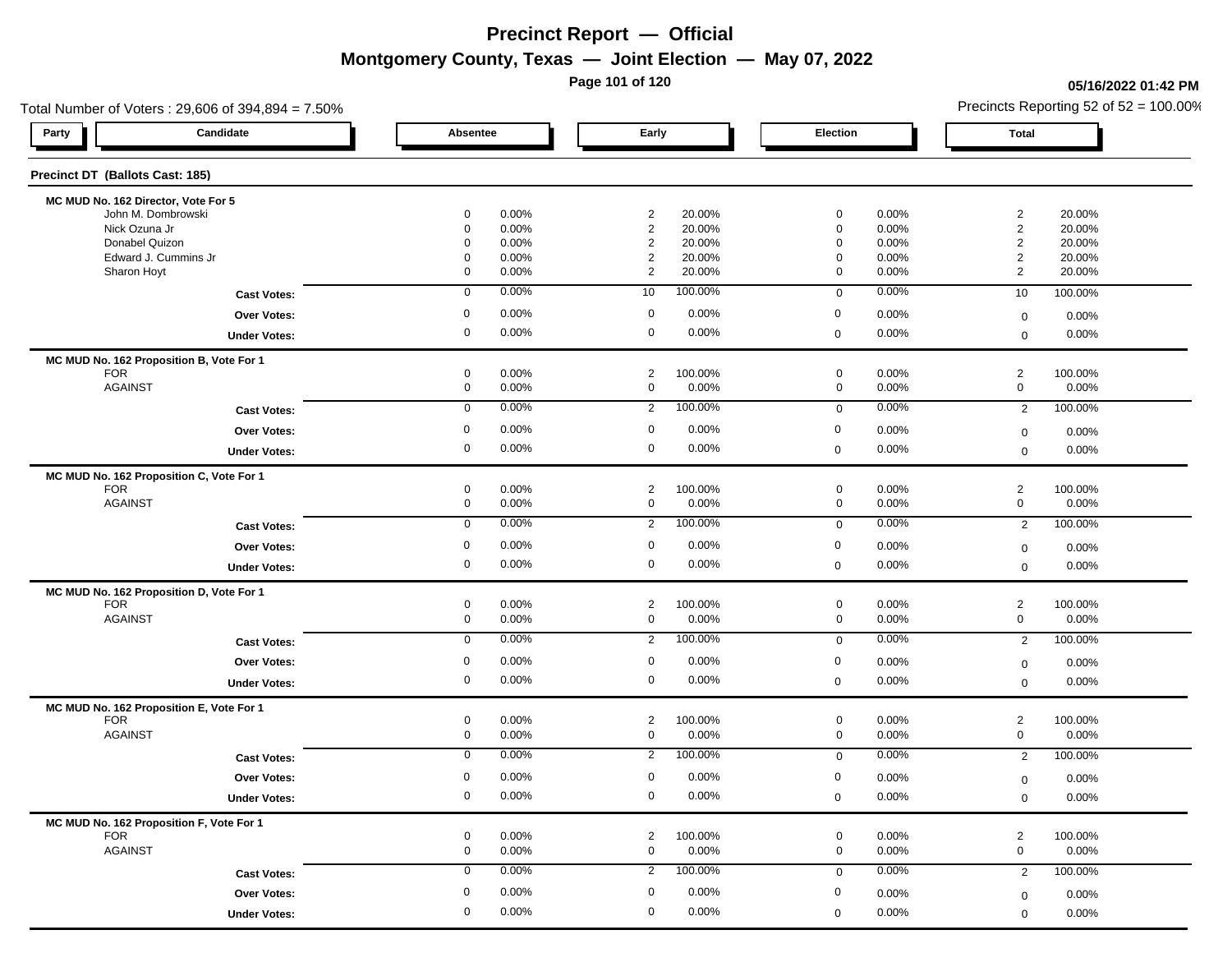**Page 102 of 120**

### **05/16/2022 01:42 PM**

| Total Number of Voters: 29,606 of 394,894 = 7.50% |              |       |                               |         |              | Precincts Reporting 52 of $52 = 100.00\%$ |                               |         |
|---------------------------------------------------|--------------|-------|-------------------------------|---------|--------------|-------------------------------------------|-------------------------------|---------|
| Candidate<br>Party                                | Absentee     |       | Early                         |         | Election     |                                           | <b>Total</b>                  |         |
| Precinct DT (Ballots Cast: 185)                   |              |       |                               |         |              |                                           |                               |         |
| MC MUD No. 162 Proposition G, Vote For 1          |              |       |                               |         |              |                                           |                               |         |
| <b>FOR</b>                                        | 0            | 0.00% | $\overline{2}$                | 100.00% | 0            | 0.00%                                     | $\overline{2}$                | 100.00% |
| <b>AGAINST</b>                                    | $\mathbf{0}$ | 0.00% | $\mathbf 0$                   | 0.00%   | $\mathbf 0$  | 0.00%                                     | $\mathbf 0$                   | 0.00%   |
| <b>Cast Votes:</b>                                | $\mathbf 0$  | 0.00% | 2                             | 100.00% | $\mathbf 0$  | 0.00%                                     | $\overline{2}$                | 100.00% |
| <b>Over Votes:</b>                                | 0            | 0.00% | $\mathbf 0$                   | 0.00%   | 0            | 0.00%                                     | $\mathbf 0$                   | 0.00%   |
| <b>Under Votes:</b>                               | 0            | 0.00% | $\mathbf 0$                   | 0.00%   | $\mathbf 0$  | 0.00%                                     | $\Omega$                      | 0.00%   |
| MC MUD No. 162 Proposition H, Vote For 1          |              |       |                               |         |              |                                           |                               |         |
| <b>FOR</b><br><b>AGAINST</b>                      | 0            | 0.00% | $\overline{2}$<br>$\mathbf 0$ | 100.00% | $\mathbf 0$  | 0.00%                                     | $\overline{2}$<br>$\mathbf 0$ | 100.00% |
|                                                   | 0            | 0.00% |                               | 0.00%   | $\mathbf 0$  | 0.00%                                     |                               | 0.00%   |
| <b>Cast Votes:</b>                                | 0            | 0.00% | 2                             | 100.00% | $\mathbf{0}$ | 0.00%                                     | 2                             | 100.00% |
| Over Votes:                                       | 0            | 0.00% | 0                             | 0.00%   | 0            | 0.00%                                     | $\mathbf 0$                   | 0.00%   |
| <b>Under Votes:</b>                               | 0            | 0.00% | $\mathbf 0$                   | 0.00%   | $\mathbf 0$  | 0.00%                                     | $\mathbf 0$                   | 0.00%   |
| MC MUD No. 162 Proposition I, Vote For 1          |              |       |                               |         |              |                                           |                               |         |
| <b>FOR</b>                                        | 0            | 0.00% | $\overline{2}$                | 100.00% | $\mathbf 0$  | 0.00%                                     | $\overline{2}$                | 100.00% |
| <b>AGAINST</b>                                    | 0            | 0.00% | $\mathbf 0$                   | 0.00%   | $\mathbf 0$  | 0.00%                                     | $\mathbf 0$                   | 0.00%   |
| <b>Cast Votes:</b>                                | $\mathbf 0$  | 0.00% | 2                             | 100.00% | $\mathbf 0$  | 0.00%                                     | $\overline{2}$                | 100.00% |
| <b>Over Votes:</b>                                | 0            | 0.00% | $\mathbf 0$                   | 0.00%   | 0            | 0.00%                                     | $\mathbf 0$                   | 0.00%   |
| <b>Under Votes:</b>                               | 0            | 0.00% | 0                             | 0.00%   | $\mathbf 0$  | 0.00%                                     | $\mathbf 0$                   | 0.00%   |
| MC MUD No. 162 Proposition J, Vote For 1          |              |       |                               |         |              |                                           |                               |         |
| <b>FOR</b>                                        | 0            | 0.00% | 2                             | 100.00% | 0            | 0.00%                                     | $\overline{2}$                | 100.00% |
| <b>AGAINST</b>                                    | 0            | 0.00% | $\mathbf 0$                   | 0.00%   | $\mathbf 0$  | 0.00%                                     | $\mathbf 0$                   | 0.00%   |
| <b>Cast Votes:</b>                                | $\mathbf 0$  | 0.00% | $\overline{2}$                | 100.00% | $\mathbf 0$  | 0.00%                                     | $\overline{2}$                | 100.00% |
| Over Votes:                                       | 0            | 0.00% | $\mathbf 0$                   | 0.00%   | $\mathbf 0$  | 0.00%                                     | $\mathbf 0$                   | 0.00%   |
| <b>Under Votes:</b>                               | $\mathbf{0}$ | 0.00% | 0                             | 0.00%   | $\mathbf 0$  | 0.00%                                     | $\mathbf 0$                   | 0.00%   |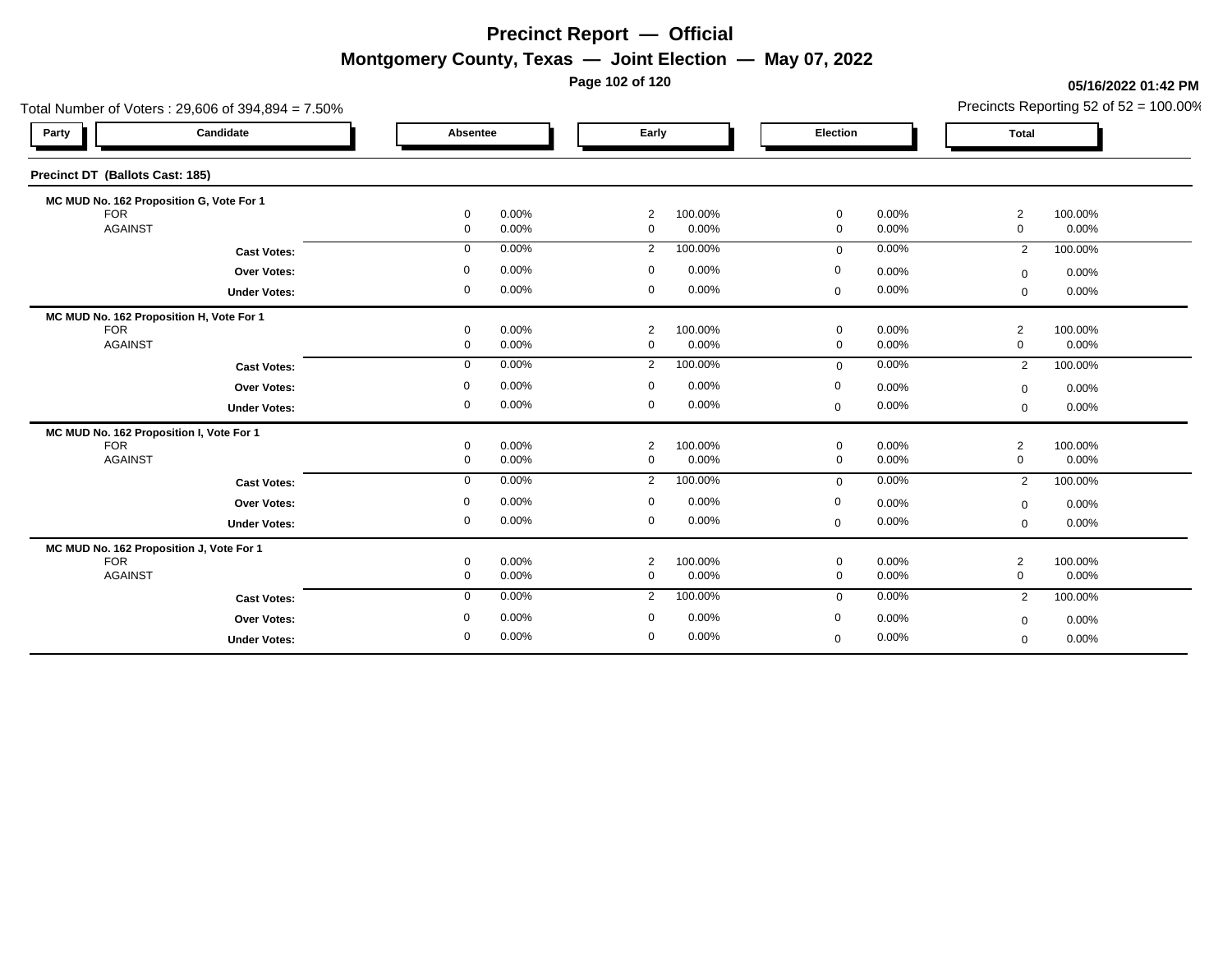**Page 103 of 120**

#### **05/16/2022 01:42 PM**

| 96.21%           |
|------------------|
| 3.79%            |
| 98.14%           |
| 0.00%            |
| 1.86%            |
|                  |
| 92.02%<br>7.98%  |
|                  |
| 99.07%           |
| 0.00%            |
| 0.93%            |
|                  |
| 75.00%<br>25.00% |
| $0.00\%$         |
| 0.00%            |
| 0.00%            |
| 0.00%            |
| 100.00%          |
| 0.00%            |
| 0.00%            |
|                  |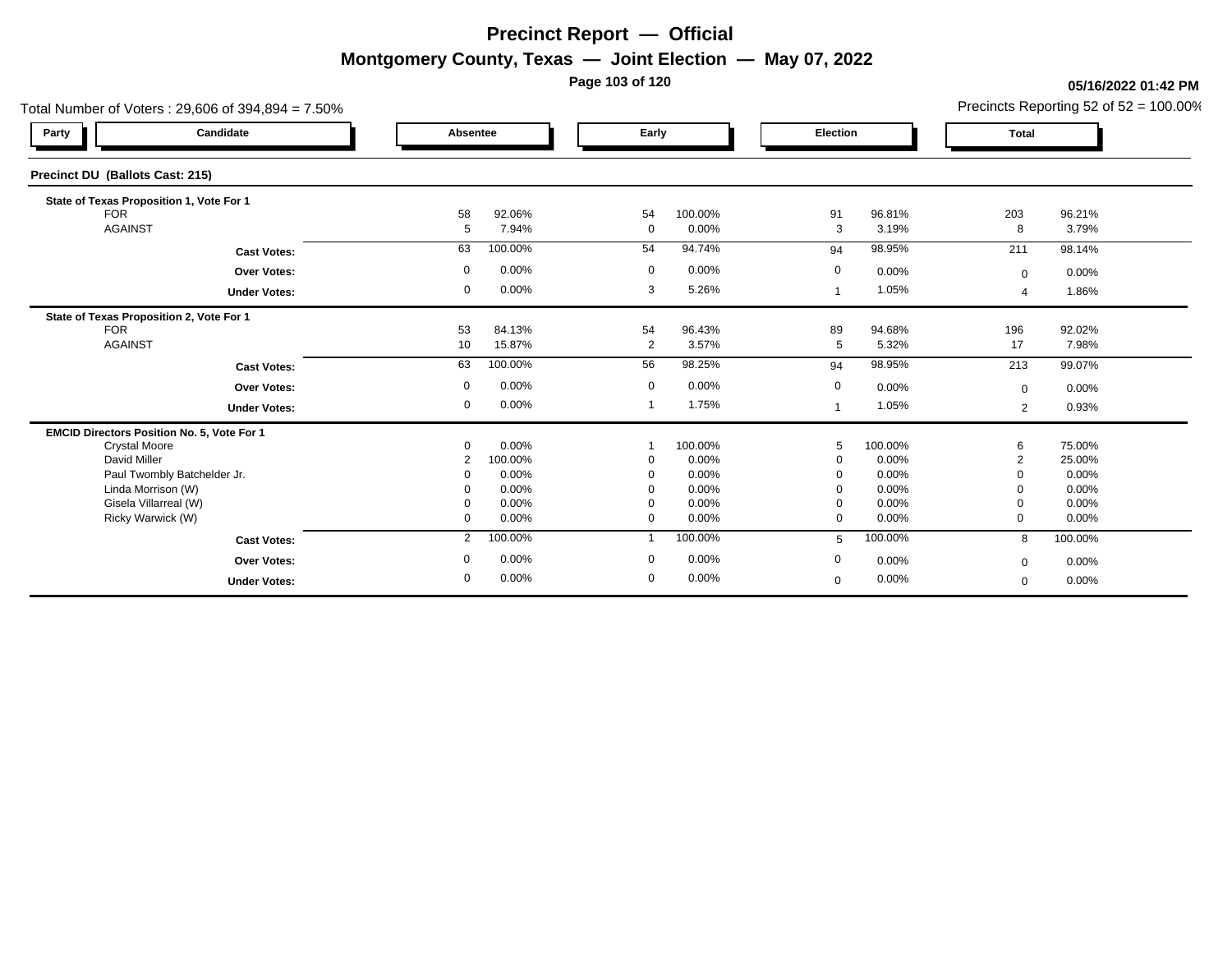**Page 104 of 120**

### **05/16/2022 01:42 PM**

| Candidate<br>Early<br>Party<br>Absentee<br><b>Election</b><br><b>Total</b><br>Precinct DU (Ballots Cast: 215)<br>EMCID Directors Position No. 6, Vote For 1<br>Stephen Carlisle<br>100.00%<br>100.00%<br>5<br>100.00%<br>8<br>2<br>$\mathbf 1$<br>Fred Wetz (W)<br>0.00%<br>0.00%<br>0.00%<br>0<br>$\mathbf 0$<br>$\mathbf 0$<br>0<br>Hank Vat (W)<br>0.00%<br>$\Omega$<br>0.00%<br>$\mathbf 0$<br>0.00%<br>0<br>$\Omega$<br>Anika Duncan (W)<br>0.00%<br>0.00%<br>$\Omega$<br>0.00%<br>$\Omega$<br>$\Omega$<br>$\mathbf 0$<br>Sandra Fletcher (W)<br>0.00%<br>0.00%<br>0.00%<br>$\Omega$<br>$\mathbf 0$<br>$\mathbf 0$<br>$\Omega$<br>Hank Halston (W)<br>0.00%<br>$\mathbf 0$<br>0.00%<br>$\Omega$<br>$\Omega$<br>0.00%<br>$\Omega$<br>0.00%<br>0.00%<br>Hank Villareal (W)<br>$\Omega$<br>$\Omega$<br>0.00%<br>$\Omega$<br>$\Omega$<br>Patric Lira (W)<br>0.00%<br>0.00%<br>$\mathbf 0$<br>0.00%<br>$\mathbf 0$<br>$\mathbf 0$<br>$\mathbf 0$<br>0.00%<br>$\mathbf 0$<br>0.00%<br>$\Omega$<br>Kevin Lynch (W)<br>$\Omega$<br>$\Omega$<br>0.00%<br>0.00%<br>0.00%<br>David Miller (W)<br>$\Omega$<br>$\mathbf 0$<br>0.00%<br>$\Omega$<br>$\Omega$<br>Liz Mullane (W)<br>0.00%<br>0.00%<br>0.00%<br>$\mathbf 0$<br>$\mathbf 0$<br>$\mathbf 0$<br>$\mathbf 0$<br>0.00%<br>0.00%<br>$\mathbf 0$<br>Marty Murray (W)<br>$\Omega$<br>$\mathbf 0$<br>0.00%<br>$\mathbf 0$<br>Norman Taylor (W)<br>0.00%<br>0.00%<br>$\Omega$<br>0.00%<br>$\Omega$<br>$\Omega$<br>$\Omega$<br>0.00%<br>$\mathbf 0$<br>0.00%<br>Mark Vat (W)<br>$\Omega$<br>$\mathbf 0$<br>0.00%<br>$\mathbf 0$<br>Mike Vat (W)<br>0.00%<br>0.00%<br>$\Omega$<br>$\mathbf 0$<br>0.00%<br>0<br>$\Omega$<br>Vicente Velazquez (W)<br>0.00%<br>0.00%<br>$\mathbf 0$<br>0.00%<br>$\Omega$<br>$\Omega$<br>$\Omega$<br>Gisela Villarreal (W)<br>0.00%<br>0.00%<br>0.00%<br>$\Omega$<br>$\mathbf 0$<br>$\mathbf 0$<br>$\mathbf 0$<br>Allen Wells (W)<br>0.00%<br>$\mathbf 0$<br>0.00%<br>0.00%<br>$\mathbf 0$<br>$\mathbf 0$<br>$\mathbf 0$<br>Troy Wootton (W)<br>0.00%<br>$\mathbf 0$<br>0.00%<br>0.00%<br>$\mathbf{0}$<br>$\Omega$<br>$\Omega$<br>100.00%<br>100.00%<br>100.00%<br>2<br>$\mathbf{1}$<br>$5\phantom{.0}$<br>8<br><b>Cast Votes:</b><br>0.00%<br>$\mathbf 0$<br>0.00%<br>0<br>0<br>0.00%<br>Over Votes:<br>$\mathbf 0$<br>0.00%<br>$\mathbf{0}$<br>0.00%<br>0<br>0.00%<br>$\mathbf 0$<br>$\mathbf 0$<br><b>Under Votes:</b><br>EMCID Directors Position No. 7, Vote For 1 |         |
|-----------------------------------------------------------------------------------------------------------------------------------------------------------------------------------------------------------------------------------------------------------------------------------------------------------------------------------------------------------------------------------------------------------------------------------------------------------------------------------------------------------------------------------------------------------------------------------------------------------------------------------------------------------------------------------------------------------------------------------------------------------------------------------------------------------------------------------------------------------------------------------------------------------------------------------------------------------------------------------------------------------------------------------------------------------------------------------------------------------------------------------------------------------------------------------------------------------------------------------------------------------------------------------------------------------------------------------------------------------------------------------------------------------------------------------------------------------------------------------------------------------------------------------------------------------------------------------------------------------------------------------------------------------------------------------------------------------------------------------------------------------------------------------------------------------------------------------------------------------------------------------------------------------------------------------------------------------------------------------------------------------------------------------------------------------------------------------------------------------------------------------------------------------------------------------------------------------------------------------------------------------------------------------------------------------------------------------------------------------------------------------------------------------------------------------------------|---------|
|                                                                                                                                                                                                                                                                                                                                                                                                                                                                                                                                                                                                                                                                                                                                                                                                                                                                                                                                                                                                                                                                                                                                                                                                                                                                                                                                                                                                                                                                                                                                                                                                                                                                                                                                                                                                                                                                                                                                                                                                                                                                                                                                                                                                                                                                                                                                                                                                                                               |         |
|                                                                                                                                                                                                                                                                                                                                                                                                                                                                                                                                                                                                                                                                                                                                                                                                                                                                                                                                                                                                                                                                                                                                                                                                                                                                                                                                                                                                                                                                                                                                                                                                                                                                                                                                                                                                                                                                                                                                                                                                                                                                                                                                                                                                                                                                                                                                                                                                                                               |         |
|                                                                                                                                                                                                                                                                                                                                                                                                                                                                                                                                                                                                                                                                                                                                                                                                                                                                                                                                                                                                                                                                                                                                                                                                                                                                                                                                                                                                                                                                                                                                                                                                                                                                                                                                                                                                                                                                                                                                                                                                                                                                                                                                                                                                                                                                                                                                                                                                                                               |         |
|                                                                                                                                                                                                                                                                                                                                                                                                                                                                                                                                                                                                                                                                                                                                                                                                                                                                                                                                                                                                                                                                                                                                                                                                                                                                                                                                                                                                                                                                                                                                                                                                                                                                                                                                                                                                                                                                                                                                                                                                                                                                                                                                                                                                                                                                                                                                                                                                                                               | 100.00% |
|                                                                                                                                                                                                                                                                                                                                                                                                                                                                                                                                                                                                                                                                                                                                                                                                                                                                                                                                                                                                                                                                                                                                                                                                                                                                                                                                                                                                                                                                                                                                                                                                                                                                                                                                                                                                                                                                                                                                                                                                                                                                                                                                                                                                                                                                                                                                                                                                                                               | 0.00%   |
|                                                                                                                                                                                                                                                                                                                                                                                                                                                                                                                                                                                                                                                                                                                                                                                                                                                                                                                                                                                                                                                                                                                                                                                                                                                                                                                                                                                                                                                                                                                                                                                                                                                                                                                                                                                                                                                                                                                                                                                                                                                                                                                                                                                                                                                                                                                                                                                                                                               | 0.00%   |
|                                                                                                                                                                                                                                                                                                                                                                                                                                                                                                                                                                                                                                                                                                                                                                                                                                                                                                                                                                                                                                                                                                                                                                                                                                                                                                                                                                                                                                                                                                                                                                                                                                                                                                                                                                                                                                                                                                                                                                                                                                                                                                                                                                                                                                                                                                                                                                                                                                               | 0.00%   |
|                                                                                                                                                                                                                                                                                                                                                                                                                                                                                                                                                                                                                                                                                                                                                                                                                                                                                                                                                                                                                                                                                                                                                                                                                                                                                                                                                                                                                                                                                                                                                                                                                                                                                                                                                                                                                                                                                                                                                                                                                                                                                                                                                                                                                                                                                                                                                                                                                                               | 0.00%   |
|                                                                                                                                                                                                                                                                                                                                                                                                                                                                                                                                                                                                                                                                                                                                                                                                                                                                                                                                                                                                                                                                                                                                                                                                                                                                                                                                                                                                                                                                                                                                                                                                                                                                                                                                                                                                                                                                                                                                                                                                                                                                                                                                                                                                                                                                                                                                                                                                                                               | 0.00%   |
|                                                                                                                                                                                                                                                                                                                                                                                                                                                                                                                                                                                                                                                                                                                                                                                                                                                                                                                                                                                                                                                                                                                                                                                                                                                                                                                                                                                                                                                                                                                                                                                                                                                                                                                                                                                                                                                                                                                                                                                                                                                                                                                                                                                                                                                                                                                                                                                                                                               | 0.00%   |
|                                                                                                                                                                                                                                                                                                                                                                                                                                                                                                                                                                                                                                                                                                                                                                                                                                                                                                                                                                                                                                                                                                                                                                                                                                                                                                                                                                                                                                                                                                                                                                                                                                                                                                                                                                                                                                                                                                                                                                                                                                                                                                                                                                                                                                                                                                                                                                                                                                               | 0.00%   |
|                                                                                                                                                                                                                                                                                                                                                                                                                                                                                                                                                                                                                                                                                                                                                                                                                                                                                                                                                                                                                                                                                                                                                                                                                                                                                                                                                                                                                                                                                                                                                                                                                                                                                                                                                                                                                                                                                                                                                                                                                                                                                                                                                                                                                                                                                                                                                                                                                                               | 0.00%   |
|                                                                                                                                                                                                                                                                                                                                                                                                                                                                                                                                                                                                                                                                                                                                                                                                                                                                                                                                                                                                                                                                                                                                                                                                                                                                                                                                                                                                                                                                                                                                                                                                                                                                                                                                                                                                                                                                                                                                                                                                                                                                                                                                                                                                                                                                                                                                                                                                                                               | 0.00%   |
|                                                                                                                                                                                                                                                                                                                                                                                                                                                                                                                                                                                                                                                                                                                                                                                                                                                                                                                                                                                                                                                                                                                                                                                                                                                                                                                                                                                                                                                                                                                                                                                                                                                                                                                                                                                                                                                                                                                                                                                                                                                                                                                                                                                                                                                                                                                                                                                                                                               | 0.00%   |
|                                                                                                                                                                                                                                                                                                                                                                                                                                                                                                                                                                                                                                                                                                                                                                                                                                                                                                                                                                                                                                                                                                                                                                                                                                                                                                                                                                                                                                                                                                                                                                                                                                                                                                                                                                                                                                                                                                                                                                                                                                                                                                                                                                                                                                                                                                                                                                                                                                               | 0.00%   |
|                                                                                                                                                                                                                                                                                                                                                                                                                                                                                                                                                                                                                                                                                                                                                                                                                                                                                                                                                                                                                                                                                                                                                                                                                                                                                                                                                                                                                                                                                                                                                                                                                                                                                                                                                                                                                                                                                                                                                                                                                                                                                                                                                                                                                                                                                                                                                                                                                                               | 0.00%   |
|                                                                                                                                                                                                                                                                                                                                                                                                                                                                                                                                                                                                                                                                                                                                                                                                                                                                                                                                                                                                                                                                                                                                                                                                                                                                                                                                                                                                                                                                                                                                                                                                                                                                                                                                                                                                                                                                                                                                                                                                                                                                                                                                                                                                                                                                                                                                                                                                                                               | 0.00%   |
|                                                                                                                                                                                                                                                                                                                                                                                                                                                                                                                                                                                                                                                                                                                                                                                                                                                                                                                                                                                                                                                                                                                                                                                                                                                                                                                                                                                                                                                                                                                                                                                                                                                                                                                                                                                                                                                                                                                                                                                                                                                                                                                                                                                                                                                                                                                                                                                                                                               | 0.00%   |
|                                                                                                                                                                                                                                                                                                                                                                                                                                                                                                                                                                                                                                                                                                                                                                                                                                                                                                                                                                                                                                                                                                                                                                                                                                                                                                                                                                                                                                                                                                                                                                                                                                                                                                                                                                                                                                                                                                                                                                                                                                                                                                                                                                                                                                                                                                                                                                                                                                               | 0.00%   |
|                                                                                                                                                                                                                                                                                                                                                                                                                                                                                                                                                                                                                                                                                                                                                                                                                                                                                                                                                                                                                                                                                                                                                                                                                                                                                                                                                                                                                                                                                                                                                                                                                                                                                                                                                                                                                                                                                                                                                                                                                                                                                                                                                                                                                                                                                                                                                                                                                                               | 0.00%   |
|                                                                                                                                                                                                                                                                                                                                                                                                                                                                                                                                                                                                                                                                                                                                                                                                                                                                                                                                                                                                                                                                                                                                                                                                                                                                                                                                                                                                                                                                                                                                                                                                                                                                                                                                                                                                                                                                                                                                                                                                                                                                                                                                                                                                                                                                                                                                                                                                                                               | 0.00%   |
|                                                                                                                                                                                                                                                                                                                                                                                                                                                                                                                                                                                                                                                                                                                                                                                                                                                                                                                                                                                                                                                                                                                                                                                                                                                                                                                                                                                                                                                                                                                                                                                                                                                                                                                                                                                                                                                                                                                                                                                                                                                                                                                                                                                                                                                                                                                                                                                                                                               | 0.00%   |
|                                                                                                                                                                                                                                                                                                                                                                                                                                                                                                                                                                                                                                                                                                                                                                                                                                                                                                                                                                                                                                                                                                                                                                                                                                                                                                                                                                                                                                                                                                                                                                                                                                                                                                                                                                                                                                                                                                                                                                                                                                                                                                                                                                                                                                                                                                                                                                                                                                               | 100.00% |
|                                                                                                                                                                                                                                                                                                                                                                                                                                                                                                                                                                                                                                                                                                                                                                                                                                                                                                                                                                                                                                                                                                                                                                                                                                                                                                                                                                                                                                                                                                                                                                                                                                                                                                                                                                                                                                                                                                                                                                                                                                                                                                                                                                                                                                                                                                                                                                                                                                               | 0.00%   |
|                                                                                                                                                                                                                                                                                                                                                                                                                                                                                                                                                                                                                                                                                                                                                                                                                                                                                                                                                                                                                                                                                                                                                                                                                                                                                                                                                                                                                                                                                                                                                                                                                                                                                                                                                                                                                                                                                                                                                                                                                                                                                                                                                                                                                                                                                                                                                                                                                                               | 0.00%   |
|                                                                                                                                                                                                                                                                                                                                                                                                                                                                                                                                                                                                                                                                                                                                                                                                                                                                                                                                                                                                                                                                                                                                                                                                                                                                                                                                                                                                                                                                                                                                                                                                                                                                                                                                                                                                                                                                                                                                                                                                                                                                                                                                                                                                                                                                                                                                                                                                                                               |         |
| Gisela Villarreal<br>0.00%<br>0<br>0.00%<br>$\mathbf 0$<br>$\mathbf 0$<br>0.00%<br>$\mathbf 0$                                                                                                                                                                                                                                                                                                                                                                                                                                                                                                                                                                                                                                                                                                                                                                                                                                                                                                                                                                                                                                                                                                                                                                                                                                                                                                                                                                                                                                                                                                                                                                                                                                                                                                                                                                                                                                                                                                                                                                                                                                                                                                                                                                                                                                                                                                                                                | 0.00%   |
| 0.00%<br>0.00%<br>0.00%<br>Martin Zepeda<br>0<br>$\mathbf 0$<br>$\mathbf 0$<br>$\mathbf 0$                                                                                                                                                                                                                                                                                                                                                                                                                                                                                                                                                                                                                                                                                                                                                                                                                                                                                                                                                                                                                                                                                                                                                                                                                                                                                                                                                                                                                                                                                                                                                                                                                                                                                                                                                                                                                                                                                                                                                                                                                                                                                                                                                                                                                                                                                                                                                    | 0.00%   |
| Liz Mullane<br>100.00%<br>8<br>$\overline{2}$<br>100.00%<br>5<br>100.00%<br>-1                                                                                                                                                                                                                                                                                                                                                                                                                                                                                                                                                                                                                                                                                                                                                                                                                                                                                                                                                                                                                                                                                                                                                                                                                                                                                                                                                                                                                                                                                                                                                                                                                                                                                                                                                                                                                                                                                                                                                                                                                                                                                                                                                                                                                                                                                                                                                                | 100.00% |
| Marcus Allen (W)<br>0.00%<br>0.00%<br>0.00%<br>$\Omega$<br>$\Omega$<br>$\mathbf 0$<br>$\Omega$                                                                                                                                                                                                                                                                                                                                                                                                                                                                                                                                                                                                                                                                                                                                                                                                                                                                                                                                                                                                                                                                                                                                                                                                                                                                                                                                                                                                                                                                                                                                                                                                                                                                                                                                                                                                                                                                                                                                                                                                                                                                                                                                                                                                                                                                                                                                                | 0.00%   |
| 0.00%<br>David Miller (W)<br>0.00%<br>0.00%<br>$\mathbf 0$<br>$\Omega$<br>$\Omega$<br>$\mathbf 0$                                                                                                                                                                                                                                                                                                                                                                                                                                                                                                                                                                                                                                                                                                                                                                                                                                                                                                                                                                                                                                                                                                                                                                                                                                                                                                                                                                                                                                                                                                                                                                                                                                                                                                                                                                                                                                                                                                                                                                                                                                                                                                                                                                                                                                                                                                                                             | 0.00%   |
| Matt Morrison (W)<br>0<br>0.00%<br>0.00%<br>$\mathbf 0$<br>0.00%<br>$\mathbf 0$<br>$\mathbf 0$                                                                                                                                                                                                                                                                                                                                                                                                                                                                                                                                                                                                                                                                                                                                                                                                                                                                                                                                                                                                                                                                                                                                                                                                                                                                                                                                                                                                                                                                                                                                                                                                                                                                                                                                                                                                                                                                                                                                                                                                                                                                                                                                                                                                                                                                                                                                                | 0.00%   |
| 0<br>0.00%<br>0.00%<br>$\mathbf 0$<br>0.00%<br>$\mathbf 0$<br>Zepeda (W)<br>$\mathbf 0$                                                                                                                                                                                                                                                                                                                                                                                                                                                                                                                                                                                                                                                                                                                                                                                                                                                                                                                                                                                                                                                                                                                                                                                                                                                                                                                                                                                                                                                                                                                                                                                                                                                                                                                                                                                                                                                                                                                                                                                                                                                                                                                                                                                                                                                                                                                                                       | 0.00%   |
| 100.00%<br>100.00%<br>100.00%<br>2<br>$\mathbf{1}$<br>5<br>8<br><b>Cast Votes:</b>                                                                                                                                                                                                                                                                                                                                                                                                                                                                                                                                                                                                                                                                                                                                                                                                                                                                                                                                                                                                                                                                                                                                                                                                                                                                                                                                                                                                                                                                                                                                                                                                                                                                                                                                                                                                                                                                                                                                                                                                                                                                                                                                                                                                                                                                                                                                                            | 100.00% |
| 0.00%<br>$\mathbf 0$<br>0.00%<br>0<br>0<br>Over Votes:<br>0.00%<br>$\mathbf 0$                                                                                                                                                                                                                                                                                                                                                                                                                                                                                                                                                                                                                                                                                                                                                                                                                                                                                                                                                                                                                                                                                                                                                                                                                                                                                                                                                                                                                                                                                                                                                                                                                                                                                                                                                                                                                                                                                                                                                                                                                                                                                                                                                                                                                                                                                                                                                                | 0.00%   |
| 0<br>0.00%<br>$\mathbf 0$<br>0.00%<br>0.00%<br>$\mathbf 0$<br><b>Under Votes:</b><br>$\mathbf 0$                                                                                                                                                                                                                                                                                                                                                                                                                                                                                                                                                                                                                                                                                                                                                                                                                                                                                                                                                                                                                                                                                                                                                                                                                                                                                                                                                                                                                                                                                                                                                                                                                                                                                                                                                                                                                                                                                                                                                                                                                                                                                                                                                                                                                                                                                                                                              | 0.00%   |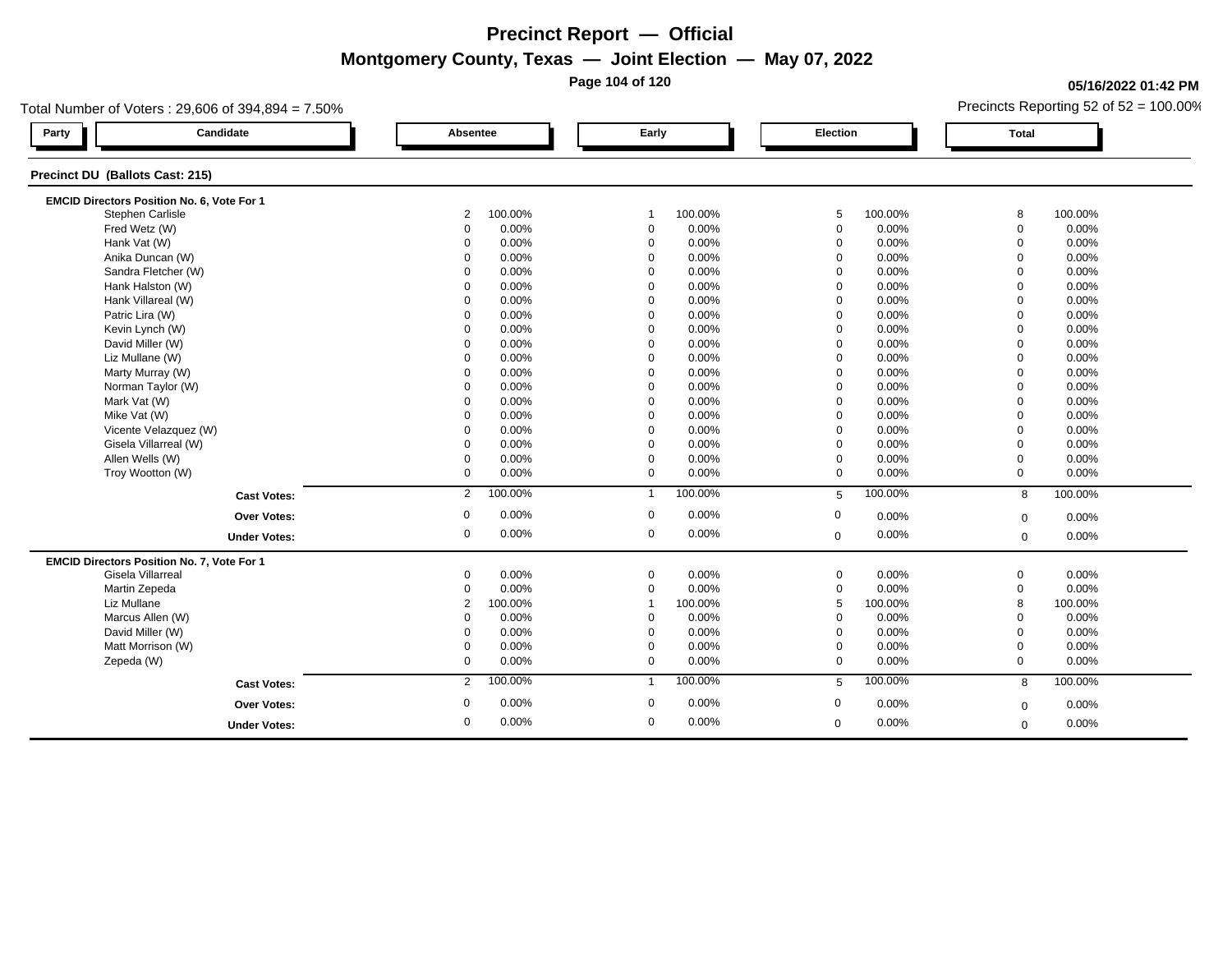**Page 105 of 120**

### **05/16/2022 01:42 PM**

| Total Number of Voters: 29,606 of 394,894 = 7.50% |                     |                |                  | Precincts Reporting 52 of $52 = 100.00\%$ |  |  |
|---------------------------------------------------|---------------------|----------------|------------------|-------------------------------------------|--|--|
| Candidate<br>Party                                | Absentee            | Early          | Election         | <b>Total</b>                              |  |  |
| Precinct DU (Ballots Cast: 215)                   |                     |                |                  |                                           |  |  |
| EMCID Directors Position No. 8, Vote For 1        |                     |                |                  |                                           |  |  |
| Willie D. Kendrick Jr.                            | $\overline{2}$      | 100.00%        | $\pmb{0}$        | 3                                         |  |  |
|                                                   | 100.00%             | $\overline{1}$ | 0.00%            | 37.50%                                    |  |  |
| Leonard W. Rogers                                 | $\mathbf 0$         | $\mathbf 0$    | $\,$ 5 $\,$      | $\sqrt{5}$                                |  |  |
|                                                   | 0.00%               | 0.00%          | 100.00%          | 62.50%                                    |  |  |
| Vincent Jones (W)                                 | 0                   | $\mathbf 0$    | $\mathbf 0$      | $\mathbf 0$                               |  |  |
|                                                   | 0.00%               | 0.00%          | 0.00%            | 0.00%                                     |  |  |
| David Miller (W)                                  | $\mathbf 0$         | $\mathbf 0$    | 0.00%            | $\mathbf 0$                               |  |  |
|                                                   | 0.00%               | 0.00%          | 0                | 0.00%                                     |  |  |
| Randy S Mire (W)                                  | 0.00%               | $\Omega$       | $\Omega$         | $\mathbf 0$                               |  |  |
|                                                   | $\Omega$            | 0.00%          | 0.00%            | 0.00%                                     |  |  |
| Samuel Morrison (W)                               | 0.00%               | $\mathbf 0$    | $\mathbf 0$      | $\mathbf 0$                               |  |  |
|                                                   | $\Omega$            | 0.00%          | 0.00%            | 0.00%                                     |  |  |
| Carl Spagler (W)                                  | $\Omega$            | $\mathbf 0$    | $\mathbf 0$      | $\mathbf 0$                               |  |  |
|                                                   | 0.00%               | 0.00%          | 0.00%            | 0.00%                                     |  |  |
| Hank Vat (W)                                      | $\mathbf 0$         | $\mathbf 0$    | $\mathbf 0$      | $\mathbf 0$                               |  |  |
|                                                   | 0.00%               | 0.00%          | 0.00%            | 0.00%                                     |  |  |
| Troy Wootton (W)                                  | 0                   | $\mathbf{0}$   | $\mathbf 0$      | $\mathbf 0$                               |  |  |
|                                                   | 0.00%               | 0.00%          | 0.00%            | 0.00%                                     |  |  |
| <b>Cast Votes:</b>                                | 100.00%             | 100.00%        | 100.00%          | 100.00%                                   |  |  |
|                                                   | $\overline{2}$      | $\mathbf{1}$   | $5\phantom{.0}$  | 8                                         |  |  |
| <b>Over Votes:</b>                                | $\mathbf 0$         | $\mathbf 0$    | $\mathbf 0$      | 0.00%                                     |  |  |
|                                                   | 0.00%               | 0.00%          | 0.00%            | $\mathbf 0$                               |  |  |
| <b>Under Votes:</b>                               | 0.00%               | 0.00%          | 0.00%            | 0.00%                                     |  |  |
|                                                   | 0                   | $\mathbf 0$    | $\mathbf 0$      | $\mathbf 0$                               |  |  |
| MC MUD No. 191 Director, Vote For 2               |                     |                |                  |                                           |  |  |
| Phillip Smith                                     | 0                   | $\overline{2}$ | $\mathsf 0$      | $\overline{c}$                            |  |  |
|                                                   | 0.00%               | 50.00%         | 0.00%            | 50.00%                                    |  |  |
| Shaun A. Smith                                    | $\mathbf 0$         | 2              | $\mathbf 0$      | 2                                         |  |  |
|                                                   | 0.00%               | 50.00%         | 0.00%            | 50.00%                                    |  |  |
| <b>Cast Votes:</b>                                | 0.00%               | $\overline{4}$ | 0.00%            | 100.00%                                   |  |  |
|                                                   | $\mathbf 0$         | 100.00%        | $\mathbf 0$      | $\overline{4}$                            |  |  |
| Over Votes:                                       | $\mathbf 0$         | $\mathbf 0$    | $\mathbf 0$      | 0.00%                                     |  |  |
|                                                   | 0.00%               | 0.00%          | 0.00%            | $\mathbf 0$                               |  |  |
| <b>Under Votes:</b>                               | $\mathsf{O}\xspace$ | $\mathbf 0$    | 0.00%            | $\mathbf 0$                               |  |  |
|                                                   | 0.00%               | 0.00%          | $\mathbf 0$      | 0.00%                                     |  |  |
| MC MUD No. 191 Proposition A, Vote For 1          |                     |                |                  |                                           |  |  |
| <b>FOR</b>                                        | 0                   | $\overline{2}$ | 0.00%            | $\sqrt{2}$                                |  |  |
|                                                   | 0.00%               | 100.00%        | $\mathbf 0$      | 100.00%                                   |  |  |
| <b>AGAINST</b>                                    | $\mathsf{O}\xspace$ | $\mathbf 0$    | $\mathbf 0$      | $\mathbf 0$                               |  |  |
|                                                   | 0.00%               | 0.00%          | 0.00%            | 0.00%                                     |  |  |
| <b>Cast Votes:</b>                                | 0.00%               | $\overline{2}$ | 0.00%            | 100.00%                                   |  |  |
|                                                   | $\overline{0}$      | 100.00%        | $\mathbf 0$      | 2                                         |  |  |
| Over Votes:                                       | 0.00%               | $\mathbf 0$    | $\boldsymbol{0}$ | 0.00%                                     |  |  |
|                                                   | $\mathbf 0$         | 0.00%          | 0.00%            | $\boldsymbol{0}$                          |  |  |
| <b>Under Votes:</b>                               | 0                   | $\mathbf 0$    | 0.00%            | 0.00%                                     |  |  |
|                                                   | 0.00%               | 0.00%          | $\mathbf 0$      | $\mathbf 0$                               |  |  |
| MC MUD No. 191 Proposition B, Vote For 1          |                     |                |                  |                                           |  |  |
| <b>FOR</b>                                        | 0.00%               | $\overline{2}$ | $\mathbf 0$      | $\overline{2}$                            |  |  |
|                                                   | 0                   | 100.00%        | 0.00%            | 100.00%                                   |  |  |
| <b>AGAINST</b>                                    | $\mathsf{O}\xspace$ | $\mathbf 0$    | 0.00%            | $\mathsf{O}\xspace$                       |  |  |
|                                                   | 0.00%               | 0.00%          | $\mathbf 0$      | 0.00%                                     |  |  |
| <b>Cast Votes:</b>                                | 0.00%               | $\overline{2}$ | 0.00%            | 100.00%                                   |  |  |
|                                                   | $\mathbf 0$         | 100.00%        | $\mathbf 0$      | $\overline{2}$                            |  |  |
| <b>Over Votes:</b>                                | 0.00%               | $\mathbf 0$    | $\mathbf 0$      | 0.00%                                     |  |  |
|                                                   | 0                   | 0.00%          | 0.00%            | $\mathbf 0$                               |  |  |
| <b>Under Votes:</b>                               | 0                   | $\mathbf 0$    | 0.00%            | 0.00%                                     |  |  |
|                                                   | 0.00%               | 0.00%          | $\mathbf 0$      | $\mathbf 0$                               |  |  |
| MC MUD No. 191 Proposition C, Vote For 1          |                     |                |                  |                                           |  |  |
| <b>FOR</b>                                        | 0                   | $\overline{2}$ | $\mathbf 0$      | $\overline{2}$                            |  |  |
|                                                   | 0.00%               | 100.00%        | 0.00%            | 100.00%                                   |  |  |
| <b>AGAINST</b>                                    | $\mathbf 0$         | $\mathbf 0$    | $\mathbf 0$      | $\mathbf{0}$                              |  |  |
|                                                   | 0.00%               | 0.00%          | 0.00%            | 0.00%                                     |  |  |
| <b>Cast Votes:</b>                                | 0.00%               | 100.00%        | 0.00%            | 100.00%                                   |  |  |
|                                                   | $\mathbf 0$         | $\overline{2}$ | $\mathbf 0$      | $\overline{2}$                            |  |  |
| <b>Over Votes:</b>                                | $\mathbf 0$         | $\mathbf 0$    | $\boldsymbol{0}$ | $\mathbf 0$                               |  |  |
|                                                   | 0.00%               | 0.00%          | 0.00%            | 0.00%                                     |  |  |
| <b>Under Votes:</b>                               | 0                   | $\mathbf 0$    | 0.00%            | 0.00%                                     |  |  |
|                                                   | 0.00%               | 0.00%          | $\mathbf 0$      | $\mathbf 0$                               |  |  |
|                                                   |                     |                |                  |                                           |  |  |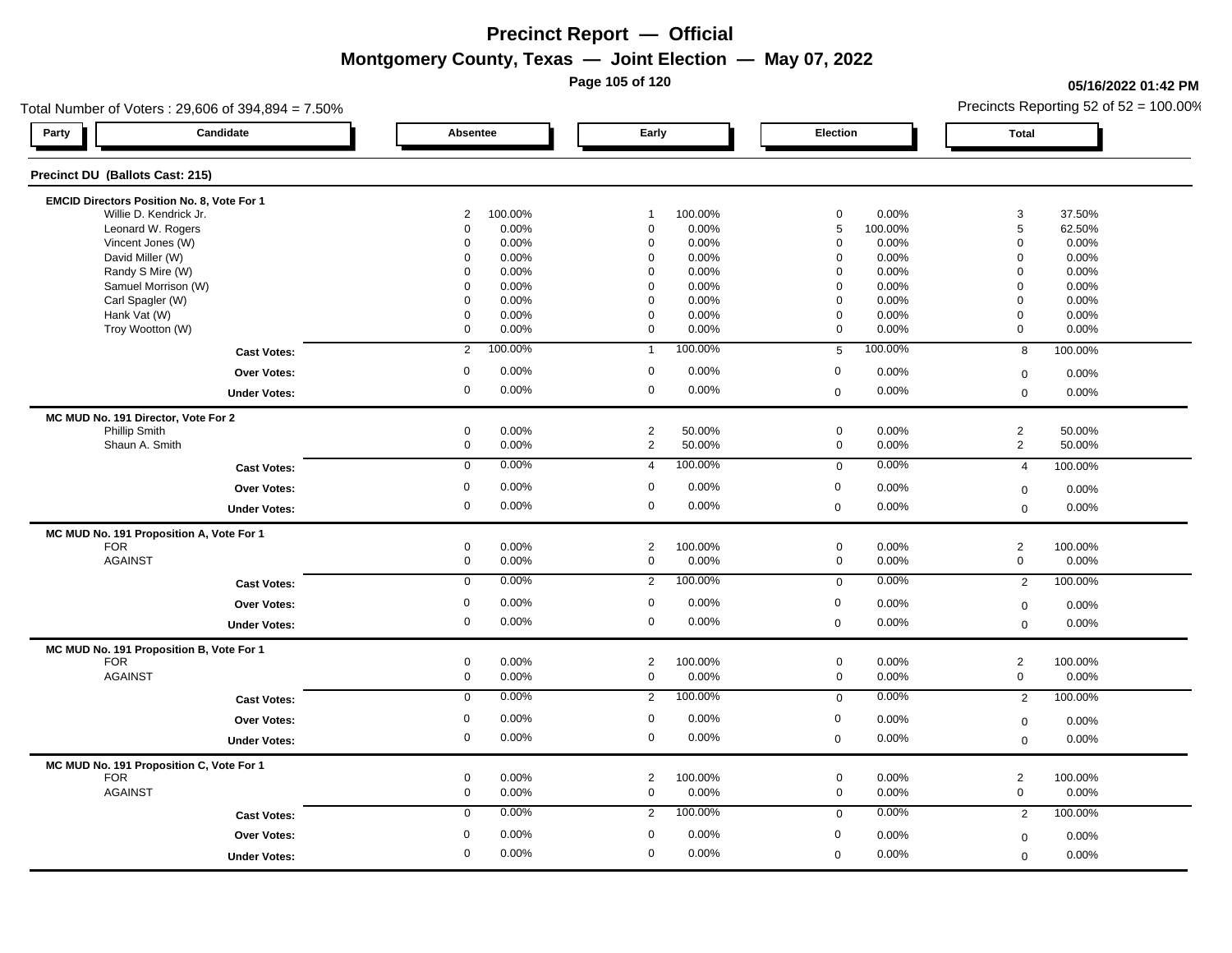**Page 106 of 120**

#### **05/16/2022 01:42 PM**

|                                             | Total Number of Voters: 29,606 of 394,894 = 7.50% |              |                  | Precincts Reporting 52 of $52 = 100.00\%$ |                  |                |                  |                          |                  |
|---------------------------------------------|---------------------------------------------------|--------------|------------------|-------------------------------------------|------------------|----------------|------------------|--------------------------|------------------|
| Party                                       | Candidate                                         | Absentee     |                  | Early                                     |                  | Election       |                  | <b>Total</b>             |                  |
| Precinct DV (Ballots Cast: 225)             |                                                   |              |                  |                                           |                  |                |                  |                          |                  |
| State of Texas Proposition 1, Vote For 1    |                                                   |              |                  |                                           |                  |                |                  |                          |                  |
| <b>FOR</b><br><b>AGAINST</b>                |                                                   | 25           | 92.59%           | 112                                       | 93.33%           | 67             | 88.16%           | 204                      | 91.48%           |
|                                             |                                                   | 2            | 7.41%            | 8                                         | 6.67%            | 9              | 11.84%           | 19                       | 8.52%            |
|                                             | <b>Cast Votes:</b>                                | 27           | 100.00%          | 120                                       | 99.17%           | 76             | 98.70%           | 223                      | 99.11%           |
|                                             | Over Votes:                                       | 0            | 0.00%            | $\mathbf 0$                               | 0.00%            | 0              | 0.00%            | $\mathbf 0$              | 0.00%            |
|                                             | <b>Under Votes:</b>                               | 0            | 0.00%            | $\mathbf 1$                               | 0.83%            | $\mathbf{1}$   | 1.30%            | 2                        | 0.89%            |
| State of Texas Proposition 2, Vote For 1    |                                                   |              |                  |                                           |                  |                |                  |                          |                  |
| <b>FOR</b><br><b>AGAINST</b>                |                                                   | 25<br>2      | 92.59%<br>7.41%  | 103<br>14                                 | 88.03%<br>11.97% | 67<br>10       | 87.01%<br>12.99% | 195<br>26                | 88.24%<br>11.76% |
|                                             |                                                   |              |                  |                                           |                  |                |                  |                          |                  |
|                                             | <b>Cast Votes:</b>                                | 27           | 100.00%          | 117                                       | 96.69%           | 77             | 100.00%          | 221                      | 98.22%           |
|                                             | <b>Over Votes:</b>                                | 0            | 0.00%            | $\mathbf 0$                               | 0.00%            | 0              | 0.00%            | $\mathbf 0$              | 0.00%            |
|                                             | <b>Under Votes:</b>                               | 0            | 0.00%            | 4                                         | 3.31%            | $\mathbf 0$    | 0.00%            | $\overline{\mathcal{A}}$ | 1.78%            |
| EMCID Directors Position No. 5, Vote For 1  |                                                   |              |                  |                                           |                  |                |                  |                          |                  |
| <b>Crystal Moore</b>                        |                                                   | 14           | 63.64%           | 49                                        | 45.79%           | 40             | 60.61%           | 103                      | 52.82%           |
| David Miller<br>Paul Twombly Batchelder Jr. |                                                   | 5<br>3       | 22.73%<br>13.64% | 48<br>10                                  | 44.86%<br>9.35%  | 18<br>8        | 27.27%<br>12.12% | 71<br>21                 | 36.41%<br>10.77% |
| Linda Morrison (W)                          |                                                   |              | 0.00%            | 0                                         | 0.00%            | 0              | 0.00%            | $\mathbf 0$              | 0.00%            |
| Gisela Villarreal (W)                       |                                                   | 0            | 0.00%            | 0                                         | 0.00%            | $\mathbf 0$    | 0.00%            | $\Omega$                 | 0.00%            |
| Ricky Warwick (W)                           |                                                   | $\mathbf{0}$ | 0.00%            | $\mathbf 0$                               | 0.00%            | $\mathbf 0$    | 0.00%            | $\mathbf 0$              | 0.00%            |
|                                             | <b>Cast Votes:</b>                                | 22           | 81.48%           | 107                                       | 90.68%           | 66             | 90.41%           | 195                      | 89.45%           |
|                                             | <b>Over Votes:</b>                                | 0            | 0.00%            | $\mathbf 0$                               | $0.00\%$         | $\mathbf 0$    | 0.00%            | $\mathbf 0$              | 0.00%            |
|                                             | <b>Under Votes:</b>                               | 5            | 18.52%           | 11                                        | 9.32%            | $\overline{7}$ | 9.59%            | 23                       | 10.55%           |
|                                             |                                                   |              |                  |                                           |                  |                |                  |                          |                  |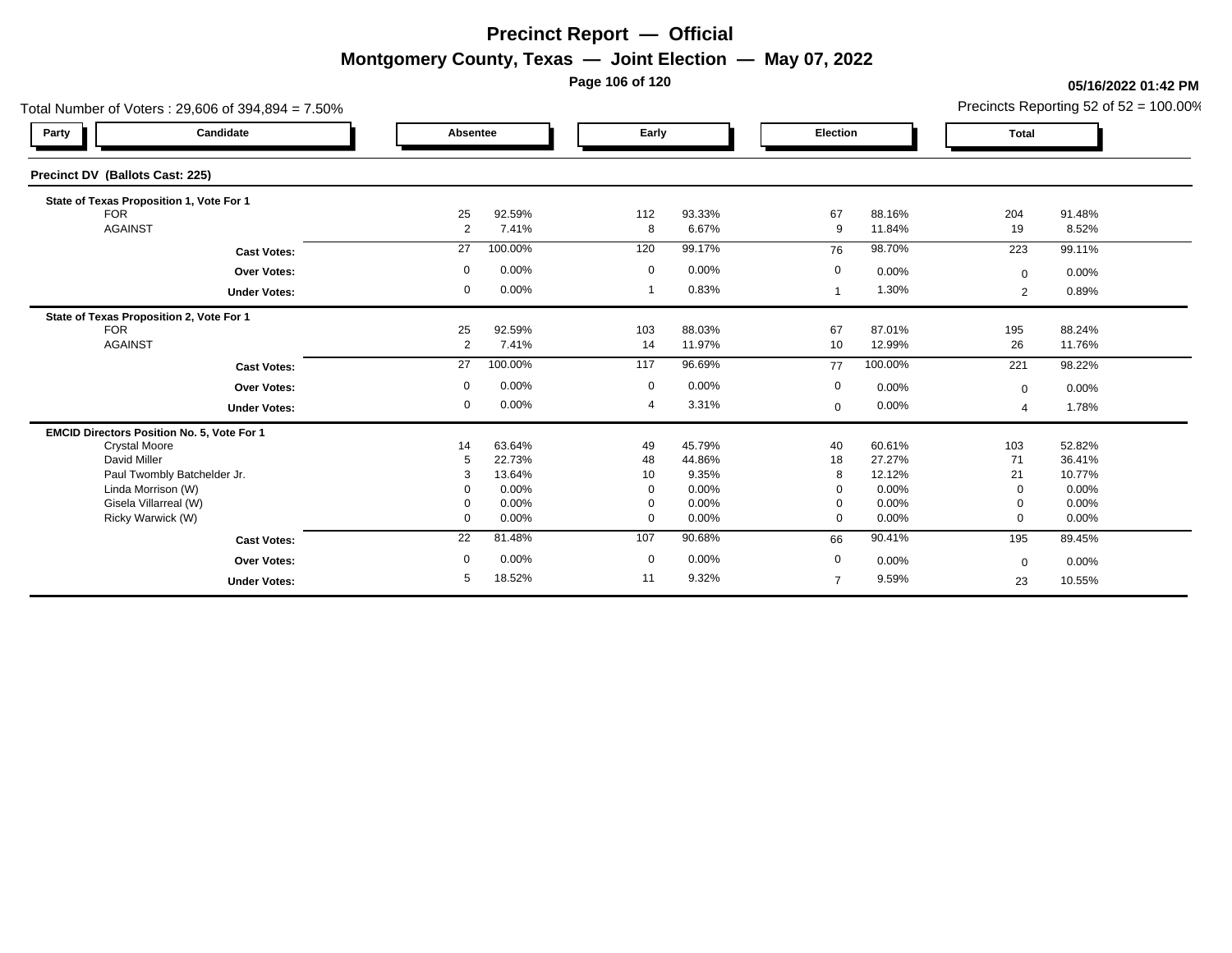**Page 107 of 120**

### **05/16/2022 01:42 PM**

| Candidate<br>Party<br>Precinct DV (Ballots Cast: 225)<br>EMCID Directors Position No. 6, Vote For 1<br>Stephen Carlisle<br>Fred Wetz (W)<br>Hank Vat (W)<br>Anika Duncan (W) | Absentee<br>21<br>0<br>$\mathbf 0$ | 100.00%<br>0.00% | Early<br>67 |        | <b>Election</b> |        | <b>Total</b>        |        |
|------------------------------------------------------------------------------------------------------------------------------------------------------------------------------|------------------------------------|------------------|-------------|--------|-----------------|--------|---------------------|--------|
|                                                                                                                                                                              |                                    |                  |             |        |                 |        |                     |        |
|                                                                                                                                                                              |                                    |                  |             |        |                 |        |                     |        |
|                                                                                                                                                                              |                                    |                  |             |        |                 |        |                     |        |
|                                                                                                                                                                              |                                    |                  |             | 75.28% | 48              | 82.76% | 136                 | 80.95% |
|                                                                                                                                                                              |                                    |                  | $\mathbf 0$ | 0.00%  | $\mathbf 0$     | 0.00%  | $\mathsf{O}\xspace$ | 0.00%  |
|                                                                                                                                                                              |                                    | 0.00%            | 22          | 24.72% | 10              | 17.24% | 32                  | 19.05% |
|                                                                                                                                                                              | $\Omega$                           | 0.00%            | $\mathbf 0$ | 0.00%  | $\mathbf 0$     | 0.00%  | $\mathbf 0$         | 0.00%  |
| Sandra Fletcher (W)                                                                                                                                                          | 0                                  | 0.00%            | $\mathbf 0$ | 0.00%  | $\mathbf 0$     | 0.00%  | $\mathbf 0$         | 0.00%  |
| Hank Halston (W)                                                                                                                                                             | $\Omega$                           | 0.00%            | $\Omega$    | 0.00%  | $\Omega$        | 0.00%  | $\Omega$            | 0.00%  |
| Hank Villareal (W)                                                                                                                                                           | $\Omega$                           | 0.00%            | $\mathbf 0$ | 0.00%  | $\mathbf 0$     | 0.00%  | $\mathbf 0$         | 0.00%  |
| Patric Lira (W)                                                                                                                                                              | $\mathbf 0$                        | 0.00%            | $\mathbf 0$ | 0.00%  | $\mathbf 0$     | 0.00%  | $\mathbf 0$         | 0.00%  |
| Kevin Lynch (W)                                                                                                                                                              | 0                                  | 0.00%            | $\mathbf 0$ | 0.00%  | $\Omega$        | 0.00%  | $\mathbf 0$         | 0.00%  |
| David Miller (W)                                                                                                                                                             | $\Omega$                           | 0.00%            | $\mathbf 0$ | 0.00%  | $\mathbf 0$     | 0.00%  | $\Omega$            | 0.00%  |
| Liz Mullane (W)                                                                                                                                                              | $\Omega$                           | 0.00%            | $\mathbf 0$ | 0.00%  | $\mathbf 0$     | 0.00%  | $\mathbf 0$         | 0.00%  |
| Marty Murray (W)                                                                                                                                                             | $\Omega$                           | 0.00%            | $\mathbf 0$ | 0.00%  | $\mathbf 0$     | 0.00%  | $\Omega$            | 0.00%  |
| Norman Taylor (W)                                                                                                                                                            | $\Omega$                           | 0.00%            | $\mathbf 0$ | 0.00%  | $\mathbf 0$     | 0.00%  | $\Omega$            | 0.00%  |
| Mark Vat (W)                                                                                                                                                                 | $\Omega$                           | 0.00%            | $\mathbf 0$ | 0.00%  | $\Omega$        | 0.00%  | $\Omega$            | 0.00%  |
| Mike Vat (W)                                                                                                                                                                 | $\Omega$                           | 0.00%            | $\Omega$    | 0.00%  | $\mathbf 0$     | 0.00%  | $\Omega$            | 0.00%  |
| Vicente Velazquez (W)                                                                                                                                                        | $\Omega$                           | 0.00%            | $\Omega$    | 0.00%  | $\mathbf 0$     | 0.00%  | $\Omega$            | 0.00%  |
| Gisela Villarreal (W)                                                                                                                                                        | $\Omega$                           | 0.00%            | $\mathbf 0$ | 0.00%  | $\mathbf 0$     | 0.00%  | $\Omega$            | 0.00%  |
| Allen Wells (W)                                                                                                                                                              | 0                                  | 0.00%            | $\mathbf 0$ | 0.00%  | $\mathbf 0$     | 0.00%  | $\mathbf 0$         | 0.00%  |
| Troy Wootton (W)                                                                                                                                                             | $\mathbf 0$                        | 0.00%            | $\mathbf 0$ | 0.00%  | $\mathbf 0$     | 0.00%  | $\mathbf 0$         | 0.00%  |
| <b>Cast Votes:</b>                                                                                                                                                           | 21                                 | 77.78%           | 89          | 75.42% | 58              | 79.45% | 168                 | 77.06% |
| <b>Over Votes:</b>                                                                                                                                                           | 0                                  | 0.00%            | $\mathbf 0$ | 0.00%  | $\mathbf 0$     | 0.00%  | $\mathbf 0$         | 0.00%  |
| <b>Under Votes:</b>                                                                                                                                                          | 6                                  | 22.22%           | 29          | 24.58% | 15              | 20.55% | 50                  | 22.94% |
| EMCID Directors Position No. 7, Vote For 1                                                                                                                                   |                                    |                  |             |        |                 |        |                     |        |
| Gisela Villarreal                                                                                                                                                            | 9                                  | 40.91%           | 29          | 27.88% | 16              | 25.00% | 54                  | 28.42% |
| Martin Zepeda                                                                                                                                                                | 5                                  | 22.73%           | 22          | 21.15% | 9               | 14.06% | 36                  | 18.95% |
| Liz Mullane                                                                                                                                                                  | 8                                  | 36.36%           | 53          | 50.96% | 39              | 60.94% | 100                 | 52.63% |
| Marcus Allen (W)                                                                                                                                                             | $\Omega$                           | 0.00%            | $\mathbf 0$ | 0.00%  | $\mathbf 0$     | 0.00%  | $\mathbf 0$         | 0.00%  |
| David Miller (W)                                                                                                                                                             | $\Omega$                           | 0.00%            | $\mathbf 0$ | 0.00%  | $\mathbf 0$     | 0.00%  | $\mathbf 0$         | 0.00%  |
| Matt Morrison (W)                                                                                                                                                            | 0                                  | 0.00%            | $\mathbf 0$ | 0.00%  | $\mathbf 0$     | 0.00%  | $\mathbf 0$         | 0.00%  |
| Zepeda (W)                                                                                                                                                                   | 0                                  | 0.00%            | $\mathbf 0$ | 0.00%  | $\mathbf 0$     | 0.00%  | $\mathbf 0$         | 0.00%  |
| <b>Cast Votes:</b>                                                                                                                                                           | 22                                 | 81.48%           | 104         | 88.14% | 64              | 87.67% | 190                 | 87.16% |
| <b>Over Votes:</b>                                                                                                                                                           | $\mathbf 0$                        | 0.00%            | $\mathbf 0$ | 0.00%  | 0               | 0.00%  | $\mathbf 0$         | 0.00%  |
| <b>Under Votes:</b>                                                                                                                                                          | 5                                  | 18.52%           | 14          | 11.86% | 9               | 12.33% | 28                  | 12.84% |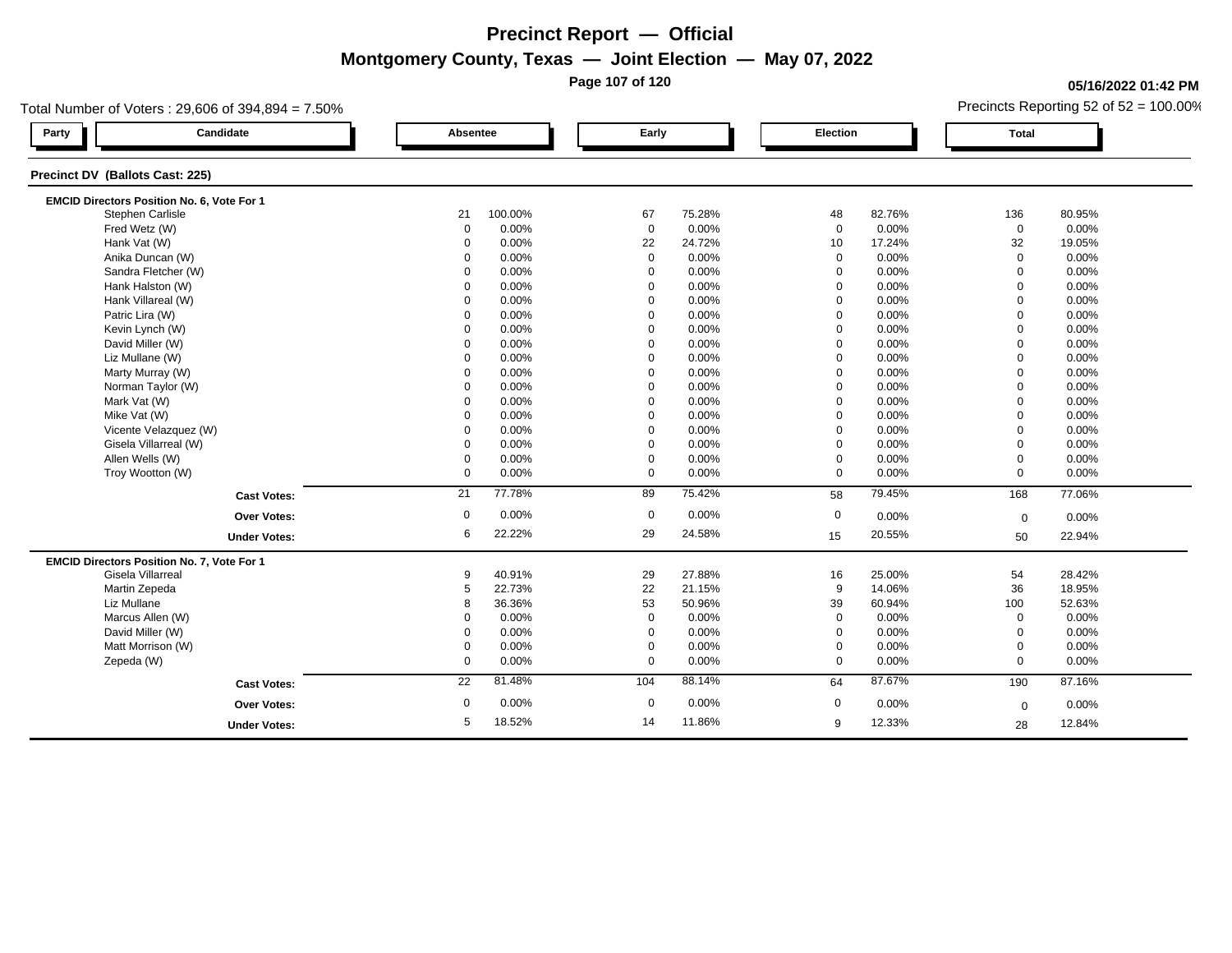**Page 108 of 120**

### **05/16/2022 01:42 PM**

| Total Number of Voters: 29,606 of 394,894 = 7.50% |                     |        |              |        |                  |        | Precincts Reporting 52 of $52 = 100.00\%$ |        |  |
|---------------------------------------------------|---------------------|--------|--------------|--------|------------------|--------|-------------------------------------------|--------|--|
| Candidate<br>Party                                | Absentee            |        | Early        |        | Election         |        | <b>Total</b>                              |        |  |
| Precinct DV (Ballots Cast: 225)                   |                     |        |              |        |                  |        |                                           |        |  |
| EMCID Directors Position No. 8, Vote For 1        |                     |        |              |        |                  |        |                                           |        |  |
| Willie D. Kendrick Jr.                            | 13                  | 65.00% | 42           | 44.21% | 27               | 40.30% | 82                                        | 45.05% |  |
| Leonard W. Rogers                                 | $\overline{7}$      | 35.00% | 52           | 54.74% | 40               | 59.70% | 99                                        | 54.40% |  |
| Vincent Jones (W)                                 | 0                   | 0.00%  | $\mathbf 0$  | 0.00%  | $\mathbf 0$      | 0.00%  | $\mathbf 0$                               | 0.00%  |  |
| David Miller (W)                                  | 0                   | 0.00%  | $\mathbf 0$  | 0.00%  | $\mathbf 0$      | 0.00%  | $\mathbf 0$                               | 0.00%  |  |
| Randy S Mire (W)                                  | $\Omega$            | 0.00%  | $\mathbf 0$  | 0.00%  | $\mathbf 0$      | 0.00%  | $\mathbf 0$                               | 0.00%  |  |
| Samuel Morrison (W)                               | $\Omega$            | 0.00%  | $\mathbf 0$  | 0.00%  | $\mathbf 0$      | 0.00%  | $\mathbf 0$                               | 0.00%  |  |
| Carl Spagler (W)                                  | $\Omega$            | 0.00%  | $\mathbf 0$  | 0.00%  | $\mathbf 0$      | 0.00%  | $\mathbf 0$                               | 0.00%  |  |
| Hank Vat (W)                                      | $\mathbf 0$         | 0.00%  | $\mathbf 0$  | 0.00%  | $\mathbf 0$      | 0.00%  | $\mathbf 0$                               | 0.00%  |  |
| Troy Wootton (W)                                  | 0                   | 0.00%  | $\mathbf{1}$ | 1.05%  | $\mathbf 0$      | 0.00%  | $\mathbf{1}$                              | 0.55%  |  |
| <b>Cast Votes:</b>                                | 20                  | 74.07% | 95           | 80.51% | 67               | 91.78% | 182                                       | 83.49% |  |
| <b>Over Votes:</b>                                | $\mathbf 0$         | 0.00%  | $\mathbf 0$  | 0.00%  | $\mathbf 0$      | 0.00%  | $\mathbf 0$                               | 0.00%  |  |
| <b>Under Votes:</b>                               | $\overline{7}$      | 25.93% | 23           | 19.49% | 6                | 8.22%  | 36                                        | 16.51% |  |
| MC MUD No. 140 Director, Vote For 2               |                     |        |              |        |                  |        |                                           |        |  |
| Kyle Atchison                                     | 0                   | 0.00%  | $\mathbf 0$  | 0.00%  | $\mathsf 0$      | 0.00%  | $\mathsf{O}\xspace$                       | 0.00%  |  |
| Mary Ellen Bare                                   | $\mathbf 0$         | 0.00%  | $\mathbf 0$  | 0.00%  | $\mathbf 0$      | 0.00%  | $\mathbf 0$                               | 0.00%  |  |
| <b>Cast Votes:</b>                                | $\mathbf 0$         | 0.00%  | $\mathbf 0$  | 0.00%  | $\mathbf 0$      | 0.00%  | $\mathbf 0$                               | 0.00%  |  |
| Over Votes:                                       | $\mathbf 0$         | 0.00%  | $\mathbf 0$  | 0.00%  | $\mathbf 0$      | 0.00%  | $\mathbf 0$                               | 0.00%  |  |
| <b>Under Votes:</b>                               | $\mathsf{O}\xspace$ | 0.00%  | $\mathbf 0$  | 0.00%  | $\mathbf 0$      | 0.00%  | $\mathsf 0$                               | 0.00%  |  |
| MC MUD No. 140 Proposition A, Vote For 1          |                     |        |              |        |                  |        |                                           |        |  |
| <b>FOR</b>                                        | 0                   | 0.00%  | $\mathsf 0$  | 0.00%  | $\mathbf 0$      | 0.00%  | $\mathsf{O}\xspace$                       | 0.00%  |  |
| <b>AGAINST</b>                                    | $\mathsf{O}\xspace$ | 0.00%  | $\mathbf 0$  | 0.00%  | $\mathbf 0$      | 0.00%  | $\mathbf 0$                               | 0.00%  |  |
| <b>Cast Votes:</b>                                | $\overline{0}$      | 0.00%  | $\mathbf 0$  | 0.00%  | $\mathbf 0$      | 0.00%  | $\mathbf 0$                               | 0.00%  |  |
| Over Votes:                                       | $\mathbf 0$         | 0.00%  | $\mathbf 0$  | 0.00%  | $\boldsymbol{0}$ | 0.00%  | $\boldsymbol{0}$                          | 0.00%  |  |
| <b>Under Votes:</b>                               | 0                   | 0.00%  | $\mathbf 0$  | 0.00%  | $\mathbf 0$      | 0.00%  | $\mathbf 0$                               | 0.00%  |  |
| MC MUD No. 140 Proposition B, Vote For 1          |                     |        |              |        |                  |        |                                           |        |  |
| <b>FOR</b>                                        | 0                   | 0.00%  | $\mathbf 0$  | 0.00%  | $\mathbf 0$      | 0.00%  | $\mathbf 0$                               | 0.00%  |  |
| <b>AGAINST</b>                                    | $\mathsf{O}\xspace$ | 0.00%  | $\mathbf 0$  | 0.00%  | $\mathbf 0$      | 0.00%  | $\mathsf{O}\xspace$                       | 0.00%  |  |
| <b>Cast Votes:</b>                                | $\mathbf 0$         | 0.00%  | $\mathbf 0$  | 0.00%  | $\mathbf 0$      | 0.00%  | $\mathbf 0$                               | 0.00%  |  |
| <b>Over Votes:</b>                                | 0                   | 0.00%  | $\mathbf 0$  | 0.00%  | $\mathbf 0$      | 0.00%  | $\mathbf 0$                               | 0.00%  |  |
| <b>Under Votes:</b>                               | 0                   | 0.00%  | $\mathbf 0$  | 0.00%  | $\mathbf 0$      | 0.00%  | $\mathbf 0$                               | 0.00%  |  |
| MC MUD No. 140 Proposition C, Vote For 1          |                     |        |              |        |                  |        |                                           |        |  |
| <b>FOR</b>                                        | 0                   | 0.00%  | $\mathbf 0$  | 0.00%  | $\mathbf 0$      | 0.00%  | $\mathbf 0$                               | 0.00%  |  |
| <b>AGAINST</b>                                    | $\mathbf 0$         | 0.00%  | $\mathbf 0$  | 0.00%  | $\mathbf 0$      | 0.00%  | $\mathbf{0}$                              | 0.00%  |  |
| <b>Cast Votes:</b>                                | $\mathbf 0$         | 0.00%  | $\mathbf 0$  | 0.00%  | $\mathbf 0$      | 0.00%  | $\mathbf 0$                               | 0.00%  |  |
| <b>Over Votes:</b>                                | $\mathbf 0$         | 0.00%  | $\mathbf 0$  | 0.00%  | $\boldsymbol{0}$ | 0.00%  | $\mathbf 0$                               | 0.00%  |  |
| <b>Under Votes:</b>                               | 0                   | 0.00%  | $\mathbf 0$  | 0.00%  | $\mathbf 0$      | 0.00%  | $\mathbf 0$                               | 0.00%  |  |
|                                                   |                     |        |              |        |                  |        |                                           |        |  |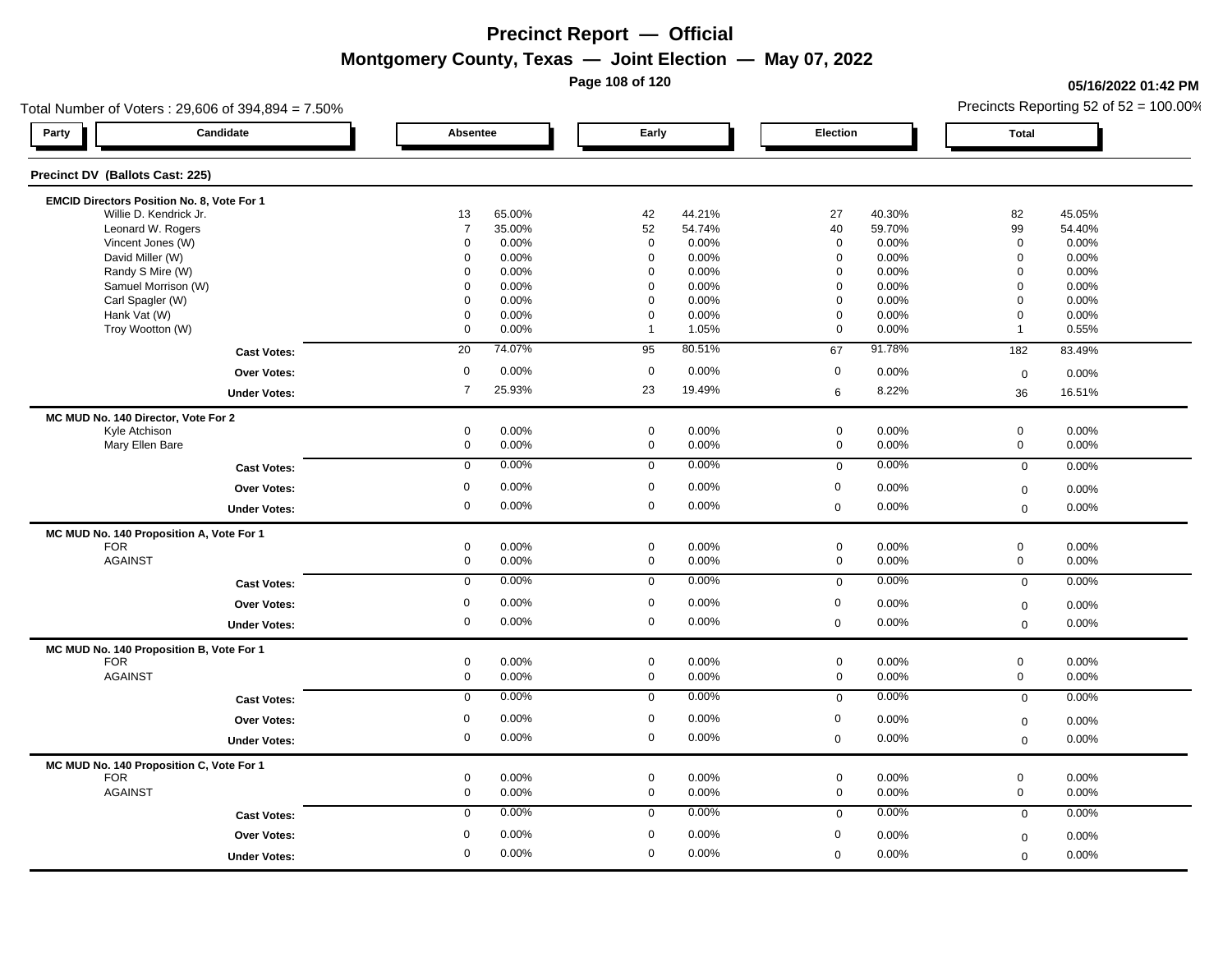**Page 109 of 120**

#### **05/16/2022 01:42 PM**

| Total Number of Voters: 29,606 of 394,894 = 7.50%        |                          |                  |                            |                  |                   |                  |                                    | Precincts Reporting 52 of 52 = 100.00% |
|----------------------------------------------------------|--------------------------|------------------|----------------------------|------------------|-------------------|------------------|------------------------------------|----------------------------------------|
| Candidate<br>Party                                       | Absentee                 |                  | Early                      |                  | Election          |                  | <b>Total</b>                       |                                        |
| Precinct DW (Ballots Cast: 472)                          |                          |                  |                            |                  |                   |                  |                                    |                                        |
| State of Texas Proposition 1, Vote For 1                 |                          |                  |                            |                  |                   |                  |                                    |                                        |
| <b>FOR</b><br><b>AGAINST</b>                             | 78<br>$9\,$              | 89.66%<br>10.34% | 174<br>$6\phantom{1}$      | 96.67%<br>3.33%  | 183<br>9          | 95.31%<br>4.69%  | 435<br>24                          | 94.77%<br>5.23%                        |
| <b>Cast Votes:</b>                                       | 87                       | 95.60%           | 180                        | 97.83%           | 192               | 97.46%           | 459                                | 97.25%                                 |
| Over Votes:                                              | $\mathbf 0$              | 0.00%            | $\mathbf 0$                | 0.00%            | $\pmb{0}$         | 0.00%            |                                    | 0.00%                                  |
| <b>Under Votes:</b>                                      | $\overline{4}$           | 4.40%            | $\overline{4}$             | 2.17%            | $5\phantom{.0}$   | 2.54%            | $\mathbf 0$<br>13                  | 2.75%                                  |
|                                                          |                          |                  |                            |                  |                   |                  |                                    |                                        |
| State of Texas Proposition 2, Vote For 1<br><b>FOR</b>   | 76                       | 84.44%           | 166                        | 92.74%           | 179               | 92.27%           | 421                                | 90.93%                                 |
| <b>AGAINST</b>                                           | 14                       | 15.56%           | 13                         | 7.26%            | 15                | 7.73%            | 42                                 | 9.07%                                  |
| <b>Cast Votes:</b>                                       | 90                       | 98.90%           | 179                        | 97.28%           | 194               | 98.48%           | 463                                | 98.09%                                 |
| Over Votes:                                              | $\mathbf 0$              | 0.00%            | $\mathbf 0$                | 0.00%            | $\mathbf 0$       | 0.00%            | $\mathbf 0$                        | 0.00%                                  |
| <b>Under Votes:</b>                                      | $\mathbf{1}$             | 1.10%            | $5\phantom{.0}$            | 2.72%            | $\mathbf{3}$      | 1.52%            | 9                                  | 1.91%                                  |
| Cleveland ISD Position 4, Vote For 1                     |                          |                  |                            |                  |                   |                  |                                    |                                        |
| LaDerrington Baldwin                                     | $\pmb{0}$                | 0.00%            | $\mathbf{1}$               | 100.00%          | $\mathbf{1}$      | 100.00%          | $\sqrt{2}$                         | 66.67%                                 |
| <b>Willie Carter</b>                                     | $\mathbf{1}$             | 100.00%          | $\mathsf 0$                | 0.00%            | $\mathsf{O}$      | 0.00%            | $\mathbf{1}$                       | 33.33%                                 |
| <b>Cast Votes:</b>                                       | $\mathbf{1}$             | 100.00%          | $\mathbf{1}$               | 100.00%          | $\overline{1}$    | 100.00%          | $\mathbf{3}$                       | 100.00%                                |
| Over Votes:                                              | $\mathbf 0$              | 0.00%            | $\mathbf 0$                | 0.00%            | $\pmb{0}$         | 0.00%            | $\mathbf 0$                        | 0.00%                                  |
| <b>Under Votes:</b>                                      | $\mathbf 0$              | 0.00%            | $\mathbf 0$                | 0.00%            | $\mathbf 0$       | 0.00%            | $\mathbf 0$                        | 0.00%                                  |
| Cleveland ISD Position 5, Vote For 1<br>Sharica S. Lewis | $\mathbf{1}$             |                  | $\overline{1}$             |                  | $\mathbf{1}$      | 100.00%          |                                    | 100.00%                                |
| Amanda Sandoval Brooks                                   | $\mathbf 0$              | 100.00%<br>0.00% | $\mathsf 0$                | 100.00%<br>0.00% | $\mathsf{O}$      | 0.00%            | $\mathbf 3$<br>$\mathsf{O}\xspace$ | 0.00%                                  |
| <b>Cast Votes:</b>                                       | $\overline{1}$           | 100.00%          | $\overline{1}$             | 100.00%          | $\overline{1}$    | 100.00%          | 3                                  | 100.00%                                |
| Over Votes:                                              | $\mathbf 0$              | 0.00%            | $\mathbf 0$                | 0.00%            | $\pmb{0}$         | 0.00%            | $\mathbf 0$                        | 0.00%                                  |
| <b>Under Votes:</b>                                      | $\mathbf 0$              | 0.00%            | $\mathbf 0$                | 0.00%            | $\mathbf 0$       | 0.00%            | $\mathbf 0$                        | 0.00%                                  |
| City of Cleveland City Council Position 3, Vote For 1    |                          |                  |                            |                  |                   |                  |                                    |                                        |
| Eddie C. Lowery                                          | $\pmb{0}$                | 0.00%            | $\mathbf 0$                | 0.00%            | 0                 | 0.00%            | $\mathbf 0$                        | 0.00%                                  |
| James Franklin                                           | $\mathbf 0$              | 0.00%            | $\mathbf 0$                | 0.00%            | $\mathbf{1}$      | 100.00%          | $\mathbf{1}$                       | 100.00%                                |
| <b>Cast Votes:</b>                                       | $\mathbf 0$              | 0.00%            | $\overline{0}$             | 0.00%            | $\overline{1}$    | 100.00%          | $\overline{1}$                     | 100.00%                                |
| Over Votes:                                              | $\mathbf 0$              | 0.00%            | $\mathbf 0$                | 0.00%            | $\mathbf 0$       | 0.00%            | $\boldsymbol{0}$                   | 0.00%                                  |
| <b>Under Votes:</b>                                      | $\mathbf 0$              | 0.00%            | $\mathbf 0$                | 0.00%            | $\mathbf 0$       | 0.00%            | $\mathbf 0$                        | 0.00%                                  |
| City of Cleveland City Council Position 4, Vote For 1    |                          |                  |                            |                  |                   |                  |                                    |                                        |
| Desirée D. David<br>Rachel Hall                          | $\pmb{0}$<br>$\mathbf 0$ | 0.00%<br>0.00%   | $\mathbf 0$<br>$\mathbf 0$ | 0.00%<br>0.00%   | 0<br>$\mathbf{1}$ | 0.00%<br>100.00% | $\pmb{0}$<br>$\mathbf{1}$          | 0.00%<br>100.00%                       |
| <b>Delores Terry</b>                                     | $\pmb{0}$                | 0.00%            | $\mathbf 0$                | 0.00%            | 0                 | 0.00%            | $\mathbf 0$                        | 0.00%                                  |
| <b>Cast Votes:</b>                                       | $\pmb{0}$                | 0.00%            | $\mathbf 0$                | 0.00%            | $\overline{1}$    | 100.00%          | $\overline{1}$                     | 100.00%                                |
| <b>Over Votes:</b>                                       | $\mathbf 0$              | 0.00%            | $\mathbf 0$                | 0.00%            | $\pmb{0}$         | 0.00%            | $\mathbf 0$                        | 0.00%                                  |
| <b>Under Votes:</b>                                      | $\mathbf 0$              | 0.00%            | $\mathbf 0$                | 0.00%            | $\mathbf 0$       | 0.00%            | $\mathbf 0$                        | 0.00%                                  |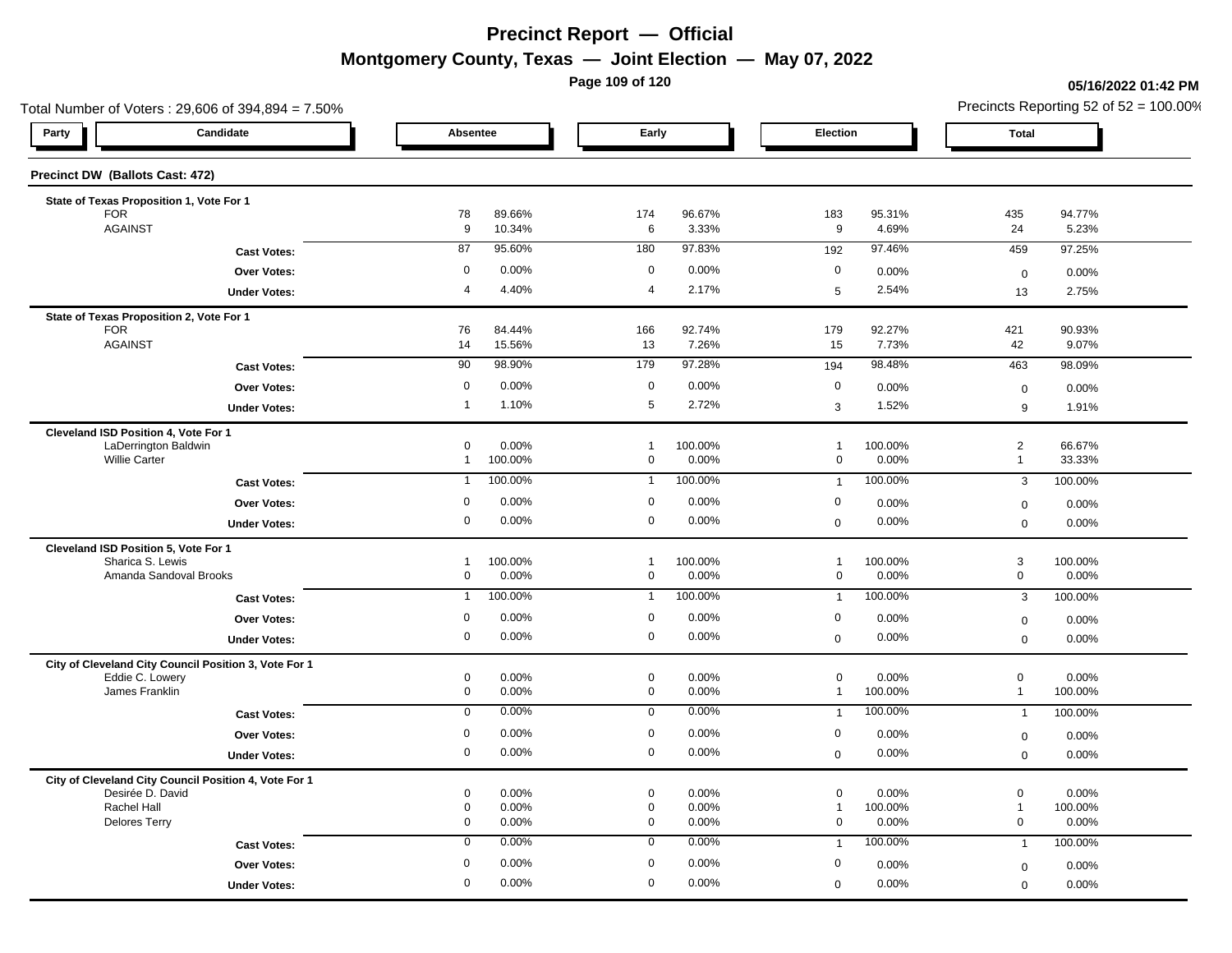**Page 110 of 120**

#### **05/16/2022 01:42 PM**

| Total Number of Voters: 29,606 of 394,894 = 7.50%     |                     |        |                |        |                     |         |                | Precincts Reporting 52 of $52 = 100.00\%$ |
|-------------------------------------------------------|---------------------|--------|----------------|--------|---------------------|---------|----------------|-------------------------------------------|
| Candidate<br>Party                                    | Absentee            |        | Early          |        | Election            |         | <b>Total</b>   |                                           |
| Precinct DW (Ballots Cast: 472)                       |                     |        |                |        |                     |         |                |                                           |
| City of Cleveland City Council Position 5, Vote For 1 |                     |        |                |        |                     |         |                |                                           |
| <b>Fred Terrell</b>                                   | 0                   | 0.00%  | $\mathbf 0$    | 0.00%  | $\pmb{0}$           | 0.00%   | $\mathbf 0$    | 0.00%                                     |
| Mike Doyle                                            | $\mathbf 0$         | 0.00%  | $\mathbf 0$    | 0.00%  | $\overline{1}$      | 100.00% | $\mathbf{1}$   | 100.00%                                   |
| Erika Montesnieto                                     | 0                   | 0.00%  | $\mathbf 0$    | 0.00%  | $\mathbf 0$         | 0.00%   | $\mathbf 0$    | 0.00%                                     |
| <b>Cast Votes:</b>                                    | $\mathbf 0$         | 0.00%  | $\mathbf 0$    | 0.00%  | $\overline{1}$      | 100.00% | $\mathbf{1}$   | 100.00%                                   |
| <b>Over Votes:</b>                                    | 0                   | 0.00%  | $\mathbf 0$    | 0.00%  | $\boldsymbol{0}$    | 0.00%   | $\mathbf 0$    | 0.00%                                     |
| <b>Under Votes:</b>                                   | 0                   | 0.00%  | $\mathbf 0$    | 0.00%  | $\mathbf 0$         | 0.00%   | $\mathbf 0$    | 0.00%                                     |
| EMCID Directors Position No. 5, Vote For 1            |                     |        |                |        |                     |         |                |                                           |
| <b>Crystal Moore</b>                                  | 27                  | 36.49% | 91             | 56.17% | 121                 | 66.48%  | 239            | 57.18%                                    |
| David Miller                                          | 38                  | 51.35% | 64             | 39.51% | 54                  | 29.67%  | 156            | 37.32%                                    |
| Paul Twombly Batchelder Jr.                           | 9                   | 12.16% | $\overline{7}$ | 4.32%  | $\overline{7}$      | 3.85%   | 23             | 5.50%                                     |
| Linda Morrison (W)                                    | $\mathsf{O}\xspace$ | 0.00%  | $\mathbf 0$    | 0.00%  | $\mathsf{O}\xspace$ | 0.00%   | $\mathbf 0$    | 0.00%                                     |
| Gisela Villarreal (W)                                 | $\mathbf 0$         | 0.00%  | $\mathbf 0$    | 0.00%  | $\mathbf 0$         | 0.00%   | $\mathbf 0$    | 0.00%                                     |
| Ricky Warwick (W)                                     | 0                   | 0.00%  | $\mathbf 0$    | 0.00%  | $\mathbf 0$         | 0.00%   | $\mathbf 0$    | 0.00%                                     |
| <b>Cast Votes:</b>                                    | 74                  | 82.22% | 162            | 88.52% | 182                 | 92.86%  | 418            | 89.13%                                    |
| <b>Over Votes:</b>                                    | $\mathsf 0$         | 0.00%  | $\mathbf 0$    | 0.00%  | $\mathbf 0$         | 0.00%   | $\mathbf 0$    | 0.00%                                     |
| <b>Under Votes:</b>                                   | 16                  | 17.78% | 21             | 11.48% | 14                  | 7.14%   | 51             | 10.87%                                    |
| EMCID Directors Position No. 6, Vote For 1            |                     |        |                |        |                     |         |                |                                           |
| Stephen Carlisle                                      | 68                  | 98.55% | 116            | 84.06% | 137                 | 83.54%  | 321            | 86.52%                                    |
| Fred Wetz (W)                                         | $\overline{1}$      | 1.45%  | $\mathbf 0$    | 0.00%  | $\mathbf 0$         | 0.00%   | $\overline{1}$ | 0.27%                                     |
| Hank Vat (W)                                          | 0                   | 0.00%  | 19             | 13.77% | 23                  | 14.02%  | 42             | 11.32%                                    |
| Anika Duncan (W)                                      | 0                   | 0.00%  | $\mathbf 0$    | 0.00%  | $\mathbf 0$         | 0.00%   | $\mathbf 0$    | 0.00%                                     |
| Sandra Fletcher (W)                                   | $\mathbf 0$         | 0.00%  | $\overline{1}$ | 0.72%  | $\mathbf 0$         | 0.00%   | $\overline{1}$ | 0.27%                                     |
| Hank Halston (W)                                      | $\Omega$            | 0.00%  | $\mathbf 0$    | 0.00%  | $\mathbf 0$         | 0.00%   | $\mathbf 0$    | 0.00%                                     |
| Hank Villareal (W)                                    | $\Omega$            | 0.00%  | $\mathbf 0$    | 0.00%  | $\mathbf 0$         | 0.00%   | $\mathbf 0$    | 0.00%                                     |
| Patric Lira (W)                                       | 0                   | 0.00%  | $\mathbf 0$    | 0.00%  | 0                   | 0.00%   | $\mathbf 0$    | 0.00%                                     |
| Kevin Lynch (W)                                       | 0                   | 0.00%  | 0              | 0.00%  | 1                   | 0.61%   | $\overline{1}$ | 0.27%                                     |
| David Miller (W)                                      | $\Omega$            | 0.00%  | $\mathbf 0$    | 0.00%  | $\mathbf 0$         | 0.00%   | $\mathbf 0$    | 0.00%                                     |
| Liz Mullane (W)                                       | $\mathbf 0$         | 0.00%  | $\Omega$       | 0.00%  | $\mathbf{1}$        | 0.61%   | $\overline{1}$ | 0.27%                                     |
| Marty Murray (W)                                      | $\mathbf 0$         | 0.00%  | $\mathbf{1}$   | 0.72%  | $\mathbf 0$         | 0.00%   | $\overline{1}$ | 0.27%                                     |
| Norman Taylor (W)                                     | $\Omega$            | 0.00%  | $\mathbf 0$    | 0.00%  | $\mathbf 0$         | 0.00%   | $\mathbf 0$    | 0.00%                                     |
| Mark Vat (W)                                          | $\Omega$            | 0.00%  | $\mathbf 0$    | 0.00%  | $\mathbf 0$         | 0.00%   | $\mathbf 0$    | 0.00%                                     |
| Mike Vat (W)                                          | 0                   | 0.00%  | $\mathbf 0$    | 0.00%  | $\mathbf 0$         | 0.00%   | $\mathbf 0$    | 0.00%                                     |
| Vicente Velazquez (W)                                 | $\mathbf 0$         | 0.00%  | $\mathbf 0$    | 0.00%  | $\mathbf 0$         | 0.00%   | $\mathbf 0$    | 0.00%                                     |
| Gisela Villarreal (W)                                 | 0                   | 0.00%  | $\mathbf 0$    | 0.00%  | $\mathbf 0$         | 0.00%   | $\mathbf 0$    | 0.00%                                     |
| Allen Wells (W)                                       | 0                   | 0.00%  | $\mathbf{1}$   | 0.72%  | $\overline{2}$      | 1.22%   | 3              | 0.81%                                     |
| Troy Wootton (W)                                      | 0                   | 0.00%  | $\mathbf 0$    | 0.00%  | $\mathbf 0$         | 0.00%   | $\mathbf 0$    | 0.00%                                     |
| <b>Cast Votes:</b>                                    | 69                  | 76.67% | 138            | 75.41% | 164                 | 83.67%  | 371            | 79.10%                                    |
| <b>Over Votes:</b>                                    | $\mathbf 0$         | 0.00%  | $\mathbf 0$    | 0.00%  | $\mathbf 0$         | 0.00%   | $\mathbf 0$    | 0.00%                                     |
|                                                       | 21                  | 23.33% | 45             | 24.59% | 32                  | 16.33%  | 98             | 20.90%                                    |
| <b>Under Votes:</b>                                   |                     |        |                |        |                     |         |                |                                           |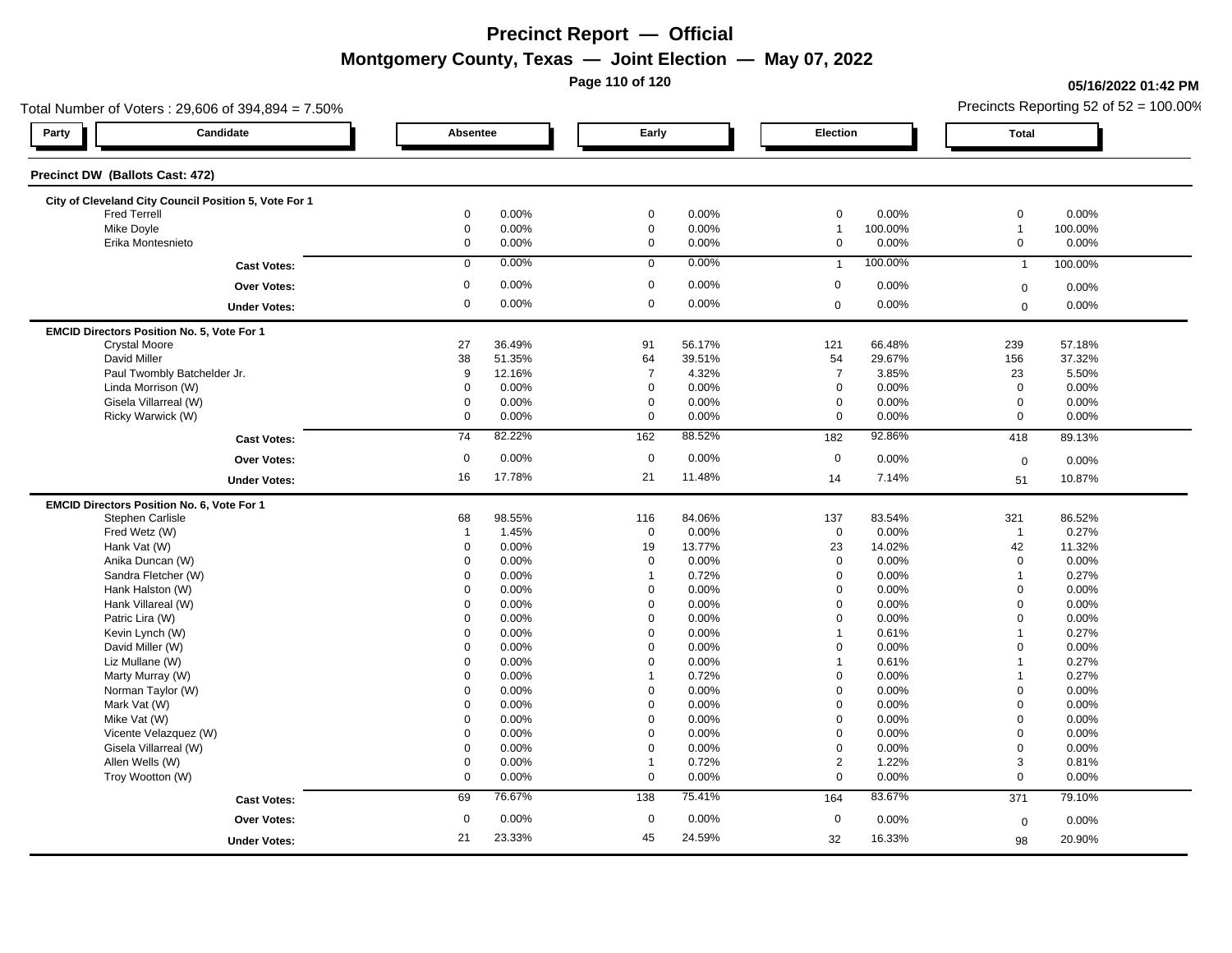**Page 111 of 120**

**05/16/2022 01:42 PM**

| Precincts Reporting 52 of $52 = 100.00\%$ |  |
|-------------------------------------------|--|
|                                           |  |

|                                 | Total Number of Voters: $29,606$ of $394,894 = 7.50\%$ |              |        |             |        |              |        |              | Precincts Reporting 52 of 52 = 100.00% |
|---------------------------------|--------------------------------------------------------|--------------|--------|-------------|--------|--------------|--------|--------------|----------------------------------------|
| Party                           | Candidate                                              | Absentee     |        | Early       |        | Election     |        | <b>Total</b> |                                        |
| Precinct DW (Ballots Cast: 472) |                                                        |              |        |             |        |              |        |              |                                        |
|                                 | EMCID Directors Position No. 7, Vote For 1             |              |        |             |        |              |        |              |                                        |
| Gisela Villarreal               |                                                        | 16           | 21.92% | 26          | 17.22% | 44           | 24.86% | 86           | 21.45%                                 |
| Martin Zepeda                   |                                                        | 27           | 36.99% | 26          | 17.22% | 30           | 16.95% | 83           | 20.70%                                 |
| Liz Mullane                     |                                                        | 30           | 41.10% | 99          | 65.56% | 103          | 58.19% | 232          | 57.86%                                 |
| Marcus Allen (W)                |                                                        | $\mathbf 0$  | 0.00%  | $\mathbf 0$ | 0.00%  | $\mathbf 0$  | 0.00%  | $\Omega$     | 0.00%                                  |
| David Miller (W)                |                                                        | $\Omega$     | 0.00%  | $\Omega$    | 0.00%  | $\mathbf 0$  | 0.00%  | $\Omega$     | 0.00%                                  |
|                                 | Matt Morrison (W)                                      | $\Omega$     | 0.00%  | $\Omega$    | 0.00%  | $\Omega$     | 0.00%  | $\Omega$     | 0.00%                                  |
| Zepeda (W)                      |                                                        | $\mathbf{0}$ | 0.00%  | $\Omega$    | 0.00%  | $\mathbf 0$  | 0.00%  | $\Omega$     | 0.00%                                  |
|                                 | <b>Cast Votes:</b>                                     | 73           | 81.11% | 151         | 82.51% | 177          | 90.31% | 401          | 85.50%                                 |
|                                 | Over Votes:                                            | $\mathbf 0$  | 0.00%  | $\mathbf 0$ | 0.00%  | $\mathbf 0$  | 0.00%  | $\mathbf 0$  | 0.00%                                  |
|                                 | <b>Under Votes:</b>                                    | 17           | 18.89% | 32          | 17.49% | 19           | 9.69%  | 68           | 14.50%                                 |
|                                 | <b>EMCID Directors Position No. 8, Vote For 1</b>      |              |        |             |        |              |        |              |                                        |
|                                 | Willie D. Kendrick Jr.                                 | 24           | 31.58% | 49          | 32.67% | 55           | 30.39% | 128          | 31.45%                                 |
|                                 | Leonard W. Rogers                                      | 52           | 68.42% | 101         | 67.33% | 126          | 69.61% | 279          | 68.55%                                 |
|                                 | Vincent Jones (W)                                      | $\Omega$     | 0.00%  | $\mathbf 0$ | 0.00%  | $\mathbf{0}$ | 0.00%  | $\Omega$     | 0.00%                                  |
| David Miller (W)                |                                                        |              | 0.00%  | $\Omega$    | 0.00%  | $\Omega$     | 0.00%  |              | 0.00%                                  |
| Randy S Mire (W)                |                                                        |              | 0.00%  | $\Omega$    | 0.00%  | $\Omega$     | 0.00%  |              | 0.00%                                  |
|                                 | Samuel Morrison (W)                                    |              | 0.00%  |             | 0.00%  | $\mathbf 0$  | 0.00%  | $\Omega$     | 0.00%                                  |
| Carl Spagler (W)                |                                                        | 0            | 0.00%  |             | 0.00%  | $\mathbf 0$  | 0.00%  |              | 0.00%                                  |
| Hank Vat (W)                    |                                                        | 0            | 0.00%  | $\Omega$    | 0.00%  | $\mathbf 0$  | 0.00%  | $\Omega$     | 0.00%                                  |
| Troy Wootton (W)                |                                                        | $\mathbf 0$  | 0.00%  | $\Omega$    | 0.00%  | $\mathbf 0$  | 0.00%  | $\Omega$     | 0.00%                                  |
|                                 | <b>Cast Votes:</b>                                     | 76           | 84.44% | 150         | 81.97% | 181          | 92.35% | 407          | 86.78%                                 |
|                                 | <b>Over Votes:</b>                                     | 0            | 0.00%  | $\mathbf 0$ | 0.00%  | 0            | 0.00%  | $\mathbf 0$  | 0.00%                                  |
|                                 | <b>Under Votes:</b>                                    | 14           | 15.56% | 33          | 18.03% | 15           | 7.65%  | 62           | 13.22%                                 |
|                                 |                                                        |              |        |             |        |              |        |              |                                        |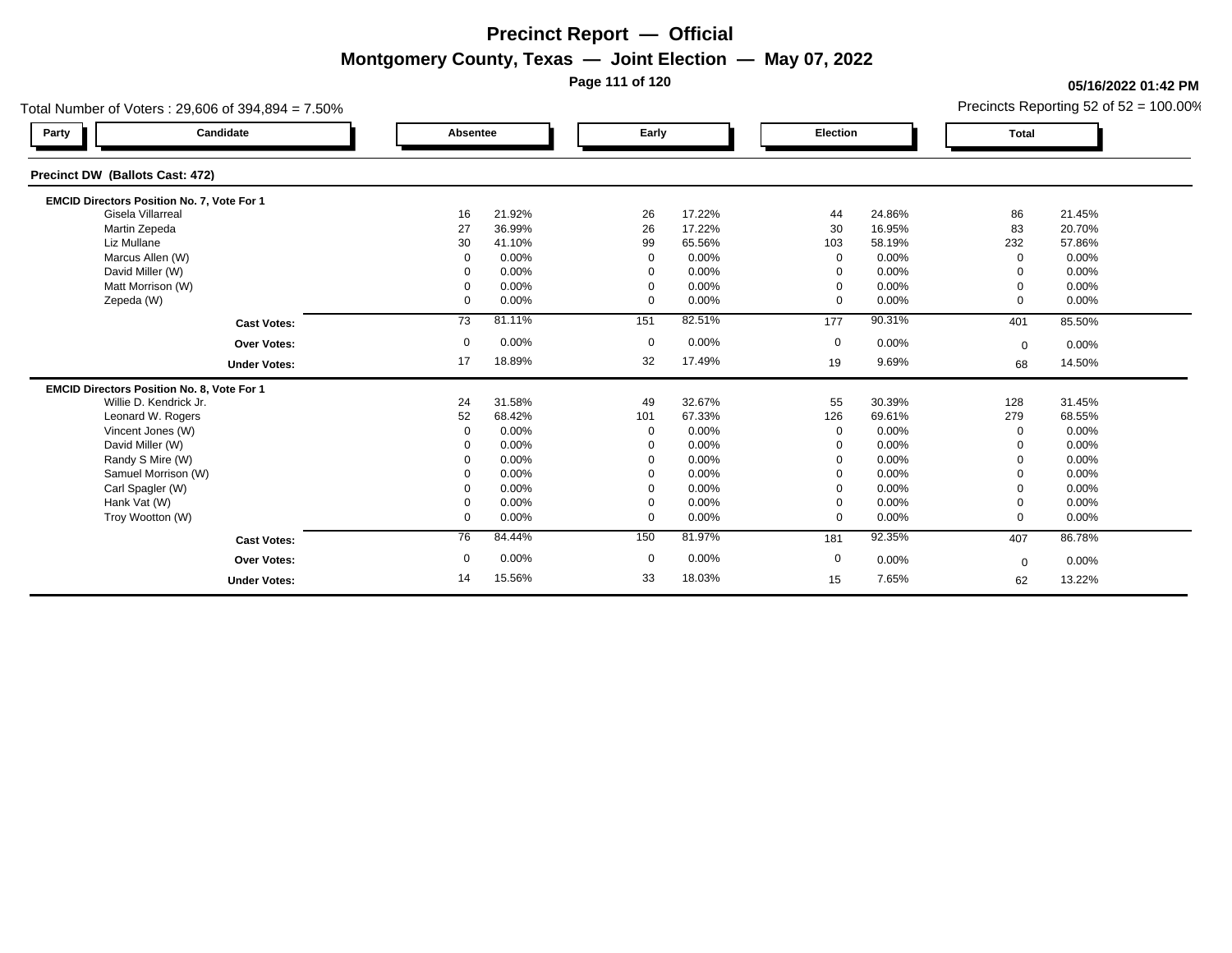**Page 112 of 120**

#### **05/16/2022 01:42 PM**

| Total Number of Voters: 29,606 of 394,894 = 7.50% |                     |              |                  |             |                 |                |                 |              | Precincts Reporting 52 of $52 = 100.00\%$ |
|---------------------------------------------------|---------------------|--------------|------------------|-------------|-----------------|----------------|-----------------|--------------|-------------------------------------------|
| Party                                             | Candidate           | Absentee     |                  | Early       |                 | Election       |                 | <b>Total</b> |                                           |
| Precinct DX (Ballots Cast: 1,038)                 |                     |              |                  |             |                 |                |                 |              |                                           |
| State of Texas Proposition 1, Vote For 1          |                     |              |                  |             |                 |                |                 |              |                                           |
| <b>FOR</b>                                        |                     | 149          | 88.17%           | 514         | 93.97%          | 282            | 93.69%          | 945          | 92.92%                                    |
| <b>AGAINST</b>                                    |                     | 20           | 11.83%           | 33          | 6.03%           | 19             | 6.31%           | 72           | 7.08%                                     |
|                                                   | <b>Cast Votes:</b>  | 169          | 98.83%           | 547         | 97.85%          | 301            | 97.73%          | 1,017        | 97.98%                                    |
|                                                   | Over Votes:         | 0            | 0.00%            | 0           | 0.00%           | 0              | 0.00%           | $\mathbf 0$  | 0.00%                                     |
|                                                   | <b>Under Votes:</b> | 2            | 1.17%            | 12          | 2.15%           | $\overline{7}$ | 2.27%           | 21           | 2.02%                                     |
| State of Texas Proposition 2, Vote For 1          |                     |              |                  |             |                 |                |                 |              |                                           |
| <b>FOR</b><br><b>AGAINST</b>                      |                     | 148<br>23    | 86.55%<br>13.45% | 506<br>44   | 92.00%<br>8.00% | 282<br>18      | 94.00%<br>6.00% | 936<br>85    | 91.67%<br>8.33%                           |
|                                                   |                     |              |                  |             |                 |                |                 |              |                                           |
|                                                   | <b>Cast Votes:</b>  | 171          | 100.00%          | 550         | 98.39%          | 300            | 97.40%          | 1,021        | 98.36%                                    |
|                                                   | <b>Over Votes:</b>  | 0            | 0.00%            | $\mathbf 0$ | 0.00%           | $\mathbf 0$    | 0.00%           | $\mathbf 0$  | 0.00%                                     |
|                                                   | <b>Under Votes:</b> | 0            | 0.00%            | 9           | 1.61%           | 8              | 2.60%           | 17           | 1.64%                                     |
| EMCID Directors Position No. 5, Vote For 1        |                     |              |                  |             |                 |                |                 |              |                                           |
| <b>Crystal Moore</b>                              |                     | 74           | 53.24%           | 249         | 49.80%          | 115            | 43.56%          | 438          | 48.50%                                    |
| David Miller<br>Paul Twombly Batchelder Jr.       |                     | 50<br>15     | 35.97%<br>10.79% | 202<br>48   | 40.40%<br>9.60% | 127<br>21      | 48.11%<br>7.95% | 379<br>84    | 41.97%<br>9.30%                           |
| Linda Morrison (W)                                |                     | 0            | 0.00%            |             | 0.20%           | $\mathbf 0$    | 0.00%           |              | 0.11%                                     |
| Gisela Villarreal (W)                             |                     | 0            | 0.00%            | $\mathbf 0$ | 0.00%           | $\mathbf 0$    | 0.00%           |              | 0.00%                                     |
| Ricky Warwick (W)                                 |                     | $\mathbf{0}$ | 0.00%            | $\mathbf 0$ | 0.00%           |                | 0.38%           |              | 0.11%                                     |
|                                                   | <b>Cast Votes:</b>  | 139          | 83.73%           | 500         | 91.41%          | 264            | 88.00%          | 903          | 89.14%                                    |
|                                                   | <b>Over Votes:</b>  | $\mathbf 0$  | 0.00%            | $\mathbf 0$ | $0.00\%$        | $\mathbf 0$    | 0.00%           | $\mathbf 0$  | 0.00%                                     |
|                                                   | <b>Under Votes:</b> | 27           | 16.27%           | 47          | 8.59%           | 36             | 12.00%          | 110          | 10.86%                                    |
|                                                   |                     |              |                  |             |                 |                |                 |              |                                           |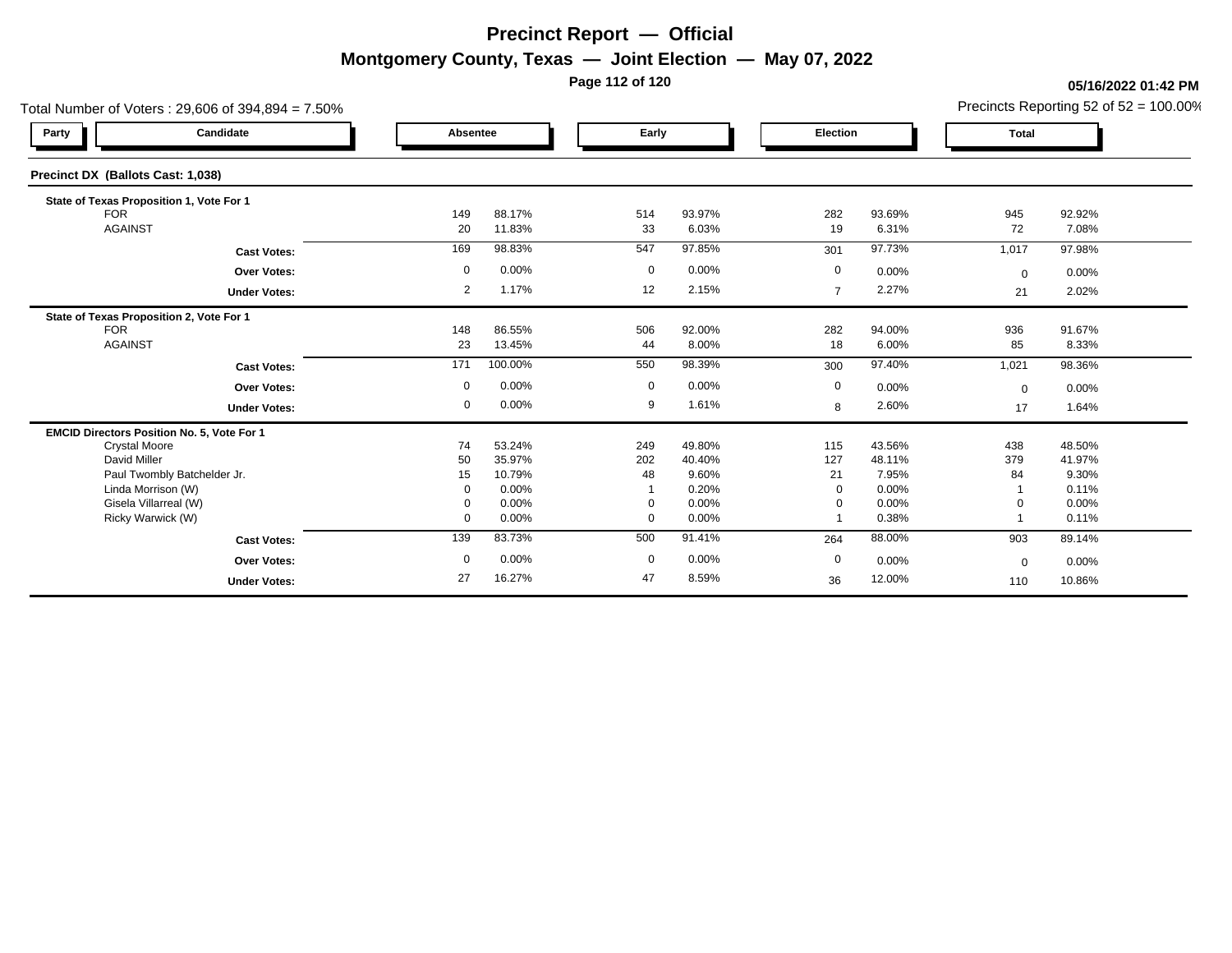**Page 113 of 120**

### **05/16/2022 01:42 PM**

|                                   | Total Number of Voters: 29,606 of 394,894 = 7.50% |                 |          |                |        |                 |        |                | Precincts Reporting 52 of $52 = 100.00\%$ |
|-----------------------------------|---------------------------------------------------|-----------------|----------|----------------|--------|-----------------|--------|----------------|-------------------------------------------|
| Party                             | Candidate                                         |                 | Absentee | Early          |        | <b>Election</b> |        | <b>Total</b>   |                                           |
| Precinct DX (Ballots Cast: 1,038) |                                                   |                 |          |                |        |                 |        |                |                                           |
|                                   | EMCID Directors Position No. 6, Vote For 1        |                 |          |                |        |                 |        |                |                                           |
|                                   | Stephen Carlisle                                  | 128             | 99.22%   | 369            | 85.81% | 182             | 79.48% | 679            | 86.17%                                    |
|                                   | Fred Wetz (W)                                     | 0               | 0.00%    | $\mathbf 0$    | 0.00%  | $\mathbf 0$     | 0.00%  | $\mathbf 0$    | 0.00%                                     |
|                                   | Hank Vat (W)                                      | $\overline{1}$  | 0.78%    | 53             | 12.33% | 44              | 19.21% | 98             | 12.44%                                    |
|                                   | Anika Duncan (W)                                  | $\Omega$        | 0.00%    | $\mathbf{1}$   | 0.23%  | $\mathbf 0$     | 0.00%  | $\overline{1}$ | 0.13%                                     |
|                                   | Sandra Fletcher (W)                               | 0               | 0.00%    | $\mathbf 0$    | 0.00%  | $\mathbf 0$     | 0.00%  | $\mathbf 0$    | 0.00%                                     |
|                                   | Hank Halston (W)                                  | $\Omega$        | 0.00%    | $\mathbf 0$    | 0.00%  | $\mathbf 0$     | 0.00%  | $\mathbf 0$    | 0.00%                                     |
|                                   | Hank Villareal (W)                                | $\Omega$        | 0.00%    | -1             | 0.23%  | $\Omega$        | 0.00%  | $\overline{1}$ | 0.13%                                     |
|                                   | Patric Lira (W)                                   | $\mathbf 0$     | 0.00%    |                | 0.23%  |                 | 0.44%  | $\overline{2}$ | 0.25%                                     |
|                                   | Kevin Lynch (W)                                   | $\Omega$        | 0.00%    | $\mathbf 0$    | 0.00%  | $\Omega$        | 0.00%  | $\mathbf 0$    | 0.00%                                     |
|                                   | David Miller (W)                                  | $\Omega$        | 0.00%    | $\overline{1}$ | 0.23%  | $\mathbf 0$     | 0.00%  | $\overline{1}$ | 0.13%                                     |
|                                   | Liz Mullane (W)                                   | 0               | 0.00%    | $\mathbf 0$    | 0.00%  | $\mathbf 0$     | 0.00%  | $\mathbf 0$    | 0.00%                                     |
|                                   | Marty Murray (W)                                  | $\mathbf 0$     | 0.00%    | $\mathbf 0$    | 0.00%  | $\mathbf 0$     | 0.00%  | $\mathbf 0$    | 0.00%                                     |
|                                   | Norman Taylor (W)                                 | $\Omega$        | 0.00%    | $\overline{1}$ | 0.23%  | $\mathbf 0$     | 0.00%  | $\overline{1}$ | 0.13%                                     |
|                                   | Mark Vat (W)                                      | $\Omega$        | 0.00%    | $\mathbf 1$    | 0.23%  | $\Omega$        | 0.00%  | $\mathbf{1}$   | 0.13%                                     |
|                                   | Mike Vat (W)                                      | 0               | 0.00%    | $\mathbf 0$    | 0.00%  |                 | 0.44%  | $\overline{1}$ | 0.13%                                     |
|                                   | Vicente Velazquez (W)                             | $\Omega$        | 0.00%    | $\Omega$       | 0.00%  |                 | 0.44%  | $\overline{1}$ | 0.13%                                     |
|                                   | Gisela Villarreal (W)                             | $\Omega$        | 0.00%    | $\mathbf 0$    | 0.00%  | $\mathbf 0$     | 0.00%  | $\mathbf 0$    | 0.00%                                     |
|                                   | Allen Wells (W)                                   | 0               | 0.00%    | $\mathbf 0$    | 0.00%  | $\mathbf 0$     | 0.00%  | $\mathbf 0$    | 0.00%                                     |
|                                   | Troy Wootton (W)                                  | $\mathbf 0$     | 0.00%    | 2              | 0.47%  | $\mathbf 0$     | 0.00%  | 2              | 0.25%                                     |
|                                   | <b>Cast Votes:</b>                                | 129             | 77.71%   | 430            | 78.61% | 229             | 76.33% | 788            | 77.79%                                    |
|                                   | Over Votes:                                       | $\mathbf 0$     | 0.00%    | $\mathbf 0$    | 0.00%  | $\mathbf 0$     | 0.00%  |                | 0.00%                                     |
|                                   |                                                   |                 |          |                |        |                 |        | $\mathbf 0$    |                                           |
|                                   | <b>Under Votes:</b>                               | 37              | 22.29%   | 117            | 21.39% | 71              | 23.67% | 225            | 22.21%                                    |
|                                   | EMCID Directors Position No. 7, Vote For 1        |                 |          |                |        |                 |        |                |                                           |
|                                   | Gisela Villarreal                                 | 25              | 17.61%   | 108            | 21.43% | 77              | 28.21% | 210            | 22.85%                                    |
|                                   | Martin Zepeda                                     | 56              | 39.44%   | 180            | 35.71% | 64              | 23.44% | 300            | 32.64%                                    |
| Liz Mullane                       |                                                   | 61              | 42.96%   | 212            | 42.06% | 132             | 48.35% | 405            | 44.07%                                    |
|                                   | Marcus Allen (W)                                  | 0               | 0.00%    | $\overline{1}$ | 0.20%  | $\mathbf 0$     | 0.00%  | $\overline{1}$ | 0.11%                                     |
|                                   | David Miller (W)                                  | 0               | 0.00%    |                | 0.20%  | $\mathbf 0$     | 0.00%  | $\overline{1}$ | 0.11%                                     |
|                                   | Matt Morrison (W)                                 | 0               | 0.00%    | $\overline{1}$ | 0.20%  | $\mathbf 0$     | 0.00%  | $\overline{1}$ | 0.11%                                     |
| Zepeda (W)                        |                                                   | $\mathbf 0$     | 0.00%    | $\mathbf{1}$   | 0.20%  | $\mathbf 0$     | 0.00%  | $\overline{1}$ | 0.11%                                     |
|                                   | <b>Cast Votes:</b>                                | $\frac{142}{2}$ | 85.54%   | 504            | 92.14% | 273             | 91.00% | 919            | 90.72%                                    |
|                                   | <b>Over Votes:</b>                                | 0               | 0.00%    | 0              | 0.00%  | $\mathbf 0$     | 0.00%  | $\mathbf 0$    | 0.00%                                     |
|                                   | <b>Under Votes:</b>                               | 24              | 14.46%   | 43             | 7.86%  | 27              | 9.00%  | 94             | 9.28%                                     |
|                                   |                                                   |                 |          |                |        |                 |        |                |                                           |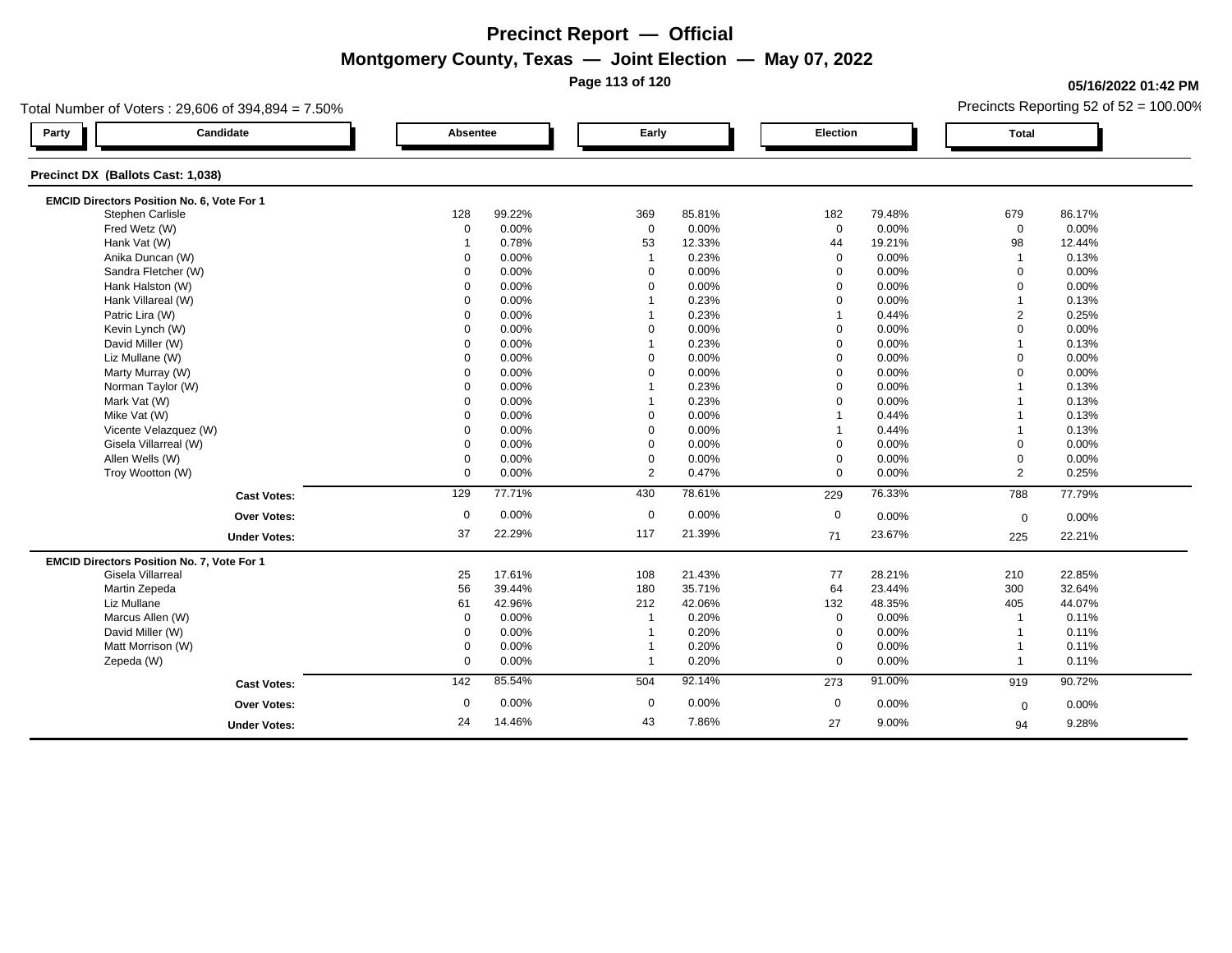**Page 114 of 120**

### **05/16/2022 01:42 PM**

|                                            | Total Number of Voters: 29,606 of 394,894 = 7.50% |                |         |             |        |                 |         |                | Precincts Reporting 52 of $52 = 100.00\%$ |
|--------------------------------------------|---------------------------------------------------|----------------|---------|-------------|--------|-----------------|---------|----------------|-------------------------------------------|
| Party                                      | Candidate                                         | Absentee       |         | Early       |        | <b>Election</b> |         | <b>Total</b>   |                                           |
| Precinct DX (Ballots Cast: 1,038)          |                                                   |                |         |             |        |                 |         |                |                                           |
| EMCID Directors Position No. 8, Vote For 1 |                                                   |                |         |             |        |                 |         |                |                                           |
| Willie D. Kendrick Jr.                     |                                                   | 64             | 50.79%  | 200         | 41.58% | 120             | 48.00%  | 384            | 44.81%                                    |
| Leonard W. Rogers                          |                                                   | 62             | 49.21%  | 276         | 57.38% | 128             | 51.20%  | 466            | 54.38%                                    |
| Vincent Jones (W)                          |                                                   | $\mathbf 0$    | 0.00%   | -1          | 0.21%  | $\mathbf 0$     | 0.00%   |                | 0.12%                                     |
| David Miller (W)                           |                                                   | $\Omega$       | 0.00%   |             | 0.21%  | $\Omega$        | 0.00%   |                | 0.12%                                     |
| Randy S Mire (W)                           |                                                   | $\Omega$       | 0.00%   | $\Omega$    | 0.00%  |                 | 0.40%   |                | 0.12%                                     |
| Samuel Morrison (W)                        |                                                   | $\Omega$       | 0.00%   |             | 0.21%  | $\Omega$        | 0.00%   |                | 0.12%                                     |
| Carl Spagler (W)                           |                                                   | $\Omega$       | 0.00%   |             | 0.21%  | $\Omega$        | 0.00%   |                | 0.12%                                     |
| Hank Vat (W)                               |                                                   | $\Omega$       | 0.00%   |             | 0.21%  |                 | 0.40%   | $\overline{2}$ | 0.23%                                     |
| Troy Wootton (W)                           |                                                   | $\mathbf 0$    | 0.00%   | $\Omega$    | 0.00%  | $\mathbf 0$     | 0.00%   | $\Omega$       | 0.00%                                     |
|                                            | <b>Cast Votes:</b>                                | 126            | 75.90%  | 481         | 87.93% | 250             | 83.33%  | 857            | 84.60%                                    |
|                                            | Over Votes:                                       | $\mathbf 0$    | 0.00%   | $\mathbf 0$ | 0.00%  | $\mathbf 0$     | 0.00%   | $\mathbf 0$    | 0.00%                                     |
|                                            | <b>Under Votes:</b>                               | 40             | 24.10%  | 66          | 12.07% | 50              | 16.67%  | 156            | 15.40%                                    |
| EMC MUD No. 3 Directors, Vote For 2        |                                                   |                |         |             |        |                 |         |                |                                           |
| Andrew C. Persson                          |                                                   | 0              | 0.00%   | 5           | 27.78% | $\mathbf 0$     | 0.00%   | 5              | 26.32%                                    |
| Darell Wade Bridges                        |                                                   | $\mathbf 0$    | 0.00%   | 6           | 33.33% | $\mathbf 0$     | 0.00%   | 6              | 31.58%                                    |
| <b>Brenda Crayton</b>                      |                                                   | $\Omega$       | 0.00%   | 5           | 27.78% |                 | 100.00% | 6              | 31.58%                                    |
| Rainy Rawls                                |                                                   | $\mathbf 0$    | 0.00%   | 2           | 11.11% | $\mathbf{0}$    | 0.00%   | 2              | 10.53%                                    |
|                                            | <b>Cast Votes:</b>                                | $\mathbf 0$    | 0.00%   | 18          | 90.00% | $\overline{1}$  | 50.00%  | 19             | 79.17%                                    |
|                                            | <b>Over Votes:</b>                                | 0              | 0.00%   | $\mathbf 0$ | 0.00%  | $\mathbf 0$     | 0.00%   | $\mathbf 0$    | 0.00%                                     |
|                                            | <b>Under Votes:</b>                               | $\overline{2}$ | 100.00% | 2           | 10.00% | $\mathbf{1}$    | 50.00%  | 5              | 20.83%                                    |
| New Caney MUD Proposition A, Vote For 1    |                                                   |                |         |             |        |                 |         |                |                                           |
| <b>FOR</b>                                 |                                                   | 18             | 36.73%  | 48          | 49.48% | 30              | 58.82%  | 96             | 48.73%                                    |
| <b>AGAINST</b>                             |                                                   | 31             | 63.27%  | 49          | 50.52% | 21              | 41.18%  | 101            | 51.27%                                    |
|                                            | <b>Cast Votes:</b>                                | 49             | 98.00%  | 97          | 95.10% | 51              | 94.44%  | 197            | 95.63%                                    |
|                                            | Over Votes:                                       | 0              | 0.00%   | 0           | 0.00%  | $\mathbf 0$     | 0.00%   | $\mathbf 0$    | 0.00%                                     |
|                                            | <b>Under Votes:</b>                               |                | 2.00%   | 5           | 4.90%  | 3               | 5.56%   | 9              | 4.37%                                     |
|                                            |                                                   |                |         |             |        |                 |         |                |                                           |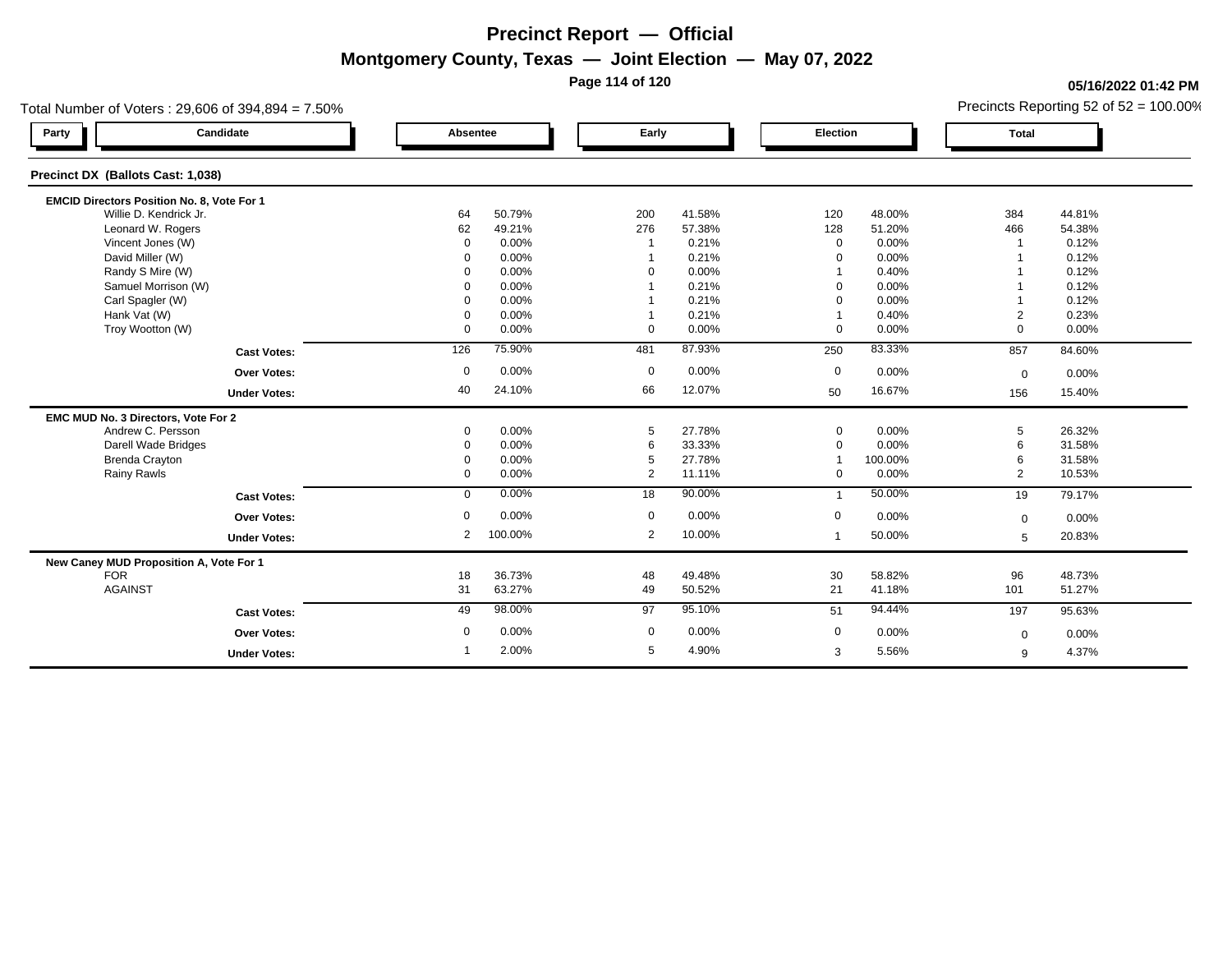**Page 115 of 120**

#### **05/16/2022 01:42 PM**

| Total Number of Voters: 29,606 of 394,894 = 7.50% |                     |                |                  |                      |                 |             |                  |                      | Precincts Reporting 52 of $52 = 100.00\%$ |
|---------------------------------------------------|---------------------|----------------|------------------|----------------------|-----------------|-------------|------------------|----------------------|-------------------------------------------|
| Candidate<br>Party                                |                     | Absentee       |                  | Early                |                 | Election    |                  | <b>Total</b>         |                                           |
| Precinct DY (Ballots Cast: 56)                    |                     |                |                  |                      |                 |             |                  |                      |                                           |
| State of Texas Proposition 1, Vote For 1          |                     |                |                  |                      |                 |             |                  |                      |                                           |
| <b>FOR</b><br><b>AGAINST</b>                      |                     | 10<br>2        | 83.33%<br>16.67% | 22<br>$\overline{2}$ | 91.67%<br>8.33% | 19<br>0     | 100.00%<br>0.00% | 51<br>$\overline{4}$ | 92.73%<br>7.27%                           |
|                                                   |                     |                |                  |                      |                 |             |                  |                      |                                           |
|                                                   | <b>Cast Votes:</b>  | 12             | 100.00%          | 24                   | 96.00%          | 19          | 100.00%          | 55                   | 98.21%                                    |
|                                                   | Over Votes:         | 0              | 0.00%            | $\mathbf 0$          | 0.00%           | $\mathbf 0$ | 0.00%            | $\mathbf 0$          | 0.00%                                     |
|                                                   | <b>Under Votes:</b> | 0              | 0.00%            |                      | 4.00%           | $\mathbf 0$ | 0.00%            |                      | 1.79%                                     |
| State of Texas Proposition 2, Vote For 1          |                     |                |                  |                      |                 |             |                  |                      |                                           |
| <b>FOR</b><br><b>AGAINST</b>                      |                     | 10<br>2        | 83.33%<br>16.67% | 23<br>2              | 92.00%<br>8.00% | 17<br>2     | 89.47%<br>10.53% | 50<br>6              | 89.29%<br>10.71%                          |
|                                                   |                     |                |                  |                      |                 |             |                  |                      |                                           |
|                                                   | <b>Cast Votes:</b>  | 12             | 100.00%          | 25                   | 100.00%         | 19          | 100.00%          | 56                   | 100.00%                                   |
|                                                   | Over Votes:         | 0              | 0.00%            | $\mathbf 0$          | 0.00%           | $\mathbf 0$ | 0.00%            | $\mathbf{0}$         | 0.00%                                     |
|                                                   | <b>Under Votes:</b> | 0              | 0.00%            | $\mathbf 0$          | 0.00%           | $\mathbf 0$ | 0.00%            | $\mathbf 0$          | 0.00%                                     |
| EMCID Directors Position No. 5, Vote For 1        |                     |                |                  |                      |                 |             |                  |                      |                                           |
| <b>Crystal Moore</b><br>David Miller              |                     | 0              | 0.00%            | 15                   | 68.18%          | 9           | 56.25%           | 24                   | 50.00%                                    |
| Paul Twombly Batchelder Jr.                       |                     | g              | 90.00%<br>10.00% | $\Omega$             | 31.82%<br>0.00% | 6           | 37.50%<br>6.25%  | 22<br>2              | 45.83%<br>4.17%                           |
| Linda Morrison (W)                                |                     |                | 0.00%            | $\Omega$             | 0.00%           | $\Omega$    | 0.00%            | $\Omega$             | 0.00%                                     |
| Gisela Villarreal (W)                             |                     | 0              | 0.00%            | 0                    | 0.00%           | $\mathbf 0$ | 0.00%            | $\mathbf 0$          | 0.00%                                     |
| Ricky Warwick (W)                                 |                     | 0              | 0.00%            | $\mathbf 0$          | 0.00%           | $\mathbf 0$ | 0.00%            | $\Omega$             | 0.00%                                     |
|                                                   | <b>Cast Votes:</b>  | 10             | 83.33%           | 22                   | 88.00%          | 16          | 84.21%           | 48                   | 85.71%                                    |
|                                                   | <b>Over Votes:</b>  | 0              | 0.00%            | $\mathbf 0$          | 0.00%           | $\mathbf 0$ | 0.00%            | $\mathbf 0$          | 0.00%                                     |
|                                                   | <b>Under Votes:</b> | $\overline{2}$ | 16.67%           | 3                    | 12.00%          | 3           | 15.79%           | 8                    | 14.29%                                    |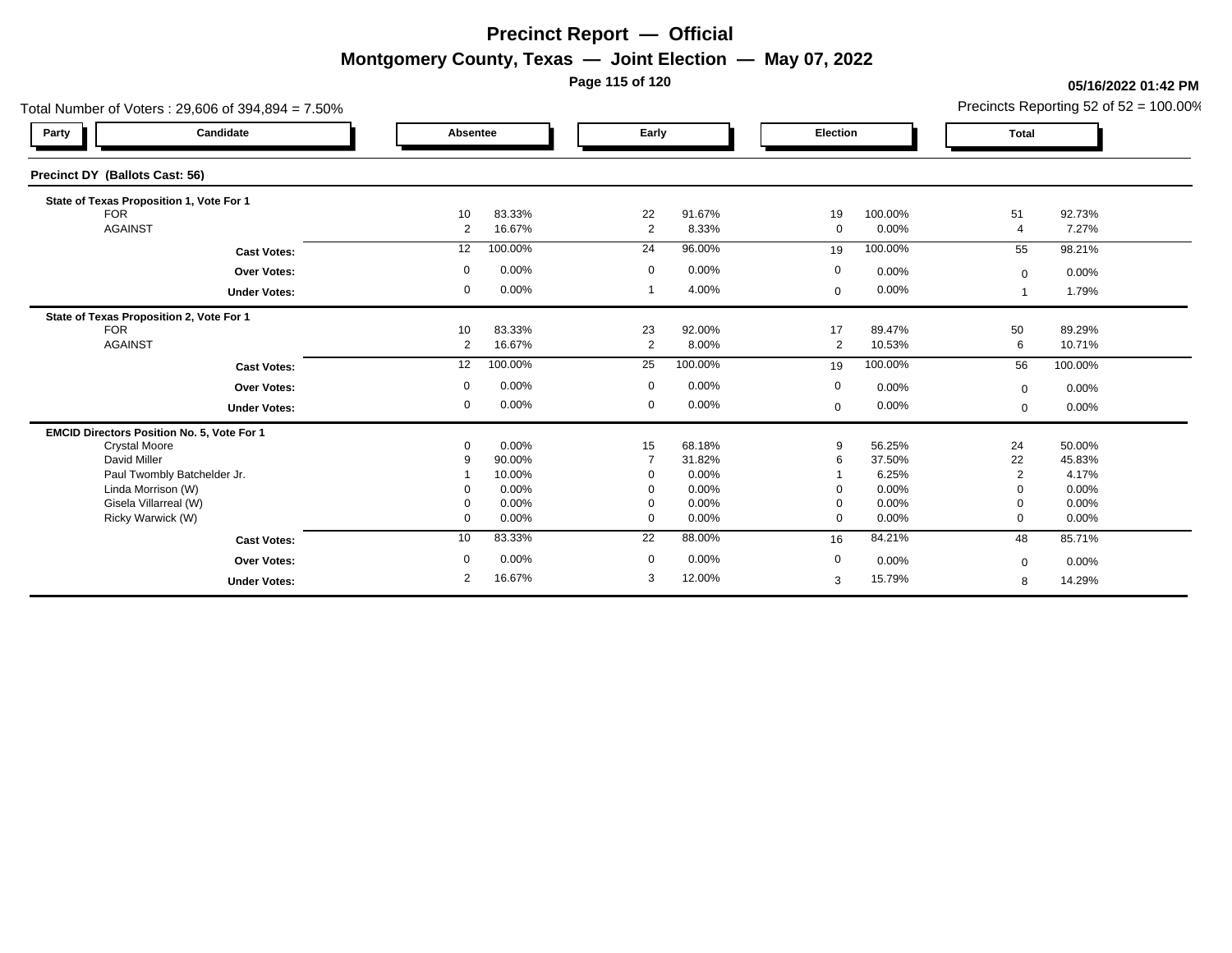**Page 116 of 120**

### **05/16/2022 01:42 PM**

| Total Number of Voters: 29,606 of 394,894 = 7.50% |                          |                         |                 | Precincts Reporting 52 of $52 = 100.00\%$ |
|---------------------------------------------------|--------------------------|-------------------------|-----------------|-------------------------------------------|
| Candidate<br>Party                                | Absentee                 | Early                   | <b>Election</b> | <b>Total</b>                              |
| Precinct DY (Ballots Cast: 56)                    |                          |                         |                 |                                           |
| <b>EMCID Directors Position No. 6, Vote For 1</b> |                          |                         |                 |                                           |
| Stephen Carlisle                                  | 8                        | 20                      | 10              | 38                                        |
|                                                   | 100.00%                  | 95.24%                  | 83.33%          | 92.68%                                    |
| Fred Wetz (W)                                     | 0.00%                    | $\boldsymbol{0}$        | 0.00%           | $\mathbf 0$                               |
|                                                   | $\mathbf 0$              | 0.00%                   | $\mathbf 0$     | 0.00%                                     |
| Hank Vat (W)                                      | $\Omega$                 | 4.76%                   | $\overline{2}$  | 3                                         |
|                                                   | 0.00%                    | $\overline{1}$          | 16.67%          | 7.32%                                     |
| Anika Duncan (W)                                  | $\Omega$                 | 0.00%                   | $\mathbf 0$     | $\mathbf 0$                               |
|                                                   | 0.00%                    | $\mathbf 0$             | 0.00%           | 0.00%                                     |
| Sandra Fletcher (W)                               | $\mathbf 0$              | $\mathbf 0$             | 0.00%           | $\mathbf 0$                               |
|                                                   | 0.00%                    | 0.00%                   | $\mathbf 0$     | 0.00%                                     |
| Hank Halston (W)                                  | $\Omega$                 | $\Omega$                | 0.00%           | $\mathbf 0$                               |
|                                                   | 0.00%                    | 0.00%                   | $\Omega$        | 0.00%                                     |
| Hank Villareal (W)                                | $\mathbf 0$              | $\mathbf 0$             | $\mathbf 0$     | $\mathbf 0$                               |
|                                                   | 0.00%                    | 0.00%                   | 0.00%           | 0.00%                                     |
| Patric Lira (W)                                   | 0.00%                    | $\mathbf 0$             | 0.00%           | 0.00%                                     |
|                                                   | $\mathbf 0$              | 0.00%                   | $\mathbf 0$     | $\mathbf 0$                               |
| Kevin Lynch (W)                                   | $\Omega$                 | 0.00%                   | $\Omega$        | $\mathbf 0$                               |
|                                                   | 0.00%                    | $\Omega$                | 0.00%           | 0.00%                                     |
| David Miller (W)                                  | $\Omega$                 | $\mathbf 0$             | $\mathbf 0$     | $\mathbf 0$                               |
|                                                   | 0.00%                    | 0.00%                   | 0.00%           | 0.00%                                     |
| Liz Mullane (W)                                   | 0.00%                    | $\mathbf 0$             | 0.00%           | 0.00%                                     |
|                                                   | $\Omega$                 | 0.00%                   | $\Omega$        | $\mathbf 0$                               |
| Marty Murray (W)                                  | $\Omega$                 | $\Omega$                | $\Omega$        | $\mathbf 0$                               |
|                                                   | 0.00%                    | 0.00%                   | 0.00%           | 0.00%                                     |
| Norman Taylor (W)                                 | $\Omega$                 | $\mathbf 0$             | $\Omega$        | $\mathbf 0$                               |
|                                                   | 0.00%                    | 0.00%                   | 0.00%           | 0.00%                                     |
| Mark Vat (W)                                      | $\Omega$                 | 0.00%                   | $\Omega$        | $\mathbf 0$                               |
|                                                   | 0.00%                    | $\mathbf{0}$            | 0.00%           | 0.00%                                     |
| Mike Vat (W)                                      | $\Omega$                 | $\mathbf 0$             | $\mathbf 0$     | $\mathbf 0$                               |
|                                                   | 0.00%                    | 0.00%                   | 0.00%           | 0.00%                                     |
| Vicente Velazquez (W)                             | 0.00%                    | $\mathbf 0$             | 0.00%           | $\mathbf 0$                               |
|                                                   | $\Omega$                 | 0.00%                   | $\mathbf 0$     | 0.00%                                     |
| Gisela Villarreal (W)                             | $\Omega$                 | $\mathbf 0$             | $\Omega$        | $\mathbf 0$                               |
|                                                   | 0.00%                    | 0.00%                   | 0.00%           | 0.00%                                     |
| Allen Wells (W)                                   | $\pmb{0}$                | $\mathbf 0$             | 0.00%           | 0.00%                                     |
|                                                   | 0.00%                    | 0.00%                   | $\mathbf 0$     | $\mathbf 0$                               |
| Troy Wootton (W)                                  | $\mathbf 0$              | $\mathbf 0$             | 0.00%           | $\mathbf 0$                               |
|                                                   | 0.00%                    | 0.00%                   | $\mathbf 0$     | 0.00%                                     |
| <b>Cast Votes:</b>                                | 66.67%                   | 84.00%                  | 63.16%          | 41                                        |
|                                                   | 8                        | 21                      | 12              | 73.21%                                    |
| <b>Over Votes:</b>                                | $\mathbf 0$              | $\mathbf 0$             | $\mathbf 0$     | 0.00%                                     |
|                                                   | 0.00%                    | 0.00%                   | 0.00%           | $\mathbf 0$                               |
| <b>Under Votes:</b>                               | 33.33%                   | 16.00%                  | 36.84%          | 26.79%                                    |
|                                                   | 4                        | $\overline{4}$          | $\overline{7}$  | 15                                        |
| <b>EMCID Directors Position No. 7, Vote For 1</b> |                          |                         |                 |                                           |
| Gisela Villarreal                                 | 12.50%                   | 4.35%                   | 5               | $\overline{7}$                            |
|                                                   | -1                       | $\overline{1}$          | 35.71%          | 15.56%                                    |
| Martin Zepeda                                     | 50.00%                   | 47.83%                  | $\overline{2}$  | 17                                        |
|                                                   | $\overline{4}$           | 11                      | 14.29%          | 37.78%                                    |
| Liz Mullane                                       | 37.50%                   | 11                      | $\overline{7}$  | 46.67%                                    |
|                                                   | 3                        | 47.83%                  | 50.00%          | 21                                        |
| Marcus Allen (W)                                  | $\Omega$                 | $\mathbf 0$             | 0.00%           | $\mathbf 0$                               |
|                                                   | 0.00%                    | 0.00%                   | $\mathbf 0$     | 0.00%                                     |
| David Miller (W)                                  | 0.00%                    | $\mathbf 0$             | 0.00%           | $\mathbf 0$                               |
|                                                   | $\mathbf 0$              | 0.00%                   | $\Omega$        | 0.00%                                     |
| Matt Morrison (W)                                 | 0.00%                    | $\mathbf 0$             | 0.00%           | 0.00%                                     |
|                                                   | $\mathbf 0$              | 0.00%                   | 0               | $\mathbf 0$                               |
| Zepeda (W)                                        | $\mathbf 0$              | $\mathbf 0$             | 0               | $\mathbf 0$                               |
|                                                   | 0.00%                    | 0.00%                   | 0.00%           | 0.00%                                     |
| <b>Cast Votes:</b>                                | 66.67%                   | 23                      | 73.68%          | 80.36%                                    |
|                                                   | 8                        | 92.00%                  | 14              | 45                                        |
| <b>Over Votes:</b>                                | $\mathbf 0$              | $\mathbf 0$             | $\mathbf 0$     | 0.00%                                     |
|                                                   | 0.00%                    | 0.00%                   | 0.00%           | $\mathbf 0$                               |
|                                                   | 33.33%<br>$\overline{4}$ | $\overline{2}$<br>8.00% | 26.32%<br>5     | 19.64%                                    |
| <b>Under Votes:</b>                               |                          |                         |                 | 11                                        |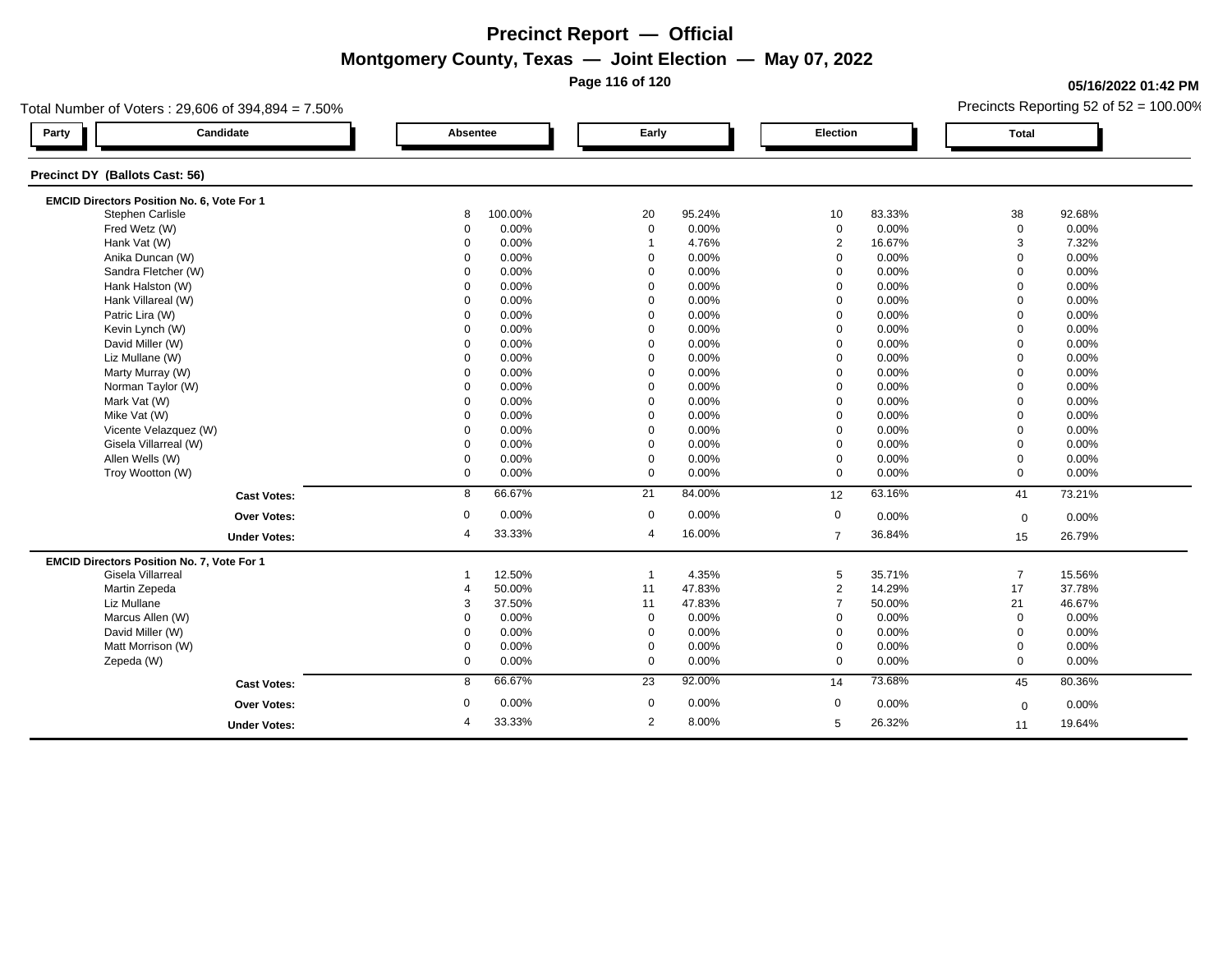**Page 117 of 120**

**05/16/2022 01:42 PM**

|  |  | Precincts Reporting 52 of $52 = 100.00\%$ |  |  |
|--|--|-------------------------------------------|--|--|
|--|--|-------------------------------------------|--|--|

| Total Number of Voters: $29,606$ of $394,894 = 7.50\%$ |                |          |              |         |                |          |             | Precincts Reporting 52 of $52 = 100.00\%$ |
|--------------------------------------------------------|----------------|----------|--------------|---------|----------------|----------|-------------|-------------------------------------------|
| Candidate<br>Party                                     | Absentee       |          | Early        |         | Election       |          | Total       |                                           |
| Precinct DY (Ballots Cast: 56)                         |                |          |              |         |                |          |             |                                           |
| EMCID Directors Position No. 8, Vote For 1             |                |          |              |         |                |          |             |                                           |
| Willie D. Kendrick Jr.                                 | 5              | 62.50%   | 12           | 54.55%  | 11             | 73.33%   | 28          | 62.22%                                    |
| Leonard W. Rogers                                      | 3              | 37.50%   | 10           | 45.45%  |                | 26.67%   | 17          | 37.78%                                    |
| Vincent Jones (W)                                      |                | 0.00%    |              | 0.00%   |                | 0.00%    |             | 0.00%                                     |
| David Miller (W)                                       |                | 0.00%    |              | 0.00%   |                | 0.00%    |             | $0.00\%$                                  |
| Randy S Mire (W)                                       |                | 0.00%    |              | 0.00%   |                | 0.00%    |             | 0.00%                                     |
| Samuel Morrison (W)                                    |                | 0.00%    |              | 0.00%   |                | 0.00%    |             | 0.00%                                     |
| Carl Spagler (W)                                       |                | 0.00%    |              | 0.00%   | 0              | 0.00%    |             | 0.00%                                     |
| Hank Vat (W)                                           |                | 0.00%    |              | 0.00%   | $\mathbf 0$    | 0.00%    |             | $0.00\%$                                  |
| Troy Wootton (W)                                       | 0              | 0.00%    | $\Omega$     | 0.00%   | $\mathbf 0$    | 0.00%    |             | $0.00\%$                                  |
| <b>Cast Votes:</b>                                     | 8              | 66.67%   | 22           | 88.00%  | 15             | 78.95%   | 45          | 80.36%                                    |
| <b>Over Votes:</b>                                     | 0              | $0.00\%$ | $\mathbf{0}$ | 0.00%   | $\mathbf 0$    | 0.00%    | $\mathbf 0$ | $0.00\%$                                  |
| <b>Under Votes:</b>                                    | 4              | 33.33%   | 3            | 12.00%  | $\overline{4}$ | 21.05%   | 11          | 19.64%                                    |
| New Caney MUD Proposition A, Vote For 1                |                |          |              |         |                |          |             |                                           |
| <b>FOR</b>                                             | $\overline{2}$ | 25.00%   | 8            | 72.73%  | $\mathbf 0$    | 0.00%    | 10          | 52.63%                                    |
| <b>AGAINST</b>                                         | 6              | 75.00%   | 3            | 27.27%  | 0              | $0.00\%$ | 9           | 47.37%                                    |
| <b>Cast Votes:</b>                                     | 8              | 100.00%  | 11           | 100.00% | $\mathbf{0}$   | 0.00%    | 19          | 100.00%                                   |
| <b>Over Votes:</b>                                     | 0              | 0.00%    | $\mathbf 0$  | 0.00%   | $\mathbf 0$    | $0.00\%$ | $\Omega$    | $0.00\%$                                  |
| <b>Under Votes:</b>                                    | 0              | $0.00\%$ | $\mathbf 0$  | 0.00%   | $\mathbf 0$    | 0.00%    | $\mathbf 0$ | $0.00\%$                                  |
|                                                        |                |          |              |         |                |          |             |                                           |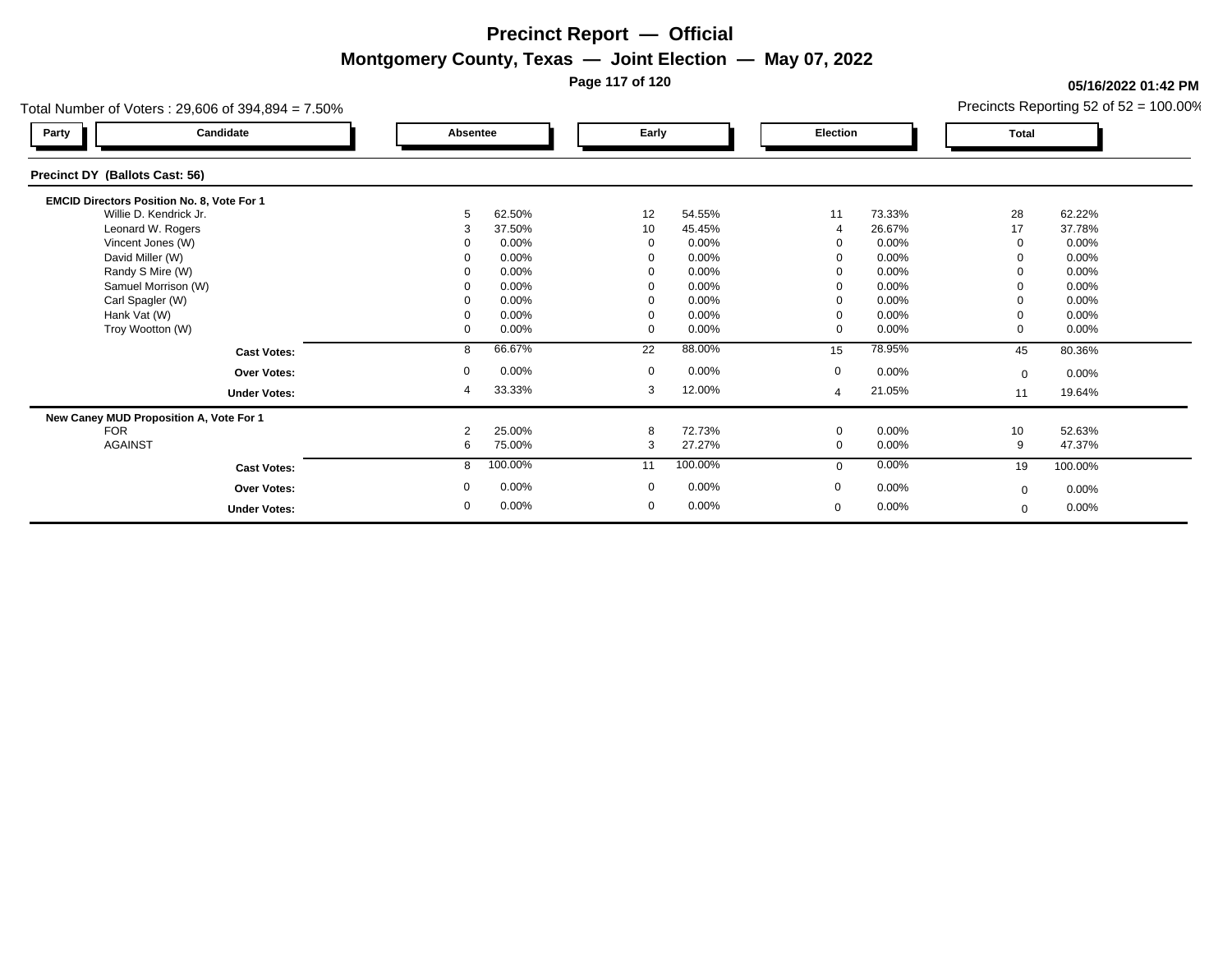**Page 118 of 120**

#### **05/16/2022 01:42 PM**

| Total Number of Voters: 29,606 of 394,894 = 7.50% |                     |           |                  |             |                  |                |                  |              | Precincts Reporting 52 of $52 = 100.00\%$ |
|---------------------------------------------------|---------------------|-----------|------------------|-------------|------------------|----------------|------------------|--------------|-------------------------------------------|
| Candidate<br>Party                                |                     | Absentee  |                  | Early       |                  | Election       |                  | <b>Total</b> |                                           |
| Precinct DZ (Ballots Cast: 813)                   |                     |           |                  |             |                  |                |                  |              |                                           |
| State of Texas Proposition 1, Vote For 1          |                     |           |                  |             |                  |                |                  |              |                                           |
| <b>FOR</b><br><b>AGAINST</b>                      |                     | 196       | 87.11%<br>12.89% | 285<br>18   | 94.06%<br>5.94%  | 242            | 91.32%<br>8.68%  | 723<br>70    | 91.17%<br>8.83%                           |
|                                                   |                     | 29        |                  |             |                  | 23             |                  |              |                                           |
|                                                   | <b>Cast Votes:</b>  | 225       | 98.25%           | 303         | 97.12%           | 265            | 97.43%           | 793          | 97.54%                                    |
|                                                   | Over Votes:         | 0         | 0.00%            | $\mathbf 0$ | 0.00%            | $\mathbf 0$    | 0.00%            | $\mathbf 0$  | 0.00%                                     |
|                                                   | <b>Under Votes:</b> | 4         | 1.75%            | 9           | 2.88%            | $\overline{7}$ | 2.57%            | 20           | 2.46%                                     |
| State of Texas Proposition 2, Vote For 1          |                     |           |                  |             |                  |                |                  |              |                                           |
| <b>FOR</b><br><b>AGAINST</b>                      |                     | 206<br>22 | 90.35%<br>9.65%  | 283<br>20   | 93.40%<br>6.60%  | 251<br>17      | 93.66%<br>6.34%  | 740<br>59    | 92.62%<br>7.38%                           |
|                                                   |                     |           |                  |             |                  |                |                  |              |                                           |
|                                                   | <b>Cast Votes:</b>  | 228       | 99.56%           | 303         | 97.12%           | 268            | 98.53%           | 799          | 98.28%                                    |
|                                                   | <b>Over Votes:</b>  | 0         | 0.00%            | $\mathbf 0$ | 0.00%            | $\mathbf 0$    | 0.00%            | $\mathbf 0$  | 0.00%                                     |
|                                                   | <b>Under Votes:</b> |           | 0.44%            | 9           | 2.88%            | $\overline{4}$ | 1.47%            | 14           | 1.72%                                     |
| EMCID Directors Position No. 5, Vote For 1        |                     |           |                  |             |                  |                |                  |              |                                           |
| <b>Crystal Moore</b><br>David Miller              |                     | 66        | 50.00%<br>36.36% | 124<br>115  | 47.69%<br>44.23% | 126<br>116     | 49.41%<br>45.49% | 316<br>279   | 48.84%<br>43.12%                          |
| Paul Twombly Batchelder Jr.                       |                     | 48<br>18  | 13.64%           | 20          | 7.69%            | 13             | 5.10%            | 51           | 7.88%                                     |
| Linda Morrison (W)                                |                     | $\Omega$  | 0.00%            | $\mathbf 0$ | 0.00%            | $\Omega$       | 0.00%            | $\Omega$     | 0.00%                                     |
| Gisela Villarreal (W)                             |                     | 0         | 0.00%            |             | 0.38%            | $\mathbf 0$    | 0.00%            |              | 0.15%                                     |
| Ricky Warwick (W)                                 |                     | 0         | 0.00%            | $\mathbf 0$ | 0.00%            | $\mathbf 0$    | 0.00%            | $\Omega$     | 0.00%                                     |
|                                                   | <b>Cast Votes:</b>  | 132       | 73.33%           | 260         | 85.81%           | 255            | 94.44%           | 647          | 85.92%                                    |
|                                                   | <b>Over Votes:</b>  | 0         | 0.00%            | $\mathbf 0$ | 0.00%            | $\mathbf 0$    | 0.00%            | $\mathbf 0$  | 0.00%                                     |
|                                                   | <b>Under Votes:</b> | 48        | 26.67%           | 43          | 14.19%           | 15             | 5.56%            | 106          | 14.08%                                    |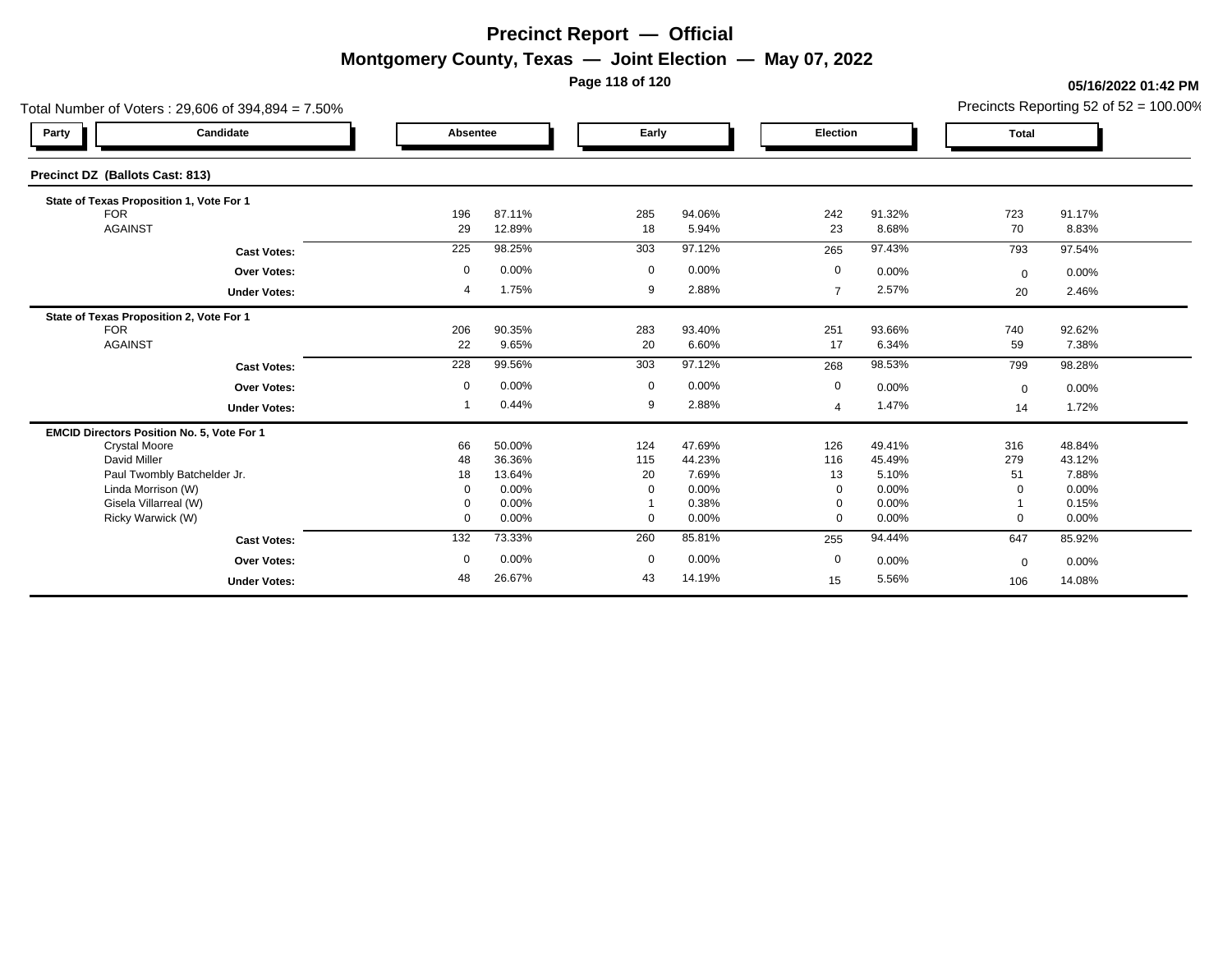**Page 119 of 120**

### **05/16/2022 01:42 PM**

| Total Number of Voters: 29,606 of 394,894 = 7.50% |                                            |                      |         |                |          |             |                 | Precincts Reporting 52 of $52 = 100.00\%$ |        |  |
|---------------------------------------------------|--------------------------------------------|----------------------|---------|----------------|----------|-------------|-----------------|-------------------------------------------|--------|--|
| Party                                             | Candidate                                  | Absentee             |         |                | Early    |             | <b>Election</b> |                                           |        |  |
| Precinct DZ (Ballots Cast: 813)                   |                                            |                      |         |                |          |             |                 |                                           |        |  |
|                                                   | EMCID Directors Position No. 6, Vote For 1 | 122                  |         |                |          |             |                 |                                           |        |  |
|                                                   | Stephen Carlisle                           |                      | 100.00% | 179            | 82.49%   | 146         | 66.36%          | 447                                       | 79.96% |  |
|                                                   | Fred Wetz (W)                              |                      | 0.00%   | $\mathbf 0$    | $0.00\%$ | $\mathbf 0$ | 0.00%           | $\mathbf 0$                               | 0.00%  |  |
|                                                   | Hank Vat (W)                               |                      | 0.00%   | 36             | 16.59%   | 73          | 33.18%          | 109                                       | 19.50% |  |
|                                                   | Anika Duncan (W)                           |                      | 0.00%   | $\mathbf 0$    | 0.00%    | $\mathbf 0$ | 0.00%           | $\mathbf 0$                               | 0.00%  |  |
|                                                   | Sandra Fletcher (W)                        |                      | 0.00%   | $\mathbf 0$    | 0.00%    | $\mathbf 0$ | 0.00%           | $\mathbf 0$                               | 0.00%  |  |
|                                                   | Hank Halston (W)                           |                      | 0.00%   | $\overline{1}$ | 0.46%    | $\mathbf 0$ | 0.00%           | $\overline{1}$                            | 0.18%  |  |
|                                                   | Hank Villareal (W)                         |                      | 0.00%   | $\mathbf 0$    | 0.00%    | $\mathbf 0$ | 0.00%           | $\Omega$                                  | 0.00%  |  |
|                                                   | Patric Lira (W)                            | 0                    | 0.00%   | $\mathbf 0$    | 0.00%    | $\mathbf 0$ | 0.00%           | $\mathbf 0$                               | 0.00%  |  |
|                                                   | Kevin Lynch (W)                            | $\Omega$<br>$\Omega$ | 0.00%   | $\mathbf 0$    | 0.00%    | $\mathbf 0$ | 0.00%           | $\mathbf 0$                               | 0.00%  |  |
|                                                   | David Miller (W)                           |                      | 0.00%   | $\Omega$       | 0.00%    | $\Omega$    | 0.00%           | $\Omega$                                  | 0.00%  |  |
|                                                   | Liz Mullane (W)                            |                      | 0.00%   | $\mathbf 0$    | 0.00%    | $\mathbf 0$ | 0.00%           | $\mathbf 0$                               | 0.00%  |  |
|                                                   | Marty Murray (W)                           |                      | 0.00%   | $\mathbf 0$    | 0.00%    | 0           | 0.00%           | $\Omega$                                  | 0.00%  |  |
|                                                   | Norman Taylor (W)                          |                      | 0.00%   | $\Omega$       | 0.00%    | $\Omega$    | 0.00%           | $\Omega$                                  | 0.00%  |  |
|                                                   | Mark Vat (W)                               |                      | 0.00%   | $\mathbf 0$    | 0.00%    | $\mathbf 0$ | 0.00%           | $\mathbf 0$                               | 0.00%  |  |
|                                                   | Mike Vat (W)                               | 0                    | 0.00%   | $\mathbf 0$    | 0.00%    |             | 0.45%           |                                           | 0.18%  |  |
|                                                   | Vicente Velazquez (W)                      | $\Omega$             | 0.00%   | $\Omega$       | 0.00%    | $\mathbf 0$ | 0.00%           | $\Omega$                                  | 0.00%  |  |
|                                                   | Gisela Villarreal (W)                      | $\Omega$             | 0.00%   |                | 0.46%    | $\mathbf 0$ | 0.00%           | $\overline{1}$                            | 0.18%  |  |
|                                                   | Allen Wells (W)                            | 0                    | 0.00%   | $\mathbf 0$    | 0.00%    | $\mathbf 0$ | 0.00%           | $\mathbf 0$                               | 0.00%  |  |
|                                                   | Troy Wootton (W)                           | 0                    | 0.00%   | $\mathbf 0$    | 0.00%    | $\mathbf 0$ | 0.00%           | $\mathbf 0$                               | 0.00%  |  |
|                                                   | <b>Cast Votes:</b>                         | 122                  | 67.78%  | 217            | 71.62%   | 220         | 81.48%          | 559                                       | 74.24% |  |
|                                                   | <b>Over Votes:</b>                         | $\mathbf 0$          | 0.00%   | $\mathbf 0$    | 0.00%    | $\mathbf 0$ | 0.00%           | $\mathbf 0$                               | 0.00%  |  |
|                                                   | <b>Under Votes:</b>                        | 58                   | 32.22%  | 86             | 28.38%   | 50          | 18.52%          | 194                                       | 25.76% |  |
|                                                   | EMCID Directors Position No. 7, Vote For 1 |                      |         |                |          |             |                 |                                           |        |  |
|                                                   | Gisela Villarreal                          | 45                   | 32.85%  | 98             | 37.12%   | 149         | 58.66%          | 292                                       | 44.58% |  |
|                                                   | Martin Zepeda                              | 38                   | 27.74%  | 64             | 24.24%   | 12          | 4.72%           | 114                                       | 17.40% |  |
| Liz Mullane                                       |                                            | 54                   | 39.42%  | 102            | 38.64%   | 93          | 36.61%          | 249                                       | 38.02% |  |
|                                                   | Marcus Allen (W)                           | 0                    | 0.00%   | $\mathbf 0$    | 0.00%    | $\mathbf 0$ | 0.00%           | $\mathbf 0$                               | 0.00%  |  |
|                                                   | David Miller (W)                           | $\mathbf 0$          | 0.00%   | $\mathbf 0$    | 0.00%    | $\mathbf 0$ | 0.00%           | $\Omega$                                  | 0.00%  |  |
|                                                   | Matt Morrison (W)                          | 0                    | 0.00%   | $\mathbf 0$    | 0.00%    | $\mathbf 0$ | 0.00%           | $\mathbf 0$                               | 0.00%  |  |
| Zepeda (W)                                        |                                            | 0                    | 0.00%   | $\mathbf 0$    | 0.00%    | $\mathbf 0$ | 0.00%           | $\mathbf 0$                               | 0.00%  |  |
|                                                   | <b>Cast Votes:</b>                         | $\overline{137}$     | 76.11%  | 264            | 87.13%   | 254         | 94.07%          | 655                                       | 86.99% |  |
|                                                   | Over Votes:                                | $\mathbf 0$          | 0.00%   | $\mathbf 0$    | 0.00%    | $\mathbf 0$ | 0.00%           | $\mathbf 0$                               | 0.00%  |  |
|                                                   | <b>Under Votes:</b>                        | 43                   | 23.89%  | 39             | 12.87%   | 16          | 5.93%           | 98                                        | 13.01% |  |
|                                                   |                                            |                      |         |                |          |             |                 |                                           |        |  |